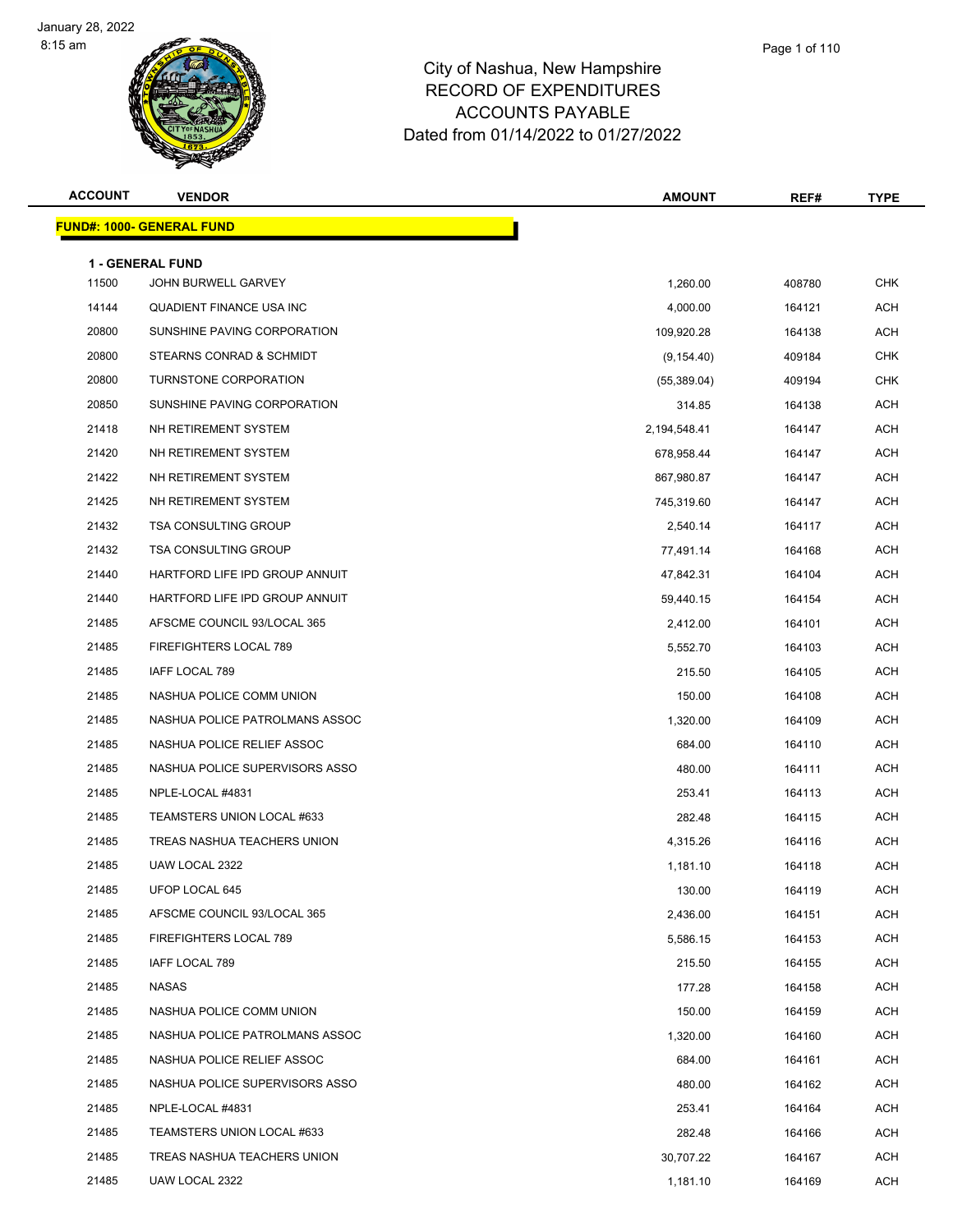

| <b>ACCOUNT</b> | <b>VENDOR</b>                             | <b>AMOUNT</b> | REF#   | <b>TYPE</b> |
|----------------|-------------------------------------------|---------------|--------|-------------|
|                | <u> FUND#: 1000- GENERAL FUND</u>         |               |        |             |
|                |                                           |               |        |             |
| 21485          | <b>1 - GENERAL FUND</b><br>UFOP LOCAL 645 | 130.00        | 164170 | <b>ACH</b>  |
| 21485          | AMERICAN FEDERATION OF TEACHER            | 5.00          | 408714 | <b>CHK</b>  |
| 21485          | AMERICAN FEDERATION OF TEACHER            | 135.50        | 409020 | <b>CHK</b>  |
| 21490          | UNITED WAY OF GREATER NASHUA              | 140.00        | 164120 | <b>ACH</b>  |
| 21490          | UNITED WAY OF GREATER NASHUA              | 140.00        | 164171 | <b>ACH</b>  |
| 21495          | <b>WAGE ASSIGNMENT</b>                    | 300.00        | 164106 | ACH         |
| 21495          | <b>WAGE ASSIGNMENT</b>                    | 104.00        | 164107 | <b>ACH</b>  |
| 21495          | <b>WAGE ASSIGNMENT</b>                    | 259.00        | 164114 | <b>ACH</b>  |
| 21495          | <b>WAGE ASSIGNMENT</b>                    | 300.00        | 164156 | <b>ACH</b>  |
| 21495          | <b>WAGE ASSIGNMENT</b>                    | 104.00        | 164157 | <b>ACH</b>  |
| 21495          | <b>WAGE ASSIGNMENT</b>                    | 259.00        | 164165 | ACH         |
| 21495          | <b>WAGE ASSIGNMENT</b>                    | 1,111.50      | 408715 | <b>CHK</b>  |
| 21495          | <b>WAGE ASSIGNMENT</b>                    | 100.00        | 408716 | <b>CHK</b>  |
| 21495          | <b>WAGE ASSIGNMENT</b>                    | 155.00        | 408717 | <b>CHK</b>  |
| 21495          | <b>WAGE ASSIGNMENT</b>                    | 110.00        | 408718 | <b>CHK</b>  |
| 21495          | <b>WAGE ASSIGNMENT</b>                    | 803.67        | 408719 | CHK         |
| 21495          | <b>WAGE ASSIGNMENT</b>                    | 1,111.50      | 409021 | <b>CHK</b>  |
| 21495          | <b>WAGE ASSIGNMENT</b>                    | 100.00        | 409022 | <b>CHK</b>  |
| 21495          | <b>WAGE ASSIGNMENT</b>                    | 155.00        | 409023 | <b>CHK</b>  |
| 21495          | <b>WAGE ASSIGNMENT</b>                    | 110.00        | 409024 | <b>CHK</b>  |
| 21495          | <b>WAGE ASSIGNMENT</b>                    | 1,216.00      | 409025 | <b>CHK</b>  |
| 21495          | <b>WAGE ASSIGNMENT</b>                    | 11.54         | 409026 | <b>CHK</b>  |
| 21538          | NASHUA TEACHERS UNION                     | 38.69         | 164112 | ACH         |
| 21538          | NASHUA TEACHERS UNION                     | 2,307.61      | 164163 | <b>ACH</b>  |
| 21780          | LIBERTY SIMON STREET LLC                  | 93,637.88     | 408687 | <b>CHK</b>  |
| 21780          | AFP 105 CORP                              | 106,886.52    | 408689 | <b>CHK</b>  |
| 21780          | BELLWETHER COMMUNITY CU                   | 26,340.77     | 408691 | <b>CHK</b>  |
| 21780          | <b>GARIKIPATI, S&amp;M FAMLY REVC TRT</b> | 237.42        | 408695 | <b>CHK</b>  |
| 21780          | <b>GUAY, MATTHEW B &amp;</b>              | 32.60         | 408696 | <b>CHK</b>  |
| 21780          | LEVINE, JEFFREY &                         | 4,943.10      | 408702 | <b>CHK</b>  |
| 21780          | LIQUID THERAPY                            | 595.75        | 408703 | <b>CHK</b>  |
| 21780          | NASHUA FOUNDRIES INC                      | 21,653.86     | 408707 | <b>CHK</b>  |
| 21780          | NATARAJAN, USHA                           | 51.23         | 408708 | <b>CHK</b>  |
| 21780          | 525 AMHERST STREET LLC                    | 114,750.99    | 409339 | <b>CHK</b>  |
| 21780          | <b>BARRISTERS TITLE &amp; CLOSING</b>     | 3,507.78      | 409344 | <b>CHK</b>  |
| 21780          | BROKER'S TITLE & CLOSING, LLC             | 4,348.97      | 409345 | <b>CHK</b>  |
| 21780          | COHEN CLOSING & TITLE, LLC                | 2,989.48      | 409347 | <b>CHK</b>  |
| 21780          | COHEN CLOSING & TITLE, LLC                | 3,479.18      | 409348 | CHK         |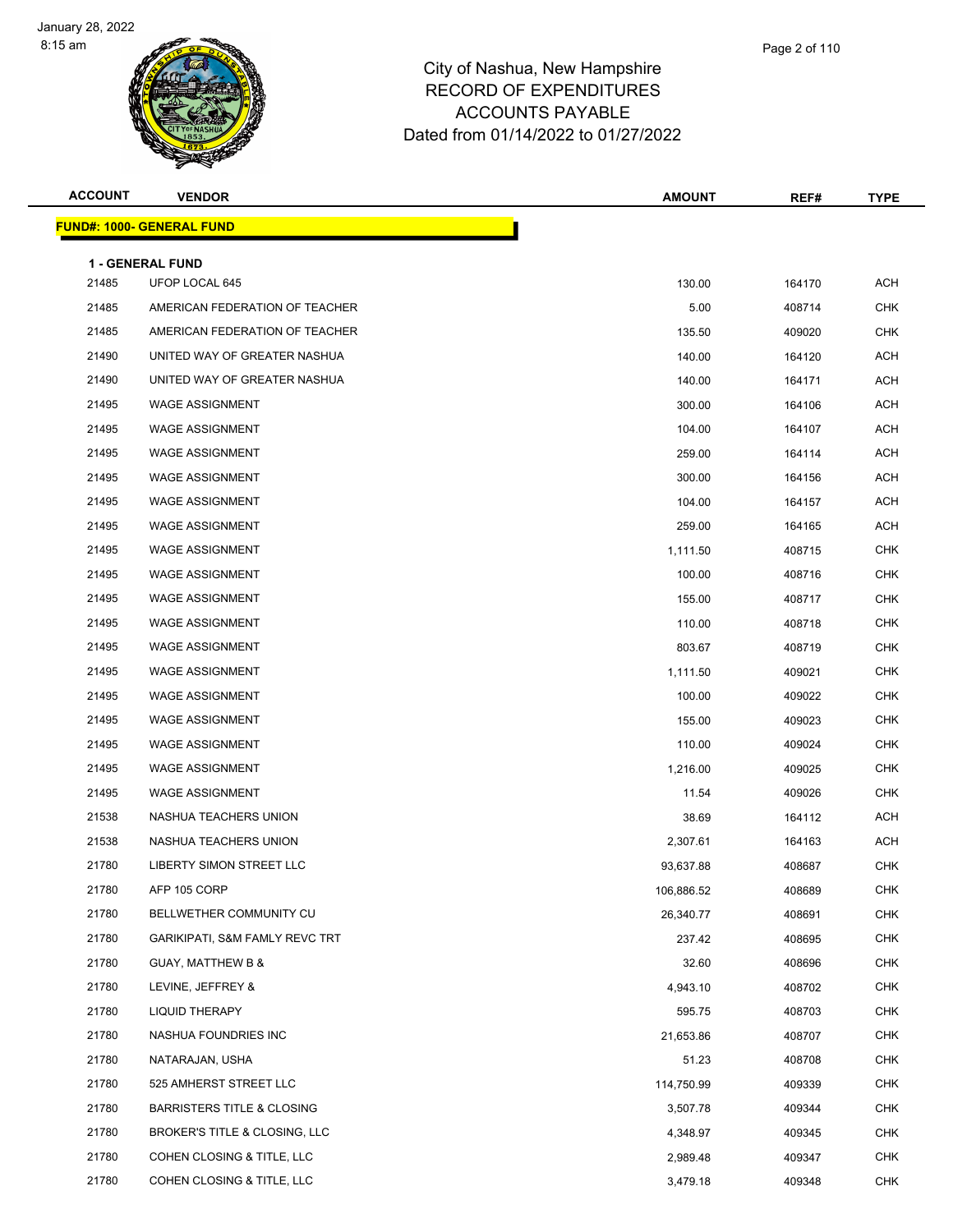

## City of Nashua, New Hampshire RECORD OF EXPENDITURES ACCOUNTS PAYABLE Dated from 01/14/2022 to 01/27/2022

Page 3 of 110

| <b>ACCOUNT</b> | <b>VENDOR</b>                                             | <b>AMOUNT</b> | REF#   | <b>TYPE</b> |
|----------------|-----------------------------------------------------------|---------------|--------|-------------|
|                | <b>FUND#: 1000- GENERAL FUND</b>                          |               |        |             |
|                |                                                           |               |        |             |
| 21780          | <b>1 - GENERAL FUND</b><br>CONLIN, MARGUERITE E REVOCABLE | 2,405.70      | 409349 | <b>CHK</b>  |
| 21780          | <b>CORELOGIC TAX SERVICES</b>                             |               |        | <b>CHK</b>  |
| 21780          |                                                           | 5,757.32      | 409351 | <b>CHK</b>  |
|                | CORELOGIC TAX SERVICES<br><b>CORELOGIC TAX SERVICES</b>   | 2,007.30      | 409352 |             |
| 21780          |                                                           | 3,565.84      | 409353 | <b>CHK</b>  |
| 21780          | DIONNE, CYNTHIA                                           | 919.10        | 409354 | <b>CHK</b>  |
| 21780          | <b>ENTERPRISE BANK</b>                                    | 1,142.03      | 409355 | <b>CHK</b>  |
| 21780          | FRASCA TITLE, LLC                                         | 819.24        | 409356 | <b>CHK</b>  |
| 21780          | GAGNE, MARY                                               | 1,830.28      | 409357 | <b>CHK</b>  |
| 21780          | JOYAL, MARTHA 2021 TRUST                                  | 1,548.36      | 409362 | <b>CHK</b>  |
| 21780          | LERETTA PROPERTY TAX SERVICES                             | 3,634.07      | 409364 | <b>CHK</b>  |
| 21780          | LERETTA PROPERTY TAX SERVICES                             | 3,447.01      | 409365 | <b>CHK</b>  |
| 21780          | LIAKAKOS, GEORGE                                          | 4,015.35      | 409366 | <b>CHK</b>  |
| 21780          | MACDONALD, JOANNE T REVOC TRUS                            | 114.32        | 409367 | <b>CHK</b>  |
| 21780          | NATIONS TITLE AGENCY INC NLS                              | 1,561.13      | 409368 | <b>CHK</b>  |
| 21780          | NAVY FEDERALTITLE SERVICES                                | 3,449.64      | 409369 | <b>CHK</b>  |
| 21780          | OERMAN, THOMAS R REV TRUST OF                             | 2,154.57      | 409370 | CHK         |
| 21780          | OLSON, JUSTIN WILIAM                                      | 400.00        | 409371 | <b>CHK</b>  |
| 21780          | PAQUIN, DENISE A &                                        | 1,425.84      | 409372 | <b>CHK</b>  |
| 21780          | ROBERTSON, JOHN                                           | 3,012.12      | 409373 | <b>CHK</b>  |
| 21780          | SNEE, BEVERLY A ESTATE OF                                 | 3,079.62      | 409374 | <b>CHK</b>  |
| 21780          | ST MARY'S BANK                                            | 9,937.11      | 409376 | <b>CHK</b>  |
| 21780          | STROB, JP & SA REV TRUST                                  | 3,003.14      | 409377 | <b>CHK</b>  |
| 21780          | SUMMIT TITLE SERVICES, LLC                                | 80.61         | 409378 | <b>CHK</b>  |
| 21780          | SWEENEY TITLE SERVICES, LLC                               | 4,369.38      | 409379 | <b>CHK</b>  |
| 21780          | VILLAVICENCIO, OLMER &                                    | 2,595.09      | 409380 | <b>CHK</b>  |
| 21780          | WELLS FARGO R.E. TAX SERVICE                              | 1,866.30      | 409381 | CHK         |
| 21780          | WILKINS, ELIZABETH ANN                                    | 1,829.15      | 409382 | <b>CHK</b>  |
| 21780          | WOODBURY, ROSE M                                          | 2,853.38      | 409383 | <b>CHK</b>  |
| 21921          | STATE OF NH -MV                                           | 21,456.19     | 164098 | <b>ACH</b>  |
| 21921          | STATE OF NH -MV                                           | 38,730.24     | 164099 | <b>ACH</b>  |
| 21921          | STATE OF NH-MV                                            | 13,552.22     | 164100 | <b>ACH</b>  |
| 21921          | STATE OF NH-MV                                            | 21,453.06     | 164122 | <b>ACH</b>  |
| 21921          | STATE OF NH -MV                                           | 24,847.99     | 164146 | <b>ACH</b>  |
| 21921          | STATE OF NH -MV                                           | 18,468.63     | 164148 | <b>ACH</b>  |
| 21921          | STATE OF NH -MV                                           | 29,050.10     | 164149 | <b>ACH</b>  |
| 21921          | STATE OF NH -MV                                           | 20,661.97     | 164150 | ACH         |
| 21921          | STATE OF NH -MV                                           | 16,858.47     | 164174 | <b>ACH</b>  |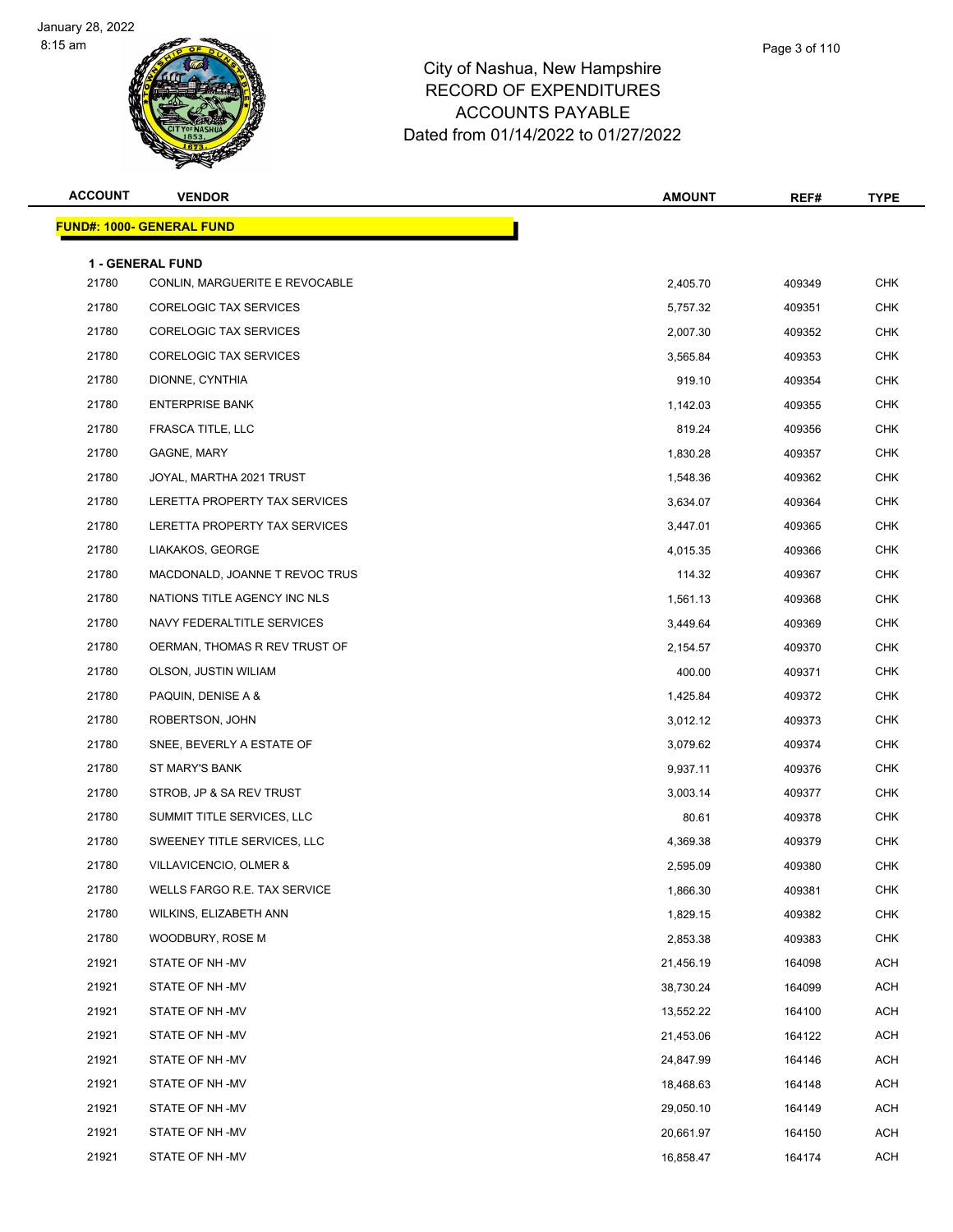

#### Page 4 of 110

| <b>ACCOUNT</b>                   | <b>VENDOR</b>                                    | <b>AMOUNT</b>  | REF#   | <b>TYPE</b> |
|----------------------------------|--------------------------------------------------|----------------|--------|-------------|
| <b>FUND#: 1000- GENERAL FUND</b> |                                                  |                |        |             |
|                                  | <b>TOTAL 1 - GENERAL FUND</b>                    | \$5,456,086.75 |        |             |
| <b>101 - MAYOR</b>               |                                                  |                |        |             |
| 61100                            | WB MASON CO INC                                  | (15.99)        | 408832 | <b>CHK</b>  |
| <b>TOTAL 101 - MAYOR</b>         |                                                  | $-$15.99$      |        |             |
| <b>103 - LEGAL</b>               |                                                  |                |        |             |
| 61100                            | AMAZON CAPITAL SERV (CITY ACH)                   | 20.98          | 164124 | <b>ACH</b>  |
| 61100                            | WB MASON CO INC                                  | 74.41          | 409201 | CHK         |
| <b>TOTAL 103 - LEGAL</b>         |                                                  | \$95.39        |        |             |
|                                  | <b>106 - ADMINISTRATIVE SERVICES</b>             |                |        |             |
| 55421                            | <b>NHGFOA</b>                                    | 20.00          | 409069 | <b>CHK</b>  |
| 61100                            | WB MASON CO INC                                  | 38.99          | 408832 | CHK         |
|                                  | <b>TOTAL 106 - ADMINISTRATIVE SERVICES</b>       | \$58.99        |        |             |
| 107 - CITY CLERK                 |                                                  |                |        |             |
| 55200                            | <b>OWLSTAMP VISUAL SOLUTIONS</b>                 | 227.45         | 409165 | <b>CHK</b>  |
| 55307                            | <b>SUSAN LOVERING</b>                            | 94.52          | 164194 | ACH         |
| 55699                            | ANDRUSKEVICH PHOTOGRAPHY                         | 165.00         | 408757 | <b>CHK</b>  |
| 55699                            | <b>RYDIN DECAL</b>                               | 206.99         | 409171 | <b>CHK</b>  |
|                                  | <b>TOTAL 107 - CITY CLERK</b>                    | \$693.96       |        |             |
|                                  | <b>110 - ARLINGTON ST COMMUNITY CENTER</b>       |                |        |             |
| 61100                            | <b>MEGAN CARON</b>                               | 189.24         | 164180 | ACH         |
|                                  | <b>TOTAL 110 - ARLINGTON ST COMMUNITY CENTER</b> | \$189.24       |        |             |
|                                  | <b>111 - HUMAN RESOURCES</b>                     |                |        |             |
| 61235                            | <b>BRAND ADVANTAGE GROUP</b>                     | 501.20         | 409106 | <b>CHK</b>  |
|                                  | <b>TOTAL 111 - HUMAN RESOURCES</b>               | \$501.20       | .      |             |
|                                  | <b>120 - TELECOMMUNICATIONS</b>                  |                |        |             |
| 55109                            | <b>COMCAST</b>                                   | 481.85         | 409042 | <b>CHK</b>  |
| 55109                            | CONSOLIDATED COMMUNICATIONS                      | 353.96         | 409043 | CHK         |
| 55109                            | CONSOLIDATED COMMUNICATIONS                      | 97.96          | 409044 | <b>CHK</b>  |
| 55109                            | CONSOLIDATED COMMUNICATIONS                      | 53.43          | 409045 | CHK         |
| 55109                            | CONSOLIDATED COMMUNICATIONS                      | 43.71          | 409047 | <b>CHK</b>  |
| 55109                            | CONSOLIDATED COMMUNICATIONS                      | 1,213.96       | 409048 | <b>CHK</b>  |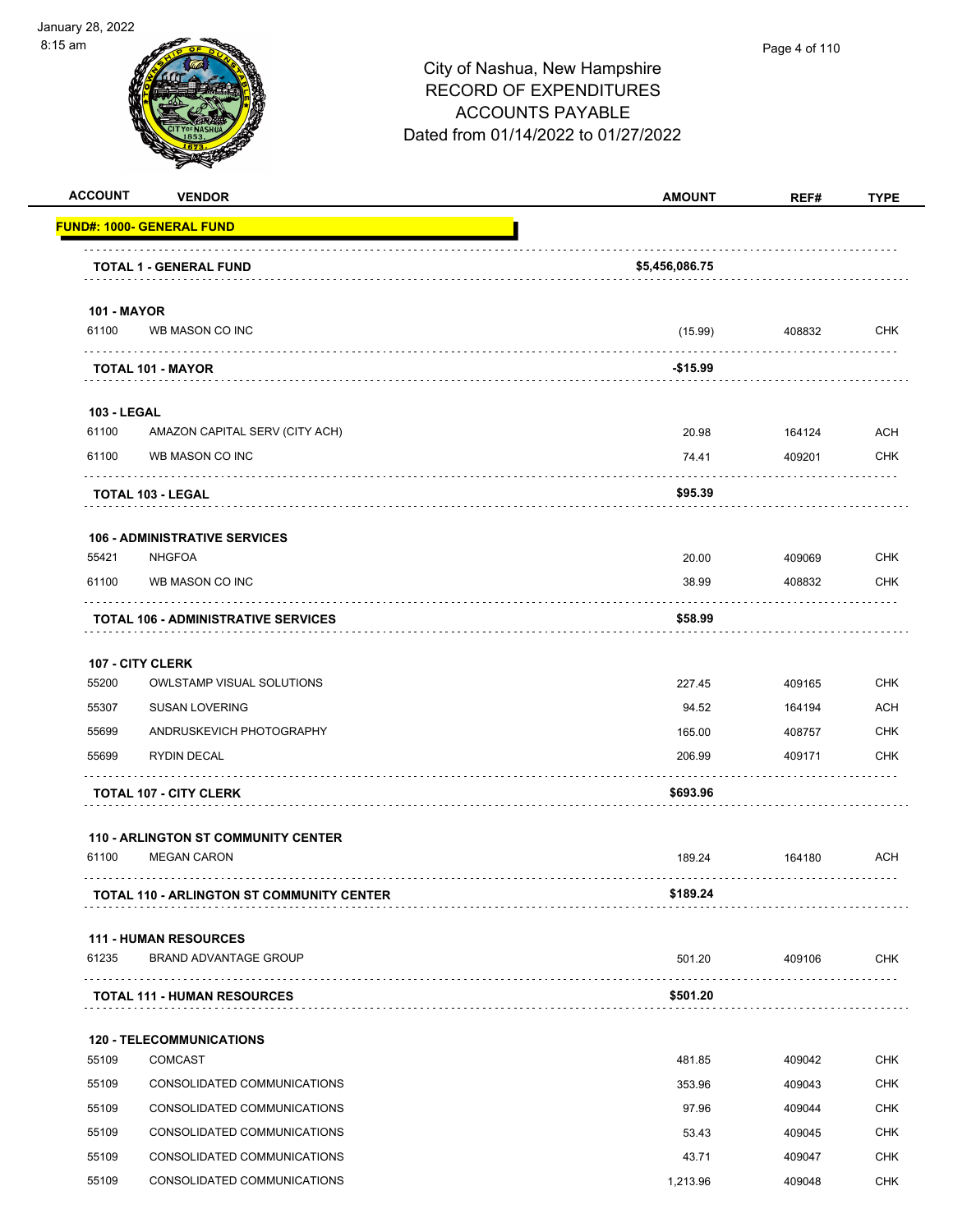|                         | <b>VENDOR</b>                                         | <b>AMOUNT</b>    | REF#             | <b>TYPE</b>                                                                                                                                     |
|-------------------------|-------------------------------------------------------|------------------|------------------|-------------------------------------------------------------------------------------------------------------------------------------------------|
|                         | <b>FUND#: 1000- GENERAL FUND</b>                      |                  |                  |                                                                                                                                                 |
|                         | <b>120 - TELECOMMUNICATIONS</b>                       |                  |                  |                                                                                                                                                 |
| 55109                   | <b>WINDSTREAM</b>                                     | 2,050.79         | 409085           | <b>CHK</b>                                                                                                                                      |
| 55118                   | AT & T MOBILITY                                       | 129.69           | 409039           | <b>CHK</b>                                                                                                                                      |
| 55118                   | VERIZON WIRELESS 342053899-001                        | 1,052.28         | 409082           | <b>CHK</b>                                                                                                                                      |
|                         | <b>TOTAL 120 - TELECOMMUNICATIONS</b>                 | \$5,477.63       |                  |                                                                                                                                                 |
|                         | <b>122 - INFORMATION TECHNOLOGY</b>                   |                  |                  |                                                                                                                                                 |
| 53142                   | <b>ADMINS INC</b>                                     | 2,000.00         | 164123           | ACH                                                                                                                                             |
| 54407                   | INTERWARE DEVELOPMENT CO INC                          | 780.00           | 164190           | <b>ACH</b>                                                                                                                                      |
| 54407                   | SHI INTERNATIONAL CORP                                | 2,635.50         | 409176           | <b>CHK</b>                                                                                                                                      |
| 54421                   | <b>XEROX FINANCIAL SERVICES</b>                       | 592.94           | 408834           | <b>CHK</b>                                                                                                                                      |
| 54421                   | CONWAY OFFICE PRODUCTS LLC                            | 240.00           | 409117           | <b>CHK</b>                                                                                                                                      |
| 54421                   | CONWAY TECHNOLOGY GROUP                               | 5.04             | 409118           | <b>CHK</b>                                                                                                                                      |
| 54428                   | <b>CLEARSKY</b>                                       | 7,500.00         | 408769           | <b>CHK</b>                                                                                                                                      |
| 54828                   | US BANK EQUIPMENT FINANCE                             | 843.87           | 408830           | <b>CHK</b>                                                                                                                                      |
|                         | AMAZON CAPITAL SERV (CITY ACH)                        | 282.90           | 164124           | ACH                                                                                                                                             |
| 71221                   |                                                       |                  |                  |                                                                                                                                                 |
|                         | <b>TOTAL 122 - INFORMATION TECHNOLOGY</b>             | \$14,880.25      |                  |                                                                                                                                                 |
| 42200                   | <b>126 - FINANCIAL SERVICES</b><br>AHI RIVERFRONT LLC |                  |                  |                                                                                                                                                 |
| 42200                   | DONNA MARIE BOUDREAU                                  | 284.00<br>102.20 | 408750           |                                                                                                                                                 |
| 42200                   | <b>ISLAM ALSARABI</b>                                 | 123.00           | 408764<br>408793 | <b>CHK</b><br><b>CHK</b><br><b>CHK</b>                                                                                                          |
|                         | <b>JULIE STANTON</b>                                  | 5.80             | 408824           |                                                                                                                                                 |
|                         | ALL STATES TITLE SVC                                  | 206.40           | 409093           |                                                                                                                                                 |
| 42200<br>42200<br>42200 | ANTHONY V DEGEREGORIO                                 | 118.00           | 409121           |                                                                                                                                                 |
| 42200                   | <b>JOSEPH DEMPSEY</b>                                 | 124.20           | 409122           |                                                                                                                                                 |
|                         | <b>JOHN C LAPIERRE</b>                                | 122.00           | 409149           |                                                                                                                                                 |
| 42200<br>42200          | KAYLA SAVAGE                                          | 33.00            | 409174           |                                                                                                                                                 |
| 53114                   | <b>MELANSON PC</b>                                    | 25,000.00        | 408802           |                                                                                                                                                 |
| 53467                   | MAILINGS UNLIMITED                                    | 1,283.57         | 164133           |                                                                                                                                                 |
| 55607                   | <b>MAILINGS UNLIMITED</b>                             | (404.35)         | 164133           |                                                                                                                                                 |
| 61100                   | AMAZON CAPITAL SERV (CITY ACH)                        | 20.98            | 164176           |                                                                                                                                                 |
| 61100                   | WB MASON CO INC                                       | 42.59            | 408832           |                                                                                                                                                 |
| 61100                   | WB MASON CO INC                                       | 95.94            | 409201           | <b>CHK</b><br><b>CHK</b><br><b>CHK</b><br><b>CHK</b><br><b>CHK</b><br>CHK<br><b>CHK</b><br>ACH<br>ACH<br><b>ACH</b><br><b>CHK</b><br><b>CHK</b> |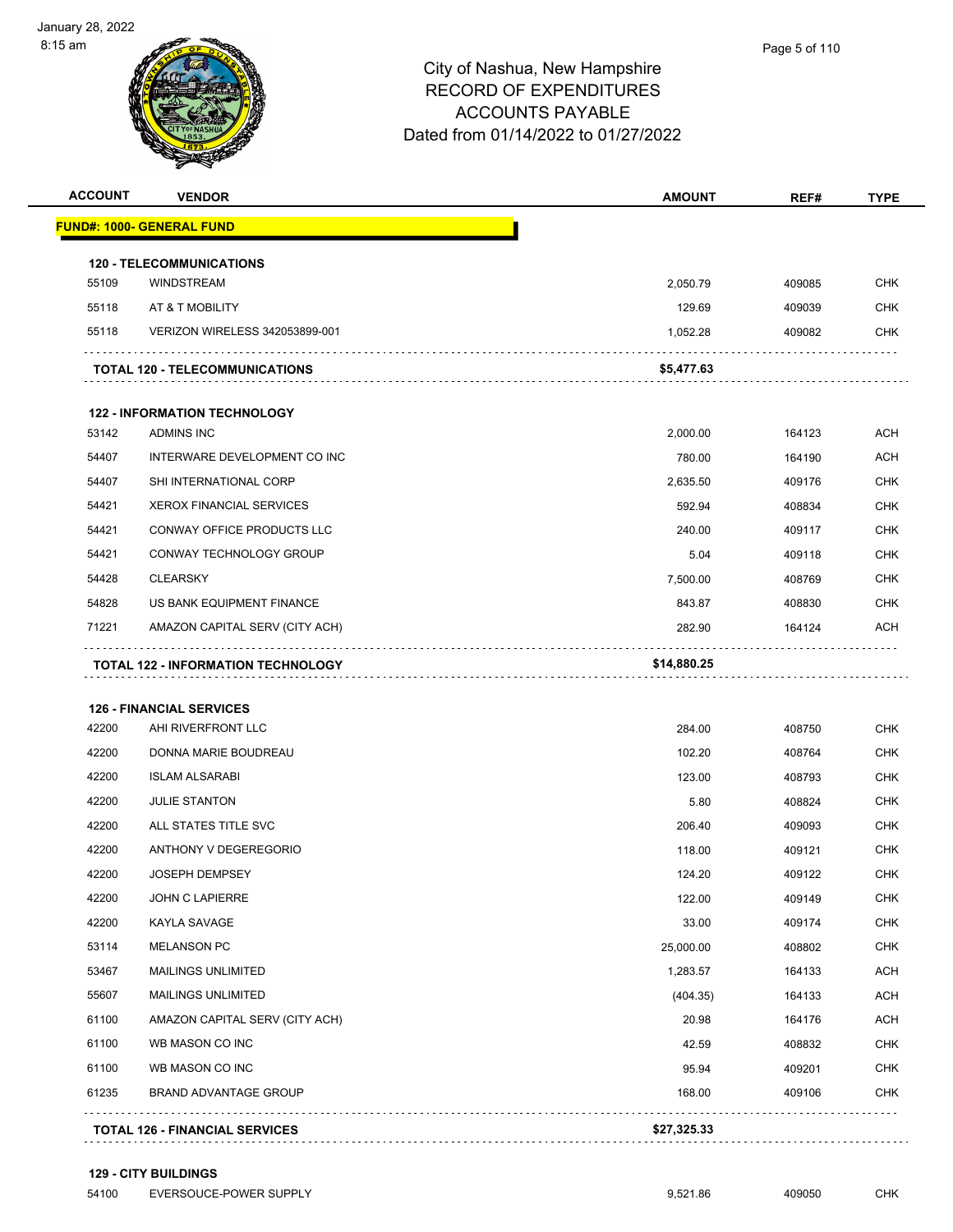

| <b>ACCOUNT</b> | <b>VENDOR</b>                                            | <b>AMOUNT</b> | REF#   | <b>TYPE</b> |
|----------------|----------------------------------------------------------|---------------|--------|-------------|
|                | <b>FUND#: 1000- GENERAL FUND</b>                         |               |        |             |
|                |                                                          |               |        |             |
| 54100          | <b>129 - CITY BUILDINGS</b><br>EVERSOURCE                | 232.01        | 409051 | <b>CHK</b>  |
| 54114          | LIBERTY UTILITIES - NH                                   | 218.36        | 408730 | <b>CHK</b>  |
| 54114          | LIBERTY UTILITIES - NH                                   | 1,137.30      | 408731 | <b>CHK</b>  |
| 54141          | PENNICHUCK WATER WORKS INC                               | 1,164.65      | 409072 | <b>CHK</b>  |
| 54228          | <b>BAIN PEST CONTROL SERVICE INC.</b>                    | 82.00         | 409098 | <b>CHK</b>  |
| 54280          | HUFF & GAUTHIER INC                                      | 225.00        | 408790 | <b>CHK</b>  |
| 54280          | ADT COMMERCIAL LLC                                       | 398.00        | 409088 | <b>CHK</b>  |
| 54280          | <b>B &amp; S LOCKSMITHS INC</b>                          | 443.47        | 409097 | <b>CHK</b>  |
| 61428          | AMAZON CAPITAL SERV (CITY ACH)                           | 57.76         | 164124 | <b>ACH</b>  |
| 61428          | AMAZON CAPITAL SERV (CITY ACH)                           | 98.00         | 164176 | ACH         |
|                | <b>TOTAL 129 - CITY BUILDINGS</b>                        | \$13,578.41   |        |             |
|                |                                                          |               |        |             |
| 55500          | <b>130 - PURCHASING</b><br>MASSACHUSETTS MUNICIPAL ASSOC | 1,000.00      | 408800 | <b>CHK</b>  |
| 55699          | <b>STERICYCLE INC</b>                                    | 178.26        | 408745 | <b>CHK</b>  |
| 61242          | LINDENMEYR MUNROE                                        | 284.50        | 409151 | <b>CHK</b>  |
| 61242          | PRINT FACTORY                                            | 1,896.00      | 409168 | <b>CHK</b>  |
|                |                                                          |               |        |             |
|                | <b>TOTAL 130 - PURCHASING</b>                            | \$3,358.76    |        |             |
|                | 132 - ASSESSING                                          |               |        |             |
| 55200          | <b>NHAAO</b>                                             | 50.00         | 408743 | <b>CHK</b>  |
| 55200          | <b>NRAAO</b>                                             | 40.00         | 409070 | CHK         |
| 61100          | WB MASON CO INC                                          | 53.92         | 409201 | <b>CHK</b>  |
|                | <b>TOTAL 132 - ASSESSING</b>                             | \$143.92      |        |             |
|                |                                                          |               |        |             |
| 54107          | <b>142 - WOODLAWN CEMETERY</b><br>MCLAUGHLIN OIL CO      | 723.31        | 409155 | CHK         |
| 54236          | AMAZON CAPITAL SERV (CITY ACH)                           | 2,622.56      | 164124 | ACH         |
| 61300          | GLOBAL MONTELLO GROUP CORP                               | 444.30        | 408783 | <b>CHK</b>  |
| 61428          | COAST MAINTENANCE SUPPLY CO                              | 113.90        | 409115 | CHK         |
| 61499          | <b>BELLETETES INC</b>                                    | 33.06         | 408761 | <b>CHK</b>  |
|                |                                                          |               |        |             |
|                | <b>TOTAL 142 - WOODLAWN CEMETERY</b>                     | \$3,937.13    |        |             |
|                | <b>144 - EDGEWOOD &amp; SUBURBAN CEMETERIES</b>          |               |        |             |
| 54107          | SHATTUCK MALONE OIL CO                                   | 994.34        | 409175 | <b>CHK</b>  |
| 54141          | PENNICHUCK WATER WORKS INC                               | 286.82        | 409072 | CHK         |
| 55699          | SHATTUCK MALONE OIL CO                                   | 223.46        | 409175 | <b>CHK</b>  |
|                |                                                          |               |        |             |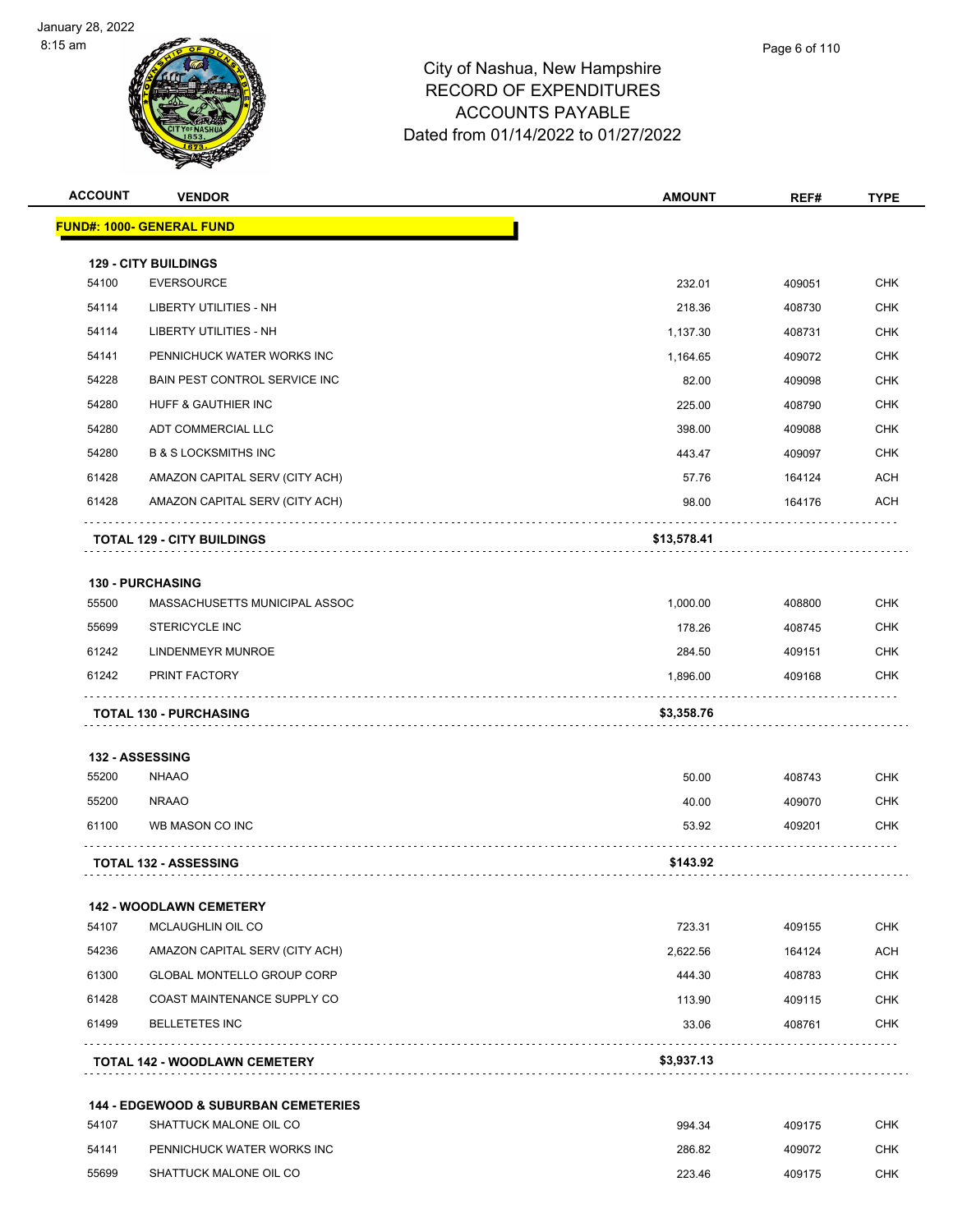

| <b>ACCOUNT</b> | <b>VENDOR</b>                                         | <b>AMOUNT</b> | REF#   | TYPE       |
|----------------|-------------------------------------------------------|---------------|--------|------------|
|                | <u> FUND#: 1000- GENERAL FUND</u>                     |               |        |            |
|                | <b>144 - EDGEWOOD &amp; SUBURBAN CEMETERIES</b>       |               |        |            |
| 55699          | <b>TOPOGRAPHIX LLC</b>                                | 676.00        | 409191 | CHK        |
|                | <b>TOTAL 144 - EDGEWOOD &amp; SUBURBAN CEMETERIES</b> | \$2,180.62    |        |            |
|                |                                                       |               |        |            |
| 150 - POLICE   |                                                       |               |        |            |
| 53135          | ADVANCED WORKPLACE STRATEGIES                         | 124.00        | 164175 | ACH        |
| 53135          | ST JOSEPHS BUSINESS & HEALTH                          | 862.00        | 409182 | <b>CHK</b> |
| 54100          | EVERSOUCE-POWER SUPPLY                                | 17,573.08     | 408728 | <b>CHK</b> |
| 54107          | SHATTUCK MALONE OIL CO                                | 798.03        | 408821 | <b>CHK</b> |
| 54107          | SHATTUCK MALONE OIL CO                                | 429.41        | 409175 | CHK        |
| 54114          | LIBERTY UTILITIES - NH                                | 3,387.99      | 409054 | <b>CHK</b> |
| 54114          | LIBERTY UTILITIES - NH                                | 110.18        | 409055 | <b>CHK</b> |
| 54114          | LIBERTY UTILITIES - NH                                | 97.61         | 409061 | CHK        |
| 54141          | PENNICHUCK WATER WORKS INC                            | 30.40         | 409072 | <b>CHK</b> |
| 54243          | DENRON HALL PLUMBING & HVAC                           | 2,639.57      | 408771 | CHK        |
| 54280          | <b>B &amp; S LOCKSMITHS INC</b>                       | 375.00        | 408759 | CHK        |
| 54280          | SITEONE LANDSCAPE SUPPLY LLC                          | 122.18        | 408822 | CHK        |
| 54280          | THE METRO GROUP INC                                   | 285.00        | 408827 | <b>CHK</b> |
| 54280          | LOWE'S - 3502                                         | 150.00        | 409153 | <b>CHK</b> |
| 54407          | LANGUAGE LINE SERVICES                                | 603.24        | 408796 | CHK        |
| 54407          | RADIO IP SOFTWARE INC                                 | 2,865.62      | 408815 | <b>CHK</b> |
| 54487          | <b>B &amp; S LOCKSMITHS INC</b>                       | 971.00        | 409097 | CHK        |
| 54600          | <b>MIKE'S EQUIPMENT REPAIR</b>                        | 1,159.76      | 408803 | CHK        |
| 54600          | SULLIVAN TIRE COMPANY                                 | 42.00         | 409188 | <b>CHK</b> |
| 54849          | <b>COMCAST</b>                                        | 184.85        | 408724 | CHK        |
| 54849          | <b>COMCAST</b>                                        | 943.45        | 408725 | <b>CHK</b> |
| 55118          | VERIZON WIRELESS-581499451                            | 719.79        | 409077 | <b>CHK</b> |
| 55200          | NH TACTICAL OFFICERS ASSOC                            | 499.00        | 408742 | <b>CHK</b> |
| 55307          | ALEXANDER GARCIA                                      | 71.96         | 409032 | <b>CHK</b> |
| 55607          | PETTY CASH                                            | 5.28          | 408722 | <b>CHK</b> |
| 55607          | UNITED PARCEL SERVICE                                 | 14.64         | 409075 | <b>CHK</b> |
| 55699          | AMERICAN SECURITY & FIRE PROTE                        | 300.00        | 408756 | <b>CHK</b> |
| 55699          | ABSOLUTE DATA DESTRUCTION                             | 143.10        | 409086 | <b>CHK</b> |
| 61100          | AMAZON CAPITAL SERV (CITY ACH)                        | 294.70        | 164124 | <b>ACH</b> |
| 61100          | AMAZON CAPITAL SERV (CITY ACH)                        | 74.93         | 164176 | ACH        |
| 61100          | WB MASON CO INC                                       | 46.66         | 408832 | <b>CHK</b> |
| 61100          | <b>OWLSTAMP VISUAL SOLUTIONS</b>                      | 36.45         | 409165 | <b>CHK</b> |
| 61107          | ALECS SHOE STORE INC                                  | 1,846.15      | 408753 | <b>CHK</b> |
| 61107          | ALL SPORTS HEROES UNIFORMS                            | 337.17        | 408754 | <b>CHK</b> |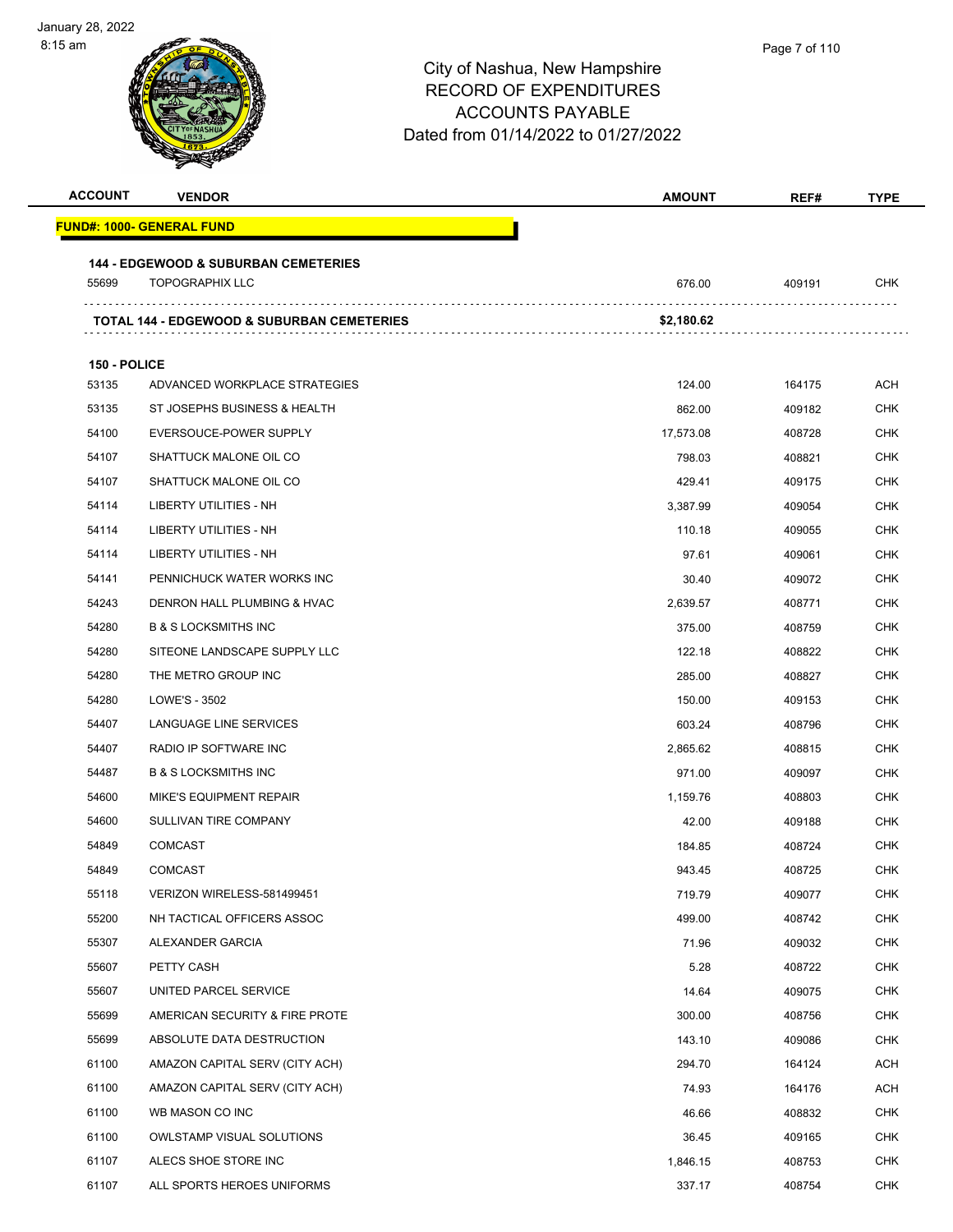

## City of Nashua, New Hampshire RECORD OF EXPENDITURES ACCOUNTS PAYABLE Dated from 01/14/2022 to 01/27/2022

| Page 8 of 110 |
|---------------|
|               |

| <b>ACCOUNT</b> | <b>VENDOR</b>                    | <b>AMOUNT</b> | REF#   | <b>TYPE</b> |
|----------------|----------------------------------|---------------|--------|-------------|
|                | <b>FUND#: 1000- GENERAL FUND</b> |               |        |             |
| 150 - POLICE   |                                  |               |        |             |
| 61107          | EAST COAST EMERGENCY OUTFITTER   | 408.74        | 408774 | <b>CHK</b>  |
| 61107          | ALECS SHOE STORE INC             | 77.00         | 409092 | <b>CHK</b>  |
| 61110          | EAST COAST EMERGENCY OUTFITTER   | 1,149.77      | 408774 | <b>CHK</b>  |
| 61110          | NORTHEAST NURSERY INC            | 450.00        | 408806 | <b>CHK</b>  |
| 61185          | <b>CRIMETECH</b>                 | 207.00        | 409119 | <b>CHK</b>  |
| 61299          | AMAZON CAPITAL SERV (CITY ACH)   | 211.98        | 164124 | ACH         |
| 61300          | <b>WEX BANK</b>                  | 1,553.43      | 409202 | <b>CHK</b>  |
| 61428          | AMAZON CAPITAL SERV (CITY ACH)   | 177.98        | 164176 | <b>ACH</b>  |
| 61428          | LOWE'S - 3502                    | 208.98        | 408799 | <b>CHK</b>  |
| 61428          | HOME DEPOT CREDIT SERVICE 3073   | 124.95        | 409141 | <b>CHK</b>  |
| 61799          | <b>FACTORY MOTOR PARTS</b>       | (144.00)      | 164184 | ACH         |
| 61799          | <b>BELLETETES INC</b>            | 14.14         | 408761 | <b>CHK</b>  |
| 61799          | <b>BEST FORD</b>                 | 456.71        | 408763 | <b>CHK</b>  |
| 61799          | DONOVAN EQUIPMENT CO INC         | 499.87        | 408773 | <b>CHK</b>  |
| 61799          | <b>BEST FORD</b>                 | 55.64         | 409103 | <b>CHK</b>  |
| 61799          | CARPARTS DISTRIBUTION CENTER,    | 11.57         | 409110 | <b>CHK</b>  |
| 61799          | DONOVAN EQUIPMENT CO INC         | 565.38        | 409123 | <b>CHK</b>  |
| 61799          | NORTHERN FOREIGN CAR PARTS INC   | 79.06         | 409164 | <b>CHK</b>  |
| 61799          | SNAP-ON CREDIT LLC               | 124.91        | 409178 | <b>CHK</b>  |
| 61907          | SAM'S CLUB DIRECT-0860           | 239.58        | 408816 | <b>CHK</b>  |
| 71025          | SSV TOOLS LLC (SNAP-ON TOOLS)    | 31.00         | 409181 | <b>CHK</b>  |
| 71221          | <b>GOVCONNECTION INC</b>         | 66.00         | 164128 | <b>ACH</b>  |
| 71221          | <b>GOVCONNECTION INC</b>         | 66.00         | 164187 | <b>ACH</b>  |
| 71407          | ATLANTIC TACTICAL INC            | 422.19        | 409096 | <b>CHK</b>  |
|                | <b>TOTAL 150 - POLICE</b>        | \$45,202.08   |        |             |

#### **152 - FIRE**

| 53452 | HW STAFFING SOLUTIONS         | 1,046.40 | 408791 | <b>CHK</b> |
|-------|-------------------------------|----------|--------|------------|
| 53452 | HW STAFFING SOLUTIONS         | 1,046.40 | 409143 | <b>CHK</b> |
| 54100 | <b>EVERSOURCE</b>             | 525.67   | 408729 | <b>CHK</b> |
| 54100 | <b>WORTHEN SOLAR LLC</b>      | 1,673.76 | 408833 | <b>CHK</b> |
| 54114 | LIBERTY UTILITIES - NH        | 446.43   | 408736 | <b>CHK</b> |
| 54114 | <b>LIBERTY UTILITIES - NH</b> | 369.32   | 409052 | <b>CHK</b> |
| 54114 | <b>LIBERTY UTILITIES - NH</b> | 1,026.84 | 409053 | <b>CHK</b> |
| 54114 | LIBERTY UTILITIES - NH        | 626.21   | 409058 | <b>CHK</b> |
| 54141 | PENNICHUCK WATER WORKS INC    | 1,211.40 | 409072 | <b>CHK</b> |
| 54228 | <b>JP PEST SERVICES LLC</b>   | 89.00    | 164130 | <b>ACH</b> |
| 54228 | <b>JP PEST SERVICES LLC</b>   | 89.00    | 164191 | <b>ACH</b> |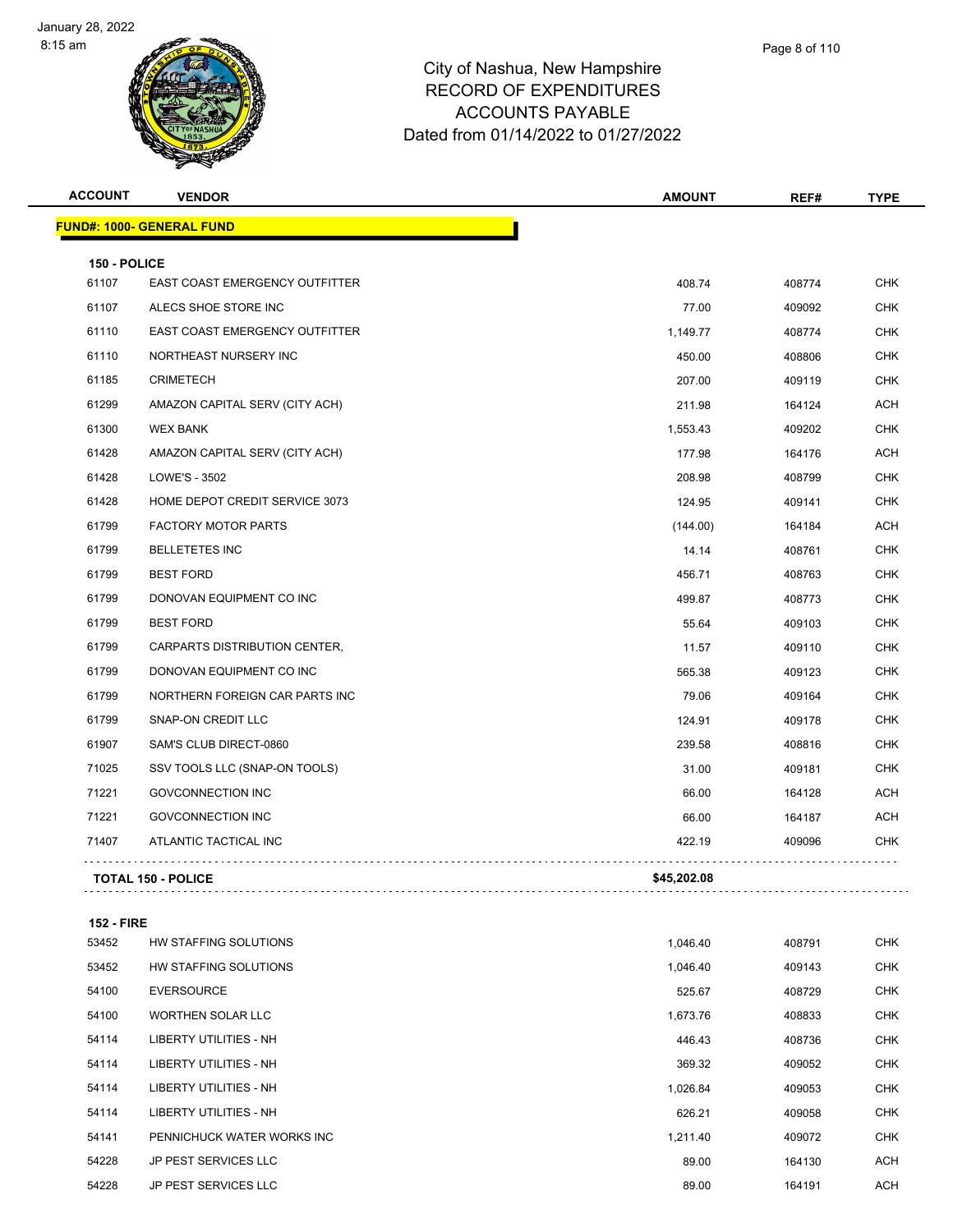

#### City of Nashua, New Hampshir RECORD OF EXPENDITURES ACCOUNTS PAYABLE Dated from 01/14/2022 to 01/27/2022

|                          | Page 9 of 110 |
|--------------------------|---------------|
| re                       |               |
| $\overline{\phantom{0}}$ |               |

| <b>ACCOUNT</b>    | <b>VENDOR</b>                          | <b>AMOUNT</b> | REF#   | <b>TYPE</b> |
|-------------------|----------------------------------------|---------------|--------|-------------|
|                   | <b>FUND#: 1000- GENERAL FUND</b>       |               |        |             |
| <b>152 - FIRE</b> |                                        |               |        |             |
| 54243             | AE MECHANICAL INC                      | 3,635.25      | 409089 | <b>CHK</b>  |
| 54280             | AMAZON CAPITAL SERV (CITY ACH)         | 83.00         | 164176 | <b>ACH</b>  |
| 54280             | BK SYSTEMS INC                         | 224.00        | 409104 | <b>CHK</b>  |
| 54280             | <b>GRANITE STATE GLASS</b>             | 1,450.00      | 409135 | <b>CHK</b>  |
| 54280             | NASHUA WALLPAPER CO INC                | 9.99          | 409158 | <b>CHK</b>  |
| 54487             | <b>KYLE BALL</b>                       | 157.15        | 409100 | <b>CHK</b>  |
| 54600             | NORTHERN FOREIGN CAR PARTS INC         | 1.32          | 408807 | CHK         |
| 54600             | <b>SANEL NAPA</b>                      | 1,052.14      | 408818 | <b>CHK</b>  |
| 61100             | AMAZON CAPITAL SERV (CITY ACH)         | 37.49         | 164176 | ACH         |
| 61110             | BERGERON PROTECTIVE CLOTHING           | 2,257.00      | 409102 | <b>CHK</b>  |
| 61156             | BERGERON PROTECTIVE CLOTHING           | 108.00        | 408762 | <b>CHK</b>  |
| 61299             | PETROCELLI MARKETING GROUP             | 616.31        | 408809 | CHK         |
| 61300             | INFINITY AVIATION GROUP LLC            | 315.90        | 408792 | <b>CHK</b>  |
| 61307             | NEW ENGLAND KENWORTH                   | 65.70         | 409159 | <b>CHK</b>  |
| 61428             | COAST MAINTENANCE SUPPLY CO            | 712.86        | 409115 | <b>CHK</b>  |
| 61705             | MAYNARD & LESIEUR INC                  | 1,403.00      | 408801 | <b>CHK</b>  |
| 61705             | CHAPPELL TRACTOR SALES INC             | 794.00        | 409112 | CHK         |
| 61799             | CHAPPELL TRACTOR SALES INC             | 25.99         | 409112 | <b>CHK</b>  |
| 61799             | <b>FASTENAL CO</b>                     | 4.15          | 409127 | <b>CHK</b>  |
| 61799             | NEW ENGLAND KENWORTH                   | 274.88        | 409159 | <b>CHK</b>  |
| 61799             | NEW ENGLAND KENWORTH                   | 587.00        | 409161 | <b>CHK</b>  |
| 61799             | SSV TOOLS LLC (SNAP-ON TOOLS)          | 40.50         | 409181 | CHK         |
| 71400             | FIRE TECH & SAFETY OF NEW ENGL         | 1,068.33      | 164185 | ACH         |
|                   | <b>TOTAL 152 - FIRE</b>                | \$23,074.39   |        |             |
|                   | <b>153 - BUILDING INSPECTION</b>       |               |        |             |
| 55200             | NH BLDG OFFICIAL SUPPORT STAFF         | 130.00        | 408740 | CHK         |
| 55307             | <b>RUSS MARCUM</b>                     | 272.05        | 409035 | <b>CHK</b>  |
| 55421             | DAWN MICHAUD                           | 226.00        | 408721 | CHK         |
|                   | <b>TOTAL 153 - BUILDING INSPECTION</b> | \$628.05      |        |             |
|                   | <b>157 - CITYWIDE COMMUNICATIONS</b>   |               |        |             |
| 54100             | <b>EVERSOURCE</b>                      | 456.74        | 408729 | CHK         |
| 55100             | <b>COMCAST</b>                         | 185.00        | 408725 | CHK         |
| 55118             | VERIZON WIRELESS-581499451             | 120.03        | 409077 | <b>CHK</b>  |
| 71207             | MOTOROLA SOLUTIONS INC                 | 131.10        | 164200 | ACH         |
|                   |                                        |               |        |             |

**TOTAL 157 - CITYWIDE COMMUNICATIONS \$892.87**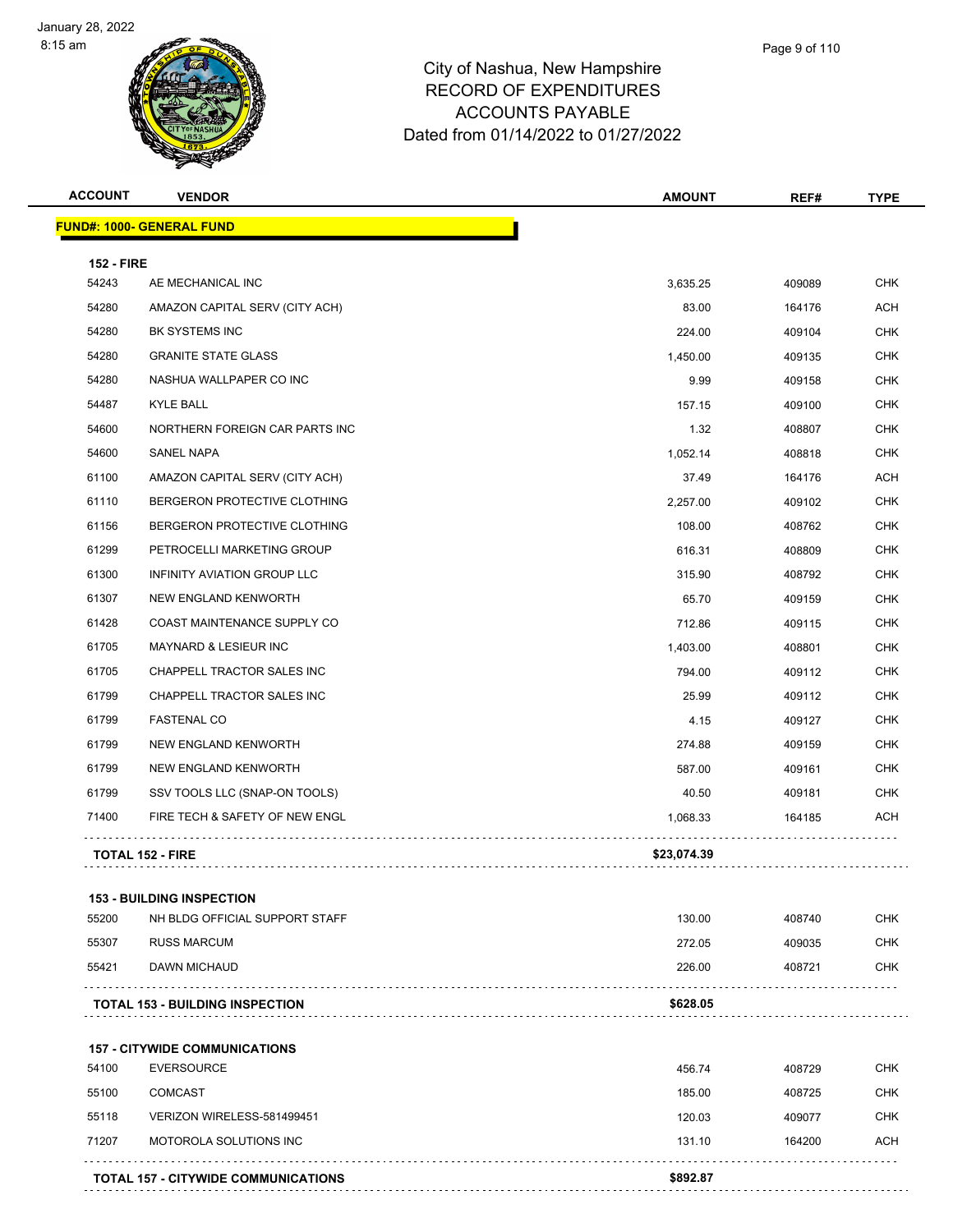

| <b>ACCOUNT</b> | <b>VENDOR</b>                                 | <b>AMOUNT</b> | REF#   | <b>TYPE</b> |
|----------------|-----------------------------------------------|---------------|--------|-------------|
|                | <b>FUND#: 1000- GENERAL FUND</b>              |               |        |             |
|                | <b>158 - PARKING ENFORCEMENT</b>              |               |        |             |
| 45400          | <b>JO KILBOURNE</b>                           | 10.00         | 408795 | <b>CHK</b>  |
| 55100          | VERIZON WIRELESS-242339465                    | 164.56        | 408748 | <b>CHK</b>  |
|                |                                               |               |        |             |
|                | <b>TOTAL 158 - PARKING ENFORCEMENT</b>        | \$174.56      |        |             |
|                | <b>160 - PW-ADMIN &amp; ENGINEERING</b>       |               |        |             |
| 54114          | LIBERTY UTILITIES - NH                        | 233.31        | 409055 | <b>CHK</b>  |
| 54141          | PENNICHUCK WATER WORKS INC                    | 137.02        | 409072 | <b>CHK</b>  |
| 55118          | VERIZON WIRELESS-542088278                    | 120.03        | 409080 | <b>CHK</b>  |
| 55118          | VERIZON WIRELESS-542274983                    | 260.04        | 409084 | <b>CHK</b>  |
| 55200          | <b>NHLSA</b>                                  | 245.00        | 409067 | <b>CHK</b>  |
| 55200          | <b>NSPE</b>                                   | 299.00        | 409071 | <b>CHK</b>  |
| 55307          | <b>WILLIAM TOOMEY</b>                         | 243.14        | 408723 | <b>CHK</b>  |
| 61100          | AMAZON CAPITAL SERV (CITY ACH)                | 26.98         | 164124 | ACH         |
| 61100          | WB MASON CO INC                               | 212.39        | 409201 | <b>CHK</b>  |
| 61310          | ALTERNATIVE VEHICLE SERVICE GR                | 13.36         | 164177 | ACH         |
|                | <b>TOTAL 160 - PW-ADMIN &amp; ENGINEERING</b> | \$1,790.27    |        |             |
|                |                                               |               |        |             |
| 161 - STREETS  |                                               |               |        |             |
| 54100          | <b>EVERSOURCE</b>                             | 546.41        | 408729 | <b>CHK</b>  |
| 54100          | <b>EVERSOURCE</b>                             | 2,813.99      | 409051 | <b>CHK</b>  |
| 54141          | LIBERTY UTILITIES - NH                        | 4,843.26      | 409057 | <b>CHK</b>  |
| 54228          | JP PEST SERVICES LLC                          | 68.00         | 164130 | ACH         |
| 54236          | CALLOGIX INC                                  | 136.36        | 409109 | <b>CHK</b>  |
| 54280          | STEVE SHUMSKY UNLIMITED DOOR                  | 1,697.50      | 409185 | <b>CHK</b>  |
| 54600          | MCDEVITT TRUCKS INC                           | 13.72         | 164134 | <b>ACH</b>  |
| 54600          | <b>FACTORY MOTOR PARTS</b>                    | 238.00        | 164184 | <b>ACH</b>  |
| 54600          | THE HOPE GROUP                                | 341.25        | 164188 | <b>ACH</b>  |
| 54600          | <b>BEST FORD</b>                              | 89.12         | 408763 | <b>CHK</b>  |
| 54600          | CARPARTS DISTRIBUTION CENTER,                 | 36.57         | 408766 | <b>CHK</b>  |
| 54600          | DONOVAN EQUIPMENT CO INC                      | 415.56        | 408773 | <b>CHK</b>  |
| 54600          | DONOVAN SPRING CO INC                         | 241.27        | 409124 | <b>CHK</b>  |
| 54600          | <b>FASTENAL CO</b>                            | 321.54        | 409127 | <b>CHK</b>  |
| 54600          | <b>GRANITE STATE GLASS</b>                    | 380.00        | 409136 | <b>CHK</b>  |
| 54600          | INTERSTATE BILLING SERVICES                   | 3,093.70      | 409145 | <b>CHK</b>  |
| 54600          | JORDAN EQUIPMENT CO                           | 1,200.20      | 409148 | <b>CHK</b>  |
| 54600          | <b>MILL METALS CORP</b>                       | 870.00        | 409156 | <b>CHK</b>  |
| 54600          | SANEL NAPA                                    | (20.65)       | 409173 | <b>CHK</b>  |
| 54600          | TST HYDRAULICS INC                            | 442.06        | 409193 | <b>CHK</b>  |
|                |                                               |               |        |             |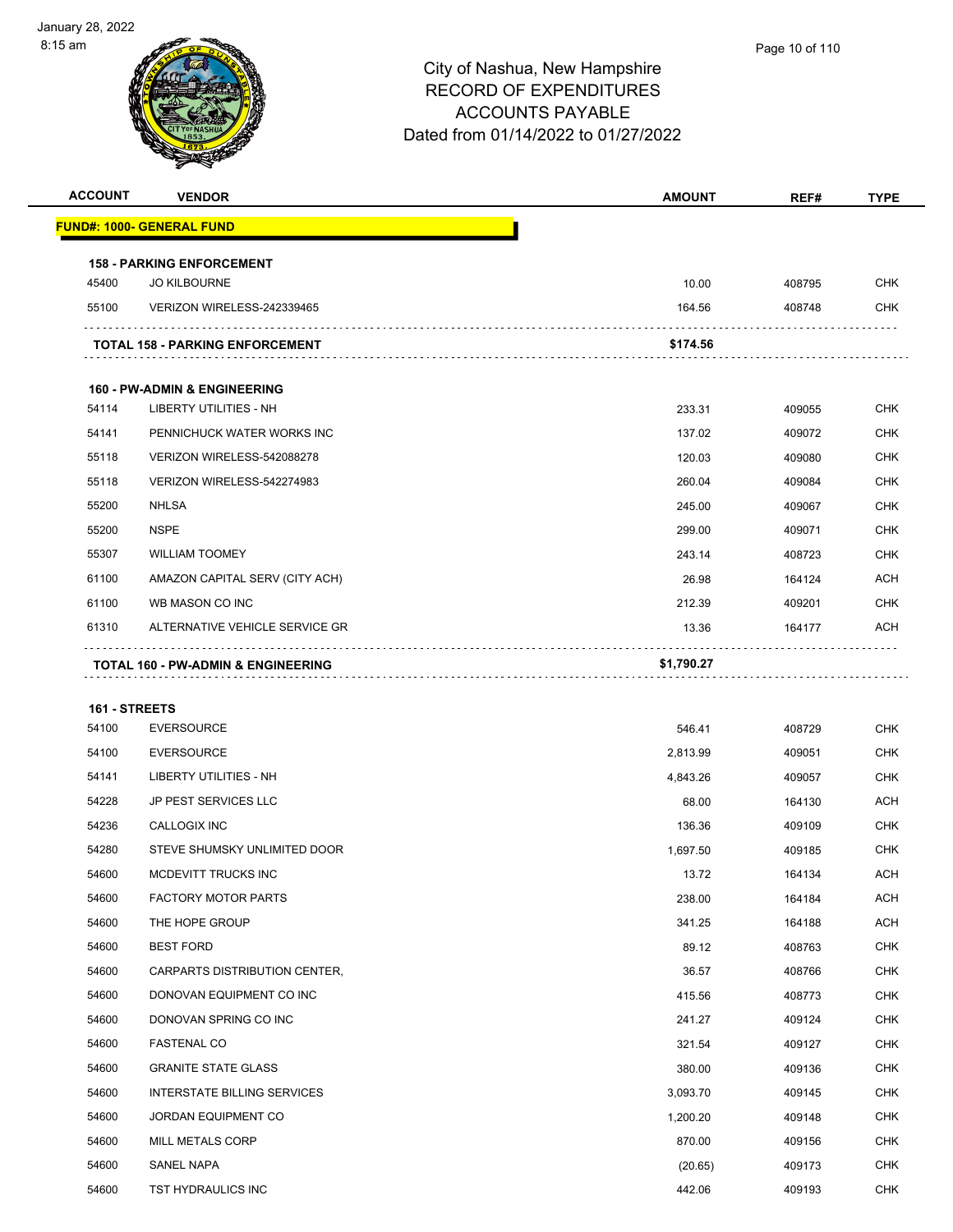

| <b>ACCOUNT</b> | <b>VENDOR</b>                                          | <b>AMOUNT</b> | REF#   | <b>TYPE</b> |
|----------------|--------------------------------------------------------|---------------|--------|-------------|
|                | <b>FUND#: 1000- GENERAL FUND</b>                       |               |        |             |
| 161 - STREETS  |                                                        |               |        |             |
| 55118          | VERIZON WIRELESS-542088278                             | 440.11        | 409080 | <b>CHK</b>  |
| 55118          | VERIZON WIRELESS 242253167                             | 160.08        | 409081 | <b>CHK</b>  |
| 55118          | VERIZON WIRELESS-542274983                             | 40.01         | 409084 | <b>CHK</b>  |
| 55699          | SAFETY-KLEEN SYSTEMS INC                               | 670.58        | 409172 | <b>CHK</b>  |
| 61100          | WB MASON CO INC                                        | 61.46         | 409201 | <b>CHK</b>  |
| 61107          | ALECS SHOE STORE INC                                   | 219.95        | 408753 | <b>CHK</b>  |
| 61107          | CINTAS#016                                             | 472.61        | 408768 | <b>CHK</b>  |
| 61166          | AIRGAS USA LLC                                         | 243.40        | 408751 | <b>CHK</b>  |
| 61299          | <b>BELLETETES INC</b>                                  | 148.92        | 408761 | <b>CHK</b>  |
| 61307          | SHATTUCK MALONE OIL CO                                 | 16,557.30     | 408821 | <b>CHK</b>  |
| 61307          | SHATTUCK MALONE OIL CO                                 | 23,751.11     | 409175 | <b>CHK</b>  |
| 61310          | ALTERNATIVE VEHICLE SERVICE GR                         | 944.07        | 164177 | <b>ACH</b>  |
| 61428          | AMAZON CAPITAL SERV (CITY ACH)                         | 338.75        | 164124 | <b>ACH</b>  |
| 61507          | CONTINENTAL PAVING INC                                 | 1,859.56      | 408770 | <b>CHK</b>  |
| 61514          | <b>EASTERN MINERALS INC</b>                            | 71,398.08     | 164182 | ACH         |
| 61521          | <b>LEIGHTON A WHITE</b>                                | 5,738.45      | 408797 | <b>CHK</b>  |
| 61521          | <b>LEIGHTON A WHITE</b>                                | 303.29        | 409150 | <b>CHK</b>  |
| 61556          | M & M ELECTRICAL SUPPLY CO INC                         | 195.62        | 164195 | ACH         |
| 61560          | <b>BELLETETES INC</b>                                  | 114.80        | 408761 | <b>CHK</b>  |
| 61560          | F W WEBB COMPANY                                       | 12.75         | 408777 | CHK         |
| 61799          | <b>GRAINGER</b>                                        | 85.00         | 408784 | <b>CHK</b>  |
| 61799          | <b>IRVING BLENDING AND PACKAGING</b>                   | 129.60        | 409146 | <b>CHK</b>  |
| 71025          | <b>GRAINGER</b>                                        | 118.76        | 408784 | CHK         |
| 71999          | <b>GRAINGER</b>                                        | 66.48         | 408784 | <b>CHK</b>  |
| 71999          | SOUTHWORTH-MILTON INC                                  | 1,444.86      | 409179 | <b>CHK</b>  |
|                | TOTAL 161 - STREETS                                    | \$143,283.46  |        |             |
|                |                                                        |               |        |             |
| 54100          | <b>162 - STREET LIGHTING</b><br>EVERSOUCE-POWER SUPPLY | 28,807.42     | 408728 | <b>CHK</b>  |
| 54100          | <b>EVERSOURCE</b>                                      | 1,089.32      | 408729 | <b>CHK</b>  |
| 54100          | <b>EVERSOURCE</b>                                      | 1,112.73      | 409051 | <b>CHK</b>  |
|                | TOTAL 162 - STREET LIGHTING                            | \$31,009.47   |        |             |

| 45321 | <b>HOUDE &amp; COMPANY P A</b> | 135.00   | 408787 | <b>CHK</b> |
|-------|--------------------------------|----------|--------|------------|
| 45321 | AMANDA MURDOCK                 | 45.00    | 408804 | <b>CHK</b> |
| 54100 | <b>EVERSOURCE</b>              | 540.12   | 408729 | CHK        |
| 54100 | <b>EVERSOURCE</b>              | 3.268.29 | 409051 | <b>CHK</b> |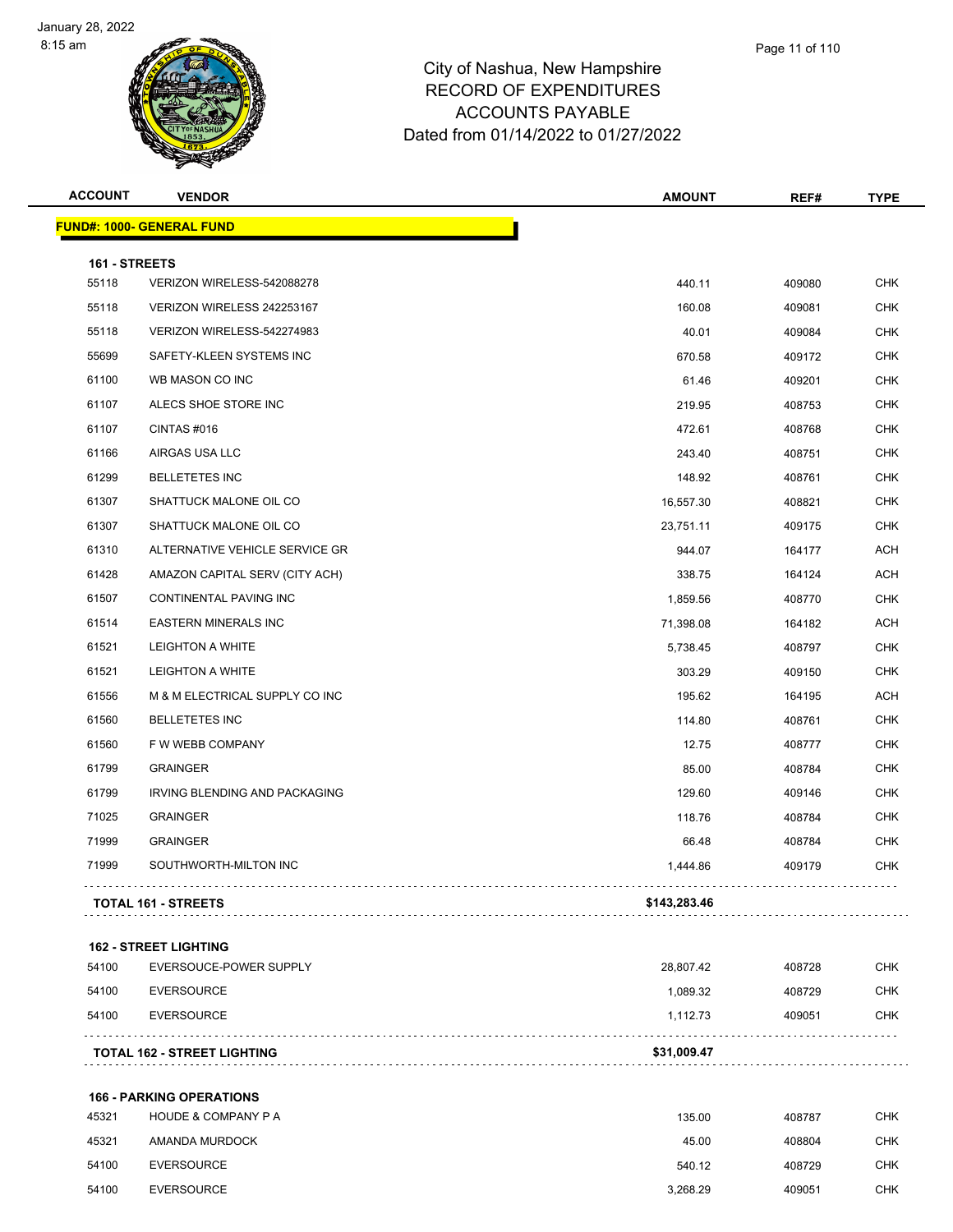

| <b>ACCOUNT</b> | <b>VENDOR</b>                               | <b>AMOUNT</b> | REF#   | <b>TYPE</b> |
|----------------|---------------------------------------------|---------------|--------|-------------|
|                | <b>FUND#: 1000- GENERAL FUND</b>            |               |        |             |
|                | <b>166 - PARKING OPERATIONS</b>             |               |        |             |
| 54207          | THE DOTY GROUP INC                          | 1,937.50      | 409125 | <b>CHK</b>  |
| 54487          | UNITED AG & TURF NE                         | 175.97        | 409196 | <b>CHK</b>  |
| 55100          | <b>CALE AMERICA</b>                         | 80.00         | 409107 | <b>CHK</b>  |
| 55100          | CALE AMERICA INC                            | 1,210.00      | 409108 | CHK         |
|                | <b>TOTAL 166 - PARKING OPERATIONS</b>       | \$7,391.88    |        |             |
|                | <b>170 - HYDROELECTRIC OPERATIONS</b>       |               |        |             |
| 54100          | EVERSOUCE-POWER SUPPLY                      | 386.65        | 408728 | <b>CHK</b>  |
| 54221          | WHEELABRATOR HOLDCO 1 INC                   | 137.00        | 409203 | <b>CHK</b>  |
| 54221          | WM CORPORATE SERVICES INC                   | 304.64        | 409204 | CHK         |
|                | <b>TOTAL 170 - HYDROELECTRIC OPERATIONS</b> | \$828.29      |        |             |
|                | <b>171 - COMMUNITY SERVICES</b>             |               |        |             |
| 54100          | <b>EVERSOURCE</b>                           | 4,379.96      | 409051 | <b>CHK</b>  |
| 55600          | <b>ALPHAGRAPHICS</b>                        | 195.54        | 408755 | CHK         |
| 61100          | AMAZON CAPITAL SERV (CITY ACH)              | 47.82         | 164176 | <b>ACH</b>  |
|                | <b>TOTAL 171 - COMMUNITY SERVICES</b>       | \$4,623.32    |        |             |
|                | <b>172 - COMMUNITY HEALTH</b>               |               |        |             |
| 54221          | <b>STERICYCLE INC</b>                       | 203.19        | 408825 | <b>CHK</b>  |
| 55200          | NEW HAMPSHIRE PUBLIC HEALTH                 | 50.00         | 408738 | <b>CHK</b>  |
| 55200          | <b>NHICEP</b>                               | 20.00         | 408744 | <b>CHK</b>  |
| 55200          | NEW HAMPSHIRE PUBLIC HEALTH                 | 175.00        | 409068 | CHK         |
|                | <b>TOTAL 172 - COMMUNITY HEALTH</b>         | \$448.19      |        |             |
|                | <b>173 - ENVIRONMENTAL HEALTH</b>           |               |        |             |
| 55100          | VERIZON WIRELESS-642274605                  | 120.03        | 409083 | <b>CHK</b>  |
| 55200          | NH HEALTH OFFICERS ASSOCIATION              | 90.00         | 408741 | <b>CHK</b>  |
| 55307          | LINDA ALUKONIS                              | 18.72         | 409028 | CHK         |
|                | TOTAL 173 - ENVIRONMENTAL HEALTH            | \$228.75      |        |             |
|                | <b>175 - WELFARE ASSISTANCE</b>             |               |        |             |
| 55810          | 18-30 GILLIS ST CAPITOL                     | 1,000.00      | 408994 | <b>CHK</b>  |
| 55810          | HUTZ LLC                                    | 625.00        | 408996 | CHK         |
| 55810          | <b>LIGHT PARTNERS</b>                       | 975.00        | 408997 | CHK         |
| 55810          | EDWARD PAQUIN                               | 1,200.00      | 408999 | CHK         |
| 55810          | 23-25 TEMPLE ST REALTY LLC                  | 650.00        | 409384 | CHK         |
|                |                                             |               |        |             |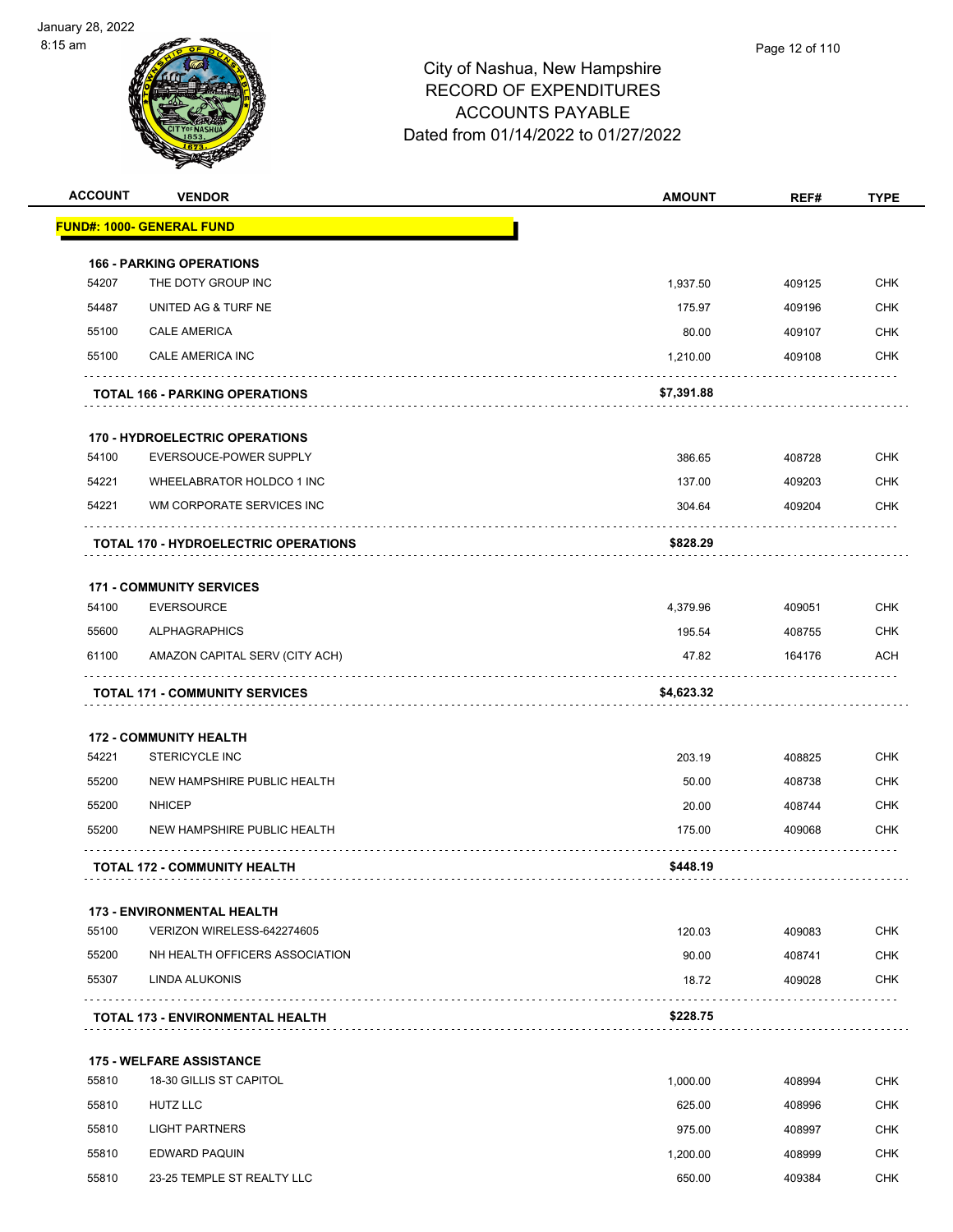

## City of Nashua, New Hampshire RECORD OF EXPENDITURES ACCOUNTS PAYABLE Dated from 01/14/2022 to 01/27/2022

| <b>ACCOUNT</b> | <b>VENDOR</b>                         | <b>AMOUNT</b> | REF#   | <b>TYPE</b> |
|----------------|---------------------------------------|---------------|--------|-------------|
|                | <b>FUND#: 1000- GENERAL FUND</b>      |               |        |             |
|                | <b>175 - WELFARE ASSISTANCE</b>       |               |        |             |
| 55810          | <b>JUSTINE BURTMAN</b>                | 940.00        | 409385 | <b>CHK</b>  |
| 55810          | <b>GP NASHUA LIMITED PARTNERSHIP</b>  | 409.00        | 409387 | <b>CHK</b>  |
| 55810          | ROBERT R JODOIN                       | 640.00        | 409388 | <b>CHK</b>  |
| 55810          | <b>KERAM LLC</b>                      | 1,600.00      | 409389 | <b>CHK</b>  |
| 55810          | <b>WHITING BUILDING LLC</b>           | 724.00        | 409390 | <b>CHK</b>  |
| 55814          | <b>LIBERTY UTILITIES</b>              | 103.87        | 408993 | <b>CHK</b>  |
| 55814          | <b>EASTERN PROPANE GAS INC</b>        | 294.13        | 409386 | <b>CHK</b>  |
| 55816          | MARKET BASKET ACCT 2589096            | 200.00        | 408998 | <b>CHK</b>  |
| 55818          | MARKET BASKET ACCT 2589096            | 46.42         | 408998 | <b>CHK</b>  |
| 55820          | <b>CREMATION SOCIETY OF NH</b>        | 750.00        | 408995 | <b>CHK</b>  |
|                | <b>TOTAL 175 - WELFARE ASSISTANCE</b> | \$10,157.42   |        |             |

#### **177 - PARKS & RECREATION**

| 54100 | <b>EVERSOURCE</b>              | 5,653.30 | 408729 | <b>CHK</b> |
|-------|--------------------------------|----------|--------|------------|
| 54100 | EVERSOUCE-POWER SUPPLY         | 6,051.81 | 409049 | <b>CHK</b> |
| 54100 | <b>EVERSOURCE</b>              | 120.09   | 409051 | <b>CHK</b> |
| 54114 | <b>LIBERTY UTILITIES - NH</b>  | 57.06    | 408734 | <b>CHK</b> |
| 54114 | LIBERTY UTILITIES - NH         | 749.02   | 408737 | <b>CHK</b> |
| 54114 | <b>LIBERTY UTILITIES - NH</b>  | 532.49   | 409062 | <b>CHK</b> |
| 54141 | PENNICHUCK WATER WORKS INC     | 949.09   | 409072 | <b>CHK</b> |
| 54280 | A G LANDSCAPING SERVICES LLC   | 3,392.00 | 408749 | <b>CHK</b> |
| 54280 | <b>BELLETETES INC</b>          | 21.58    | 408761 | <b>CHK</b> |
| 54280 | DEPENDABLE LOCK SERVICE INC    | 390.00   | 408772 | <b>CHK</b> |
| 54280 | JOHNSONS ELECTRIC SUPPLY INC   | 9,146.85 | 408794 | <b>CHK</b> |
| 54280 | AIRGAS EAST #454               | 139.00   | 409090 | <b>CHK</b> |
| 54280 | AIRGAS USA LLC                 | 583.44   | 409091 | <b>CHK</b> |
| 54280 | <b>GLENN KOHL</b>              | 4,975.00 | 409132 | <b>CHK</b> |
| 54280 | JOHNSONS ELECTRIC SUPPLY INC   | 208.00   | 409147 | <b>CHK</b> |
| 54280 | NASHUA WALLPAPER CO INC        | 207.28   | 409158 | <b>CHK</b> |
| 54487 | <b>D &amp; R TOWING INC</b>    | 165.00   | 409120 | <b>CHK</b> |
| 54821 | UNITED SITE SERVICES           | 119.00   | 408829 | <b>CHK</b> |
| 54821 | UNITED SITE SERVICES           | 119.00   | 409197 | <b>CHK</b> |
| 55118 | VERIZON WIRELESS-542088278     | 40.01    | 409080 | <b>CHK</b> |
| 61100 | WB MASON CO INC                | 22.71    | 408832 | <b>CHK</b> |
| 61310 | ALTERNATIVE VEHICLE SERVICE GR | 386.13   | 164177 | <b>ACH</b> |
| 61799 | <b>BEST FORD</b>               | 21.30    | 408763 | <b>CHK</b> |
| 61799 | CARPARTS DISTRIBUTION CENTER,  | 128.75   | 408766 | <b>CHK</b> |
| 61799 | DONOVAN EQUIPMENT CO INC       | 1,068.32 | 408773 | <b>CHK</b> |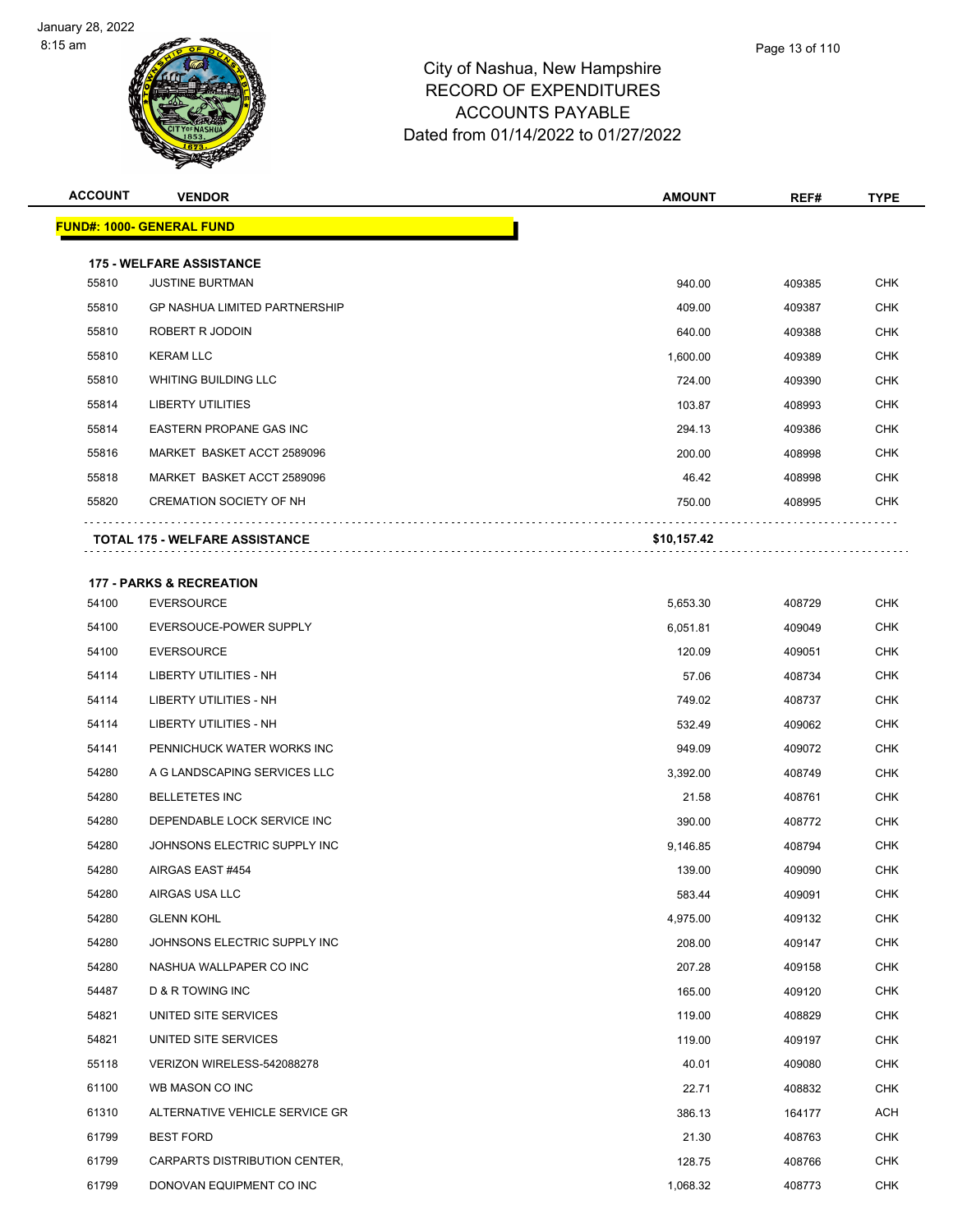

| <b>ACCOUNT</b> | <b>VENDOR</b>                             | <b>AMOUNT</b> | REF#   | <b>TYPE</b> |
|----------------|-------------------------------------------|---------------|--------|-------------|
|                | <u> FUND#: 1000- GENERAL FUND</u>         |               |        |             |
|                | <b>177 - PARKS &amp; RECREATION</b>       |               |        |             |
| 61799          | <b>GRAINGER</b>                           | 280.74        | 408784 | <b>CHK</b>  |
| 61799          | <b>BEST FORD</b>                          | 91.34         | 409103 | <b>CHK</b>  |
| 61799          | DONOVAN EQUIPMENT CO INC                  | 1,741.10      | 409123 | <b>CHK</b>  |
| 61799          | <b>SANEL NAPA</b>                         | 606.72        | 409173 | <b>CHK</b>  |
|                | <b>TOTAL 177 - PARKS &amp; RECREATION</b> | \$37,966.13   |        |             |
| 179 - LIBRARY  |                                           |               |        |             |
| 54100          | EVERSOUCE-POWER SUPPLY                    | 7,140.48      | 408728 | <b>CHK</b>  |
| 54114          | LIBERTY UTILITIES - NH                    | 1,121.12      | 408732 | <b>CHK</b>  |
| 54141          | PENNICHUCK WATER WORKS INC                | 278.49        | 409072 | <b>CHK</b>  |
| 54280          | <b>JP PEST SERVICES LLC</b>               | 114.00        | 164191 | <b>ACH</b>  |
| 54428          | <b>COMCAST</b>                            | 248.85        | 409041 | <b>CHK</b>  |
| 55400          | ALA                                       | 438.00        | 409037 | <b>CHK</b>  |
| 55607          | USPS-CMRS-PB #49113079                    | 1,200.00      | 164202 | <b>ACH</b>  |
| 61100          | <b>JENNIFER MCCORMACK</b>                 | 62.20         | 164196 | <b>ACH</b>  |
| 61100          | <b>OWLSTAMP VISUAL SOLUTIONS</b>          | 63.45         | 409165 | <b>CHK</b>  |
| 61299          | <b>ALPHAGRAPHICS</b>                      | 179.99        | 409094 | <b>CHK</b>  |
| 61428          | AMAZON CAPITAL SERV (CITY ACH)            | 84.26         | 164176 | <b>ACH</b>  |
| 61807          | <b>INGRAM LIBRARY SERVICES LLC</b>        | 131.93        | 164129 | <b>ACH</b>  |
| 61807          | INGRAM LIBRARY SERVICES LLC               | 386.33        | 164189 | <b>ACH</b>  |
| 61807          | <b>BAKER &amp; TAYLOR</b>                 | 1,197.37      | 408760 | <b>CHK</b>  |
| 61807          | HARPER COLLINS PUBLISHERS LLC             | 39.71         | 408786 | <b>CHK</b>  |
| 61807          | <b>BAKER &amp; TAYLOR</b>                 | 169.74        | 409099 | <b>CHK</b>  |
| 61807          | <b>INTERNATIONAL BOOK IMPORT SVC</b>      | 169.50        | 409144 | <b>CHK</b>  |
| 61814          | <b>MIDWEST TAPE LLC</b>                   | 190.17        | 164136 | <b>ACH</b>  |
| 61814          | <b>MIDWEST TAPE LLC</b>                   | 125.64        | 164199 | <b>ACH</b>  |
| 61814          | <b>BAKER &amp; TAYLOR</b>                 | 41.78         | 408760 | <b>CHK</b>  |
| 68322          | KATHARINE GATCOMB                         | 46.52         | 164173 | <b>ACH</b>  |
| 68322          | AMAZON CAPITAL SERV (CITY ACH)            | 46.97         | 164176 | <b>ACH</b>  |
| 71000          | AMAZON CAPITAL SERV (CITY ACH)            | 37.94         | 164124 | ACH         |
|                | <b>TOTAL 179 - LIBRARY</b>                | \$13,514.44   |        |             |
|                | <b>181 - COMMUNITY DEVELOPMENT</b>        |               |        |             |
| 61100          | WB MASON CO INC                           | 59.05         | 408832 | <b>CHK</b>  |
| 61100          | WB MASON CO INC                           | 273.94        | 409201 | <b>CHK</b>  |
|                | TOTAL 181 - COMMUNITY DEVELOPMENT         | \$332.99      |        |             |
|                |                                           |               |        |             |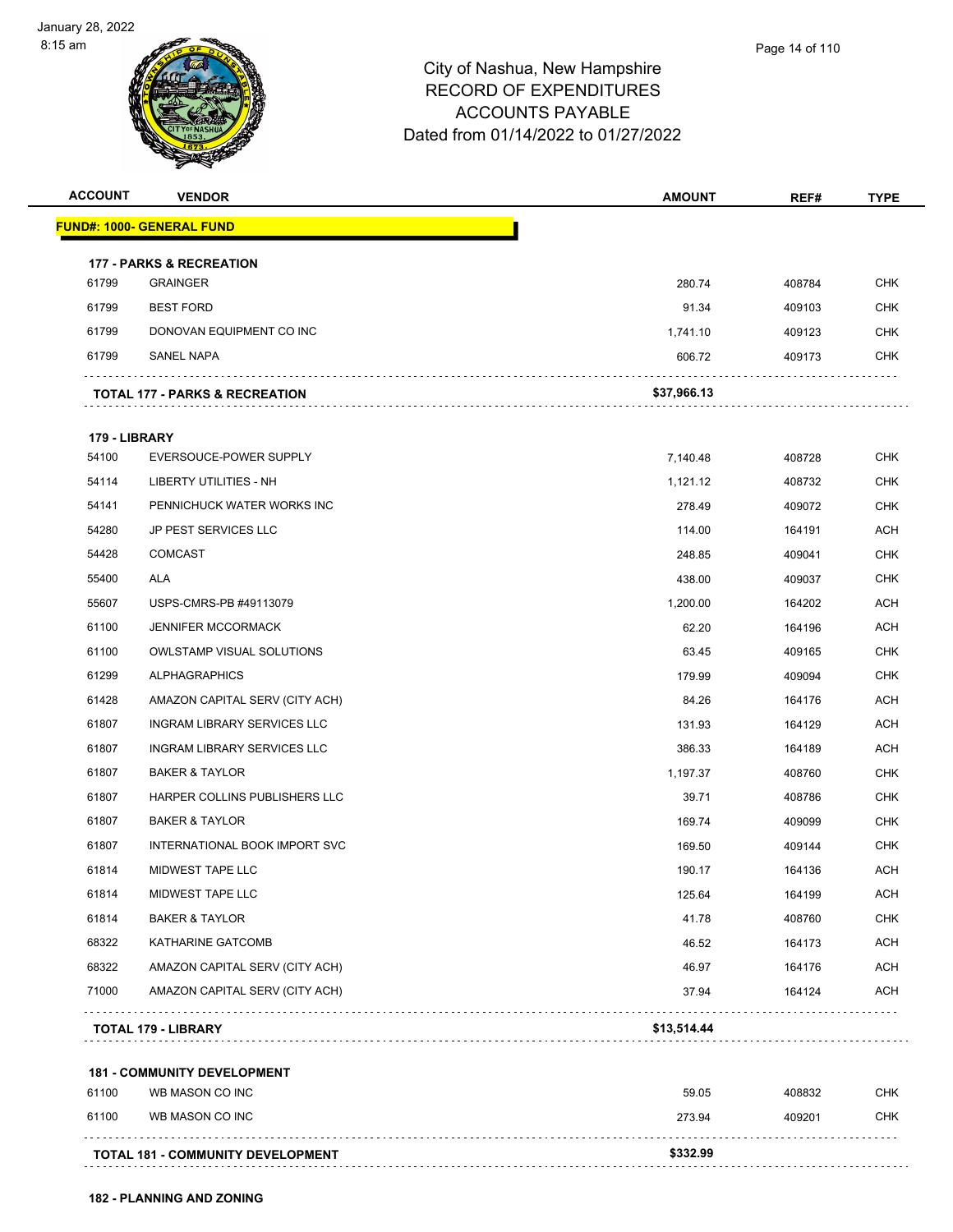| <b>ACCOUNT</b>      | <b>VENDOR</b>                           | AMOUNT    | REF#   | <b>TYPE</b> |
|---------------------|-----------------------------------------|-----------|--------|-------------|
|                     | <u> FUND#: 1000- GENERAL FUND</u>       |           |        |             |
|                     | <b>182 - PLANNING AND ZONING</b>        |           |        |             |
| 71900               | AMAZON CAPITAL SERV (CITY ACH)          | 163.83    | 164176 | ACH         |
|                     | <b>TOTAL 182 - PLANNING AND ZONING</b>  | \$163.83  |        |             |
|                     |                                         |           |        |             |
| <b>191 - SCHOOL</b> |                                         |           |        |             |
| 53128               | <b>JACKSON LEWIS LLP</b>                | 4,000.00  | 164141 | ACH         |
| 53128               | GARY D ALTMAN ESQ.                      | 1,100.00  | 408851 | <b>CHK</b>  |
| 53128               | WADLEIGH STARR & PETERS PLLC            | 842.00    | 408971 | <b>CHK</b>  |
| 53128               | <b>WADLEIGH STARR &amp; PETERS PLLC</b> | 479.95    | 409327 | <b>CHK</b>  |
| 53600               | NASHUA YOUTH COUNCIL                    | 6,132.50  | 409298 | CHK         |
| 53614               | AMY MCCARTNEY                           | 5,795.00  | 164143 | ACH         |
| 53614               | AMY MCCARTNEY                           | 6,479.00  | 164205 | <b>ACH</b>  |
| 53614               | <b>GRANITE STATE ARTS ACADEMY</b>       | 135.00    | 408893 | <b>CHK</b>  |
| 53614               | <b>PATRICK HARRIS</b>                   | 547.84    | 408896 | <b>CHK</b>  |
| 53614               | HEAR TO LEARN LLC                       | 1,097.04  | 408897 | CHK         |
| 53614               | <b>INTERIM HEALTH CARE</b>              | 364.00    | 408904 | CHK         |
| 53614               | STATE OF NH CRIMINAL RECORDS            | 434.25    | 409212 | CHK         |
| 53614               | CAREERSTAFF UNLIMITED                   | 346.50    | 409237 | <b>CHK</b>  |
| 53614               | <b>CLARK ASSOC</b>                      | 26,985.50 | 409242 | <b>CHK</b>  |
| 53614               | <b>INTERIM HEALTH CARE</b>              | 362.50    | 409267 | CHK         |
| 53628               | MAXIM HEALTHCARE SERVICES INC           | 4,080.00  | 408916 | CHK         |
| 53628               | PERFORMANCE REHAB INC                   | 5,928.54  | 408939 | <b>CHK</b>  |
| 53628               | PEST-END INC                            | 2,248.00  | 408940 | <b>CHK</b>  |
| 53628               | RTM COMMUNICATIONS INC                  | 5,525.00  | 408945 | <b>CHK</b>  |
| 53628               | COMPUTER HUT dba IT INSIDERS            | 220.00    | 409269 | <b>CHK</b>  |
| 53628               | <b>MAS MEDICAL STAFFING</b>             | 6,370.00  | 409286 | CHK         |
| 53628               | WHITE BIRCH EDUCATIONAL                 | 9,955.00  | 409333 | <b>CHK</b>  |
| 54100               | <b>EVERSOURCE</b>                       | 37,683.92 | 408835 | <b>CHK</b>  |
| 54100               | MENH SOLAR HOLDINGS LLC                 | 2,322.52  | 408919 | <b>CHK</b>  |
| 54100               | <b>EVERSOURCE</b>                       | 28,800.43 | 409208 | <b>CHK</b>  |
| 54114               | LIBERTY UTILITIES - NH                  | 1,488.63  | 408836 | CHK         |
| 54114               | LIBERTY UTILITIES - NH                  | 1,948.70  | 408837 | <b>CHK</b>  |
| 54114               | LIBERTY UTILITIES - NH                  | 128.02    | 408838 | <b>CHK</b>  |
| 54114               | <b>LIBERTY UTILITIES - NH</b>           | 135.44    | 408839 | <b>CHK</b>  |
| 54114               | LIBERTY UTILITIES - NH                  | 160.56    | 408840 | CHK         |
| 54114               | LIBERTY UTILITIES - NH                  | 146.69    | 408841 | <b>CHK</b>  |
| 54114               | LIBERTY UTILITIES - NH                  | 593.73    | 408842 | <b>CHK</b>  |
| 54114               | LIBERTY UTILITIES - NH                  | 3,492.43  | 408843 | <b>CHK</b>  |
| 54114               | LIBERTY UTILITIES - NH                  | 3,791.33  | 408844 | <b>CHK</b>  |
|                     |                                         |           |        |             |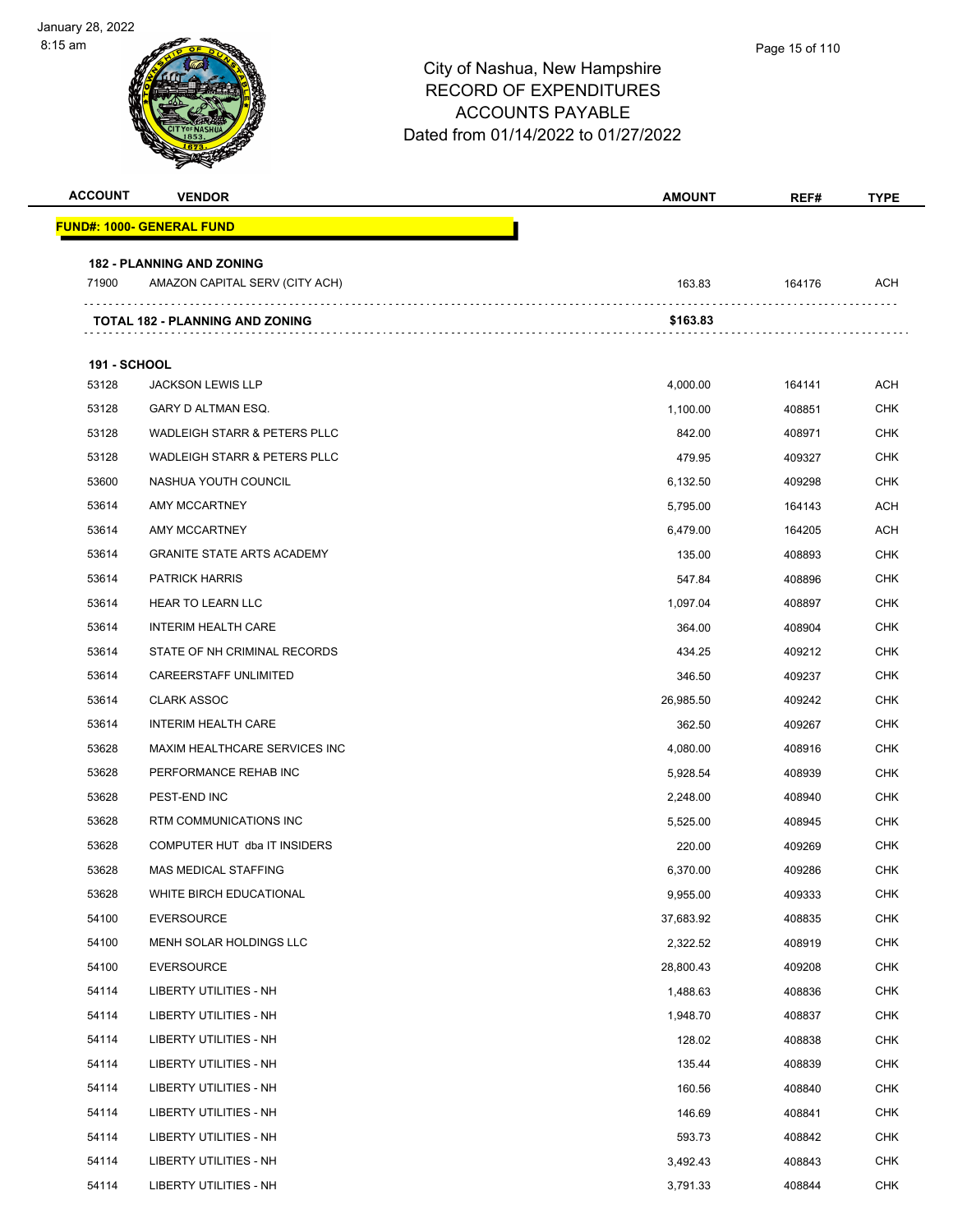

| Page 16 of 110 |  |  |  |
|----------------|--|--|--|
|----------------|--|--|--|

| <b>ACCOUNT</b>               | <b>VENDOR</b>                    | <b>AMOUNT</b> | REF#   | <b>TYPE</b> |
|------------------------------|----------------------------------|---------------|--------|-------------|
|                              | <b>FUND#: 1000- GENERAL FUND</b> |               |        |             |
|                              |                                  |               |        |             |
| <b>191 - SCHOOL</b><br>54114 | SPRAGUE RESOURCES LP             | 46,015.14     | 408953 | <b>CHK</b>  |
| 54114                        | LIBERTY UTILITIES - NH           | 1,819.90      | 409209 | <b>CHK</b>  |
| 54114                        | AMERIGAS                         | 1,143.60      | 409216 | <b>CHK</b>  |
| 54141                        | PENNICHUCK WATER WORKS INC       | 6,341.35      | 408845 | <b>CHK</b>  |
| 54141                        | PENNICHUCK WATER WORKS INC       | 6,026.66      | 409210 | <b>CHK</b>  |
| 54280                        | TREASURER STATE OF NH            | 15.00         | 408846 | <b>CHK</b>  |
| 54280                        | <b>BELLETETES INC</b>            | 253.43        | 408857 | <b>CHK</b>  |
| 54280                        | <b>VIKING ROOFING INC</b>        | 636.91        | 408970 | <b>CHK</b>  |
| 54280                        | ALAN'S WNDOW FASHIONS            | 895.00        | 409215 | <b>CHK</b>  |
| 54280                        | MARVELL PLATE GLASS INC          | 327.00        | 409285 | <b>CHK</b>  |
| 54280                        | NASHUA WALLPAPER CO INC          | 27.97         | 409297 | <b>CHK</b>  |
| 54421                        | MST GOVERNMENT LEASING LLC       | 89,429.80     | 408924 | <b>CHK</b>  |
| 54487                        | R WHITE EQUIPMENT CENTER INC     | 185.00        | 408943 | <b>CHK</b>  |
| 54487                        | <b>TEXTRAIL TRAILER PARTS</b>    | 564.50        | 408960 | <b>CHK</b>  |
| 54487                        | UNITED AG & TURF NE              | 121.69        | 408963 | <b>CHK</b>  |
| 54487                        | CLEAN-O-RAMA                     | 811.88        | 409243 | <b>CHK</b>  |
| 54600                        | CARPARTS DISTRIBUTION CENTER,    | 790.61        | 408871 | CHK         |
| 54600                        | DONOVAN EQUIPMENT CO INC         | 596.57        | 408884 | <b>CHK</b>  |
| 54600                        | SANEL NAPA                       | 1,740.43      | 408946 | <b>CHK</b>  |
| 54600                        | <b>BEST FORD</b>                 | 132.40        | 409225 | <b>CHK</b>  |
| 54600                        | CARPARTS DISTRIBUTION CENTER,    | 204.20        | 409239 | <b>CHK</b>  |
| 54600                        | LIONEL'S ALIGNMENT               | 956.69        | 409280 | <b>CHK</b>  |
| 54600                        | SANEL NAPA                       | 186.37        | 409313 | <b>CHK</b>  |
| 54899                        | PATS PEAK                        | 6,840.00      | 408935 | <b>CHK</b>  |
| 55109                        | <b>WINDSTREAM</b>                | 942.00        | 408847 | <b>CHK</b>  |
| 55109                        | WINDSTREAM                       | 262.86        | 408848 | <b>CHK</b>  |
| 55109                        | <b>COMCAST</b>                   | 7,294.15      | 408876 | <b>CHK</b>  |
| 55109                        | <b>COMCAST</b>                   | 400.00        | 408877 | <b>CHK</b>  |
| 55109                        | CONSOLIDATED COMMUNICATIONS      | 1,069.90      | 409206 | <b>CHK</b>  |
| 55109                        | CONSOLIDATED COMMUNICATIONS      | 43.44         | 409207 | <b>CHK</b>  |
| 55109                        | VERIZON WIRELESS 742005979       | 393.79        | 409213 | <b>CHK</b>  |
| 55200                        | ASCD                             | 1,295.00      | 408852 | <b>CHK</b>  |
| 55307                        | DANIEL ALEXANDER                 | 39.20         | 408850 | <b>CHK</b>  |
| 55307                        | <b>DENNIS BASTILLE</b>           | 234.68        | 408855 | <b>CHK</b>  |
| 55307                        | <b>NATHAN BURNS</b>              | 60.31         | 408866 | <b>CHK</b>  |
| 55307                        | KIMBERLY CALLAN                  | 165.76        | 408867 | <b>CHK</b>  |
| 55307                        | RUSSELL CARDIN                   | 17.36         | 408870 | <b>CHK</b>  |
| 55307                        | ROBERT CIOPPA                    | 47.88         | 408873 | <b>CHK</b>  |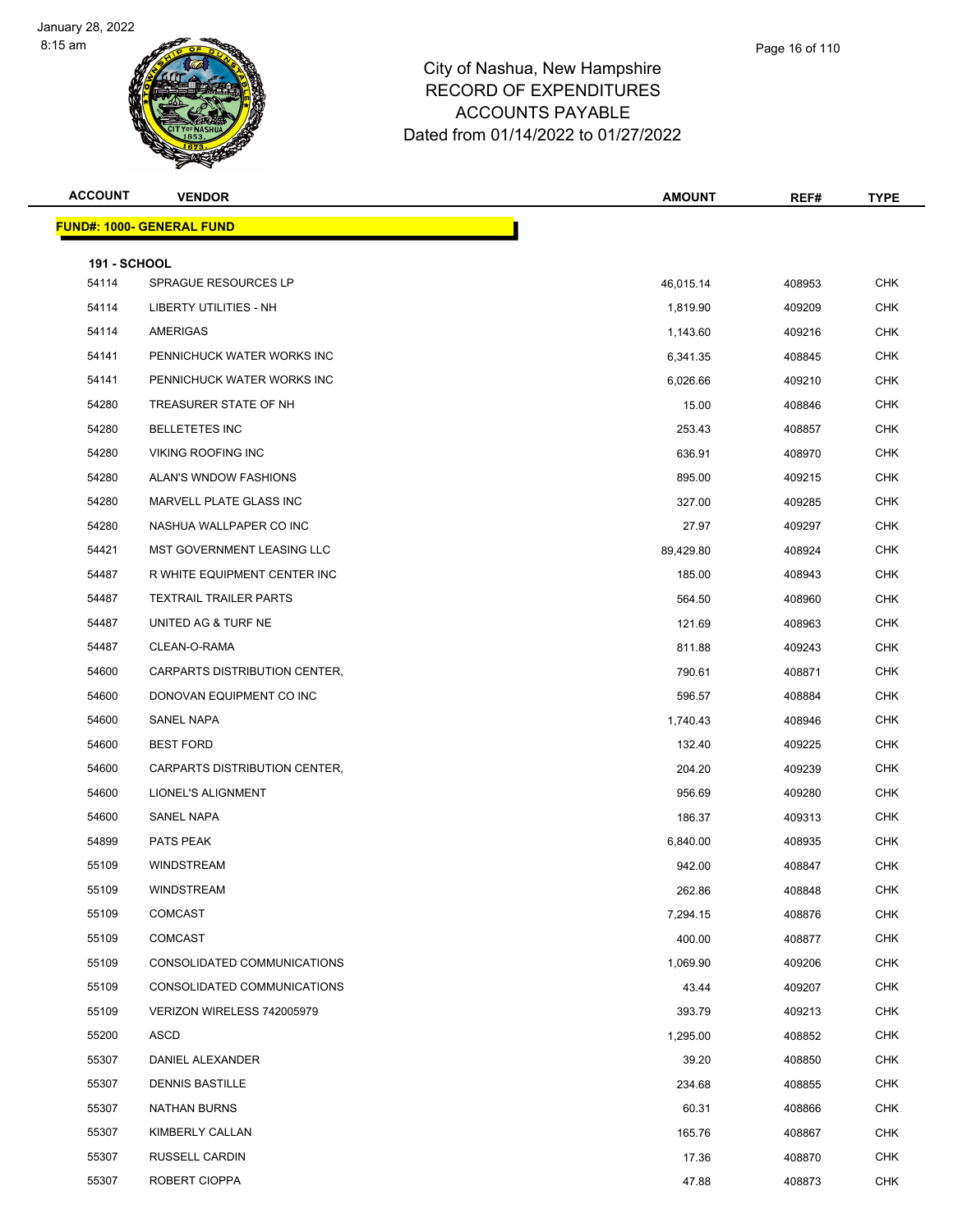

|             | Page 17 of 110 |
|-------------|----------------|
| pshire      |                |
| <b>JRES</b> |                |

| <b>ACCOUNT</b>      | <b>VENDOR</b>                    | <b>AMOUNT</b> | REF#   | <b>TYPE</b> |
|---------------------|----------------------------------|---------------|--------|-------------|
|                     | <b>FUND#: 1000- GENERAL FUND</b> |               |        |             |
| <b>191 - SCHOOL</b> |                                  |               |        |             |
| 55307               | LISA JANOSIK                     | 50.12         | 408906 | CHK         |
| 55307               | DEIRDRE O'MARA                   | 7.14          | 408926 | <b>CHK</b>  |
| 55307               | <b>MARCO SA OLIVEIRA</b>         | 33.82         | 408928 | <b>CHK</b>  |
| 55307               | PAULA PAPANICOLAOU               | 53.90         | 408932 | <b>CHK</b>  |
| 55307               | <b>ANTHONY PARKER</b>            | 101.78        | 408934 | <b>CHK</b>  |
| 55307               | KIMBERLY SARFDE                  | 120.96        | 408947 | <b>CHK</b>  |
| 55307               | RAQUEL TOMIC-BEARD               | 26.99         | 408962 | <b>CHK</b>  |
| 55307               | <b>ALAN VERLEY</b>               | 7.24          | 408968 | <b>CHK</b>  |
| 55307               | DANA FAUTH                       | 6.43          | 409252 | <b>CHK</b>  |
| 55307               | <b>ANNE PRICE</b>                | 166.46        | 409307 | <b>CHK</b>  |
| 55307               | KIMBERLY SARFDE                  | 78.96         | 409314 | <b>CHK</b>  |
| 55307               | AMBER WAGNER                     | 88.20         | 409328 | <b>CHK</b>  |
| 55400               | <b>FILIZ WRIGHT</b>              | 100.00        | 408977 | <b>CHK</b>  |
| 55607               | PETTY CASH                       | 15.25         | 408942 | <b>CHK</b>  |
| 55607               | PITNEY BOWES GLOBAL FIN SVCS     | 174.75        | 409211 | <b>CHK</b>  |
| 55642               | KENNETH A BOURQUE                | 260.00        | 408864 | <b>CHK</b>  |
| 55642               | STEPHEN CAMPO                    | 130.00        | 408868 | <b>CHK</b>  |
| 55642               | DAVE CHESTNUTT                   | 70.00         | 408872 | <b>CHK</b>  |
| 55642               | ROBERT COLLETTI                  | 90.00         | 408875 | <b>CHK</b>  |
| 55642               | <b>MARK CORMIER</b>              | 90.00         | 408879 | <b>CHK</b>  |
| 55642               | <b>GREG COY</b>                  | 130.00        | 408880 | <b>CHK</b>  |
| 55642               | <b>WILLIAM DAPKUS</b>            | 90.00         | 408881 | <b>CHK</b>  |
| 55642               | JOHN S DUNHAM                    | 90.00         | 408885 | <b>CHK</b>  |
| 55642               | <b>LANCE HEDQUIST</b>            | 130.00        | 408898 | CHK         |
| 55642               | <b>BRIAN J KENNEDY</b>           | 130.00        | 408907 | <b>CHK</b>  |
| 55642               | <b>JASON KOHM</b>                | 90.00         | 408909 | <b>CHK</b>  |
| 55642               | <b>FREDERICK LATHAM</b>          | 130.00        | 408910 | <b>CHK</b>  |
| 55642               | <b>LANCE LAVERRIERE</b>          | 90.00         | 408911 | CHK         |
| 55642               | <b>DENNIS MCCARTHY</b>           | 150.00        | 408917 | <b>CHK</b>  |
| 55642               | <b>MICHAEL MISIANO</b>           | 90.00         | 408921 | <b>CHK</b>  |
| 55642               | ROBERT ODIERNA                   | 260.00        | 408927 | <b>CHK</b>  |
| 55642               | JAMES PAIVA                      | 90.00         | 408931 | <b>CHK</b>  |
| 55642               | MICHAEL PAUL                     | 90.00         | 408936 | <b>CHK</b>  |
| 55642               | <b>MARIO PENA</b>                | 90.00         | 408938 | <b>CHK</b>  |
| 55642               | EDWARD PETERSON                  | 90.00         | 408941 | <b>CHK</b>  |
| 55642               | MATTHEW W SMETHURST              | 90.00         | 408952 | <b>CHK</b>  |
| 55642               | <b>COLEEN NATALIE STANLEY</b>    | 233.00        | 408956 | <b>CHK</b>  |
| 55642               | JACQUELINE SULLIVAN              | 233.00        | 408958 | <b>CHK</b>  |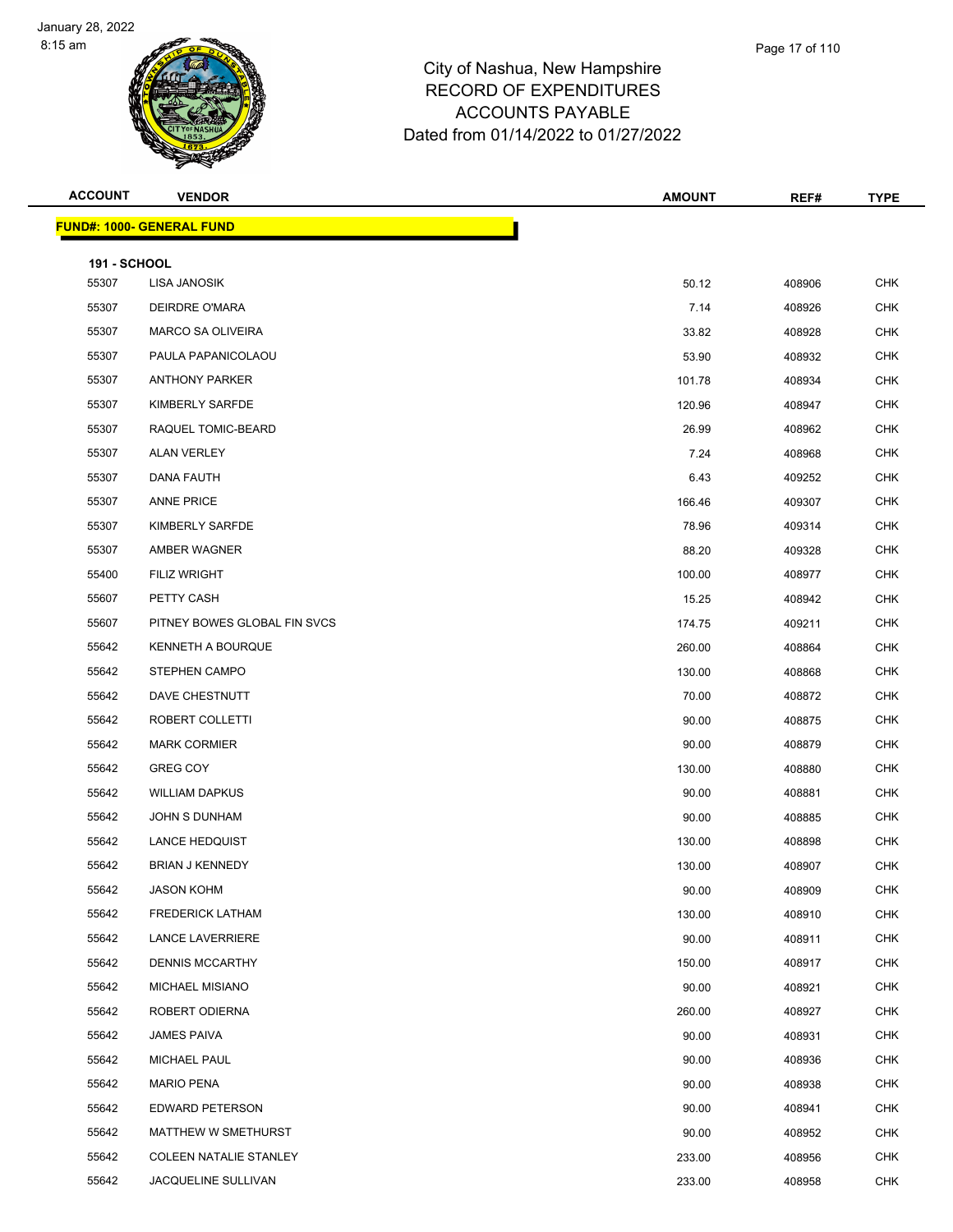

| Page 18 of 110 |  |
|----------------|--|
|                |  |

| <b>ACCOUNT</b>               | <b>VENDOR</b>                        | <b>AMOUNT</b> | REF#   | <b>TYPE</b> |
|------------------------------|--------------------------------------|---------------|--------|-------------|
|                              | <b>FUND#: 1000- GENERAL FUND</b>     |               |        |             |
|                              |                                      |               |        |             |
| <b>191 - SCHOOL</b><br>55642 | <b>ANSON THIBAULT</b>                | 104.00        | 408961 | <b>CHK</b>  |
| 55642                        | DENNIS WILLIAM UPTON                 | 130.00        | 408964 | <b>CHK</b>  |
| 55642                        | DAVID WOODWORTH                      | 93.00         | 408976 | CHK         |
| 55642                        | <b>JOSEPH AUDET</b>                  | 132.84        | 409218 | <b>CHK</b>  |
| 55642                        | <b>JAMES BELANGER</b>                | 70.00         | 409223 | <b>CHK</b>  |
| 55642                        | <b>KENNETH A BOURQUE</b>             | 130.00        | 409230 | <b>CHK</b>  |
| 55642                        | <b>STEPHEN CAMPO</b>                 | 130.00        | 409234 | <b>CHK</b>  |
| 55642                        | DAVE CHESTNUTT                       | 270.00        | 409241 | CHK         |
| 55642                        | <b>WILLIAM DAPKUS</b>                | 180.00        | 409245 | <b>CHK</b>  |
| 55642                        | <b>KEITH FROST</b>                   | 90.00         | 409256 | <b>CHK</b>  |
| 55642                        | <b>STEVE GREENWOOD</b>               | 180.00        | 409260 | <b>CHK</b>  |
| 55642                        | <b>MARK HAMEL</b>                    | 90.00         | 409262 | <b>CHK</b>  |
| 55642                        | ROBERT W JOHNSON JR                  | 180.00        | 409271 | CHK         |
| 55642                        | <b>BRIAN J KENNEDY</b>               | 270.00        | 409272 | <b>CHK</b>  |
| 55642                        | DAVID KUZMICK                        | 220.00        | 409273 | <b>CHK</b>  |
| 55642                        | LINDY LAMBERT                        | 150.00        | 409275 | <b>CHK</b>  |
| 55642                        | <b>LANCE LAVERRIERE</b>              | 90.00         | 409278 | <b>CHK</b>  |
| 55642                        | <b>DEREK K MARCOTTE</b>              | 70.00         | 409282 | <b>CHK</b>  |
| 55642                        | <b>MATTHEW MAZZATTO</b>              | 70.00         | 409288 | <b>CHK</b>  |
| 55642                        | <b>DENNIS MCCARTHY</b>               | 130.00        | 409289 | <b>CHK</b>  |
| 55642                        | <b>DENNIS MELANSON</b>               | 70.00         | 409292 | <b>CHK</b>  |
| 55642                        | ANDREW JAMES MILLS                   | 90.00         | 409295 | <b>CHK</b>  |
| 55642                        | <b>WILLIAM NEVERETT</b>              | 180.00        | 409301 | CHK         |
| 55642                        | DARRELL ROBICHAUD                    | 90.00         | 409310 | <b>CHK</b>  |
| 55642                        | <b>FRANK SAIA</b>                    | 70.00         | 409312 | <b>CHK</b>  |
| 55642                        | <b>KEVIN SIMONEAU</b>                | 130.00        | 409317 | <b>CHK</b>  |
| 55642                        | DENNIS WILLIAM UPTON                 | 200.00        | 409324 | <b>CHK</b>  |
| 55642                        | <b>GREGG WEBER</b>                   | 95.00         | 409332 | <b>CHK</b>  |
| 55642                        | <b>GARY WONG</b>                     | 90.00         | 409336 | <b>CHK</b>  |
| 55642                        | JOHN WOOD                            | 220.00        | 409337 | <b>CHK</b>  |
| 55650                        | <b>GREG WARREN</b>                   | 452.07        | 408972 | <b>CHK</b>  |
| 55690                        | FIRST STUDENT INC                    | 3,963.53      | 408889 | <b>CHK</b>  |
| 55690                        | FIRST STUDENT INC                    | 22,060.12     | 409254 | <b>CHK</b>  |
| 55691                        | CARING HANDS TRANSPORTATION LL       | 21,620.00     | 409238 | <b>CHK</b>  |
| 55691                        | DURHAM SCHOOL SERVICES               | 6,298.50      | 409249 | <b>CHK</b>  |
| 55691                        | FIRST STUDENT INC                    | 216,905.47    | 409254 | <b>CHK</b>  |
| 55694                        | DOCTOR FRANKLIN PERKINS SCH          | 6,473.43      | 408883 | <b>CHK</b>  |
| 55694                        | <b>EASTER SEALS OF NEW HAMPSHIRE</b> | 9,108.00      | 408886 | <b>CHK</b>  |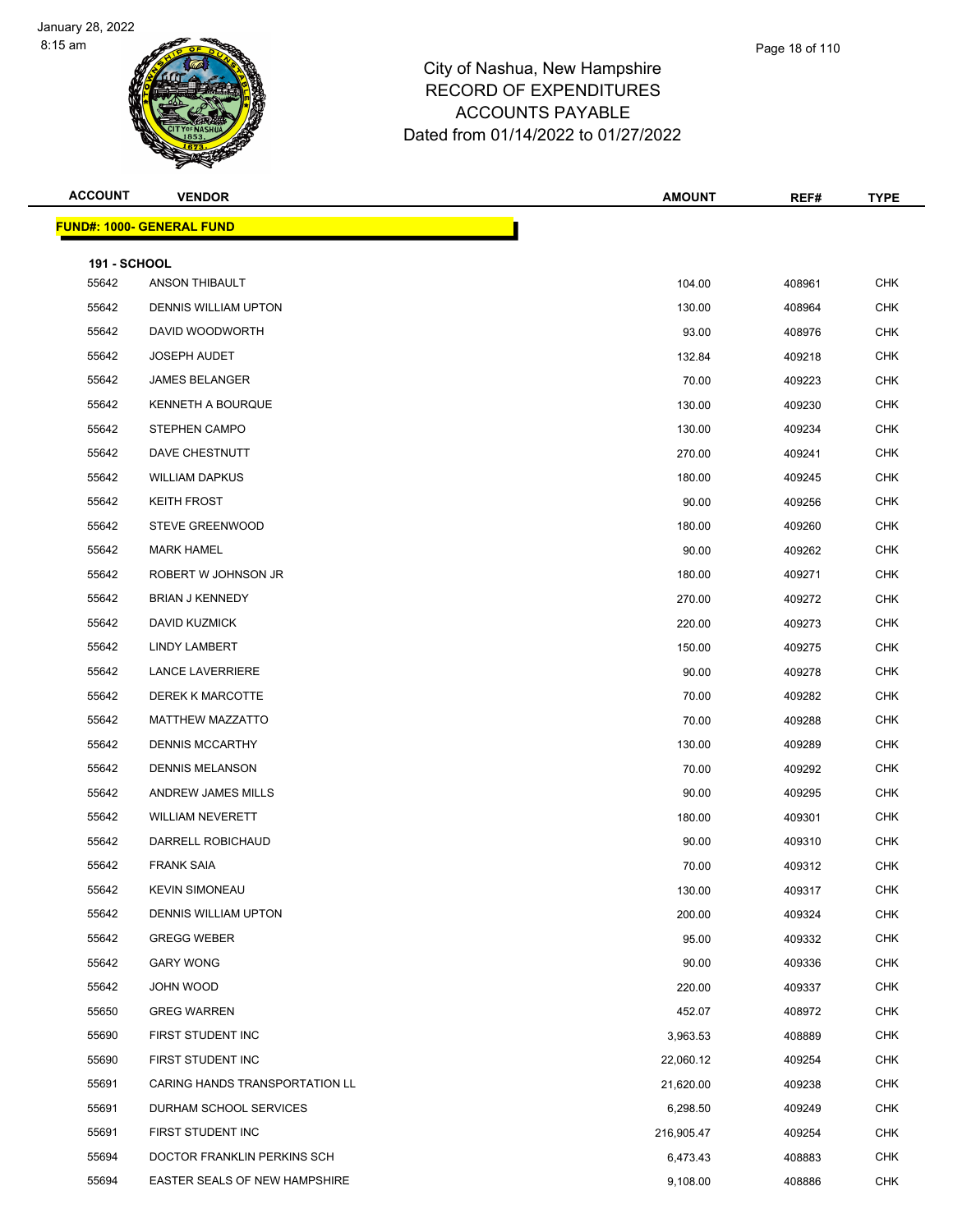

| Page 19 of 110 |  |  |
|----------------|--|--|
|----------------|--|--|

| <b>ACCOUNT</b>      | <b>VENDOR</b>                            | <b>AMOUNT</b> | REF#   | <b>TYPE</b> |
|---------------------|------------------------------------------|---------------|--------|-------------|
|                     | <b>FUND#: 1000- GENERAL FUND</b>         |               |        |             |
| <b>191 - SCHOOL</b> |                                          |               |        |             |
| 55694               | HILLCREST EDUCATIONAL CENTERS            | 4,415.70      | 408901 | <b>CHK</b>  |
| 55694               | HOME FOR LITTLE WANDERERS                | 5,776.38      | 408903 | <b>CHK</b>  |
| 55694               | MILLCREEK REHABILITATION CTRS            | 2,850.00      | 408920 | <b>CHK</b>  |
| 55694               | MOUNT PROSPECT ACADEMY INC               | 10,538.64     | 408922 | <b>CHK</b>  |
| 55694               | PEMBROKE SCHOOL DISTRICT                 | 12,933.88     | 408937 | <b>CHK</b>  |
| 55694               | <b>REGIONAL SERVICES &amp; EDUCATION</b> | 29,328.32     | 408944 | <b>CHK</b>  |
| 55694               | ST ANNS HOME INC                         | 5,770.14      | 408954 | <b>CHK</b>  |
| 55694               | <b>VALLEY COLLABORATIVE</b>              | 25,189.50     | 408966 | <b>CHK</b>  |
| 55694               | <b>BECOTTE GETTING A'S</b>               | 3,245.00      | 409222 | <b>CHK</b>  |
| 55694               | LANDMARK SCHOOL OUTREACH PROG            | 6,049.11      | 409276 | <b>CHK</b>  |
| 55694               | VALLEY COLLABORATIVE                     | 26,168.00     | 409325 | <b>CHK</b>  |
| 55699               | EXTRA DUTY SOLUTIONS                     | 296.76        | 164204 | <b>ACH</b>  |
| 55699               | AUDREY VARGA                             | 350.00        | 408967 | <b>CHK</b>  |
| 55699               | <b>BLAKE LEISTER</b>                     | 200.00        | 409279 | <b>CHK</b>  |
| 55699               | <b>ROBIN P MCMENIMAN</b>                 | 262.50        | 409291 | <b>CHK</b>  |
| 55699               | NASHUA YOUTH COUNCIL                     | 5,000.00      | 409298 | <b>CHK</b>  |
| 55699               | AUDREY VARGA                             | 262.50        | 409326 | <b>CHK</b>  |
| 61100               | (SCHOOL ACH) AMAZON CAPITAL SE           | (71.88)       | 164139 | <b>ACH</b>  |
| 61100               | (SCHOOL ACH) AMAZON CAPITAL SE           | 185.64        | 164203 | <b>ACH</b>  |
| 61100               | US POSTAL SERVICE                        | 366.00        | 408965 | <b>CHK</b>  |
| 61100               | WB MASON CO INC                          | 592.31        | 408973 | <b>CHK</b>  |
| 61100               | <b>ESSENTRA</b>                          | 120.73        | 409250 | <b>CHK</b>  |
| 61100               | <b>SCHOOL HEALTH</b>                     | 63.20         | 409315 | <b>CHK</b>  |
| 61100               | WB MASON CO INC                          | 3,829.56      | 409330 | <b>CHK</b>  |
| 61135               | (SCHOOL ACH) AMAZON CAPITAL SE           | 2,136.47      | 164139 | <b>ACH</b>  |
| 61135               | (SCHOOL ACH) AMAZON CAPITAL SE           | 2,705.97      | 164203 | ACH         |
| 61135               | <b>BELLETETES INC</b>                    | 363.92        | 408857 | CHK         |
| 61135               | <b>FREESTYLE PHOTOGRAPHIC SUPPLIE</b>    | 30.78         | 408891 | <b>CHK</b>  |
| 61135               | HANNAFORD                                | 248.51        | 408895 | <b>CHK</b>  |
| 61135               | <b>HEINEMANN</b>                         | 425.00        | 408899 | <b>CHK</b>  |
| 61135               | MARKET BASKET ACCT 2589096               | 123.15        | 408914 | <b>CHK</b>  |
| 61135               | <b>SHARON SAUNDERS</b>                   | 45.24         | 408948 | CHK         |
| 61135               | SCHOLASTIC INCORPORATED                  | 1,065.48      | 408949 | <b>CHK</b>  |
| 61135               | SCHOOL SPECIALTY LLC                     | 1,340.79      | 408951 | <b>CHK</b>  |
| 61135               | <b>VEX ROBOTICS</b>                      | 1,085.39      | 408969 | <b>CHK</b>  |
| 61135               | WB MASON CO INC                          | 1,406.45      | 408973 | <b>CHK</b>  |
| 61135               | WOODWIND & BRASSWIND                     | 80.00         | 408975 | <b>CHK</b>  |
| 61135               | YOUNG MUSIC LLC                          | 450.00        | 408978 | <b>CHK</b>  |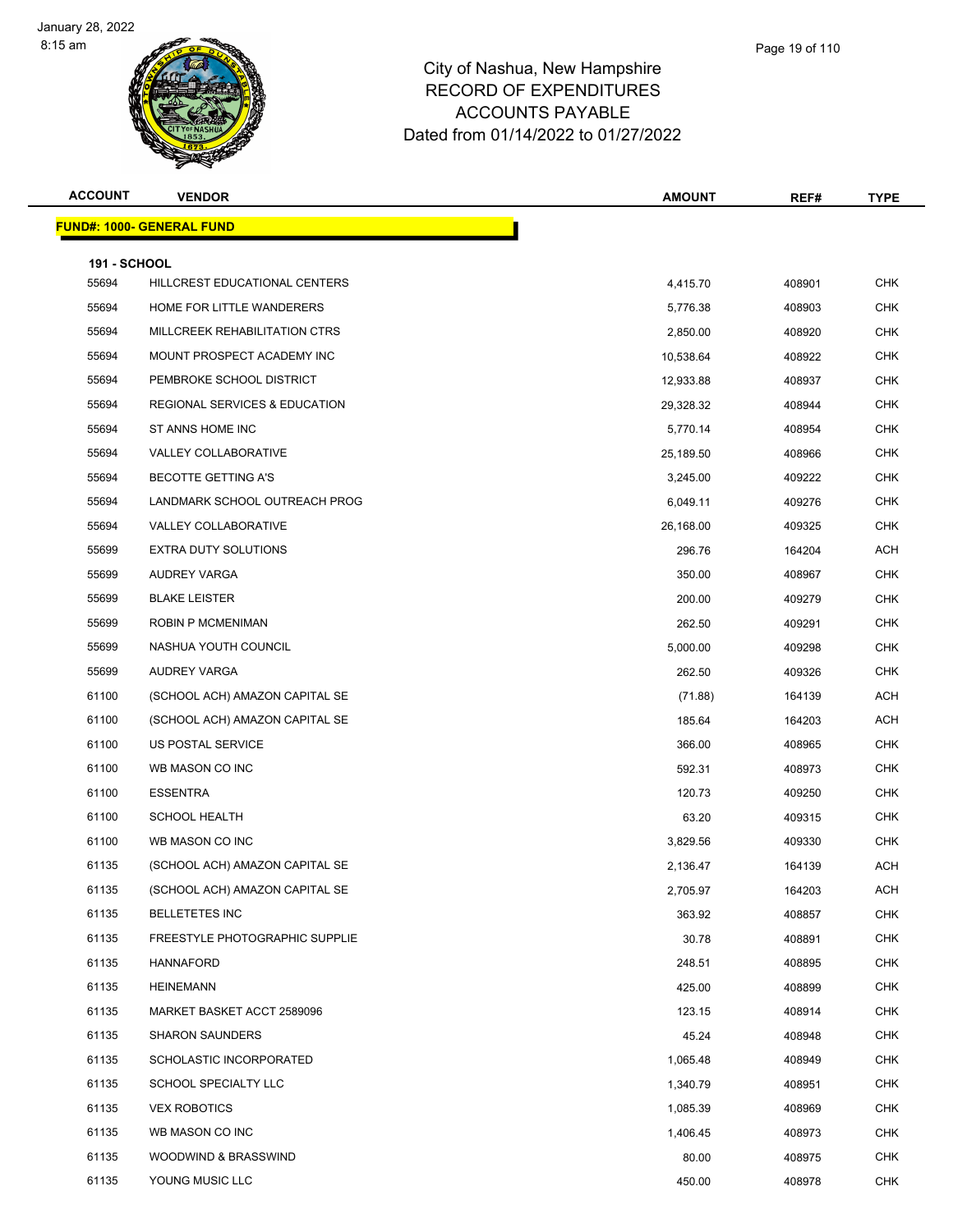

| <b>ACCOUNT</b>               | <b>VENDOR</b>                         | <b>AMOUNT</b> | REF#   | <b>TYPE</b>              |
|------------------------------|---------------------------------------|---------------|--------|--------------------------|
|                              | <b>FUND#: 1000- GENERAL FUND</b>      |               |        |                          |
|                              |                                       |               |        |                          |
| <b>191 - SCHOOL</b><br>61135 | <b>JENNIFER BURNETTE</b>              | 14.99         | 409233 | <b>CHK</b>               |
| 61135                        | HOME DEPOT CREDIT SERVICES            | 797.12        |        | CHK                      |
| 61135                        | J W PEPPER & SON INC                  |               | 409264 | <b>CHK</b>               |
|                              | LANGUAGE CIRCLE ENTERPRISES           | 324.97        | 409270 |                          |
| 61135                        | MARKET BASKET ACCT 2589096            | 717.20        | 409277 | <b>CHK</b><br><b>CHK</b> |
| 61135                        |                                       | 73.48         | 409283 |                          |
| 61135                        | <b>SOCIAL THINKING</b>                | 38.24         | 409318 | <b>CHK</b>               |
| 61135                        | STENHOUSE PUBLISHERS                  | 32.00         | 409319 | CHK                      |
| 61135                        | WB MASON CO INC                       | 775.61        | 409330 | <b>CHK</b>               |
| 61142                        | (SCHOOL ACH) AMAZON CAPITAL SE        | 32.85         | 164139 | ACH                      |
| 61142                        | MEDCO SUPPLY INC                      | 309.60        | 164144 | ACH                      |
| 61142                        | SCHOOL NURSE SUPPLY INC               | 326.43        | 408950 | <b>CHK</b>               |
| 61142                        | SCHOOL NURSE SUPPLY INC               | 325.72        | 409316 | CHK                      |
| 61142                        | WILLIAM V MACGILL & CO                | 162.53        | 409334 | <b>CHK</b>               |
| 61249                        | <b>NCS PEARSON</b>                    | 2,250.00      | 409300 | <b>CHK</b>               |
| 61299                        | (SCHOOL ACH) AMAZON CAPITAL SE        | 181.98        | 164203 | ACH                      |
| 61299                        | BUDGET 1 HR. SIGN CTR., INC           | 635.00        | 408865 | <b>CHK</b>               |
| 61299                        | <b>FASTENAL CO</b>                    | 41.15         | 408888 | CHK                      |
| 61299                        | HOME DEPOT CREDIT SERVICES            | 153.40        | 408902 | <b>CHK</b>               |
| 61299                        | <b>OWLSTAMP VISUAL SOLUTIONS</b>      | 22.90         | 408929 | <b>CHK</b>               |
| 61299                        | <b>B &amp; S LOCKSMITHS INC</b>       | 68.78         | 409219 | <b>CHK</b>               |
| 61299                        | CAR STICKERS INC                      | 790.00        | 409236 | <b>CHK</b>               |
| 61299                        | <b>FASTENAL CO</b>                    | 230.92        | 409251 | CHK                      |
| 61299                        | HOME DEPOT CREDIT SERVICES            | 747.39        | 409264 | <b>CHK</b>               |
| 61299                        | MILL METALS CORP                      | 135.00        | 409294 | <b>CHK</b>               |
| 61299                        | <b>RESCUE ESSENTIALS</b>              | 677.40        | 409309 | <b>CHK</b>               |
| 61407                        | REXEL USA INC                         | 60.10         | 164145 | ACH                      |
| 61407                        | ALARMAX DISTRIBUTORS INC              | 1,044.92      | 408849 | <b>CHK</b>               |
| 61407                        | WILLIAMS COMMUNICATIONS SERVIC        | 1,000.00      | 408974 | <b>CHK</b>               |
| 61407                        | CEN-COM                               | 121.00        | 409240 | <b>CHK</b>               |
| 61407                        | <b>GRAINGER</b>                       | 158.52        | 409259 | <b>CHK</b>               |
| 61407                        | INTERSTATE ALL BATTERY CENTER         | 129.05        | 409268 | <b>CHK</b>               |
| 61407                        | <b>WILLIAMS COMMUNICATIONS SERVIC</b> | 1,362.12      | 409335 | CHK                      |
| 61414                        | F W WEBB COMPANY                      | 34.53         | 408887 | <b>CHK</b>               |
| 61414                        | <b>HAJOCA CORPORATION</b>             | 1,281.78      | 408894 | <b>CHK</b>               |
| 61414                        | <b>HAJOCA CORPORATION</b>             | 1,290.41      | 409261 | <b>CHK</b>               |
| 61421                        | CAPP INC                              | 4,195.00      | 408869 | <b>CHK</b>               |
| 61421                        | CONTROL TECHNOLOGIES INC              | 4,034.07      | 408878 | CHK                      |
| 61421                        | CAPP INC                              | 84.00         | 409235 | <b>CHK</b>               |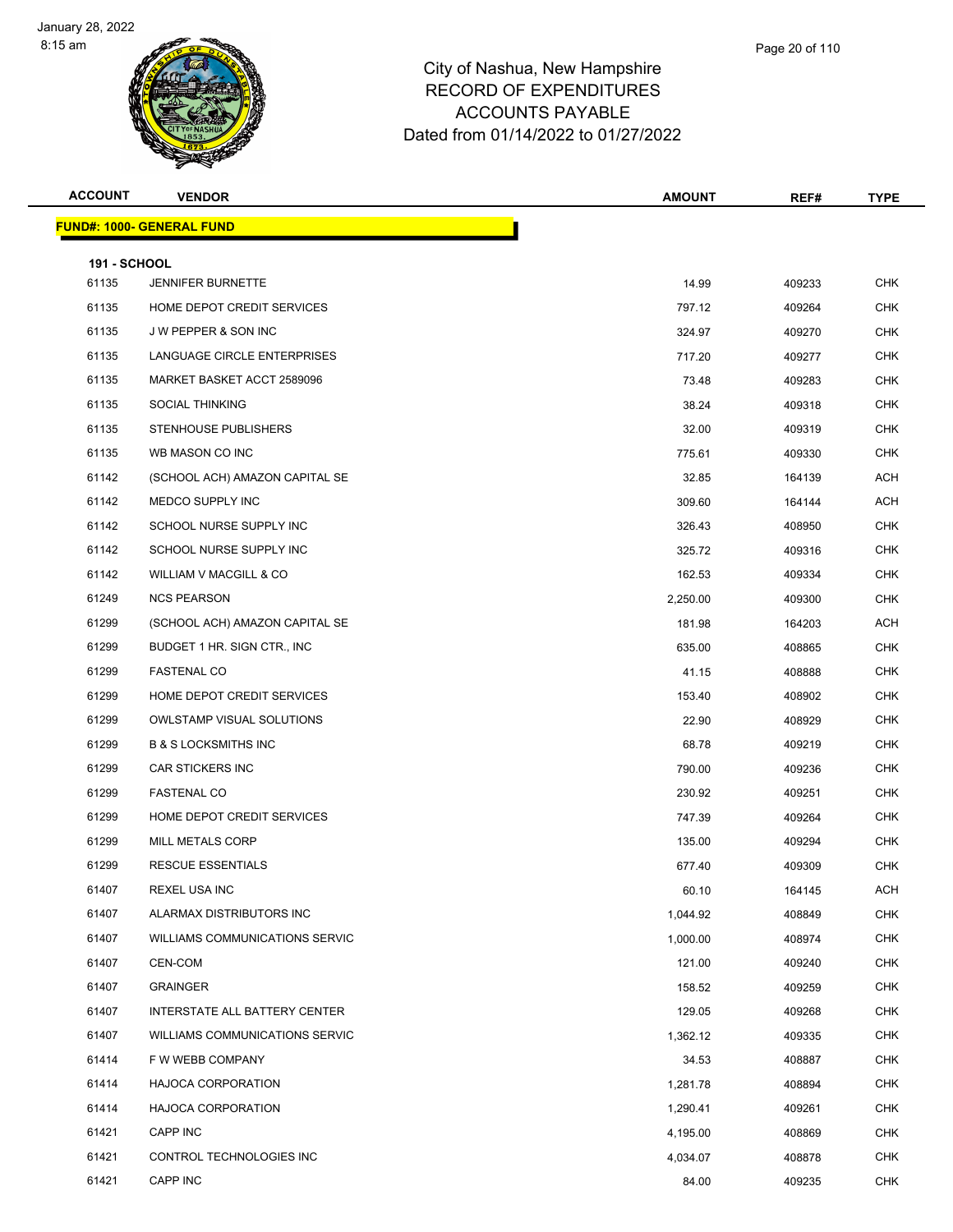

#### City of Nashua, New Hampshire RECORD OF EXPENDITURES ACCOUNTS PAYABLE Dated from 01/14/2022 to 01/27/2022

**ACCOUNT VENDOR AMOUNT REF# TYPE**

|                     | <u> FUND#: 1000- GENERAL FUND</u>                   |               |                |        |            |
|---------------------|-----------------------------------------------------|---------------|----------------|--------|------------|
| <b>191 - SCHOOL</b> |                                                     |               |                |        |            |
| 61421               | TRANE U.S. INC                                      |               | 390.50         | 409323 | <b>CHK</b> |
| 61428               | CLEAN-O-RAMA                                        |               | 2,901.84       | 409243 | <b>CHK</b> |
| 61428               | NASHUA WALLPAPER CO INC                             |               | 83.55          | 409297 | <b>CHK</b> |
| 61428               | NATIONWIDE SALES & SERVICE                          |               | 2,005.78       | 409299 | <b>CHK</b> |
| 61607               | (SCHOOL ACH) AMAZON CAPITAL SE                      |               | 197.95         | 164139 | <b>ACH</b> |
| 61607               | COMPUTER HUT dba IT INSIDERS                        |               | 79.75          | 409269 | <b>CHK</b> |
| 61814               | FOLLETT SCHOOL SOLUTIONS INC                        |               | 1,201.53       | 408890 | <b>CHK</b> |
| 61814               | FOLLETT SCHOOL SOLUTIONS INC                        |               | 3,179.78       | 409255 | <b>CHK</b> |
| 61821               | <b>BIBLIO HOLDINGS LLC</b>                          |               | 299.00         | 409226 | <b>CHK</b> |
| 61875               | (SCHOOL ACH) AMAZON CAPITAL SE                      |               | 103.88         | 164139 | <b>ACH</b> |
| 61875               | <b>TOADSTOOL BOOKSHOP</b>                           |               | 165.00         | 409322 | <b>CHK</b> |
| 61875               | ZANER BLOSER INC                                    |               | 163.39         | 409338 | <b>CHK</b> |
| 71221               | COMPUTER HUT dba IT INSIDERS                        |               | 88,200.00      | 408905 | <b>CHK</b> |
| 71221               | RTM COMMUNICATIONS INC                              |               | 39,583.40      | 409311 | <b>CHK</b> |
| 71800               | SCHOOL SPECIALTY LLC                                |               | 645.88         | 408951 | <b>CHK</b> |
| 71800               | OFFICE ALTERNATIVES LLC                             |               | 8,950.00       | 409305 | <b>CHK</b> |
| 71999               | (SCHOOL ACH) AMAZON CAPITAL SE                      |               | 379.50         | 164139 | <b>ACH</b> |
| 71999               | AMAZON CAPITAL SERV (CITY ACH)                      |               | 65.88          | 164140 | <b>ACH</b> |
| 71999               | SCHOOL SPECIALTY LLC                                |               | 1,470.87       | 408951 | <b>CHK</b> |
| 71999               | CLEAN-O-RAMA                                        |               | 8,251.76       | 409243 | <b>CHK</b> |
|                     | <b>TOTAL 191 - SCHOOL</b>                           |               | \$981,520.95   |        |            |
|                     | <b>193 - DEBT SERVICE</b>                           |               |                |        |            |
| 75200               | US BANK (091000022)                                 |               | 155,834.38     | 164201 | <b>ACH</b> |
|                     | <b>TOTAL 193 - DEBT SERVICE</b>                     |               | \$155,834.38   |        |            |
|                     | <b>TOTAL FUND 1000 - GENERAL FUND</b>               |               | \$6,987,557.31 |        |            |
|                     |                                                     |               |                |        |            |
|                     | <u> FUND#: 1001- GENERAL FUND -CAP IMPROVEMENTS</u> |               |                |        |            |
|                     | <b>160 - PW-ADMIN &amp; ENGINEERING</b>             |               |                |        |            |
| 81100               | TOWN OF HUDSON                                      | 2075.60.20.30 | 26,094.58      | 408828 | CHK        |
| 81100               | TOWN OF HUDSON                                      | 2075.60.20.30 | 8,029.10       | 409192 | CHK        |
|                     | <b>TOTAL 160 - PW-ADMIN &amp; ENGINEERING</b>       |               | \$34,123.68    |        |            |
| <b>191 - SCHOOL</b> |                                                     |               |                |        |            |

| .     |                         |               |         |        |     |
|-------|-------------------------|---------------|---------|--------|-----|
| 81100 | STANLEY ELEVATOR CO INC | 1075.91.21.30 | .640.00 | 408957 | СНК |
| 81100 | L&W SUPPLY #7396        | 1075.91.21.30 | 169.32  | 409274 | СНК |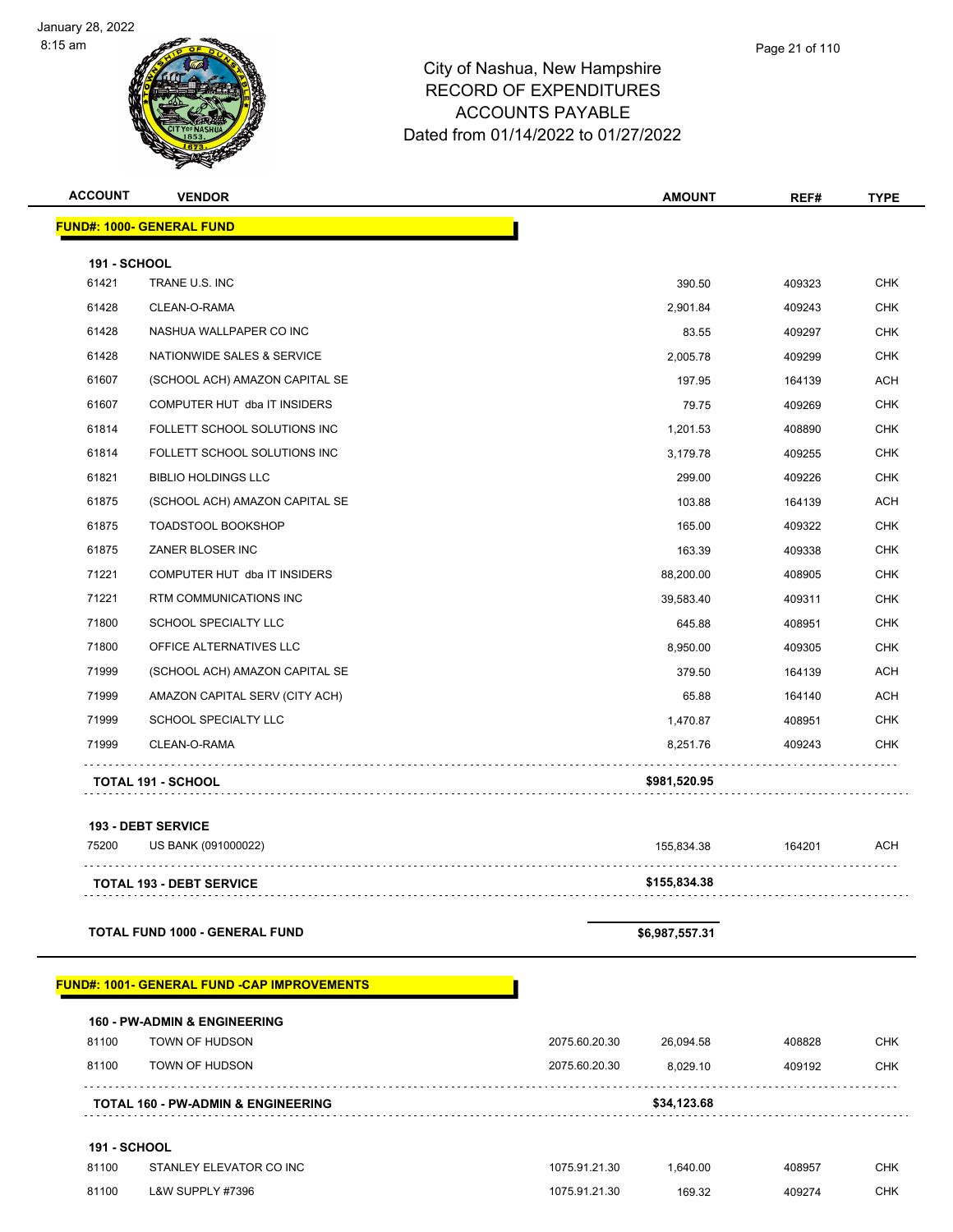| January 28, 2022<br>8:15 am |                                                                      |                                                                                                                                  |               | Page 22 of 110 |             |
|-----------------------------|----------------------------------------------------------------------|----------------------------------------------------------------------------------------------------------------------------------|---------------|----------------|-------------|
|                             |                                                                      | City of Nashua, New Hampshire<br><b>RECORD OF EXPENDITURES</b><br><b>ACCOUNTS PAYABLE</b><br>Dated from 01/14/2022 to 01/27/2022 |               |                |             |
| <b>ACCOUNT</b>              | <b>VENDOR</b>                                                        |                                                                                                                                  | <b>AMOUNT</b> | REF#           | <b>TYPE</b> |
|                             | <b>FUND#: 1001- GENERAL FUND -CAP IMPROVEMENTS</b>                   |                                                                                                                                  |               |                |             |
|                             | <b>TOTAL 191 - SCHOOL</b>                                            |                                                                                                                                  | \$1,809.32    |                |             |
|                             | TOTAL FUND 1001 - GENERAL FUND -CAP IMPROVEMENTS                     |                                                                                                                                  | \$35,933.00   |                |             |
|                             | <b>FUND#: 1010- GENERAL FUND PY ESCROWS</b>                          |                                                                                                                                  |               |                |             |
|                             | <b>106 - ADMINISTRATIVE SERVICES</b>                                 |                                                                                                                                  |               |                |             |
| 55421                       | <b>NHGFOA</b>                                                        |                                                                                                                                  | 280.00        | 409069         | <b>CHK</b>  |
|                             | <b>TOTAL 106 - ADMINISTRATIVE SERVICES</b>                           |                                                                                                                                  | \$280.00      |                |             |
| 56200                       | <b>109 - CIVIC &amp; COMMUNITY ACTIVITIES</b><br>FORTIN GAGE LTD LLC |                                                                                                                                  | 48.70         | 409129         | <b>CHK</b>  |
|                             | <b>TOTAL 109 - CIVIC &amp; COMMUNITY ACTIVITIES</b>                  |                                                                                                                                  | \$48.70       |                |             |
|                             |                                                                      |                                                                                                                                  |               |                |             |
| 71228                       | <b>122 - INFORMATION TECHNOLOGY</b><br>SUNVIEW SOFTWARE INC          |                                                                                                                                  | 900.00        | 408826         | <b>CHK</b>  |
|                             | <b>TOTAL 122 - INFORMATION TECHNOLOGY</b>                            |                                                                                                                                  | \$900.00      |                |             |
| 61135                       | <b>172 - COMMUNITY HEALTH</b><br>POSITIVE PROMOTIONS INC             |                                                                                                                                  | 545.00        | 408813         | CHK         |
|                             | <b>TOTAL 172 - COMMUNITY HEALTH</b>                                  |                                                                                                                                  | \$545.00      |                |             |
| 191 - SCHOOL                |                                                                      |                                                                                                                                  |               |                |             |
| 81200                       | M & M ELECTRICAL SUPPLY CO INC                                       | 1075.91.21.30                                                                                                                    | 37.54         | 164142         | <b>ACH</b>  |
| 81200                       | <b>BELLETETES INC</b>                                                | 1075.91.21.30                                                                                                                    | 145.77        | 408857         | <b>CHK</b>  |
| 81200                       | F W WEBB COMPANY                                                     | 1075.91.21.30                                                                                                                    | 63.92         | 408887         | <b>CHK</b>  |
| 81200                       | DH PACE COMPANY                                                      | 1075.91.21.30                                                                                                                    | 490.00        | 409247         | <b>CHK</b>  |
|                             | <b>TOTAL 191 - SCHOOL</b>                                            |                                                                                                                                  | \$737.23      |                |             |
|                             | TOTAL FUND 1010 - GENERAL FUND PY ESCROWS                            |                                                                                                                                  | \$2,510.93    |                |             |
|                             | <b>FUND#: 1020- GENERAL FUND-PY ENCUMBRANCES</b>                     |                                                                                                                                  |               |                |             |
|                             | <b>122 - INFORMATION TECHNOLOGY</b>                                  |                                                                                                                                  |               |                |             |
| 71228                       | <b>KRONOS INCORPORATED</b>                                           |                                                                                                                                  | 180.00        | 164192         | <b>ACH</b>  |
|                             | <b>TOTAL 122 - INFORMATION TECHNOLOGY</b>                            |                                                                                                                                  | \$180.00      |                |             |

-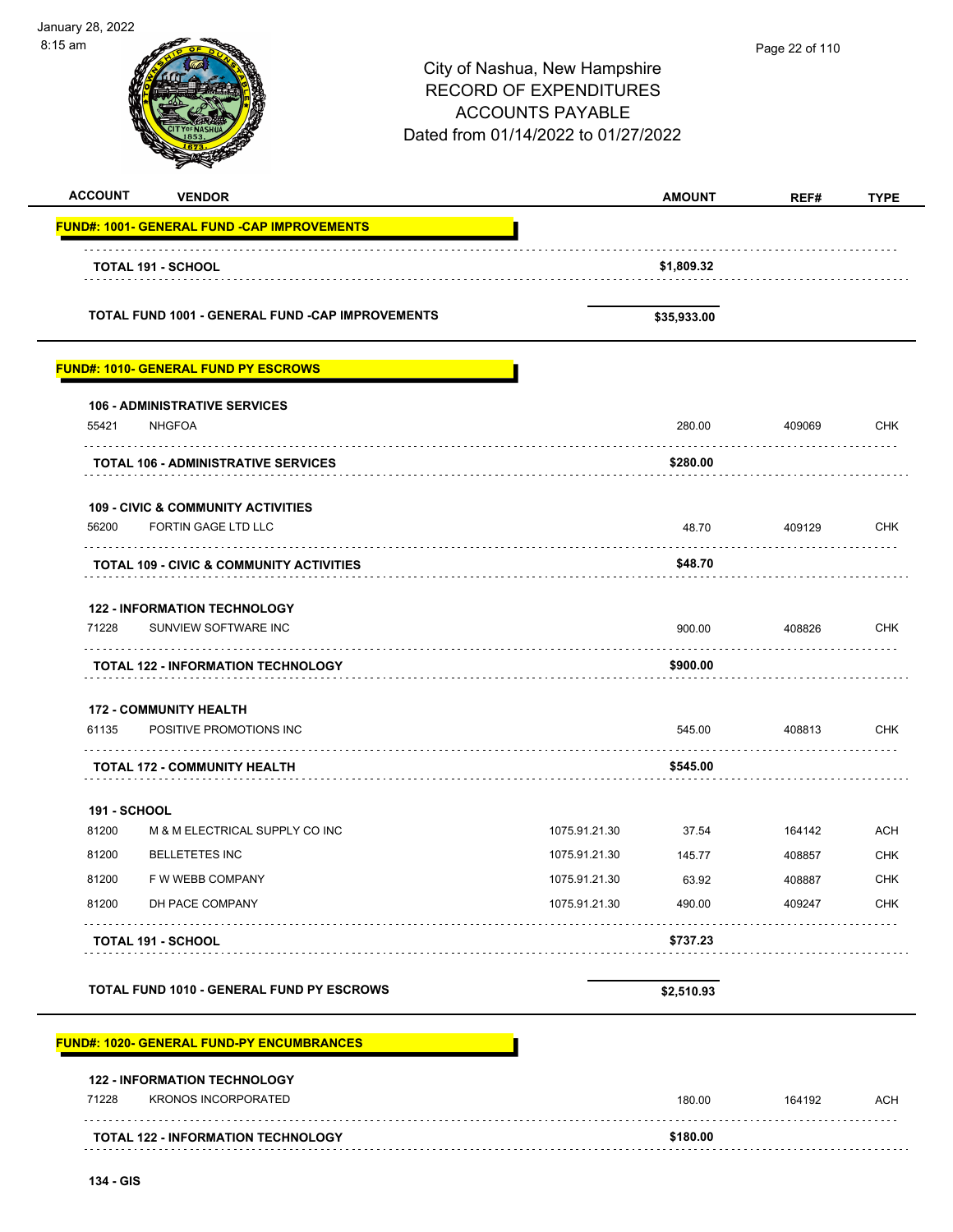| <b>ACCOUNT</b>      | <b>VENDOR</b>                                    | <b>AMOUNT</b> | REF#   | <b>TYPE</b> |
|---------------------|--------------------------------------------------|---------------|--------|-------------|
|                     | <b>FUND#: 1020- GENERAL FUND-PY ENCUMBRANCES</b> |               |        |             |
| 134 - GIS           |                                                  |               |        |             |
| 53142               | <b>ESRI</b>                                      | 8,489.00      | 408776 | <b>CHK</b>  |
|                     | <b>TOTAL 134 - GIS</b>                           | \$8,489.00    |        |             |
| 150 - POLICE        |                                                  |               |        |             |
| 71407               | ATLANTIC TACTICAL INC                            | 3,703.09      | 408758 | <b>CHK</b>  |
|                     | <b>TOTAL 150 - POLICE</b>                        | \$3,703.09    |        |             |
| <b>191 - SCHOOL</b> |                                                  |               |        |             |
| 53628               | MSB CONSULTING GROUP LLC                         | 938.63        | 408923 | <b>CHK</b>  |
| 53628               | <b>TELEPHONE &amp; NETWORK</b>                   | 2,119.90      | 408959 | <b>CHK</b>  |
| 53628               | MSB CONSULTING GROUP LLC                         | 155.27        | 409296 | <b>CHK</b>  |
| 53628               | <b>TELEPHONE &amp; NETWORK</b>                   | 325.00        | 409321 | <b>CHK</b>  |
| 54600               | DONOVAN EQUIPMENT CO INC                         | 2,303.41      | 409248 | <b>CHK</b>  |
|                     | <b>TOTAL 191 - SCHOOL</b>                        | \$5,842.21    |        |             |
|                     |                                                  |               |        |             |

#### **TOTAL FUND 1020 - GENERAL FUND-PY ENCUMBRANCES \$18,214.30**

|       | <b>FUND#: 2100- FOOD SERVICES FUND</b> |           |        |            |
|-------|----------------------------------------|-----------|--------|------------|
| 53628 | <b>HW STAFFING SOLUTIONS</b>           | 852.72    | 409265 | <b>CHK</b> |
| 54487 | AFFILIATED HVAC SERVICES LLC           | 2,172.55  | 409214 | <b>CHK</b> |
| 54487 | <b>BASSETT SERVICES CORPORATION</b>    | 2,571.78  | 409220 | <b>CHK</b> |
| 55307 | <b>LISA BORDELEAU</b>                  | 42.28     | 408863 | <b>CHK</b> |
| 55307 | <b>DOREEN BURGESS</b>                  | 12.72     | 409232 | <b>CHK</b> |
| 61214 | BELLAVANCE BEVERAGE CO INC             | 1,504.84  | 408856 | <b>CHK</b> |
| 61214 | <b>BIMBO BAKERIES USA</b>              | 1,970.82  | 408860 | <b>CHK</b> |
| 61214 | COCA COLA BOTTLING CO                  | 240.96    | 408874 | <b>CHK</b> |
| 61214 | <b>DEAN FOODS COMPANY</b>              | 14,736.00 | 408882 | <b>CHK</b> |
| 61214 | GILLS PIZZA CO                         | 4,030.00  | 408892 | <b>CHK</b> |
| 61214 | <b>HERSHEY'S ICE CREAM</b>             | 352.50    | 408900 | <b>CHK</b> |
| 61214 | M SAUNDERS INC                         | 5,723.33  | 408913 | <b>CHK</b> |
| 61214 | NORTHCENTER FOODS                      | 55,461.90 | 408925 | <b>CHK</b> |
| 61214 | BELLAVANCE BEVERAGE CO INC             | 1,266.34  | 409224 | <b>CHK</b> |
| 61214 | <b>BIMBO BAKERIES USA</b>              | 1,106.62  | 409227 | <b>CHK</b> |
| 61214 | <b>DEAN FOODS COMPANY</b>              | 5,195.64  | 409246 | <b>CHK</b> |
| 61214 | <b>GILLS PIZZA CO</b>                  | 5,164.60  | 409258 | <b>CHK</b> |
| 61214 | HERSHEY'S ICE CREAM                    | 125.50    | 409263 | <b>CHK</b> |
| 61214 | <b>M SAUNDERS INC</b>                  | 4.026.04  | 409281 | <b>CHK</b> |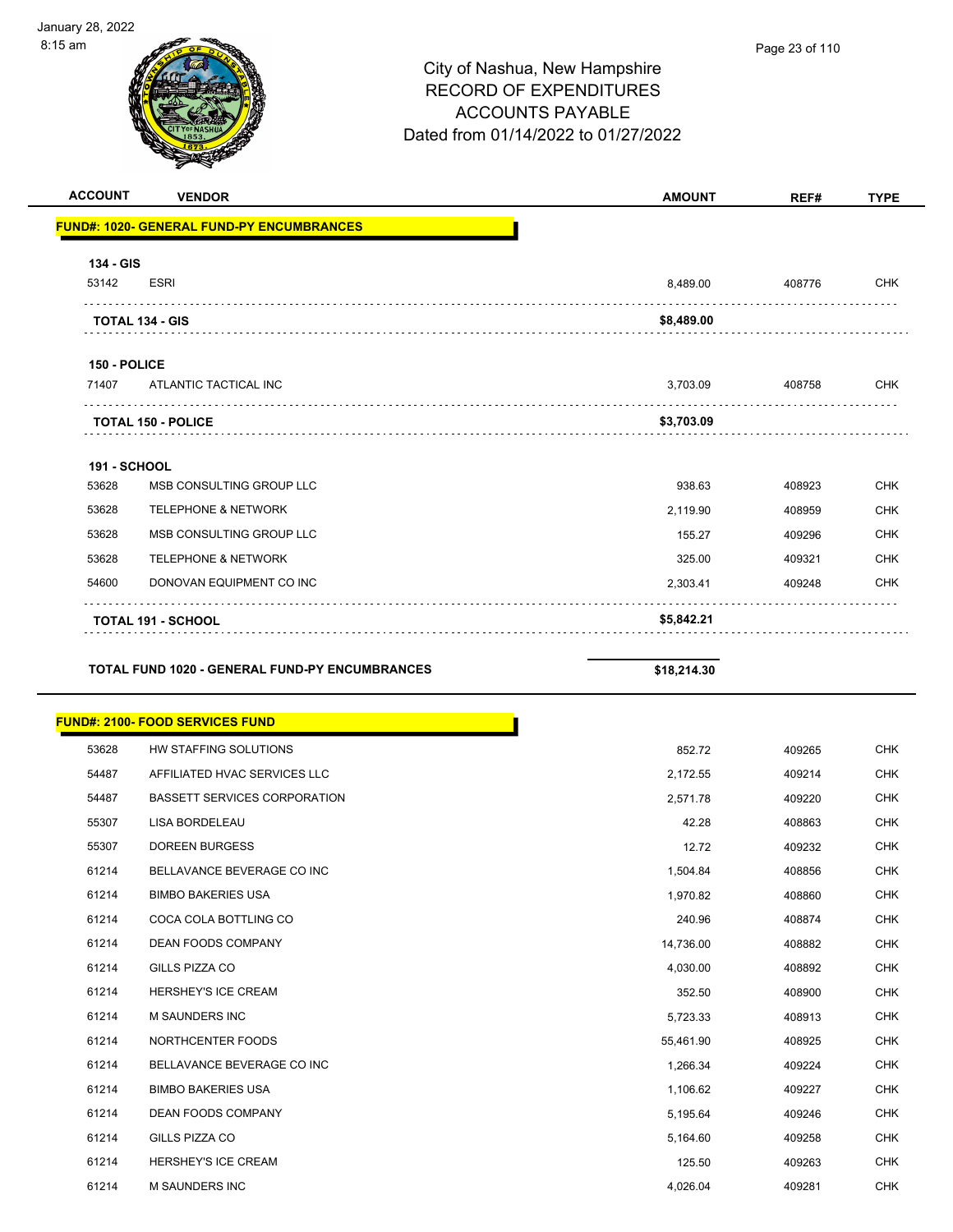

| <b>ACCOUNT</b>               | <b>VENDOR</b>                                     | <b>AMOUNT</b> | REF#   | <b>TYPE</b> |
|------------------------------|---------------------------------------------------|---------------|--------|-------------|
|                              | <b>FUND#: 2100- FOOD SERVICES FUND</b>            |               |        |             |
| 61214                        | NORTHCENTER FOODS                                 | 27,838.51     | 409304 | <b>CHK</b>  |
| 61299                        | KITTREDGE EQUIPMENT CO - NH                       | 72.60         | 408908 | <b>CHK</b>  |
| 61299                        | BLUE RIBBON MAINTENANCE SUPPLI                    | 2,080.58      | 409228 | <b>CHK</b>  |
| 61299                        | <b>IMPERIAL DADE</b>                              | 13,209.42     | 409266 | <b>CHK</b>  |
| 61299                        | Swish White River LTD                             | 11,266.00     | 409320 | <b>CHK</b>  |
| 61299                        | WB MASON CO INC                                   | 3,975.03      | 409330 | <b>CHK</b>  |
| 71000                        | KITTREDGE EQUIPMENT CO - NH                       | 2,762.00      | 408908 | <b>CHK</b>  |
|                              | <b>TOTAL FUND 2100 - FOOD SERVICES FUND</b>       | \$167,761.28  |        |             |
|                              | <b>FUND#: 2201- DRIVERS EDUCATION FUND</b>        |               |        |             |
| 55300                        | NEW HAMPSHIRE DRIVER EDUCATION                    | 300.00        | 409303 | <b>CHK</b>  |
| 61799                        | <b>BEST FORD</b>                                  | 88.98         | 408858 | <b>CHK</b>  |
|                              | <b>TOTAL FUND 2201 - DRIVERS EDUCATION FUND</b>   | \$388.98      |        |             |
|                              | <b>FUND#: 2207- ADULT ED/CONTINUING ED</b>        |               |        |             |
| 61299                        | WB MASON CO INC                                   | 1,159.06      | 408973 | <b>CHK</b>  |
| 61299                        | <b>WALMART</b>                                    | 42.64         | 409329 | <b>CHK</b>  |
|                              | <b>TOTAL FUND 2207 - ADULT ED/CONTINUING ED</b>   | \$1,201.70    |        |             |
|                              | <b>FUND#: 2212- ATHLETICS REVENUE FUND</b>        |               |        |             |
| 61107                        | <b>STADIUM SYSTEM INC</b>                         | 3,203.60      | 408955 | <b>CHK</b>  |
| 61107                        | REBEL ATHLETIC INC                                | 363.99        | 409308 | <b>CHK</b>  |
|                              |                                                   |               |        |             |
|                              | <b>TOTAL FUND 2212 - ATHLETICS REVENUE FUND</b>   | \$3,567.59    |        |             |
| <b>FUND#: 2252- DAY CARE</b> |                                                   |               |        |             |
| 61135                        | SCHOOL SPECIALTY LLC                              | 28.59         | 408951 | <b>CHK</b>  |
| 61135                        | MARKET BASKET ACCT 2589096                        | 36.01         | 409283 | <b>CHK</b>  |
|                              | <b>TOTAL FUND 2252 - DAY CARE</b>                 | \$64.60       |        |             |
|                              | <u> FUND#: 2505- PEG ACCESS CHANNELS FUND</u>     |               |        |             |
| 54114                        | <b>LIBERTY UTILITIES - NH</b>                     | 64.81         | 409055 | <b>CHK</b>  |
| 54141                        | PENNICHUCK WATER WORKS INC                        | 37.37         | 409072 | CHK         |
|                              | <b>TOTAL FUND 2505 - PEG ACCESS CHANNELS FUND</b> | \$102.18      |        |             |
|                              |                                                   |               |        |             |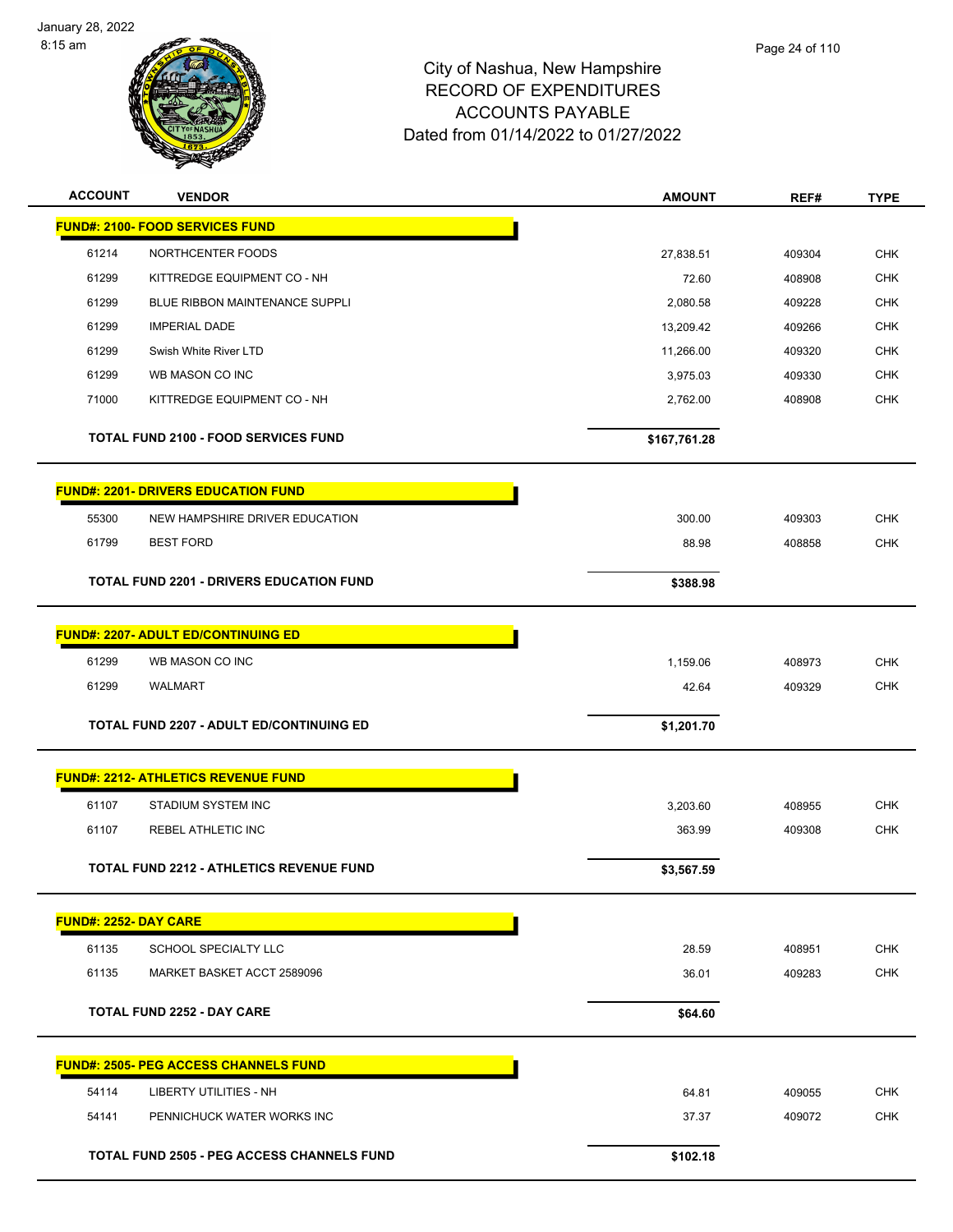

| <b>ACCOUNT</b> | <b>VENDOR</b>                                            |               | <b>AMOUNT</b> | REF#   | <b>TYPE</b> |
|----------------|----------------------------------------------------------|---------------|---------------|--------|-------------|
|                | <b>FUND#: 2506- HUNT BLDG FACILITY RENTAL FUND</b>       |               |               |        |             |
| 53628          | <b>COMCAST</b>                                           |               | 138.16        | 409041 | <b>CHK</b>  |
| 54114          | LIBERTY UTILITIES - NH                                   |               | 448.28        | 408733 | <b>CHK</b>  |
| 54141          | PENNICHUCK WATER WORKS INC                               |               | 148.35        | 409072 | <b>CHK</b>  |
| 54200          | <b>HOMEPLUS CLEANING</b>                                 |               | 250.00        | 409142 | <b>CHK</b>  |
| 54236          | ADT COMMERCIAL LLC                                       |               | 468.09        | 409088 | <b>CHK</b>  |
| 54487          | STANLEY ELEVATOR CO INC                                  |               | 370.00        | 409183 | <b>CHK</b>  |
|                | TOTAL FUND 2506 - HUNT BLDG FACILITY RENTAL FUND         |               | \$1,822.88    |        |             |
|                | <b>FUND#: 2508- SPECIAL ROAD &amp; HIGHWAY FUND</b>      |               |               |        |             |
| 75200          | US BANK (091000022)                                      |               | 120,625.00    | 164201 | <b>ACH</b>  |
|                |                                                          |               |               |        |             |
|                | <b>TOTAL FUND 2508 - SPECIAL ROAD &amp; HIGHWAY FUND</b> |               | \$120,625.00  |        |             |
|                | <u> FUND#: 3035- FEMA DISASTER ASSIST GRANTS</u>         |               |               |        |             |
|                |                                                          |               |               |        |             |
| 53452          | <b>LEDDY GROUP</b>                                       | 20.1010.126   | 1,024.00      | 164131 | <b>ACH</b>  |
| 53452          | <b>LEDDY GROUP</b>                                       | 20.1010.126   | 1,024.00      | 164193 | <b>ACH</b>  |
| 61299          | FULLY PROMOTED OF SOUTHERN NH                            | 20.1010.106   | 1,270.00      | 409031 | <b>CHK</b>  |
|                | <b>TOTAL FUND 3035 - FEMA DISASTER ASSIST GRANTS</b>     |               | \$3,318.00    |        |             |
|                |                                                          |               |               |        |             |
|                | <b>FUND#: 3050- POLICE GRANTS FUND</b>                   |               |               |        |             |
| 55400          | <b>RAD SYSTEMS</b>                                       | 50.1001.21.06 | 100.00        | 409073 | <b>CHK</b>  |
| 61428          | ATLANTIC SAFETY PRODUCTS                                 | 50.1001.22.09 | 3,924.00      | 409095 | <b>CHK</b>  |
| 61428          | <b>HEALTH PROMOTIONS</b>                                 | 50.1001.22.09 | 998.07        | 409139 | CHK         |
| 71000          | AMAZON CAPITAL SERV (CITY ACH)                           | 50.1001.22.09 |               |        | ACH         |
| 71000          |                                                          |               | 1,760.33      | 164124 |             |
|                | MAXAVISION TECHNOLOGIES                                  | 50.1010.22.01 | 23,883.00     | 409154 | <b>CHK</b>  |
|                | <b>TOTAL FUND 3050 - POLICE GRANTS FUND</b>              |               | \$30,665.40   |        |             |
|                |                                                          |               |               |        |             |
|                | <b>FUND#: 3068- COMMUNITY SERVICES GRANTS FUND</b>       |               |               |        |             |
| 53400          | BARTIS RUSSELL BROADCASTING                              | 71.1004.22.05 | 250.00        | 409101 | <b>CHK</b>  |
| 55421          | AMAZON CAPITAL SERV (CITY ACH)                           | 71.1099.21.01 | 39.86         | 164176 | <b>ACH</b>  |
| 55699          | <b>HARBOR HOMES INC</b>                                  | 71.1006.20.02 | 774.00        | 409138 | CHK         |
| 55699          | <b>HARBOR HOMES INC</b>                                  | 71.1006.21.01 | 7,571.00      | 409138 | <b>CHK</b>  |
| 55810          | <b>HARBOR HOMES INC</b>                                  | 71.1006.21.01 | 32,879.00     | 409138 | <b>CHK</b>  |
| 61100          | AMAZON CAPITAL SERV (CITY ACH)                           | 71.1004.22.02 | 265.99        | 164176 | <b>ACH</b>  |
| 61100          | AMAZON CAPITAL SERV (CITY ACH)                           | 71.1004.22.05 | 118.99        | 164176 | ACH         |
| 61107          | MINT PRINTWORKS LLC                                      | 71.1005.22.01 | 421.22        | 409157 | <b>CHK</b>  |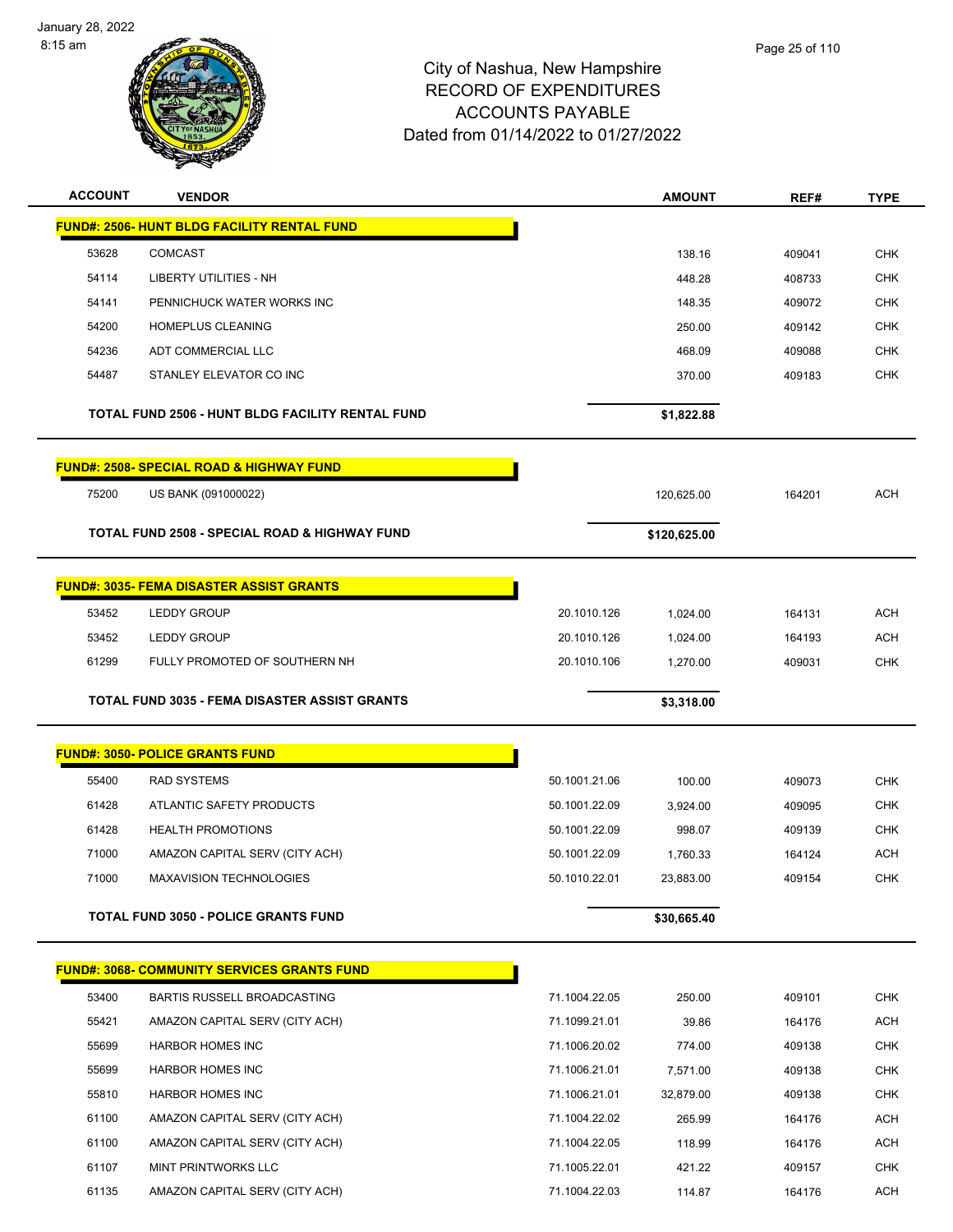

| <b>ACCOUNT</b> | <b>VENDOR</b>                                           |                | <b>AMOUNT</b> | REF#   | <b>TYPE</b> |
|----------------|---------------------------------------------------------|----------------|---------------|--------|-------------|
|                | <b>FUND#: 3068- COMMUNITY SERVICES GRANTS FUND</b>      |                |               |        |             |
| 61135          | AMAZON CAPITAL SERV (CITY ACH)                          | 71.1099.22.01  | 1,250.98      | 164176 | <b>ACH</b>  |
| 61250          | <b>BARTIS RUSSELL BROADCASTING</b>                      | 71.1004.22.01  | 250.00        | 409101 | <b>CHK</b>  |
| 61250          | BARTIS RUSSELL BROADCASTING                             | 71.1004.22.02  | 250.00        | 409101 | <b>CHK</b>  |
| 61250          | <b>BARTIS RUSSELL BROADCASTING</b>                      | 71.1004.22.03  | 250.00        | 409101 | <b>CHK</b>  |
| 61250          | <b>BARTIS RUSSELL BROADCASTING</b>                      | 71.1004.22.04  | 250.00        | 409101 | <b>CHK</b>  |
| 61250          | <b>BARTIS RUSSELL BROADCASTING</b>                      | 71.1004.22.08  | 500.00        | 409101 | <b>CHK</b>  |
| 61250          | BARTIS RUSSELL BROADCASTING                             | 71.1005.22.01  | 750.00        | 409101 | <b>CHK</b>  |
| 61299          | AMAZON CAPITAL SERV (CITY ACH)                          | 71.1004.22.03  | 119.98        | 164176 | <b>ACH</b>  |
| 61910          | <b>GAIL PORTER</b>                                      | 71.1007.21.01  | 559.98        | 408812 | <b>CHK</b>  |
| 68235          | <b>HARBOR HOMES INC</b>                                 | 71.1006.20.02  | 107.00        | 409138 | <b>CHK</b>  |
| 68235          | <b>HARBOR HOMES INC</b>                                 | 71.1006.21.01  | 2,832.00      | 409138 | <b>CHK</b>  |
| 69025          | <b>HARBOR HOMES INC</b>                                 | 71.1006.20.02  | 750.00        | 409138 | <b>CHK</b>  |
|                | <b>TOTAL FUND 3068 - COMMUNITY SERVICES GRANTS FUND</b> |                |               |        |             |
|                |                                                         |                | \$50,304.87   |        |             |
|                |                                                         |                |               |        |             |
|                | <b>FUND#: 3090- URBAN PROGRAM GRANTS FUND</b>           |                |               |        |             |
| 54210          | RCA ELECTRICAL SERVICES LLC                             | 8410.20.40.401 | 9,960.50      | 409169 | <b>CHK</b>  |
| 54225          | ALCHEMY LEAD MANAGMENT                                  | 1092.20.20.60  | 6,780.00      | 408752 | <b>CHK</b>  |
| 68345          | <b>ISAIA ASHLAND</b>                                    | 1092.20.10.50  | 350.00        | 409029 | <b>CHK</b>  |
| 68345          | <b>STACY GUERIN</b>                                     | 1092.20.10.50  | 350.00        | 409033 | <b>CHK</b>  |
| 68345          | <b>AMY KINNUNEN</b>                                     | 1092.20.10.50  | 350.00        | 409034 | <b>CHK</b>  |
| 68345          | <b>ASHLEY NARDUCCI</b>                                  | 1092.20.10.50  | 350.00        | 409036 | <b>CHK</b>  |
| 69010          | AJ WOOD CONSTRUCTION                                    | 8400.22.20.216 | 46,000.00     | 164172 | <b>ACH</b>  |
|                | TOTAL FUND 3090 - URBAN PROGRAM GRANTS FUND             |                | \$64,140.50   |        |             |
|                | <u> FUND#: 3120- TRANSIT GRANTS FUND</u>                |                |               |        |             |

| 54100 | <b>WORTHEN SOLAR LLC</b>    | 5307.22.10.17 | 1.694.35   | 408833 | <b>CHK</b> |
|-------|-----------------------------|---------------|------------|--------|------------|
| 54114 | LIBERTY UTILITIES - NH      | 5307.22.10.17 | 239.79     | 409055 | <b>CHK</b> |
| 54114 | LIBERTY UTILITIES - NH      | 5307.22.10.19 | 60.86      | 408735 | CHK        |
| 54141 | PENNICHUCK WATER WORKS INC  | 5307.22.10.17 | 137.01     | 409072 | <b>CHK</b> |
| 54141 | LIBERTY UTILITIES - NH      | 5307.22.10.18 | 629.81     | 409056 | CHK        |
| 54600 | <b>GRANITE STATE GLASS</b>  | 5307.22.40.35 | 75.00      | 409135 | CHK        |
| 55100 | VERIZON WIRELESS-842008777  | 5307.22.40.35 | 152.59     | 409078 | <b>CHK</b> |
| 55100 | VERIZON WIRELESS-842008777  | 5307.22.40.40 | 118.68     | 409078 | CHK        |
| 55109 | CONSOLIDATED COMMUNICATIONS | 5307.22.10.10 | 215.45     | 408726 | <b>CHK</b> |
| 55109 | CONSOLIDATED COMMUNICATIONS | 5307.22.10.10 | 214.85     | 408727 | CHK        |
| 55607 | UNITED PARCEL SERVICE       | 5307.22.10.10 | 11.70      | 408747 | CHK        |
| 55690 | FIRST TRANSIT INC           | 5307.22.10.10 | 45,666.00  | 164186 | ACH        |
| 55690 | FIRST TRANSIT INC           | 5307.22.10.35 | 100.467.47 | 164186 | ACH        |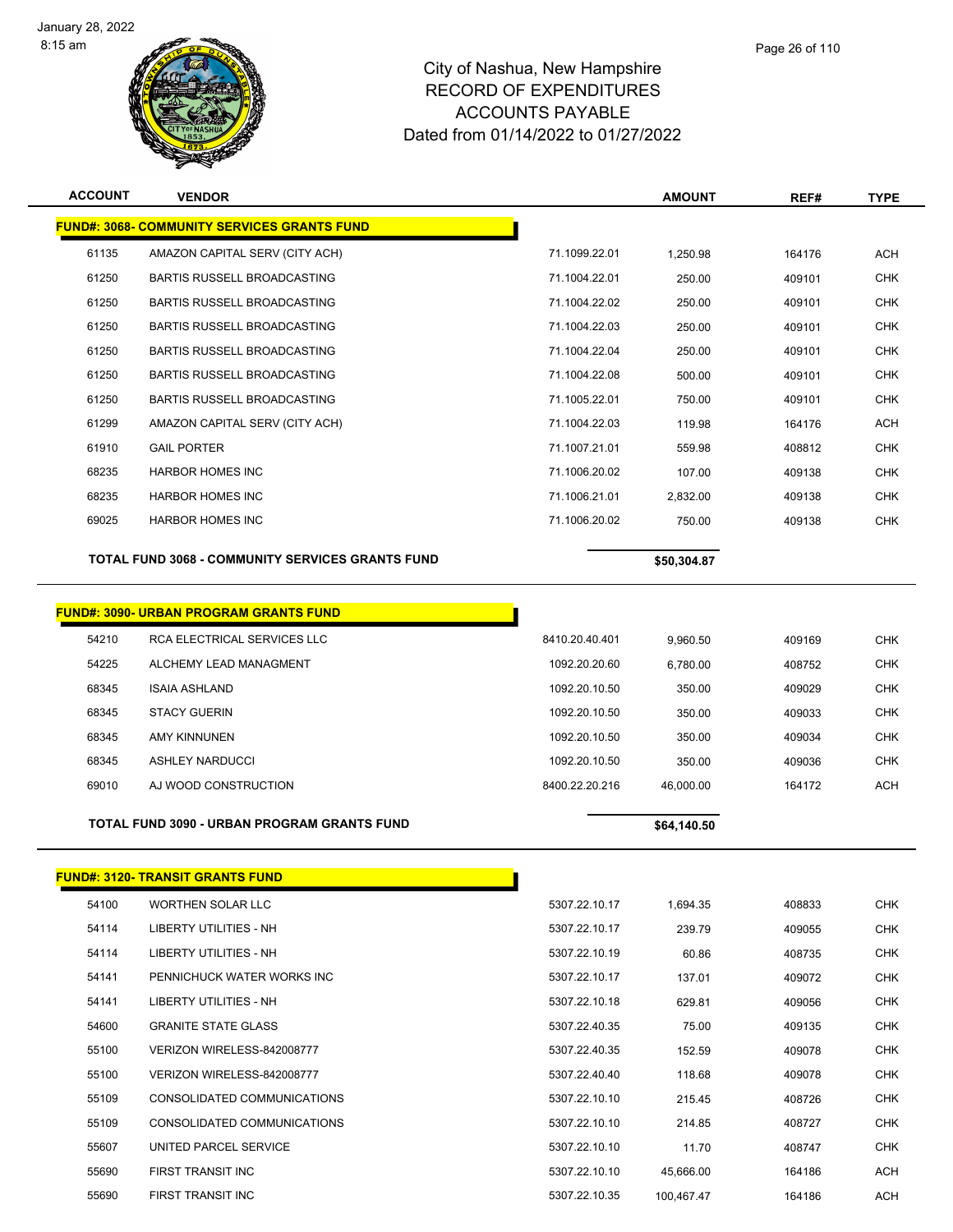

| <b>ACCOUNT</b> | <b>VENDOR</b>                                |               | <b>AMOUNT</b> | REF#   | <b>TYPE</b> |
|----------------|----------------------------------------------|---------------|---------------|--------|-------------|
|                | <b>FUND#: 3120- TRANSIT GRANTS FUND</b>      |               |               |        |             |
| 55690          | FIRST TRANSIT INC                            | 5307.22.10.40 | 32,633.97     | 164186 | <b>ACH</b>  |
| 61100          | WB MASON CO INC                              | 5307.22.10.30 | 30.77         | 409201 | <b>CHK</b>  |
| 61107          | CINTAS #016                                  | 5307.22.40.20 | 87.98         | 409114 | <b>CHK</b>  |
| 61299          | HOME DEPOT CREDIT SERVICE 3065               | 5307.22.10.30 | 43.58         | 409140 | <b>CHK</b>  |
| 61299          | NORTHEAST ELECTRICAL                         | 5307.22.40.20 | 76.26         | 409163 | <b>CHK</b>  |
| 61299          | <b>FASTENAL CO</b>                           | 5307.22.40.50 | 49.92         | 408778 | <b>CHK</b>  |
| 61299          | <b>FASTENAL CO</b>                           | 5307.22.40.50 | 29.59         | 409127 | <b>CHK</b>  |
| 61299          | HOME DEPOT CREDIT SERVICE 3065               | 5307.22.40.50 | 21.00         | 409140 | <b>CHK</b>  |
| 61299          | <b>GRAINGER</b>                              | 5307.22.40.55 | 13.24         | 408784 | <b>CHK</b>  |
| 61300          | <b>CITY OF NASHUA</b>                        | 5307.22.10.10 | 38.98         | 409030 | <b>CHK</b>  |
| 61300          | <b>CITY OF NASHUA</b>                        | 5307.22.10.30 | 4,318.10      | 408720 | <b>CHK</b>  |
| 61300          | <b>CITY OF NASHUA</b>                        | 5307.22.10.30 | 3,467.57      | 409030 | <b>CHK</b>  |
| 61310          | ALTERNATIVE VEHICLE SERVICE GR               | 5307.22.10.30 | 18,032.18     | 164177 | <b>ACH</b>  |
| 61615          | AMAZON CAPITAL SERV (CITY ACH)               | 5307.22.10.30 | 331.74        | 164124 | <b>ACH</b>  |
| 61705          | <b>STRATHAM TIRE</b>                         | 5307.22.10.35 | 1,735.30      | 409187 | <b>CHK</b>  |
| 61709          | PETRO-CANANDA AMERICA                        | 5307.22.10.30 | 1,762.54      | 409167 | <b>CHK</b>  |
| 61799          | <b>GILLIG LLC</b>                            | 5307.22.40.35 | 295.33        | 408781 | <b>CHK</b>  |
| 61799          | <b>HUDSON BUS SALES LLC</b>                  | 5307.22.40.35 | 176.52        | 408789 | <b>CHK</b>  |
| 61799          | <b>GILLIG LLC</b>                            | 5307.22.40.35 | 1,502.91      | 409131 | <b>CHK</b>  |
| 61799          | CHELMSFORD AUTO ELECTRIC                     | 5307.22.40.40 | 389.00        | 409113 | <b>CHK</b>  |
| 61799          | AMAZON CAPITAL SERV (CITY ACH)               | 5307.22.40.50 | 60.08         | 164124 | <b>ACH</b>  |
|                | <b>TOTAL FUND 3120 - TRANSIT GRANTS FUND</b> |               | \$214,780.12  |        |             |

## **FUND#: 3800- SCHOOL GRANTS FUND** STEVE BLUNT 91.37622.232200 400.00 408862 CHK STEVE BLUNT 91.37622.232200 200.00 409229 CHK BOYS & GIRLS CLUB OF 91.37622.991249 85.00 409231 CHK ASCENTRIA COMMUNITY SERVICES 91.37722.991265 546.30 408853 CHK BAYADA HOME HEALTH CARE INC 91.39522.022190 650.00 409221 CHK WHITE BIRCH EDUCATIONAL 91.39522.022190 660.00 409333 CHK BIRCH BEHAVIORAL THERAPY 91.39822.991100 55,411.15 408861 CHK NH LEARNING INITIATIVE 91.39822.992490 13,740.00 409302 CHK BIRCH BEHAVIORAL THERAPY 91.39823.021210 10,684.40 408861 CHK MAS MEDICAL STAFFING 91.39823.021210 6,322.50 409286 CHK FIRST STUDENT INC 91.39822.992700 3,662.00 409254 CHK PAGE STREET LEASING LLC 91.39822.992690 580.00 408930 CHK TAYLOR PAQUETTE 91.37622.991244 29.04 408933 CHK FIRST STUDENT INC 91.34522.992700 11,124.50 409254 CHK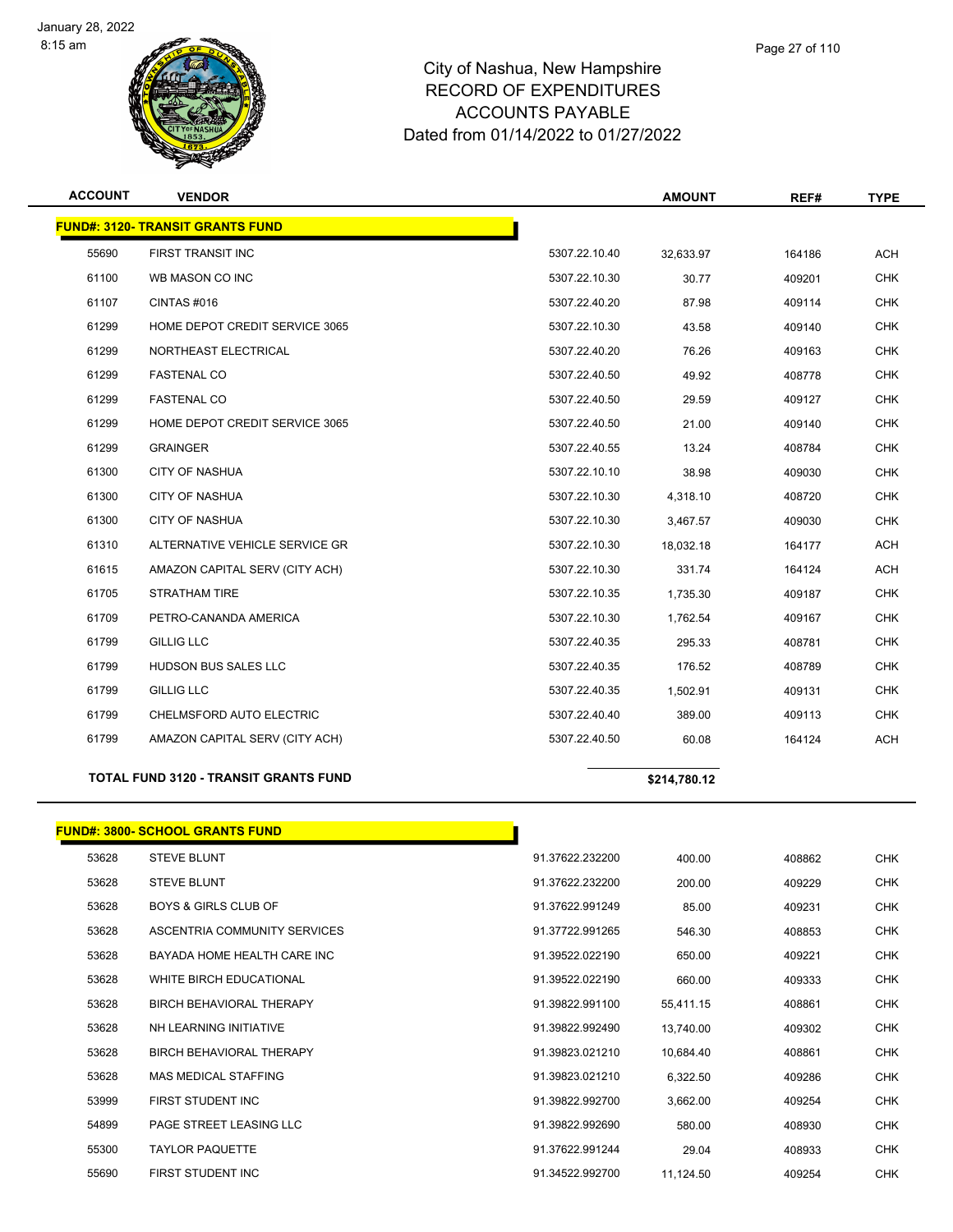



| <b>ACCOUNT</b> | <b>VENDOR</b>                          |                 | <b>AMOUNT</b> | REF#   | <b>TYPE</b> |
|----------------|----------------------------------------|-----------------|---------------|--------|-------------|
|                | <b>FUND#: 3800- SCHOOL GRANTS FUND</b> |                 |               |        |             |
| 55690          | FIRST STUDENT INC                      | 91.34622.992700 | 5,595.50      | 409254 | <b>CHK</b>  |
| 55690          | <b>JERRY MARTIN</b>                    | 91.37622.991244 | 127.23        | 408915 | <b>CHK</b>  |
| 55690          | DURHAM SCHOOL SERVICES                 | 91.37622.991244 | 1,330.00      | 409249 | <b>CHK</b>  |
| 55690          | <b>GENTLE CARE RIDE LLC</b>            | 91.37622.991244 | 5,100.00      | 409257 | <b>CHK</b>  |
| 55690          | <b>JERRY MARTIN</b>                    | 91.37622.991244 | 199.36        | 409284 | <b>CHK</b>  |
| 55690          | MASCENIC REGIONAL SAU 87               | 91.37622.991244 | 6,555.00      | 409287 | <b>CHK</b>  |
| 55690          | MILFORD SCHOOL DISTRICT                | 91.37622.991244 | 1,300.00      | 409293 | <b>CHK</b>  |
| 55690          | <b>SARA PARRY</b>                      | 91.37622.991244 | 118.27        | 409306 | <b>CHK</b>  |
| 61135          | WB MASON CO INC                        | 91.31120.162200 | 61.38         | 408973 | <b>CHK</b>  |
| 61135          | (SCHOOL ACH) AMAZON CAPITAL SE         | 91.35020.992210 | 71.12         | 164203 | <b>ACH</b>  |
| 61135          | <b>BARNES &amp; NOBLE INC</b>          | 91.35020.992210 | 527.80        | 408854 | <b>CHK</b>  |
| 61135          | (SCHOOL ACH) AMAZON CAPITAL SE         | 91.37622.231249 | 131.88        | 164139 | <b>ACH</b>  |
| 61299          | <b>MEDICALESHOP</b>                    | 91.03969.021220 | 1,790.00      | 408918 | <b>CHK</b>  |
| 61299          | WB MASON CO INC                        | 91.34522.991490 | 1,047.50      | 408973 | <b>CHK</b>  |
| 61299          | WB MASON CO INC                        | 91.35322.991600 | 8.99          | 408973 | <b>CHK</b>  |
| 61299          | (SCHOOL ACH) AMAZON CAPITAL SE         | 91.39022.041300 | 436.01        | 164139 | <b>ACH</b>  |
| 61299          | CERISE BIENVENUE-BOSTON                | 91.39521.021210 | 89.12         | 408859 | <b>CHK</b>  |
| 61299          | (SCHOOL ACH) AMAZON CAPITAL SE         | 91.39621.021220 | 242.98        | 164203 | <b>ACH</b>  |
| 61875          | <b>MCGRAW HILL SCHOOL EDUCATION</b>    | 91.03950.021210 | 1,740.30      | 409290 | <b>CHK</b>  |
| 71221          | COMPUTER HUT dba IT INSIDERS           | 91.39822.031106 | 3,810.00      | 409269 | <b>CHK</b>  |
| 71228          | <b>WCEPS</b>                           | 91.37722.991260 | 15,000.00     | 409331 | <b>CHK</b>  |
| 71228          | <b>LEARNING A-Z</b>                    | 91.39822.991490 | 10,143.48     | 408912 | <b>CHK</b>  |
| 71999          | ARCLIGHT DYNAMICS LLC                  | 91.39022.041300 | 22,890.00     | 409217 | <b>CHK</b>  |
| 71999          | CREATING INNOVATIVE SOLUTIONS          | 91.39022.041300 | 21,262.00     | 409244 | <b>CHK</b>  |
| 71999          | FILTER SALES & SERVICE INC             | 91.39822.992690 | 640.72        | 409253 | <b>CHK</b>  |
|                |                                        |                 |               |        |             |

#### **TOTAL FUND 3800 - SCHOOL GRANTS FUND \$204,313.53**

|       | <b>FUND#: 3810- FOOD SERVICE GRANTS FUND</b> |                 |          |        |            |
|-------|----------------------------------------------|-----------------|----------|--------|------------|
| 61214 | <b>M SAUNDERS INC</b>                        | 91.30922.093120 | 648.90   | 408913 | <b>CHK</b> |
| 61214 | M SAUNDERS INC                               | 91.30922.113120 | 792.80   | 408913 | <b>CHK</b> |
| 61214 | M SAUNDERS INC                               | 91.30922.113120 | 521.10   | 409281 | <b>CHK</b> |
| 61214 | M SAUNDERS INC                               | 91.30922.123120 | 635.85   | 408913 | <b>CHK</b> |
| 61214 | M SAUNDERS INC                               | 91.30922.123120 | 479.10   | 409281 | <b>CHK</b> |
| 61214 | M SAUNDERS INC                               | 91.30922.143120 | 710.90   | 408913 | <b>CHK</b> |
| 61214 | M SAUNDERS INC                               | 91.30922.143120 | 1,853.30 | 409281 | <b>CHK</b> |
| 61214 | <b>M SAUNDERS INC</b>                        | 91.30922.153120 | 383.30   | 408913 | <b>CHK</b> |
| 61214 | <b>M SAUNDERS INC</b>                        | 91.30922.153120 | 1,349.65 | 409281 | <b>CHK</b> |
| 61214 | <b>M SAUNDERS INC</b>                        | 91.30922.163120 | 1,279.50 | 408913 | <b>CHK</b> |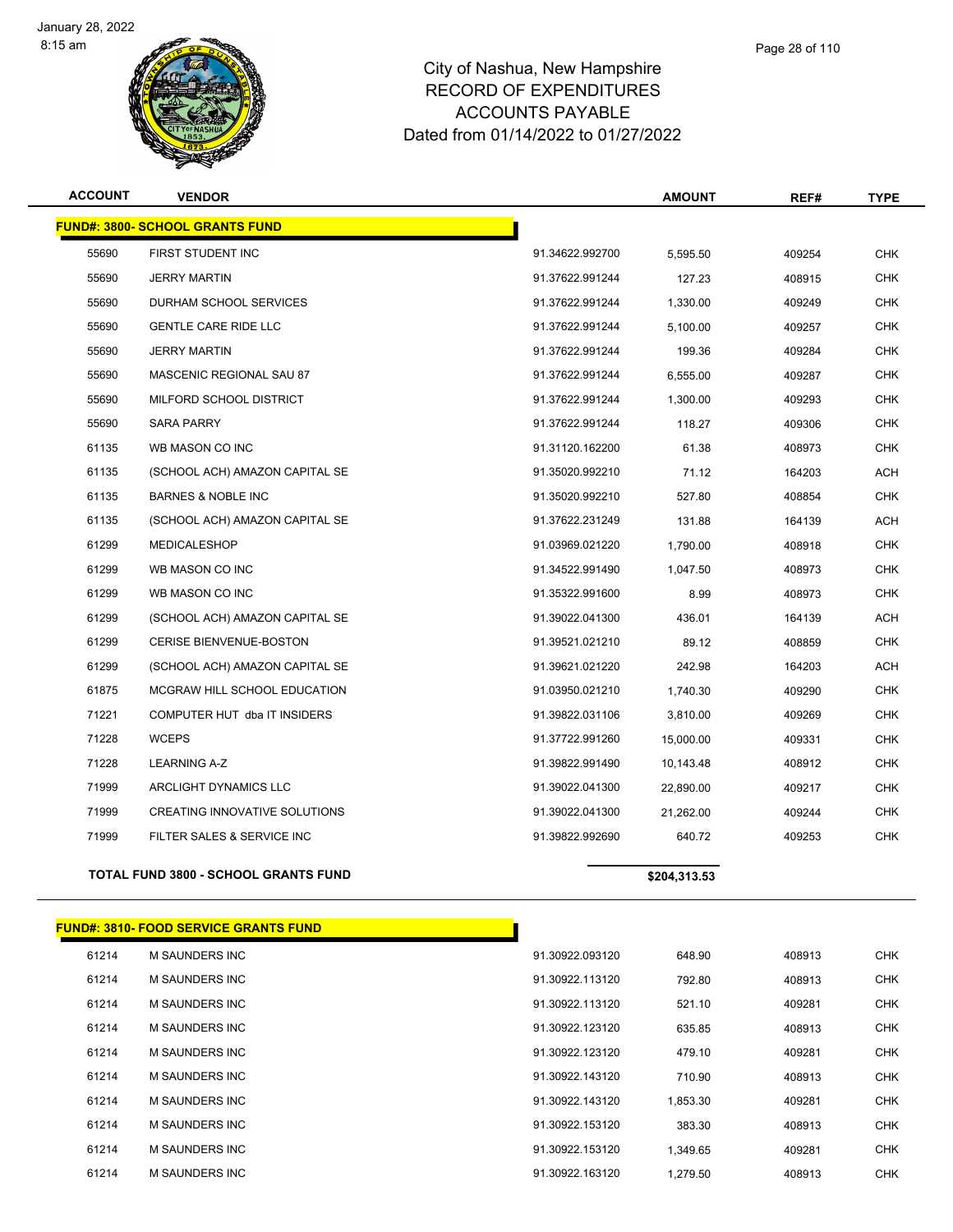



| <b>ACCOUNT</b> | <b>VENDOR</b>                                        |                 | <b>AMOUNT</b> | REF#   | <b>TYPE</b> |
|----------------|------------------------------------------------------|-----------------|---------------|--------|-------------|
|                | <b>FUND#: 3810- FOOD SERVICE GRANTS FUND</b>         |                 |               |        |             |
| 61214          | M SAUNDERS INC                                       | 91.30922.203120 | 421.25        | 408913 | <b>CHK</b>  |
| 61214          | <b>M SAUNDERS INC</b>                                | 91.30922.203120 | 1,277.75      | 409281 | <b>CHK</b>  |
| 61299          | NORTHCENTER FOODS                                    | 91.30922.093120 | 83.00         | 408925 | <b>CHK</b>  |
| 61299          | NORTHCENTER FOODS                                    | 91.30922.113120 | 66.40         | 408925 | <b>CHK</b>  |
| 61299          | NORTHCENTER FOODS                                    | 91.30922.123120 | 36.26         | 408925 | <b>CHK</b>  |
| 61299          | NORTHCENTER FOODS                                    | 91.30922.143120 | 215.80        | 408925 | <b>CHK</b>  |
|                | <b>TOTAL FUND 3810 - FOOD SERVICE GRANTS FUND</b>    |                 | \$10,754.86   |        |             |
|                | <u> FUND#: 4025- DOJ DRUG FORFEITURE FUND</u>        |                 |               |        |             |
| 54100          | <b>EVERSOURCE</b>                                    |                 | 129.19        | 408729 | <b>CHK</b>  |
| 54899          | LITCHFIELD VANTAGE LLC                               |                 | 445.02        | 408798 | <b>CHK</b>  |
| 54899          | LITCHFIELD VANTAGE LLC                               |                 | 1,958.33      | 409152 | <b>CHK</b>  |
| 55118          | VERIZON WIRELESS-785728687                           |                 | 397.37        | 409076 | <b>CHK</b>  |
| 56315          | <b>GRANITE STATE CHILDREN'S</b>                      |                 | 5,250.00      | 409134 | <b>CHK</b>  |
| 61799          | NORTHERN FOREIGN CAR PARTS INC                       |                 | (22.00)       | 409164 | <b>CHK</b>  |
| 71000          | AMERICAN SECURITY & FIRE PROTE                       |                 | 300.00        | 408756 | <b>CHK</b>  |
|                |                                                      |                 |               |        |             |
|                | TOTAL FUND 4025 - DOJ DRUG FORFEITURE FUND           |                 | \$8,457.91    |        |             |
|                | <b>FUND#: 4053- FIRE REGIONAL HAZMAT FUND</b>        |                 |               |        |             |
| 71000          | MCKESSON MEDICAL-SURGICAL                            |                 | 337.31        | 164135 | <b>ACH</b>  |
| 71000          | FIREMATIC SUPPLY CO INC                              |                 | 378.20        | 408779 | <b>CHK</b>  |
| 71000          | VERIZON WIRELESS-842015493                           |                 | 80.02         | 409079 | <b>CHK</b>  |
|                | <b>TOTAL FUND 4053 - FIRE REGIONAL HAZMAT FUND</b>   |                 | \$795.53      |        |             |
|                | <b>FUND#: 4090- LIB-LOST/DAMAGED BOOK FINES</b>      |                 |               |        |             |
| 61807          | <b>FITCHBURG STATE UNIVERSITY</b>                    |                 | 169.48        | 409128 | <b>CHK</b>  |
| 61814          | <b>MIDWEST TAPE LLC</b>                              |                 | 43.09         | 164136 | <b>ACH</b>  |
|                | TOTAL FUND 4090 - LIB-LOST/DAMAGED BOOK FINES        |                 | \$212.57      |        |             |
|                |                                                      |                 |               |        |             |
|                | <b>FUND#: 5000- CAP PROJECTS-GEN GOVT BLDGS</b>      |                 |               |        |             |
| 81200          | SCOTT WOODBURY CONTRACTOR                            | 2215.29.22.40   | 3,500.00      | 408820 | <b>CHK</b>  |
|                | <b>TOTAL FUND 5000 - CAP PROJECTS-GEN GOVT BLDGS</b> |                 | \$3,500.00    |        |             |
|                | FUND#: 5010- CAP PROJECTS-INFO TECHNOLOGY            |                 |               |        |             |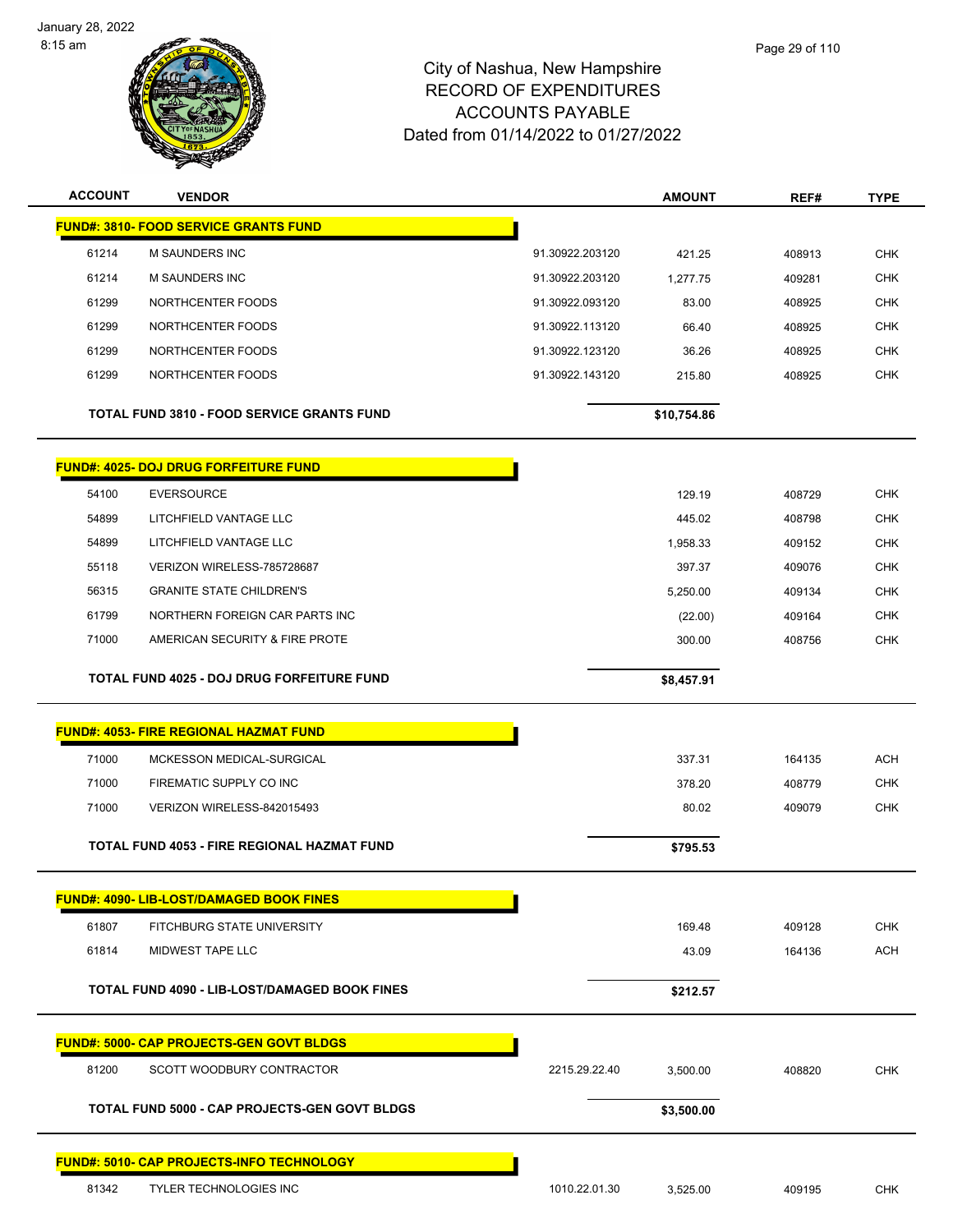

| <b>ACCOUNT</b> | <b>VENDOR</b>                                     |               | <b>AMOUNT</b> | REF#   | <b>TYPE</b> |
|----------------|---------------------------------------------------|---------------|---------------|--------|-------------|
|                | TOTAL FUND 5010 - CAP PROJECTS-INFO TECHNOLOGY    |               | \$3,525.00    |        |             |
|                | <b>FUND#: 5020- CAPITAL PROJECTS-POLICE</b>       |               |               |        |             |
| 81200          | TURNSTONE CORPORATION                             | 2018.50.19.30 | 345,211.54    | 409194 | <b>CHK</b>  |
| 81200          | YEATON ASSOCIATES INC                             | 2018.50.19.30 | 2,125.00      | 409205 | <b>CHK</b>  |
|                | <b>TOTAL FUND 5020 - CAPITAL PROJECTS-POLICE</b>  |               | \$347,336.54  |        |             |
|                | <b>FUND#: 5200- CAPITAL PROJECTS-PUBLIC WORKS</b> |               |               |        |             |
| 54210          | SLR INTERNATIONAL CORPORATION                     | 2076.60.20.30 | 2,537.50      | 409177 | <b>CHK</b>  |
| 81704          | <b>BROX INDUSTRIES INC</b>                        | 2055.60.19.30 | 13,197.70     | 164179 | <b>ACH</b>  |
|                | TOTAL FUND 5200 - CAPITAL PROJECTS-PUBLIC WORKS   |               | \$15,735.20   |        |             |
|                | <b>FUND#: 5700- CAP PROJECTS-BROAD ST PARKWAY</b> |               |               |        |             |
| 81700          | <b>EVERSOURCE</b>                                 | 1061.60.11.10 | 979.35        | 409051 | <b>CHK</b>  |
|                | TOTAL FUND 5700 - CAP PROJECTS-BROAD ST PARKWAY   |               | \$979.35      |        |             |
|                | <b>FUND#: 6000- SOLID WASTE FUND</b>              |               |               |        |             |
| 54100          | <b>EVERSOURCE</b>                                 |               | 676.73        | 408729 | <b>CHK</b>  |
| 54114          | AMERIGAS                                          |               | 2,689.78      | 409038 | <b>CHK</b>  |
| 54280          | GATE CITY FENCE CO INC                            |               | 225.00        | 409130 | <b>CHK</b>  |
| 54600          | ELITE HYDRAULICS LLC                              |               | 2,175.00      | 164183 | <b>ACH</b>  |
| 54600          | MCDEVITT TRUCKS INC                               |               | 185.85        | 164197 | <b>ACH</b>  |
| 54600          | <b>MCNEILUS TRUCK &amp; MANUFACTURING</b>         |               | 421.02        | 164198 | <b>ACH</b>  |
| 54600          | C <sub>2</sub> ALT FUELS                          |               | 322.50        | 408765 | <b>CHK</b>  |
| 54600          | <b>FASTENAL CO</b>                                |               | 68.78         | 408778 | <b>CHK</b>  |
| 54600          | <b>GRAINGER</b>                                   |               | 85.00         | 408784 | CHK         |
| 54600          | PM SERVICES OF NH                                 |               | 1,820.00      | 408811 | <b>CHK</b>  |
| 54600          | SOUTHWORTH-MILTON INC                             |               | 264.50        | 408823 | <b>CHK</b>  |
| 54600          | CARPARTS DISTRIBUTION CENTER,                     |               | 189.59        | 409110 | <b>CHK</b>  |
| 54600          | IRVING BLENDING AND PACKAGING                     |               | 129.60        | 409146 | <b>CHK</b>  |
| 54600          | SOUTHWORTH-MILTON INC                             |               | 2,738.09      | 409179 | CHK         |
| 54828          | US BANK EQUIPMENT FINANCE                         |               | 97.26         | 408830 | <b>CHK</b>  |
| 54828          | US BANK EQUIPMENT FINANCE                         |               | 146.88        | 409198 | <b>CHK</b>  |
| 55109          | WINDSTREAM                                        |               | 4.69          | 409085 | CHK         |
| 55118          | VERIZON WIRELESS-542274983                        |               | 40.01         | 409084 | <b>CHK</b>  |
| 55421          | TREASURER STATE OF NH                             |               | 50.00         | 409027 | <b>CHK</b>  |
| 55607          | UNITED PARCEL SERVICE                             |               | 15.50         | 408747 | <b>CHK</b>  |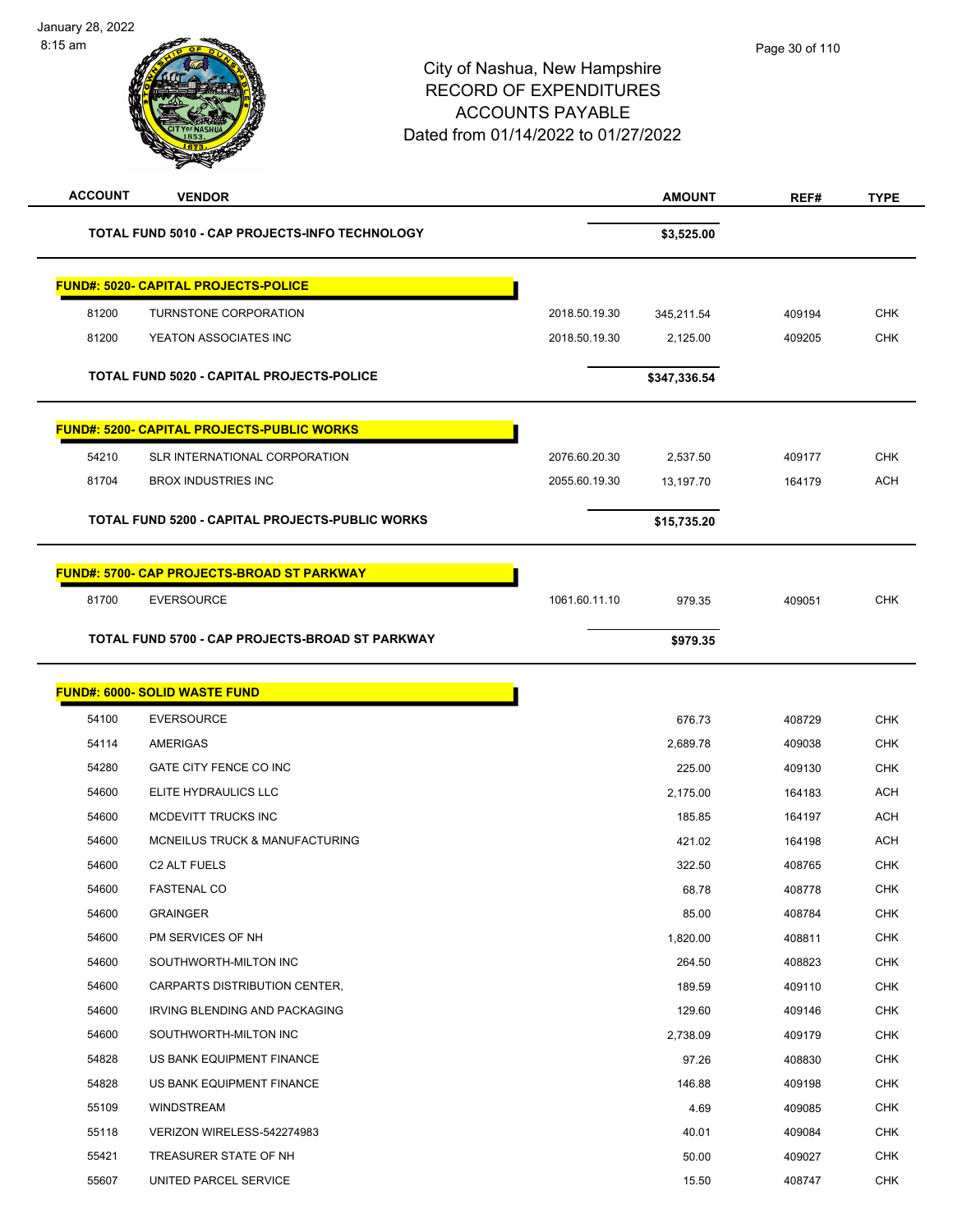



|      | Page 31 of 110 |
|------|----------------|
| iire |                |

| <b>ACCOUNT</b> | <b>VENDOR</b>                             |               | <b>AMOUNT</b> | REF#   | TYPE       |
|----------------|-------------------------------------------|---------------|---------------|--------|------------|
|                | <b>FUND#: 6000- SOLID WASTE FUND</b>      |               |               |        |            |
| 55607          | UNITED PARCEL SERVICE                     |               | 177.00        | 409075 | <b>CHK</b> |
| 55699          | <b>CYN ENVIROMENTAL SERVICES</b>          |               | 385.00        | 164181 | <b>ACH</b> |
| 55699          | INTERWARE DEVELOPMENT CO INC              |               | 120.00        | 164190 | <b>ACH</b> |
| 55699          | NORTH COAST SERVICES LLC                  |               | 804.35        | 408805 | <b>CHK</b> |
| 55699          | SANBORN HEAD & ASSOC INC                  |               | 3,764.20      | 408817 | <b>CHK</b> |
| 55699          | <b>ACTION KING SERVICES</b>               |               | 5.00          | 409087 | <b>CHK</b> |
| 55699          | CALLOGIX INC                              |               | 58.54         | 409109 | <b>CHK</b> |
| 55699          | CASELLA RECYCLING LLC                     |               | 388.03        | 409111 | <b>CHK</b> |
| 55699          | NORTH COAST SERVICES LLC                  |               | 1,646.86      | 409162 | <b>CHK</b> |
| 61100          | WB MASON CO INC                           |               | 116.97        | 408832 | <b>CHK</b> |
| 61107          | CINTAS #016                               |               | 89.70         | 408768 | <b>CHK</b> |
| 61107          | CINTAS #016                               |               | 52.60         | 409114 | <b>CHK</b> |
| 61110          | ALECS SHOE STORE INC                      |               | 209.95        | 408753 | <b>CHK</b> |
| 61192          | AMAZON CAPITAL SERV (CITY ACH)            |               | 60.51         | 164124 | <b>ACH</b> |
| 61307          | SHATTUCK MALONE OIL CO                    |               | 1,448.62      | 408821 | <b>CHK</b> |
| 61307          | SHATTUCK MALONE OIL CO                    |               | 2,561.67      | 409175 | <b>CHK</b> |
| 61310          | ALTERNATIVE VEHICLE SERVICE GR            |               | 15,412.92     | 164177 | <b>ACH</b> |
| 61428          | AMAZON CAPITAL SERV (CITY ACH)            |               | 169.40        | 164176 | <b>ACH</b> |
| 61428          | WB MASON CO INC                           |               | 60.99         | 408832 | <b>CHK</b> |
| 61705          | PETE'S TIRE BARNS INC                     |               | 4,644.26      | 408808 | <b>CHK</b> |
| 61705          | PETE'S TIRE BARNS INC                     |               | 1,700.00      | 409166 | <b>CHK</b> |
| 75200          | US BANK (091000022)                       |               | 23,850.00     | 164201 | <b>ACH</b> |
| 81300          | STEARNS CONRAD & SCHMIDT                  | 2401.68.19.30 | 891.66        | 409184 | <b>CHK</b> |
| 81300          | STEARNS CONRAD & SCHMIDT                  | 2401.68.20.30 | 5,041.03      | 409184 | <b>CHK</b> |
| 81300          | STEARNS CONRAD & SCHMIDT                  | 2401.68.21.30 | 451,787.31    | 409184 | <b>CHK</b> |
|                | <b>TOTAL FUND 6000 - SOLID WASTE FUND</b> |               | \$527,792.35  |        |            |
|                |                                           |               |               |        |            |

|       | <b>FUND#: 6200-WASTEWATER FUND</b> |        |        |            |
|-------|------------------------------------|--------|--------|------------|
| 21775 | 8 LAKE ST LLC                      | 435.45 | 408688 | <b>CHK</b> |
| 21775 | <b>ANNETTE DAINIS</b>              | 63.80  | 408690 | <b>CHK</b> |
| 21775 | <b>BRIAN ASH</b>                   | 92.10  | 408692 | CHK        |
| 21775 | <b>CPC INVESTMENTS LLC</b>         | 250.90 | 408693 | <b>CHK</b> |
| 21775 | DOUGLAS N HAMILTON, EXEC           | 55.31  | 408694 | <b>CHK</b> |
| 21775 | <b>HALINA LUKASZEWICZ</b>          | 41.16  | 408697 | <b>CHK</b> |
| 21775 | <b>JOAN ENGBERG</b>                | 66.63  | 408698 | <b>CHK</b> |
| 21775 | <b>JONATHAN HARDY</b>              | 72.29  | 408699 | CHK        |
| 21775 | <b>JOSE CRUZ</b>                   | 72.29  | 408700 |            |
| 21775 | LAW OFFICE OF                      | 83.61  | 408701 |            |
|       |                                    |        |        |            |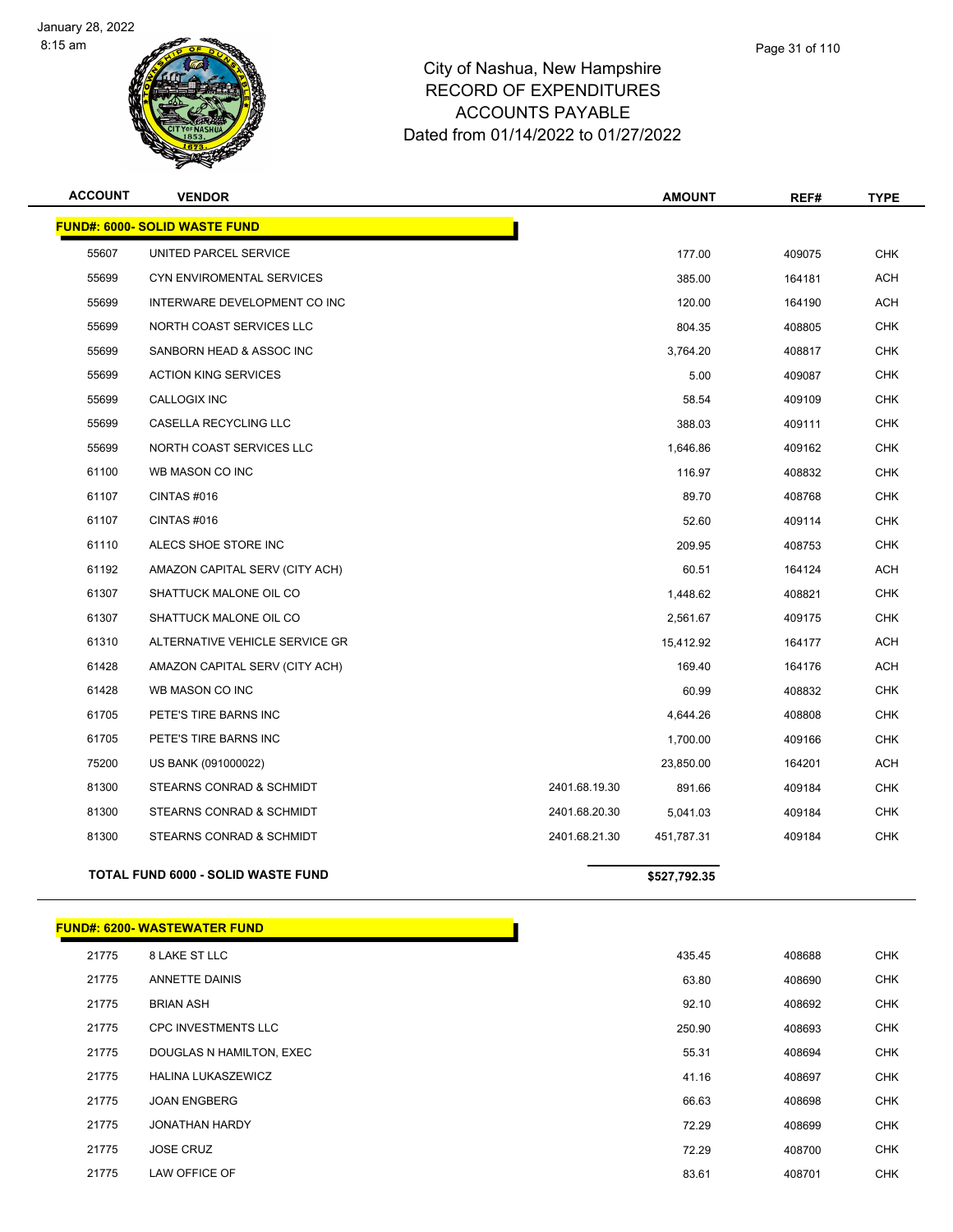

| <b>ACCOUNT</b> | <b>VENDOR</b>                       | <b>AMOUNT</b> | REF#   | <b>TYPE</b> |
|----------------|-------------------------------------|---------------|--------|-------------|
|                | <b>FUND#: 6200- WASTEWATER FUND</b> |               |        |             |
| 21775          | <b>MAHESH KELKAR</b>                | 143.95        | 408704 | <b>CHK</b>  |
| 21775          | <b>MARK DESCHENES</b>               | 72.29         | 408705 | <b>CHK</b>  |
| 21775          | MICHAEL CHRISTOPHER                 | 270.59        | 408706 | <b>CHK</b>  |
| 21775          | NATURAL COLON                       | 83.61         | 408709 | <b>CHK</b>  |
| 21775          | NORMA O'LOUGHLIN                    | 72.29         | 408710 | <b>CHK</b>  |
| 21775          | RYDZEWSKI & SHRIEVES                | 44.21         | 408711 | <b>CHK</b>  |
| 21775          | <b>VLADYSLAV KULCHYTSKYY</b>        | 55.31         | 408712 | <b>CHK</b>  |
| 21775          | ALISH GARALA                        | 97.76         | 408979 | <b>CHK</b>  |
| 21775          | <b>CHARLES KILGORE</b>              | 80.49         | 408980 | <b>CHK</b>  |
| 21775          | <b>DAVID MCNEIL</b>                 | 89.27         | 408981 | <b>CHK</b>  |
| 21775          | ESTATE OF CARL COLBY JR             | 45.39         | 408982 | <b>CHK</b>  |
| 21775          | JEFFREY L AUTEN                     | 89.27         | 408983 | <b>CHK</b>  |
| 21775          | <b>JOSEPH MORASSE</b>               | 72.29         | 408984 | <b>CHK</b>  |
| 21775          | LAW OFFICE OF                       | 74.11         | 408985 | <b>CHK</b>  |
| 21775          | <b>LINNEA STANLEY</b>               | 77.95         | 408986 | <b>CHK</b>  |
| 21775          | <b>MICHAEL PAHL</b>                 | 52.48         | 408987 | <b>CHK</b>  |
| 21775          | RUSSELL & LORRIANE COOPER           | 217.68        | 408988 | <b>CHK</b>  |
| 21775          | SILVIO CASTRILLON GARCIA            | 80.78         | 408989 | <b>CHK</b>  |
| 21775          | <b>SNHMC</b>                        | 66.72         | 408990 | <b>CHK</b>  |
| 21775          | <b>WEST HOLLIS TRUST</b>            | 52.04         | 408991 | <b>CHK</b>  |
| 21775          | WESTON ASSOC. DEVELOPMENT           | 12.78         | 408992 | <b>CHK</b>  |
| 21775          | 75 DEERWOOD DR LLC                  | 127.76        | 409340 | <b>CHK</b>  |
| 21775          | 75 DEERWOOD DR LLC                  | 168.82        | 409341 | <b>CHK</b>  |
| 21775          | 75 DEERWOOD DR LLC                  | 95.82         | 409342 | <b>CHK</b>  |
| 21775          | ANTHONY CATACCHIO                   | 74.62         | 409343 | CHK         |
| 21775          | <b>CMS DISTRIBUTORS</b>             | 64.54         | 409346 | CHK         |
| 21775          | CONSTANT FAMILY LLC                 | 125.03        | 409350 | <b>CHK</b>  |
| 21775          | <b>GATE CITY REMODELING</b>         | 54.00         | 409358 | <b>CHK</b>  |
| 21775          | <b>HEATHER ROBINSON</b>             | 89.88         | 409359 | <b>CHK</b>  |
| 21775          | <b>JAMES MONIS</b>                  | 63.86         | 409360 | <b>CHK</b>  |
| 21775          | <b>JOAN MATARAZZO</b>               | 209.46        | 409361 | <b>CHK</b>  |
| 21775          | <b>JULIE SIMEK</b>                  | 25.08         | 409363 | <b>CHK</b>  |
| 21775          | ST JOSEPH HOSPITAL                  | 96.37         | 409375 | <b>CHK</b>  |
| 53467          | <b>MAILINGS UNLIMITED</b>           | 997.12        | 164133 | <b>ACH</b>  |
| 54100          | <b>EVERSOURCE</b>                   | 117.41        | 408729 | <b>CHK</b>  |
| 54100          | EVERSOUCE-POWER SUPPLY              | 58,516.27     | 409050 | <b>CHK</b>  |
| 54100          | <b>EVERSOURCE</b>                   | 1,925.84      | 409051 | <b>CHK</b>  |
| 54114          | LIBERTY UTILITIES - NH              | 1,227.39      | 409059 | <b>CHK</b>  |
| 54114          | LIBERTY UTILITIES - NH              | 1,583.01      | 409060 | <b>CHK</b>  |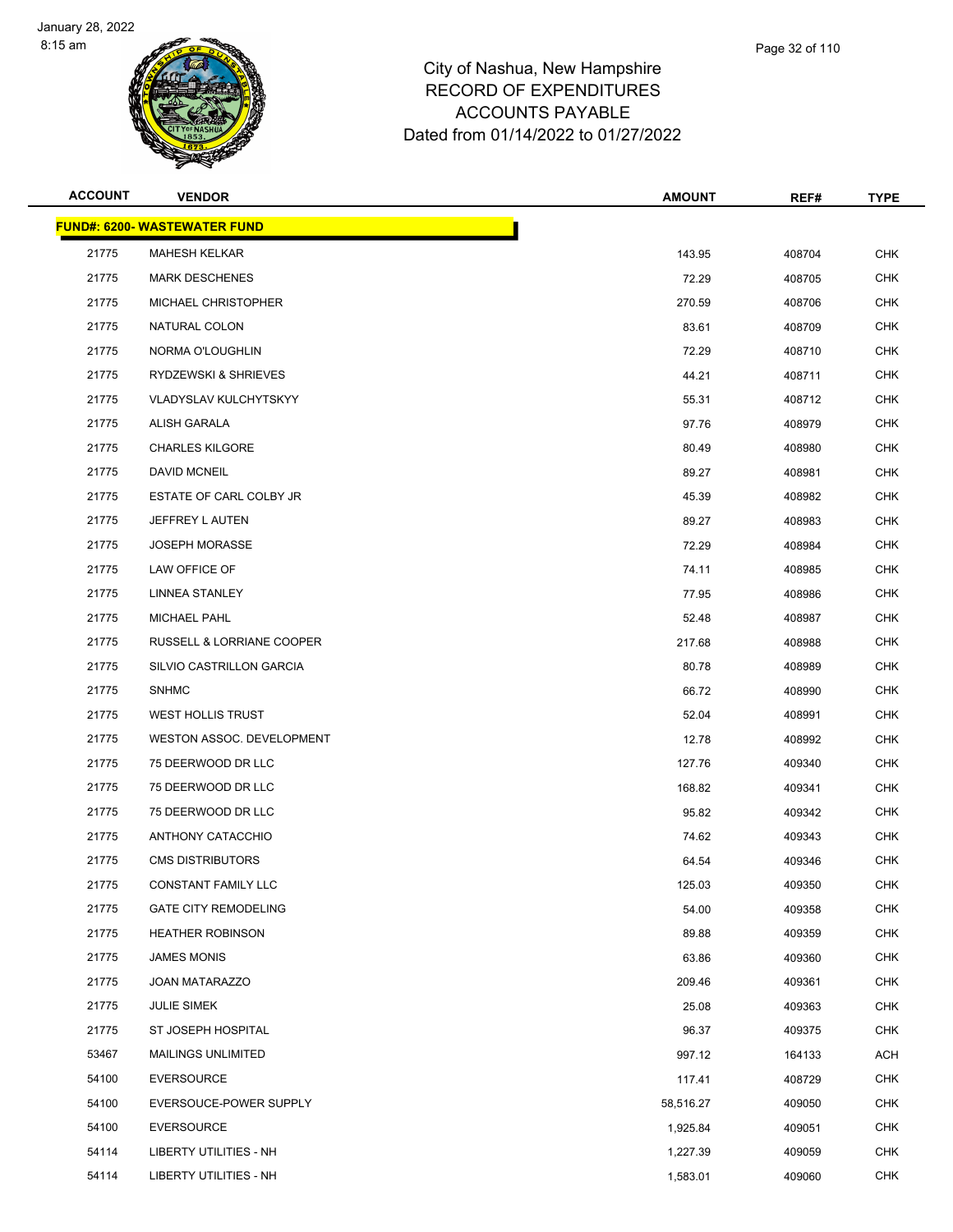



| <b>VENDOR</b>                  | <b>AMOUNT</b>                       | REF#   | <b>TYPE</b> |
|--------------------------------|-------------------------------------|--------|-------------|
|                                |                                     |        |             |
| LIBERTY UTILITIES - NH         | 61.02                               | 409063 | <b>CHK</b>  |
| SPRAGUE RESOURCES LP           | 6,071.46                            | 409180 | <b>CHK</b>  |
| PENNICHUCK WATER WORKS INC     | 574.56                              | 409072 | <b>CHK</b>  |
| <b>RESOURCE MANAGEMENT INC</b> | 41,704.29                           | 409170 | <b>CHK</b>  |
| <b>GLENN KOHL</b>              | 1,265.00                            | 409132 | <b>CHK</b>  |
| CONTINENTAL PAVING INC         | 192.75                              | 408770 | <b>CHK</b>  |
| M & M ELECTRICAL SUPPLY CO INC | 386.87                              | 164132 | <b>ACH</b>  |
| EQUIPMENT DEPOT NORTHEAST INC  | 3,731.69                            | 408775 | <b>CHK</b>  |
| <b>FASTENAL CO</b>             | 201.34                              | 408778 | <b>CHK</b>  |
| <b>GRAINGER</b>                | 581.77                              | 408784 | <b>CHK</b>  |
| HUBER TECHNOLOGY INC           | 1,618.00                            | 408788 | <b>CHK</b>  |
| <b>BMI MECHANICAL INC</b>      | 4,965.00                            | 409105 | <b>CHK</b>  |
| <b>FASTENAL CO</b>             | 325.55                              | 409127 | <b>CHK</b>  |
| <b>GRAINGER</b>                | 608.40                              | 409133 | <b>CHK</b>  |
| CARPARTS DISTRIBUTION CENTER,  | 108.66                              | 408766 | <b>CHK</b>  |
| <b>GRAINGER</b>                | 85.00                               | 408784 | <b>CHK</b>  |
| SANITARY EQUIPMENT CO INC      | 156.73                              | 408819 | <b>CHK</b>  |
| <b>BEST FORD</b>               | 30.68                               | 409103 | <b>CHK</b>  |
| NEW ENGLAND KENWORTH           | 184.18                              | 409160 | <b>CHK</b>  |
| TST HYDRAULICS INC             | 443.52                              | 409193 | <b>CHK</b>  |
| US BANK EQUIPMENT FINANCE      | 44.90                               | 408830 | <b>CHK</b>  |
| CONSOLIDATED COMMUNICATIONS    | 43.71                               | 409046 | <b>CHK</b>  |
| <b>WINDSTREAM</b>              | 4.69                                | 409085 | <b>CHK</b>  |
| AT & T MOBILITY                | 141.09                              | 409040 | <b>CHK</b>  |
| VERIZON WIRELESS-542088278     | 80.02                               | 409080 | <b>CHK</b>  |
| VERIZON WIRELESS-542274983     | 100.05                              | 409084 | <b>CHK</b>  |
| <b>NEWWTA INC</b>              | 1,170.00                            | 408739 | <b>CHK</b>  |
| <b>NEIWPCC</b>                 | 75.00                               | 409066 | CHK         |
| <b>CITIZENS BANK</b>           | 13.50                               | 164127 | <b>ACH</b>  |
| CHEMSERVE ENVIRONMENTAL ANALYS | 90.00                               | 408767 | <b>CHK</b>  |
| CALLOGIX INC                   | 166.00                              | 409109 | <b>CHK</b>  |
| ELECTRICAL INSTALLATIONS INC   | 1,125.00                            | 409126 | <b>CHK</b>  |
| WB MASON CO INC                | 157.02                              | 408832 | <b>CHK</b>  |
| WB MASON CO INC                | 802.48                              | 409201 | <b>CHK</b>  |
| CINTAS #016                    | 471.45                              | 409114 | <b>CHK</b>  |
| <b>HACH COMPANY</b>            | 463.95                              | 408785 | <b>CHK</b>  |
|                                | <b>FUND#: 6200- WASTEWATER FUND</b> |        |             |

 QUALCAL SERVICES LLC 1,172.00 408814 CHK VWR INTERNATIONAL 181.17 409200 CHK er and the set of the set of the set of the set of the set of the set of the set of the set of the set of the set of the set of the set of the set of the set of the set of the set of the set of the set of the set of the se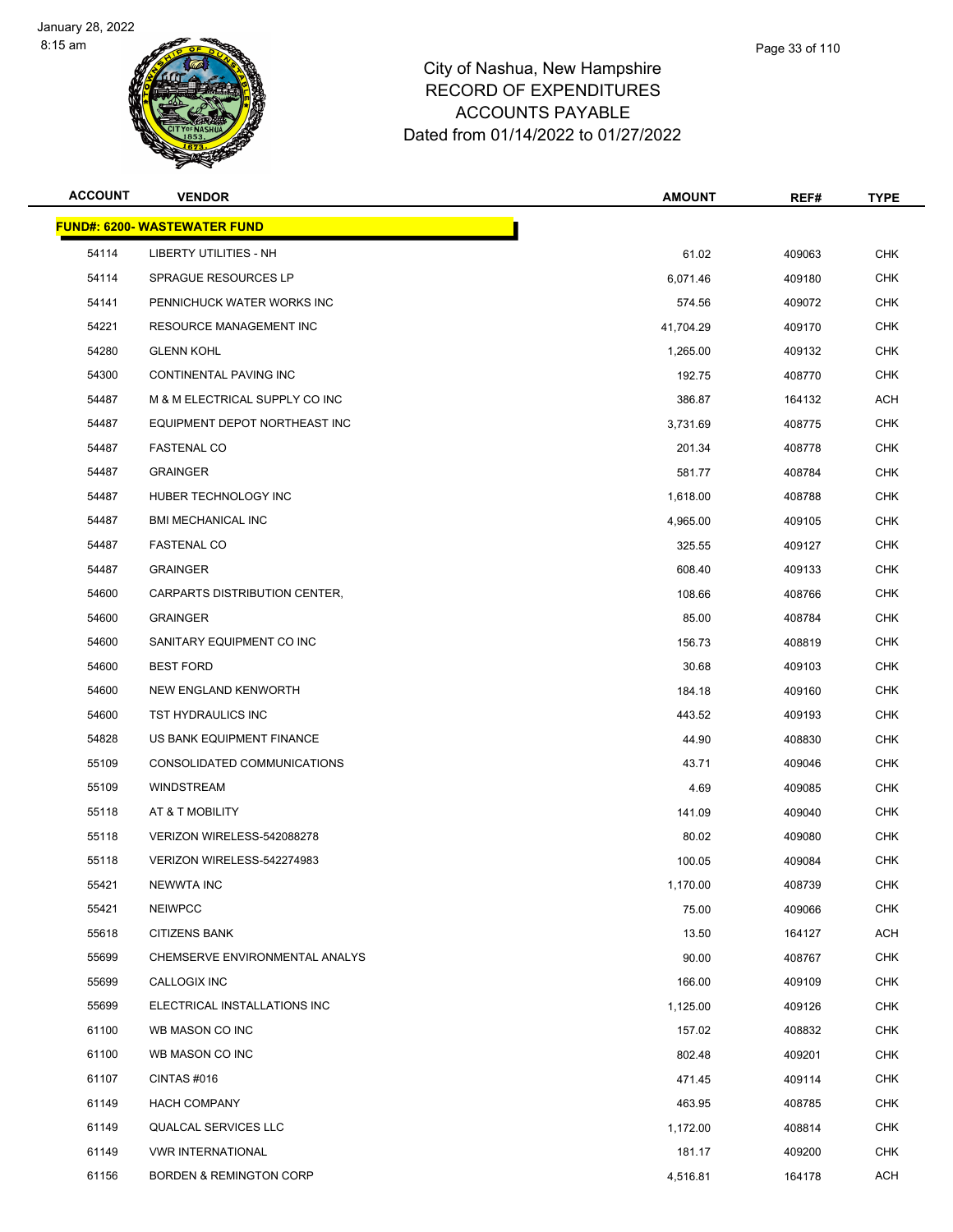



| Page 34 of 110 |
|----------------|
|                |

| <b>ACCOUNT</b> | <b>VENDOR</b>                            | <b>AMOUNT</b> | REF#   | <b>TYPE</b> |
|----------------|------------------------------------------|---------------|--------|-------------|
|                | <b>FUND#: 6200-WASTEWATER FUND</b>       |               |        |             |
| 61299          | <b>BELLETETES INC</b>                    | 199.10        | 408761 | <b>CHK</b>  |
| 61299          | <b>GRAINGER</b>                          | 71.85         | 408784 | <b>CHK</b>  |
| 61300          | <b>GLOBAL MONTELLO GROUP CORP</b>        | 1,110.74      | 408783 | <b>CHK</b>  |
| 61310          | ALTERNATIVE VEHICLE SERVICE GR           | 982.44        | 164177 | <b>ACH</b>  |
| 61428          | <b>FASTENAL CO</b>                       | 642.10        | 408778 | <b>CHK</b>  |
| 71000          | <b>HACH COMPANY</b>                      | 1,432.52      | 408785 | <b>CHK</b>  |
| 81200          | <b>BMI MECHANICAL INC</b>                | 4,985.00      | 409105 | <b>CHK</b>  |
|                | <b>TOTAL FUND 6200 - WASTEWATER FUND</b> | \$152,186.14  |        |             |

<u> 1999 - Johann Barbara, ma</u>

#### **FUND#: 6500- PROPERTY & CASUALTY FUND**

| 54267 | TREASURER STATE OF NH              | 50.00     | 408746 | <b>CHK</b> |
|-------|------------------------------------|-----------|--------|------------|
| 54267 | TREASURER STATE OF NH              | 150.00    | 409074 | <b>CHK</b> |
| 59207 | APHMFP ANESTHESIA                  | 1,456.00  | 409000 | <b>CHK</b> |
| 59207 | APPLE NASHUA LLC                   | 1,012.36  | 409001 | <b>CHK</b> |
| 59207 | APPLE THERAPY MANCHESTER           | 262.83    | 409002 | <b>CHK</b> |
| 59207 | CENTERS FOR PAIN SOLUTIONS LLC     | 1,275.00  | 409004 | <b>CHK</b> |
| 59207 | <b>CONVENIENTMD LLC</b>            | 930.30    | 409005 | <b>CHK</b> |
| 59207 | <b>FOUNDATION MEDICAL PARTNERS</b> | 406.00    | 409006 | <b>CHK</b> |
| 59207 | FOUR SEASONS ORTHOPEDIC CENTER     | 699.00    | 409007 | <b>CHK</b> |
| 59207 | HAMPSTEAD CHIROPRACTIC             | 960.00    | 409008 | <b>CHK</b> |
| 59207 | <b>INTEGRATED PAIN CARE</b>        | 232.00    | 409009 | CHK        |
| 59207 | THE LOWELL GENERAL HOSPITAL        | 242.00    | 409010 | <b>CHK</b> |
| 59207 | MASSACHUSETTS GENERAL              | 354.00    | 409012 | <b>CHK</b> |
| 59207 | NH NEUROSPINE INSTITUTE            | 1,080.00  | 409013 | CHK        |
| 59207 | ORTHOPEDIC SURGICAL ASSOCIATES     | 249.60    | 409014 | <b>CHK</b> |
| 59207 | PERFORMANCE REHAB INC              | 450.00    | 409015 | <b>CHK</b> |
| 59207 | SO NH REGIONAL MEDICAL CENTER      | 1,540.50  | 409016 | <b>CHK</b> |
| 59207 | ST JOSEPH HOSPITAL                 | 239.00    | 409017 | <b>CHK</b> |
| 59207 | STONERIVER PHARMACY SOLUTIONS      | 16,009.58 | 409018 | <b>CHK</b> |
| 59207 | <b>ZYNEX MEDICAL INC</b>           | 870.96    | 409019 | <b>CHK</b> |
| 59207 | ANESTHESIA CARE GROUP PC           | 800.00    | 409391 | <b>CHK</b> |
| 59207 | APPLE NASHUA LLC                   | 2,024.72  | 409393 | <b>CHK</b> |
| 59207 | APPLE THERAPY MANCHESTER           | 1,638.60  | 409394 | <b>CHK</b> |
| 59207 | FOUNDATION MEDICAL PARTNERS        | 28.00     | 409396 | <b>CHK</b> |
| 59207 | HAMPSTEAD CHIROPRACTIC             | 315.00    | 409399 | <b>CHK</b> |
| 59207 | HOME HEALTH & HOSPICE CARE         | 1,170.00  | 409400 | CHK        |
| 59207 | INJURED WORKERS PHARMACY LLC       | 388.82    | 409401 | <b>CHK</b> |
| 59207 | <b>JODY STEWART</b>                | 20.76     | 409402 | <b>CHK</b> |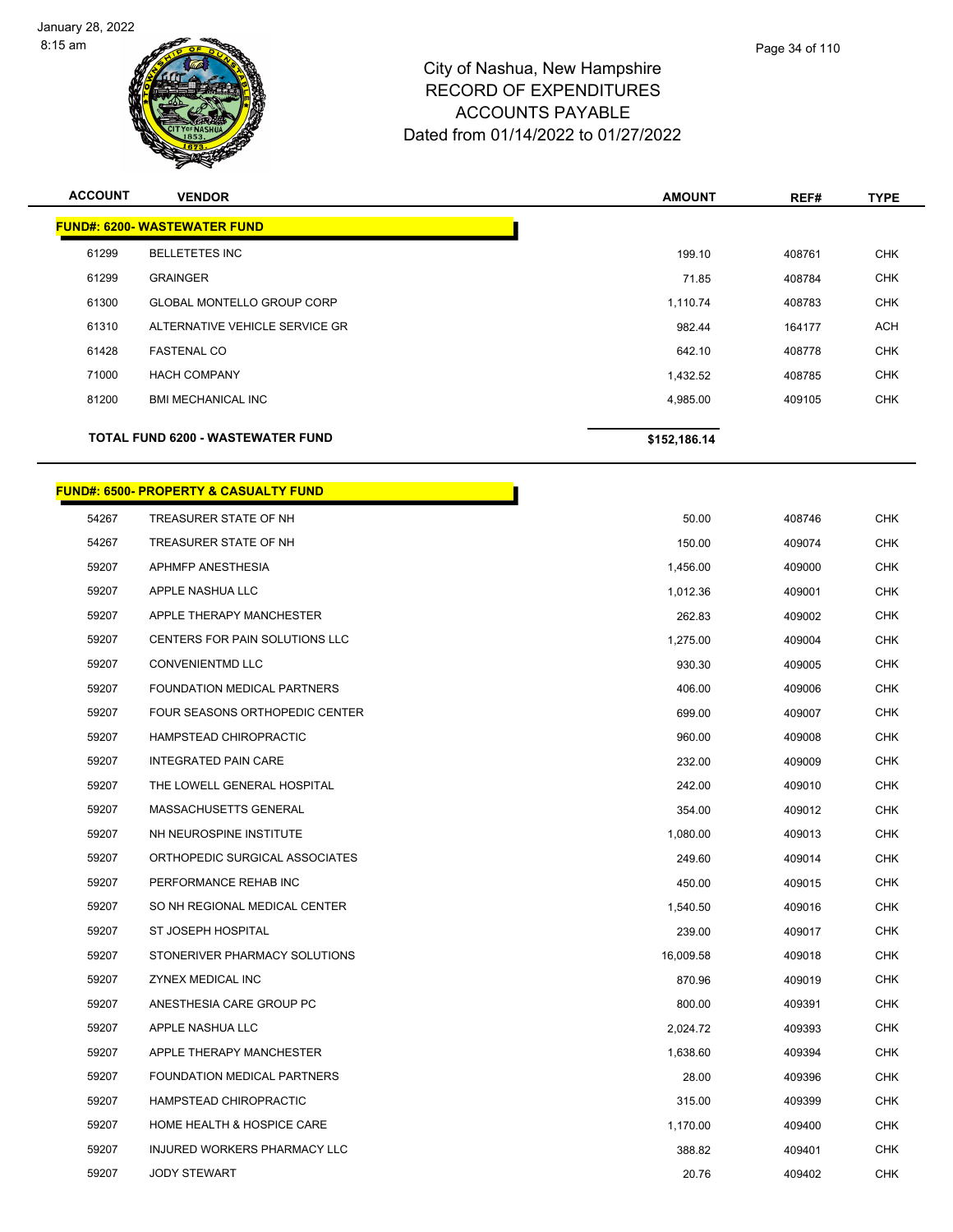



| Page 35 of 110 |
|----------------|
|                |

| <b>ACCOUNT</b> | <b>VENDOR</b>                                         | <b>AMOUNT</b> | REF#   | <b>TYPE</b> |
|----------------|-------------------------------------------------------|---------------|--------|-------------|
|                | <b>FUND#: 6500- PROPERTY &amp; CASUALTY FUND</b>      |               |        |             |
| 59207          | PAIN SOLUTIONS PLLC                                   | 750.00        | 409403 | <b>CHK</b>  |
| 59207          | SO NH REGIONAL MEDICAL CENTER                         | 3,015.00      | 409405 | <b>CHK</b>  |
| 59207          | <b>ST JOSEPH HOSPITAL</b>                             | 493.00        | 409406 | <b>CHK</b>  |
| 59207          | <b>VRS DISABILITY MANAGEMENT</b>                      | 413.66        | 409407 | <b>CHK</b>  |
| 59250          | <b>B DAVIS CONSTRUCTION CO LLC</b>                    | 300.00        | 409395 | <b>CHK</b>  |
| 59250          | <b>RC WELDING LLC</b>                                 | 4,600.00      | 409404 | <b>CHK</b>  |
| 59275          | <b>BIGRAPHICS INC</b>                                 | 53.00         | 409003 | <b>CHK</b>  |
| 59275          | MARBUCCO CORP                                         | 475.00        | 409011 | <b>CHK</b>  |
| 59275          | STATE FARM MUTUAL AUTO INS CO                         | 2,249.24      | 409392 | <b>CHK</b>  |
| 59275          | GOTMAN, SCHULTHESS & STEERE PA                        | 18.00         | 409397 | <b>CHK</b>  |
| 59275          | <b>GILLIG LLC</b>                                     | 601.61        | 409398 | <b>CHK</b>  |
| 61100          | WB MASON CO INC                                       | 17.42         | 409201 | <b>CHK</b>  |
| 68365          | ADVANCED WORKPLACE STRATEGIES                         | 371.20        | 164175 | <b>ACH</b>  |
|                | <b>TOTAL FUND 6500 - PROPERTY &amp; CASUALTY FUND</b> | \$48,212.16   |        |             |

|       | <b>FUND#: 6600- BENEFITS SELF INSURANCE FUND</b>      |                |        |            |
|-------|-------------------------------------------------------|----------------|--------|------------|
| 21520 | COLONIAL LIFE AND ACCIDENT INS                        | 937.57         | 164102 | ACH        |
| 21520 | COLONIAL LIFE AND ACCIDENT INS                        | 1,489.92       | 164152 | ACH        |
| 21553 | ANTHEM BLUE CROSS /BLUE SHIELD                        | 450,273.92     | 164126 | ACH        |
| 21585 | VISION SERVICE PLAN NH                                | 25,751.18      | 409199 | <b>CHK</b> |
| 21990 | <b>B OF PW CITY OF NASHUA NH</b>                      | 1,416.62       | 409116 | <b>CHK</b> |
| 21990 | LINDA DONALDSON GUIDI                                 | 2,372.24       | 409137 | <b>CHK</b> |
| 21990 | <b>MARILYN STONCIUS</b>                               | 528.88         | 409186 | <b>CHK</b> |
| 45607 | <b>ERIN PINAULT</b>                                   | 1,754.62       | 408810 | <b>CHK</b> |
| 45676 | ANTHEM BCBS OF NE                                     | (29, 883.79)   | 164125 | <b>ACH</b> |
| 52809 | <b>GLAXOSMITHKLINE PHARMACEUTICAL</b>                 | 7,969.90       | 408782 | <b>CHK</b> |
| 53452 | <b>LEDDY GROUP</b>                                    | 388.80         | 164193 | <b>ACH</b> |
| 59507 | ANTHEM BCBS OF NE                                     | 317, 154. 75   | 164125 | ACH        |
| 59507 | ANTHEM BCBS OF NE                                     | 388,573.46     | 164125 | ACH        |
| 59507 | ANTHEM BCBS OF NE                                     | 20,118.97      | 164125 | ACH        |
| 59525 | NORTHEAST DELTA DENTAL                                | 60,969.12      | 164137 | <b>ACH</b> |
|       | <b>TOTAL FUND 6600 - BENEFITS SELF INSURANCE FUND</b> | \$1,249,816.16 |        |            |
|       |                                                       |                |        |            |

# **FUND#: 7052- MINE FALLS PARK ETF** GLENN KOHL 1,495.00 409132 CHK **TOTAL FUND 7052 - MINE FALLS PARK ETF \$1,495.00**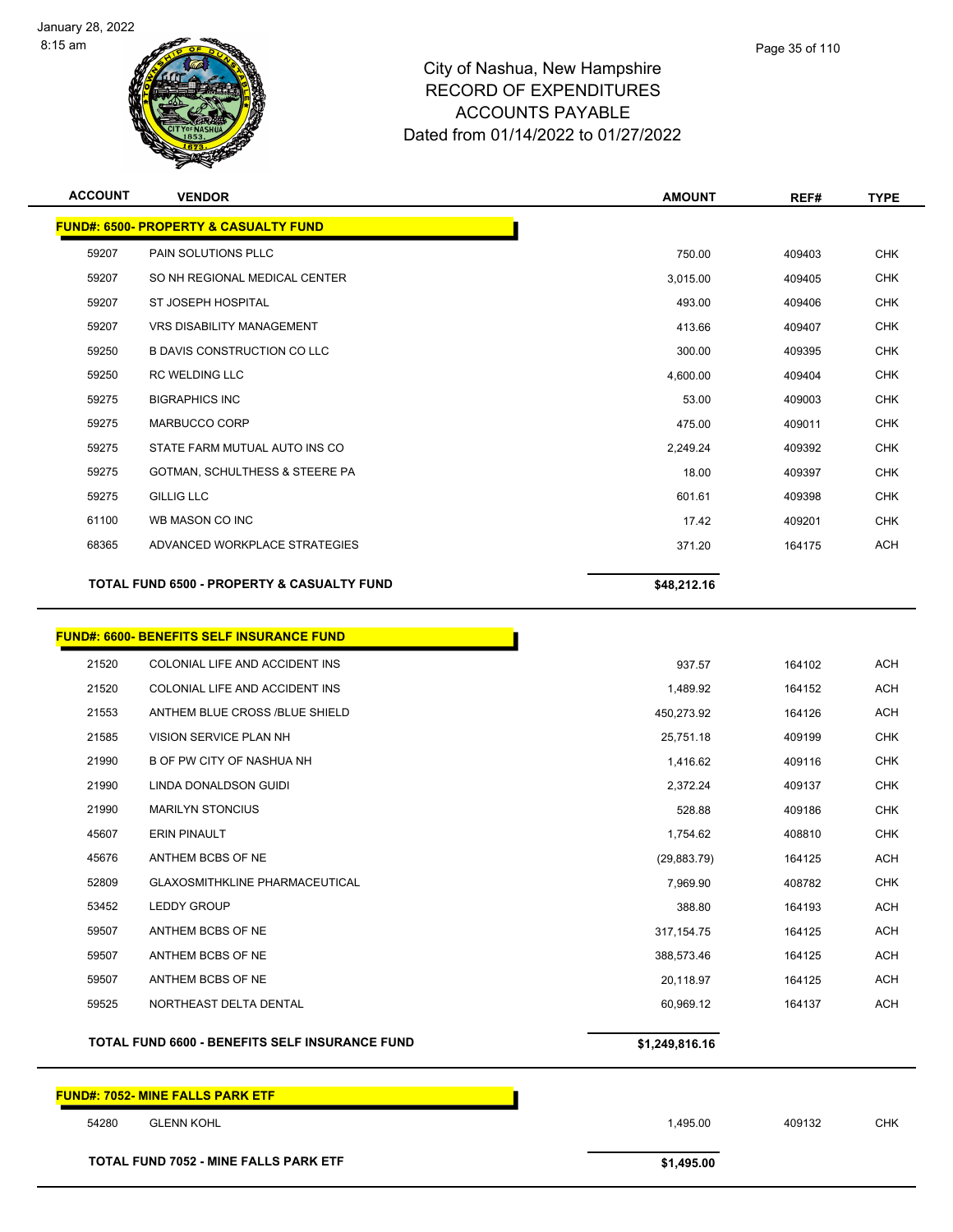

Page 36 of 110

| <b>ACCOUNT</b><br><b>VENDOR</b>                   | <b>AMOUNT</b> | REF#   | <b>TYPE</b> |
|---------------------------------------------------|---------------|--------|-------------|
| <b>FUND#: 7506- ETF CONTRIB-WOODLAWN CEMETERY</b> |               |        |             |
| 54280<br>AMAZON CAPITAL SERV (CITY ACH)           | 266.94        | 164124 | <b>ACH</b>  |
| TOTAL FUND 7506 - ETF CONTRIB-WOODLAWN CEMETERY   | \$266.94      |        |             |
| <b>FUND#: 7561- STELLOS STADIUM IMPROVEMENTS</b>  |               |        |             |
| 71000<br>RTM COMMUNICATIONS INC                   | 6,197.86      | 408945 | <b>CHK</b>  |
| TOTAL FUND 7561 - STELLOS STADIUM IMPROVEMENTS    | \$6,197.86    |        |             |
| <b>FUND#: 7565- SCHOOL RELATED PROGRAMS-ETF</b>   |               |        |             |
| 61299<br>(SCHOOL ACH) AMAZON CAPITAL SE           | 74.26         | 164139 | <b>ACH</b>  |
| TOTAL FUND 7565 - SCHOOL RELATED PROGRAMS-ETF     | \$74.26       |        |             |
| <b>FUND#: 8001- PINEWOOD CEMETERY PERP-CARE</b>   |               |        |             |
| 10684<br>NATIONAL FINANCIAL SERVICE LLC           | 1,200.00      | 409064 | <b>CHK</b>  |
| TOTAL FUND 8001 - PINEWOOD CEMETERY PERP-CARE     | \$1,200.00    |        |             |
| <b>FUND#: 8007- EDGEWOOD CEMETERY PERP-CARE</b>   |               |        |             |
| 10640<br><b>TD BANK</b>                           | 20,800.00     | 409190 | <b>CHK</b>  |
| TOTAL FUND 8007 - EDGEWOOD CEMETERY PERP-CARE     | \$20,800.00   |        |             |
| <b>FUND#: 8014- SUBURBAN CEMETERY PERP-CARE</b>   |               |        |             |
| 10628<br><b>TD BANK</b>                           | 5,250.00      | 409189 | <b>CHK</b>  |
| TOTAL FUND 8014 - SUBURBAN CEMETERY PERP-CARE     | \$5,250.00    |        |             |
| FUND#: 8028- WOODLAWN CEMETERY PERP-CARE          |               |        |             |
| 10672<br>NATIONAL FINANCIAL SERVICE LLC           | 17,495.00     | 409065 | CHK         |
| TOTAL FUND 8028 - WOODLAWN CEMETERY PERP-CARE     | \$17,495.00   |        |             |
| <u> FUND#: 8063- LIBRARY-HENRY STEARNS FUND</u>   |               |        |             |
| <b>INGRAM LIBRARY SERVICES LLC</b><br>61807       | 71.40         | 164129 | <b>ACH</b>  |
| 61807<br>INGRAM LIBRARY SERVICES LLC              | 14.28         | 164189 | <b>ACH</b>  |
| 61807<br><b>BAKER &amp; TAYLOR</b>                | 172.72        | 408760 | <b>CHK</b>  |
| 61807<br><b>BAKER &amp; TAYLOR</b>                | 151.59        | 409099 | <b>CHK</b>  |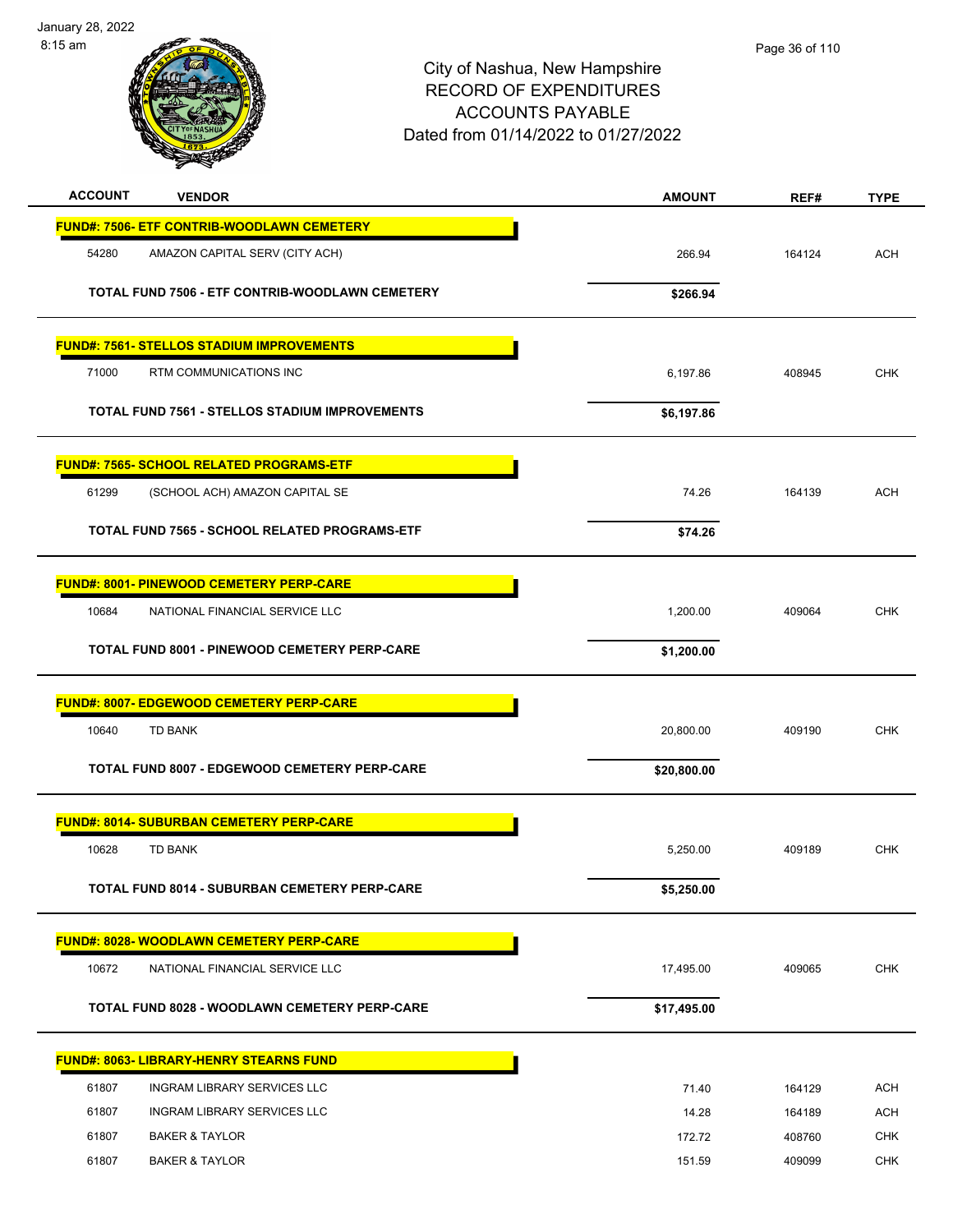City of Nashua, New Hampshire RECORD OF EXPENDITURES ACCOUNTS PAYABLE Dated from 01/14/2022 to 01/27/2022 January 28, 2022 8:15 am **ACCOUNT VENDOR AMOUNT REF# TYPE TOTAL FUND 8063 - LIBRARY-HENRY STEARNS FUND \$409.99 FUND#: 8614- CHARLES H AUSTIN** 68370 UNIVERSITY OF ILLINOIS 1,000.00 408713 CHK **TOTAL FUND 8614 - CHARLES H AUSTIN \$1,000.00**  Page 37 of 110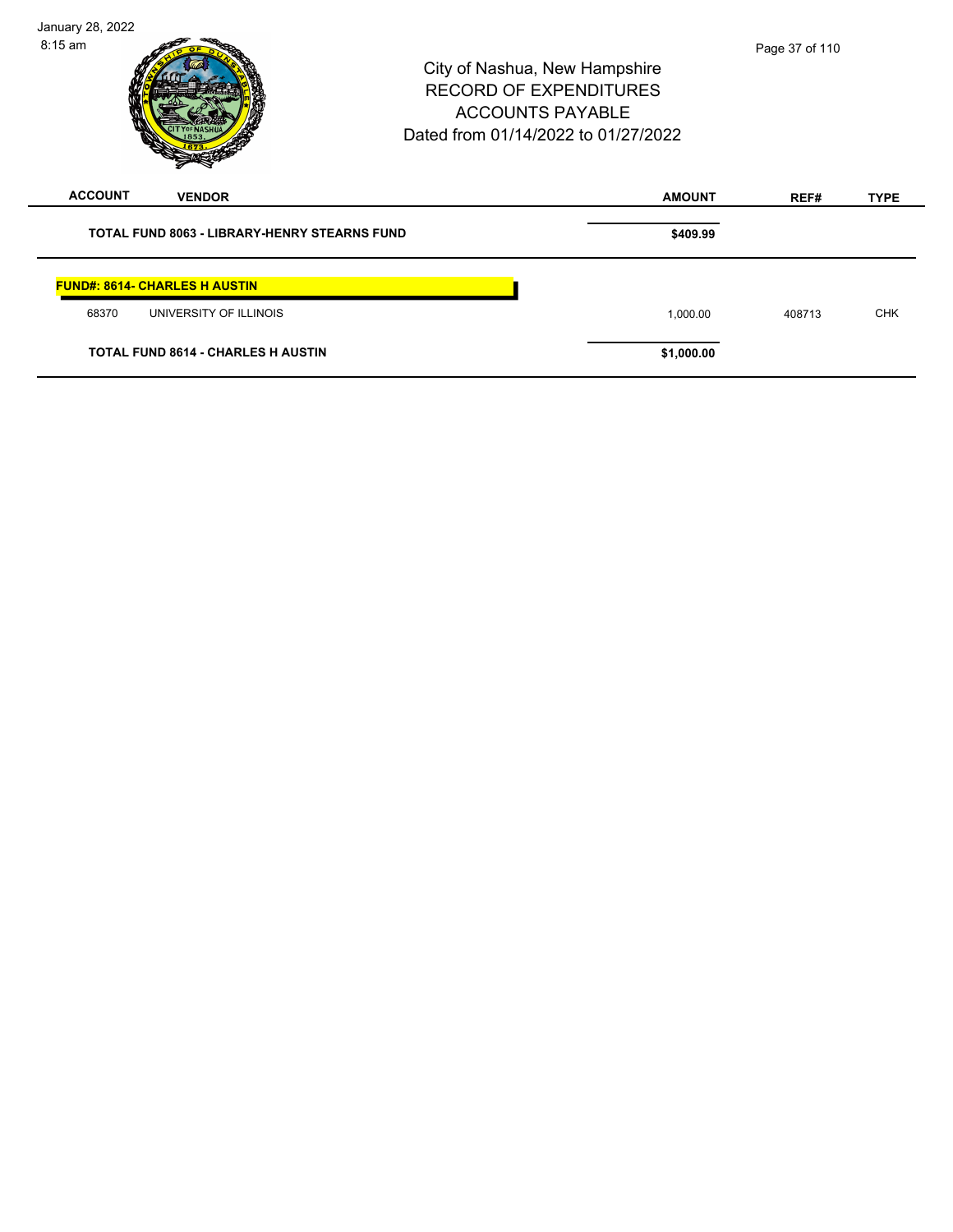



# City of Nashua, New Hampshi RECORD OF EXPENDITURE ACCOUNTS PAYABLE Dated from 01/14/2022 to 01/27/2022

| ٠<br>ire |  |  |  |
|----------|--|--|--|
| ΞS       |  |  |  |
|          |  |  |  |

Page 38 of 110

| <b>ACCOUNT</b> | <b>ENDOR</b><br>VF | <b>AMOUNT</b><br>$   -$ | REF# | TVDE |
|----------------|--------------------|-------------------------|------|------|
|                |                    |                         |      |      |

| u |
|---|

| <b>SUMMARY BY FUND</b> |                                        | AMOUNT       |
|------------------------|----------------------------------------|--------------|
| 1000                   | <b>GENERAL FUND</b>                    | 6,987,557.31 |
| 1001                   | <b>GENERAL FUND - CAP IMPROVEMENTS</b> | 35,933.00    |
| 1010                   | <b>GENERAL FUND PY ESCROWS</b>         | 2,510.93     |
| 1020                   | <b>GENERAL FUND-PY ENCUMBRANCES</b>    | 18,214.30    |
| 2100                   | <b>FOOD SERVICES FUND</b>              | 167,761.28   |
| 2201                   | DRIVERS EDUCATION FUND                 | 388.98       |
| 2207                   | ADULT ED/CONTINUING ED                 | 1,201.70     |
| 2212                   | ATHLETICS REVENUE FUND                 | 3,567.59     |
| 2252                   | DAY CARE                               | 64.60        |
| 2505                   | PEG ACCESS CHANNELS FUND               | 102.18       |
| 2506                   | HUNT BLDG FACILITY RENTAL FUND         | 1,822.88     |
| 2508                   | SPECIAL ROAD & HIGHWAY FUND            | 120,625.00   |
| 3035                   | FEMA DISASTER ASSIST GRANTS            | 3,318.00     |
| 3050                   | POLICE GRANTS FUND                     | 30,665.40    |
| 3068                   | <b>COMMUNITY SERVICES GRANTS FUND</b>  | 50,304.87    |
| 3090                   | URBAN PROGRAM GRANTS FUND              | 64,140.50    |
| 3120                   | <b>TRANSIT GRANTS FUND</b>             | 214,780.12   |
| 3800                   | <b>SCHOOL GRANTS FUND</b>              | 204,313.53   |
| 3810                   | <b>FOOD SERVICE GRANTS FUND</b>        | 10,754.86    |
| 4025                   | DOJ DRUG FORFEITURE FUND               | 8,457.91     |
| 4053                   | FIRE REGIONAL HAZMAT FUND              | 795.53       |
| 4090                   | LIB-LOST/DAMAGED BOOK FINES            | 212.57       |
| 5000                   | CAP PROJECTS-GEN GOVT BLDGS            | 3,500.00     |
| 5010                   | CAP PROJECTS-INFO TECHNOLOGY           | 3,525.00     |
| 5020                   | CAPITAL PROJECTS-POLICE                | 347,336.54   |
| 5200                   | CAPITAL PROJECTS-PUBLIC WORKS          | 15,735.20    |
| 5700                   | CAP PROJECTS-BROAD ST PARKWAY          | 979.35       |
| 6000                   | SOLID WASTE FUND                       | 527,792.35   |
| 6200                   | WASTEWATER FUND                        | 152,186.14   |
| 6500                   | PROPERTY & CASUALTY FUND               | 48,212.16    |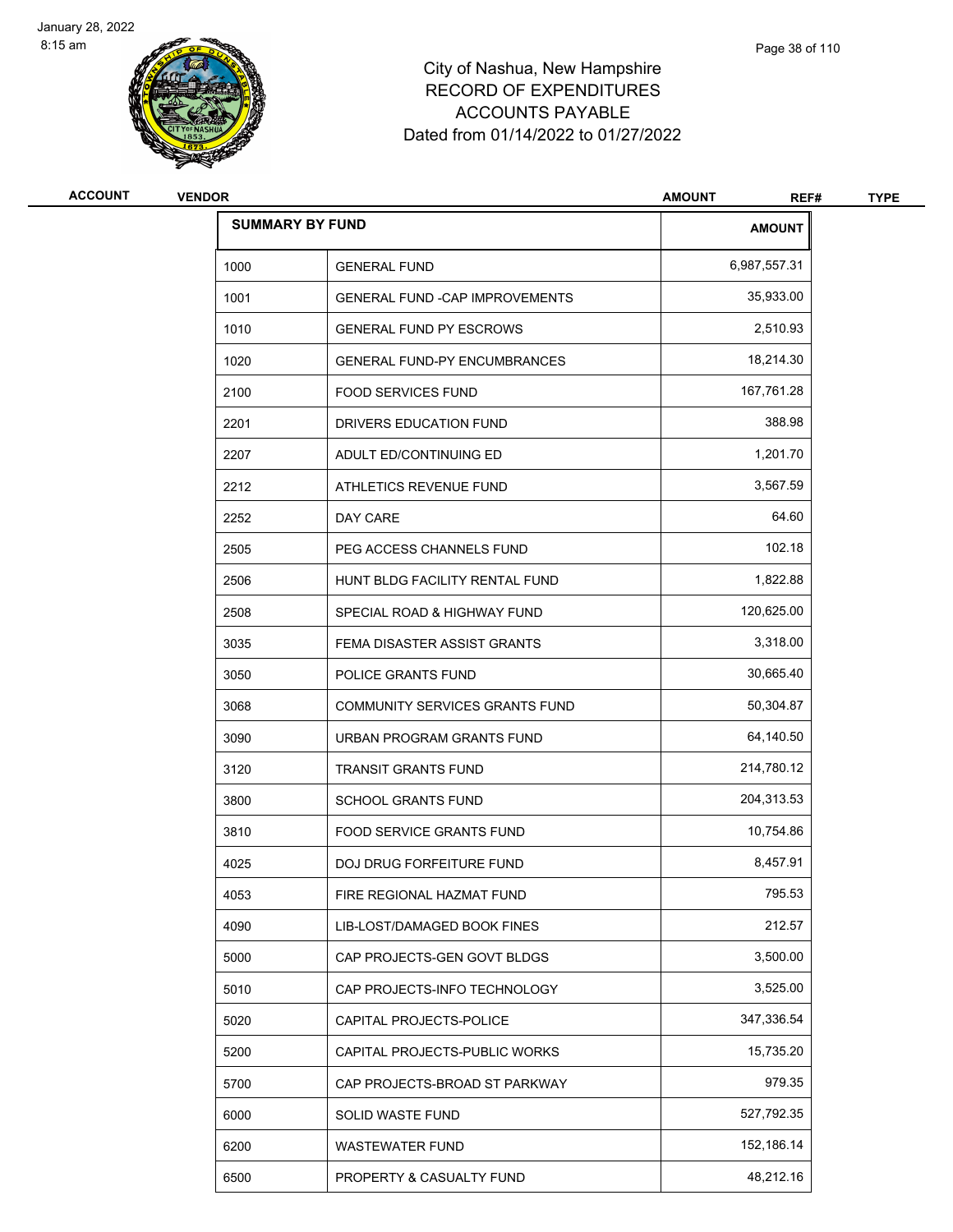



# City of Nashua, New Hampshire RECORD OF EXPENDITURES ACCOUNTS PAYABLE Dated from 01/14/2022 to 01/27/2022

| <b>ACCOUNT</b> |  |
|----------------|--|
|----------------|--|

| ACCOUNT | <b>VENDOR</b> |                                    | <b>AMOUNT</b><br>REF# | <b>TYPE</b> |
|---------|---------------|------------------------------------|-----------------------|-------------|
|         |               |                                    | <b>AMOUNT</b>         |             |
|         | 6600          | BENEFITS SELF INSURANCE FUND       | 1,249,816.16          |             |
|         | 7052          | MINE FALLS PARK ETF                | 1,495.00              |             |
|         | 7506          | ETF CONTRIB-WOODLAWN CEMETERY      | 266.94                |             |
|         | 7561          | STELLOS STADIUM IMPROVEMENTS       | 6,197.86              |             |
|         | 7565          | <b>SCHOOL RELATED PROGRAMS-ETF</b> | 74.26                 |             |
|         | 8001          | PINEWOOD CEMETERY PERP-CARE        | 1,200.00              |             |
|         | 8007          | EDGEWOOD CEMETERY PERP-CARE        | 20,800.00             |             |
|         | 8014          | SUBURBAN CEMETERY PERP-CARE        | 5,250.00              |             |
|         | 8028          | WOODLAWN CEMETERY PERP-CARE        | 17,495.00             |             |
|         | 8063          | LIBRARY-HENRY STEARNS FUND         | 409.99                |             |
|         | 8614          | <b>CHARLES H AUSTIN</b>            | 1,000.00              |             |
|         | <b>TOTAL:</b> |                                    | 10,330,764.99         |             |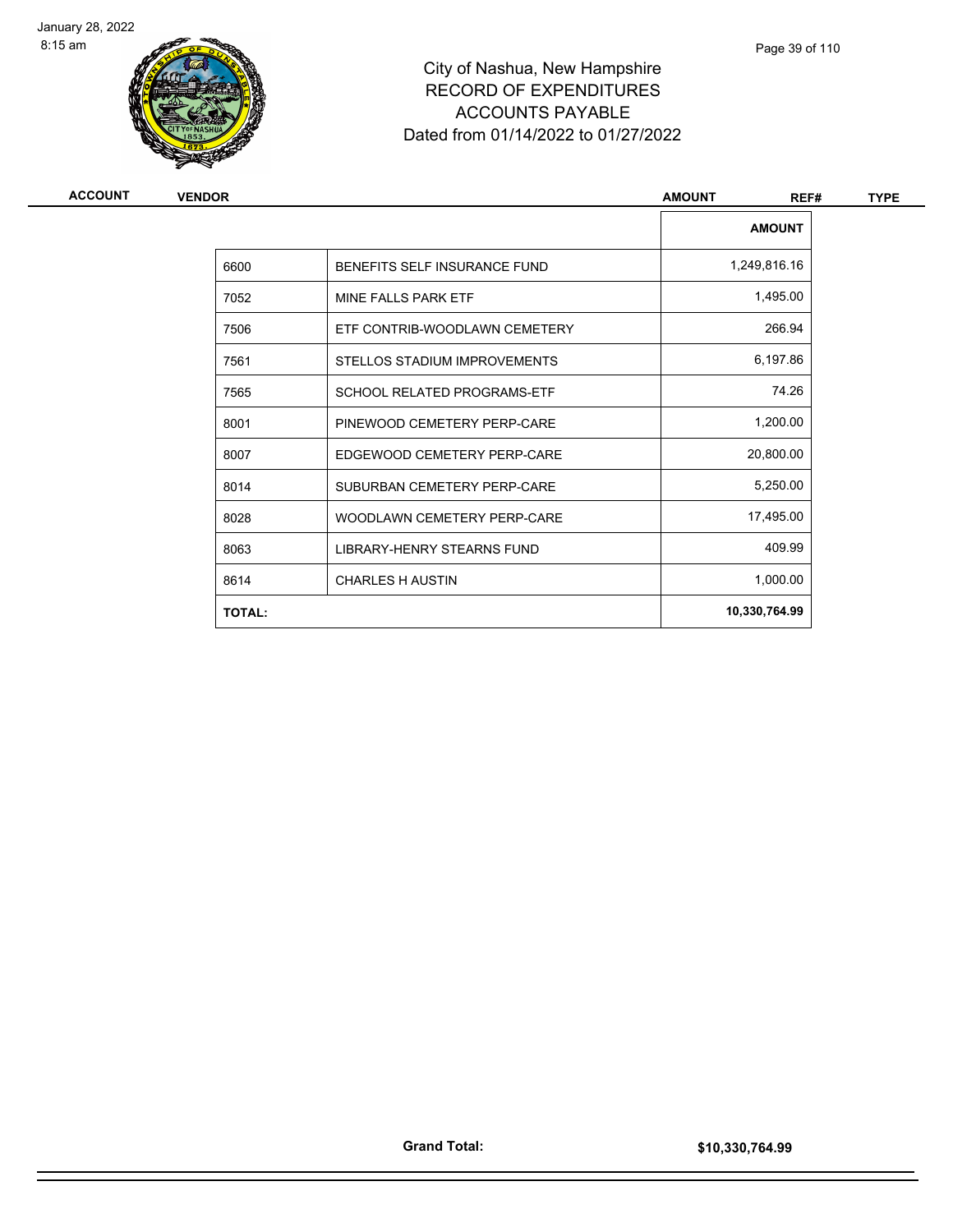

Page 40 of 110

|     | <b>PAY DATE</b>                   | <b>ACCOUNT</b>                       | <b>DESCRIPTION</b>                           | <b>AMOUNT</b> |
|-----|-----------------------------------|--------------------------------------|----------------------------------------------|---------------|
|     | <b>FUND#: 1000 - GENERAL FUND</b> |                                      |                                              |               |
| 1   | <b>GENERAL FUND</b>               |                                      |                                              |               |
|     | 12/31/21                          | 29205                                | PAYROLL ADJUSTMENTS CLEARING ACCOUNT         | 36,404.33     |
|     | <b>TOTAL 1 - GENERAL FUND</b>     |                                      |                                              | \$36,404.33   |
| 101 | <b>MAYOR</b>                      |                                      |                                              |               |
|     | 1/20/22                           | 51100                                | COMMUNICATIONS & SPECIAL PRJ COORDINATOR     | 969.50        |
|     | 1/27/22                           | 51100                                | COMMUNICATIONS & SPECIAL PRJ COORDINATOR     | 1,008.35      |
|     | 1/20/22                           | 51100                                | CONSTITUENT SERVICES COORDINATOR             | 954.95        |
|     | 1/27/22                           | 51100                                | CONSTITUENT SERVICES COORDINATOR             | 1,090.70      |
|     | 1/20/22                           | 51100                                | POLICY & LEGISLATIVE AFFAIRS COORDINATOR     | 888.71        |
|     | 1/27/22                           | 51100                                | POLICY & LEGISLATIVE AFFAIRS COORDINATOR     | 1,008.35      |
|     | 1/20/22                           | 51500                                | MAYOR                                        | 2,374.00      |
|     | 1/27/22                           | 51500                                | <b>MAYOR</b>                                 | 2,374.00      |
|     | 1/27/22                           | 55118                                | TELEPHONE-CELLULAR                           | 150.00        |
|     | <b>TOTAL 101 - MAYOR</b>          |                                      |                                              | \$10,818.56   |
| 102 |                                   | <b>BOARD OF ALDERMEN</b>             |                                              |               |
|     | 1/20/22                           | 51100                                | LEGISLATIVE AFFAIRS MANAGER                  | 1,769.70      |
|     | 1/27/22                           | 51100                                | LEGISLATIVE AFFAIRS MANAGER                  | 1,769.70      |
|     |                                   | <b>TOTAL 102 - BOARD OF ALDERMEN</b> |                                              | \$3,539.40    |
| 103 | LEGAL                             |                                      |                                              |               |
|     | 1/20/22                           | 51100                                | <b>CORPORATION COUNSEL</b>                   | 2,760.80      |
|     | 1/27/22                           | 51100                                | <b>CORPORATION COUNSEL</b>                   | 2,760.80      |
|     | 1/20/22                           | 51100                                | DEPUTY CORPORATION COUNSEL                   | 4,773.45      |
|     | 1/27/22                           | 51100                                | DEPUTY CORPORATION COUNSEL                   | 4,773.45      |
|     | 1/20/22                           | 51100                                | <b>LEGAL ASSISTANT</b>                       | 2,221.70      |
|     | 1/27/22                           | 51100                                | <b>LEGAL ASSISTANT</b>                       | 2,221.70      |
|     | 1/20/22                           | 51100                                | RIGHT TO KNOW COORDINATOR                    | 1,607.00      |
|     | 1/27/22                           | 51100                                | RIGHT TO KNOW COORDINATOR                    | 1,607.00      |
|     | 1/27/22                           | 55118                                | TELEPHONE-CELLULAR                           | 150.00        |
|     | <b>TOTAL 103 - LEGAL</b>          | .                                    |                                              | \$22,875.90   |
| 106 |                                   | <b>ADMINISTRATIVE SERVICES</b>       |                                              |               |
|     | 1/20/22                           | 51100                                | ADMINISTRATIVE SERVICES DIRECTOR             | 1,928.45      |
|     | 1/27/22                           | 51100                                | ADMINISTRATIVE SERVICES DIRECTOR             | 1,928.45      |
|     | 1/20/22                           | 51100                                | ADMINISTRATIVE SERVICES OFFICE ADMINISTRATOR | 1,573.05      |
|     | 1/27/22                           | 51100                                | ADMINISTRATIVE SERVICES OFFICE ADMINISTRATOR | 1,573.05      |
|     | 1/20/22                           | 51100                                | <b>GRANT WRITER</b>                          | 737.40        |
|     |                                   |                                      |                                              |               |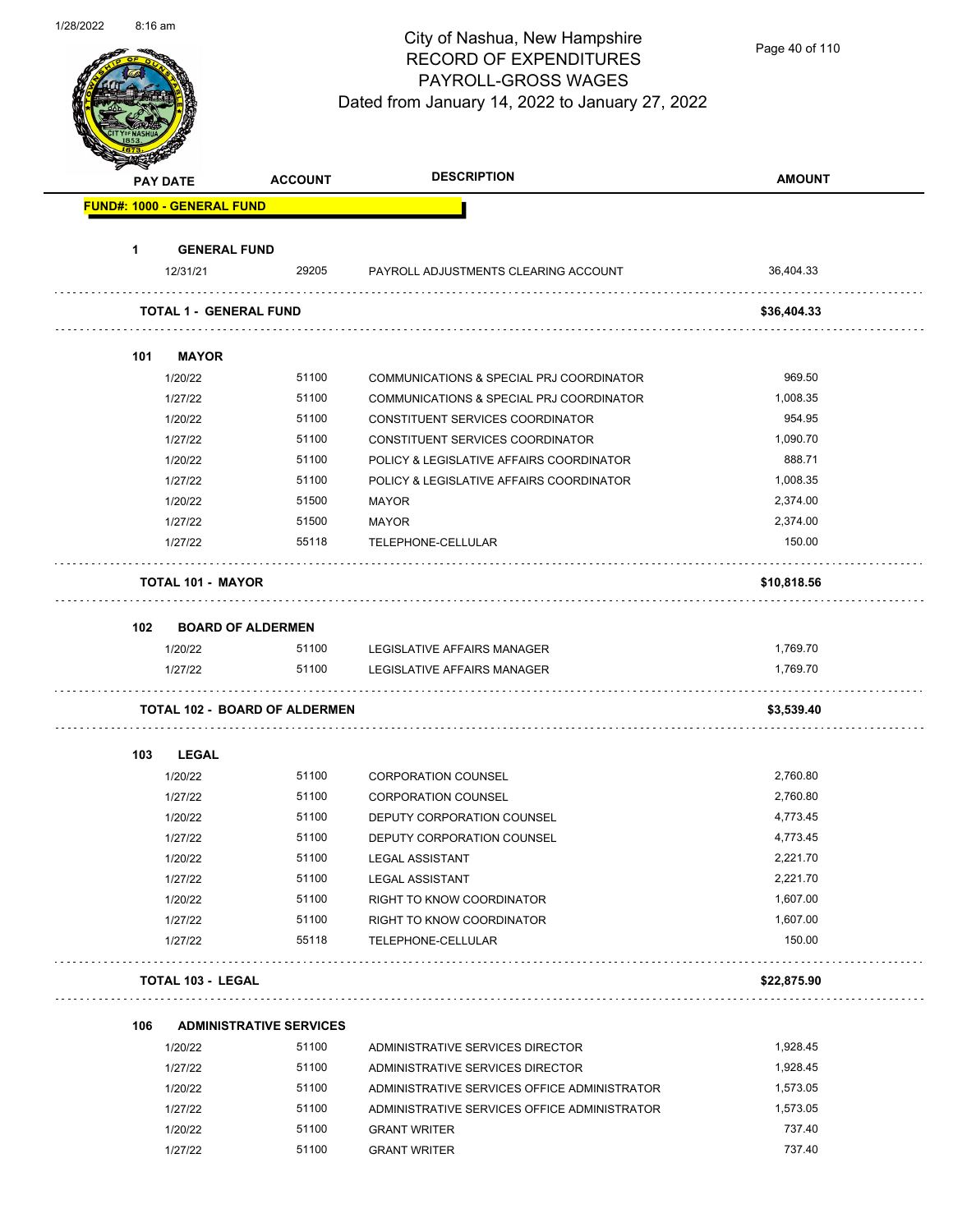| 1/28/2022 | 8:16 am |                               |                                                  | City of Nashua, New Hampshire<br><b>RECORD OF EXPENDITURES</b><br>PAYROLL-GROSS WAGES<br>Dated from January 14, 2022 to January 27, 2022 | Page 41 of 110 |
|-----------|---------|-------------------------------|--------------------------------------------------|------------------------------------------------------------------------------------------------------------------------------------------|----------------|
|           |         | <b>PAY DATE</b>               | <b>ACCOUNT</b>                                   | <b>DESCRIPTION</b>                                                                                                                       | <b>AMOUNT</b>  |
|           |         | FUND#: 1000 - GENERAL FUND    |                                                  |                                                                                                                                          |                |
|           | 106     |                               | <b>ADMINISTRATIVE SERVICES</b>                   |                                                                                                                                          |                |
|           |         | 1/27/22                       | 55118                                            | TELEPHONE-CELLULAR                                                                                                                       | 50.00          |
|           |         |                               | <b>TOTAL 106 - ADMINISTRATIVE SERVICES</b>       |                                                                                                                                          | \$8,527.80     |
|           | 107     | <b>CITY CLERK</b>             |                                                  |                                                                                                                                          |                |
|           |         | 1/20/22                       | 51100                                            | <b>CITY CLERK</b>                                                                                                                        | 2,045.05       |
|           |         | 1/27/22                       | 51100                                            | <b>CITY CLERK</b>                                                                                                                        | 2,045.05       |
|           |         | 1/20/22                       | 51100                                            | <b>CLERK VITAL RECORDS II</b>                                                                                                            | 1,385.10       |
|           |         | 1/27/22                       | 51100                                            | <b>CLERK VITAL RECORDS II</b>                                                                                                            | 1,086.43       |
|           |         |                               | 51100                                            |                                                                                                                                          |                |
|           |         | 1/20/22                       |                                                  | DEPUTY CITY CLERK                                                                                                                        | 1,165.24       |
|           |         | 1/27/22                       | 51100                                            | DEPUTY CITY CLERK                                                                                                                        | 1,165.25       |
|           |         | 1/20/22                       | 51100                                            | VITAL RECORDS CLERK III                                                                                                                  | 1,441.00       |
|           |         | 1/27/22                       | 51100                                            | VITAL RECORDS CLERK III                                                                                                                  | 1,441.00       |
|           |         | 1/20/22                       | 51300                                            | VITAL RECORDS CLERK III                                                                                                                  | 81.06          |
|           |         | <b>TOTAL 107 - CITY CLERK</b> |                                                  |                                                                                                                                          | \$11,855.18    |
|           | 108     |                               | <b>ENERGY MANAGEMENT</b>                         |                                                                                                                                          |                |
|           |         | 1/20/22                       | 51100                                            | <b>ENERGY MANAGER</b>                                                                                                                    | 1,573.05       |
|           |         | 1/27/22                       | 51100                                            | <b>ENERGY MANAGER</b>                                                                                                                    | 1,573.05       |
|           |         | 1/27/22                       | 55118                                            | TELEPHONE-CELLULAR                                                                                                                       | 50.00          |
|           |         |                               | <b>TOTAL 108 - ENERGY MANAGEMENT</b>             |                                                                                                                                          |                |
|           |         |                               |                                                  |                                                                                                                                          | \$3,196.10     |
|           | 110     |                               | ARLINGTON ST COMMUNITY CENTER                    |                                                                                                                                          |                |
|           |         | 1/20/22                       | 51100                                            | ARLINGTON STREET COMMUNITY CENTER DIRECTOR                                                                                               | 1,124.80       |
|           |         | 1/27/22                       | 51100                                            | ARLINGTON STREET COMMUNITY CENTER DIRECTOR                                                                                               | 1,124.80       |
|           |         | 1/27/22                       | 55118                                            | TELEPHONE-CELLULAR                                                                                                                       | 50.00          |
|           |         |                               | <b>TOTAL 110 - ARLINGTON ST COMMUNITY CENTER</b> |                                                                                                                                          | \$2,299.60     |
|           | 111     |                               | <b>HUMAN RESOURCES</b>                           |                                                                                                                                          |                |
|           |         | 1/20/22                       | 51100                                            | HR SPECIALIST                                                                                                                            | 969.50         |
|           |         | 1/27/22                       | 51100                                            | HR SPECIALIST                                                                                                                            | 969.50         |
|           |         | 1/20/22                       | 51100                                            | HRIS & PAYROLL ANALYST                                                                                                                   | 1,398.25       |
|           |         | 1/27/22                       | 51100                                            | HRIS & PAYROLL ANALYST                                                                                                                   | 1,398.25       |
|           |         | 1/20/22                       | 51100                                            | HUMAN RESOURCES MANAGER                                                                                                                  | 1,512.50       |
|           |         | 1/27/22                       | 51100                                            | HUMAN RESOURCES MANAGER                                                                                                                  | 1,512.50       |
|           |         | 1/20/22                       | 51100                                            | PAYROLL ANALYST                                                                                                                          | 1,329.28       |
|           |         | 1/27/22                       | 51100                                            | PAYROLL ANALYST                                                                                                                          | 1,329.29       |
|           |         | 1/20/22                       | 51100                                            | PAYROLL MANAGER                                                                                                                          | 1,738.30       |
|           |         | 1/27/22                       | 51100                                            | PAYROLL MANAGER                                                                                                                          | 1,738.30       |
|           |         | 1/20/22                       | 51200                                            | ADMINISTRATIVE ASSISTANT I                                                                                                               | 568.45         |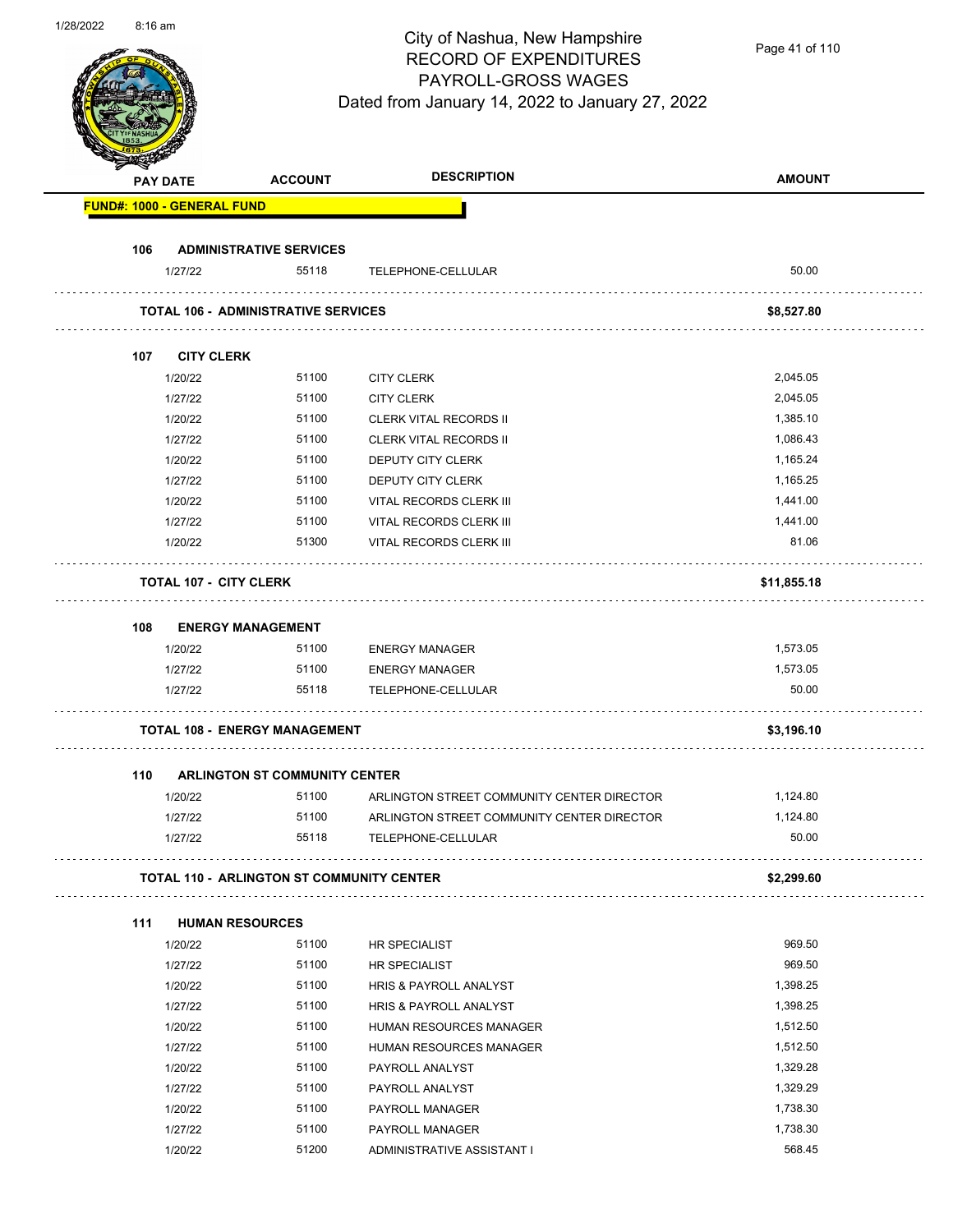

Page 42 of 110

| <b>RESERVE</b>                    |                                           |                                          |               |
|-----------------------------------|-------------------------------------------|------------------------------------------|---------------|
| <b>PAY DATE</b>                   | <b>ACCOUNT</b>                            | <b>DESCRIPTION</b>                       | <b>AMOUNT</b> |
| <b>FUND#: 1000 - GENERAL FUND</b> |                                           |                                          |               |
|                                   |                                           |                                          |               |
| 111                               | <b>HUMAN RESOURCES</b>                    |                                          |               |
| 1/27/22                           | 51200                                     | ADMINISTRATIVE ASSISTANT I               | 554.59        |
| 1/20/22                           | 51300                                     | <b>HR SPECIALIST</b>                     | 27.27         |
| 1/27/22                           | 51300                                     | <b>HR SPECIALIST</b>                     | 18.18         |
| 1/20/22                           | 51300                                     | PAYROLL ANALYST                          | 336.47        |
| 1/27/22                           | 51300                                     | PAYROLL ANALYST                          | 473.56        |
|                                   | <b>TOTAL 111 - HUMAN RESOURCES</b>        |                                          | \$15,874.19   |
| 122                               | <b>INFORMATION TECHNOLOGY</b>             |                                          |               |
| 1/20/22                           | 51100                                     | ADMIN ASSISTANT III                      | 871.26        |
| 1/27/22                           | 51100                                     | ADMIN ASSISTANT III                      | 871.25        |
| 1/20/22                           | 51100                                     | <b>DEPUTY DIRECTOR IT</b>                | 2,515.40      |
| 1/27/22                           | 51100                                     | DEPUTY DIRECTOR IT                       | 2,515.40      |
| 1/20/22                           | 51100                                     | <b>ENTERPRISE SYS ADMINISTRATOR</b>      | 613.36        |
| 1/27/22                           | 51100                                     | <b>ENTERPRISE SYS ADMINISTRATOR</b>      | 613.36        |
| 1/20/22                           | 51100                                     | ERP SYSTEM ADMIN DBA                     | 1,615.85      |
| 1/27/22                           | 51100                                     | ERP SYSTEM ADMIN DBA                     | 1,615.85      |
| 1/20/22                           | 51100                                     | IT APPLICATIONS ANALYST                  | 3,007.90      |
| 1/27/22                           | 51100                                     | IT APPLICATIONS ANALYST                  | 3,007.90      |
| 1/20/22                           | 51100                                     | IT INFRASTRUCTURE ANALYST                | 1,401.90      |
| 1/27/22                           | 51100                                     | IT INFRASTRUCTURE ANALYST                | 1,401.90      |
| 1/20/22                           | 51100                                     | IT MANAGER, INFRASTRUCTURE               | 1,738.30      |
| 1/27/22                           | 51100                                     | IT MANAGER, INFRASTRUCTURE               | 1,738.30      |
| 1/20/22                           | 51100                                     | IT MANAGER, PROJECT/DEVELOPMENT SERVICES | 1,840.55      |
| 1/27/22                           | 51100                                     | IT MANAGER, PROJECT/DEVELOPMENT SERVICES | 1,840.55      |
| 1/20/22                           | 51100                                     | TECHNICAL SPEC II NET SUPPORT            | 2,383.75      |
| 1/27/22                           | 51100                                     | TECHNICAL SPEC II NET SUPPORT            | 2,383.75      |
| 1/20/22                           | 51100                                     | WEB ADMINISTRATOR/GRAPHIC DESINGER       | 1,033.40      |
| 1/27/22                           | 51100                                     | WEB ADMINISTRATOR/GRAPHIC DESINGER       | 1,033.40      |
| 1/27/22                           | 55118                                     | TELEPHONE-CELLULAR                       | 167.00        |
|                                   | <b>TOTAL 122 - INFORMATION TECHNOLOGY</b> |                                          | \$34,210.33   |
| 126                               | <b>FINANCIAL SERVICES</b>                 |                                          |               |
| 1/20/22                           | 51100                                     | <b>ACCOUNTANT</b>                        | 1,116.25      |
| 1/27/22                           | 51100                                     | <b>ACCOUNTANT</b>                        | 1,116.25      |
| 1/20/22                           | 51100                                     | ACCOUNTS PAYABLE COORDINATOR             | 2,482.39      |
| 1/27/22                           | 51100                                     | ACCOUNTS PAYABLE COORDINATOR             | 2,482.39      |
| 1/20/22                           | 51100                                     | ACCOUNTS PAYABLE SUPV                    | 1,227.05      |
| 1/27/22                           | 51100                                     | ACCOUNTS PAYABLE SUPV                    | 1,227.05      |
| 1/20/22                           | 51100                                     | CFO/TREASURER/TAX COLLECTOR              | 2,760.80      |
| 1/27/22                           | 51100                                     | CFO/TREASURER/TAX COLLECTOR              | 2,760.80      |

1/20/22 51100 COMPTROLLER 1,565.15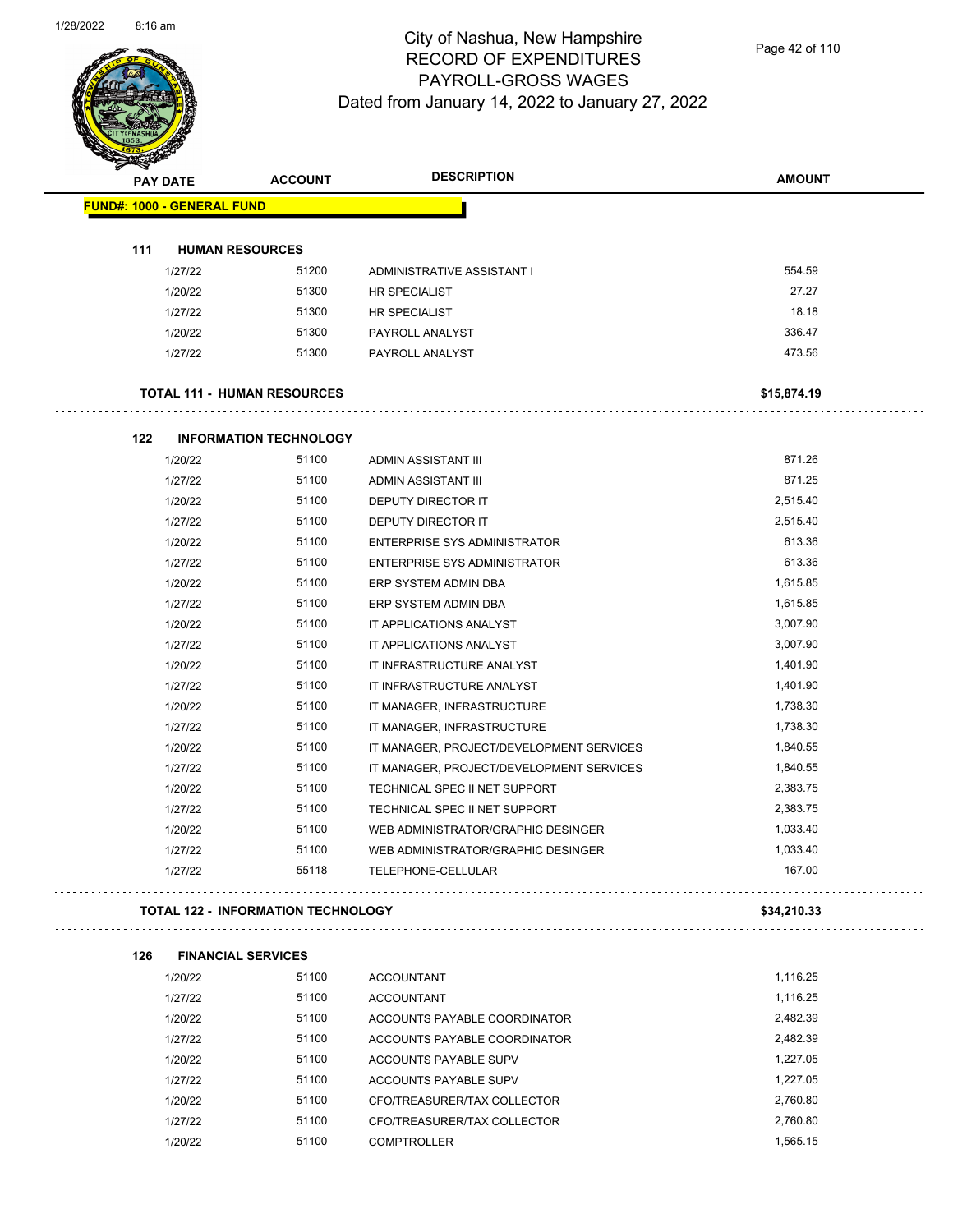

Page 43 of 110

| <b>PAY DATE</b>                   | <b>ACCOUNT</b>                        | <b>DESCRIPTION</b>                          | <b>AMOUNT</b> |
|-----------------------------------|---------------------------------------|---------------------------------------------|---------------|
| <b>FUND#: 1000 - GENERAL FUND</b> |                                       |                                             |               |
|                                   |                                       |                                             |               |
| 126                               | <b>FINANCIAL SERVICES</b>             |                                             |               |
| 1/27/22                           | 51100                                 | <b>COMPTROLLER</b>                          | 1,565.15      |
| 1/20/22                           | 51100                                 | DEP TREASURER TAX COLLECTOR                 | 1,701.55      |
| 1/27/22                           | 51100                                 | DEP TREASURER TAX COLLECTOR                 | 1,701.55      |
| 1/20/22                           | 51100                                 | MVR CLERK I                                 | 599.89        |
| 1/27/22                           | 51100                                 | MVR CLERK I                                 | 504.07        |
| 1/20/22                           | 51100                                 | MVR CLERK II                                | 1,049.35      |
| 1/27/22                           | 51100                                 | MVR CLERK II                                | 1,049.35      |
| 1/20/22                           | 51100                                 | MVR CLERK III                               | 1,666.54      |
| 1/27/22                           | 51100                                 | MVR CLERK III                               | 1,666.55      |
| 1/20/22                           | 51100                                 | ORDINANCE VIOLATIONS COORDINATOR            | 556.31        |
| 1/27/22                           | 51100                                 | ORDINANCE VIOLATIONS COORDINATOR            | 556.30        |
| 1/20/22                           | 51100                                 | REVENUE ACCOUNTS SPEC                       | 943.70        |
| 1/27/22                           | 51100                                 | REVENUE ACCOUNTS SPEC                       | 943.69        |
| 1/20/22                           | 51100                                 | REVENUE COORDINATOR                         | 1,159.70      |
| 1/27/22                           | 51100                                 | REVENUE COORDINATOR                         | 1,159.70      |
| 1/20/22                           | 51100                                 | SENIOR FINANCE MANAGER                      | 1,966.30      |
| 1/27/22                           | 51100                                 | <b>SENIOR FINANCE MANAGER</b>               | 1,966.30      |
| 1/20/22                           | 51100                                 | SENIOR MANAGER DPW FINANCE & ADMINISTRATION | 983.10        |
| 1/27/22                           | 51100                                 | SENIOR MANAGER DPW FINANCE & ADMINISTRATION | 983.10        |
| 1/20/22                           | 51100                                 | <b>SUPV VEHICLE REGISTRATION</b>            | 1,329.30      |
| 1/27/22                           | 51100                                 | <b>SUPV VEHICLE REGISTRATION</b>            | 1,329.30      |
| 1/20/22                           | 51100                                 | TREASURY MANAGEMENT OFFICER                 | 1,966.30      |
| 1/27/22                           | 51100                                 | TREASURY MANAGEMENT OFFICER                 | 1,966.30      |
| 1/20/22                           | 51100                                 | TRUST ACCOUNTANT                            | 1,117.90      |
| 1/27/22                           | 51100                                 | <b>TRUST ACCOUNTANT</b>                     | 1,117.90      |
| 1/20/22                           | 51200                                 | <b>ACCOUNTING TEMP</b>                      | 628.75        |
| 1/27/22                           | 51200                                 | <b>ACCOUNTING TEMP</b>                      | 545.00        |
| 1/27/22                           | 51300                                 | ACCOUNTS PAYABLE COORDINATOR                | 7.49          |
| 1/20/22                           | 51300                                 | MVR CLERK III                               | 15.62         |
| 1/27/22                           | 51300                                 | MVR CLERK III                               | 68.75         |
| 1/27/22                           | 55118                                 | TELEPHONE-CELLULAR                          | 300.00        |
|                                   | <b>TOTAL 126 - FINANCIAL SERVICES</b> |                                             | \$49,852.94   |
|                                   |                                       |                                             |               |
| 129<br><b>CITY BUILDINGS</b>      | 51100                                 |                                             | 1,461.05      |
| 1/20/22                           | 51100                                 | <b>BUILDING MANAGER</b>                     | 1,461.05      |
| 1/27/22                           |                                       | <b>BUILDING MANAGER</b>                     | 1,076.30      |
| 1/20/22                           | 51100                                 | <b>CUSTODIAN I</b>                          | 779.23        |
| 1/27/22                           | 51100<br>51100                        | <b>CUSTODIAN I</b>                          | 1,465.10      |
| 1/20/22<br>1/27/22                | 51100                                 | MAINTENANCE SPEC<br><b>MAINTENANCE SPEC</b> | 1,465.10      |
| 1/27/22                           | 51300                                 | <b>BUILDING MANAGER</b>                     | 273.94        |
| 1/27/22                           | 51300                                 | MAINTENANCE SPEC                            | 115.11        |
|                                   |                                       |                                             |               |

1/27/22 55118 TELEPHONE-CELLULAR 34.00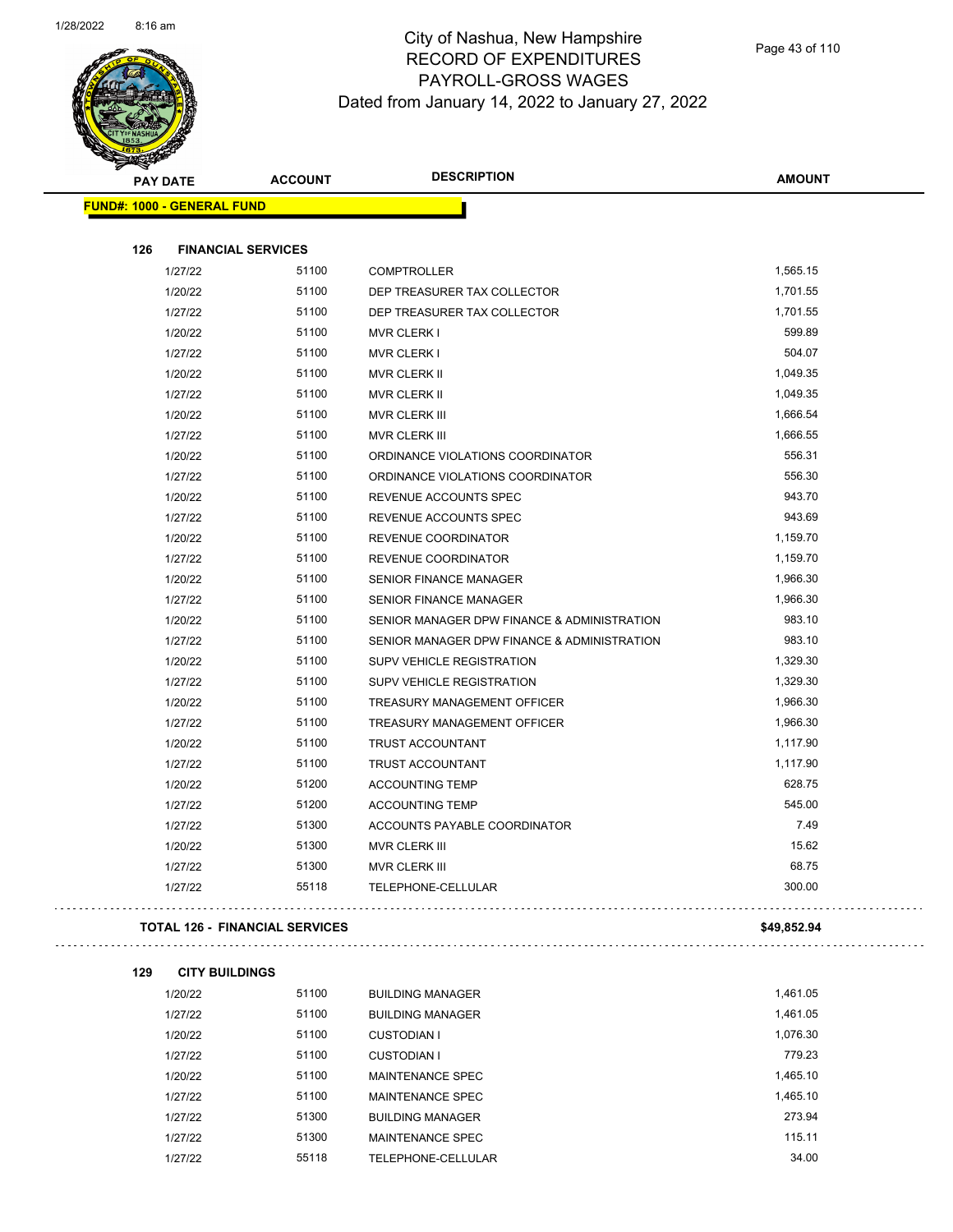

Page 44 of 110

|     | <b>PAY DATE</b>                   | <b>ACCOUNT</b> | <b>DESCRIPTION</b>                      | <b>AMOUNT</b> |
|-----|-----------------------------------|----------------|-----------------------------------------|---------------|
|     | <b>FUND#: 1000 - GENERAL FUND</b> |                |                                         |               |
|     | <b>TOTAL 129 - CITY BUILDINGS</b> |                |                                         | \$8,130.88    |
| 130 | <b>PURCHASING</b>                 |                |                                         |               |
|     | 1/20/22                           | 51100          | PURCHASING AGENT I                      | 793.94        |
|     | 1/27/22                           | 51100          | PURCHASING AGENT I                      | 814.30        |
|     | 1/20/22                           | 51100          | PURCHASING AGENT II                     | 1,011.04      |
|     | 1/27/22                           | 51100          | PURCHASING AGENT II                     | 1,011.05      |
|     | 1/20/22                           | 51100          | PURCHASING MANAGER                      | 1,840.55      |
|     | 1/27/22                           | 51100          | PURCHASING MANAGER                      | 1,840.55      |
|     | 1/20/22                           | 51200          | MESSENGER MAIL DISTRIBUTION CL          | 336.70        |
|     | 1/27/22                           | 51200          | MESSENGER MAIL DISTRIBUTION CL          | 336.70        |
|     | 1/27/22                           | 55118          | TELEPHONE-CELLULAR                      | 67.00         |
|     | <b>TOTAL 130 - PURCHASING</b>     |                |                                         | \$8,051.83    |
| 131 | <b>HUNT BUILDING</b>              |                |                                         |               |
|     | 1/20/22                           | 51100          | OED COORDINATOR                         | 605.95        |
|     | 1/27/22                           | 51100          | OED COORDINATOR                         | 605.95        |
|     | <b>TOTAL 131 - HUNT BUILDING</b>  |                |                                         | \$1,211.90    |
|     |                                   |                |                                         |               |
|     |                                   |                |                                         |               |
| 132 | <b>ASSESSING</b><br>1/20/22       | 51100          | ASSESSING ADMIN SPEC II CSR             | 1,629.60      |
|     | 1/27/22                           | 51100          | ASSESSING ADMIN SPEC II CSR             | 1,629.60      |
|     | 1/20/22                           | 51100          | ASSESSING ADMIN SPEC III CSR            | 966.64        |
|     | 1/27/22                           | 51100          | ASSESSING ADMIN SPEC III CSR            | 1,208.30      |
|     | 1/20/22                           | 51100          | ASSESSOR I                              | 1,062.80      |
|     | 1/27/22                           | 51100          | ASSESSOR I                              | 1,062.80      |
|     | 1/20/22                           | 51100          | ASSESSOR II                             | 1,307.90      |
|     | 1/27/22                           | 51100          | ASSESSOR II                             | 1,307.90      |
|     | 1/20/22                           | 51100          | ASSESSOR III                            | 2,646.75      |
|     | 1/27/22                           | 51100          | ASSESSOR III                            | 2,646.75      |
|     | 1/20/22                           | 51100          | <b>CHIEF ASSESSOR</b>                   | 2,418.55      |
|     | 1/27/22                           | 51100          | <b>CHIEF ASSESSOR</b>                   | 2,418.55      |
|     | 1/20/22                           | 51100          | DEPARTMENT COORDINATOR                  | 899.60        |
|     |                                   | 51100          |                                         | 899.60        |
|     | 1/27/22                           | 51512          | DEPARTMENT COORDINATOR                  | 125.00        |
|     | 1/27/22<br>1/27/22                | 51512          | CITY CLERK TEMP<br>ELECTED BOARD MEMBER | 250.00        |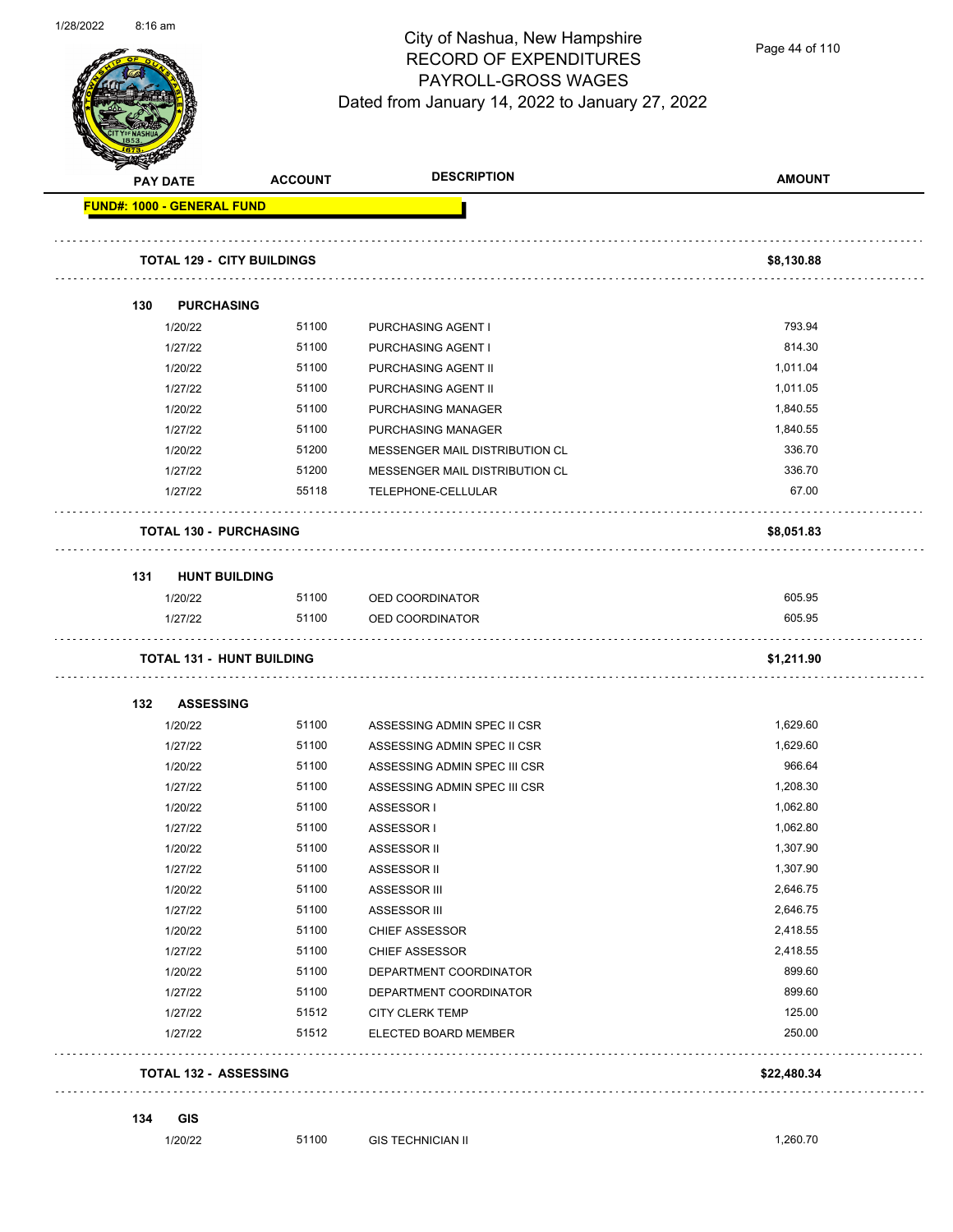

Page 45 of 110

|     | <b>PAY DATE</b>                   | <b>ACCOUNT</b>                                                                    | <b>DESCRIPTION</b>                         | <b>AMOUNT</b> |
|-----|-----------------------------------|-----------------------------------------------------------------------------------|--------------------------------------------|---------------|
|     | <b>FUND#: 1000 - GENERAL FUND</b> |                                                                                   |                                            |               |
| 134 | <b>GIS</b>                        |                                                                                   |                                            |               |
|     | 1/27/22                           | 51100                                                                             | <b>GIS TECHNICIAN II</b>                   | 1,260.70      |
|     | <b>TOTAL 134 - GIS</b>            |                                                                                   |                                            | \$2,521.40    |
| 140 |                                   | <b>PINEWOOD CEMETERY</b>                                                          |                                            |               |
|     | 1/27/22                           |                                                                                   | 55314 FIXED RATE MILEAGE ALLOWANCE         | 100.00        |
|     |                                   | <b>TOTAL 140 - PINEWOOD CEMETERY</b>                                              |                                            | \$100.00      |
| 142 |                                   | <b>WOODLAWN CEMETERY</b>                                                          |                                            |               |
|     | 1/20/22                           | 51100                                                                             | <b>GROUNDSKEEPER CEMETERY</b>              | 1,533.80      |
|     | 1/27/22                           | 51100                                                                             | <b>GROUNDSKEEPER CEMETERY</b>              | 1,533.80      |
|     | 1/20/22                           | 51100                                                                             | SUBFOREMAN CEMETERY                        | 971.40        |
|     | 1/27/22                           | 51100                                                                             | SUBFOREMAN CEMETERY                        | 971.40        |
|     | 1/20/22                           | 51100                                                                             | SUPERINTENDENT CEMETERY I                  | 1,329.30      |
|     | 1/27/22                           | 51100                                                                             | SUPERINTENDENT CEMETERY I                  | 1,329.30      |
|     | 1/27/22                           | 51300                                                                             | <b>GROUNDSKEEPER CEMETERY</b>              | 86.28         |
|     |                                   |                                                                                   |                                            |               |
| 144 |                                   | <b>TOTAL 142 - WOODLAWN CEMETERY</b><br><b>EDGEWOOD &amp; SUBURBAN CEMETERIES</b> |                                            | \$7,755.28    |
|     | 1/20/22                           | 51100                                                                             | <b>GROUNDSKEEPER CEMETERY</b>              | 1,533.80      |
|     | 1/27/22                           | 51100                                                                             | <b>GROUNDSKEEPER CEMETERY</b>              | 1,533.80      |
|     | 1/20/22                           | 51100                                                                             | SUBFOREMAN CEMETERY                        | 871.60        |
|     | 1/27/22                           | 51100                                                                             | SUBFOREMAN CEMETERY                        | 871.60        |
|     | 1/20/22                           | 51100                                                                             | SUPERINTENDENT CEMETERY II                 | 1,329.30      |
|     | 1/27/22                           | 51100                                                                             | SUPERINTENDENT CEMETERY II                 | 1,329.30      |
|     | 1/27/22                           | 51300                                                                             | GROUNDSKEEPER CEMETERY                     | 230.08        |
|     | 1/20/22                           | 51300                                                                             | SUBFOREMAN CEMETERY                        | 98.06         |
|     | 1/27/22                           | 51300                                                                             | SUBFOREMAN CEMETERY                        | 40.86         |
|     | 1/27/22                           | 55314                                                                             | FIXED RATE MILEAGE ALLOWANCE               | 100.00        |
|     |                                   |                                                                                   | TOTAL 144 - EDGEWOOD & SUBURBAN CEMETERIES | \$7,938.40    |
| 150 | <b>POLICE</b>                     |                                                                                   |                                            |               |
|     | 1/20/22                           | 51100                                                                             | <b>1ST YEAR OFFICERS</b>                   | 4,358.01      |
|     | 1/27/22                           | 51100                                                                             | <b>1ST YEAR OFFICERS</b>                   | 4,358.00      |
|     | 1/20/22                           | 51100                                                                             | 1st YR SPECIAL OFFICER CERTIFIED II        | 4,507.32      |
|     | 1/27/22                           | 51100                                                                             | 1st YR SPECIAL OFFICER CERTIFIED II        | 4,507.32      |
|     | 1/20/22                           | 51100                                                                             | ACCOUNT CLERK IV                           | 2,701.05      |
|     | 1/27/22                           | 51100                                                                             | ACCOUNT CLERK IV                           | 2,701.05      |
|     | 1/20/22                           | 51100                                                                             | ADMIN ASSISTANT I DETECTIVES               | 3,128.60      |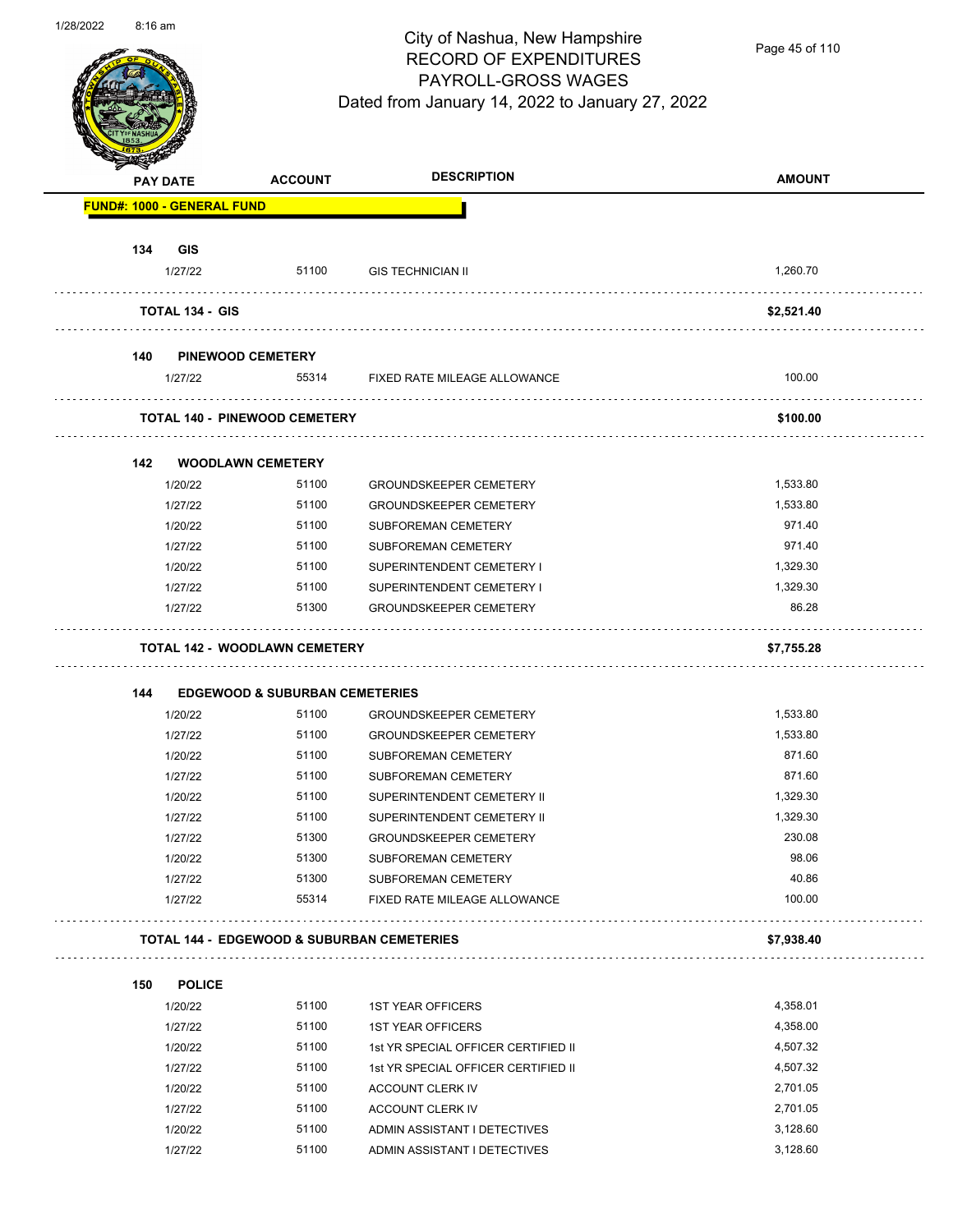

|     | <b>PAY DATE</b>                   | <b>ACCOUNT</b> | <b>DESCRIPTION</b>                   | <b>AMOUNT</b> |
|-----|-----------------------------------|----------------|--------------------------------------|---------------|
|     | <b>FUND#: 1000 - GENERAL FUND</b> |                |                                      |               |
|     |                                   |                |                                      |               |
| 150 | <b>POLICE</b>                     |                |                                      |               |
|     | 1/20/22                           | 51100          | ADMIN ASSISTANT I LEGAL              | 817.20        |
|     | 1/27/22                           | 51100          | ADMIN ASSISTANT I LEGAL              | 817.20        |
|     | 1/20/22                           | 51100          | ADMIN ASSISTANT II LEGAL             | 827.95        |
|     | 1/27/22                           | 51100          | ADMIN ASSISTANT II LEGAL             | 827.95        |
|     | 1/20/22                           | 51100          | ADMIN ASSISTANT III PROF STANDARDS   | 1,038.10      |
|     | 1/27/22                           | 51100          | ADMIN ASSISTANT III PROF STANDARDS   | 1,038.10      |
|     | 1/20/22                           | 51100          | ADMIN ASSISTANT III SERVICES         | 855.75        |
|     | 1/27/22                           | 51100          | ADMIN ASSISTANT III SERVICES         | 855.75        |
|     | 1/20/22                           | 51100          | ADMIN ASSISTANT IV UNIFORM FIELD OPS | 900.60        |
|     | 1/27/22                           | 51100          | ADMIN ASSISTANT IV UNIFORM FIELD OPS | 900.60        |
|     | 1/20/22                           | 51100          | ADMINISTRATIVE PROJECT SPEC          | 1,474.75      |
|     | 1/27/22                           | 51100          | ADMINISTRATIVE PROJECT SPEC          | 1,474.75      |
|     | 1/20/22                           | 51100          | ANIMAL CONTROL OFFICER               | 1,078.35      |
|     | 1/27/22                           | 51100          | ANIMAL CONTROL OFFICER               | 1,078.35      |
|     | 1/20/22                           | 51100          | ASSISTANT RECORDS MANAGER            | 1,148.85      |
|     | 1/27/22                           | 51100          | ASSISTANT RECORDS MANAGER            | 1,148.85      |
|     | 1/20/22                           | 51100          | AUTO MECHANIC 1ST CLASS              | 1,853.10      |
|     | 1/27/22                           | 51100          | AUTO MECHANIC 1ST CLASS              | 1,853.10      |
|     | 1/20/22                           | 51100          | <b>BUILDING MAINTENANCE SUPV</b>     | 1,148.85      |
|     | 1/27/22                           | 51100          | <b>BUILDING MAINTENANCE SUPV</b>     | 1,148.85      |
|     | 1/20/22                           | 51100          | <b>CAPTAIN</b>                       | 17,651.90     |
|     | 1/27/22                           | 51100          | <b>CAPTAIN</b>                       | 17,651.90     |
|     | 1/20/22                           | 51100          | CHIEF OF POLICE                      | 3,107.00      |
|     | 1/27/22                           | 51100          | CHIEF OF POLICE                      | 3,107.00      |
|     | 1/20/22                           | 51100          | COMM TECH ALL DESIGNATIONS           | 6,995.35      |
|     | 1/27/22                           | 51100          | <b>COMM TECH ALL DESIGNATIONS</b>    | 6,995.33      |
|     | 1/20/22                           | 51100          | COMMUNITY POLICING COORDINATOR       | 1,445.95      |
|     | 1/27/22                           | 51100          | COMMUNITY POLICING COORDINATOR       | 1,445.95      |
|     | 1/20/22                           | 51100          | <b>CRIME ANALYST</b>                 | 1,157.85      |
|     | 1/27/22                           | 51100          | <b>CRIME ANALYST</b>                 | 1,157.85      |
|     | 1/20/22                           | 51100          | <b>CUSTODIAN II</b>                  | 734.80        |
|     | 1/27/22                           | 51100          | <b>CUSTODIAN II</b>                  | 734.80        |
|     | 1/20/22                           | 51100          | <b>CUSTODIAN III</b>                 | 1,081.64      |
|     | 1/27/22                           | 51100          | <b>CUSTODIAN III</b>                 | 1,081.64      |
|     | 1/20/22                           | 51100          | DEPUTY CHIEF OF POLICE               | 5,631.00      |
|     | 1/27/22                           | 51100          | DEPUTY CHIEF OF POLICE               | 5,631.00      |
|     | 1/20/22                           | 51100          | <b>DETENTION SPEC</b>                | 2,870.85      |
|     | 1/27/22                           | 51100          | DETENTION SPEC                       | 2,870.84      |
|     | 1/20/22                           | 51100          | DISPATCHERS ALL DESIGNATIONS         | 5,808.40      |
|     | 1/27/22                           | 51100          | DISPATCHERS ALL DESIGNATIONS         | 5,427.70      |
|     | 1/20/22                           | 51100          | DOMESTIC VIOLENCE ADVOCATE           | 1,049.80      |
|     | 1/27/22                           | 51100          | DOMESTIC VIOLENCE ADVOCATE           | 1,049.80      |
|     | 1/20/22                           | 51100          | FLEET MAINTENANCE ASST SUPV          | 1,076.19      |
|     | 1/27/22                           | 51100          | FLEET MAINTENANCE ASST SUPV          | 1,076.19      |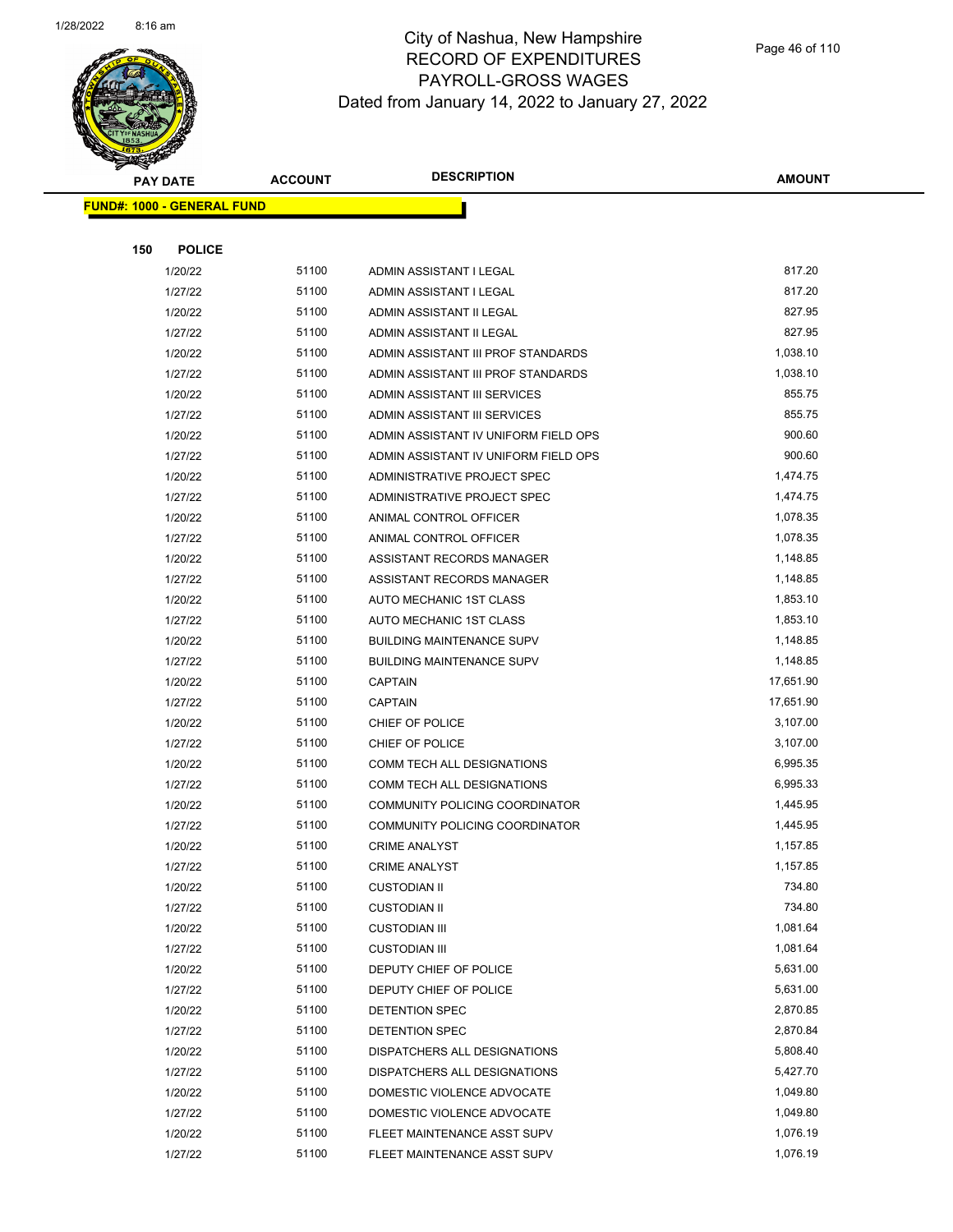

|     | <b>PAY DATE</b>                   | <b>ACCOUNT</b> | <b>DESCRIPTION</b>                      | <b>AMOUNT</b> |
|-----|-----------------------------------|----------------|-----------------------------------------|---------------|
|     | <b>FUND#: 1000 - GENERAL FUND</b> |                |                                         |               |
|     |                                   |                |                                         |               |
| 150 | <b>POLICE</b>                     |                |                                         |               |
|     | 1/20/22                           | 51100          | IT PROGRAMS ADMIN & INSTRUCTOR          | 1,208.35      |
|     | 1/27/22                           | 51100          | IT PROGRAMS ADMIN & INSTRUCTOR          | 1,208.35      |
|     | 1/20/22                           | 51100          | LIEUTENANT                              | 17,199.33     |
|     | 1/27/22                           | 51100          | LIEUTENANT                              | 17,199.35     |
|     | 1/20/22                           | 51100          | NPD BUSINESS COORDINATOR                | 1,207.40      |
|     | 1/27/22                           | 51100          | NPD BUSINESS COORDINATOR                | 1,207.40      |
|     | 1/20/22                           | 51100          | <b>NPD BUSINESS MANAGER</b>             | 1,840.55      |
|     | 1/27/22                           | 51100          | NPD BUSINESS MANAGER                    | 1,966.30      |
|     | 1/20/22                           | 51100          | NPD NETWORK ADMINISTRATOR               | 1,539.10      |
|     | 1/27/22                           | 51100          | NPD NETWORK ADMINISTRATOR               | 1,539.10      |
|     | 1/20/22                           | 51100          | PARALEGAL                               | 919.65        |
|     | 1/27/22                           | 51100          | PARALEGAL                               | 919.65        |
|     | 1/20/22                           | 51100          | PATROLMAN ALL RANKS                     | 185,978.91    |
|     | 1/27/22                           | 51100          | PATROLMAN ALL RANKS                     | 184,847.83    |
|     | 1/20/22                           | 51100          | POLICE ATTORNEY                         | 4,192.89      |
|     | 1/27/22                           | 51100          | POLICE ATTORNEY                         | 4,896.75      |
|     | 1/20/22                           | 51100          | <b>RECORDS &amp; COMMUNICATIONS MGR</b> | 1,775.85      |
|     | 1/27/22                           | 51100          | <b>RECORDS &amp; COMMUNICATIONS MGR</b> | 1,775.85      |
|     | 1/20/22                           | 51100          | <b>RECORDS TECHNICIAN I</b>             | 1,476.80      |
|     | 1/27/22                           | 51100          | <b>RECORDS TECHNICIAN I</b>             | 1,476.80      |
|     | 1/20/22                           | 51100          | RECORDS TECHNICIAN II                   | 1,909.10      |
|     | 1/27/22                           | 51100          | RECORDS TECHNICIAN II                   | 1,909.10      |
|     | 1/20/22                           | 51100          | <b>SERGEANT</b>                         | 47,070.39     |
|     | 1/27/22                           | 51100          | <b>SERGEANT</b>                         | 47,070.40     |
|     | 1/20/22                           | 51100          | SHIFT LEADER                            | 2,450.65      |
|     | 1/27/22                           | 51100          | SHIFT LEADER                            | 2,450.65      |
|     | 1/20/22                           | 51100          | <b>SUPV POLICE FLEET</b>                | 1,459.61      |
|     | 1/27/22                           | 51100          | <b>SUPV POLICE FLEET</b>                | 1,459.60      |
|     | 1/20/22                           | 51200          | <b>ACCREDITATION MANAGER</b>            | 1,216.08      |
|     | 1/27/22                           | 51200          | <b>ACCREDITATION MANAGER</b>            | 1,216.08      |
|     | 1/20/22                           | 51300          | ADMIN ASSISTANT I DETECTIVES            | 31.51         |
|     | 1/27/22                           | 51300          | ADMIN ASSISTANT I DETECTIVES            | 189.07        |
|     | 1/27/22                           | 51300          | AUTO MECHANIC 1ST CLASS                 | 35.52         |
|     | 1/27/22                           | 51300          | <b>CUSTODIAN II</b>                     | 27.56         |
|     | 1/27/22                           | 51300          | <b>CUSTODIAN III</b>                    | 155.25        |
|     | 1/27/22                           | 51300          | DISPATCHERS ALL DESIGNATIONS            | 138.06        |
|     | 1/27/22                           | 51300          | LIEUTENANT                              | 327.18        |
|     | 1/20/22                           | 51300          | PATROLMAN ALL RANKS                     | 7,440.56      |
|     | 1/27/22                           | 51300          | PATROLMAN ALL RANKS                     | 6,423.16      |
|     | 1/20/22                           | 51300          | RECORDS TECHNICIAN II                   | 142.26        |
|     | 1/27/22                           | 51300          | RECORDS TECHNICIAN II                   | 213.39        |
|     | 1/27/22                           | 51300          | <b>SERGEANT</b>                         | 334.71        |
|     | 1/20/22                           | 51300          | SHIFT LEADER                            | 145.48        |
|     | 1/27/22                           | 51300          | SUPV POLICE FLEET                       | 446.53        |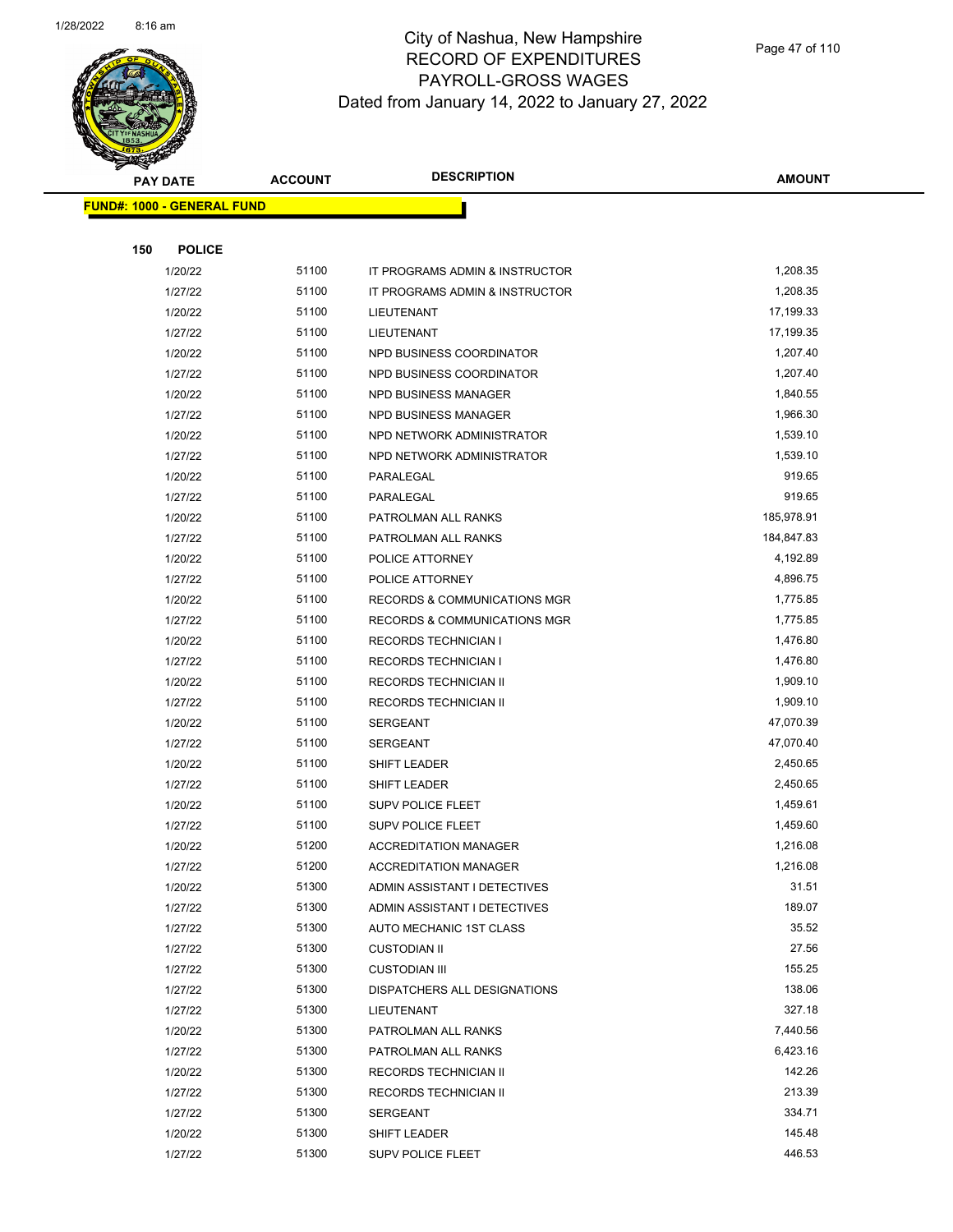

Page 48 of 110

|     | <b>PAY DATE</b>                    | <b>ACCOUNT</b> | <b>DESCRIPTION</b>                      | <b>AMOUNT</b> |
|-----|------------------------------------|----------------|-----------------------------------------|---------------|
|     | <u> FUND#: 1000 - GENERAL FUND</u> |                |                                         |               |
|     |                                    |                |                                         |               |
| 150 | <b>POLICE</b>                      |                |                                         |               |
|     | 1/20/22                            | 51309          | <b>1ST YEAR OFFICERS</b>                | 163.43        |
|     | 1/27/22                            | 51309          | <b>1ST YEAR OFFICERS</b>                | 143.00        |
|     | 1/20/22                            | 51309          | PATROLMAN ALL RANKS                     | 1,185.33      |
|     | 1/20/22                            | 51309          | SERGEANT                                | 823.78        |
|     | 1/20/22                            | 51309          | SHIFT LEADER                            | 145.48        |
|     | 1/20/22                            | 51322          | <b>1ST YEAR OFFICERS</b>                | 122.58        |
|     | 1/27/22                            | 51322          | <b>1ST YEAR OFFICERS</b>                | 469.86        |
|     | 1/27/22                            | 51322          | 1st YR SPECIAL OFFICER CERTIFIED II     | 140.85        |
|     | 1/20/22                            | 51322          | PATROLMAN ALL RANKS                     | 5,108.25      |
|     | 1/27/22                            | 51322          | PATROLMAN ALL RANKS                     | 13,559.61     |
|     | 1/27/22                            | 51322          | <b>SERGEANT</b>                         | 1,002.78      |
|     | 1/20/22                            | 51330          | <b>1ST YEAR OFFICERS</b>                | 326.85        |
|     | 1/27/22                            | 51330          | <b>1ST YEAR OFFICERS</b>                | 204.28        |
|     | 1/20/22                            | 51330          | 1st YR SPECIAL OFFICER CERTIFIED II     | 1,802.91      |
|     | 1/20/22                            | 51330          | COMM TECH ALL DESIGNATIONS              | 1,270.02      |
|     | 1/27/22                            | 51330          | COMM TECH ALL DESIGNATIONS              | 454.50        |
|     | 1/20/22                            | 51330          | <b>DETENTION SPEC</b>                   | 571.80        |
|     | 1/27/22                            | 51330          | <b>DETENTION SPEC</b>                   | 591.64        |
|     | 1/20/22                            | 51330          | DISPATCHERS ALL DESIGNATIONS            | 1,178.99      |
|     | 1/27/22                            | 51330          | DISPATCHERS ALL DESIGNATIONS            | 279.70        |
|     | 1/20/22                            | 51330          | LIEUTENANT                              | 1,296.30      |
|     | 1/20/22                            | 51330          | PATROLMAN ALL RANKS                     | 28,912.90     |
|     | 1/27/22                            | 51330          | PATROLMAN ALL RANKS                     | 9,769.57      |
|     | 1/20/22                            | 51330          | SERGEANT                                | 7,271.74      |
|     | 1/27/22                            | 51330          | <b>SERGEANT</b>                         | 7,036.02      |
|     | 1/20/22                            | 51330          | SHIFT LEADER                            | 467.10        |
|     | 1/27/22                            | 51330          | SHIFT LEADER                            | 855.06        |
|     | 1/20/22                            | 51412          | ADMIN ASSISTANT I DETECTIVES            | 227.25        |
|     | 1/27/22                            | 51412          | ADMIN ASSISTANT I DETECTIVES            | 227.25        |
|     | 1/20/22                            | 51600          | <b>RECORDS &amp; COMMUNICATIONS MGR</b> | 1,000.00      |
|     | 1/27/22                            | 51628          | ANIMAL CONTROL OFFICER                  | 215.67        |
|     | 1/27/22                            | 51628          | CAPTAIN                                 | 3,530.38      |
|     | 1/27/22                            | 51628          | CHIEF OF POLICE                         | 621.40        |
|     | 1/27/22                            | 51628          | COMM TECH ALL DESIGNATIONS              | 1,399.07      |
|     | 1/27/22                            | 51628          | DEPUTY CHIEF OF POLICE                  | 1,126.20      |
|     | 1/27/22                            | 51628          | DETENTION SPEC                          | 574.17        |
|     | 1/27/22                            | 51628          | DISPATCHERS ALL DESIGNATIONS            | 1,161.68      |
|     | 1/27/22                            | 51628          | SHIFT LEADER                            | 490.13        |
|     | 1/27/22                            | 51750          | DISPATCHERS ALL DESIGNATIONS            | 79.71         |
|     | 1/27/22                            | 51750          | PATROLMAN ALL RANKS                     | 4,808.15      |
|     | 1/27/22                            | 52800          | EDUCATIONAL ASSISTANCE                  | 389.54        |
|     | 1/27/22                            | 55118          | TELEPHONE-CELLULAR                      | 100.00        |
|     | 1/20/22                            | 61107          | <b>CLOTHING &amp; UNIFORMS</b>          | 177.96        |
|     | 1/27/22                            | 61107          | <b>CLOTHING &amp; UNIFORMS</b>          | 1,697.44      |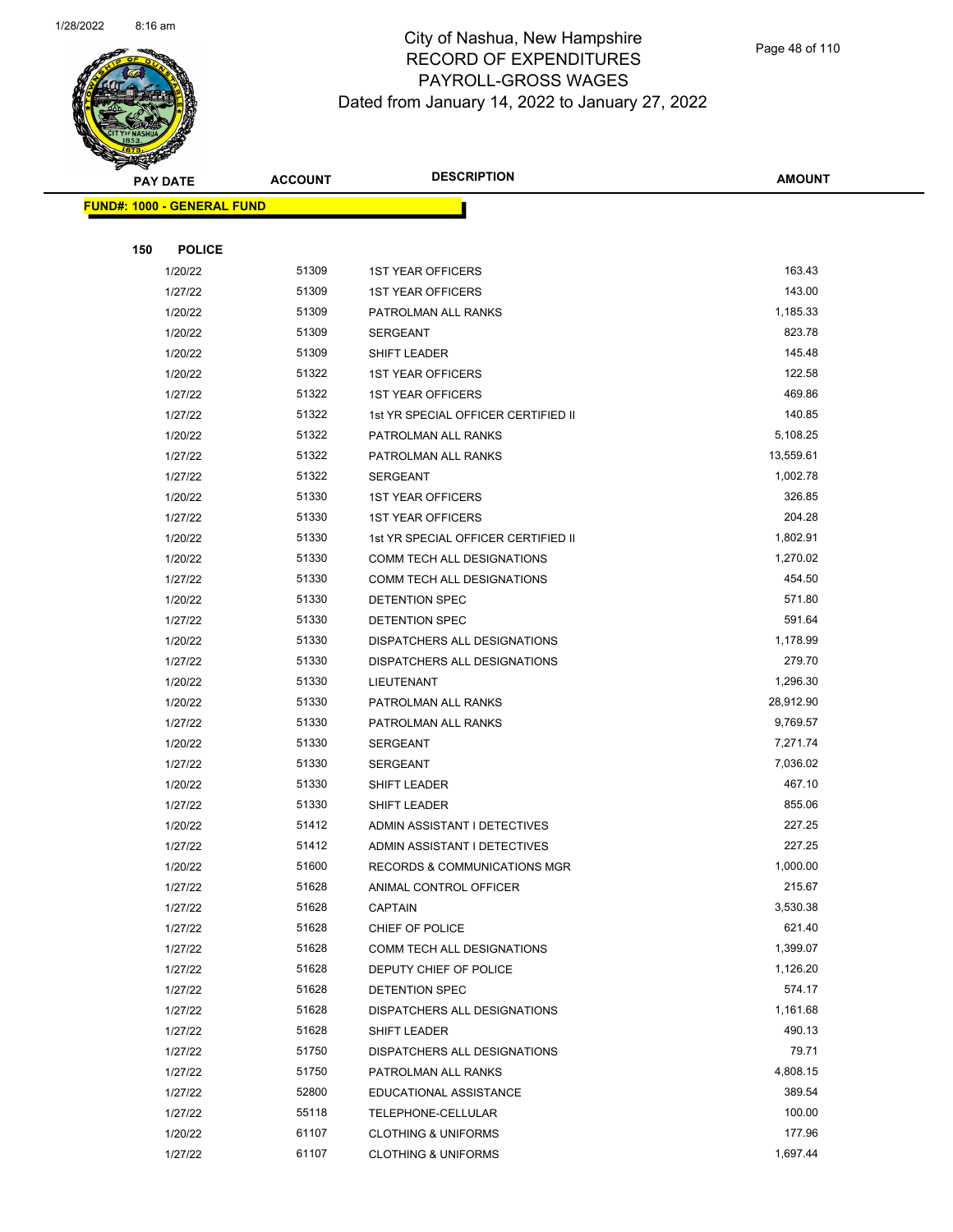

Page 49 of 110

| <b>Allen</b><br><b>PAY DATE</b> | <b>ACCOUNT</b> | <b>DESCRIPTION</b>                    | <b>AMOUNT</b> |  |
|---------------------------------|----------------|---------------------------------------|---------------|--|
| FUND#: 1000 - GENERAL FUND      |                |                                       |               |  |
|                                 |                |                                       |               |  |
| <b>TOTAL 150 - POLICE</b>       |                |                                       | \$810,136.12  |  |
|                                 |                |                                       |               |  |
| 152<br><b>FIRE</b>              |                |                                       |               |  |
| 1/20/22                         | 51100          | ADMINISTRATIVE ASSISTANT II           | 1,801.10      |  |
| 1/27/22                         | 51100          | ADMINISTRATIVE ASSISTANT II           | 2,427.66      |  |
| 1/20/22                         | 51100          | <b>ASST FIRE CHIEF</b>                | 2,617.68      |  |
| 1/27/22                         | 51100          | <b>ASST FIRE CHIEF</b>                | 2,617.68      |  |
| 1/20/22                         | 51100          | ASST SUPERINTENDENT FIRE ALARM        | 1,843.36      |  |
| 1/27/22                         | 51100          | ASST SUPERINTENDENT FIRE ALARM        | 1,843.36      |  |
| 1/20/22                         | 51100          | ASST SUPERINTENDENT FIRE FLEET        | 1,694.72      |  |
| 1/27/22                         | 51100          | ASST SUPERINTENDENT FIRE FLEET        | 1,694.72      |  |
| 1/20/22                         | 51100          | <b>ASST SUPERINTENDENT PREVENTION</b> | 3,742.36      |  |
| 1/27/22                         | 51100          | ASST SUPERINTENDENT PREVENTION        | 3,780.28      |  |
| 1/20/22                         | 51100          | <b>CAPTAIN</b>                        | 11,140.25     |  |
| 1/27/22                         | 51100          | <b>CAPTAIN</b>                        | 11,140.26     |  |
| 1/20/22                         | 51100          | <b>CAPTAIN FIRE TRAINING SAFETY</b>   | 2,035.72      |  |
| 1/27/22                         | 51100          | CAPTAIN FIRE TRAINING SAFETY          | 2,035.72      |  |
| 1/20/22                         | 51100          | <b>DEPUTY FIRE CHIEF</b>              | 9,434.73      |  |
| 1/27/22                         | 51100          | DEPUTY FIRE CHIEF                     | 9,434.70      |  |
| 1/20/22                         | 51100          | <b>EXEC ASST BUSINESS COORD</b>       | 1,160.25      |  |
| 1/27/22                         | 51100          | <b>EXEC ASST BUSINESS COORD</b>       | 1,160.25      |  |
| 1/20/22                         | 51100          | FIRE CHIEF                            | 2,863.08      |  |
| 1/27/22                         | 51100          | <b>FIRE CHIEF</b>                     | 2,863.08      |  |
| 1/20/22                         | 51100          | FIRE DISPATCH ALL RANKS               | 9,651.08      |  |
| 1/27/22                         | 51100          | FIRE DISPATCH ALL RANKS               | 9,683.69      |  |
| 1/20/22                         | 51100          | FIRE DISPATCH SUPERVISOR              | 5,765.26      |  |
| 1/27/22                         | 51100          | FIRE DISPATCH SUPERVISOR              | 6,165.92      |  |
| 1/20/22                         | 51100          | <b>FIRE LIEUTENANT</b>                | 45,945.12     |  |
| 1/27/22                         | 51100          | FIRE LIEUTENANT                       | 45,891.26     |  |
| 1/20/22                         | 51100          | FIRE MECHANIC                         | 1,517.56      |  |
| 1/27/22                         | 51100          | <b>FIRE MECHANIC</b>                  | 1,517.56      |  |
| 1/20/22                         | 51100          | FIRE TRAINING OFFICER                 | 1,754.48      |  |
| 1/27/22                         | 51100          | FIRE TRAINING OFFICER                 | 1,899.28      |  |
| 1/20/22                         | 51100          | FIREFIGHTERS ALL RANKS                | 140,165.53    |  |
| 1/27/22                         | 51100          | <b>FIREFIGHTERS ALL RANKS</b>         | 139,261.32    |  |
| 1/20/22                         | 51100          | SUPERINTENDENT FIRE ALARM             | 2,076.64      |  |
| 1/27/22                         | 51100          | SUPERINTENDENT FIRE ALARM             | 2,076.64      |  |
| 1/20/22                         | 51100          | SUPERINTENDENT FIRE FLEET             | 1,956.84      |  |
| 1/27/22                         | 51100          | SUPERINTENDENT FIRE FLEET             | 1,956.84      |  |
| 1/20/22                         | 51100          | SUPERINTENDENT FIRE PREVENTION        | 2,056.04      |  |
| 1/27/22                         | 51100          | SUPERINTENDENT FIRE PREVENTION        | 2,056.04      |  |
| 1/20/22                         | 51300          | ASST SUPERINTENDENT PREVENTION        | 1,223.28      |  |
| 1/27/22                         | 51300          | ASST SUPERINTENDENT PREVENTION        | 7.11          |  |
| 1/20/22                         | 51300          | <b>CAPTAIN</b>                        | 837.11        |  |
|                                 |                |                                       |               |  |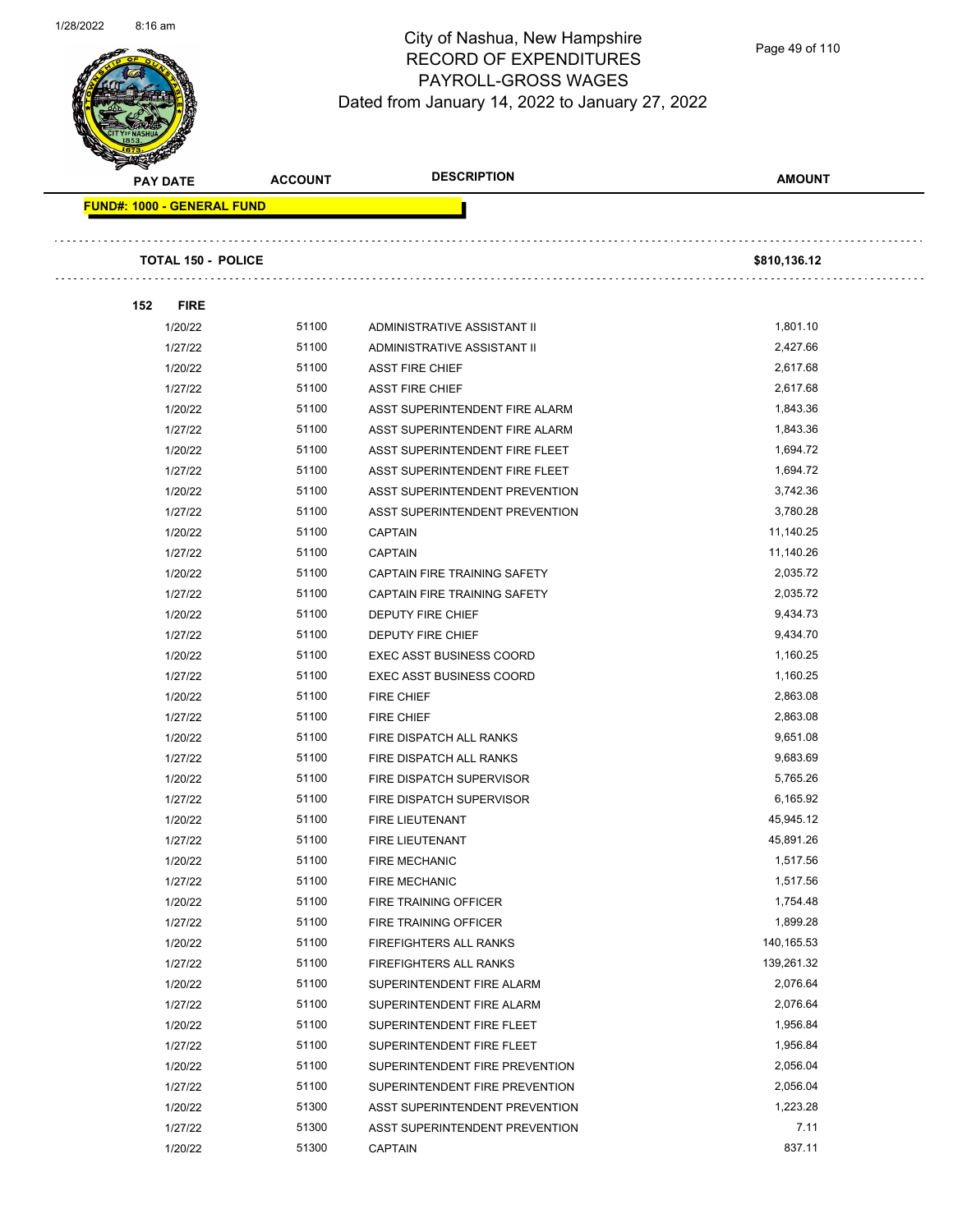

|     | <b>PAY DATE</b>                   | <b>ACCOUNT</b> | <b>DESCRIPTION</b>             | <b>AMOUNT</b> |
|-----|-----------------------------------|----------------|--------------------------------|---------------|
|     | <b>FUND#: 1000 - GENERAL FUND</b> |                |                                |               |
|     |                                   |                |                                |               |
| 152 | <b>FIRE</b>                       |                |                                |               |
|     | 1/27/22                           | 51300          | <b>CAPTAIN</b>                 | 70.62         |
|     | 1/27/22                           | 51300          | <b>DEPUTY FIRE CHIEF</b>       | 419.54        |
|     | 1/20/22                           | 51300          | <b>FIRE LIEUTENANT</b>         | 191.84        |
|     | 1/27/22                           | 51300          | FIRE LIEUTENANT                | 427.24        |
|     | 1/27/22                           | 51300          | <b>FIRE MECHANIC</b>           | 312.99        |
|     | 1/20/22                           | 51300          | <b>FIREFIGHTERS ALL RANKS</b>  | 48.37         |
|     | 1/27/22                           | 51300          | <b>FIREFIGHTERS ALL RANKS</b>  | 1,112.00      |
|     | 1/20/22                           | 51300          | SUPERINTENDENT FIRE PREVENTION | 401.44        |
|     | 1/20/22                           | 51330          | <b>CAPTAIN</b>                 | 3,987.93      |
|     | 1/20/22                           | 51330          | <b>DEPUTY FIRE CHIEF</b>       | 3,721.95      |
|     | 1/27/22                           | 51330          | <b>DEPUTY FIRE CHIEF</b>       | 1,803.70      |
|     | 1/20/22                           | 51330          | FIRE DISPATCH ALL RANKS        | 4,105.24      |
|     | 1/27/22                           | 51330          | FIRE DISPATCH ALL RANKS        | 1,927.16      |
|     | 1/20/22                           | 51330          | FIRE DISPATCH SUPERVISOR       | 1,328.05      |
|     | 1/27/22                           | 51330          | FIRE DISPATCH SUPERVISOR       | 2,129.57      |
|     | 1/20/22                           | 51330          | FIRE LIEUTENANT                | 12,586.90     |
|     | 1/27/22                           | 51330          | <b>FIRE LIEUTENANT</b>         | 16,913.70     |
|     | 1/20/22                           | 51330          | <b>FIREFIGHTERS ALL RANKS</b>  | 36,438.31     |
|     | 1/27/22                           | 51330          | FIREFIGHTERS ALL RANKS         | 39,505.47     |
|     | 1/27/22                           | 51628          | ASST SUPERINTENDENT FIRE ALARM | 460.84        |
|     | 1/27/22                           | 51628          | ASST SUPERINTENDENT FIRE FLEET | 423.68        |
|     | 1/27/22                           | 51628          | ASST SUPERINTENDENT PREVENTION | 940.33        |
|     | 1/27/22                           | 51628          | <b>CAPTAIN</b>                 | 2,785.06      |
|     | 1/27/22                           | 51628          | CAPTAIN FIRE TRAINING SAFETY   | 508.93        |
|     | 1/27/22                           | 51628          | FIRE DISPATCH ALL RANKS        | 2,427.31      |
|     | 1/27/22                           | 51628          | FIRE DISPATCH SUPERVISOR       | 1,574.38      |
|     | 1/27/22                           | 51628          | <b>FIRE LIEUTENANT</b>         | 11,915.77     |
|     | 1/27/22                           | 51628          | <b>FIRE MECHANIC</b>           | 379.39        |
|     | 1/27/22                           | 51628          | <b>FIRE TRAINING OFFICER</b>   | 474.82        |
|     | 1/27/22                           | 51628          | <b>FIREFIGHTERS ALL RANKS</b>  | 35,348.06     |
|     | 1/27/22                           | 51628          | SUPERINTENDENT FIRE ALARM      | 519.16        |
|     | 1/27/22                           | 51628          | SUPERINTENDENT FIRE FLEET      | 489.21        |
|     | 1/27/22                           | 51628          | SUPERINTENDENT FIRE PREVENTION | 514.01        |
|     | 1/20/22                           | 51700          | ASST SUPERINTENDENT FIRE ALARM | 23.04         |
|     | 1/27/22                           | 51700          | ASST SUPERINTENDENT FIRE ALARM | 23.04         |
|     | 1/20/22                           | 51700          | ASST SUPERINTENDENT PREVENTION | 46.78         |
|     | 1/27/22                           | 51700          | ASST SUPERINTENDENT PREVENTION | 46.78         |
|     | 1/20/22                           | 51700          | <b>CAPTAIN</b>                 | 353.14        |
|     | 1/27/22                           | 51700          | <b>CAPTAIN</b>                 | 353.14        |
|     | 1/20/22                           | 51700          | CAPTAIN FIRE TRAINING SAFETY   | 25.45         |
|     | 1/27/22                           | 51700          | CAPTAIN FIRE TRAINING SAFETY   | 25.45         |
|     | 1/20/22                           | 51700          | FIRE DISPATCH ALL RANKS        | 16.28         |
|     | 1/27/22                           | 51700          | FIRE DISPATCH ALL RANKS        | 16.28         |
|     | 1/20/22                           | 51700          | FIRE DISPATCH SUPERVISOR       | 19.36         |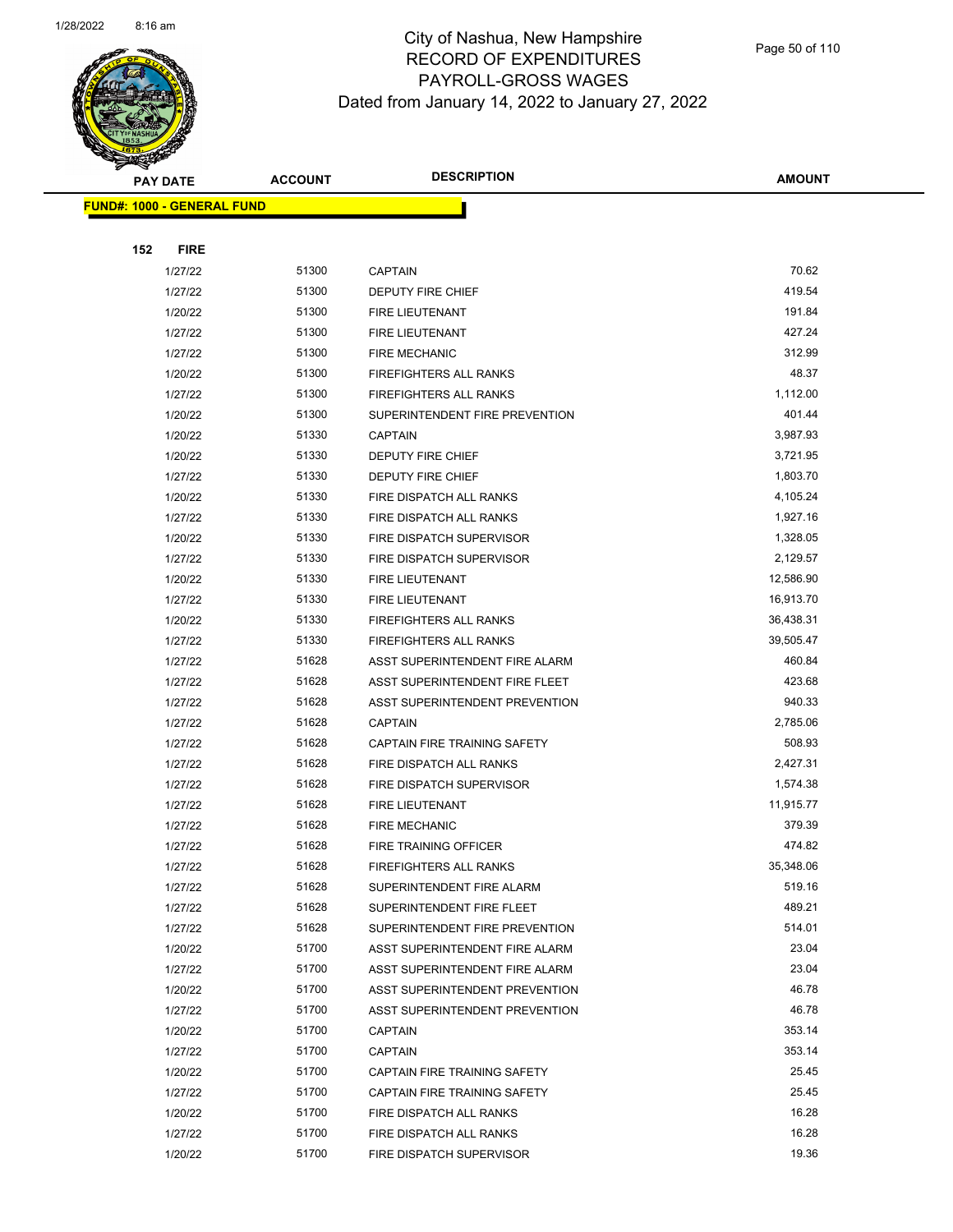

Page 51 of 110

|     | <b>PAY DATE</b>            | <b>ACCOUNT</b>                         | <b>DESCRIPTION</b>                      | <b>AMOUNT</b> |
|-----|----------------------------|----------------------------------------|-----------------------------------------|---------------|
|     | FUND#: 1000 - GENERAL FUND |                                        |                                         |               |
|     |                            |                                        |                                         |               |
| 152 | <b>FIRE</b>                |                                        |                                         |               |
|     | 1/27/22                    | 51700                                  | FIRE DISPATCH SUPERVISOR                | 19.36         |
|     | 1/20/22                    | 51700                                  | FIRE LIEUTENANT                         | 1,446.93      |
|     | 1/27/22                    | 51700                                  | FIRE LIEUTENANT                         | 1,466.75      |
|     | 1/20/22                    | 51700                                  | <b>FIRE TRAINING OFFICER</b>            | 21.93         |
|     | 1/27/22                    | 51700                                  | FIRE TRAINING OFFICER                   | 21.93         |
|     | 1/20/22                    | 51700                                  | FIREFIGHTERS ALL RANKS                  | 2,755.26      |
|     | 1/27/22                    | 51700                                  | FIREFIGHTERS ALL RANKS                  | 2,739.14      |
|     | 1/20/22                    | 51700                                  | SUPERINTENDENT FIRE ALARM               | 25.96         |
|     | 1/27/22                    | 51700                                  | SUPERINTENDENT FIRE ALARM               | 25.96         |
|     | 1/20/22                    | 51700                                  | SUPERINTENDENT FIRE FLEET               | 24.46         |
|     | 1/27/22                    | 51700                                  | SUPERINTENDENT FIRE FLEET               | 24.46         |
|     | 1/20/22                    | 51700                                  | SUPERINTENDENT FIRE PREVENTION          | 25.70         |
|     | 1/27/22                    | 51700                                  | SUPERINTENDENT FIRE PREVENTION          | 25.70         |
|     | 1/27/22                    | 55118                                  | TELEPHONE-CELLULAR                      | 684.00        |
|     | 1/27/22                    | 61107                                  | <b>CLOTHING &amp; UNIFORMS</b>          | 82.95         |
|     | <b>TOTAL 152 - FIRE</b>    |                                        |                                         | \$697,327.76  |
| 153 |                            | <b>BUILDING INSPECTION</b>             |                                         |               |
|     | 1/20/22                    | 51100                                  | BLD INSP ASST PLANS EXAMINER            | 1,123.45      |
|     | 1/27/22                    | 51100                                  | BLD INSP ASST PLANS EXAMINER            | 1,123.45      |
|     | 1/20/22                    | 51100                                  | <b>BUILDING AND UTILITIES INSPCTR</b>   | 3,901.50      |
|     | 1/27/22                    | 51100                                  | <b>BUILDING AND UTILITIES INSPCTR</b>   | 3,901.50      |
|     | 1/20/22                    | 51100                                  | <b>BUILDING DEPARTMENT MANAGER</b>      | 1,738.30      |
|     | 1/27/22                    | 51100                                  | <b>BUILDING DEPARTMENT MANAGER</b>      | 1,738.30      |
|     | 1/20/22                    | 51100                                  | DEPUTY BUILDING OFFICIAL PLANS EXAMINER | 1,500.60      |
|     | 1/27/22                    | 51100                                  | DEPUTY BUILDING OFFICIAL PLANS EXAMINER | 1,500.60      |
|     | 1/20/22                    | 51100                                  | PERMIT TECHNICIAN I                     | 1,439.90      |
|     | 1/27/22                    | 51100                                  | PERMIT TECHNICIAN I                     | 1,439.90      |
|     |                            | <b>TOTAL 153 - BUILDING INSPECTION</b> |                                         | \$19,407.50   |
| 155 |                            | <b>CODE ENFORCEMENT</b>                |                                         |               |
|     | 1/20/22                    | 51100                                  | <b>CODE ENFORCEMENT OFFICER II</b>      | 2,966.10      |
|     | 1/27/22                    | 51100                                  | <b>CODE ENFORCEMENT OFFICER II</b>      | 2,966.10      |
|     | 1/20/22                    | 51100                                  | MGR CODE ENFORCEMENT DEPT               | 1,738.30      |
|     | 1/27/22                    | 51100                                  | MGR CODE ENFORCEMENT DEPT               | 1,738.30      |
|     | 1/27/22                    | 55118                                  | TELEPHONE-CELLULAR                      | 59.50         |
|     |                            | <b>TOTAL 155 - CODE ENFORCEMENT</b>    |                                         | \$9,468.30    |
| 156 |                            | <b>EMERGENCY MANAGEMENT</b>            |                                         |               |
|     | 1/20/22                    | 51100                                  | EMERGENCY MANAGEMENT COORDINAT          | 934.00        |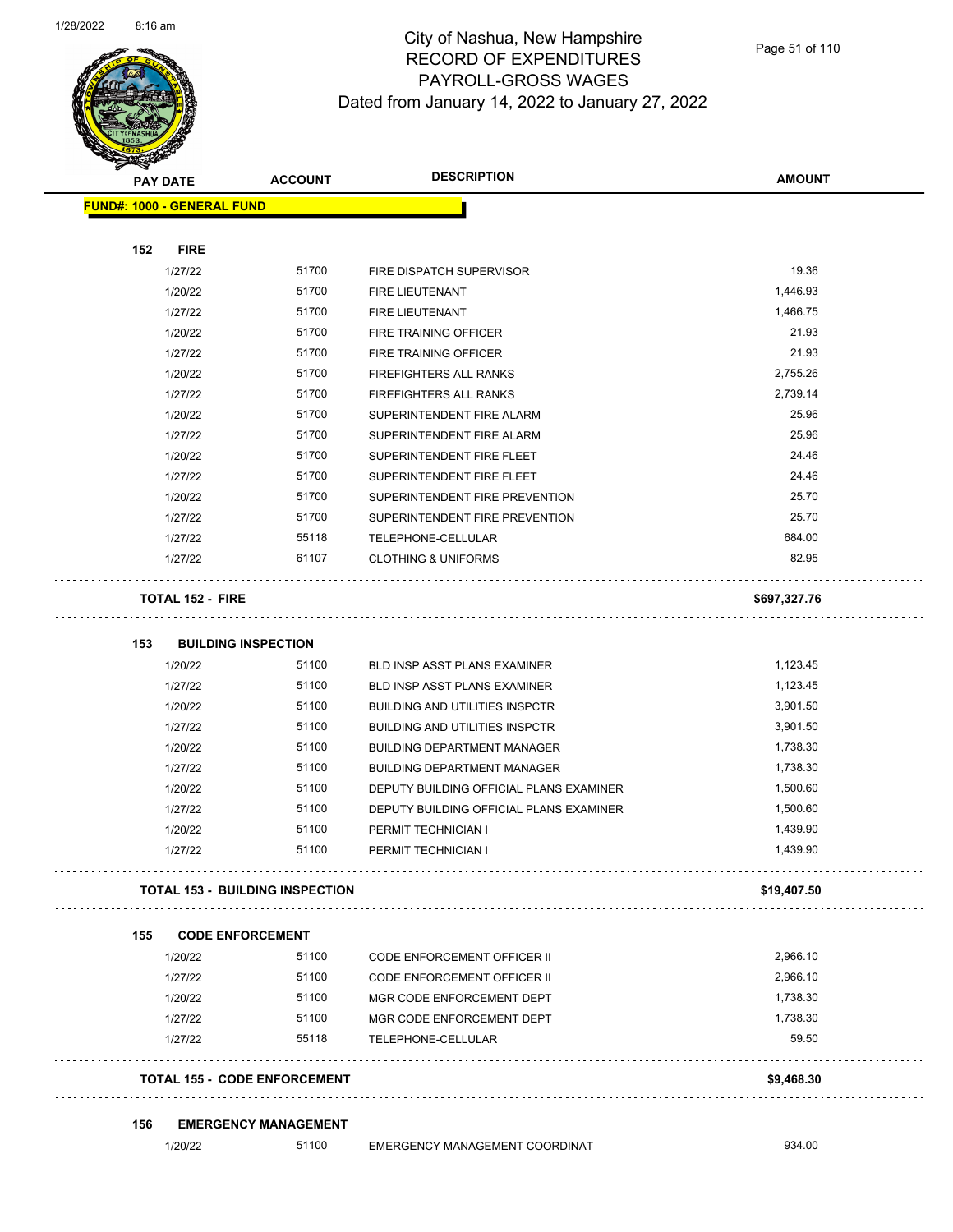

Page 52 of 110

| Santa Contra Contra Contra Contra Contra Contra Contra Contra Contra Contra Contra Contra Contra Contra Contra | <b>PAY DATE</b>    | <b>ACCOUNT</b>                             | <b>DESCRIPTION</b>                                                | <b>AMOUNT</b> |
|----------------------------------------------------------------------------------------------------------------|--------------------|--------------------------------------------|-------------------------------------------------------------------|---------------|
| <b>FUND#: 1000 - GENERAL FUND</b>                                                                              |                    |                                            |                                                                   |               |
| 156                                                                                                            |                    | <b>EMERGENCY MANAGEMENT</b>                |                                                                   |               |
|                                                                                                                | 1/27/22            | 51100                                      | EMERGENCY MANAGEMENT COORDINAT                                    | 934.00        |
|                                                                                                                | 1/27/22            | 55118                                      | TELEPHONE-CELLULAR                                                | 50.00         |
|                                                                                                                |                    |                                            |                                                                   |               |
|                                                                                                                |                    | <b>TOTAL 156 - EMERGENCY MANAGEMENT</b>    |                                                                   | \$1,918.00    |
| 157                                                                                                            |                    | <b>CITYWIDE COMMUNICATIONS</b>             |                                                                   |               |
|                                                                                                                | 1/20/22            | 51100                                      | ASSISTANT MANAGER RADIO SYSTEMS NETWORK ADMINI                    | 2,029.80      |
|                                                                                                                | 1/27/22            | 51100                                      | ASSISTANT MANAGER RADIO SYSTEMS NETWORK ADMINI                    | 2,029.80      |
|                                                                                                                | 1/20/22            | 51200                                      | RADIO SYSTEMS MANAGER                                             | 1,532.88      |
|                                                                                                                | 1/27/22            | 51200                                      | RADIO SYSTEMS MANAGER                                             | 1,532.88      |
|                                                                                                                | 1/27/22            | 55118                                      | TELEPHONE-CELLULAR                                                | 100.00        |
|                                                                                                                |                    | <b>TOTAL 157 - CITYWIDE COMMUNICATIONS</b> |                                                                   | \$7,225.36    |
| 158                                                                                                            |                    | <b>PARKING ENFORCEMENT</b>                 |                                                                   |               |
|                                                                                                                | 1/20/22            | 51100                                      | MVR CLERK II                                                      | 703.10        |
|                                                                                                                | 1/27/22            | 51100                                      | <b>MVR CLERK II</b>                                               | 703.10        |
|                                                                                                                | 1/20/22            | 51100                                      | ORDINANCE VIOLATIONS COORDINATOR                                  | 238.40        |
|                                                                                                                | 1/27/22            | 51100                                      | ORDINANCE VIOLATIONS COORDINATOR                                  | 238.40        |
|                                                                                                                | 1/20/22            | 51100                                      | PARKING MANAGER                                                   | 353.55        |
|                                                                                                                | 1/27/22            | 51100                                      | <b>PARKING MANAGER</b>                                            | 353.55        |
|                                                                                                                | 1/20/22            | 51200                                      | PARKING ENFORCEMENT SPECIALIST- PT                                | 324.01        |
|                                                                                                                | 1/27/22            | 51200                                      | PARKING ENFORCEMENT SPECIALIST- PT                                | 659.37        |
|                                                                                                                | 1/27/22            | 55118                                      | TELEPHONE-CELLULAR                                                | 12.50         |
|                                                                                                                |                    | <b>TOTAL 158 - PARKING ENFORCEMENT</b>     |                                                                   | \$3,585.98    |
|                                                                                                                |                    |                                            |                                                                   |               |
| 160                                                                                                            |                    | <b>PW-ADMIN &amp; ENGINEERING</b><br>51100 |                                                                   | 535.05        |
|                                                                                                                | 1/20/22<br>1/27/22 | 51100                                      | ADMINISTRATIVE ASSISTANT II                                       | 535.05        |
|                                                                                                                | 1/20/22            | 51100                                      | ADMINISTRATIVE ASSISTANT II<br>ASSISTANT DIRECTOR OF PUBLIC WORKS | 1,832.35      |
|                                                                                                                | 1/27/22            | 51100                                      | ASSISTANT DIRECTOR OF PUBLIC WORKS                                | 1,832.35      |
|                                                                                                                | 1/20/22            | 51100                                      | <b>CITY ENGINEER</b>                                              | 1,308.85      |
|                                                                                                                | 1/27/22            | 51100                                      | <b>CITY ENGINEER</b>                                              | 1,308.85      |
|                                                                                                                | 1/20/22            | 51100                                      | <b>CITY SURVEYOR</b>                                              | 1,321.05      |
|                                                                                                                | 1/27/22            | 51100                                      | <b>CITY SURVEYOR</b>                                              | 1,321.05      |
|                                                                                                                | 1/20/22            | 51100                                      | DEPUTY CITY ENGINEER                                              | 828.25        |
|                                                                                                                | 1/27/22            | 51100                                      | DEPUTY CITY ENGINEER                                              | 828.25        |
|                                                                                                                |                    |                                            |                                                                   |               |

1/20/22 51100 DIRECTOR PUBLIC WORKS 2,004.15 1/27/22 51100 DIRECTOR PUBLIC WORKS 2,004.15 1/20/22 51100 DIVISION OPERATIONS MANAGER 1,607.00 1/27/22 51100 DIVISION OPERATIONS MANAGER 1,607.00 1/20/22 51100 DPW CONTRACT ADMINISTRATOR 391.81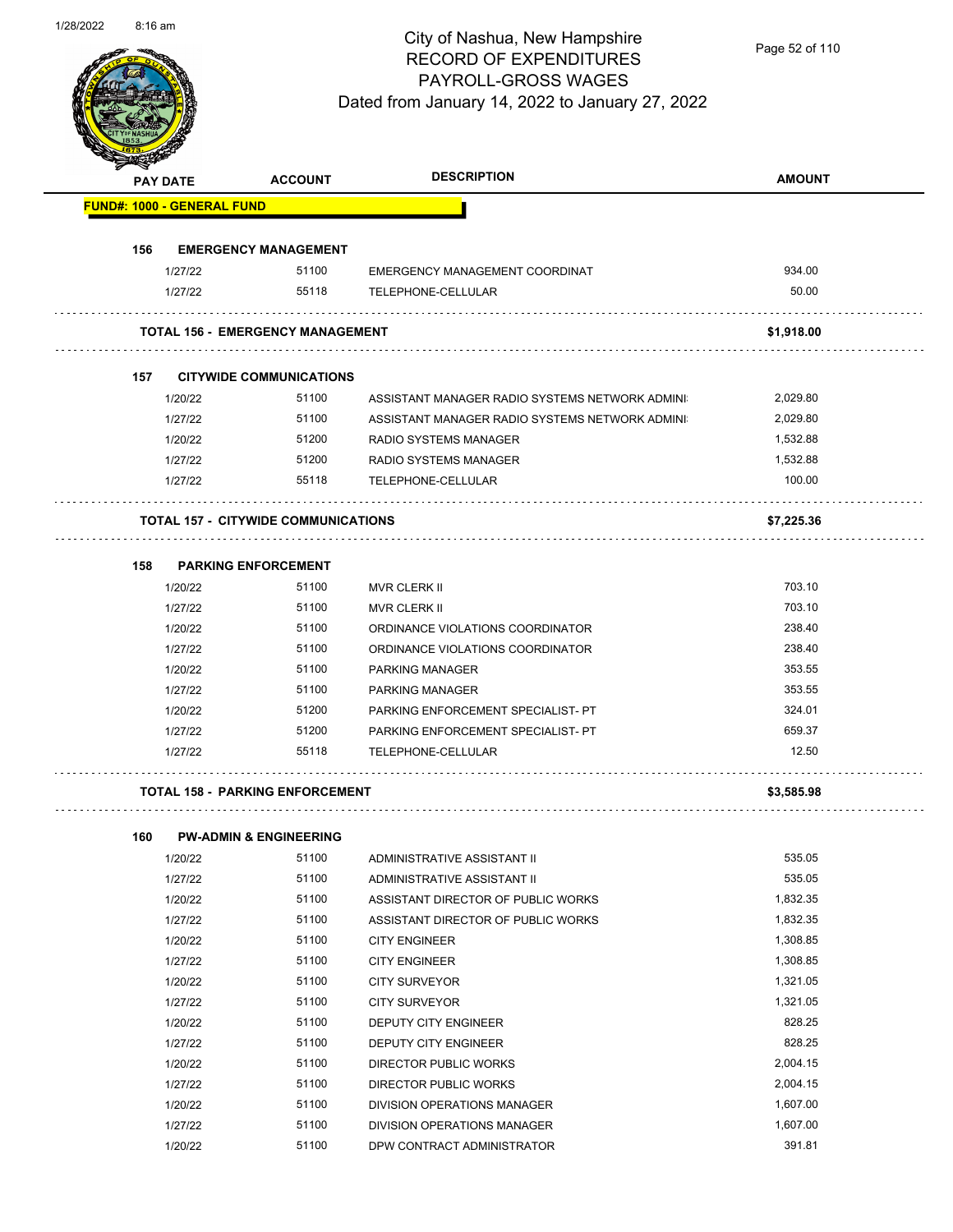$\overline{\phantom{0}}$ 

÷,



|     | <b>PAY DATE</b>                               | <b>ACCOUNT</b>                    | <b>DESCRIPTION</b>             | <b>AMOUNT</b> |
|-----|-----------------------------------------------|-----------------------------------|--------------------------------|---------------|
|     | <b>FUND#: 1000 - GENERAL FUND</b>             |                                   |                                |               |
|     |                                               |                                   |                                |               |
| 160 |                                               | <b>PW-ADMIN &amp; ENGINEERING</b> |                                |               |
|     | 1/27/22                                       | 51100                             | DPW CONTRACT ADMINISTRATOR     | 391.81        |
|     | 1/20/22                                       | 51100                             | <b>ENGINEERING INSPECTOR</b>   | 2,199.65      |
|     | 1/27/22                                       | 51100                             | <b>ENGINEERING INSPECTOR</b>   | 2,199.65      |
|     | 1/20/22                                       | 51100                             | <b>EXECUTIVE ASSISTANT</b>     | 858.95        |
|     | 1/27/22                                       | 51100                             | <b>EXECUTIVE ASSISTANT</b>     | 858.95        |
|     | 1/20/22                                       | 51100                             | <b>GIS SPECIALIST</b>          | 537.80        |
|     | 1/27/22                                       | 51100                             | <b>GIS SPECIALIST</b>          | 537.80        |
|     | 1/20/22                                       | 51100                             | PUBLIC RELATIONS ADMINISTRATOR | 797.60        |
|     | 1/27/22                                       | 51100                             | PUBLIC RELATIONS ADMINISTRATOR | 797.60        |
|     | 1/20/22                                       | 51100                             | <b>SENIOR STAFF ENGINEER</b>   | 1,989.45      |
|     | 1/27/22                                       | 51100                             | <b>SENIOR STAFF ENGINEER</b>   | 1,989.45      |
|     | 1/20/22                                       | 51100                             | <b>SENIOR TRAFFIC ENGINEER</b> | 1,840.55      |
|     | 1/27/22                                       | 51100                             | SENIOR TRAFFIC ENGINEER        | 1,840.55      |
|     | 1/20/22                                       | 51100                             | <b>STAFF ENGINEER</b>          | 1,258.90      |
|     | 1/27/22                                       | 51100                             | <b>STAFF ENGINEER</b>          | 1,258.90      |
|     | 1/20/22                                       | 51100                             | STREET CONSTRUCTION ENGINEER   | 1,533.80      |
|     | 1/27/22                                       | 51100                             | STREET CONSTRUCTION ENGINEER   | 1,533.80      |
|     | 1/27/22                                       | 55118                             | TELEPHONE-CELLULAR             | 408.30        |
|     | <b>TOTAL 160 - PW-ADMIN &amp; ENGINEERING</b> |                                   |                                | \$42,098.72   |
|     |                                               |                                   |                                |               |
| 161 | <b>STREETS</b>                                |                                   |                                |               |
|     | 1/20/22                                       | 51100                             | ADMINISTRATIVE ASSISTANT II    | 864.69        |
|     | 1/27/22                                       | 51100                             | ADMINISTRATIVE ASSISTANT II    | 864.70        |
|     | 1/20/22                                       | 51100                             | AUTO MECH 1ST CLASS NIGHTS     | 3,481.04      |
|     | 1/27/22                                       | 51100                             | AUTO MECH 1ST CLASS NIGHTS     | 3,473.76      |
|     | 1/20/22                                       | 51100                             | AUTO MECH 2ND CLASS            | 2,120.80      |
|     | 1/27/22                                       | 51100                             | <b>AUTO MECH 2ND CLASS</b>     | 2,120.80      |
|     | 1/20/22                                       | 51100                             | AUTO MECHANIC 1ST CLASS        | 3,473.76      |
|     | 1/27/22                                       | 51100                             | AUTO MECHANIC 1ST CLASS        | 3,495.60      |
|     | 1/20/22                                       | 51100                             | <b>EQUIP OPR STREET REPAIR</b> | 4,586.24      |
|     | 1/27/22                                       | 51100                             | EQUIP OPR STREET REPAIR        | 5,302.00      |
|     | 1/20/22                                       | 51100                             | FLEET MAINTENANCE FOREMAN      | 1,165.20      |
|     | 1/27/22                                       | 51100                             | FLEET MAINTENANCE FOREMAN      | 1,165.20      |
|     | 1/20/22                                       | 51100                             | FLEET MANAGER STREET DEPT      | 1,251.60      |
|     | 1/27/22                                       | 51100                             | FLEET MANAGER STREET DEPT      | 1,251.60      |
|     | 1/20/22                                       | 51100                             | FOREMAN LABOR STREET           | 2,783.80      |
|     | 1/27/22                                       | 51100                             | FOREMAN LABOR STREET           | 2,783.80      |
|     | 1/20/22                                       | 51100                             | <b>MASON PIPELAYER</b>         | 3,043.20      |
|     | 1/27/22                                       | 51100                             | <b>MASON PIPELAYER</b>         | 3,043.20      |
|     | 1/20/22                                       | 51100                             | OPERATIONS SUPERVISOR          | 1,173.10      |
|     | 1/27/22                                       | 51100                             | OPERATIONS SUPERVISOR          | 1,173.10      |
|     | 1/20/22                                       | 51100                             | <b>SIGN MAINTENANCE</b>        | 2,012.89      |
|     | 1/27/22                                       | 51100                             | SIGN MAINTENANCE               | 2,019.20      |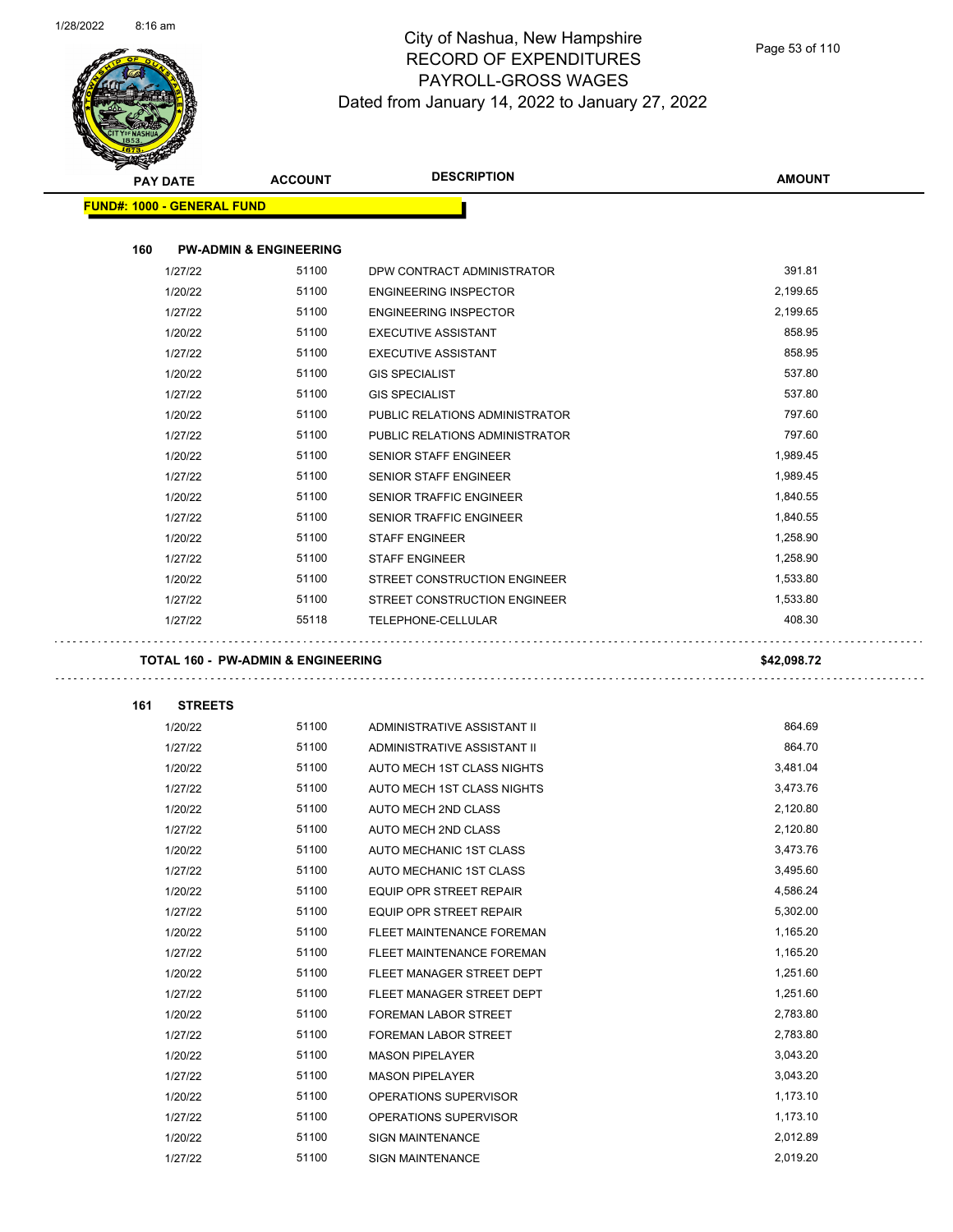

|     | <b>PAY DATE</b>                   | <b>ACCOUNT</b> | <b>DESCRIPTION</b>                   | <b>AMOUNT</b> |
|-----|-----------------------------------|----------------|--------------------------------------|---------------|
|     | <b>FUND#: 1000 - GENERAL FUND</b> |                |                                      |               |
|     |                                   |                |                                      |               |
| 161 | <b>STREETS</b>                    |                |                                      |               |
|     | 1/20/22                           | 51100          | STOREKEEPER PWD                      | 1,142.54      |
|     | 1/27/22                           | 51100          | STOREKEEPER PWD                      | 1,080.20      |
|     | 1/20/22                           | 51100          | <b>STREET FOREMAN</b>                | 2,783.80      |
|     | 1/27/22                           | 51100          | <b>STREET FOREMAN</b>                | 2,783.80      |
|     | 1/20/22                           | 51100          | SUPERINTENDENT OF STREETS            | 2,045.05      |
|     | 1/27/22                           | 51100          | SUPERINTENDENT OF STREETS            | 2,045.05      |
|     | 1/20/22                           | 51100          | <b>TRAFFIC FOREMAN</b>               | 1,419.75      |
|     | 1/27/22                           | 51100          | <b>TRAFFIC FOREMAN</b>               | 1,419.75      |
|     | 1/20/22                           | 51100          | <b>TRAFFIC TECHNICIAN I</b>          | 2,567.00      |
|     | 1/27/22                           | 51100          | <b>TRAFFIC TECHNICIAN I</b>          | 2,567.00      |
|     | 1/20/22                           | 51100          | TRUCK DRIVER STREET REPAIR           | 16,562.90     |
|     | 1/27/22                           | 51100          | TRUCK DRIVER STREET REPAIR           | 16,135.58     |
|     | 1/20/22                           | 51100          | <b>WELDER FIRST CLASS</b>            | 1,152.80      |
|     | 1/27/22                           | 51100          | <b>WELDER FIRST CLASS</b>            | 1,152.80      |
|     | 1/20/22                           | 51300          | ADMINISTRATIVE ASSISTANT II          | 105.38        |
|     | 1/20/22                           | 51300          | AUTO MECH 1ST CLASS NIGHTS           | 174.78        |
|     | 1/27/22                           | 51300          | AUTO MECH 1ST CLASS NIGHTS           | 600.81        |
|     | 1/20/22                           | 51300          | AUTO MECH 2ND CLASS                  | 540.69        |
|     | 1/27/22                           | 51300          | AUTO MECH 2ND CLASS                  | 1,034.63      |
|     | 1/20/22                           | 51300          | AUTO MECHANIC 1ST CLASS              | 329.85        |
|     | 1/27/22                           | 51300          | AUTO MECHANIC 1ST CLASS              | 702.90        |
|     | 1/20/22                           | 51300          | AUTOMATED TRASH COLLECTION OPR       | 729.43        |
|     | 1/27/22                           | 51300          | AUTOMATED TRASH COLLECTION OPR       | 2,400.81      |
|     | 1/20/22                           | 51300          | <b>COLLECTION EQUIP OPR</b>          | 1,355.94      |
|     | 1/27/22                           | 51300          | <b>COLLECTION EQUIP OPR</b>          | 2,732.63      |
|     | 1/20/22                           | 51300          | <b>COLLECTION EQUIP OPR LANDFILL</b> | 361.13        |
|     | 1/27/22                           | 51300          | COLLECTION EQUIP OPR LANDFILL        | 1,133.42      |
|     | 1/20/22                           | 51300          | <b>EQUIP OPR STREET REPAIR</b>       | 1,428.63      |
|     | 1/27/22                           | 51300          | EQUIP OPR STREET REPAIR              | 2,899.57      |
|     | 1/20/22                           | 51300          | <b>EQUIPMENT OPERATOR, PARKS</b>     | 182.86        |
|     | 1/27/22                           | 51300          | EQUIPMENT OPERATOR, PARKS            | 548.58        |
|     | 1/20/22                           | 51300          | <b>EQUIPMENT OPR LANDFILL</b>        | 363.09        |
|     | 1/27/22                           | 51300          | <b>EQUIPMENT OPR LANDFILL</b>        | 1,119.21      |
|     | 1/20/22                           | 51300          | FLEET MAINTENANCE FOREMAN            | 830.21        |
|     | 1/27/22                           | 51300          | FLEET MAINTENANCE FOREMAN            | 1,452.35      |
|     | 1/20/22                           | 51300          | FOREMAN LABOR PARK                   | 313.20        |
|     | 1/27/22                           | 51300          | FOREMAN LABOR PARK                   | 1,161.39      |
|     | 1/20/22                           | 51300          | FOREMAN LABOR STREET                 | 1,174.41      |
|     | 1/27/22                           | 51300          | FOREMAN LABOR STREET                 | 1,278.81      |
|     | 1/20/22                           | 51300          | <b>GROUNDSKEEPER MAINTENANCE</b>     | 1,079.86      |
|     | 1/27/22                           | 51300          | <b>GROUNDSKEEPER MAINTENANCE</b>     | 4,596.01      |
|     | 1/20/22                           | 51300          | <b>GROUNDSMAN I</b>                  | 931.88        |
|     | 1/27/22                           | 51300          | <b>GROUNDSMAN I</b>                  | 2,385.96      |
|     | 1/20/22                           | 51300          | <b>LEAD GROUNDSMAN</b>               | 317.25        |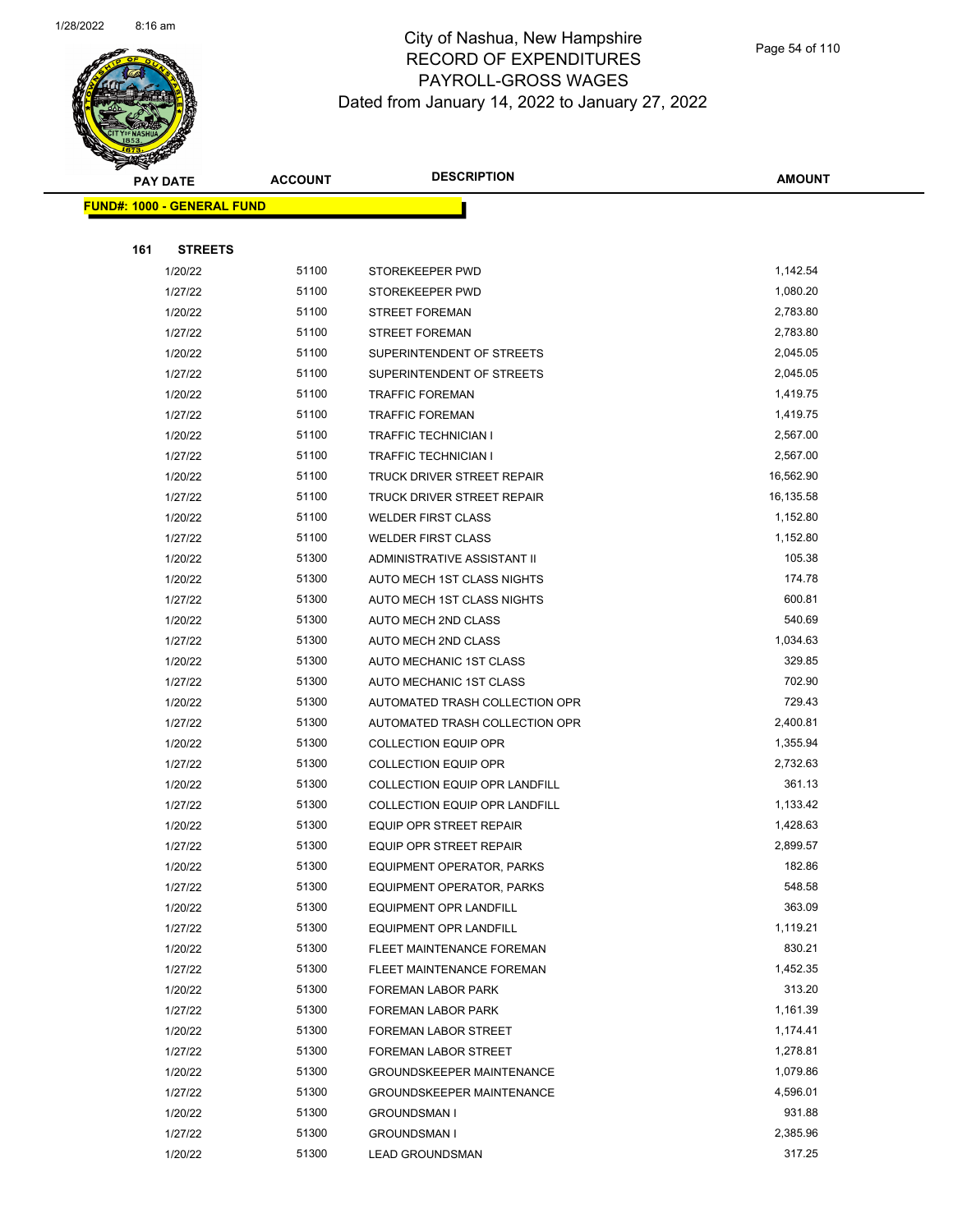

#### City of Nashua, New Hampshire RECORD OF EXPENDITURES PAYROLL-GROSS WAGES Dated from January 14, 2022 to January 27, 2022

Page 55 of 110

| Sential Contract of the Contract of the Contract of The Contract of The Contract of The Contract of The Contract of The Contract of The Contract of The Contract of The Contract of The Contract of The Contract of The Contra<br><b>PAY DATE</b> | <b>ACCOUNT</b>                  | <b>DESCRIPTION</b>          | <b>AMOUNT</b> |
|---------------------------------------------------------------------------------------------------------------------------------------------------------------------------------------------------------------------------------------------------|---------------------------------|-----------------------------|---------------|
| <b>FUND#: 1000 - GENERAL FUND</b>                                                                                                                                                                                                                 |                                 |                             |               |
|                                                                                                                                                                                                                                                   |                                 |                             |               |
| 161<br><b>STREETS</b><br>1/27/22                                                                                                                                                                                                                  | 51300                           | <b>LEAD GROUNDSMAN</b>      | 525.34        |
| 1/20/22                                                                                                                                                                                                                                           | 51300                           | <b>MASON PIPELAYER</b>      | 350.20        |
| 1/27/22                                                                                                                                                                                                                                           | 51300                           | <b>MASON PIPELAYER</b>      | 1,718.46      |
| 1/20/22                                                                                                                                                                                                                                           | 51300                           | MECHANIC WWTP 1ST CLASS     | 394.08        |
| 1/20/22                                                                                                                                                                                                                                           | 51300                           | OPERATIONS SUPERVISOR       | 21.99         |
| 1/27/22                                                                                                                                                                                                                                           | 51300                           | OPERATIONS SUPERVISOR       | 538.89        |
| 1/27/22                                                                                                                                                                                                                                           | 51300                           | OPERATOR II WWTP 1st        | 196.29        |
| 1/20/22                                                                                                                                                                                                                                           | 51300                           | <b>SIGN MAINTENANCE</b>     | 344.66        |
| 1/27/22                                                                                                                                                                                                                                           | 51300                           | <b>SIGN MAINTENANCE</b>     | 1,254.17      |
| 1/20/22                                                                                                                                                                                                                                           | 51300                           | SOLID WASTE FOREMAN         | 730.74        |
| 1/27/22                                                                                                                                                                                                                                           | 51300                           | SOLID WASTE FOREMAN         | 1,304.89      |
| 1/20/22                                                                                                                                                                                                                                           | 51300                           | STELLOS STADIUM ATTENDANT   | 182.19        |
| 1/27/22                                                                                                                                                                                                                                           | 51300                           | STELLOS STADIUM ATTENDANT   | 590.42        |
| 1/20/22                                                                                                                                                                                                                                           | 51300                           | STOREKEEPER PWD             | 72.45         |
| 1/27/22                                                                                                                                                                                                                                           | 51300                           | STOREKEEPER PWD             | 521.96        |
| 1/20/22                                                                                                                                                                                                                                           | 51300                           | <b>STREET FOREMAN</b>       | 730.74        |
| 1/27/22                                                                                                                                                                                                                                           | 51300                           | <b>STREET FOREMAN</b>       | 2,688.08      |
| 1/20/22                                                                                                                                                                                                                                           | 51300                           | <b>TRAFFIC TECHNICIAN I</b> | 731.11        |
| 1/27/22                                                                                                                                                                                                                                           | 51300                           | <b>TRAFFIC TECHNICIAN I</b> | 822.00        |
| 1/20/22                                                                                                                                                                                                                                           | 51300                           | TRUCK DRIVER STREET REPAIR  | 2,242.61      |
| 1/27/22                                                                                                                                                                                                                                           | 51300                           | TRUCK DRIVER STREET REPAIR  | 8,364.10      |
| 1/20/22                                                                                                                                                                                                                                           | 51300                           | <b>WASTEWATER ASSISTANT</b> | 163.76        |
| 1/20/22                                                                                                                                                                                                                                           | 51300                           | <b>WELDER FIRST CLASS</b>   | 110.25        |
| 1/27/22                                                                                                                                                                                                                                           | 51300                           | <b>WELDER FIRST CLASS</b>   | 650.48        |
| 1/27/22                                                                                                                                                                                                                                           | 55118                           | TELEPHONE-CELLULAR          | 118.00        |
| <b>TOTAL 161 - STREETS</b>                                                                                                                                                                                                                        |                                 |                             | \$167,140.83  |
| <b>PARKING OPERATIONS</b><br>166                                                                                                                                                                                                                  |                                 |                             |               |
| 1/20/22                                                                                                                                                                                                                                           | 51100                           | PARKING MAINTENANCE         | 1,426.90      |
| 1/27/22                                                                                                                                                                                                                                           | 51100                           | PARKING MAINTENANCE         | 1,404.40      |
| 1/20/22                                                                                                                                                                                                                                           | 51100                           | PARKING MANAGER             | 1,060.65      |
| 1/27/22                                                                                                                                                                                                                                           | 51100                           | PARKING MANAGER             | 1,060.65      |
| 1/20/22                                                                                                                                                                                                                                           | 51200                           | PARKING MAINTENANCE         | 353.20        |
| 1/27/22                                                                                                                                                                                                                                           | 51200                           | PARKING MAINTENANCE         | 454.75        |
| 1/20/22                                                                                                                                                                                                                                           | 51300                           | PARKING MAINTENANCE         | 33.12         |
| 1/27/22                                                                                                                                                                                                                                           | 51300                           | PARKING MAINTENANCE         | 192.06        |
| 1/27/22                                                                                                                                                                                                                                           | 55118                           | TELEPHONE-CELLULAR          | 154.50        |
| <b>TOTAL 166 - PARKING OPERATIONS</b>                                                                                                                                                                                                             |                                 |                             | \$6,140.23    |
| 170                                                                                                                                                                                                                                               | <b>HYDROELECTRIC OPERATIONS</b> |                             |               |
| 1/27/22                                                                                                                                                                                                                                           | 55118                           | TELEPHONE-CELLULAR          | 50.00         |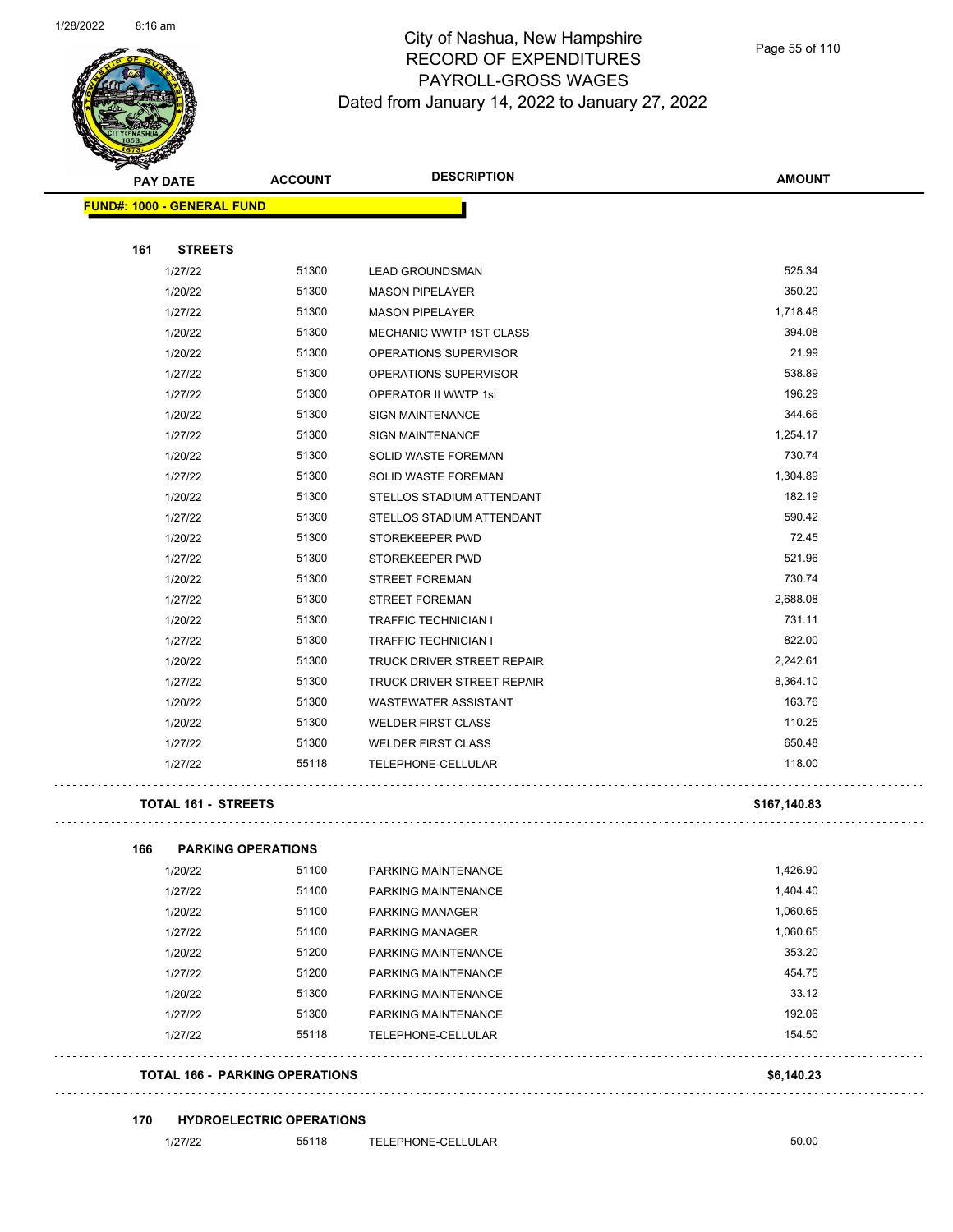

Page 56 of 110

|                                   |                    |                                             | <b>DESCRIPTION</b>                                        |               |
|-----------------------------------|--------------------|---------------------------------------------|-----------------------------------------------------------|---------------|
| <b>PAY DATE</b>                   |                    | <b>ACCOUNT</b>                              |                                                           | <b>AMOUNT</b> |
| <b>FUND#: 1000 - GENERAL FUND</b> |                    |                                             |                                                           |               |
|                                   |                    |                                             |                                                           |               |
|                                   |                    | <b>TOTAL 170 - HYDROELECTRIC OPERATIONS</b> |                                                           | \$50.00       |
|                                   |                    |                                             |                                                           |               |
| 171                               |                    | <b>COMMUNITY SERVICES</b>                   |                                                           |               |
|                                   | 1/20/22            | 51100                                       | DIRECTOR HEALTH AND COMM SVS                              | 2,325.45      |
|                                   | 1/27/22            | 51100                                       | DIRECTOR HEALTH AND COMM SVS                              | 2,325.45      |
|                                   | 1/20/22            | 51100                                       | <b>EPIDEMIOLOGIST</b>                                     | 1,087.55      |
|                                   | 1/27/22            | 51100                                       | <b>EPIDEMIOLOGIST</b>                                     | 1,087.55      |
|                                   | 1/20/22            | 51100                                       | <b>HEALTH PROMOTION &amp; COMMUNICATION SPECIALIST</b>    | 363.48        |
|                                   | 1/27/22            | 51100                                       | <b>HEALTH PROMOTION &amp; COMMUNICATION SPECIALIST</b>    | 363.48        |
|                                   | 1/27/22            | 55118                                       | TELEPHONE-CELLULAR                                        | 50.00         |
|                                   |                    | <b>TOTAL 171 - COMMUNITY SERVICES</b>       |                                                           | \$7,602.96    |
| 172                               |                    |                                             |                                                           |               |
|                                   | 1/20/22            | <b>COMMUNITY HEALTH</b><br>51100            | ADMINISTRATIVE ASSISTANT III                              | 945.30        |
|                                   | 1/27/22            | 51100                                       | ADMINISTRATIVE ASSISTANT III                              | 945.31        |
|                                   | 1/20/22            | 51100                                       | <b>BILINGUAL OUTREACH WORKER</b>                          | 1,034.94      |
|                                   | 1/27/22            | 51100                                       | <b>BILINGUAL OUTREACH WORKER</b>                          | 1,034.95      |
|                                   | 1/20/22            | 51100                                       | CHIEF PUBLIC HEALTH NURSE                                 | 1,840.55      |
|                                   | 1/27/22            | 51100                                       | CHIEF PUBLIC HEALTH NURSE                                 | 1,840.55      |
|                                   |                    | 51100                                       |                                                           | 4,092.20      |
|                                   | 1/20/22<br>1/27/22 | 51100                                       | PUB HEALTH NURSE                                          | 4,092.20      |
|                                   | 1/27/22            | 51300                                       | PUB HEALTH NURSE<br>ADMINISTRATIVE ASSISTANT III          | 17.73         |
|                                   |                    | 51300                                       |                                                           | 19.41         |
|                                   | 1/20/22<br>1/20/22 | 51412                                       | <b>BILINGUAL OUTREACH WORKER</b><br><b>NURSE PER DIEM</b> | 48.47         |
|                                   | 1/27/22            | 51412                                       |                                                           | 113.09        |
|                                   |                    | 55118                                       | <b>NURSE PER DIEM</b>                                     | 50.00         |
|                                   | 1/27/22            |                                             | TELEPHONE-CELLULAR                                        |               |
|                                   |                    | <b>TOTAL 172 - COMMUNITY HEALTH</b>         |                                                           | \$16,074.70   |
| 173                               |                    | <b>ENVIRONMENTAL HEALTH</b>                 |                                                           |               |
|                                   | 1/20/22            | 51100                                       | DEP HEALTH OFFICER/LAB DIRECTOR                           | 1,386.90      |
|                                   | 1/27/22            | 51100                                       | DEP HEALTH OFFICER/LAB DIRECTOR                           | 1,386.90      |
|                                   | 1/20/22            | 51100                                       | ENVIRONMENTAL HEALTH SPEC                                 | 2,937.78      |
|                                   | 1/27/22            | 51100                                       | ENVIRONMENTAL HEALTH SPEC                                 | 2,937.78      |
|                                   | 1/20/22            | 51100                                       | ENVIRONMENTAL TECH OFFICE MGR                             | 1,124.80      |
|                                   | 1/27/22            | 51100                                       | ENVIRONMENTAL TECH OFFICE MGR                             | 1,124.80      |
|                                   | 1/20/22            | 51100                                       | MANAGER ENVIRONMENTAL HEALTH                              | 1,738.30      |
|                                   | 1/27/22            | 51100                                       | MANAGER ENVIRONMENTAL HEALTH                              | 1,738.30      |
|                                   | 1/27/22            | 55118                                       | TELEPHONE-CELLULAR                                        | 50.00         |
|                                   |                    |                                             |                                                           |               |
|                                   |                    | TOTAL 173 - ENVIRONMENTAL HEALTH            |                                                           | \$14,425.56   |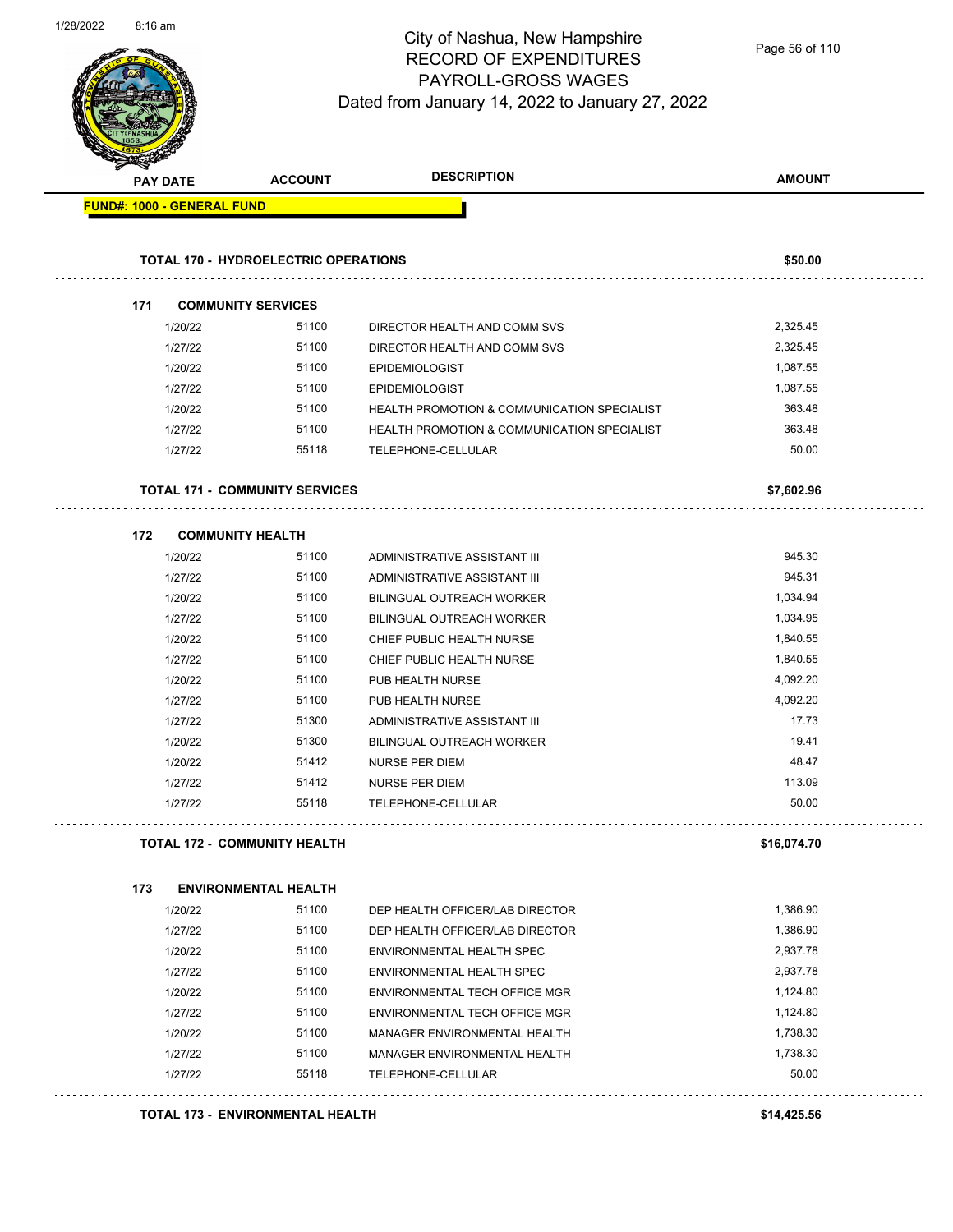

Page 57 of 110

| $\sum_{i=1}^n a_i$                | <b>PAY DATE</b> | <b>ACCOUNT</b>                            | <b>DESCRIPTION</b>               | <b>AMOUNT</b> |
|-----------------------------------|-----------------|-------------------------------------------|----------------------------------|---------------|
| <b>FUND#: 1000 - GENERAL FUND</b> |                 |                                           |                                  |               |
|                                   |                 |                                           |                                  |               |
| 174                               |                 | <b>WELFARE ADMINISTRATION</b>             |                                  |               |
|                                   | 1/20/22         | 51100                                     | CASE TECHNICIAN WELFARE          | 2,878.45      |
|                                   | 1/27/22         | 51100                                     | CASE TECHNICIAN WELFARE          | 2,878.45      |
|                                   | 1/20/22         | 51100                                     | <b>INTAKE WORKER</b>             | 950.75        |
|                                   | 1/27/22         | 51100                                     | <b>INTAKE WORKER</b>             | 950.75        |
|                                   | 1/20/22         | 51100                                     | SENIOR CASE TECHNICIAN           | 1,134.35      |
|                                   | 1/27/22         | 51100                                     | SENIOR CASE TECHNICIAN           | 1,134.35      |
|                                   | 1/20/22         | 51100                                     | <b>WELFARE OFFICER</b>           | 1,840.55      |
|                                   | 1/27/22         | 51100                                     | <b>WELFARE OFFICER</b>           | 1,840.55      |
|                                   | 1/27/22         | 55118                                     | TELEPHONE-CELLULAR               | 100.00        |
|                                   |                 | <b>TOTAL 174 - WELFARE ADMINISTRATION</b> |                                  | \$13,708.20   |
|                                   |                 |                                           |                                  |               |
| 177                               |                 | <b>PARKS &amp; RECREATION</b>             |                                  |               |
|                                   | 1/20/22         | 51100                                     | ADMINISTRATIVE ASSISTANT II      | 903.85        |
|                                   | 1/27/22         | 51100                                     | ADMINISTRATIVE ASSISTANT II      | 903.85        |
|                                   | 1/20/22         | 51100                                     | EQUIPMENT OPERATOR, PARKS        | 1,060.40      |
|                                   | 1/27/22         | 51100                                     | EQUIPMENT OPERATOR, PARKS        | 1,060.40      |
|                                   | 1/20/22         | 51100                                     | FOREMAN LABOR PARK               | 4,175.70      |
|                                   | 1/27/22         | 51100                                     | FOREMAN LABOR PARK               | 4,175.70      |
|                                   | 1/20/22         | 51100                                     | <b>GROUNDSKEEPER MAINTENANCE</b> | 7,702.81      |
|                                   | 1/27/22         | 51100                                     | <b>GROUNDSKEEPER MAINTENANCE</b> | 7,753.81      |
|                                   | 1/20/22         | 51100                                     | <b>GROUNDSMAN I</b>              | 4,658.81      |
|                                   | 1/27/22         | 51100                                     | <b>GROUNDSMAN I</b>              | 4,602.40      |
|                                   | 1/20/22         | 51100                                     | <b>GROUNDSMAN II</b>             | 954.80        |
|                                   | 1/27/22         | 51100                                     | <b>GROUNDSMAN II</b>             | 954.81        |
|                                   | 1/20/22         | 51100                                     | <b>LEAD GROUNDSMAN</b>           | 2,144.80      |
|                                   | 1/27/22         | 51100                                     | <b>LEAD GROUNDSMAN</b>           | 2,144.80      |
|                                   | 1/20/22         | 51100                                     | PROGRAM COORDINATOR              | 410.80        |
|                                   | 1/27/22         | 51100                                     | PROGRAM COORDINATOR              | 410.80        |
|                                   | 1/20/22         | 51100                                     | RECREATION PROGRAM MANAGER       | 1,223.20      |
|                                   | 1/27/22         | 51100                                     | RECREATION PROGRAM MANAGER       | 1,223.20      |
|                                   | 1/20/22         | 51100                                     | STELLOS STADIUM ATTENDANT        | 1,060.40      |
|                                   | 1/27/22         | 51100                                     | STELLOS STADIUM ATTENDANT        | 1,060.40      |
|                                   | 1/27/22         | 51300                                     | EQUIPMENT OPERATOR, PARKS        | 132.06        |
|                                   | 1/20/22         | 51300                                     | FOREMAN LABOR PARK               | 247.95        |
|                                   | 1/27/22         | 51300                                     | FOREMAN LABOR PARK               | 300.13        |
|                                   | 1/20/22         | 51300                                     | <b>GROUNDSKEEPER MAINTENANCE</b> | 42.02         |
|                                   | 1/27/22         | 51300                                     | <b>GROUNDSKEEPER MAINTENANCE</b> | 251.92        |
|                                   | 1/27/22         | 51300                                     | <b>GROUNDSMAN I</b>              | 214.88        |
|                                   | 1/27/22         | 51300                                     | <b>LEAD GROUNDSMAN</b>           | 143.28        |
|                                   | 1/20/22         | 51300                                     | STELLOS STADIUM ATTENDANT        | 161.94        |
|                                   | 1/20/22         | 51420                                     | <b>GAME OFFICIALS</b>            | 2,173.00      |
|                                   | 1/27/22         | 51420                                     | <b>GAME OFFICIALS</b>            | 887.00        |
|                                   | 1/20/22         | 51420                                     | SENIOR TRAFFIC ENGINEER          | 116.00        |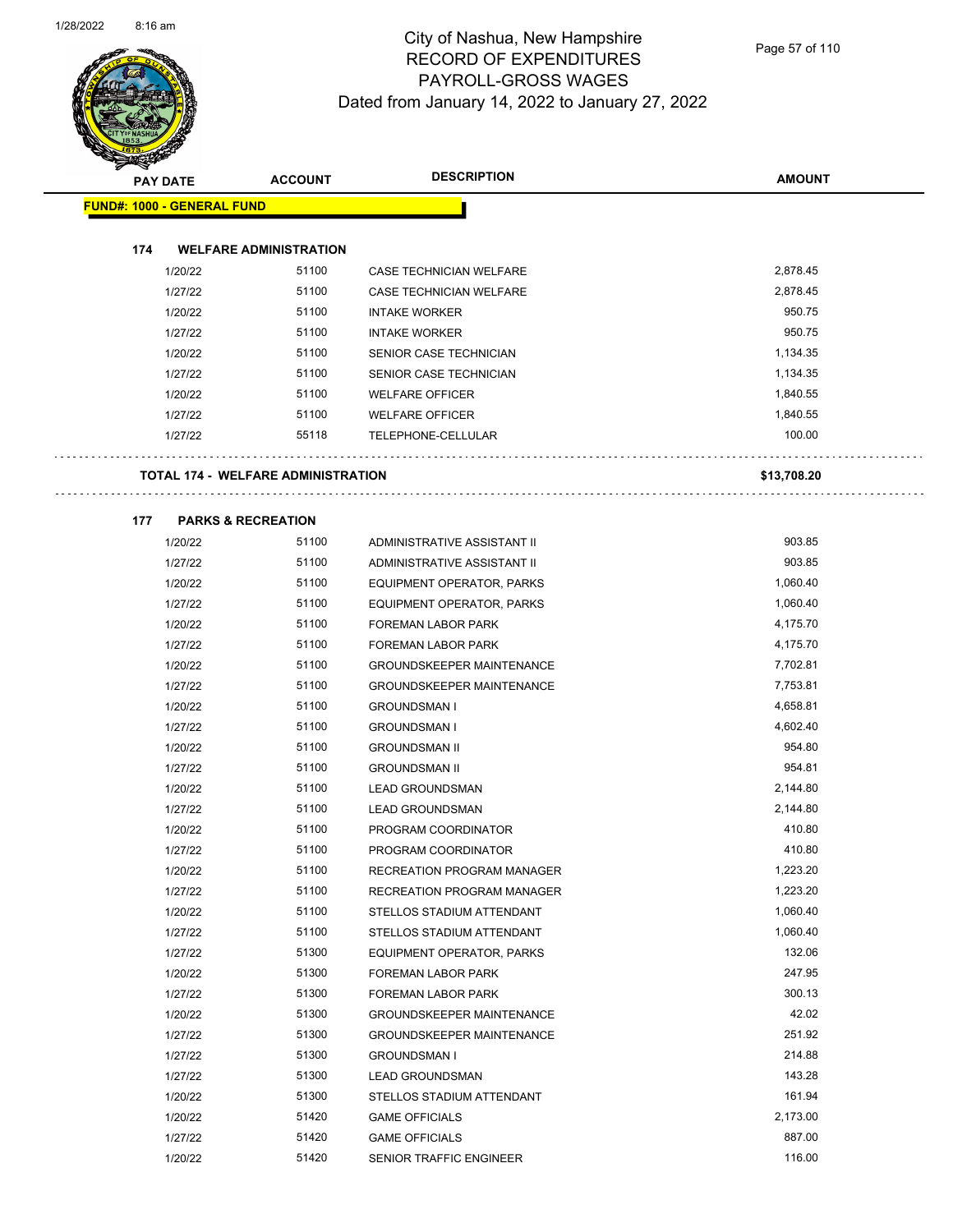

Page 58 of 110

| PAY DATE                          | <b>ACCOUNT</b>                            | <b>DESCRIPTION</b>                          | <b>AMOUNT</b> |
|-----------------------------------|-------------------------------------------|---------------------------------------------|---------------|
| <b>FUND#: 1000 - GENERAL FUND</b> |                                           |                                             |               |
|                                   |                                           |                                             |               |
| 177                               | <b>PARKS &amp; RECREATION</b>             |                                             |               |
| 1/20/22                           | 51420                                     | <b>SUB TEACHER</b>                          | 218.00        |
| 1/27/22                           | 51420                                     | <b>SUB TEACHER</b>                          | 66.00         |
| 1/27/22                           | 51420                                     | TICKETSELLER                                | 58.00         |
| 1/27/22                           | 55118                                     | TELEPHONE-CELLULAR                          | 68.00         |
|                                   |                                           |                                             |               |
|                                   | <b>TOTAL 177 - PARKS &amp; RECREATION</b> |                                             | \$53,665.92   |
|                                   |                                           |                                             |               |
| <b>LIBRARY</b><br>179             |                                           |                                             |               |
| 1/20/22                           | 51100                                     | ASSISTANT DIRECTOR LIBRARY                  | 1,738.30      |
| 1/27/22                           | 51100                                     | ASSISTANT DIRECTOR LIBRARY                  | 1,738.30      |
| 1/20/22                           | 51100                                     | ASSISTANT LIBRARIAN CIRCULATIO              | 1,144.95      |
| 1/27/22                           | 51100                                     | ASSISTANT LIBRARIAN CIRCULATIO              | 1,144.95      |
| 1/20/22                           | 51100                                     | ASSISTANT LIBRARIAN PROGRAMMING & MARKETING | 923.10        |
| 1/27/22                           | 51100                                     | ASSISTANT LIBRARIAN PROGRAMMING & MARKETING | 923.10        |
| 1/20/22                           | 51100                                     | <b>DIRECTOR LIBRARY</b>                     | 2,290.45      |
| 1/27/22                           | 51100                                     | <b>DIRECTOR LIBRARY</b>                     | 2,290.45      |
| 1/20/22                           | 51100                                     | EXECUTIVE ASST OFFICE MANAGER               | 1,039.85      |
| 1/27/22                           | 51100                                     | EXECUTIVE ASST OFFICE MANAGER               | 1,039.85      |
| 1/20/22                           | 51100                                     | IT COORDINATOR                              | 1,128.10      |
| 1/27/22                           | 51100                                     | IT COORDINATOR                              | 1,128.09      |
| 1/20/22                           | 51100                                     | <b>JANITOR</b>                              | 634.66        |
| 1/27/22                           | 51100                                     | <b>JANITOR</b>                              | 634.67        |
| 1/20/22                           | 51100                                     | LIBRARIAN ADULT SERVICES                    | 1,115.65      |
| 1/27/22                           | 51100                                     | LIBRARIAN ADULT SERVICES                    | 1,115.65      |
| 1/20/22                           | 51100                                     | LIBRARIAN CIRCULATION                       | 1,281.50      |
| 1/27/22                           | 51100                                     | <b>LIBRARIAN CIRCULATION</b>                | 1,281.50      |
| 1/20/22                           | 51100                                     | LIBRARIAN PROGRAMMING & MARKETING           | 1,281.51      |
| 1/27/22                           | 51100                                     | LIBRARIAN PROGRAMMING & MARKETING           | 1,281.50      |
| 1/20/22                           | 51100                                     | <b>LIBRARIAN TECH SERVICES</b>              | 1,281.50      |
| 1/27/22                           | 51100                                     | <b>LIBRARIAN TECH SERVICES</b>              | 1,281.50      |
| 1/20/22                           | 51100                                     | LIBRARIAN YOUTH SERVICES                    | 1,883.80      |
| 1/27/22                           | 51100                                     | LIBRARIAN YOUTH SERVICES                    | 1,883.81      |
| 1/20/22                           | 51100                                     | LIBRARY ASSISTANT CIRCULATION               | 7,216.79      |
| 1/27/22                           | 51100                                     | LIBRARY ASSISTANT CIRCULATION               | 7,216.80      |
| 1/20/22                           | 51100                                     | <b>LIBRARY ASSISTANT TECH SVS</b>           | 943.00        |
| 1/27/22                           | 51100                                     | LIBRARY ASSISTANT TECH SVS                  | 943.00        |
| 1/20/22                           | 51100                                     | LIBRARY ASSISTANT YOUTH SERVIC              | 1,607.75      |
| 1/27/22                           | 51100                                     | LIBRARY ASSISTANT YOUTH SERVIC              | 1,607.75      |
| 1/20/22                           | 51100                                     | MAINTENANCE SUPV                            | 1,062.23      |
| 1/27/22                           | 51100                                     | MAINTENANCE SUPV                            | 1,062.26      |
| 1/20/22                           | 51100                                     | PAGE & COLLECTION COORDINATOR               | 976.90        |
| 1/27/22                           | 51100                                     | PAGE & COLLECTION COORDINATOR               | 976.90        |
| 1/20/22                           | 51100                                     | REFERENCE LIBRARIAN ADULT SERV              | 4,888.90      |
| 1/27/22                           | 51100                                     | REFERENCE LIBRARIAN ADULT SERV              | 4,888.91      |
|                                   |                                           |                                             |               |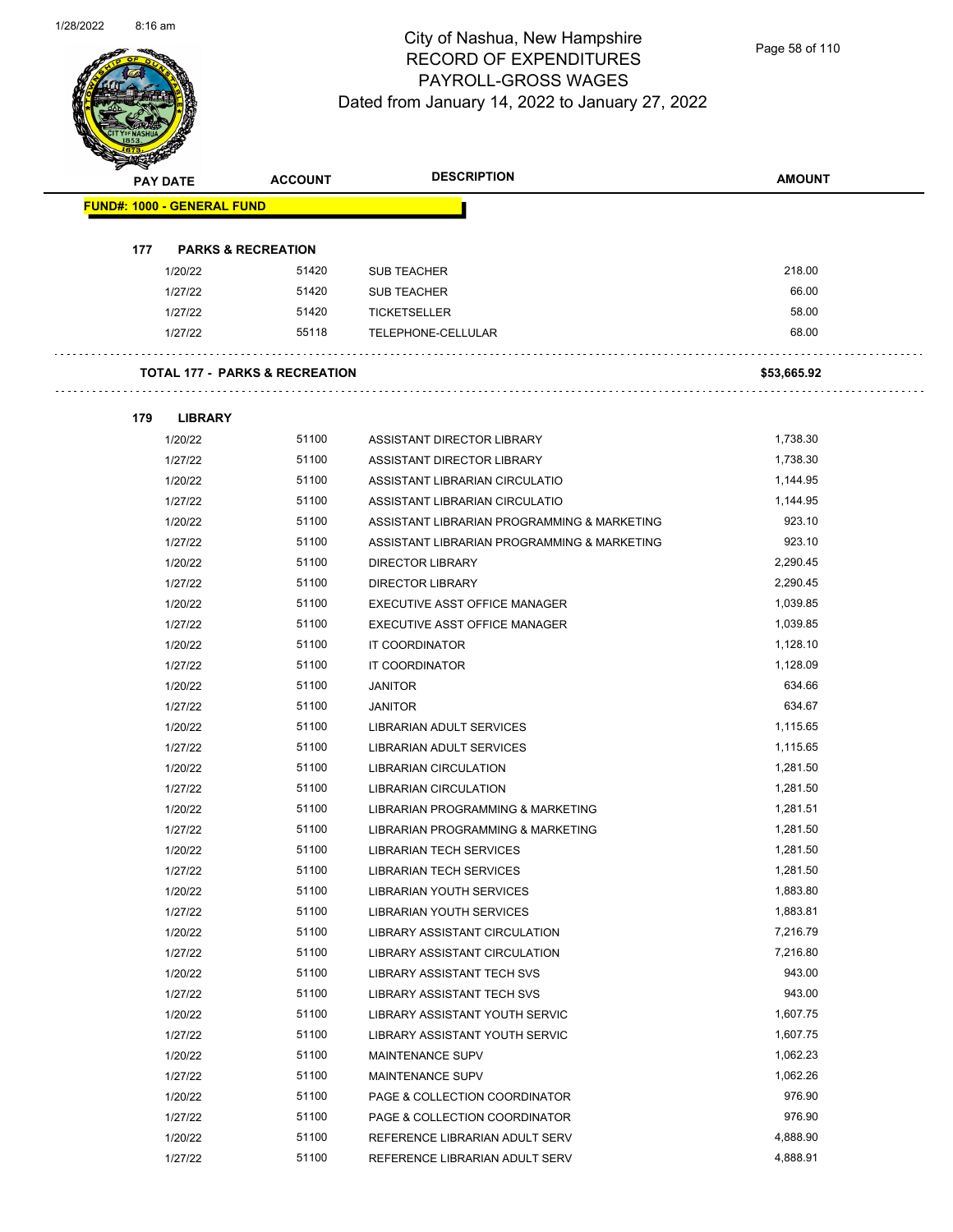

Page 59 of 110

| <b>STARBAN</b>                    |                              |                                 |               |
|-----------------------------------|------------------------------|---------------------------------|---------------|
| <b>PAY DATE</b>                   | <b>ACCOUNT</b>               | <b>DESCRIPTION</b>              | <b>AMOUNT</b> |
| <b>FUND#: 1000 - GENERAL FUND</b> |                              |                                 |               |
|                                   |                              |                                 |               |
| 179<br><b>LIBRARY</b>             |                              |                                 |               |
| 1/20/22                           | 51100                        | REFERENCE LIBRARIAN TECH SVS    | 2,019.80      |
| 1/27/22                           | 51100                        | REFERENCE LIBRARIAN TECH SVS    | 2,019.80      |
| 1/20/22                           | 51100                        | <b>SECURITY LIBRARY</b>         | 720.23        |
| 1/27/22                           | 51100                        | <b>SECURITY LIBRARY</b>         | 729.35        |
| 1/20/22                           | 51100                        | SUPERVISOR YOUTH SERVICES       | 1,051.30      |
| 1/27/22                           | 51100                        | SUPERVISOR YOUTH SERVICES       | 1,051.29      |
| 1/20/22                           | 51200                        | <b>GRAPHIC DESIGNER LIBRARY</b> | 327.82        |
| 1/27/22                           | 51200                        | <b>GRAPHIC DESIGNER LIBRARY</b> | 327.82        |
| 1/20/22                           | 51200                        | <b>JANITOR</b>                  | 327.76        |
| 1/27/22                           | 51200                        | JANITOR                         | 319.66        |
| 1/20/22                           | 51200                        | LIBRARY ASSISTANT YOUTH SERVIC  | 539.80        |
| 1/27/22                           | 51200                        | LIBRARY ASSISTANT YOUTH SERVIC  | 539.80        |
| 1/20/22                           | 51200                        | <b>SECURITY LIBRARY</b>         | 394.75        |
| 1/27/22                           | 51200                        | <b>SECURITY LIBRARY</b>         | 394.73        |
| 1/27/22                           | 51300                        | <b>JANITOR</b>                  | 35.70         |
| 1/20/22                           | 51300                        | LIBRARIAN CIRCULATION           | 156.18        |
| 1/20/22                           | 51300                        | LIBRARIAN YOUTH SERVICES        | 115.65        |
| 1/20/22                           | 51300                        | LIBRARY ASSISTANT CIRCULATION   | 267.16        |
| 1/27/22                           | 51300                        | LIBRARY ASSISTANT CIRCULATION   | 279.08        |
| 1/20/22                           | 51300                        | LIBRARY ASSISTANT YOUTH SERVIC  | 104.15        |
| 1/27/22                           | 51300                        | LIBRARY ASSISTANT YOUTH SERVIC  | 105.27        |
| 1/20/22                           | 51300                        | REFERENCE LIBRARIAN ADULT SERV  | 120.48        |
| 1/27/22                           | 51300                        | REFERENCE LIBRARIAN TECH SVS    | 113.93        |
| 1/20/22                           | 51300                        | <b>SECURITY LIBRARY</b>         | 109.40        |
| 1/27/22                           | 51300                        | <b>SECURITY LIBRARY</b>         | 102.57        |
| 1/20/22                           | 51300                        | SUPERVISOR YOUTH SERVICES       | 128.13        |
| 1/27/22                           | 51300                        | SUPERVISOR YOUTH SERVICES       | 128.13        |
| <b>TOTAL 179 - LIBRARY</b>        |                              |                                 | \$77,407.67   |
| 181                               | <b>COMMUNITY DEVELOPMENT</b> |                                 |               |
| 1/20/22                           | 51100                        | ADMINISTRATIVE ASSISTANT II     | 835.05        |
| 1/27/22                           | 51100                        | ADMINISTRATIVE ASSISTANT II     | 835.05        |
| 1/20/22                           | 51100                        | <b>TRANSPORTATION ANALYST</b>   | 1,354.30      |
| 1/27/22                           | 51100                        | <b>TRANSPORTATION ANALYST</b>   | 1,354.30      |
| 1/20/22                           | 51100                        | <b>WATERWAYS MANAGER</b>        | 1,738.30      |
| 1/27/22                           | 51100                        | <b>WATERWAYS MANAGER</b>        | 1,738.30      |
|                                   |                              |                                 | 418.11        |
| 1/20/22                           | 51200                        | ADMINISTRATIVE ASSISTANT I      |               |
| 1/27/22                           | 51200                        | ADMINISTRATIVE ASSISTANT I      | 412.68        |

1/27/22 51400 INTERN 5000 100.00

1/27/22 55118 TELEPHONE-CELLULAR 50.00 

**TOTAL 181 - COMMUNITY DEVELOPMENT \$8,836.09**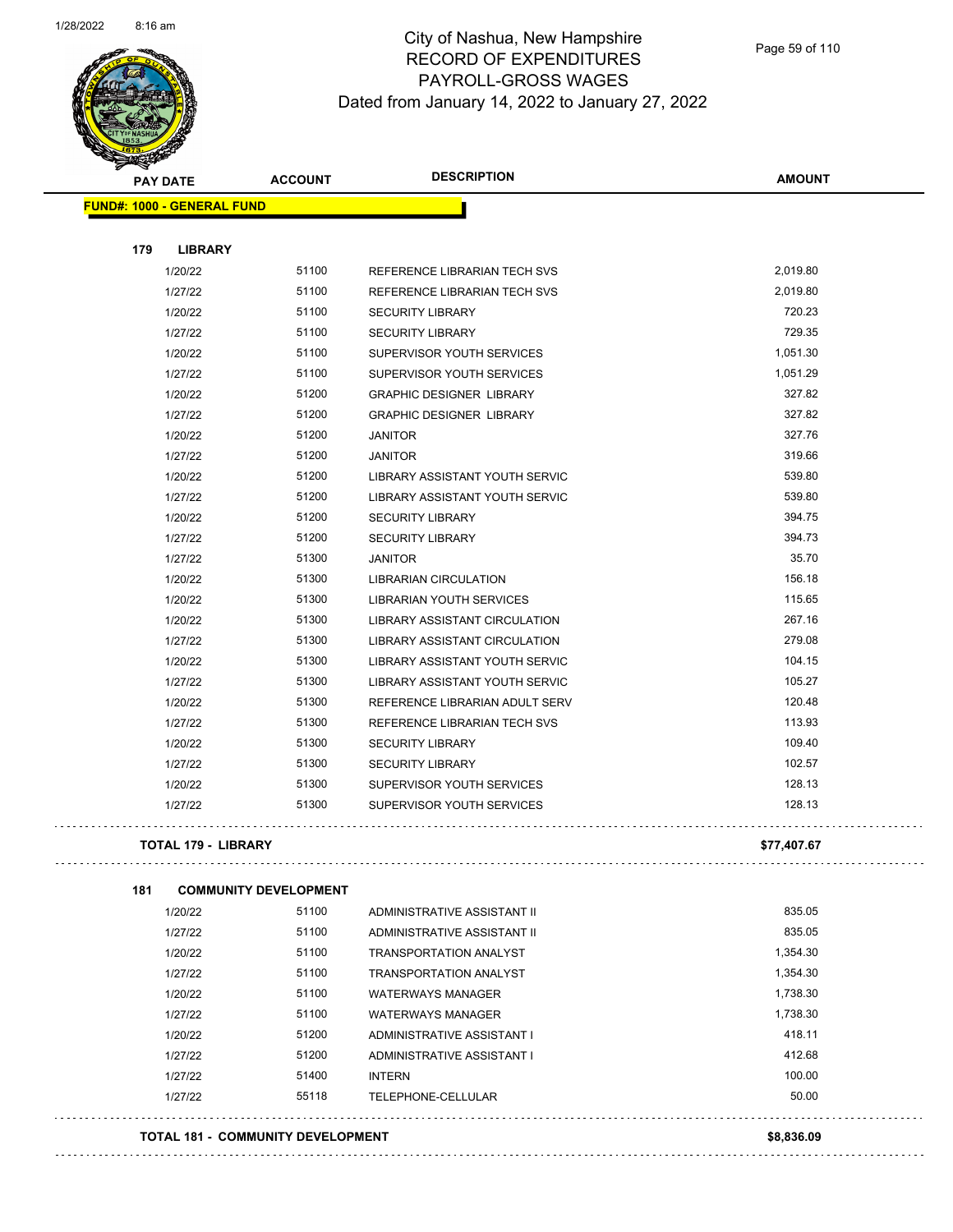

Page 60 of 110

| <b>SANGRAPH</b> | <b>PAY DATE</b>                         | <b>ACCOUNT</b> | <b>DESCRIPTION</b>                 | <b>AMOUNT</b> |
|-----------------|-----------------------------------------|----------------|------------------------------------|---------------|
|                 | <b>FUND#: 1000 - GENERAL FUND</b>       |                |                                    |               |
|                 |                                         |                |                                    |               |
| 182             | <b>PLANNING AND ZONING</b>              |                |                                    |               |
|                 | 1/20/22                                 | 51100          | DEPARTMENT COORDINATOR             | 1,101.80      |
|                 | 1/27/22                                 | 51100          | DEPARTMENT COORDINATOR             | 1,101.80      |
|                 | 1/20/22                                 | 51100          | DEPUTY PLANNING MANAGER            | 3,006.50      |
|                 | 1/27/22                                 | 51100          | DEPUTY PLANNING MANAGER            | 3,006.50      |
|                 | 1/20/22                                 | 51100          | DIRECTOR COMMUNITY DEVELOPMENT     | 1,957.60      |
|                 | 1/27/22                                 | 51100          | DIRECTOR COMMUNITY DEVELOPMENT     | 1,957.60      |
|                 | 1/20/22                                 | 51100          | <b>PLANNER I</b>                   | 2,015.60      |
|                 | 1/27/22                                 | 51100          | PLANNER I                          | 2,015.60      |
|                 | 1/20/22                                 | 51100          | ZONING COORDINATOR                 | 882.00        |
|                 | 1/27/22                                 | 51100          | ZONING COORDINATOR                 | 882.00        |
|                 | 1/20/22                                 | 53428          | STENOGRAPHIC SERVICES              | 500.00        |
|                 |                                         |                |                                    |               |
|                 | <b>TOTAL 182 - PLANNING AND ZONING</b>  |                |                                    | \$18,427.00   |
| 183             | <b>ECONOMIC DEVELOPMENT</b>             |                |                                    |               |
|                 | 1/20/22                                 | 51100          | ECONOMIC DEV DIRECTOR              | 2,465.75      |
|                 | 1/27/22                                 | 51100          | ECONOMIC DEV DIRECTOR              | 2,465.75      |
|                 | 1/20/22                                 | 51100          | OED COORDINATOR                    | 605.95        |
|                 | 1/27/22                                 | 51100          | OED COORDINATOR                    | 605.95        |
|                 | 1/27/22                                 | 55118          | TELEPHONE-CELLULAR                 | 67.00         |
|                 |                                         |                |                                    |               |
|                 | <b>TOTAL 183 - ECONOMIC DEVELOPMENT</b> |                |                                    | \$6,210.40    |
| 191             | <b>SCHOOL</b>                           |                |                                    |               |
|                 | 1/27/22                                 | 51100          | 21 CENTURY COORDINATOR             | 2,415.80      |
|                 | 1/27/22                                 | 51100          | 21 CENTURY ELEM MFAM RES COORD     | 1,258.26      |
|                 | 1/20/22                                 | 51100          | <b>7PAR CTE NHN</b>                | 360.84        |
|                 | 1/27/22                                 | 51100          | <b>7PAR CTE NHN</b>                | 476.16        |
|                 | 1/27/22                                 | 51100          | <b>ASSISTANT DIRECTOR BUSINESS</b> | 3,201.20      |
|                 | 1/27/22                                 | 51100          | ASSISTANT PRINCIPAL AMH            | 1,581.25      |
|                 | 1/27/22                                 | 51100          | ASSISTANT PRINCIPAL BIC            | 3,278.20      |
|                 | 1/27/22                                 | 51100          | ASSISTANT PRINCIPAL BIR            | 3,115.40      |
|                 | 1/27/22                                 | 51100          | ASSISTANT PRINCIPAL BRO            | 2,875.00      |
|                 | 1/27/22                                 | 51100          | ASSISTANT PRINCIPAL CHARL          | 2,875.00      |
|                 | 1/27/22                                 | 51100          | ASSISTANT PRINCIPAL DR CRSP        | 1,461.50      |
|                 | 1/27/22                                 | 51100          | ASSISTANT PRINCIPAL ELM            | 6,961.50      |
|                 | 1/27/22                                 | 51100          | ASSISTANT PRINCIPAL FES            | 2,971.20      |
|                 | 1/27/22                                 | 51100          | ASSISTANT PRINCIPAL FMS            | 3,384.60      |
|                 | 1/27/22                                 | 51100          | ASSISTANT PRINCIPAL LEDGE          | 2,875.00      |
|                 | 1/27/22                                 | 51100          | ASSISTANT PRINCIPAL MDE            | 3,211.50      |
|                 | 1/27/22                                 | 51100          | ASSISTANT PRINCIPAL MTP            | 1,485.60      |
|                 | 1/27/22                                 | 51100          | ASSISTANT PRINCIPAL NHN            | 14,072.71     |
|                 | 1/27/22                                 | 51100          | ASSISTANT PRINCIPAL NHS            | 14,319.30     |
|                 |                                         |                |                                    |               |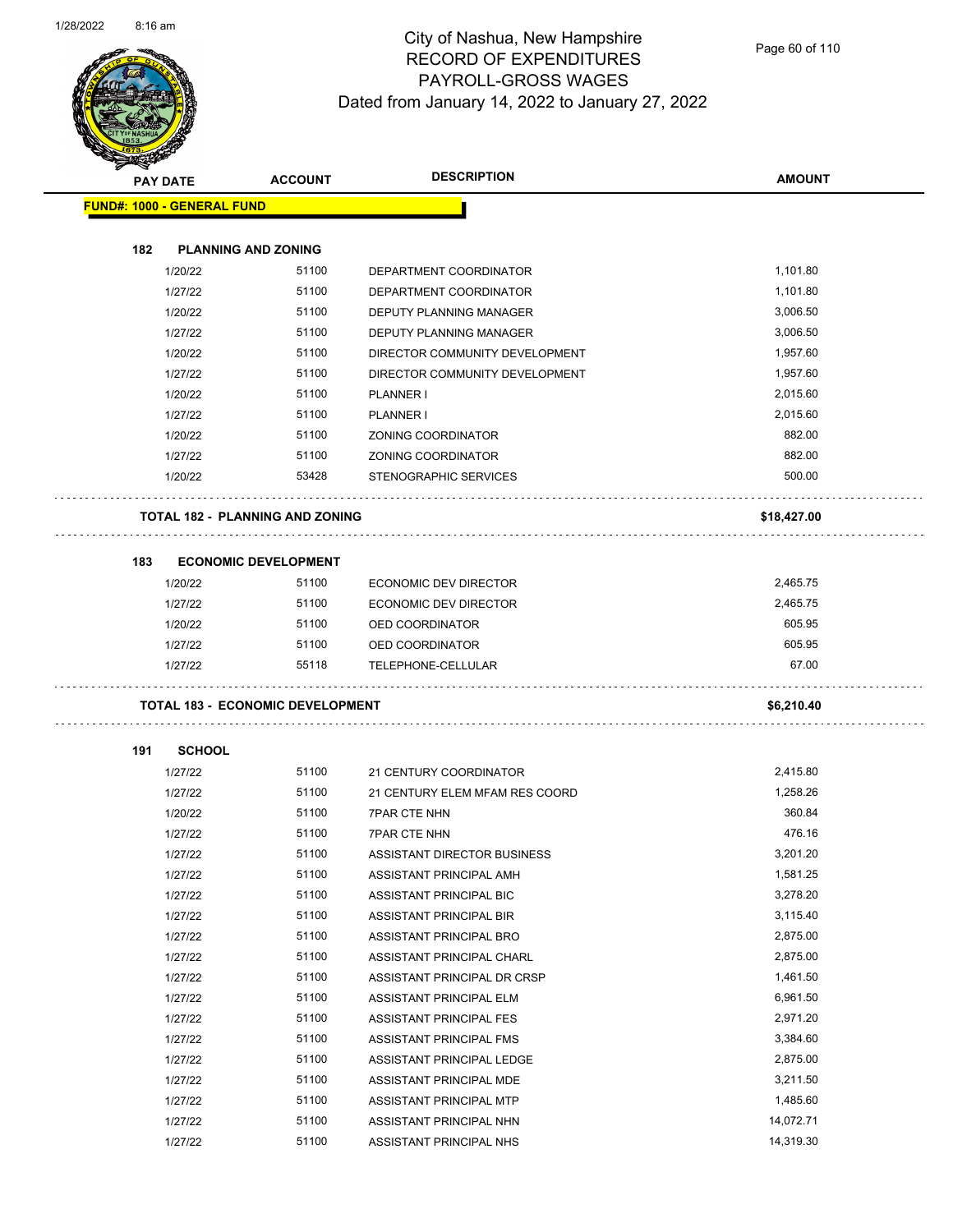

Page 61 of 110

|     | <b>PAY DATE</b>                   | <b>ACCOUNT</b> | <b>DESCRIPTION</b>              | <b>AMOUNT</b> |
|-----|-----------------------------------|----------------|---------------------------------|---------------|
|     | <b>FUND#: 1000 - GENERAL FUND</b> |                |                                 |               |
|     |                                   |                |                                 |               |
| 191 | <b>SCHOOL</b>                     |                |                                 |               |
|     | 1/27/22                           | 51100          | ASSISTANT PRINCIPAL NSE         | 3,163.50      |
|     | 1/27/22                           | 51100          | ASSISTANT PRINCIPAL PMS         | 3,723.10      |
|     | 1/27/22                           | 51100          | ASSISTANT PRINCIPAL SHE         | 3,702.10      |
|     | 1/27/22                           | 51100          | ASSISTANT SUPERINTENDENT        | 9,245.50      |
|     | 1/27/22                           | 51100          | ASST DIRECTOR PLANT OPS         | 4,987.00      |
|     | 1/27/22                           | 51100          | <b>ASST DIRECTOR SPED</b>       | 6,313.80      |
|     | 1/27/22                           | 51100          | ASST SYSTEMS ADMIN FULL YEAR    | 17,681.20     |
|     | 1/27/22                           | 51100          | ATTENDANCE OFFICER              | 2,581.99      |
|     | 1/27/22                           | 51100          | BRENTWOOD COORDINATOR           | 2,888.90      |
|     | 1/27/22                           | 51100          | CAREER CENTER COORD NHS         | 1,596.11      |
|     | 1/27/22                           | 51100          | CHIEF OPERATING OFFICER         | 4,542.60      |
|     | 1/20/22                           | 51100          | CLERICAL ACADEMY NHN            | 2,542.91      |
|     | 1/27/22                           | 51100          | CLERICAL ACADEMY NHN            | 3,138.47      |
|     | 1/20/22                           | 51100          | CLERICAL ACADEMY NHS            | 2,525.07      |
|     | 1/27/22                           | 51100          | CLERICAL ACADEMY NHS            | 3,218.31      |
|     | 1/20/22                           | 51100          | CLERICAL ADULT ED NHN           | 309.69        |
|     | 1/27/22                           | 51100          | CLERICAL ADULT ED NHN           | 396.18        |
|     | 1/20/22                           | 51100          | <b>CLERICAL ASST SUPER SUP</b>  | 1,746.23      |
|     | 1/27/22                           | 51100          | CLERICAL ASST SUPER SUP         | 1,670.43      |
|     | 1/20/22                           | 51100          | CLERICAL ATHLETIC NHN           | 689.91        |
|     | 1/27/22                           | 51100          | CLERICAL ATHLETIC NHN           | 848.25        |
|     | 1/20/22                           | 51100          | CLERICAL ATHLETIC NHS           | 618.86        |
|     | 1/27/22                           | 51100          | CLERICAL ATHLETIC NHS           | 760.90        |
|     | 1/20/22                           | 51100          | <b>CLERICAL BUSINESS</b>        | 3,115.24      |
|     | 1/27/22                           | 51100          | <b>CLERICAL BUSINESS</b>        | 3,109.73      |
|     | 1/20/22                           | 51100          | CLERICAL CHIEF OP OFFICER SUP   | 903.76        |
|     | 1/27/22                           | 51100          | CLERICAL CHIEF OP OFFICER SUP   | 880.88        |
|     | 1/20/22                           | 51100          | CLERICAL CTE NHN                | 665.52        |
|     | 1/27/22                           | 51100          | CLERICAL CTE NHN                | 713.75        |
|     | 1/20/22                           | 51100          | <b>CLERICAL CTE NHS</b>         | 593.18        |
|     | 1/27/22                           | 51100          | CLERICAL CTE NHS                | 723.40        |
|     | 1/20/22                           | 51100          | CLERICAL GUIDANCE ELM           | 925.95        |
|     | 1/27/22                           | 51100          | CLERICAL GUIDANCE ELM           | 1,350.35      |
|     | 1/20/22                           | 51100          | CLERICAL GUIDANCE NHN           | 1,517.58      |
|     | 1/27/22                           | 51100          | CLERICAL GUIDANCE NHN           | 1,904.56      |
|     | 1/20/22                           | 51100          | <b>CLERICAL GUIDANCE NHS</b>    | 1,207.22      |
|     | 1/27/22                           | 51100          | <b>CLERICAL GUIDANCE NHS</b>    | 1,484.30      |
|     | 1/20/22                           | 51100          | <b>CLERICAL HUMAN RESOURCES</b> | 1,802.08      |
|     | 1/27/22                           | 51100          | <b>CLERICAL HUMAN RESOURCES</b> | 1,458.49      |
|     | 1/20/22                           | 51100          | <b>CLERICAL PAYROLL SUP</b>     | 1,634.25      |
|     | 1/27/22                           | 51100          | <b>CLERICAL PAYROLL SUP</b>     | 1,628.94      |
|     | 1/20/22                           | 51100          | <b>CLERICAL PLANT OPS</b>       | 797.25        |
|     | 1/27/22                           | 51100          | <b>CLERICAL PLANT OPS</b>       | 797.25        |
|     | 1/20/22                           | 51100          | CLERICAL PRINCIPAL AMH          | 1,197.58      |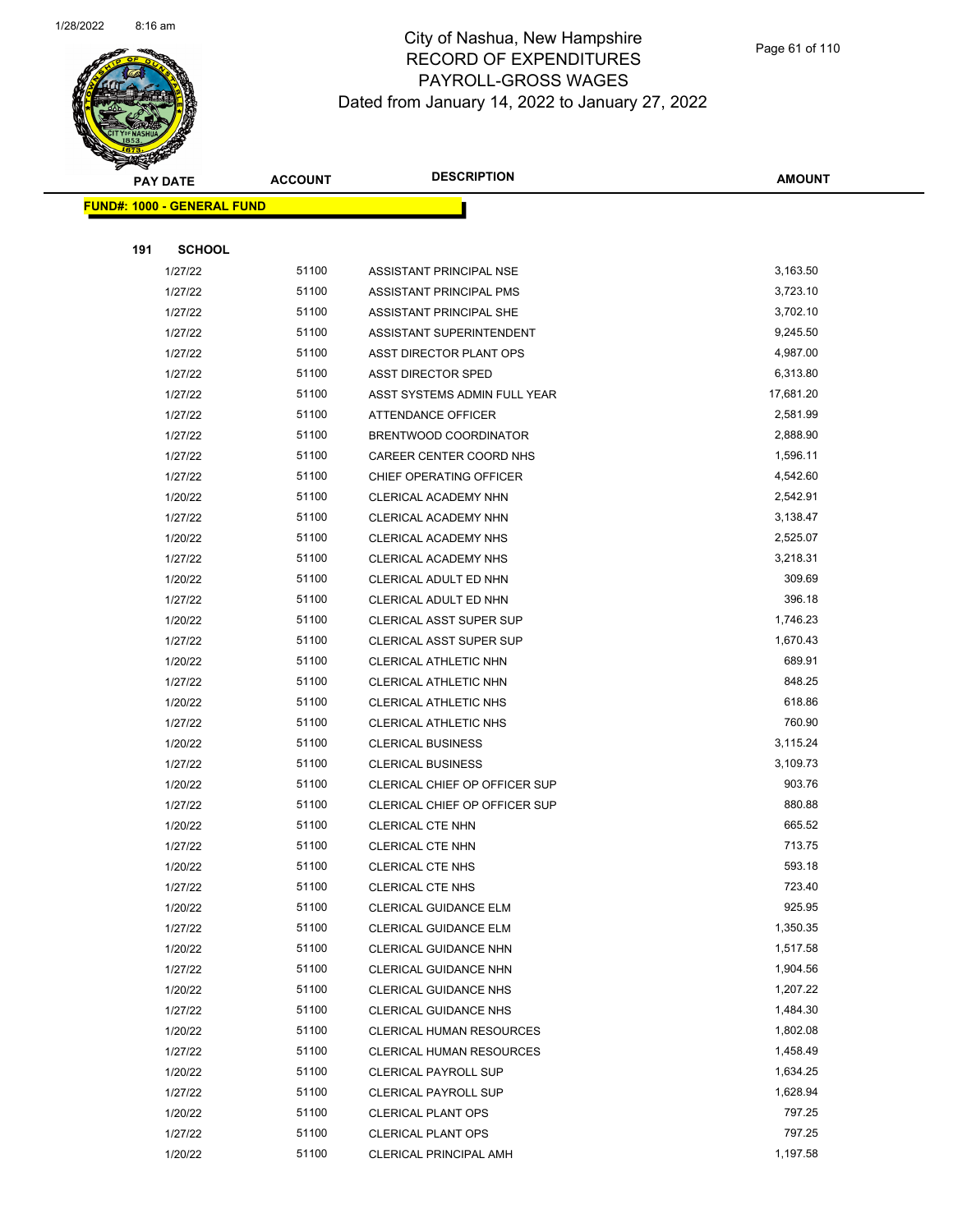

|     | <b>PAY DATE</b>                   | <b>ACCOUNT</b> | <b>DESCRIPTION</b>               | <b>AMOUNT</b> |
|-----|-----------------------------------|----------------|----------------------------------|---------------|
|     | <b>FUND#: 1000 - GENERAL FUND</b> |                |                                  |               |
|     |                                   |                |                                  |               |
| 191 | <b>SCHOOL</b>                     |                |                                  |               |
|     | 1/27/22                           | 51100          | CLERICAL PRINCIPAL AMH           | 1,484.30      |
|     | 1/20/22                           | 51100          | <b>CLERICAL PRINCIPAL BIC</b>    | 1,079.02      |
|     | 1/27/22                           | 51100          | <b>CLERICAL PRINCIPAL BIC</b>    | 1,622.88      |
|     | 1/20/22                           | 51100          | <b>CLERICAL PRINCIPAL BIR</b>    | 1,287.92      |
|     | 1/27/22                           | 51100          | CLERICAL PRINCIPAL BIR           | 1,571.66      |
|     | 1/20/22                           | 51100          | CLERICAL PRINCIPAL BRO           | 1,020.16      |
|     | 1/27/22                           | 51100          | CLERICAL PRINCIPAL BRO           | 1,562.01      |
|     | 1/20/22                           | 51100          | CLERICAL PRINCIPAL CHA           | 648.43        |
|     | 1/27/22                           | 51100          | CLERICAL PRINCIPAL CHA           | 797.25        |
|     | 1/20/22                           | 51100          | CLERICAL PRINCIPAL DRC           | 1,269.12      |
|     | 1/27/22                           | 51100          | CLERICAL PRINCIPAL DRC           | 1,554.82      |
|     | 1/20/22                           | 51100          | <b>CLERICAL PRINCIPAL ELM</b>    | 1,785.43      |
|     | 1/27/22                           | 51100          | <b>CLERICAL PRINCIPAL ELM</b>    | 2,207.70      |
|     | 1/20/22                           | 51100          | <b>CLERICAL PRINCIPAL FES</b>    | 1,129.18      |
|     | 1/27/22                           | 51100          | <b>CLERICAL PRINCIPAL FES</b>    | 1,430.50      |
|     | 1/20/22                           | 51100          | <b>CLERICAL PRINCIPAL FMS</b>    | 1,893.05      |
|     | 1/27/22                           | 51100          | <b>CLERICAL PRINCIPAL FMS</b>    | 2,316.47      |
|     | 1/20/22                           | 51100          | CLERICAL PRINCIPAL LDG           | 1,039.06      |
|     | 1/27/22                           | 51100          | <b>CLERICAL PRINCIPAL LDG</b>    | 1,414.56      |
|     | 1/20/22                           | 51100          | CLERICAL PRINCIPAL MDE           | 1,329.19      |
|     | 1/27/22                           | 51100          | CLERICAL PRINCIPAL MDE           | 1,634.25      |
|     | 1/20/22                           | 51100          | <b>CLERICAL PRINCIPAL MTP</b>    | 1,263.54      |
|     | 1/27/22                           | 51100          | <b>CLERICAL PRINCIPAL MTP</b>    | 1,554.82      |
|     | 1/20/22                           | 51100          | CLERICAL PRINCIPAL NHN           | 1,230.98      |
|     | 1/27/22                           | 51100          | CLERICAL PRINCIPAL NHN           | 1,520.65      |
|     | 1/20/22                           | 51100          | CLERICAL PRINCIPAL NHS           | 1,238.14      |
|     | 1/27/22                           | 51100          | <b>CLERICAL PRINCIPAL NHS</b>    | 1,484.29      |
|     | 1/20/22                           | 51100          | CLERICAL PRINCIPAL NSE           | 1,272.63      |
|     | 1/27/22                           | 51100          | <b>CLERICAL PRINCIPAL NSE</b>    | 1,566.82      |
|     | 1/20/22                           | 51100          | CLERICAL PRINCIPAL PMS           | 1,646.08      |
|     | 1/27/22                           | 51100          | <b>CLERICAL PRINCIPAL PMS</b>    | 2,202.87      |
|     | 1/20/22                           | 51100          | <b>CLERICAL PRINCIPAL SHE</b>    | 1,274.84      |
|     | 1/27/22                           | 51100          | CLERICAL PRINCIPAL SHE           | 1,498.38      |
|     | 1/20/22                           | 51100          | CLERICAL RECEPTIONIST NHN        | 689.91        |
|     | 1/27/22                           | 51100          | CLERICAL RECEPTIONIST NHN        | 848.25        |
|     | 1/20/22                           | 51100          | <b>CLERICAL RECEPTIONIST NHS</b> | 588.36        |
|     | 1/27/22                           | 51100          | CLERICAL RECEPTIONIST NHS        | 713.75        |
|     | 1/20/22                           | 51100          | CLERICAL REGISTRAR NHN           | 588.36        |
|     | 1/27/22                           | 51100          | CLERICAL REGISTRAR NHN           | 713.75        |
|     | 1/20/22                           | 51100          | CLERICAL SPECIAL ED NHN          | 618.86        |
|     | 1/27/22                           | 51100          | CLERICAL SPECIAL ED NHN          | 760.90        |
|     | 1/20/22                           | 51100          | CLERICAL SPECIAL ED NHS          | 1,197.57      |
|     | 1/27/22                           | 51100          | CLERICAL SPECIAL ED NHS          | 1,484.30      |
|     | 1/20/22                           | 51100          | CLERICAL SPECIAL ED SUP          | 1,441.97      |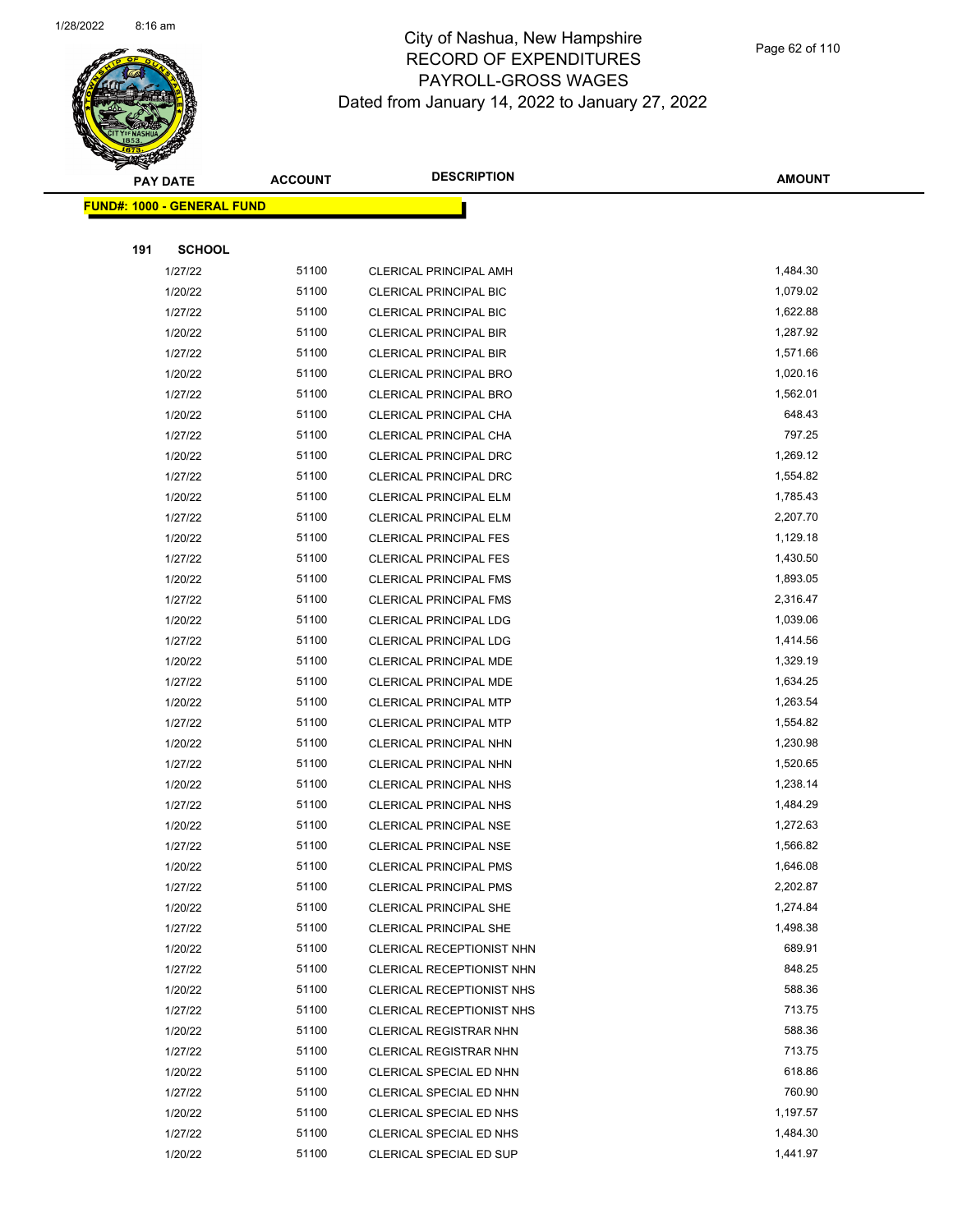

| <b>PAY DATE</b>                    | <b>ACCOUNT</b> | <b>DESCRIPTION</b>                  | <b>AMOUNT</b> |
|------------------------------------|----------------|-------------------------------------|---------------|
| <u> FUND#: 1000 - GENERAL FUND</u> |                |                                     |               |
|                                    |                |                                     |               |
| 191                                | <b>SCHOOL</b>  |                                     |               |
| 1/27/22                            | 51100          | CLERICAL SPECIAL ED SUP             | 1,297.29      |
| 1/20/22                            | 51100          | CLERICAL STUDENT SERV SUP           | 887.45        |
| 1/27/22                            | 51100          | CLERICAL STUDENT SERV SUP           | 881.68        |
| 1/20/22                            | 51100          | CLERICAL SUPERINTENDANT HRLY        | 709.90        |
| 1/27/22                            | 51100          | <b>CLERICAL SUPERINTENDANT HRLY</b> | 693.52        |
| 1/27/22                            | 51100          | CLERICAL SUPERINTENDANT SUP         | 1,941.90      |
| 1/20/22                            | 51100          | <b>CUSTODIAN AMH</b>                | 1,505.60      |
| 1/27/22                            | 51100          | <b>CUSTODIAN AMH</b>                | 1,505.60      |
| 1/20/22                            | 51100          | <b>CUSTODIAN ASST HEAD ELM</b>      | 857.20        |
| 1/27/22                            | 51100          | <b>CUSTODIAN ASST HEAD ELM</b>      | 857.20        |
| 1/20/22                            | 51100          | <b>CUSTODIAN ASST HEAD FMS</b>      | 1,076.86      |
| 1/27/22                            | 51100          | <b>CUSTODIAN ASST HEAD FMS</b>      | 857.20        |
| 1/20/22                            | 51100          | <b>CUSTODIAN ASST HEAD NHN</b>      | 1,722.41      |
| 1/27/22                            | 51100          | <b>CUSTODIAN ASST HEAD NHN</b>      | 1,776.49      |
| 1/20/22                            | 51100          | <b>CUSTODIAN ASST HEAD NHS</b>      | 1,722.41      |
| 1/27/22                            | 51100          | <b>CUSTODIAN ASST HEAD NHS</b>      | 1,722.41      |
| 1/20/22                            | 51100          | <b>CUSTODIAN ASST HEAD PMS</b>      | 857.20        |
| 1/27/22                            | 51100          | <b>CUSTODIAN ASST HEAD PMS</b>      | 857.20        |
| 1/20/22                            | 51100          | <b>CUSTODIAN BIC</b>                | 1,123.81      |
| 1/27/22                            | 51100          | <b>CUSTODIAN BIC</b>                | 752.80        |
| 1/20/22                            | 51100          | <b>CUSTODIAN BIR</b>                | 1,610.00      |
| 1/27/22                            | 51100          | <b>CUSTODIAN BIR</b>                | 1,505.60      |
| 1/20/22                            | 51100          | <b>CUSTODIAN BRO</b>                | 1,505.60      |
| 1/27/22                            | 51100          | <b>CUSTODIAN BRO</b>                | 1,505.60      |
| 1/20/22                            | 51100          | <b>CUSTODIAN CHA</b>                | 1,505.60      |
| 1/27/22                            | 51100          | <b>CUSTODIAN CHA</b>                | 1,505.60      |
| 1/20/22                            | 51100          | <b>CUSTODIAN DRC</b>                | 1,505.60      |
| 1/27/22                            | 51100          | <b>CUSTODIAN DRC</b>                | 1,505.60      |
| 1/20/22                            | 51100          | <b>CUSTODIAN ELM</b>                | 4,614.00      |
| 1/27/22                            | 51100          | <b>CUSTODIAN ELM</b>                | 4,463.44      |
| 1/20/22                            | 51100          | <b>CUSTODIAN FES</b>                | 895.84        |
| 1/27/22                            | 51100          | <b>CUSTODIAN FES</b>                | 1,468.00      |
| 1/20/22                            | 51100          | <b>CUSTODIAN FMS</b>                | 3,200.75      |
| 1/27/22                            | 51100          | <b>CUSTODIAN FMS</b>                | 3,054.88      |
| 1/20/22                            | 51100          | <b>CUSTODIAN HEAD AMH</b>           | 857.20        |
| 1/27/22                            | 51100          | <b>CUSTODIAN HEAD AMH</b>           | 857.20        |
| 1/20/22                            | 51100          | <b>CUSTODIAN HEAD BIC</b>           | 857.20        |
| 1/27/22                            | 51100          | <b>CUSTODIAN HEAD BIC</b>           | 857.20        |
| 1/20/22                            | 51100          | <b>CUSTODIAN HEAD BIR</b>           | 857.20        |
| 1/27/22                            | 51100          | <b>CUSTODIAN HEAD BIR</b>           | 857.20        |
| 1/20/22                            | 51100          | <b>CUSTODIAN HEAD BRO</b>           | 857.20        |
| 1/27/22                            | 51100          | <b>CUSTODIAN HEAD BRO</b>           | 857.20        |
| 1/20/22                            | 51100          | <b>CUSTODIAN HEAD CHA</b>           | 857.20        |
| 1/27/22                            | 51100          | <b>CUSTODIAN HEAD CHA</b>           | 857.20        |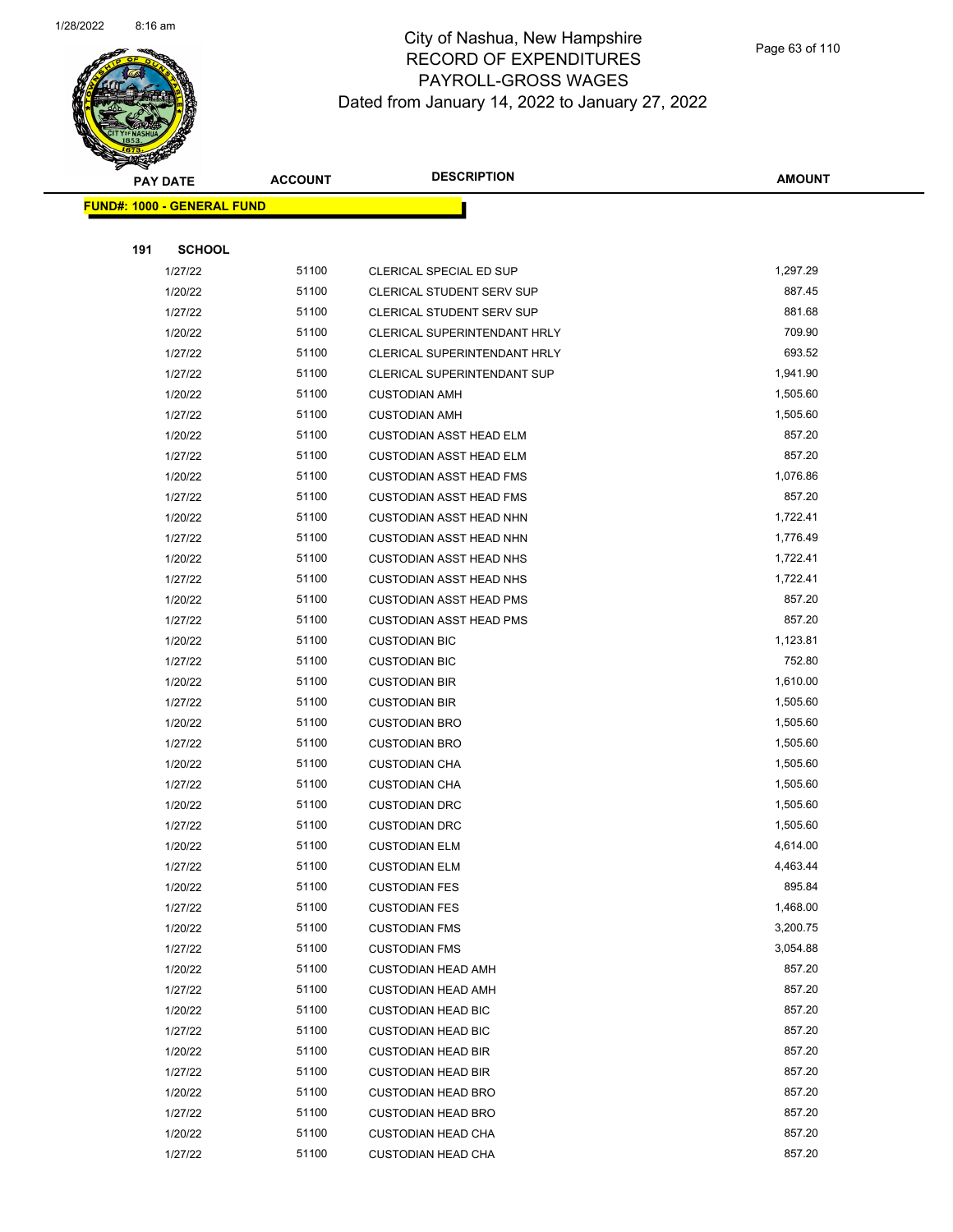

Page 64 of 110

|     | <b>PAY DATE</b>                    | <b>ACCOUNT</b> | <b>DESCRIPTION</b>              | <b>AMOUNT</b> |  |
|-----|------------------------------------|----------------|---------------------------------|---------------|--|
|     | <u> FUND#: 1000 - GENERAL FUND</u> |                |                                 |               |  |
|     |                                    |                |                                 |               |  |
| 191 | <b>SCHOOL</b>                      |                |                                 |               |  |
|     | 1/20/22                            | 51100          | <b>CUSTODIAN HEAD DRC</b>       | 857.20        |  |
|     | 1/27/22                            | 51100          | <b>CUSTODIAN HEAD DRC</b>       | 857.20        |  |
|     | 1/20/22                            | 51100          | <b>CUSTODIAN HEAD ELM</b>       | 1,016.00      |  |
|     | 1/27/22                            | 51100          | <b>CUSTODIAN HEAD ELM</b>       | 1,016.00      |  |
|     | 1/20/22                            | 51100          | <b>CUSTODIAN HEAD FES</b>       | 857.20        |  |
|     | 1/27/22                            | 51100          | <b>CUSTODIAN HEAD FES</b>       | 857.20        |  |
|     | 1/20/22                            | 51100          | <b>CUSTODIAN HEAD FMS</b>       | 412.75        |  |
|     | 1/27/22                            | 51100          | <b>CUSTODIAN HEAD FMS</b>       | 330.20        |  |
|     | 1/20/22                            | 51100          | <b>CUSTODIAN HEAD FPS</b>       | 857.20        |  |
|     | 1/27/22                            | 51100          | <b>CUSTODIAN HEAD FPS</b>       | 857.20        |  |
|     | 1/20/22                            | 51100          | <b>CUSTODIAN HEAD LDG</b>       | 857.20        |  |
|     | 1/27/22                            | 51100          | <b>CUSTODIAN HEAD LDG</b>       | 857.20        |  |
|     | 1/20/22                            | 51100          | <b>CUSTODIAN HEAD MDE</b>       | 857.20        |  |
|     | 1/27/22                            | 51100          | <b>CUSTODIAN HEAD MDE</b>       | 857.20        |  |
|     | 1/20/22                            | 51100          | <b>CUSTODIAN HEAD MTP</b>       | 857.20        |  |
|     | 1/27/22                            | 51100          | <b>CUSTODIAN HEAD MTP</b>       | 857.20        |  |
|     | 1/20/22                            | 51100          | <b>CUSTODIAN HEAD NHN</b>       | 1,022.00      |  |
|     | 1/27/22                            | 51100          | <b>CUSTODIAN HEAD NHN</b>       | 1,022.00      |  |
|     | 1/20/22                            | 51100          | <b>CUSTODIAN HEAD NHS</b>       | 1,022.00      |  |
|     | 1/27/22                            | 51100          | <b>CUSTODIAN HEAD NHS</b>       | 1,022.00      |  |
|     | 1/20/22                            | 51100          | <b>CUSTODIAN HEAD NSE</b>       | 865.20        |  |
|     | 1/27/22                            | 51100          | <b>CUSTODIAN HEAD NSE</b>       | 865.20        |  |
|     | 1/20/22                            | 51100          | <b>CUSTODIAN HEAD PMS</b>       | 1,016.00      |  |
|     | 1/27/22                            | 51100          | <b>CUSTODIAN HEAD PMS</b>       | 1,016.00      |  |
|     | 1/20/22                            | 51100          | <b>CUSTODIAN HEAD SHE</b>       | 857.20        |  |
|     | 1/27/22                            | 51100          | <b>CUSTODIAN HEAD SHE</b>       | 857.20        |  |
|     | 1/20/22                            | 51100          | <b>CUSTODIAN LDG</b>            | 1,488.88      |  |
|     | 1/27/22                            | 51100          | <b>CUSTODIAN LDG</b>            | 1,317.44      |  |
|     | 1/20/22                            | 51100          | <b>CUSTODIAN MDE</b>            | 1,324.97      |  |
|     | 1/27/22                            | 51100          | <b>CUSTODIAN MDE</b>            | 1,181.93      |  |
|     | 1/20/22                            | 51100          | <b>CUSTODIAN MTP</b>            | 1,505.60      |  |
|     | 1/27/22                            | 51100          | <b>CUSTODIAN MTP</b>            | 1,505.60      |  |
|     | 1/20/22                            | 51100          | <b>CUSTODIAN NHN</b>            | 10,569.69     |  |
|     | 1/27/22                            | 51100          | <b>CUSTODIAN NHN</b>            | 10,423.93     |  |
|     | 1/20/22                            | 51100          | <b>CUSTODIAN NHS</b>            | 10,038.66     |  |
|     | 1/27/22                            | 51100          | <b>CUSTODIAN NHS</b>            | 9,234.19      |  |
|     | 1/20/22                            | 51100          | <b>CUSTODIAN NSE</b>            | 1,505.60      |  |
|     | 1/27/22                            | 51100          | <b>CUSTODIAN NSE</b>            | 1,505.60      |  |
|     | 1/20/22                            | 51100          | <b>CUSTODIAN PMS</b>            | 1,618.56      |  |
|     | 1/27/22                            | 51100          | <b>CUSTODIAN PMS</b>            | 1,459.06      |  |
|     | 1/20/22                            | 51100          | <b>CUSTODIAN SHE</b>            | 1,505.60      |  |
|     | 1/27/22                            | 51100          | <b>CUSTODIAN SHE</b>            | 1,505.60      |  |
|     | 1/27/22                            | 51100          | <b>CUSTODIAN SUPERVISOR WPO</b> | 4,316.20      |  |
|     | 1/20/22                            | 51100          | <b>CUSTODIAN WID</b>            | 2,220.80      |  |
|     |                                    |                |                                 |               |  |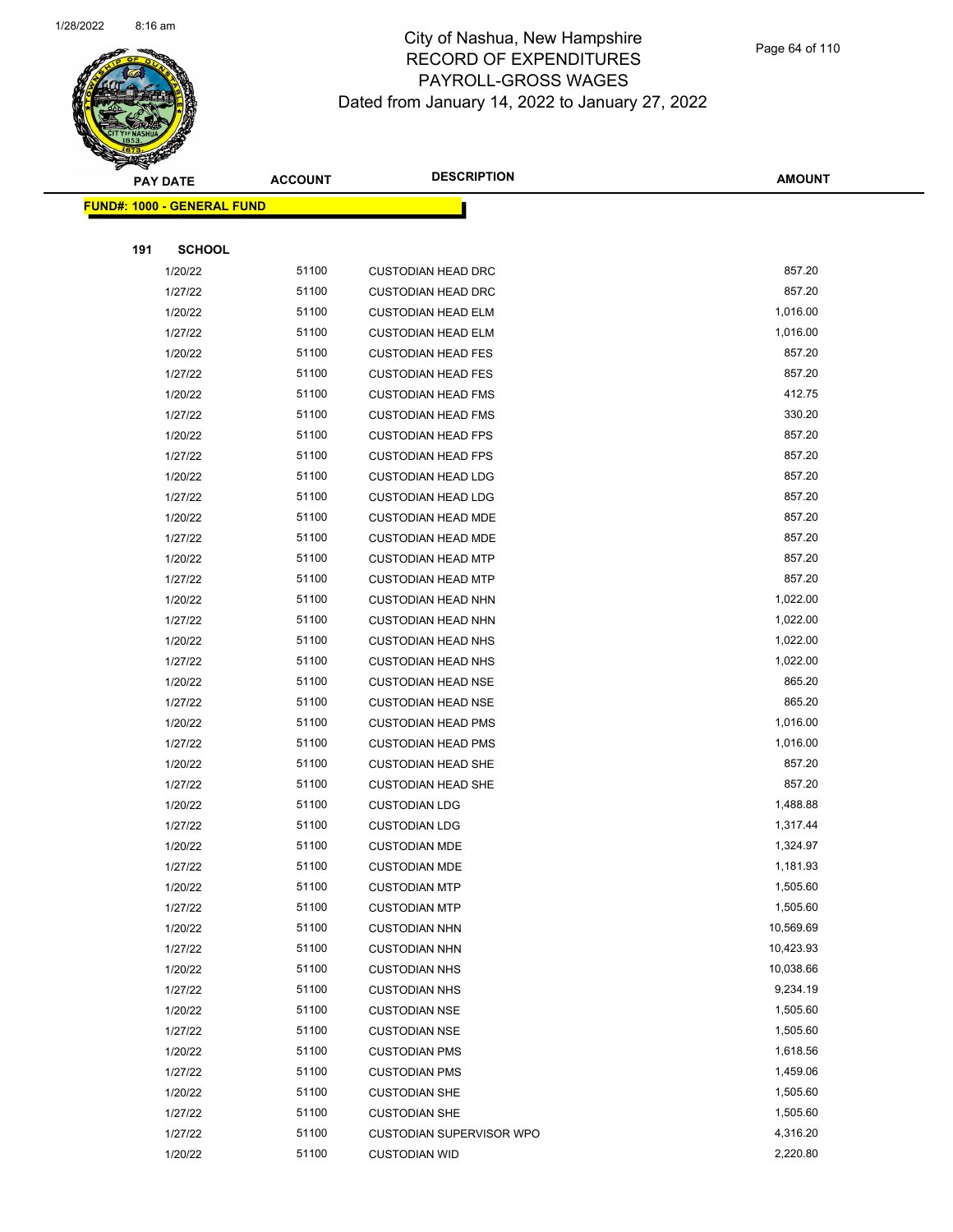

Page 65 of 110

|     | <b>PAY DATE</b>                   | <b>ACCOUNT</b> | <b>DESCRIPTION</b>                    | <b>AMOUNT</b>        |
|-----|-----------------------------------|----------------|---------------------------------------|----------------------|
|     | <b>FUND#: 1000 - GENERAL FUND</b> |                |                                       |                      |
|     |                                   |                |                                       |                      |
| 191 | <b>SCHOOL</b>                     |                |                                       |                      |
|     | 1/27/22                           | 51100          | <b>CUSTODIAN WID</b>                  | 2,220.80             |
|     | 1/27/22                           | 51100          | <b>DIRECTOR ATHLETICS</b>             | 3,913.30             |
|     | 1/27/22                           | 51100          | DIRECTOR COM GRANTS                   | 3,422.10             |
|     | 1/27/22                           | 51100          | <b>DIRECTOR GUIDANCE</b>              | 6,869.40             |
|     | 1/27/22                           | 51100          | <b>DIRECTOR HUMAN RESOURCES</b>       | 4,423.10             |
|     | 1/27/22                           | 51100          | <b>DIRECTOR PLANT OPS</b>             | 4,062.20             |
|     | 1/27/22                           | 51100          | DIRECTOR SPECIAL ED                   | 3,801.40             |
|     | 1/27/22                           | 51100          | DIRECTOR STUDENT SERVICES             | 3,568.10             |
|     | 1/27/22                           | 51100          | DIRECTOR TECHNOLOGY                   | 3,730.30             |
|     | 1/27/22                           | 51100          | DIRECTOR TRANSPORTATION               | 3,396.70             |
|     | 1/20/22                           | 51100          | DIRECTOR VOCATIONAL                   | 2,884.62             |
|     | 1/27/22                           | 51100          | DIRECTOR VOCATIONAL                   | 8,087.10             |
|     | 1/27/22                           | 51100          | ELL COMMUNICATIONS COORDINATOR        | 2,088.60             |
|     | 1/27/22                           | 51100          | ELL OUTREACH WORKER                   | 1,796.30             |
|     | 1/20/22                           | 51100          | <b>GRANT WRITER</b>                   | 737.35               |
|     | 1/27/22                           | 51100          | <b>GRANT WRITER</b>                   | 737.35               |
|     | 1/27/22                           | 51100          | GUIDANCE COUNSELOR AMH                | 2,469.50             |
|     | 1/27/22                           | 51100          | <b>GUIDANCE COUNSELOR BIC</b>         | 2,168.59             |
|     | 1/27/22                           | 51100          | <b>GUIDANCE COUNSELOR BIR</b>         | 3,071.59             |
|     | 1/27/22                           | 51100          | <b>GUIDANCE COUNSELOR BRO</b>         | 2,036.21             |
|     | 1/27/22                           | 51100          | GUIDANCE COUNSELOR CHA                | 3,071.59             |
|     | 1/27/22                           | 51100          | GUIDANCE COUNSELOR DRC                | 2,103.19             |
|     | 1/27/22                           | 51100          | <b>GUIDANCE COUNSELOR ELM</b>         | 16,369.84            |
|     | 1/27/22                           | 51100          | <b>GUIDANCE COUNSELOR FES</b>         | 2,168.59             |
|     | 1/27/22                           | 51100          | <b>GUIDANCE COUNSELOR FMS</b>         | 6,404.47             |
|     | 1/27/22                           | 51100          | GUIDANCE COUNSELOR LDG                | 3,071.59             |
|     | 1/27/22                           | 51100          | <b>GUIDANCE COUNSELOR MDE</b>         | 2,933.59             |
|     | 1/27/22                           | 51100          | <b>GUIDANCE COUNSELOR MTP</b>         | 2,979.49             |
|     | 1/27/22                           | 51100          | <b>GUIDANCE COUNSELOR NHN</b>         | 17,194.08            |
|     | 1/27/22                           | 51100          | GUIDANCE COUNSELOR NHS                | 20,967.43            |
|     | 1/27/22                           | 51100          | <b>GUIDANCE COUNSELOR NSE</b>         | 2,979.49             |
|     | 1/27/22                           | 51100          | <b>GUIDANCE COUNSELOR PMS</b>         | 8,492.39             |
|     | 1/27/22                           | 51100          | GUIDANCE COUNSELOR SHE                | 2,979.49             |
|     | 1/20/22                           | 51100          | HOME SCHOOL CORD TTI                  | 107.63               |
|     | 1/27/22                           | 51100          | JOB DEVELOPER SPED NHN                | 3,071.59             |
|     | 1/27/22                           | 51100          | LIBRARIAN AMH                         | 2,045.30             |
|     | 1/27/22                           | 51100          | <b>LIBRARIAN BIC</b>                  | 1,960.01             |
|     | 1/27/22                           | 51100          | LIBRARIAN BIR                         | 1,712.21             |
|     | 1/27/22                           | 51100<br>51100 | <b>LIBRARIAN BRO</b>                  | 2,259.99<br>3,071.59 |
|     | 1/27/22<br>1/27/22                | 51100          | LIBRARIAN CHA<br><b>LIBRARIAN DRC</b> | 2,316.40             |
|     | 1/27/22                           | 51100          | LIBRARIAN ELM                         | 2,162.90             |
|     | 1/27/22                           | 51100          | <b>LIBRARIAN FES</b>                  | 2,979.49             |
|     | 1/27/22                           | 51100          | <b>LIBRARIAN FMS</b>                  | 3,071.59             |
|     |                                   |                |                                       |                      |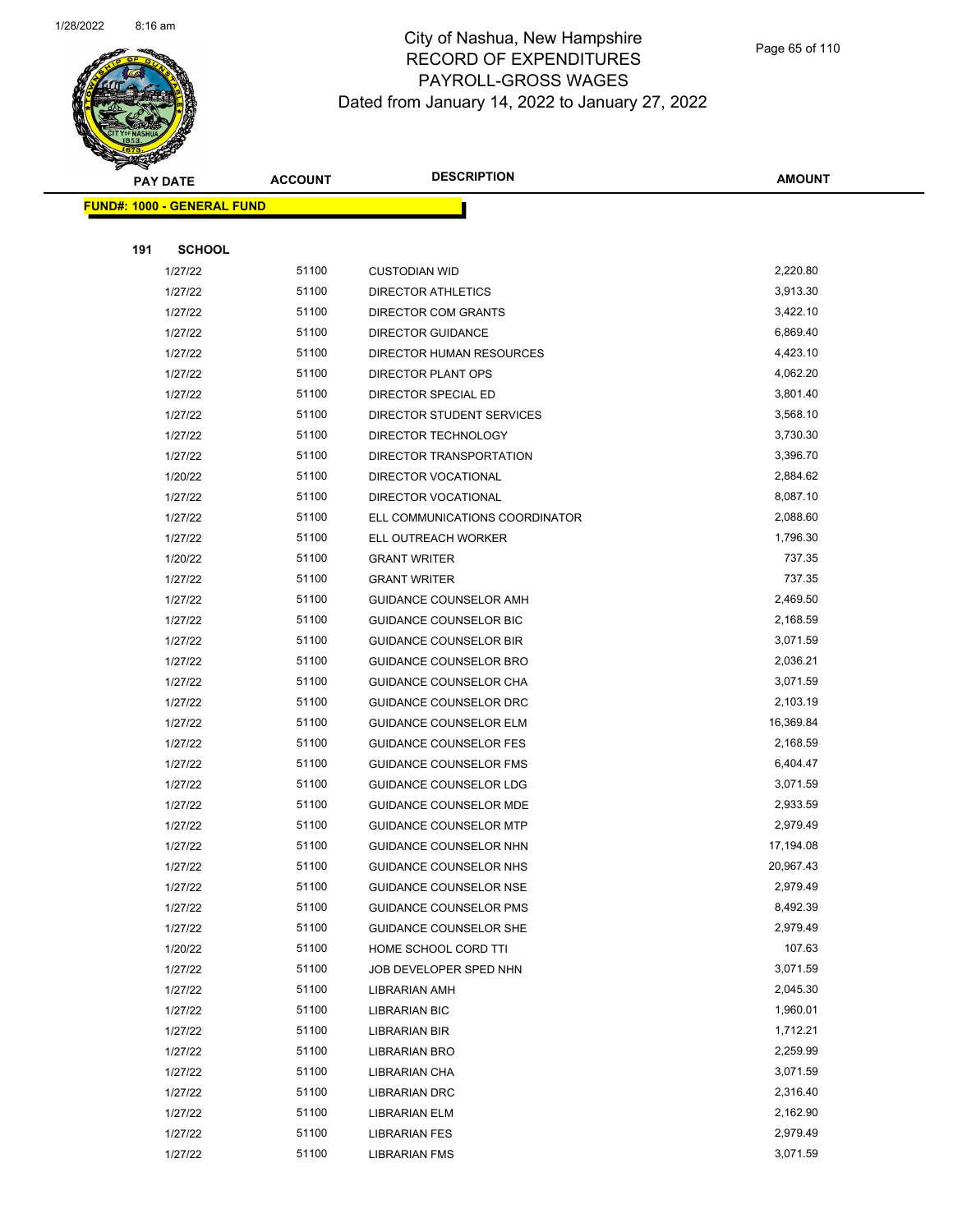

|     | <b>PAY DATE</b>                    | <b>ACCOUNT</b> | <b>DESCRIPTION</b>            | <b>AMOUNT</b> |
|-----|------------------------------------|----------------|-------------------------------|---------------|
|     | <u> FUND#: 1000 - GENERAL FUND</u> |                |                               |               |
|     |                                    |                |                               |               |
| 191 | <b>SCHOOL</b>                      |                |                               |               |
|     | 1/27/22                            | 51100          | <b>LIBRARIAN LDG</b>          | 1,891.40      |
|     | 1/27/22                            | 51100          | <b>LIBRARIAN MDE</b>          | 2,933.59      |
|     | 1/27/22                            | 51100          | <b>LIBRARIAN MTP</b>          | 1,792.59      |
|     | 1/27/22                            | 51100          | <b>LIBRARIAN NHN</b>          | 4,773.48      |
|     | 1/27/22                            | 51100          | <b>LIBRARIAN NHS</b>          | 5,093.68      |
|     | 1/27/22                            | 51100          | <b>LIBRARIAN NSE</b>          | 2,933.59      |
|     | 1/27/22                            | 51100          | <b>LIBRARIAN PMS</b>          | 2,728.51      |
|     | 1/27/22                            | 51100          | <b>LIBRARIAN SHE</b>          | 2,979.49      |
|     | 12/31/21                           | 51100          | LICENSED PRACTICAL NURSE ELM  | 1,522.40      |
|     | 1/27/22                            | 51100          | LICENSED PRACTICAL NURSE FMS  | 1,490.90      |
|     | 1/20/22                            | 51100          | MAINTENANCE ALARM WPO         | 1,048.40      |
|     | 1/27/22                            | 51100          | MAINTENANCE ALARM WPO         | 1,048.40      |
|     | 1/20/22                            | 51100          | MAINTENANCE CARPENTER WPO     | 1,048.40      |
|     | 1/27/22                            | 51100          | MAINTENANCE CARPENTER WPO     | 1,048.40      |
|     | 1/20/22                            | 51100          | MAINTENANCE ELECTRICIAN WPO   | 2,228.00      |
|     | 1/27/22                            | 51100          | MAINTENANCE ELECTRICIAN WPO   | 2,228.00      |
|     | 1/20/22                            | 51100          | MAINTENANCE GRDS FORMEN WPO   | 1,056.42      |
|     | 1/27/22                            | 51100          | MAINTENANCE GRDS FORMEN WPO   | 1,056.40      |
|     | 1/20/22                            | 51100          | MAINTENANCE GROUNDS WPO       | 4,490.80      |
|     | 1/27/22                            | 51100          | MAINTENANCE GROUNDS WPO       | 4,490.80      |
|     | 1/20/22                            | 51100          | MAINTENANCE HVAC WPO          | 6,539.20      |
|     | 1/27/22                            | 51100          | MAINTENANCE HVAC WPO          | 6,315.74      |
|     | 1/20/22                            | 51100          | MAINTENANCE MESSENGER WPO     | 1,016.00      |
|     | 1/27/22                            | 51100          | MAINTENANCE MESSENGER WPO     | 1,016.00      |
|     | 1/20/22                            | 51100          | MAINTENANCE PLUMBER WPO       | 2,180.40      |
|     | 1/27/22                            | 51100          | MAINTENANCE PLUMBER WPO       | 2,180.40      |
|     | 1/20/22                            | 51100          | <b>MAINTENANCE TRADES WPO</b> | 2,104.80      |
|     | 1/27/22                            | 51100          | MAINTENANCE TRADES WPO        | 2,104.80      |
|     | 1/27/22                            | 51100          | <b>MARKETING TEACHER NHS</b>  | 2,876.80      |
|     | 1/27/22                            | 51100          | <b>NURSE AMH</b>              | 2,795.40      |
|     | 1/27/22                            | 51100          | <b>NURSE BIC</b>              | 2,795.40      |
|     | 1/27/22                            | 51100          | <b>NURSE BIR</b>              | 2,751.30      |
|     | 1/27/22                            | 51100          | <b>NURSE BRO</b>              | 2,795.40      |
|     | 1/27/22                            | 51100          | <b>NURSE CHA</b>              | 1,831.99      |
|     | 1/27/22                            | 51100          | NURSE DRC                     | 1,697.00      |
|     | 1/27/22                            | 51100          | <b>NURSE ELM</b>              | 3,303.61      |
|     | 1/27/22                            | 51100          | NURSE LDG                     | 2,632.70      |
|     | 1/27/22                            | 51100          | NURSE MDE                     | 2,319.39      |
|     | 1/27/22                            | 51100          | <b>NURSE MTP</b>              | 1,913.90      |
|     | 1/27/22                            | 51100          | <b>NURSE NHN</b>              | 3,728.48      |
|     | 1/27/22                            | 51100          | <b>NURSE NHS</b>              | 6,514.59      |
|     | 1/27/22                            | 51100          | <b>NURSE NSE</b>              | 2,795.40      |
|     | 1/27/22                            | 51100          | <b>NURSE PMS</b>              | 4,406.90      |
|     | 1/27/22                            | 51100          | <b>NURSE SHE</b>              | 1,888.79      |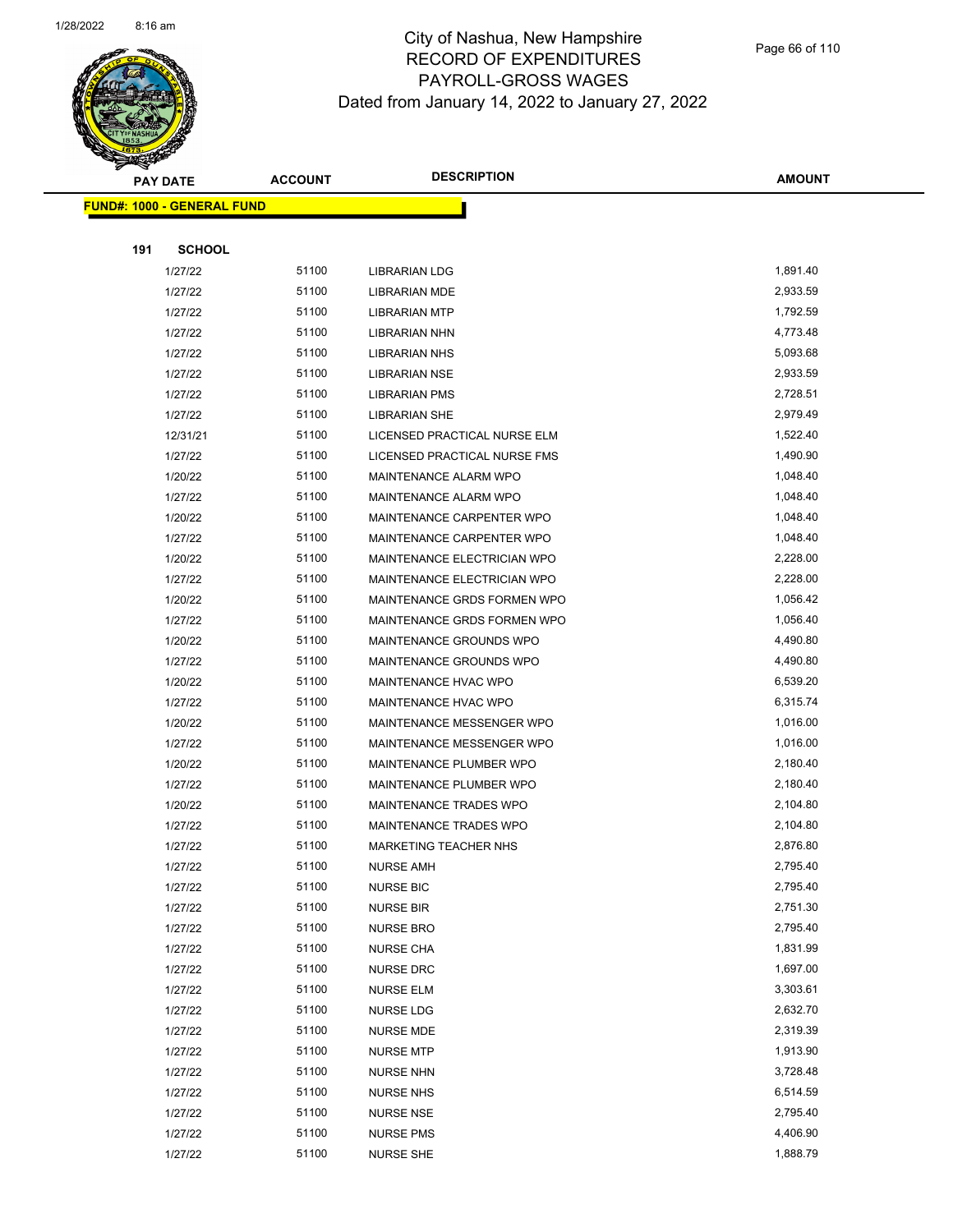

|     | <b>PAY DATE</b>                   | <b>ACCOUNT</b> | <b>DESCRIPTION</b>             | <b>AMOUNT</b> |
|-----|-----------------------------------|----------------|--------------------------------|---------------|
|     | <b>FUND#: 1000 - GENERAL FUND</b> |                |                                |               |
|     |                                   |                |                                |               |
| 191 | <b>SCHOOL</b>                     |                |                                |               |
|     | 1/27/22                           | 51100          | OFFICE MANAGER BUSINESS        | 2,230.80      |
|     | 1/27/22                           | 51100          | OFFICE MANAGER HUMAN RESOURCES | 2,307.70      |
|     | 1/27/22                           | 51100          | OFFICE MANAGER SPED            | 2,082.90      |
|     | 1/27/22                           | 51100          | OUT DISTRICT COORDINATOR       | 3,024.80      |
|     | 1/20/22                           | 51100          | PARA PRE SCHOOL BIR            | 670.50        |
|     | 1/27/22                           | 51100          | PARA PRE SCHOOL BIR            | 754.98        |
|     | 1/20/22                           | 51100          | PARA ALT AMH                   | 514.42        |
|     | 1/27/22                           | 51100          | PARA ALT AMH                   | 656.70        |
|     | 1/20/22                           | 51100          | PARA ALT FMS                   | 886.56        |
|     | 1/27/22                           | 51100          | PARA ALT FMS                   | 738.80        |
|     | 1/20/22                           | 51100          | PARA ALT MTP                   | 275.04        |
|     | 1/27/22                           | 51100          | PARA ALT MTP                   | 458.40        |
|     | 1/20/22                           | 51100          | PARA DW SPEC ED AMH            | 10,229.05     |
|     | 1/27/22                           | 51100          | PARA DW SPEC ED AMH            | 10,865.21     |
|     | 1/20/22                           | 51100          | PARA DW SPEC ED BIR            | 1,816.58      |
|     | 1/27/22                           | 51100          | PARA DW SPEC ED BIR            | 2,239.20      |
|     | 1/20/22                           | 51100          | PARA DW SPEC ED BRO            | 7,283.27      |
|     | 1/27/22                           | 51100          | PARA DW SPEC ED BRO            | 8,330.97      |
|     | 1/20/22                           | 51100          | PARA DW SPEC ED CHA            | 8,890.17      |
|     | 1/27/22                           | 51100          | PARA DW SPEC ED CHA            | 10,351.74     |
|     | 1/20/22                           | 51100          | PARA DW SPEC ED FMS            | 2,546.52      |
|     | 1/27/22                           | 51100          | PARA DW SPEC ED FMS            | 3,348.38      |
|     | 1/20/22                           | 51100          | PARA DW SPEC ED LDG            | 273.62        |
|     | 1/27/22                           | 51100          | PARA DW SPEC ED LDG            | 388.55        |
|     | 1/20/22                           | 51100          | PARA DW SPEC ED MDE            | 6,241.42      |
|     | 1/27/22                           | 51100          | PARA DW SPEC ED MDE            | 7,639.12      |
|     | 1/20/22                           | 51100          | PARA DW SPEC ED MTP            | 925.56        |
|     | 1/27/22                           | 51100          | PARA DW SPEC ED MTP            | 1,024.24      |
|     | 1/20/22                           | 51100          | PARA DW SPEC ED NHN            | 3,085.35      |
|     | 1/27/22                           | 51100          | PARA DW SPEC ED NHN            | 4,932.26      |
|     | 1/20/22                           | 51100          | PARA DW SPEC ED NHS            | 4,997.07      |
|     | 1/27/22                           | 51100          | PARA DW SPEC ED NHS            | 8,347.66      |
|     | 1/20/22                           | 51100          | PARA DW SPEC ED NSE            | 5,191.62      |
|     | 1/27/22                           | 51100          | PARA DW SPEC ED NSE            | 6,871.56      |
|     | 1/20/22                           | 51100          | PARA DW SPEC ED SHE            | 8,603.67      |
|     | 1/27/22                           | 51100          | PARA DW SPEC ED SHE            | 11,430.27     |
|     | 1/20/22                           | 51100          | PARA DW SPEC ED WID            | 678.93        |
|     | 1/27/22                           | 51100          | PARA DW SPEC ED WID            | 678.92        |
|     | 1/13/22                           | 51100          | PARA DW SPEC ELM               | (95.50)       |
|     | 1/20/22                           | 51100          | PARA DW SPEC ELM               | 8,146.95      |
|     | 1/27/22                           | 51100          | PARA DW SPEC ELM               | 9,066.70      |
|     | 1/20/22                           | 51100          | PARA ELL BIR                   | 594.26        |
|     | 1/27/22                           | 51100          | PARA ELL BIR                   | 614.93        |
|     | 1/20/22                           | 51100          | PARA ELL DRC                   | 599.43        |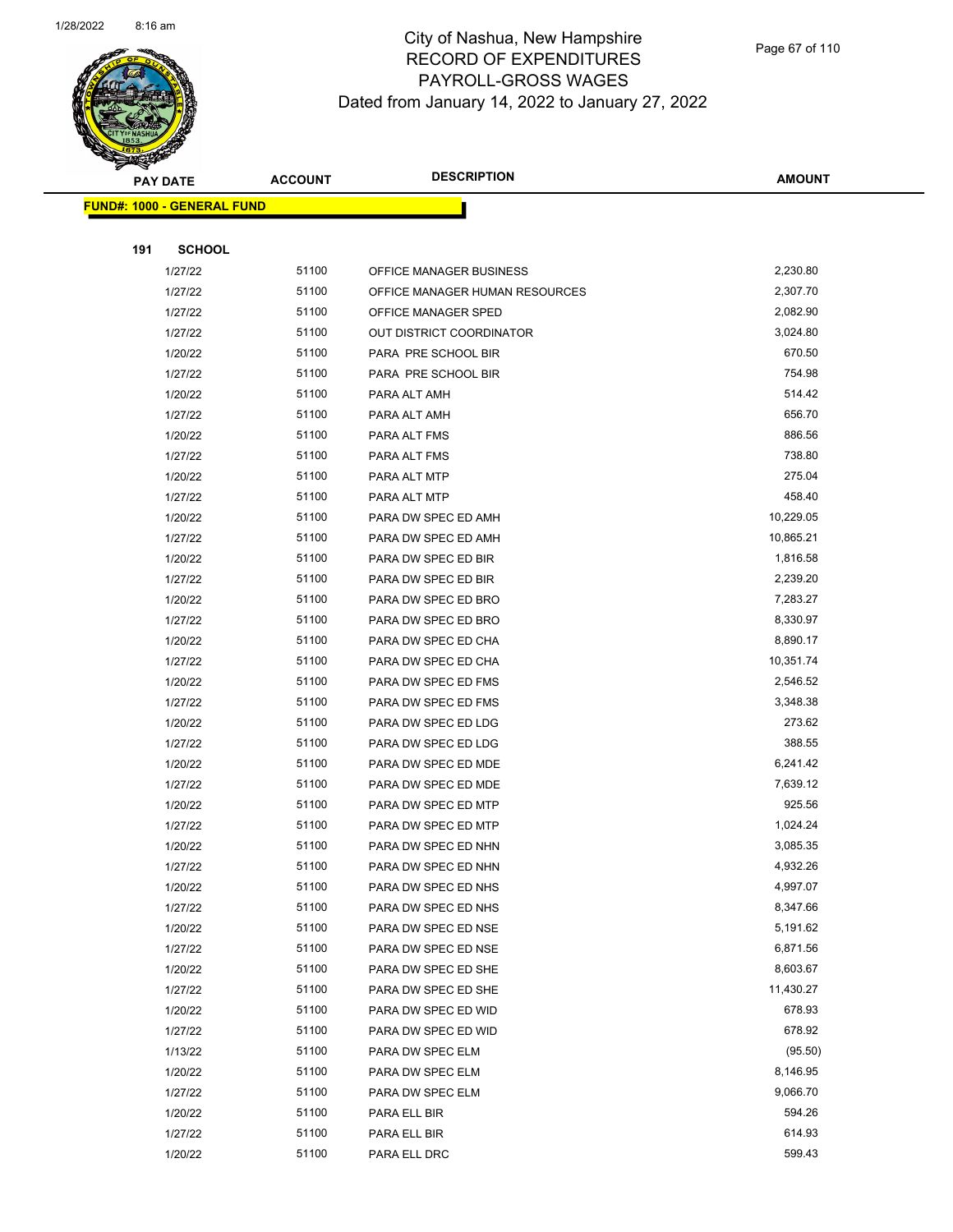

|     | <b>PAY DATE</b>                    | <b>ACCOUNT</b> | <b>DESCRIPTION</b> | <b>AMOUNT</b> |
|-----|------------------------------------|----------------|--------------------|---------------|
|     | <u> FUND#: 1000 - GENERAL FUND</u> |                |                    |               |
|     |                                    |                |                    |               |
| 191 | <b>SCHOOL</b>                      |                |                    |               |
|     | 1/27/22                            | 51100          | PARA ELL DRC       | 625.27        |
|     | 1/20/22                            | 51100          | PARA ELL ELM       | 689.69        |
|     | 1/27/22                            | 51100          | PARA ELL ELM       | 917.76        |
|     | 1/20/22                            | 51100          | PARA ELL FES       | 641.57        |
|     | 1/27/22                            | 51100          | PARA ELL FES       | 656.98        |
|     | 1/20/22                            | 51100          | PARA ELL FMS       | 281.58        |
|     | 1/27/22                            | 51100          | PARA ELL FMS       | 458.47        |
|     | 1/20/22                            | 51100          | PARA ELL LDG       | 372.06        |
|     | 1/27/22                            | 51100          | PARA ELL LDG       | 620.10        |
|     | 1/20/22                            | 51100          | PARA ELL MTP       | 278.86        |
|     | 1/27/22                            | 51100          | PARA ELL MTP       | 458.40        |
|     | 1/20/22                            | 51100          | PARA ELL PMS       | 382.89        |
|     | 1/27/22                            | 51100          | PARA ELL PMS       | 503.53        |
|     | 1/20/22                            | 51100          | PARA ELL SHE       | 676.96        |
|     | 1/27/22                            | 51100          | PARA ELL SHE       | 666.63        |
|     | 1/20/22                            | 51100          | PARA INST AMH      | 2,572.85      |
|     | 1/27/22                            | 51100          | PARA INST AMH      | 3,040.15      |
|     | 1/20/22                            | 51100          | PARA INST BIC      | 4,271.05      |
|     | 1/27/22                            | 51100          | PARA INST BIC      | 5,747.91      |
|     | 1/20/22                            | 51100          | PARA INST BIR      | 2,357.63      |
|     | 1/27/22                            | 51100          | PARA INST BIR      | 3,582.28      |
|     | 1/20/22                            | 51100          | PARA INST BRO      | 2,530.80      |
|     | 1/27/22                            | 51100          | PARA INST BRO      | 3,384.52      |
|     | 1/20/22                            | 51100          | PARA INST CHA      | 3,070.71      |
|     | 1/27/22                            | 51100          | PARA INST CHA      | 3,866.03      |
|     | 1/20/22                            | 51100          | PARA INST DRC      | 3,221.67      |
|     | 1/27/22                            | 51100          | PARA INST DRC      | 3,422.61      |
|     | 1/20/22                            | 51100          | PARA INST ELM      | 3,942.45      |
|     | 1/27/22                            | 51100          | PARA INST ELM      | 4,976.63      |
|     | 1/20/22                            | 51100          | PARA INST FES      | 4,379.01      |
|     | 1/27/22                            | 51100          | PARA INST FES      | 5,392.86      |
|     | 1/20/22                            | 51100          | PARA INST FMS      | 3,364.66      |
|     | 1/27/22                            | 51100          | PARA INST FMS      | 4,300.76      |
|     | 1/20/22                            | 51100          | PARA INST LDG      | 3,264.84      |
|     | 1/27/22                            | 51100          | PARA INST LDG      | 3,807.77      |
|     | 1/20/22                            | 51100          | PARA INST MDE      | 3,364.23      |
|     | 1/27/22                            | 51100          | PARA INST MDE      | 4,524.10      |
|     | 1/20/22                            | 51100          | PARA INST MTP      | 2,607.07      |
|     | 1/27/22                            | 51100          | PARA INST MTP      | 3,290.69      |
|     | 1/20/22                            | 51100          | PARA INST NHN      | 1,335.15      |
|     | 1/27/22                            | 51100          | PARA INST NHN      | 2,237.70      |
|     | 1/20/22                            | 51100          | PARA INST NHS      | 1,537.04      |
|     | 1/27/22                            | 51100          | PARA INST NHS      | 2,852.93      |
|     | 1/20/22                            | 51100          | PARA INST NSE      | 3,737.18      |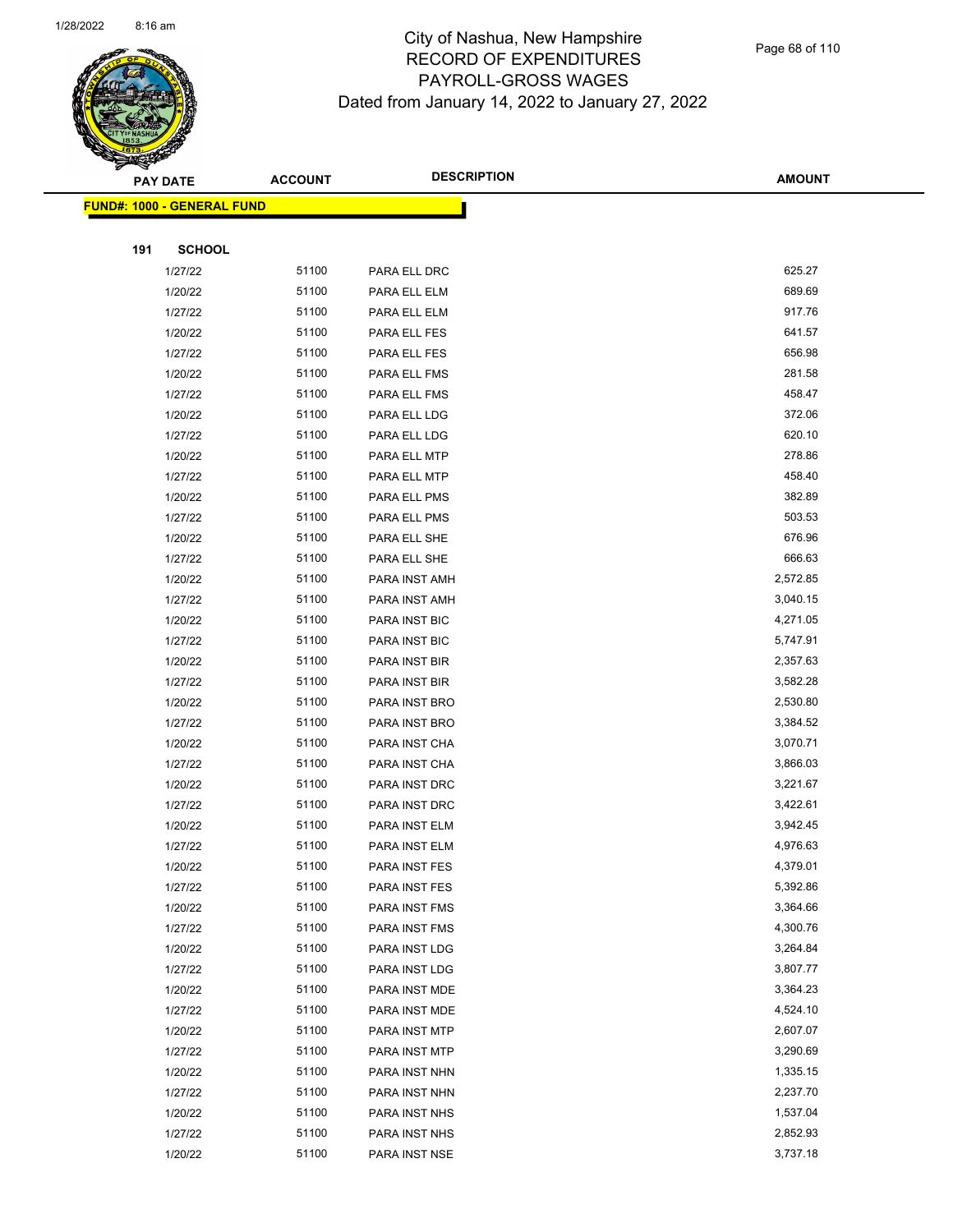

|     | <b>PAY DATE</b>                    | <b>ACCOUNT</b> | <b>DESCRIPTION</b> | <b>AMOUNT</b> |
|-----|------------------------------------|----------------|--------------------|---------------|
|     | <u> FUND#: 1000 - GENERAL FUND</u> |                |                    |               |
|     |                                    |                |                    |               |
| 191 | <b>SCHOOL</b>                      |                |                    |               |
|     | 1/27/22                            | 51100          | PARA INST NSE      | 5,384.37      |
|     | 1/20/22                            | 51100          | PARA INST PMS      | 3,925.82      |
|     | 1/27/22                            | 51100          | PARA INST PMS      | 4,485.61      |
|     | 1/20/22                            | 51100          | PARA INST SHE      | 3,675.58      |
|     | 1/27/22                            | 51100          | PARA INST SHE      | 4,181.90      |
|     | 1/20/22                            | 51100          | PARA KIND AMH      | 630.44        |
|     | 1/27/22                            | 51100          | PARA KIND AMH      | 651.11        |
|     | 1/20/22                            | 51100          | PARA KIND BIC      | 1,010.96      |
|     | 1/27/22                            | 51100          | PARA KIND BIC      | 1,377.42      |
|     | 1/20/22                            | 51100          | PARA KIND BIR      | 266.58        |
|     | 1/27/22                            | 51100          | PARA KIND BIR      | 451.70        |
|     | 1/20/22                            | 51100          | PARA KIND BRO      | 645.95        |
|     | 1/27/22                            | 51100          | PARA KIND BRO      | 640.78        |
|     | 1/20/22                            | 51100          | PARA KIND CHA      | 639.30        |
|     | 1/27/22                            | 51100          | PARA KIND CHA      | 1,072.12      |
|     | 1/20/22                            | 51100          | PARA KIND DRC      | 1,271.82      |
|     | 1/27/22                            | 51100          | PARA KIND DRC      | 1,166.94      |
|     | 1/20/22                            | 51100          | PARA KIND FES      | 837.01        |
|     | 1/27/22                            | 51100          | PARA KIND FES      | 1,161.77      |
|     | 1/20/22                            | 51100          | PARA KIND LDG      | 568.43        |
|     | 1/27/22                            | 51100          | PARA KIND LDG      | 651.12        |
|     | 1/20/22                            | 51100          | PARA KIND MDE      | 747.19        |
|     | 1/27/22                            | 51100          | PARA KIND MDE      | 1,276.11      |
|     | 1/20/22                            | 51100          | PARA KIND MTP      | 482.16        |
|     | 1/27/22                            | 51100          | PARA KIND MTP      | 602.70        |
|     | 1/20/22                            | 51100          | PARA KIND NSE      | 1,136.31      |
|     | 1/27/22                            | 51100          | PARA KIND NSE      | 1,259.12      |
|     | 1/20/22                            | 51100          | PARA KIND SHE      | 827.53        |
|     | 1/27/22                            | 51100          | PARA KIND SHE      | 1,353.25      |
|     | 1/20/22                            | 51100          | PARA LIB NHN       | 314.70        |
|     | 1/27/22                            | 51100          | PARA LIB NHN       | 319.95        |
|     | 1/20/22                            | 51100          | PARA LIB NHS       | 174.03        |
|     | 1/27/22                            | 51100          | PARA LIB NHS       | 277.71        |
|     | 1/20/22                            | 51100          | PARA LIB PMS       | 187.72        |
|     | 1/27/22                            | 51100          | PARA LIB PMS       | 187.72        |
|     | 1/20/22                            | 51100          | PARA MEDIA NHN     | 713.50        |
|     | 1/27/22                            | 51100          | PARA MEDIA NHN     | 713.50        |
|     | 1/20/22                            | 51100          | PARA MEDIA NHS     | 767.36        |
|     | 1/27/22                            | 51100          | PARA MEDIA NHS     | 750.50        |
|     | 1/20/22                            | 51100          | PARA PRE SCH BIC   | 395.31        |
|     | 1/27/22                            | 51100          | PARA PRE SCH BIC   | 894.53        |
|     | 1/20/22                            | 51100          | PARA PRE SCH MTP   | 187.18        |
|     | 1/27/22                            | 51100          | PARA PRE SCH MTP   | 567.76        |
|     | 1/20/22                            | 51100          | PARA PRE SCH NSE   | 1,649.23      |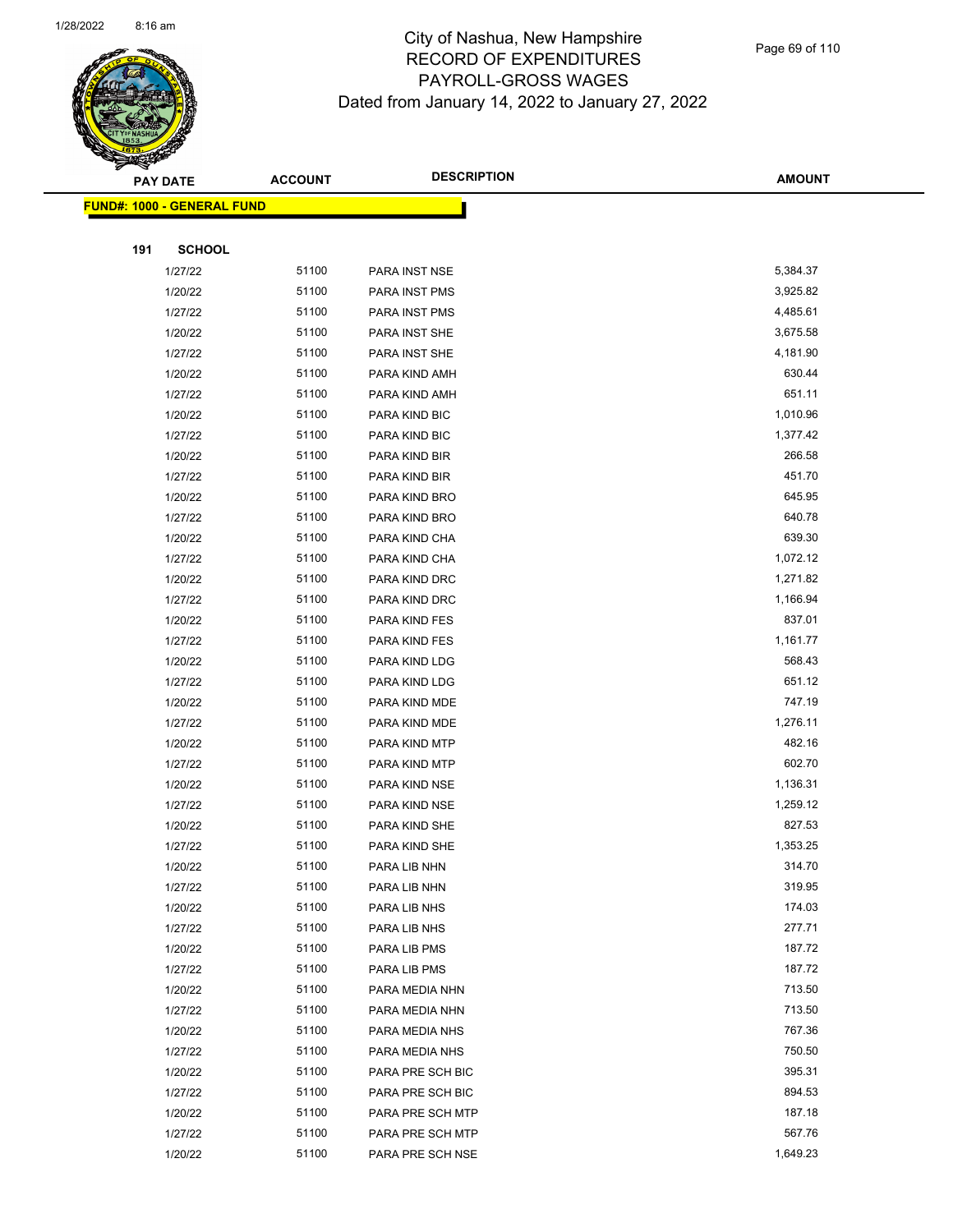

Page 70 of 110

| <b>PAY DATE</b>                    | <b>ACCOUNT</b> | <b>DESCRIPTION</b>       | <b>AMOUNT</b> |
|------------------------------------|----------------|--------------------------|---------------|
| <u> FUND#: 1000 - GENERAL FUND</u> |                |                          |               |
|                                    |                |                          |               |
| 191<br><b>SCHOOL</b>               |                |                          |               |
| 1/27/22                            | 51100          | PARA PRE SCH NSE         | 2,421.37      |
| 1/20/22                            | 51100          | PARA READ ELM            | 655.65        |
| 1/27/22                            | 51100          | PARA READ ELM            | 666.13        |
| 1/20/22                            | 51100          | PARA SCI NHN             | 402.19        |
| 1/27/22                            | 51100          | PARA SCI NHN             | 670.30        |
| 1/20/22                            | 51100          | PARA SCI NHS             | 396.39        |
| 1/27/22                            | 51100          | PARA SCI NHS             | 660.65        |
| 1/20/22                            | 51100          | PARA SPED FES            | 286.50        |
| 1/27/22                            | 51100          | PARA SPED FES            | 462.22        |
| 1/20/22                            | 51100          | PARA TTI AMH             | 94.68         |
| 1/20/22                            | 51100          | PARA TTI DRC             | 273.24        |
| 1/20/22                            | 51100          | PARA TTI LDG             | 742.67        |
| 1/20/22                            | 51100          | PARA TTI MTP             | 451.70        |
| 1/27/22                            | 51100          | PARA TTI MTP             | 451.70        |
| 1/20/22                            | 51100          | PARA VOC NHS             | 308.70        |
| 1/27/22                            | 51100          | PARA VOC NHS             | 504.09        |
| 1/27/22                            | 51100          | PEER COACH               | 8,073.17      |
| 1/27/22                            | 51100          | PRESCHOOL COORDINATOR    | 2,686.70      |
| 1/20/22                            | 51100          | PRESCHOOL PARA FPS       | 2,370.94      |
| 1/27/22                            | 51100          | PRESCHOOL PARA FPS       | 2,440.12      |
| 1/27/22                            | 51100          | PRESCHOOL TEACHER FPS    | 12,477.96     |
| 1/27/22                            | 51100          | PRINCIPAL AMH            | 4,115.40      |
| 1/27/22                            | 51100          | PRINCIPAL BIC            | 3,942.30      |
| 1/27/22                            | 51100          | PRINCIPAL BIR            | 3,307.20      |
| 1/27/22                            | 51100          | PRINCIPAL BRO            | 4,115.40      |
| 1/27/22                            | 51100          | PRINCIPAL CHA            | 4,076.90      |
| 1/27/22                            | 51100          | PRINCIPAL DRC            | 3,903.80      |
| 1/27/22                            | 51100          | PRINCIPAL ELM            | 4,169.20      |
| 1/27/22                            | 51100          | PRINCIPAL FES            | 3,973.10      |
| 1/27/22                            | 51100          | PRINCIPAL FMS            | 4,207.70      |
| 1/27/22                            | 51100          | PRINCIPAL LDG            | 4,115.40      |
| 1/27/22                            | 51100          | PRINCIPAL MDE            | 3,973.10      |
| 1/27/22                            | 51100          | PRINCIPAL MTP            | 3,973.10      |
| 1/27/22                            | 51100          | PRINCIPAL NHN            | 4,158.70      |
| 1/27/22                            | 51100          | PRINCIPAL NHS            | 4,357.70      |
| 1/27/22                            | 51100          | PRINCIPAL NSE            | 3,942.30      |
| 1/27/22                            | 51100          | PRINCIPAL PMS            | 3,913.50      |
| 1/27/22                            | 51100          | PRINCIPAL SHE            | 1,793.20      |
| 1/27/22                            | 51100          | SCHOOL PSYCHOLOGIST WID  | 37,920.64     |
| 1/27/22                            | 51100          | SCHOOL PSYCHOLOGY INTERN | 2,400.00      |
| 1/20/22                            | 51100          | SECURITY MONITOR NHN     | 1,355.04      |
| 1/27/22                            | 51100          | SECURITY MONITOR NHN     | 2,258.40      |
| 1/20/22                            | 51100          | SECURITY MONITOR NHS     | 1,355.04      |
| 1/27/22                            | 51100          | SECURITY MONITOR NHS     | 2,258.41      |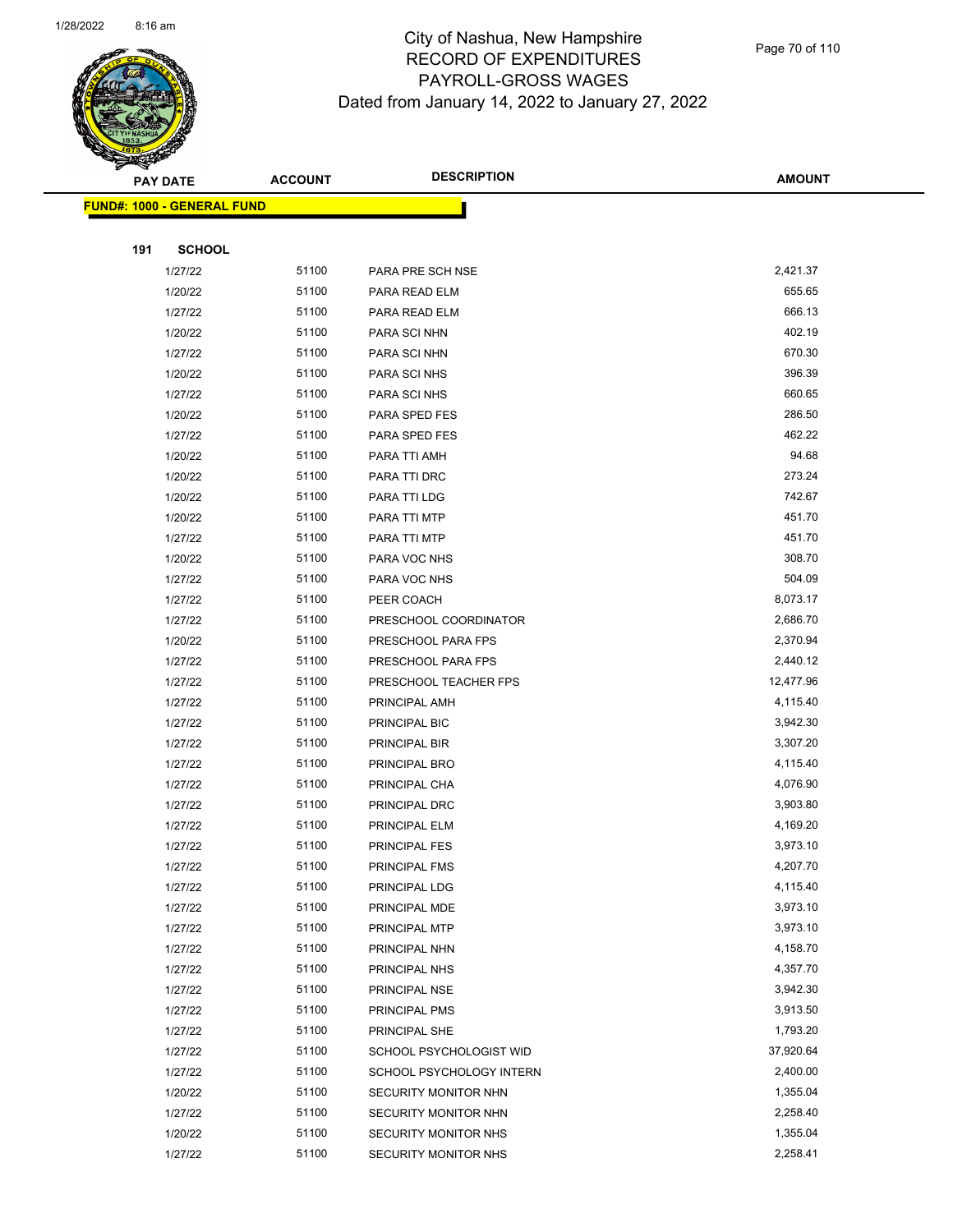

Page 71 of 110

|     | <b>PAY DATE</b>                   | <b>ACCOUNT</b> | <b>DESCRIPTION</b>                              | <b>AMOUNT</b>        |
|-----|-----------------------------------|----------------|-------------------------------------------------|----------------------|
|     | <b>FUND#: 1000 - GENERAL FUND</b> |                |                                                 |                      |
|     |                                   |                |                                                 |                      |
| 191 | <b>SCHOOL</b>                     |                |                                                 |                      |
|     | 1/20/22                           | 51100          | SIGN LANGUAGE INTERPRETER                       | 6,609.71             |
|     | 1/27/22                           | 51100          | SIGN LANGUAGE INTERPRETER                       | 7,348.24             |
|     | 1/27/22                           | 51100          | SOCIAL WORKER                                   | 4,190.68             |
|     | 1/27/22                           | 51100          | SOCIAL WORKER FMS                               | 2,979.49             |
|     | 1/27/22                           | 51100          | SPEECH LANG PATHOLOGIST WID                     | 61,291.15            |
|     | 1/20/22                           | 51100          | SPEECH LANGUAGE ASST                            | 457.23               |
|     | 1/27/22                           | 51100          | SPEECH LANGUAGE ASST                            | 601.92               |
|     | 1/27/22                           | 51100          | STUDENT ACTIVITY COORD NHN                      | 1,148.39             |
|     | 1/27/22                           | 51100          | <b>SUPERINTENDENT</b>                           | 6,292.30             |
|     | 1/27/22                           | 51100          | SYSTEMS ADMIN FULL YEAR                         | 8,597.50             |
|     | 1/27/22                           | 51100          | TEACHER ART AMH                                 | 2,795.40             |
|     | 1/27/22                           | 51100          | TEACHER ART BIC                                 | 2,290.99             |
|     | 1/27/22                           | 51100          | <b>TEACHER ART BIR</b>                          | 2,979.49             |
|     | 1/27/22                           | 51100          | TEACHER ART CHA                                 | 2,227.31             |
|     | 1/27/22                           | 51100          | <b>TEACHER ART DRC</b>                          | 1,572.49             |
|     | 1/27/22                           | 51100          | TEACHER ART ELM                                 | 5,015.70             |
|     | 1/27/22                           | 51100          | <b>TEACHER ART FES</b>                          | 1,764.50             |
|     | 1/27/22                           | 51100          | <b>TEACHER ART FMS</b>                          | 744.49               |
|     | 1/27/22                           | 51100          | <b>TEACHER ART LDG</b>                          | 2,795.40             |
|     | 1/27/22                           | 51100          | <b>TEACHER ART MDE</b>                          | 2,168.59             |
|     | 1/27/22                           | 51100          | <b>TEACHER ART MTP</b>                          | 2,979.49             |
|     | 1/27/22                           | 51100          | TEACHER ART NHN                                 | 11,091.39            |
|     | 1/27/22                           | 51100          | <b>TEACHER ART NHS</b>                          | 10,930.48            |
|     | 1/27/22                           | 51100          | <b>TEACHER ART NSE</b>                          | 2,979.49             |
|     | 1/27/22                           | 51100          | TEACHER ART PMS                                 | 4,270.10             |
|     | 1/27/22                           | 51100          | <b>TEACHER ART SHE</b>                          | 2,632.69             |
|     | 1/27/22                           | 51100          | TEACHER AUTO NHN                                | 2,795.40             |
|     | 1/27/22                           | 51100          | TEACHER BEHAVIOR SPEC WID                       | 20,744.22            |
|     | 1/27/22                           | 51100          | TEACHER BIO TEC NHN                             | 2,564.69             |
|     | 1/27/22                           | 51100          | TEACHER BUILD CONST NHS                         | 2,795.40             |
|     | 1/27/22                           | 51100          | TEACHER BUSINESS NHN                            | 8,153.98             |
|     | 1/27/22                           | 51100          | TEACHER BUSINESS NHS                            | 9,019.98             |
|     | 1/27/22                           | 51100          | <b>TEACHER COMPUTER ELM</b>                     | 3,818.50             |
|     | 1/27/22                           | 51100          | <b>TEACHER COMPUTER FMS</b>                     | 4,551.98             |
|     | 1/27/22                           | 51100          | TEACHER COMPUTER NHN                            | 5,584.30             |
|     | 1/27/22                           | 51100          | <b>TEACHER COMPUTER NHS</b>                     | 1,723.21             |
|     | 1/27/22                           | 51100          | <b>TEACHER COMPUTER PMS</b>                     | 2,979.49             |
|     | 1/27/22<br>1/27/22                | 51100<br>51100 | TEACHER COSMETOLOGY NHN<br>TEACHER CULINARY NHN | 4,684.19<br>5,637.89 |
|     |                                   | 51100          |                                                 | 2,979.49             |
|     | 1/27/22<br>1/27/22                | 51100          | <b>TEACHER DEAF NSE</b><br>TEACHER DEAF WID     | 8,938.47             |
|     | 1/27/22                           | 51100          | <b>TEACHER DWSE AMH</b>                         | 2,979.49             |
|     | 1/27/22                           | 51100          | <b>TEACHER DWSE BIR</b>                         | 4,963.99             |
|     | 1/27/22                           | 51100          | <b>TEACHER DWSE BRO</b>                         | 3,071.59             |
|     |                                   |                |                                                 |                      |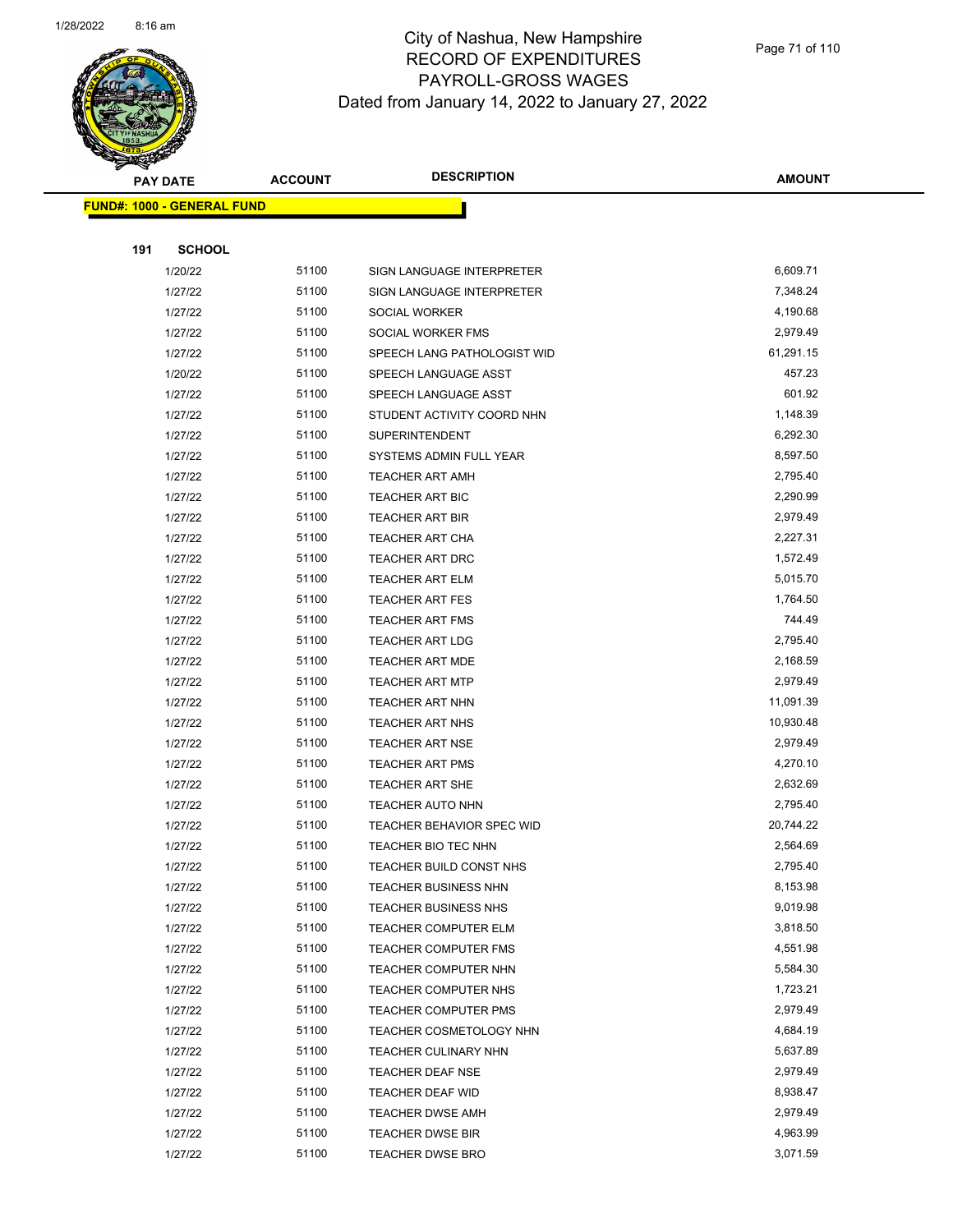

Page 72 of 110

|     | <b>PAY DATE</b>                   | <b>ACCOUNT</b> | <b>DESCRIPTION</b>         | <b>AMOUNT</b> |
|-----|-----------------------------------|----------------|----------------------------|---------------|
|     | <b>FUND#: 1000 - GENERAL FUND</b> |                |                            |               |
|     |                                   |                |                            |               |
| 191 | <b>SCHOOL</b>                     |                |                            |               |
|     | 1/27/22                           | 51100          | TEACHER DWSE CHA           | 1,641.49      |
|     | 1/27/22                           | 51100          | <b>TEACHER DWSE ELM</b>    | 15,151.37     |
|     | 1/27/22                           | 51100          | TEACHER DWSE FMS           | 2,168.59      |
|     | 1/27/22                           | 51100          | TEACHER DWSE MDE           | 1,963.09      |
|     | 1/27/22                           | 51100          | TEACHER DWSE NHS           | 2,995.56      |
|     | 1/27/22                           | 51100          | TEACHER DWSE SHE           | 3,863.00      |
|     | 1/27/22                           | 51100          | TEACHER ECE NHS            | 5,958.98      |
|     | 1/27/22                           | 51100          | TEACHER ELECTRICAL NHS     | 2,795.40      |
|     | 1/27/22                           | 51100          | <b>TEACHER ELL AMH</b>     | 1,549.89      |
|     | 1/27/22                           | 51100          | TEACHER ELL BIC            | 3,982.10      |
|     | 1/27/22                           | 51100          | TEACHER ELL BIR            | 2,979.49      |
|     | 1/27/22                           | 51100          | TEACHER ELL CHA            | 2,359.11      |
|     | 1/27/22                           | 51100          | TEACHER ELL DRC            | 4,702.70      |
|     | 1/27/22                           | 51100          | TEACHER ELL ELM            | 6,726.90      |
|     | 1/27/22                           | 51100          | TEACHER ELL FES            | 7,039.48      |
|     | 1/27/22                           | 51100          | TEACHER ELL FMS            | 4,319.11      |
|     | 1/27/22                           | 51100          | TEACHER ELL LDG            | 9,228.29      |
|     | 1/27/22                           | 51100          | TEACHER ELL MTP            | 2,979.49      |
|     | 1/27/22                           | 51100          | TEACHER ELL NHN            | 8,365.99      |
|     | 1/27/22                           | 51100          | TEACHER ELL NHS            | 10,379.56     |
|     | 1/27/22                           | 51100          | TEACHER ELL PMS            | 2,751.30      |
|     | 1/27/22                           | 51100          | TEACHER ELL SHE            | 4,971.70      |
|     | 1/27/22                           | 51100          | TEACHER ENGLISH ELM        | 28,207.62     |
|     | 1/27/22                           | 51100          | <b>TEACHER ENGLISH FMS</b> | 15,771.47     |
|     | 1/27/22                           | 51100          | TEACHER ENGLISH NHN        | 46,195.18     |
|     | 1/27/22                           | 51100          | TEACHER ENGLISH NHS        | 49,280.02     |
|     | 1/27/22                           | 51100          | <b>TEACHER ENGLISH PMS</b> | 16,462.57     |
|     | 1/27/22                           | 51100          | <b>TEACHER FACS ELM</b>    | 2,047.01      |
|     | 1/27/22                           | 51100          | <b>TEACHER FACS FMS</b>    | 4,868.28      |
|     | 1/27/22                           | 51100          | TEACHER FACS NHN           | 8,003.70      |
|     | 1/27/22                           | 51100          | <b>TEACHER FACS NHS</b>    | 7,737.77      |
|     | 1/27/22                           | 51100          | <b>TEACHER FACS PMS</b>    | 4,288.41      |
|     | 1/27/22                           | 51100          | TEACHER FOREIGN LANG ELM   | 6,143.18      |
|     | 1/27/22                           | 51100          | TEACHER FOREIGN LANG FMS   | 3,237.35      |
|     | 1/27/22                           | 51100          | TEACHER FOREIGN LANG NHN   | 14,056.77     |
|     | 1/27/22                           | 51100          | TEACHER FOREIGN LANG NHS   | 19,013.59     |
|     | 1/27/22                           | 51100          | TEACHER FOREIGN LANG PMS   | 3,024.79      |
|     | 1/27/22                           | 51100          | <b>TEACHER GR1 AMH</b>     | 6,478.11      |
|     | 1/27/22                           | 51100          | <b>TEACHER GR1 BIC</b>     | 10,119.11     |
|     | 1/27/22                           | 51100          | <b>TEACHER GR1 BIR</b>     | 6,725.98      |
|     | 1/27/22                           | 51100          | TEACHER GR1 BRO            | 5,730.80      |
|     | 1/27/22                           | 51100          | TEACHER GR1 CHA            | 6,458.98      |
|     | 1/27/22                           | 51100          | TEACHER GR1 DRC            | 3,828.80      |
|     | 1/27/22                           | 51100          | <b>TEACHER GR1 FES</b>     | 9,642.60      |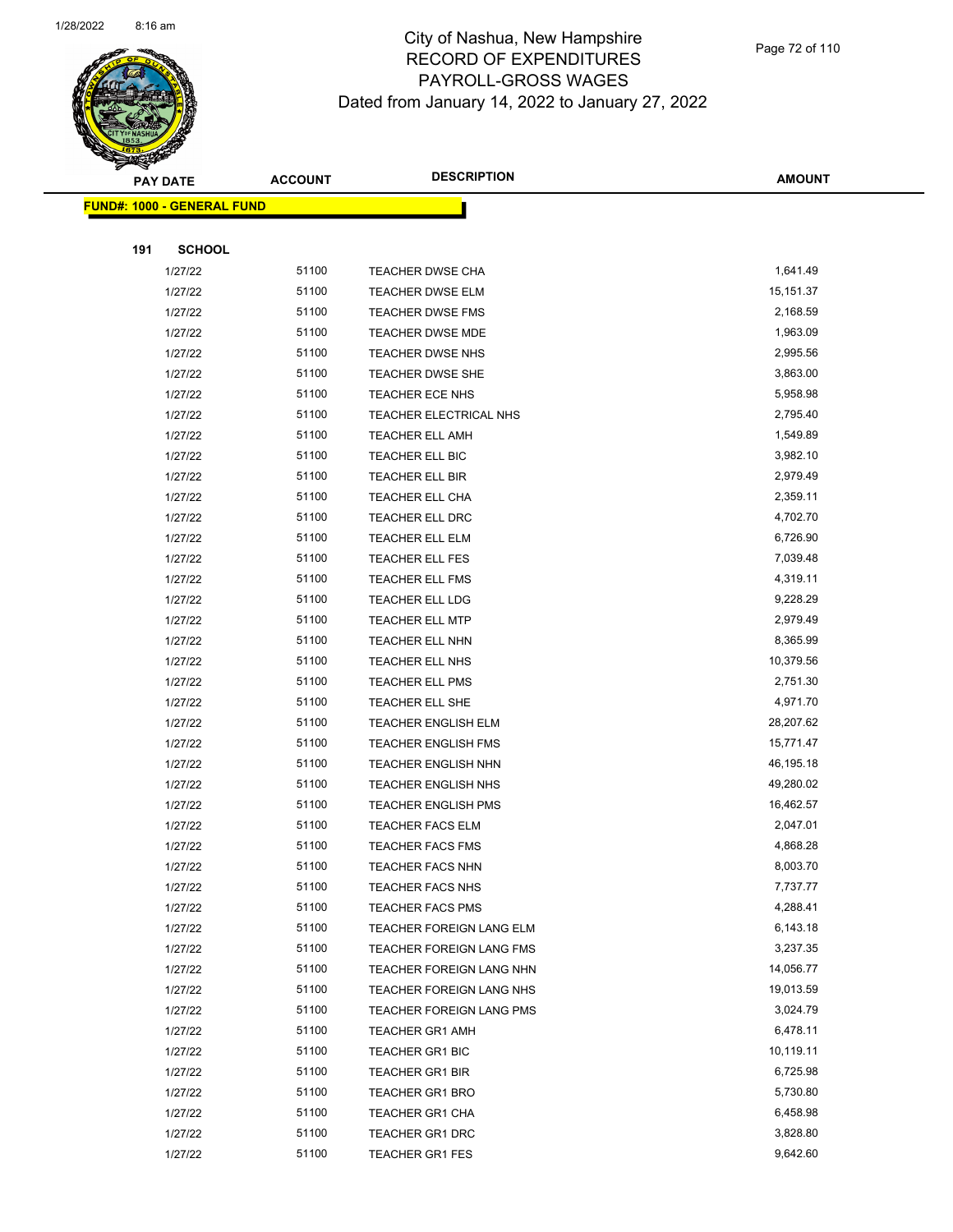

Page 73 of 110

|     | <b>PAY DATE</b>                    | <b>ACCOUNT</b> | <b>DESCRIPTION</b>     | <b>AMOUNT</b> |
|-----|------------------------------------|----------------|------------------------|---------------|
|     | <u> FUND#: 1000 - GENERAL FUND</u> |                |                        |               |
|     |                                    |                |                        |               |
| 191 | <b>SCHOOL</b>                      |                |                        |               |
|     | 1/27/22                            | 51100          | <b>TEACHER GR1 LDG</b> | 7,652.18      |
|     | 1/27/22                            | 51100          | <b>TEACHER GR1 MDE</b> | 8,153.89      |
|     | 1/27/22                            | 51100          | <b>TEACHER GR1 MTP</b> | 6,826.27      |
|     | 1/27/22                            | 51100          | <b>TEACHER GR1 NSE</b> | 7,801.88      |
|     | 1/27/22                            | 51100          | <b>TEACHER GR1 SHE</b> | 8,938.80      |
|     | 1/27/22                            | 51100          | <b>TEACHER GR2 AMH</b> | 6,254.22      |
|     | 1/27/22                            | 51100          | TEACHER GR2 BIC        | 9,142.20      |
|     | 1/27/22                            | 51100          | <b>TEACHER GR2 BIR</b> | 10,983.77     |
|     | 1/27/22                            | 51100          | TEACHER GR2 BRO        | 5,913.08      |
|     | 1/27/22                            | 51100          | <b>TEACHER GR2 CHA</b> | 9,017.78      |
|     | 1/20/22                            | 51100          | TEACHER GR2 DRC        | 1,919.21      |
|     | 1/27/22                            | 51100          | <b>TEACHER GR2 DRC</b> | 5,971.78      |
|     | 1/27/22                            | 51100          | <b>TEACHER GR2 FES</b> | 10,581.17     |
|     | 1/27/22                            | 51100          | TEACHER GR2 LDG        | 9,439.27      |
|     | 1/27/22                            | 51100          | TEACHER GR2 MDE        | 9,577.19      |
|     | 1/27/22                            | 51100          | <b>TEACHER GR2 MTP</b> | 7,439.07      |
|     | 1/27/22                            | 51100          | <b>TEACHER GR2 NSE</b> | 5,590.80      |
|     | 1/27/22                            | 51100          | <b>TEACHER GR2 SHE</b> | 4,831.61      |
|     | 1/20/22                            | 51100          | <b>TEACHER GR3 AMH</b> | 2,795.38      |
|     | 1/27/22                            | 51100          | <b>TEACHER GR3 AMH</b> | 4,886.90      |
|     | 1/27/22                            | 51100          | TEACHER GR3 BIC        | 10,337.10     |
|     | 1/27/22                            | 51100          | <b>TEACHER GR3 BIR</b> | 9,886.57      |
|     | 1/27/22                            | 51100          | <b>TEACHER GR3 BRO</b> | 5,774.89      |
|     | 1/27/22                            | 51100          | <b>TEACHER GR3 CHA</b> | 9,821.46      |
|     | 1/27/22                            | 51100          | <b>TEACHER GR3 DRC</b> | 7,531.70      |
|     | 1/27/22                            | 51100          | <b>TEACHER GR3 FES</b> | 9,865.19      |
|     | 1/27/22                            | 51100          | <b>TEACHER GR3 LDG</b> | 8,173.38      |
|     | 1/27/22                            | 51100          | <b>TEACHER GR3 MDE</b> | 10,382.18     |
|     | 1/27/22                            | 51100          | <b>TEACHER GR3 MTP</b> | 7,009.29      |
|     | 1/27/22                            | 51100          | <b>TEACHER GR3 NSE</b> | 5,086.39      |
|     | 1/27/22                            | 51100          | TEACHER GR3 SHE        | 7,889.08      |
|     | 1/27/22                            | 51100          | <b>TEACHER GR4 AMH</b> | 4,540.31      |
|     | 1/27/22                            | 51100          | <b>TEACHER GR4 BIC</b> | 8,913.61      |
|     | 1/27/22                            | 51100          | TEACHER GR4 BIR        | 6,221.89      |
|     | 1/27/22                            | 51100          | <b>TEACHER GR4 BRO</b> | 7,252.30      |
|     | 1/27/22                            | 51100          | TEACHER GR4 CHA        | 11,061.18     |
|     | 1/27/22                            | 51100          | <b>TEACHER GR4 DRC</b> | 7,324.71      |
|     | 1/27/22                            | 51100          | <b>TEACHER GR4 FES</b> | 8,089.78      |
|     | 1/27/22                            | 51100          | <b>TEACHER GR4 LDG</b> | 8,812.79      |
|     | 1/27/22                            | 51100          | <b>TEACHER GR4 MDE</b> | 9,492.28      |
|     | 1/27/22                            | 51100          | <b>TEACHER GR4 MTP</b> | 6,871.60      |
|     | 1/27/22                            | 51100          | <b>TEACHER GR4 NSE</b> | 6,726.90      |
|     | 1/27/22                            | 51100          | TEACHER GR4 SHE        | 6,516.39      |
|     | 1/27/22                            | 51100          | <b>TEACHER GR5 AMH</b> | 4,724.40      |
|     |                                    |                |                        |               |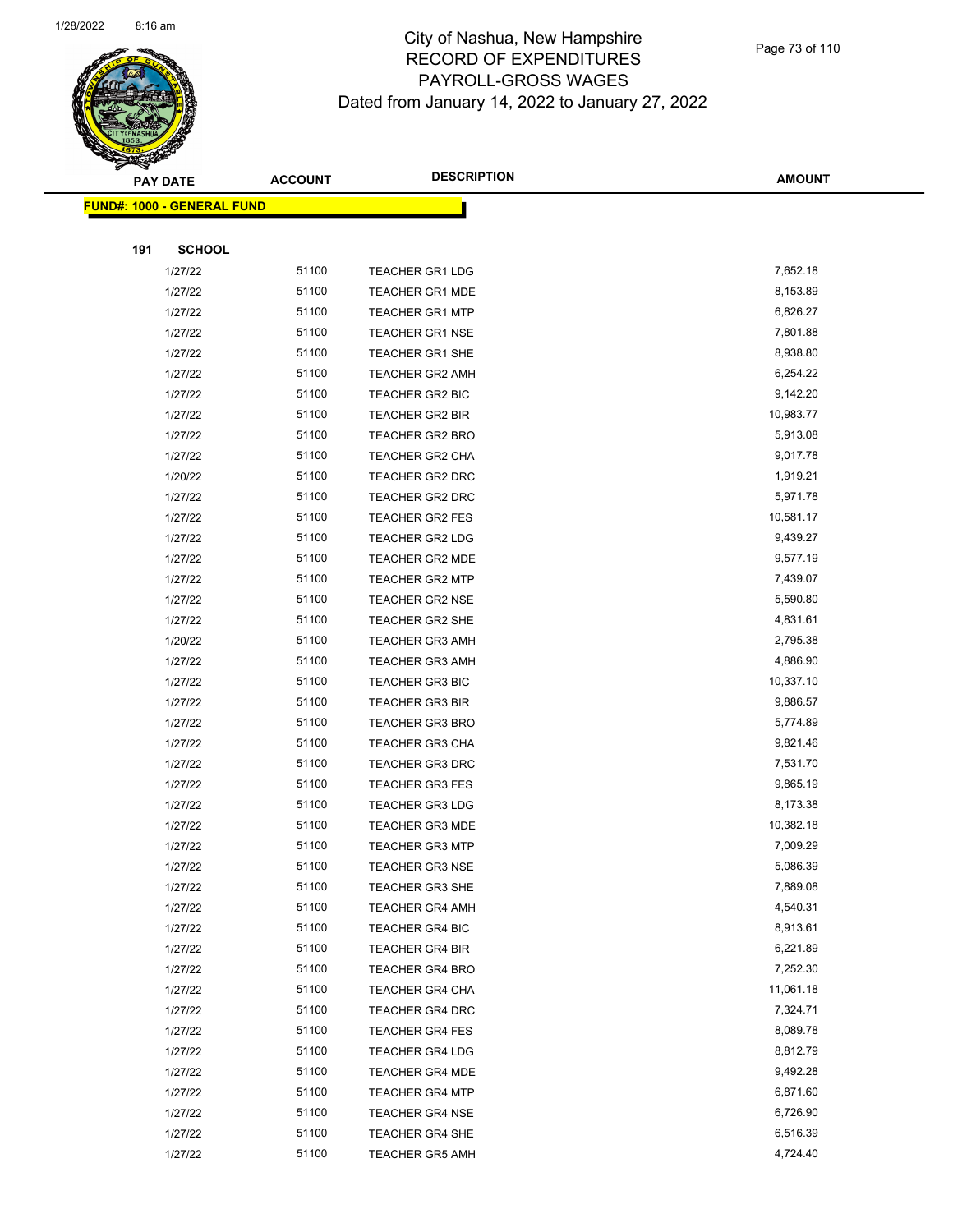

|     | <b>PAY DATE</b>            | <b>ACCOUNT</b> | <b>DESCRIPTION</b>                                  | <b>AMOUNT</b>          |
|-----|----------------------------|----------------|-----------------------------------------------------|------------------------|
|     | FUND#: 1000 - GENERAL FUND |                |                                                     |                        |
|     |                            |                |                                                     |                        |
| 191 | <b>SCHOOL</b>              |                |                                                     |                        |
|     | 1/27/22                    | 51100          | <b>TEACHER GR5 BIC</b>                              | 8,960.06               |
|     | 1/27/22                    | 51100          | <b>TEACHER GR5 BIR</b>                              | 8,273.98               |
|     | 1/27/22                    | 51100          | <b>TEACHER GR5 BRO</b>                              | 5,958.98               |
|     | 1/27/22                    | 51100          | <b>TEACHER GR5 CHA</b>                              | 11,374.46              |
|     | 1/27/22                    | 51100          | <b>TEACHER GR5 DRC</b>                              | 6,873.17               |
|     | 1/27/22                    | 51100          | <b>TEACHER GR5 FES</b>                              | 6,793.27               |
|     | 1/27/22                    | 51100          | <b>TEACHER GR5 LDG</b>                              | 10,089.98              |
|     | 1/27/22                    | 51100          | <b>TEACHER GR5 MDE</b>                              | 9,598.59               |
|     | 1/27/22                    | 51100          | <b>TEACHER GR5 MTP</b>                              | 6,356.79               |
|     | 1/27/22                    | 51100          | <b>TEACHER GR5 NSE</b>                              | 5,866.90               |
|     | 1/27/22                    | 51100          | <b>TEACHER GR5 SHE</b>                              | 7,746.59               |
|     | 1/27/22                    | 51100          | <b>TEACHER GR6 ELM</b>                              | 25,917.26              |
|     | 1/27/22                    | 51100          | <b>TEACHER GR6 FMS</b>                              | 28,481.81              |
|     | 1/27/22                    | 51100          | <b>TEACHER GR6 PMS</b>                              | 16,098.38              |
|     | 1/27/22                    | 51100          | <b>TEACHER GRAPH NHS</b>                            | 3,599.80               |
|     | 1/27/22                    | 51100          | <b>TEACHER GRAPHICS NHN</b>                         | 4,370.50               |
|     | 1/27/22                    | 51100          | <b>TEACHER HEALTH NHN</b>                           | 5,422.60               |
|     | 1/27/22                    | 51100          | <b>TEACHER HEALTH NHS</b>                           | 2,795.40               |
|     | 1/27/22                    | 51100          | <b>TEACHER HEALTHOC NHS</b>                         | 5,246.89               |
|     | 1/27/22                    | 51100          | TEACHER HVAC NHS                                    | 2,045.31               |
|     | 1/27/22                    | 51100          | TEACHER IN SCH SUSPENSION ELM                       | 1,899.91               |
|     | 1/27/22                    | 51100          | TEACHER IN SCH SUSPENSION NHN                       | 2,979.49               |
|     | 1/27/22                    | 51100          | TEACHER IN SCH SUSPENSION NHS                       | 3,071.60               |
|     | 1/27/22                    | 51100          | <b>TEACHER INST SPED WID</b>                        | 10,729.01              |
|     | 1/27/22                    | 51100          | <b>TEACHER KIND AMH</b>                             | 7,531.47               |
|     | 1/27/22                    | 51100          | TEACHER KIND BIC                                    | 9,447.11               |
|     | 1/27/22                    | 51100          | <b>TEACHER KIND BIR</b>                             | 7,183.87               |
|     | 1/27/22                    | 51100          | <b>TEACHER KIND BRO</b>                             | 5,866.99               |
|     | 1/27/22                    | 51100          | <b>TEACHER KIND CHA</b>                             | 7,046.88               |
|     | 1/27/22                    | 51100          | TEACHER KIND DRC                                    | 10,255.18              |
|     | 1/27/22                    | 51100          | <b>TEACHER KIND FES</b>                             | 11,539.97              |
|     | 1/27/22                    | 51100          | <b>TEACHER KIND LDG</b>                             | 11,072.58              |
|     | 1/27/22                    | 51100          | TEACHER KIND MDE                                    | 10,729.58              |
|     | 1/27/22                    | 51100          | <b>TEACHER KIND MTP</b>                             | 6,377.20               |
|     | 1/27/22                    | 51100<br>51100 | <b>TEACHER KIND NSE</b>                             | 2,394.80<br>6,270.79   |
|     | 1/27/22                    | 51100          | <b>TEACHER KIND SHE</b>                             | 23,580.30              |
|     | 1/27/22                    | 51100          | <b>TEACHER MATH ELM</b><br><b>TEACHER MATH FMS</b>  | 14,624.38              |
|     | 1/27/22                    |                |                                                     |                        |
|     | 1/27/22                    | 51100<br>51100 | <b>TEACHER MATH NHN</b>                             | 35,707.43<br>47,092.35 |
|     | 1/27/22                    | 51100          | TEACHER MATH NHS                                    | 15,893.06              |
|     | 1/27/22<br>1/27/22         | 51100          | <b>TEACHER MATH PMS</b><br><b>TEACHER MUSIC AMH</b> | 1,913.90               |
|     | 1/27/22                    | 51100          | <b>TEACHER MUSIC BIC</b>                            | 2,795.40               |
|     | 1/27/22                    | 51100          | <b>TEACHER MUSIC BIR</b>                            | 1,824.69               |
|     |                            |                |                                                     |                        |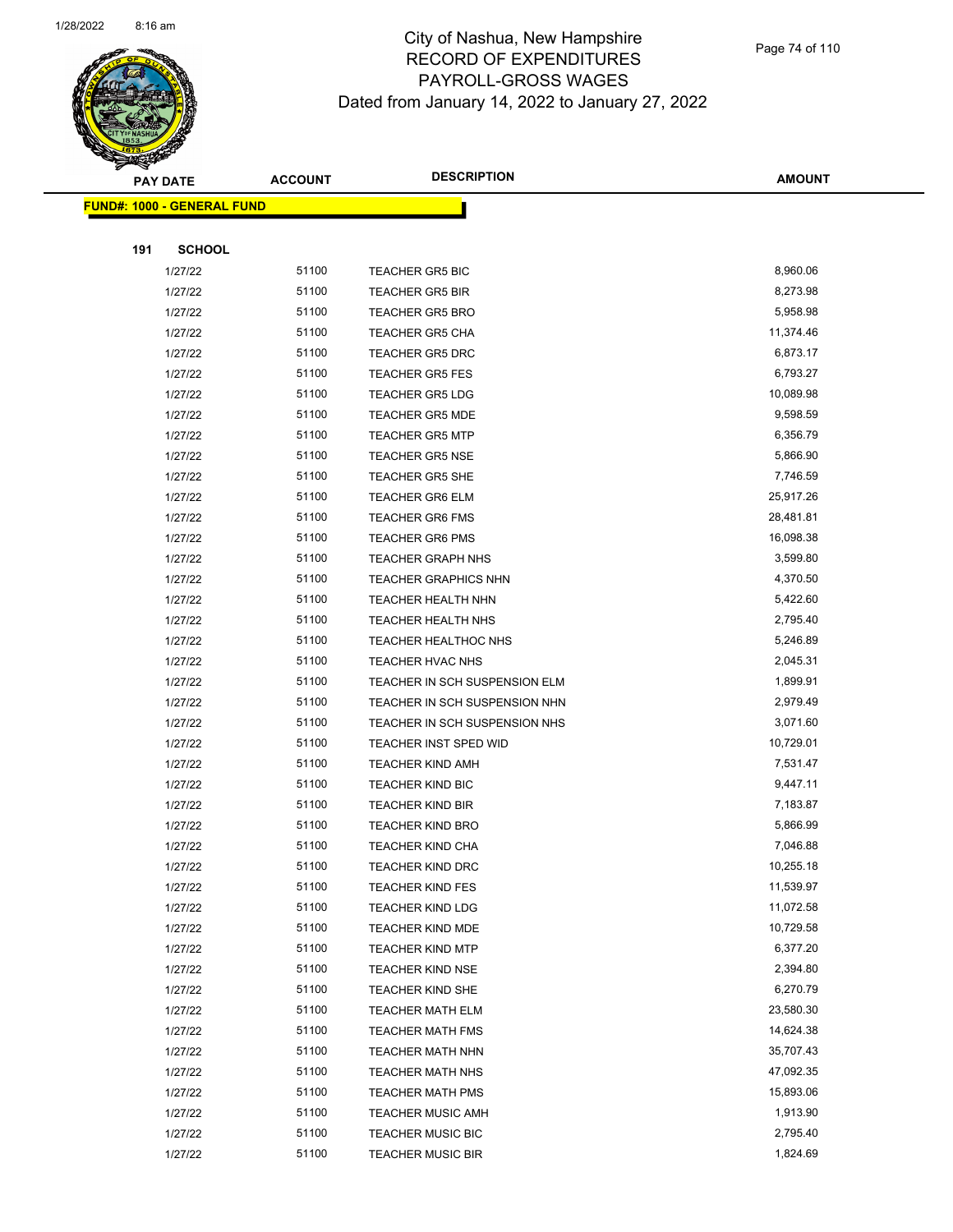

Page 75 of 110

|     | <b>PAY DATE</b>                    | <b>ACCOUNT</b> | <b>DESCRIPTION</b>           | <b>AMOUNT</b> |
|-----|------------------------------------|----------------|------------------------------|---------------|
|     | <u> FUND#: 1000 - GENERAL FUND</u> |                |                              |               |
|     |                                    |                |                              |               |
| 191 | <b>SCHOOL</b>                      |                |                              |               |
|     | 1/27/22                            | 51100          | <b>TEACHER MUSIC BRO</b>     | 1,831.79      |
|     | 1/27/22                            | 51100          | TEACHER MUSIC CHA            | 2,979.49      |
|     | 1/27/22                            | 51100          | <b>TEACHER MUSIC DRC</b>     | 2,887.41      |
|     | 1/27/22                            | 51100          | <b>TEACHER MUSIC ELM</b>     | 7,744.87      |
|     | 1/27/22                            | 51100          | <b>TEACHER MUSIC FES</b>     | 1,764.50      |
|     | 1/27/22                            | 51100          | <b>TEACHER MUSIC FMS</b>     | 5,958.98      |
|     | 1/27/22                            | 51100          | <b>TEACHER MUSIC LDG</b>     | 1,643.60      |
|     | 1/27/22                            | 51100          | TEACHER MUSIC MDE            | 2,359.10      |
|     | 1/27/22                            | 51100          | <b>TEACHER MUSIC MTP</b>     | 2,703.72      |
|     | 1/27/22                            | 51100          | TEACHER MUSIC NHN            | 4,879.40      |
|     | 1/27/22                            | 51100          | <b>TEACHER MUSIC NHS</b>     | 4,817.49      |
|     | 1/27/22                            | 51100          | <b>TEACHER MUSIC NSE</b>     | 943.49        |
|     | 1/27/22                            | 51100          | <b>TEACHER MUSIC PMS</b>     | 4,439.00      |
|     | 1/27/22                            | 51100          | <b>TEACHER MUSIC SHE</b>     | 1,744.91      |
|     | 1/27/22                            | 51100          | TEACHER PE BIC               | 2,585.20      |
|     | 1/27/22                            | 51100          | <b>TEACHER PE BIR</b>        | 3,071.59      |
|     | 1/27/22                            | 51100          | <b>TEACHER PE BRO</b>        | 2,887.41      |
|     | 1/27/22                            | 51100          | TEACHER PE CHA               | 2,751.30      |
|     | 1/27/22                            | 51100          | TEACHER PE DRC               | 2,979.49      |
|     | 1/27/22                            | 51100          | TEACHER PE ELM               | 9,944.68      |
|     | 1/27/22                            | 51100          | <b>TEACHER PE FMS</b>        | 5,590.80      |
|     | 1/27/22                            | 51100          | TEACHER PE LDG               | 2,155.01      |
|     | 1/27/22                            | 51100          | TEACHER PE MDE               | 3,071.59      |
|     | 1/27/22                            | 51100          | <b>TEACHER PE MTP</b>        | 2,089.59      |
|     | 1/27/22                            | 51100          | TEACHER PE NHN               | 9,187.29      |
|     | 1/27/22                            | 51100          | TEACHER PE NHS               | 7,038.38      |
|     | 1/27/22                            | 51100          | TEACHER PE NSE               | 3,055.21      |
|     | 1/27/22                            | 51100          | TEACHER PE PMS               | 5,239.48      |
|     | 1/27/22                            | 51100          | TEACHER PE SHE               | 2,812.50      |
|     | 1/27/22                            | 51100          | TEACHER PRE SCHOOL BIR       | 4,830.51      |
|     | 1/27/22                            | 51100          | <b>TEACHER PRESCHOOL BIC</b> | 5,866.90      |
|     | 1/27/22                            | 51100          | TEACHER PRESCHOOL MTP        | 1,824.69      |
|     | 1/27/22                            | 51100          | TEACHER PRESCHOOL NHS        | 467.71        |
|     | 1/27/22                            | 51100          | <b>TEACHER PRESCHOOL NSE</b> | 7,218.68      |
|     | 1/27/22                            | 51100          | <b>TEACHER READ AMH</b>      | 3,071.59      |
|     | 1/27/22                            | 51100          | TEACHER READ BIC             | 5,958.98      |
|     | 1/27/22                            | 51100          | <b>TEACHER READ BIR</b>      | 6,051.08      |
|     | 1/27/22                            | 51100          | <b>TEACHER READ BRO</b>      | 2,585.20      |
|     | 1/27/22                            | 51100          | TEACHER READ CHA             | 2,632.69      |
|     | 1/27/22                            | 51100          | <b>TEACHER READ DRC</b>      | 1,831.99      |
|     | 1/27/22                            | 51100          | <b>TEACHER READ ELM</b>      | 6,051.08      |
|     | 1/27/22                            | 51100          | <b>TEACHER READ FES</b>      | 2,979.49      |
|     | 1/27/22                            | 51100          | <b>TEACHER READ FMS</b>      | 2,979.49      |
|     | 1/27/22                            | 51100          | <b>TEACHER READ LDG</b>      | 3,630.01      |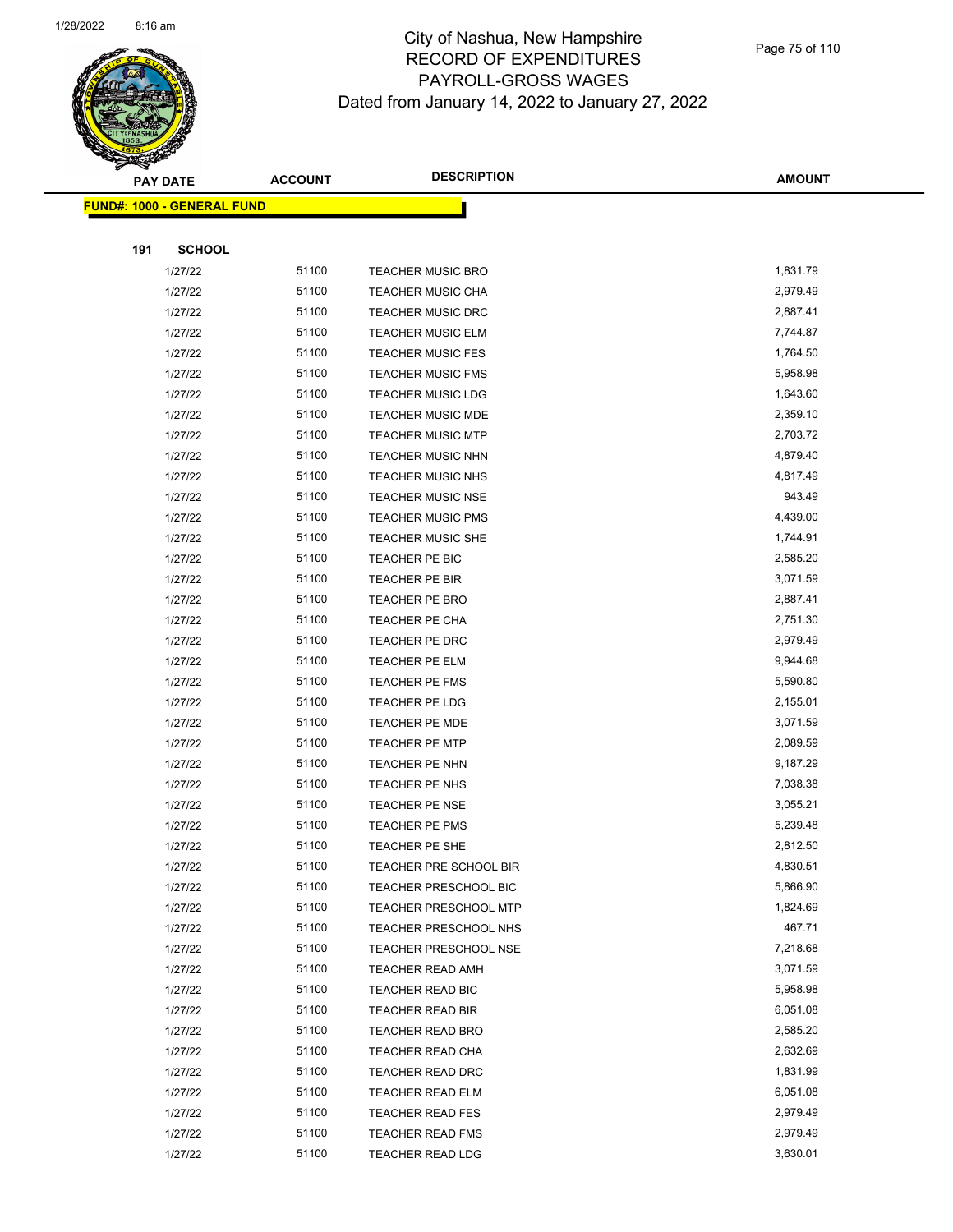

Page 76 of 110

|     | <b>PAY DATE</b>                   | <b>ACCOUNT</b> | <b>DESCRIPTION</b>         | <b>AMOUNT</b> |
|-----|-----------------------------------|----------------|----------------------------|---------------|
|     | <b>FUND#: 1000 - GENERAL FUND</b> |                |                            |               |
|     |                                   |                |                            |               |
| 191 | <b>SCHOOL</b>                     |                |                            |               |
|     | 1/27/22                           | 51100          | TEACHER READ MDE           | 2,979.49      |
|     | 1/27/22                           | 51100          | <b>TEACHER READ MTP</b>    | 2,482.49      |
|     | 1/27/22                           | 51100          | <b>TEACHER READ NHN</b>    | 2,045.30      |
|     | 1/27/22                           | 51100          | <b>TEACHER READ NHS</b>    | 2,979.49      |
|     | 1/27/22                           | 51100          | TEACHER READ NSE           | 2,692.40      |
|     | 1/27/22                           | 51100          | <b>TEACHER READ PMS</b>    | 5,338.59      |
|     | 1/27/22                           | 51100          | TEACHER READ SHE           | 2,979.49      |
|     | 1/27/22                           | 51100          | TEACHER ROTC NHN           | 2,451.49      |
|     | 1/27/22                           | 51100          | <b>TEACHER SCIENCE ELM</b> | 21,733.45     |
|     | 1/27/22                           | 51100          | <b>TEACHER SCIENCE FMS</b> | 9,575.50      |
|     | 1/27/22                           | 51100          | <b>TEACHER SCIENCE NHN</b> | 31,409.02     |
|     | 1/27/22                           | 51100          | TEACHER SCIENCE NHS        | 36,346.53     |
|     | 1/27/22                           | 51100          | <b>TEACHER SCIENCE PMS</b> | 9,679.99      |
|     | 1/27/22                           | 51100          | TEACHER SOCIAL STUDIES ELM | 18,561.48     |
|     | 1/27/22                           | 51100          | TEACHER SOCIAL STUDIES FMS | 12,937.86     |
|     | 1/27/22                           | 51100          | TEACHER SOCIAL STUDIES NHN | 33,903.15     |
|     | 1/27/22                           | 51100          | TEACHER SOCIAL STUDIES NHS | 41,720.47     |
|     | 1/27/22                           | 51100          | TEACHER SOCIAL STUDIES PMS | 12,123.27     |
|     | 1/27/22                           | 51100          | <b>TEACHER SPED AMH</b>    | 6,481.09      |
|     | 1/27/22                           | 51100          | TEACHER SPED BIC           | 5,637.30      |
|     | 1/27/22                           | 51100          | TEACHER SPED BIR           | 4,724.40      |
|     | 1/27/22                           | 51100          | <b>TEACHER SPED BRO</b>    | 6,866.47      |
|     | 1/27/22                           | 51100          | <b>TEACHER SPED CHA</b>    | 7,163.29      |
|     | 1/27/22                           | 51100          | <b>TEACHER SPED DRC</b>    | 5,671.89      |
|     | 1/27/22                           | 51100          | TEACHER SPED ELM           | 21,982.26     |
|     | 1/27/22                           | 51100          | <b>TEACHER SPED FES</b>    | 3,472.40      |
|     | 1/27/22                           | 51100          | <b>TEACHER SPED FMS</b>    | 10,757.07     |
|     | 1/27/22                           | 51100          | TEACHER SPED LDG           | 6,591.61      |
|     | 1/27/22                           | 51100          | <b>TEACHER SPED MDE</b>    | 6,661.03      |
|     | 1/27/22                           | 51100          | TEACHER SPED MTP           | 4,058.89      |
|     | 1/27/22                           | 51100          | <b>TEACHER SPED NHN</b>    | 25,325.84     |
|     | 1/27/22                           | 51100          | <b>TEACHER SPED NHS</b>    | 26,742.80     |
|     | 1/27/22                           | 51100          | <b>TEACHER SPED NSE</b>    | 1,697.00      |
|     | 1/27/22                           | 51100          | <b>TEACHER SPED PMS</b>    | 10,539.90     |
|     | 1/27/22                           | 51100          | TEACHER SPED SHE           | 9,424.37      |
|     | 1/27/22                           | 51100          | <b>TEACHER TECHED ELM</b>  | 8,679.49      |
|     | 1/27/22                           | 51100          | <b>TEACHER TECHED FMS</b>  | 3,785.38      |
|     | 1/27/22                           | 51100          | <b>TEACHER TECHED NHN</b>  | 12,166.78     |
|     | 1/27/22                           | 51100          | <b>TEACHER TECHED NHS</b>  | 10,746.57     |
|     | 1/27/22                           | 51100          | <b>TEACHER TECHED PMS</b>  | 5,958.98      |
|     | 1/27/22                           | 51100          | TEACHER TV PROD NHS        | 2,979.49      |
|     | 1/27/22                           | 51100          | <b>TEACHER VISION WID</b>  | 5,529.92      |
|     | 1/27/22                           | 51100          | TECH INTERGRATION ASST AMH | 479.70        |
|     | 1/20/22                           | 51100          | TECH INTERGRATION ASST BIC | 333.00        |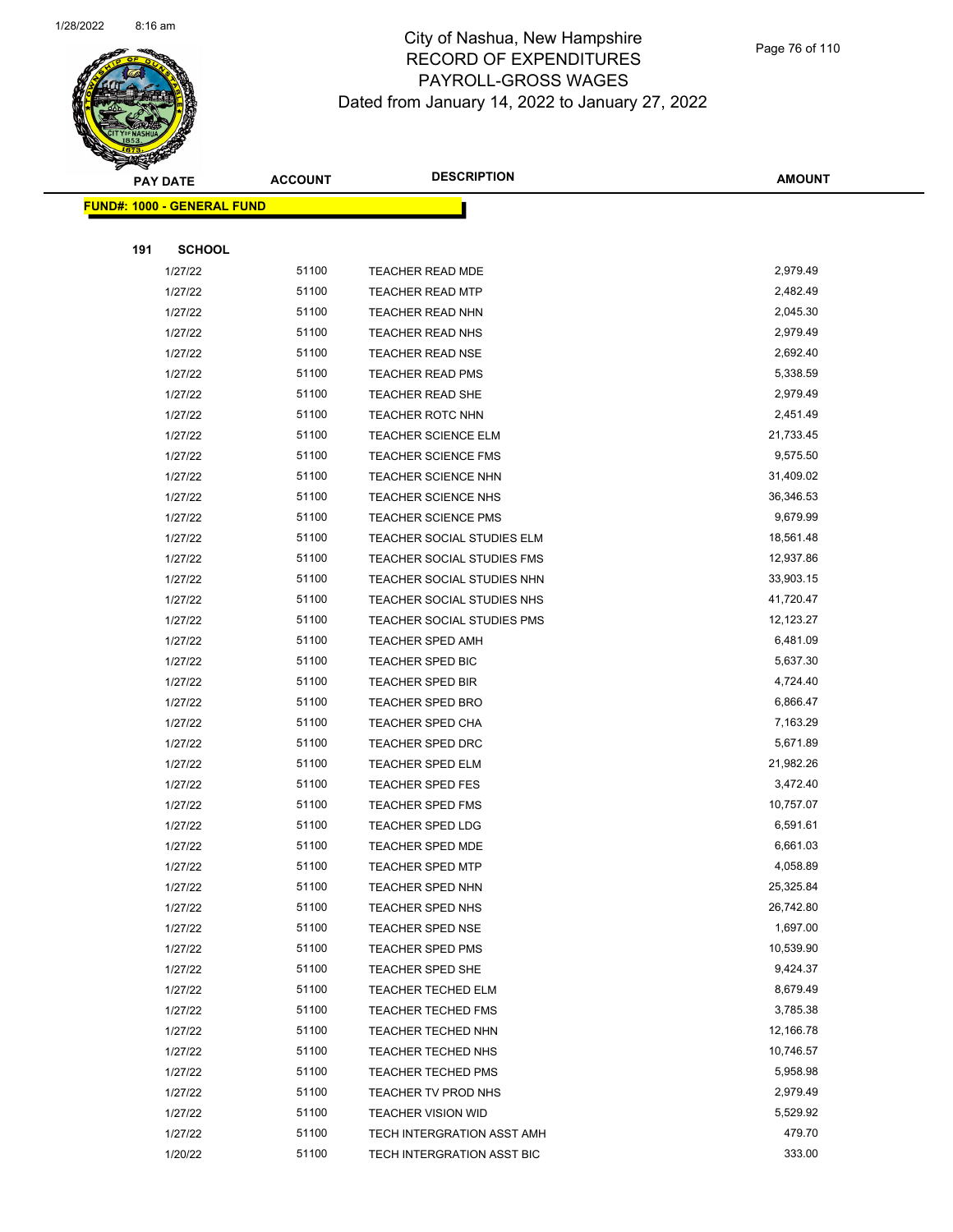

|     | <b>PAY DATE</b>                   | <b>ACCOUNT</b> | <b>DESCRIPTION</b>                | <b>AMOUNT</b> |
|-----|-----------------------------------|----------------|-----------------------------------|---------------|
|     | <b>FUND#: 1000 - GENERAL FUND</b> |                |                                   |               |
|     |                                   |                |                                   |               |
| 191 | <b>SCHOOL</b>                     |                |                                   |               |
|     | 1/27/22                           | 51100          | TECH INTERGRATION ASST BIC        | 441.00        |
|     | 1/20/22                           | 51100          | TECH INTERGRATION ASST CHA        | 453.88        |
|     | 1/27/22                           | 51100          | TECH INTERGRATION ASST CHA        | 453.88        |
|     | 1/20/22                           | 51100          | <b>TECH INTERGRATION ASST FES</b> | 415.60        |
|     | 1/27/22                           | 51100          | TECH INTERGRATION ASST FES        | 575.01        |
|     | 1/20/22                           | 51100          | TECH INTERGRATION ASST LDG        | 345.33        |
|     | 1/27/22                           | 51100          | TECH INTERGRATION ASST LDG        | 460.44        |
|     | 1/20/22                           | 51100          | TECH INTERGRATION ASST MDE        | 340.41        |
|     | 1/27/22                           | 51100          | TECH INTERGRATION ASST MDE        | 453.88        |
|     | 1/20/22                           | 51100          | TECH INTERGRATION ASST MTP        | 370.57        |
|     | 1/27/22                           | 51100          | TECH INTERGRATION ASST MTP        | 495.69        |
|     | 1/20/22                           | 51100          | TECH INTERGRATION ASST SHE        | 368.91        |
|     | 1/27/22                           | 51100          | TECH INTERGRATION ASST SHE        | 717.88        |
|     | 1/20/22                           | 51200          | ATHLETIC EQUIPMENT MANAGER NHN    | 330.00        |
|     | 1/27/22                           | 51200          | ATHLETIC EQUIPMENT MANAGER NHN    | 195.00        |
|     | 1/27/22                           | 51200          | <b>CLERICAL ACADEMY NHS</b>       | 351.00        |
|     | 1/20/22                           | 51200          | CLERICAL GUIDANCE NHN             | 150.00        |
|     | 1/27/22                           | 51200          | CLERICAL GUIDANCE NHN             | 405.00        |
|     | 1/20/22                           | 51200          | <b>CLERICAL GUIDANCE NHS</b>      | 347.22        |
|     | 1/27/22                           | 51200          | <b>CLERICAL GUIDANCE NHS</b>      | 467.78        |
|     | 1/20/22                           | 51200          | <b>CROSSING GUARD WPO</b>         | 1,097.66      |
|     | 1/27/22                           | 51200          | <b>CROSSING GUARD WPO</b>         | 1,440.38      |
|     | 1/20/22                           | 51200          | <b>CUSTODIAN ASST HEAD NHN</b>    | 97.34         |
|     | 1/27/22                           | 51200          | <b>CUSTODIAN ASST HEAD NHN</b>    | 32.45         |
|     | 1/20/22                           | 51200          | <b>CUSTODIAN BRO</b>              | 47.91         |
|     | 1/27/22                           | 51200          | <b>CUSTODIAN BRO</b>              | 63.88         |
|     | 1/27/22                           | 51200          | <b>CUSTODIAN FES</b>              | 84.69         |
|     | 1/20/22                           | 51200          | <b>CUSTODIAN FMS</b>              | 15.97         |
|     | 1/27/22                           | 51200          | <b>CUSTODIAN FMS</b>              | 241.81        |
|     | 1/20/22                           | 51200          | CUSTODIAN HEAD BRO                | 47.91         |
|     | 1/27/22                           | 51200          | <b>CUSTODIAN HEAD BRO</b>         | 63.88         |
|     | 1/27/22                           | 51200          | DIRECTOR ADULT ED                 | 2,765.70      |
|     | 1/20/22                           | 51200          | FOOD SERVICE ASST PT FMS          | 67.55         |
|     | 1/27/22                           | 51200          | FOOD SERVICE ASST PT FMS          | 90.07         |
|     | 1/20/22                           | 51200          | <b>FOOD SERVICECOOK MTP</b>       | 23.96         |
|     | 1/27/22                           | 51200          | FOOD SERVICECOOK MTP              | 31.94         |
|     | 1/20/22                           | 51200          | <b>GAME OFFICIALS</b>             | 130.00        |
|     | 1/27/22                           | 51200          | <b>GAME OFFICIALS</b>             | 280.00        |
|     | 1/27/22                           | 51200          | <b>GUIDANCE COUNSELOR ELM</b>     | 351.00        |
|     | 1/27/22                           | 51200          | <b>GUIDANCE COUNSELOR NHS</b>     | 374.25        |
|     | 1/20/22                           | 51200          | HOME SCHOOL CORD TTI              | 374.77        |
|     | 1/27/22                           | 51200          | LIBRARIAN ELM                     | 748.50        |
|     | 1/27/22                           | 51200          | <b>LIBRARIAN FMS</b>              | 538.25        |
|     | 1/27/22                           | 51200          | <b>LIBRARIAN NHS</b>              | 374.25        |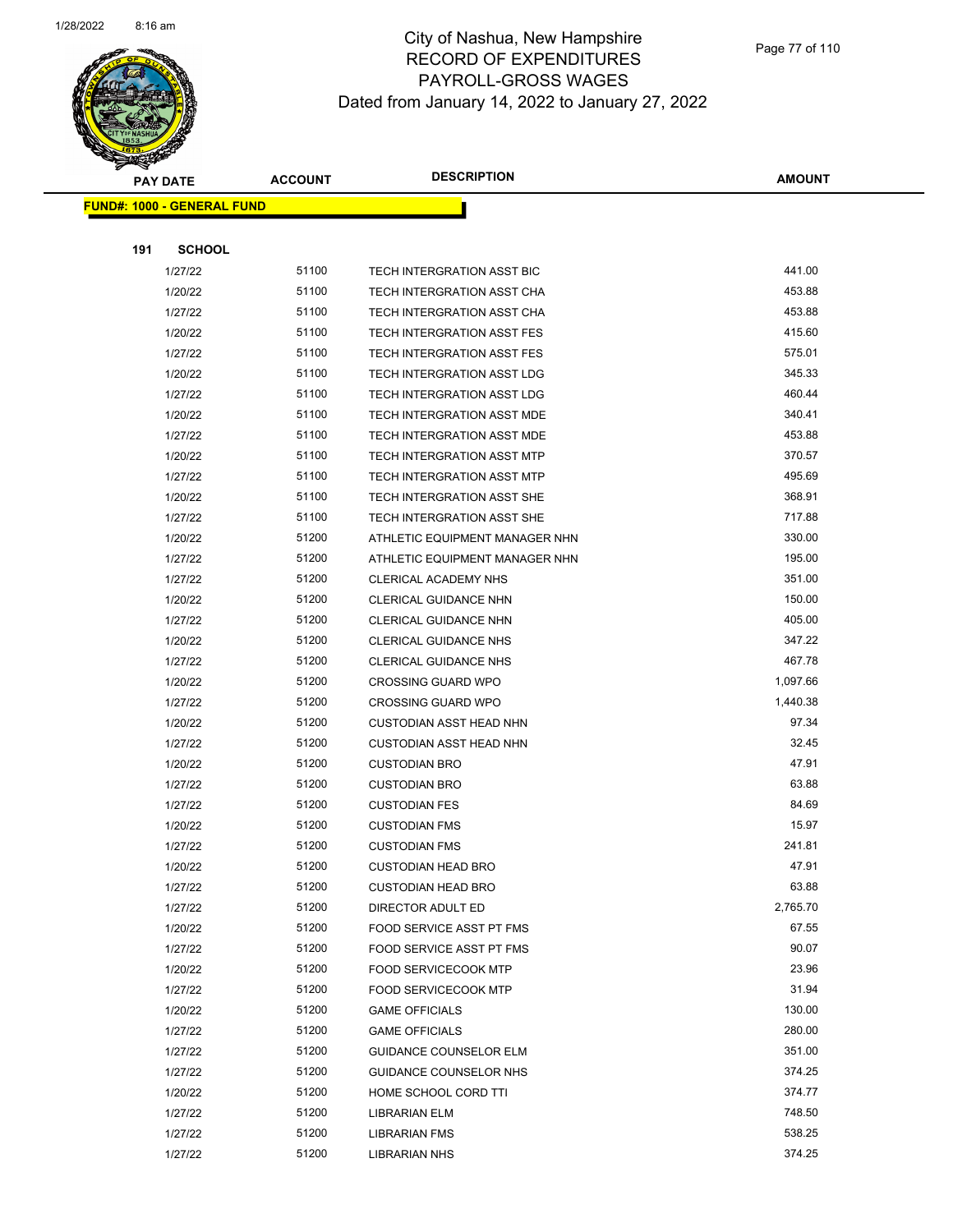

Page 78 of 110

|     | <b>PAY DATE</b>                   | <b>ACCOUNT</b> | <b>DESCRIPTION</b>       | <b>AMOUNT</b> |  |
|-----|-----------------------------------|----------------|--------------------------|---------------|--|
|     | <b>FUND#: 1000 - GENERAL FUND</b> |                |                          |               |  |
|     |                                   |                |                          |               |  |
| 191 | <b>SCHOOL</b>                     |                |                          |               |  |
|     | 1/20/22                           | 51200          | LUNCH MONITOR AMH        | 313.76        |  |
|     | 1/27/22                           | 51200          | LUNCH MONITOR AMH        | 411.44        |  |
|     | 1/14/22                           | 51200          | LUNCH MONITOR BIC        | (164.65)      |  |
|     | 1/20/22                           | 51200          | LUNCH MONITOR BIC        | 573.37        |  |
|     | 1/27/22                           | 51200          | LUNCH MONITOR BIC        | 655.87        |  |
|     | 1/20/22                           | 51200          | LUNCH MONITOR BIR        | 198.54        |  |
|     | 1/27/22                           | 51200          | LUNCH MONITOR BIR        | 264.72        |  |
|     | 1/20/22                           | 51200          | LUNCH MONITOR BRO        | 254.56        |  |
|     | 1/27/22                           | 51200          | LUNCH MONITOR BRO        | 328.56        |  |
|     | 1/20/22                           | 51200          | LUNCH MONITOR CHA        | 355.20        |  |
|     | 1/27/22                           | 51200          | LUNCH MONITOR CHA        | 506.16        |  |
|     | 1/20/22                           | 51200          | LUNCH MONITOR DRC        | 82.88         |  |
|     | 1/27/22                           | 51200          | LUNCH MONITOR DRC        | 236.80        |  |
|     | 1/20/22                           | 51200          | LUNCH MONITOR FES        | 438.89        |  |
|     | 1/27/22                           | 51200          | LUNCH MONITOR FES        | 582.28        |  |
|     | 1/20/22                           | 51200          | <b>LUNCH MONITOR FMS</b> | 68.08         |  |
|     | 1/27/22                           | 51200          | LUNCH MONITOR FMS        | 156.88        |  |
|     | 1/20/22                           | 51200          | LUNCH MONITOR LDG        | 195.36        |  |
|     | 1/27/22                           | 51200          | LUNCH MONITOR LDG        | 361.12        |  |
|     | 1/20/22                           | 51200          | LUNCH MONITOR MDE        | 367.04        |  |
|     | 1/27/22                           | 51200          | LUNCH MONITOR MDE        | 651.20        |  |
|     | 1/20/22                           | 51200          | LUNCH MONITOR MTP        | 263.44        |  |
|     | 1/27/22                           | 51200          | LUNCH MONITOR MTP        | 260.48        |  |
|     | 1/20/22                           | 51200          | LUNCH MONITOR NSE        | 257.52        |  |
|     | 1/27/22                           | 51200          | LUNCH MONITOR NSE        | 275.28        |  |
|     | 1/20/22                           | 51200          | LUNCH MONITOR SHE        | 165.76        |  |
|     | 1/27/22                           | 51200          | LUNCH MONITOR SHE        | 177.60        |  |
|     | 1/27/22                           | 51200          | PARA ALT FMS             | 351.00        |  |
|     | 1/20/22                           | 51200          | PARA DW SPEC ED BIR      | 778.92        |  |
|     | 1/27/22                           | 51200          | PARA DW SPEC ED BIR      | 1,201.81      |  |
|     | 1/20/22                           | 51200          | PARA DW SPEC ED BRO      | 17.76         |  |
|     | 1/27/22                           | 51200          | PARA DW SPEC ED BRO      | 23.68         |  |
|     | 1/20/22                           | 51200          | PARA DW SPEC ED NSE      | 17.76         |  |
|     | 1/27/22                           | 51200          | PARA DW SPEC ED NSE      | 17.76         |  |
|     | 1/20/22                           | 51200          | PARA INST AMH            | 640.65        |  |
|     | 1/27/22                           | 51200          | PARA INST AMH            | 761.90        |  |
|     | 1/20/22                           | 51200          | PARA INST BIC            | 657.09        |  |
|     | 1/27/22                           | 51200          | PARA INST BIC            | 929.51        |  |
|     | 1/20/22                           | 51200          | PARA INST DRC            | 17.76         |  |
|     | 1/27/22                           | 51200          | PARA INST DRC            | 23.68         |  |
|     | 1/20/22                           | 51200          | PARA INST FMS            | 17.76         |  |
|     | 1/27/22                           | 51200          | PARA INST FMS            | 23.68         |  |
|     | 1/20/22                           | 51200          | PARA INST MDE            | 26.64         |  |
|     | 1/27/22                           | 51200          | PARA INST MDE            | 26.64         |  |
|     |                                   |                |                          |               |  |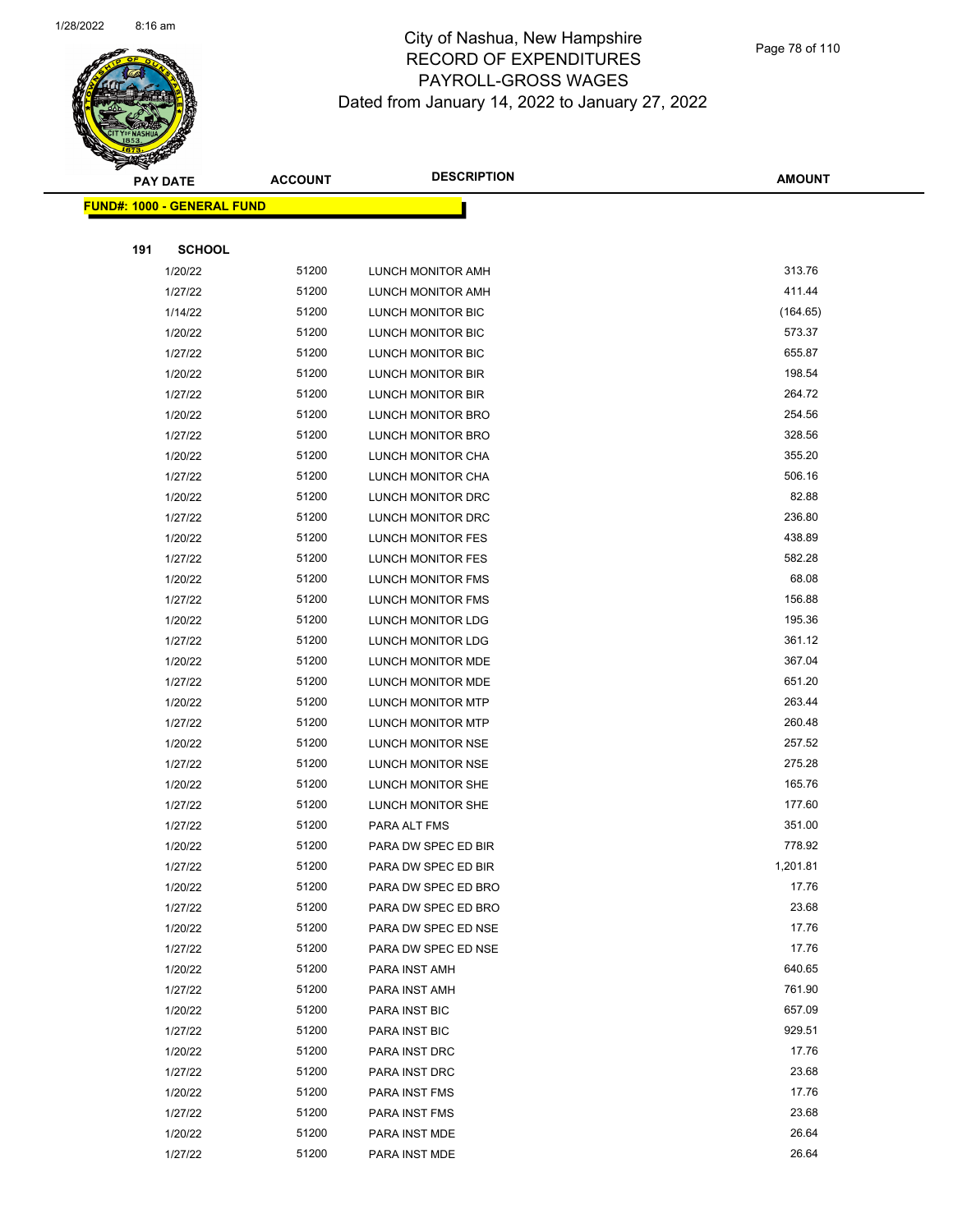

|     | <b>PAY DATE</b>                    | <b>ACCOUNT</b> | <b>DESCRIPTION</b>          | <b>AMOUNT</b> |
|-----|------------------------------------|----------------|-----------------------------|---------------|
|     | <u> FUND#: 1000 - GENERAL FUND</u> |                |                             |               |
|     |                                    |                |                             |               |
| 191 | <b>SCHOOL</b>                      |                |                             |               |
|     | 1/20/22                            | 51200          | PARA INST NHN               | 268.72        |
|     | 1/27/22                            | 51200          | PARA INST NHN               | 330.73        |
|     | 1/20/22                            | 51200          | PARA INST PMS               | 32.34         |
|     | 1/27/22                            | 51200          | PARA INST PMS               | 64.68         |
|     | 1/20/22                            | 51200          | PARA INST SHE               | 111.91        |
|     | 1/27/22                            | 51200          | PARA INST SHE               | 342.95        |
|     | 1/20/22                            | 51200          | PARA JOB COACH              | 25.00         |
|     | 1/27/22                            | 51200          | PARA JOB COACH              | 245.00        |
|     | 1/20/22                            | 51200          | PARA PRE SCH BIC            | 520.13        |
|     | 1/27/22                            | 51200          | PARA PRE SCH BIC            | 774.89        |
|     | 1/20/22                            | 51200          | PARA PRE SCH NSE            | 1,094.55      |
|     | 1/27/22                            | 51200          | PARA PRE SCH NSE            | 1,604.45      |
|     | 1/20/22                            | 51200          | PARA SCI NHS                | 140.00        |
|     | 1/27/22                            | 51200          | PARA SCI NHS                | 65.00         |
|     | 1/20/22                            | 51200          | PARA TTI LDG                | 80.01         |
|     | 1/27/22                            | 51200          | PARA TTI LDG                | 106.68        |
|     | 1/20/22                            | 51200          | PRESCHOOL PARA FPS          | 2,356.41      |
|     | 1/27/22                            | 51200          | PRESCHOOL PARA FPS          | 3,436.46      |
|     | 1/27/22                            | 51200          | SCHOOL PSYCHOLOGIST WID     | 2,530.90      |
|     | 1/27/22                            | 51200          | SPEECH LANG PATHOLOGIST WID | 6,689.16      |
|     | 1/27/22                            | 51200          | STUDENT ACTIVITY COORD NHN  | 351.00        |
|     | 1/27/22                            | 51200          | STUDENT ACTIVITY COORD NHS  | 1,120.31      |
|     | 1/20/22                            | 51200          | <b>SUB CLERICAL</b>         | 824.50        |
|     | 1/27/22                            | 51200          | <b>SUB CLERICAL</b>         | 838.50        |
|     | 1/20/22                            | 51200          | SUB TEACHER                 | 305.50        |
|     | 1/27/22                            | 51200          | <b>SUB TEACHER</b>          | 382.00        |
|     | 1/27/22                            | 51200          | <b>TEACHER ART FMS</b>      | 2,095.80      |
|     | 1/27/22                            | 51200          | <b>TEACHER ART NHS</b>      | 1,492.19      |
|     | 1/27/22                            | 51200          | TEACHER BIO TEC NHN         | 579.10        |
|     | 1/27/22                            | 51200          | TEACHER BUSINESS NHS        | 983.25        |
|     | 1/27/22                            | 51200          | <b>TEACHER COMPUTER ELM</b> | 351.00        |
|     | 1/27/22                            | 51200          | <b>TEACHER COMPUTER FMS</b> | 187.25        |
|     | 1/27/22                            | 51200          | <b>TEACHER ENGLISH ELM</b>  | 351.00        |
|     | 1/27/22                            | 51200          | <b>TEACHER ENGLISH NHN</b>  | 1,959.75      |
|     | 1/27/22                            | 51200          | <b>TEACHER ENGLISH NHS</b>  | 3,987.68      |
|     | 1/27/22                            | 51200          | <b>TEACHER ENGLISH PMS</b>  | 175.50        |
|     | 1/27/22                            | 51200          | <b>TEACHER FACS FMS</b>     | 351.00        |
|     | 1/27/22                            | 51200          | TEACHER FOREIGN LANG NHN    | 374.50        |
|     | 1/27/22                            | 51200          | TEACHER FOREIGN LANG PMS    | 351.00        |
|     | 1/27/22                            | 51200          | <b>TEACHER GR5 FES</b>      | 3,024.79      |
|     | 1/27/22                            | 51200          | <b>TEACHER GR6 ELM</b>      | 150.00        |
|     | 1/27/22                            | 51200          | <b>TEACHER HEALTH NHN</b>   | 425.00        |
|     | 1/27/22                            | 51200          | <b>TEACHER MATH NHN</b>     | 2,640.25      |
|     | 1/27/22                            | 51200          | TEACHER MATH NHS            | 859.75        |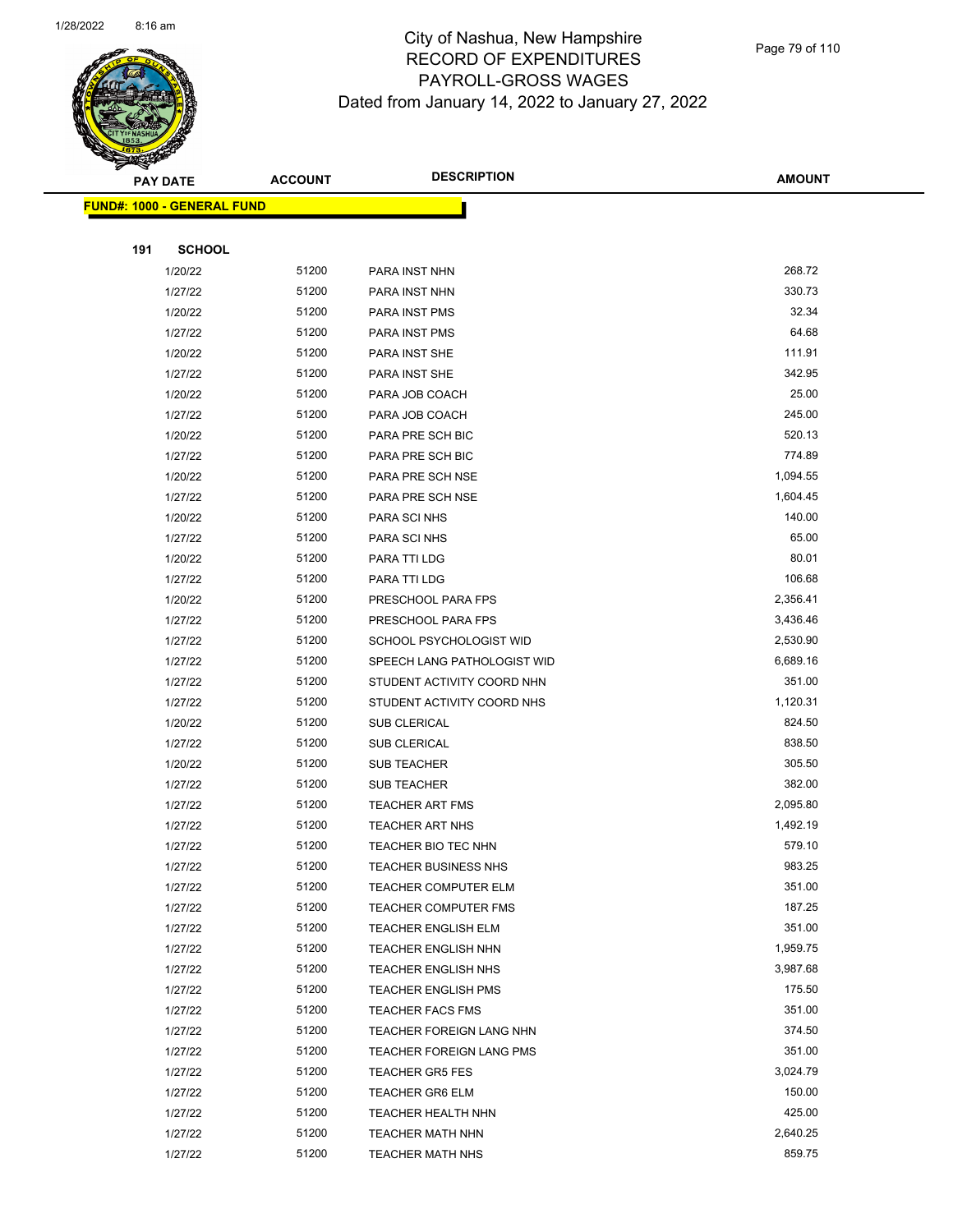

Page 80 of 110

|     | <b>PAY DATE</b>                   | <b>ACCOUNT</b> | <b>DESCRIPTION</b>                                         | <b>AMOUNT</b>  |
|-----|-----------------------------------|----------------|------------------------------------------------------------|----------------|
|     | <b>FUND#: 1000 - GENERAL FUND</b> |                |                                                            |                |
|     |                                   |                |                                                            |                |
| 191 | <b>SCHOOL</b>                     |                |                                                            |                |
|     | 1/27/22                           | 51200          | <b>TEACHER MATH PMS</b>                                    | 175.50         |
|     | 1/27/22                           | 51200          | <b>TEACHER MUSIC ELM</b>                                   | 250.00         |
|     | 1/27/22                           | 51200          | <b>TEACHER MUSIC FMS</b>                                   | 500.00         |
|     | 1/27/22                           | 51200          | <b>TEACHER MUSIC NHN</b>                                   | 2,136.00       |
|     | 1/27/22                           | 51200          | <b>TEACHER MUSIC NHS</b>                                   | 2,036.00       |
|     | 1/27/22                           | 51200          | <b>TEACHER MUSIC PMS</b>                                   | 675.50         |
|     | 1/27/22                           | 51200          | <b>TEACHER PE FMS</b>                                      | 100.00         |
|     | 1/27/22                           | 51200          | <b>TEACHER READ ELM</b>                                    | 1,760.60       |
|     | 1/27/22                           | 51200          | <b>TEACHER SCIENCE FMS</b>                                 | 351.00         |
|     | 1/27/22                           | 51200          | <b>TEACHER SCIENCE NHS</b>                                 | 908.25         |
|     | 1/27/22                           | 51200          | <b>TEACHER SCIENCE PMS</b>                                 | 250.50         |
|     | 1/27/22                           | 51200          | TEACHER SOCIAL STUDIES ELM                                 | 351.00         |
|     | 1/27/22                           | 51200          | TEACHER SOCIAL STUDIES NHN                                 | 1,683.50       |
|     | 1/27/22                           | 51200          | TEACHER SOCIAL STUDIES NHS                                 | 1,684.00       |
|     | 1/27/22                           | 51200          | <b>TEACHER SPED NHN</b>                                    | 1,818.20       |
|     | 1/27/22                           | 51200          | <b>TEACHER VISION WID</b>                                  | 842.81         |
|     | 1/20/22                           | 51200          | <b>TICKETSELLER</b>                                        | 250.00         |
|     | 1/27/22                           | 51200          | <b>TICKETSELLER</b>                                        | 410.00         |
|     | 1/20/22                           | 51200          | TRACK VS OUTDR BOYS NHS                                    | 75.00          |
|     | 1/27/22                           | 51200          | TRACK VS OUTDR BOYS NHS                                    | 125.00         |
|     | 1/27/22                           | 51300          | <b>CLERICAL ASST SUPER SUP</b>                             | 8.18           |
|     | 1/20/22                           | 51300          | <b>CLERICAL BUSINESS</b>                                   | 119.09         |
|     | 1/27/22                           | 51300          | <b>CLERICAL BUSINESS</b>                                   | 24.21          |
|     | 1/20/22                           | 51300          | <b>CLERICAL HUMAN RESOURCES</b>                            | 369.21         |
|     | 1/27/22                           | 51300          | <b>CLERICAL HUMAN RESOURCES</b>                            | 315.46         |
|     | 1/20/22                           | 51300          | <b>CLERICAL PAYROLL SUP</b>                                | 50.22<br>55.84 |
|     | 1/20/22                           | 51300          | <b>CLERICAL PLANT OPS</b>                                  | 47.85          |
|     | 1/27/22<br>1/20/22                | 51300<br>51300 | <b>CLERICAL PLANT OPS</b><br><b>CLERICAL PRINCIPAL AMH</b> | 52.14          |
|     | 1/27/22                           | 51300          |                                                            | 30.06          |
|     | 1/20/22                           | 51300          | CLERICAL PRINCIPAL AMH<br><b>CLERICAL PRINCIPAL BIC</b>    | 33.45          |
|     | 1/27/22                           | 51300          | CLERICAL PRINCIPAL BIC                                     | 15.95          |
|     | 1/27/22                           | 51300          | CLERICAL PRINCIPAL BIR                                     | 7.23           |
|     | 1/27/22                           | 51300          | <b>CLERICAL PRINCIPAL BRO</b>                              | 31.44          |
|     | 1/20/22                           | 51300          | CLERICAL PRINCIPAL CHA                                     | 14.46          |
|     | 1/27/22                           | 51300          | CLERICAL PRINCIPAL CHA                                     | 22.44          |
|     | 1/20/22                           | 51300          | <b>CLERICAL PRINCIPAL DRC</b>                              | 16.74          |
|     | 1/27/22                           | 51300          | CLERICAL PRINCIPAL DRC                                     | 8.37           |
|     | 1/20/22                           | 51300          | <b>CLERICAL PRINCIPAL ELM</b>                              | (0.01)         |
|     | 1/20/22                           | 51300          | <b>CLERICAL PRINCIPAL FES</b>                              | 7.61           |
|     | 1/20/22                           | 51300          | CLERICAL PRINCIPAL FMS                                     | (0.01)         |
|     | 1/27/22                           | 51300          | <b>CLERICAL PRINCIPAL FMS</b>                              | (0.01)         |
|     | 1/20/22                           | 51300          | CLERICAL PRINCIPAL LDG                                     | 7.98           |
|     | 1/20/22                           | 51300          | CLERICAL PRINCIPAL MDE                                     | 16.35          |
|     |                                   |                |                                                            |                |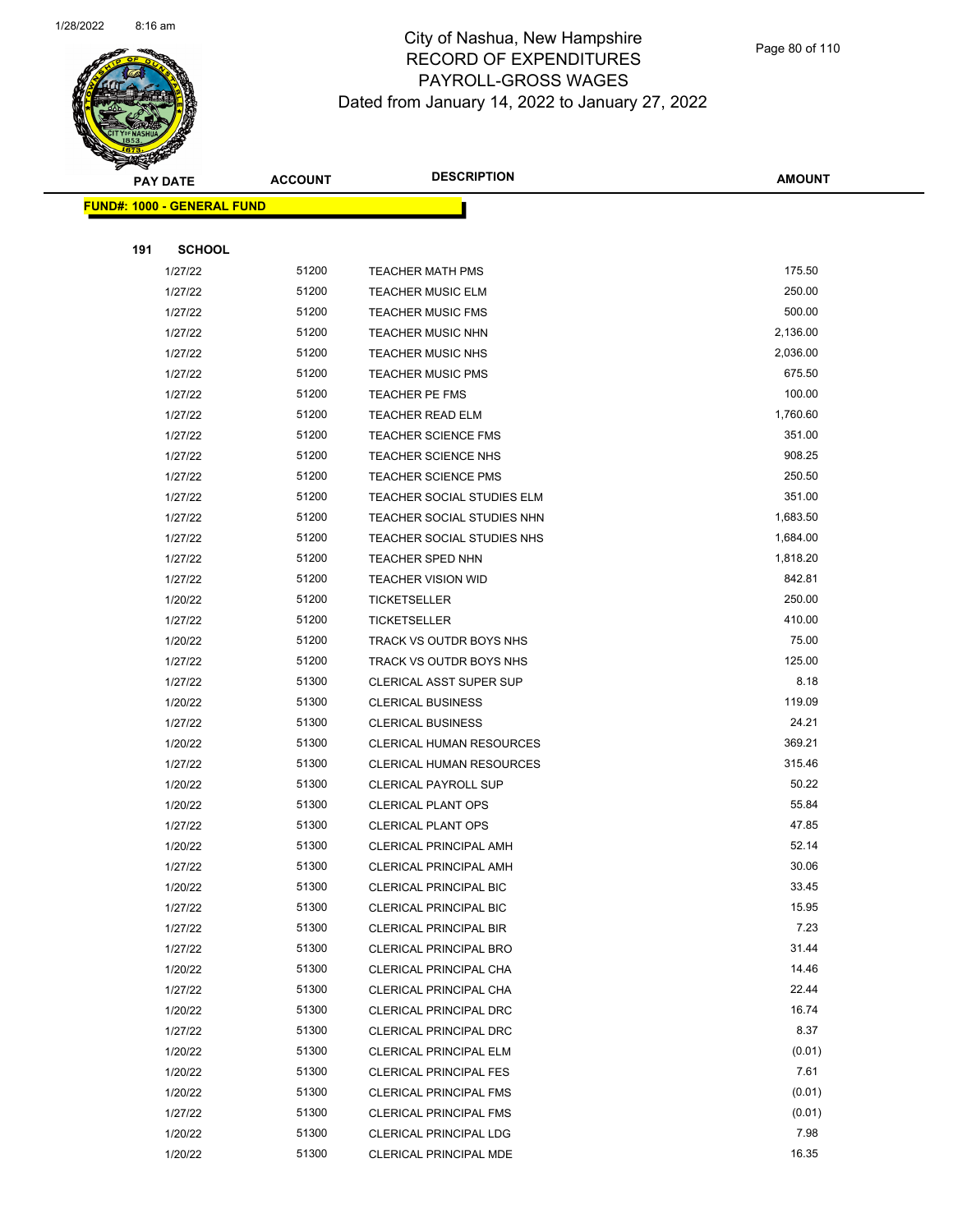

Page 81 of 110

|     | <b>PAY DATE</b>                    | <b>ACCOUNT</b> | <b>DESCRIPTION</b>             | <b>AMOUNT</b> |
|-----|------------------------------------|----------------|--------------------------------|---------------|
|     | <u> FUND#: 1000 - GENERAL FUND</u> |                |                                |               |
|     |                                    |                |                                |               |
| 191 | <b>SCHOOL</b>                      |                |                                |               |
|     | 1/27/22                            | 51300          | <b>CLERICAL PRINCIPAL MDE</b>  | 15.95         |
|     | 1/20/22                            | 51300          | <b>CLERICAL PRINCIPAL MTP</b>  | 8.37          |
|     | 1/27/22                            | 51300          | <b>CLERICAL PRINCIPAL MTP</b>  | 16.74         |
|     | 1/20/22                            | 51300          | CLERICAL PRINCIPAL NHN         | 0.01          |
|     | 1/27/22                            | 51300          | CLERICAL PRINCIPAL NHN         | 0.01          |
|     | 1/20/22                            | 51300          | CLERICAL PRINCIPAL NSE         | 32.69         |
|     | 1/27/22                            | 51300          | <b>CLERICAL PRINCIPAL NSE</b>  | 54.40         |
|     | 1/20/22                            | 51300          | <b>CLERICAL PRINCIPAL SHE</b>  | 25.46         |
|     | 1/27/22                            | 51300          | CLERICAL PRINCIPAL SHE         | 38.05         |
|     | 1/27/22                            | 51300          | CLERICAL SPECIAL ED NHS        | 0.01          |
|     | 1/20/22                            | 51300          | <b>CLERICAL SPECIAL ED SUP</b> | 14.47         |
|     | 1/27/22                            | 51300          | <b>CLERICAL SPECIAL ED SUP</b> | 7.23          |
|     | 1/27/22                            | 51300          | <b>CUSTODIAN AMH</b>           | 35.29         |
|     | 1/20/22                            | 51300          | <b>CUSTODIAN ASST HEAD ELM</b> | 385.74        |
|     | 1/27/22                            | 51300          | <b>CUSTODIAN ASST HEAD ELM</b> | 538.43        |
|     | 1/27/22                            | 51300          | <b>CUSTODIAN ASST HEAD FMS</b> | 40.18         |
|     | 1/20/22                            | 51300          | <b>CUSTODIAN ASST HEAD NHN</b> | 842.08        |
|     | 1/27/22                            | 51300          | <b>CUSTODIAN ASST HEAD NHN</b> | 728.22        |
|     | 1/20/22                            | 51300          | <b>CUSTODIAN ASST HEAD NHS</b> | 202.78        |
|     | 1/20/22                            | 51300          | <b>CUSTODIAN ASST HEAD PMS</b> | 80.37         |
|     | 1/27/22                            | 51300          | <b>CUSTODIAN ASST HEAD PMS</b> | 136.63        |
|     | 1/20/22                            | 51300          | <b>CUSTODIAN BIR</b>           | 359.94        |
|     | 1/27/22                            | 51300          | <b>CUSTODIAN BIR</b>           | 254.09        |
|     | 1/20/22                            | 51300          | <b>CUSTODIAN BRO</b>           | 112.92        |
|     | 1/27/22                            | 51300          | <b>CUSTODIAN CHA</b>           | 275.25        |
|     | 1/20/22                            | 51300          | <b>CUSTODIAN ELM</b>           | 1,171.61      |
|     | 1/27/22                            | 51300          | <b>CUSTODIAN ELM</b>           | 790.48        |
|     | 1/27/22                            | 51300          | <b>CUSTODIAN FES</b>           | 110.11        |
|     | 1/20/22                            | 51300          | <b>CUSTODIAN FMS</b>           | 338.77        |
|     | 1/27/22                            | 51300          | <b>CUSTODIAN FMS</b>           | 1,136.29      |
|     | 1/27/22                            | 51300          | <b>CUSTODIAN HEAD AMH</b>      | 64.29         |
|     | 1/27/22                            | 51300          | <b>CUSTODIAN HEAD BIC</b>      | 136.62        |
|     | 1/20/22                            | 51300          | <b>CUSTODIAN HEAD BRO</b>      | 112.51        |
|     | 1/27/22                            | 51300          | <b>CUSTODIAN HEAD BRO</b>      | 88.40         |
|     | 1/20/22                            | 51300          | <b>CUSTODIAN HEAD CHA</b>      | 128.58        |
|     | 1/27/22                            | 51300          | <b>CUSTODIAN HEAD CHA</b>      | 56.25         |
|     | 1/20/22                            | 51300          | <b>CUSTODIAN HEAD DRC</b>      | 144.66        |
|     | 1/27/22                            | 51300          | <b>CUSTODIAN HEAD DRC</b>      | 313.43        |
|     | 1/20/22                            | 51300          | <b>CUSTODIAN HEAD ELM</b>      | 876.30        |
|     | 1/27/22                            | 51300          | <b>CUSTODIAN HEAD ELM</b>      | 771.53        |
|     | 1/20/22                            | 51300          | <b>CUSTODIAN HEAD FES</b>      | 506.28        |
|     | 1/27/22                            | 51300          | <b>CUSTODIAN HEAD FES</b>      | 48.22         |
|     | 1/20/22                            | 51300          | <b>CUSTODIAN HEAD FPS</b>      | 24.12         |
|     | 1/27/22                            | 51300          | <b>CUSTODIAN HEAD FPS</b>      | 289.31        |
|     |                                    |                |                                |               |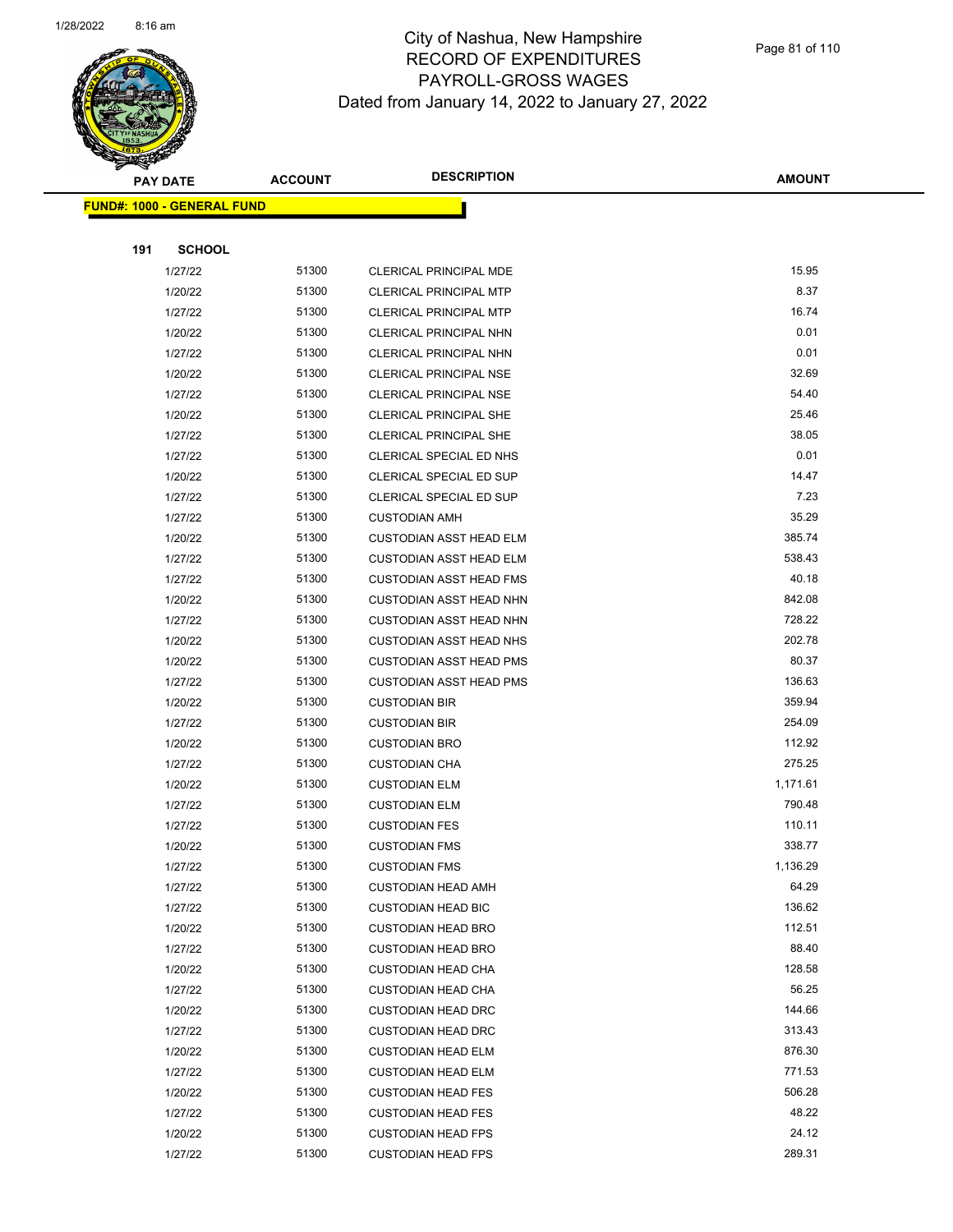

Page 82 of 110

|     | <b>PAY DATE</b>                   | <b>ACCOUNT</b> | <b>DESCRIPTION</b>                                  | <b>AMOUNT</b>    |
|-----|-----------------------------------|----------------|-----------------------------------------------------|------------------|
|     | <b>FUND#: 1000 - GENERAL FUND</b> |                |                                                     |                  |
|     |                                   |                |                                                     |                  |
| 191 | <b>SCHOOL</b>                     |                |                                                     |                  |
|     | 1/20/22                           | 51300          | <b>CUSTODIAN HEAD LDG</b>                           | 32.15            |
|     | 1/27/22                           | 51300          | <b>CUSTODIAN HEAD LDG</b>                           | 610.77           |
|     | 1/27/22                           | 51300          | <b>CUSTODIAN HEAD MDE</b>                           | 56.25            |
|     | 1/20/22                           | 51300          | <b>CUSTODIAN HEAD MTP</b>                           | 401.82           |
|     | 1/27/22                           | 51300          | <b>CUSTODIAN HEAD MTP</b>                           | 192.88           |
|     | 1/27/22                           | 51300          | <b>CUSTODIAN HEAD NHS</b>                           | 364.09           |
|     | 1/27/22                           | 51300          | <b>CUSTODIAN HEAD PMS</b>                           | 323.85           |
|     | 1/27/22                           | 51300          | <b>CUSTODIAN HEAD SHE</b>                           | 72.33            |
|     | 1/20/22                           | 51300          | <b>CUSTODIAN LDG</b>                                | 239.96           |
|     | 1/27/22                           | 51300          | <b>CUSTODIAN MTP</b>                                | 148.21           |
|     | 1/20/22                           | 51300          | <b>CUSTODIAN NHN</b>                                | 1,316.35         |
|     | 1/27/22                           | 51300          | <b>CUSTODIAN NHN</b>                                | 1,075.76         |
|     | 1/20/22                           | 51300          | <b>CUSTODIAN NHS</b>                                | 639.70           |
|     | 1/27/22                           | 51300          | <b>CUSTODIAN NHS</b>                                | 369.26           |
|     | 1/27/22                           | 51300          | <b>CUSTODIAN NSE</b>                                | 84.69            |
|     | 1/20/22                           | 51300          | <b>CUSTODIAN PMS</b>                                | 28.23            |
|     | 1/27/22                           | 51300          | <b>CUSTODIAN PMS</b>                                | 98.81            |
|     | 1/20/22                           | 51300          | <b>CUSTODIAN WID</b>                                | 112.92           |
|     | 1/27/22                           | 51300          | MAINTENANCE ALARM WPO                               | 19.66            |
|     | 1/20/22                           | 51300          | MAINTENANCE ELECTRICIAN WPO                         | 52.22            |
|     | 1/20/22                           | 51300          | MAINTENANCE GRDS FORMEN WPO                         | 118.85           |
|     | 1/27/22                           | 51300          | MAINTENANCE GRDS FORMEN WPO                         | 336.73           |
|     | 1/20/22                           | 51300          | MAINTENANCE GROUNDS WPO                             | 97.34            |
|     | 1/27/22                           | 51300          | MAINTENANCE GROUNDS WPO                             | 908.87           |
|     | 1/20/22                           | 51300          | MAINTENANCE HVAC WPO                                | 460.35           |
|     | 1/27/22                           | 51300          | MAINTENANCE HVAC WPO                                | 562.65           |
|     | 1/20/22                           | 51300          | MAINTENANCE TRADES WPO                              | 49.52            |
|     | 1/27/22                           | 51300          | MAINTENANCE TRADES WPO                              | 564.52           |
|     | 1/20/22                           | 51300          | SECURITY MONITOR NHS                                | 98.81            |
|     | 1/27/22                           | 51300          | SECURITY MONITOR NHS                                | 211.73           |
|     | 1/20/22                           | 51412          | 21 CENTURY ACADEMIC ENRICHMENT TCH                  | 192.28           |
|     | 1/21/22                           | 51412          | 21 CENTURY PROGRAM ASSISTANT                        | (154.00)         |
|     | 1/20/22                           | 51412          | <b>7PAR CTE NHN</b>                                 | 222.00           |
|     | 1/27/22                           | 51412<br>51412 | <b>7PAR CTE NHN</b>                                 | 150.00<br>155.83 |
|     | 1/27/22<br>1/27/22                | 51412          | <b>CROSSING GUARD WPO</b><br>GUIDANCE COUNSELOR NHS | 243.75           |
|     | 1/20/22                           | 51412          | PARA ALT MTP                                        | 56.00            |
|     | 1/27/22                           | 51412          | PARA ALT MTP                                        | 10.00            |
|     | 1/20/22                           | 51412          | PARA DW SPEC ED AMH                                 | 246.00           |
|     | 1/27/22                           | 51412          | PARA DW SPEC ED AMH                                 | 280.00           |
|     | 1/20/22                           | 51412          | PARA DW SPEC ED BIR                                 | 100.00           |
|     | 1/27/22                           | 51412          | PARA DW SPEC ED BIR                                 | 150.00           |
|     | 1/20/22                           | 51412          | PARA DW SPEC ED BRO                                 | 528.00           |
|     | 1/27/22                           | 51412          | PARA DW SPEC ED BRO                                 | 262.00           |
|     |                                   |                |                                                     |                  |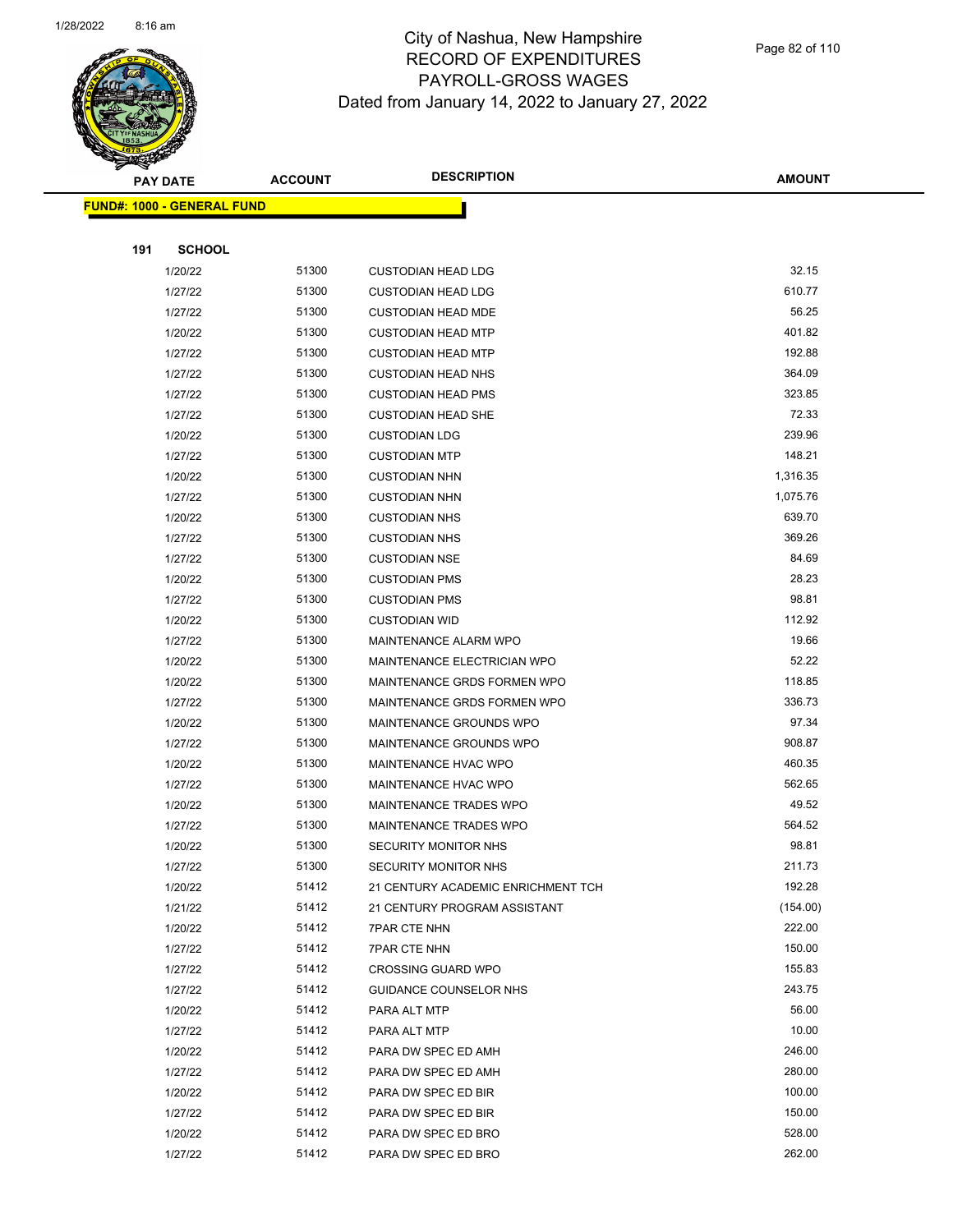

Page 83 of 110

 $\overline{\phantom{0}}$ 

|     | <b>PAY DATE</b>                    | <b>ACCOUNT</b> | <b>DESCRIPTION</b>  | <b>AMOUNT</b> |
|-----|------------------------------------|----------------|---------------------|---------------|
|     | <u> FUND#: 1000 - GENERAL FUND</u> |                |                     |               |
|     |                                    |                |                     |               |
| 191 | <b>SCHOOL</b>                      |                |                     |               |
|     | 1/20/22                            | 51412          | PARA DW SPEC ED CHA | 76.00         |
|     | 1/20/22                            | 51412          | PARA DW SPEC ED FMS | 158.00        |
|     | 1/27/22                            | 51412          | PARA DW SPEC ED FMS | 70.00         |
|     | 1/20/22                            | 51412          | PARA DW SPEC ED MTP | 242.00        |
|     | 1/27/22                            | 51412          | PARA DW SPEC ED MTP | 278.00        |
|     | 1/20/22                            | 51412          | PARA DW SPEC ED NHN | 80.00         |
|     | 1/27/22                            | 51412          | PARA DW SPEC ED NHN | 38.00         |
|     | 1/20/22                            | 51412          | PARA DW SPEC ED NHS | 418.00        |
|     | 1/27/22                            | 51412          | PARA DW SPEC ED NHS | 202.00        |
|     | 1/27/22                            | 51412          | PARA DW SPEC ED NSE | 296.00        |
|     | 1/20/22                            | 51412          | PARA DW SPEC ED SHE | 50.00         |
|     | 1/27/22                            | 51412          | PARA DW SPEC ED SHE | 198.00        |
|     | 1/20/22                            | 51412          | PARA DW SPEC ELM    | 70.00         |
|     | 1/27/22                            | 51412          | PARA DW SPEC ELM    | 260.00        |
|     | 1/20/22                            | 51412          | PARA ELL ELM        | 300.00        |
|     | 1/27/22                            | 51412          | PARA ELL ELM        | 188.00        |
|     | 1/20/22                            | 51412          | PARA ELL FES        | 300.00        |
|     | 1/27/22                            | 51412          | PARA ELL FES        | 200.00        |
|     | 1/20/22                            | 51412          | PARA ELL FMS        | 32.00         |
|     | 1/27/22                            | 51412          | PARA ELL FMS        | 90.00         |
|     | 1/27/22                            | 51412          | PARA ELL SHE        | 110.00        |
|     | 1/20/22                            | 51412          | PARA INST AMH       | 214.00        |
|     | 1/27/22                            | 51412          | PARA INST AMH       | 178.00        |
|     | 1/20/22                            | 51412          | PARA INST BIC       | 200.00        |
|     | 1/27/22                            | 51412          | PARA INST BIC       | 264.00        |
|     | 1/20/22                            | 51412          | PARA INST BIR       | 104.00        |
|     | 1/27/22                            | 51412          | PARA INST BIR       | 34.00         |
|     | 1/20/22                            | 51412          | PARA INST BRO       | 232.00        |
|     | 1/27/22                            | 51412          | PARA INST BRO       | 306.00        |
|     | 1/20/22                            | 51412          | PARA INST CHA       | 420.00        |
|     | 1/27/22                            | 51412          | PARA INST CHA       | 500.00        |
|     | 1/20/22                            | 51412          | PARA INST DRC       | 400.00        |
|     | 1/27/22                            | 51412          | PARA INST DRC       | 86.00         |
|     | 1/20/22                            | 51412          | PARA INST ELM       | 1,800.00      |
|     | 1/27/22                            | 51412          | PARA INST ELM       | 1,476.00      |
|     | 1/20/22                            | 51412          | PARA INST FES       | 440.00        |
|     | 1/27/22                            | 51412          | PARA INST FES       | 182.00        |
|     | 1/20/22                            | 51412          | PARA INST FMS       | 538.00        |
|     | 1/27/22                            | 51412          | PARA INST FMS       | 530.00        |
|     | 1/20/22                            | 51412          | PARA INST LDG       | 434.00        |
|     | 1/27/22                            | 51412          | PARA INST LDG       | 330.00        |
|     | 1/20/22                            | 51412          | PARA INST MDE       | 404.00        |
|     | 1/27/22                            | 51412          | PARA INST MDE       | 192.00        |
|     | 1/20/22                            | 51412          | PARA INST MTP       | 494.00        |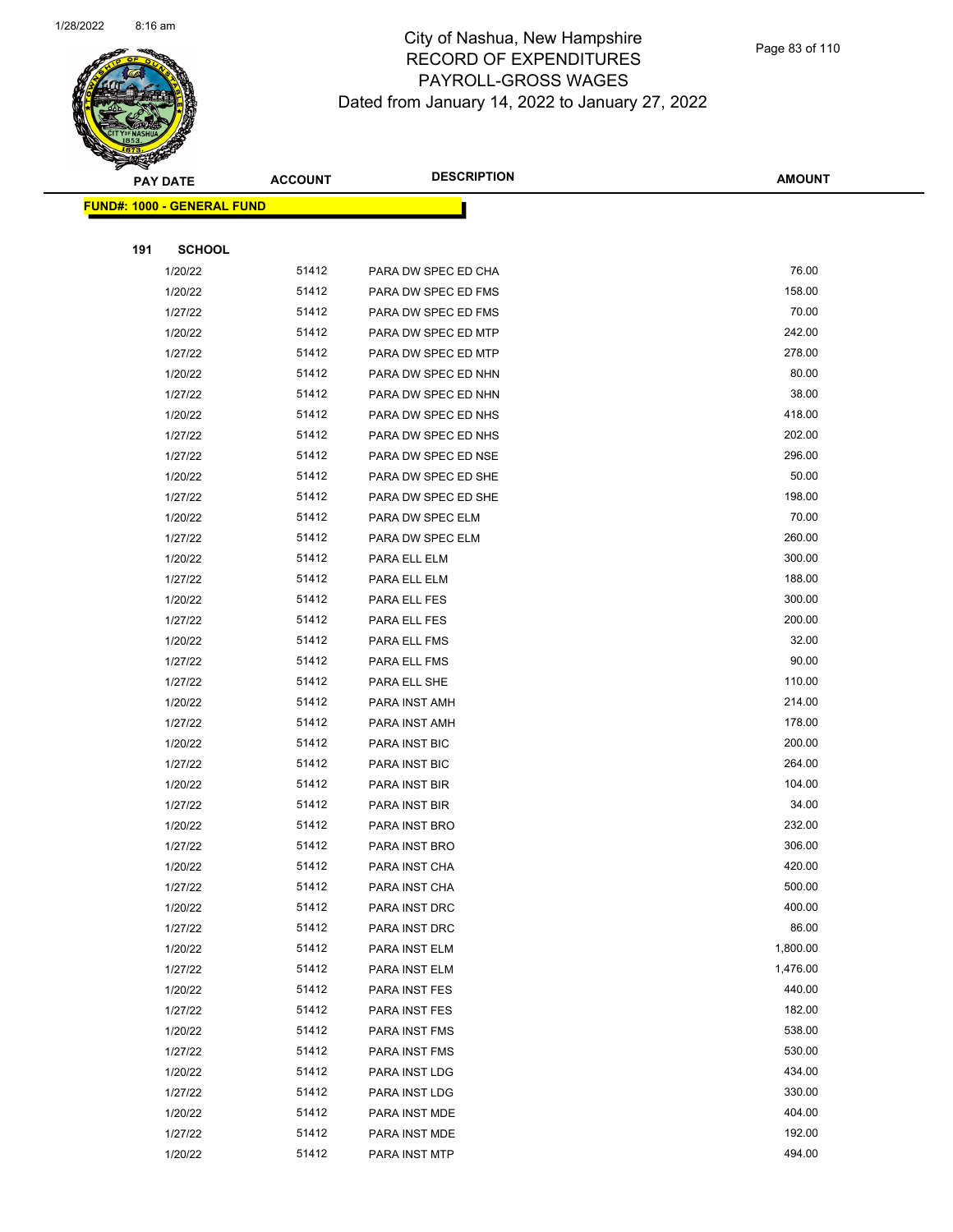

|     | <b>PAY DATE</b>                   | <b>ACCOUNT</b> | <b>DESCRIPTION</b>         | <b>AMOUNT</b> |
|-----|-----------------------------------|----------------|----------------------------|---------------|
|     | <b>FUND#: 1000 - GENERAL FUND</b> |                |                            |               |
|     |                                   |                |                            |               |
| 191 | <b>SCHOOL</b>                     |                |                            |               |
|     | 1/27/22                           | 51412          | PARA INST MTP              | 438.00        |
|     | 1/20/22                           | 51412          | PARA INST NHN              | 192.00        |
|     | 1/27/22                           | 51412          | PARA INST NHN              | 118.00        |
|     | 1/20/22                           | 51412          | PARA INST NHS              | 28.00         |
|     | 1/27/22                           | 51412          | PARA INST NHS              | 14.00         |
|     | 1/20/22                           | 51412          | PARA INST NSE              | 232.00        |
|     | 1/27/22                           | 51412          | PARA INST NSE              | 316.00        |
|     | 1/20/22                           | 51412          | PARA INST PMS              | 366.00        |
|     | 1/27/22                           | 51412          | PARA INST PMS              | 502.00        |
|     | 1/20/22                           | 51412          | PARA INST SHE              | 512.80        |
|     | 1/27/22                           | 51412          | PARA INST SHE              | 738.40        |
|     | 1/20/22                           | 51412          | PARA KIND AMH              | 14.00         |
|     | 1/27/22                           | 51412          | PARA KIND AMH              | 6.00          |
|     | 1/20/22                           | 51412          | PARA KIND BIC              | 10.00         |
|     | 1/27/22                           | 51412          | PARA KIND BIC              | 10.00         |
|     | 1/20/22                           | 51412          | PARA KIND BIR              | 10.00         |
|     | 1/20/22                           | 51412          | PARA KIND BRO              | 146.00        |
|     | 1/27/22                           | 51412          | PARA KIND BRO              | 16.00         |
|     | 1/20/22                           | 51412          | PARA KIND CHA              | 10.00         |
|     | 1/27/22                           | 51412          | PARA KIND CHA              | 150.00        |
|     | 1/20/22                           | 51412          | PARA KIND DRC              | 140.00        |
|     | 1/27/22                           | 51412          | PARA KIND MDE              | 164.00        |
|     | 1/27/22                           | 51412          | PARA KIND NSE              | 30.00         |
|     | 1/27/22                           | 51412          | PARA KIND SHE              | 42.00         |
|     | 1/27/22                           | 51412          | PARA PRE SCH NSE           | 56.00         |
|     | 1/27/22                           | 51412          | PARA READ ELM              | 200.00        |
|     | 1/20/22                           | 51412          | PARA SPED FES              | 252.00        |
|     | 1/20/22                           | 51412          | PARA TTI AMH               | 32.00         |
|     | 1/27/22                           | 51412          | PARA TTI AMH               | 60.00         |
|     | 1/20/22                           | 51412          | PARA TTI DRC               | 114.00        |
|     | 1/20/22                           | 51412          | PARA TTI LDG               | 124.00        |
|     | 1/27/22                           | 51412          | PARA TTI LDG               | 110.00        |
|     | 1/20/22                           | 51412          | PARA VOC NHS               | 188.00        |
|     | 1/27/22                           | 51412          | PARA VOC NHS               | 68.00         |
|     | 1/20/22                           | 51412          | PRESCHOOL PARA FPS         | 150.00        |
|     | 1/27/22                           | 51412          | PRESCHOOL PARA FPS         | 80.00         |
|     | 1/20/22                           | 51412          | SEASONAL PLANT OPERATIONS  | 154.00        |
|     | 1/27/22                           | 51412          | SEASONAL PLANT OPERATIONS  | 308.00        |
|     | 1/20/22                           | 51412          | SIGN LANGUAGE INTERPRETER  | 640.50        |
|     | 1/27/22                           | 51412          | SIGN LANGUAGE INTERPRETER  | 876.88        |
|     | 1/27/22                           | 51412          | STUDENT ACTIVITY COORD NHS | 154.00        |
|     | 1/27/22                           | 51412          | SUB ADMIN LONG TERM        | 823.08        |
|     | 1/20/22                           | 51412          | SUB CLERICAL               | 286.00        |
|     | 1/27/22                           | 51412          | SUB CLERICAL               | 234.00        |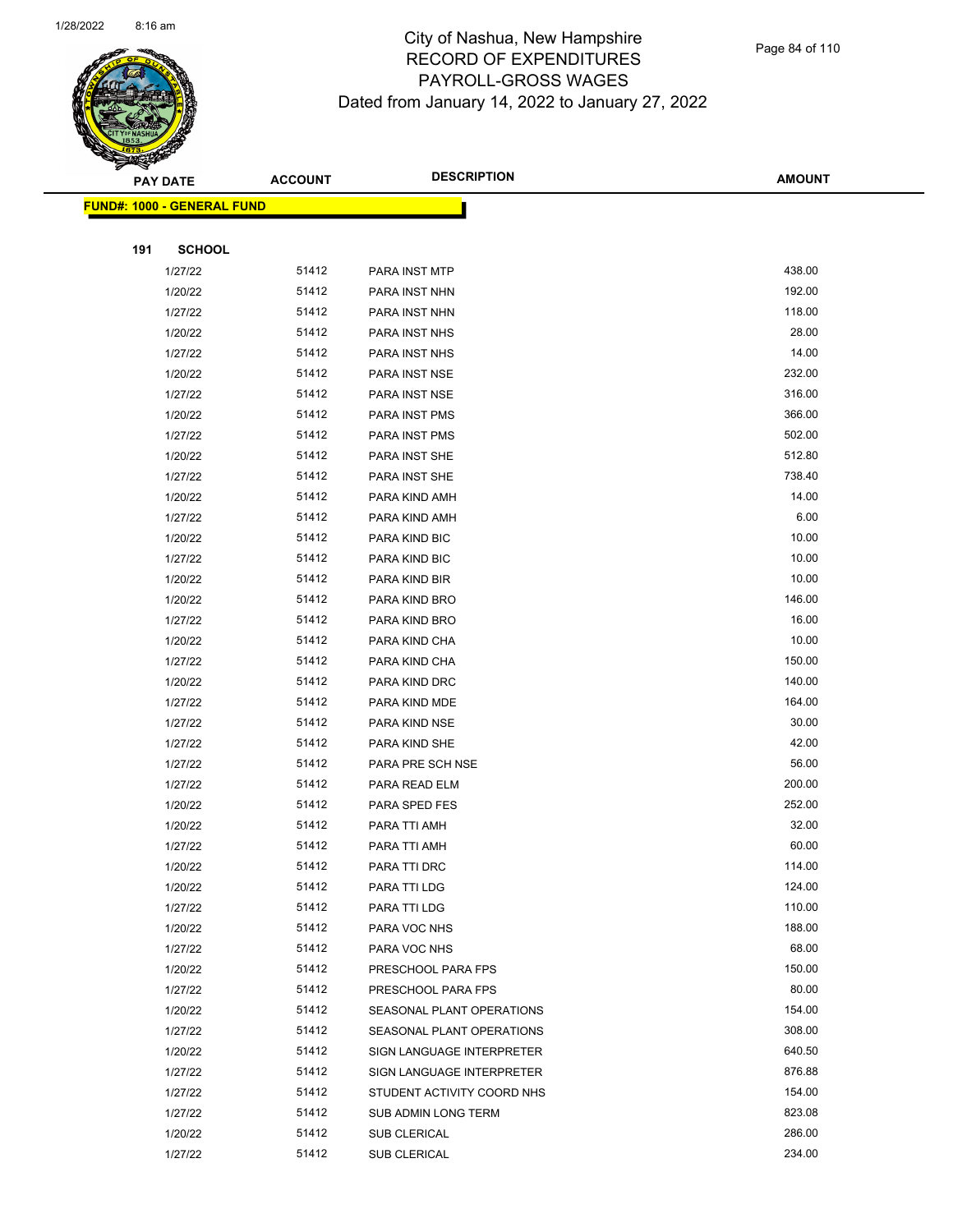

Page 85 of 110

|     | <b>PAY DATE</b>                   | <b>ACCOUNT</b> | <b>DESCRIPTION</b>                                               | <b>AMOUNT</b>    |
|-----|-----------------------------------|----------------|------------------------------------------------------------------|------------------|
|     | <b>FUND#: 1000 - GENERAL FUND</b> |                |                                                                  |                  |
|     |                                   |                |                                                                  |                  |
| 191 | <b>SCHOOL</b>                     |                |                                                                  |                  |
|     | 1/20/22                           | 51412          | SUB FOOD SERVICE                                                 | 65.12            |
|     | 1/27/22                           | 51412          | SUB FOOD SERVICE                                                 | 32.56            |
|     | 1/20/22                           | 51412          | <b>SUB LUNCH MONITOR</b>                                         | 88.80            |
|     | 1/20/22                           | 51412          | SUB PARA PROFESSIONAL                                            | 709.74           |
|     | 1/27/22                           | 51412          | SUB PARA PROFESSIONAL                                            | 1,306.00         |
|     | 1/20/22                           | 51412          | SUB TEACHER                                                      | 4,368.58         |
|     | 1/27/22                           | 51412          | <b>SUB TEACHER</b>                                               | 4,107.82         |
|     | 1/20/22                           | 51412          | SUB TEACHER LONG TERM                                            | 2,568.75         |
|     | 1/27/22                           | 51412          | SUB TEACHER LONG TERM                                            | 2,775.00         |
|     | 1/27/22                           | 51412          | <b>TEACHER ART NHS</b>                                           | 154.00           |
|     | 1/27/22                           | 51412          | TEACHER BIO TEC NHN                                              | 727.03           |
|     | 1/27/22                           | 51412          | <b>TEACHER BUSINESS NHS</b>                                      | 813.04           |
|     | 1/27/22                           | 51412          | <b>TEACHER DWSE NHS</b>                                          | 95.75            |
|     | 1/27/22                           | 51412          | <b>TEACHER ENGLISH NHN</b>                                       | 1,838.69         |
|     | 1/27/22                           | 51412          | <b>TEACHER GRAPH NHS</b>                                         | 154.00           |
|     | 1/20/22                           | 51412          | <b>TEACHER MATH ELM</b>                                          | 1,125.08         |
|     | 1/27/22                           | 51412          | <b>TEACHER MATH NHN</b>                                          | 1,752.59         |
|     | 1/27/22                           | 51412          | <b>TEACHER SCIENCE NHN</b>                                       | 1,100.02         |
|     | 1/27/22                           | 51412          | <b>TEACHER SPED NHS</b>                                          | 862.50           |
|     | 1/20/22                           | 51412          | TITLE ONE PARA FES                                               | 256.00           |
|     | 1/27/22                           | 51412          | TITLE ONE PARA FES                                               | 86.00            |
|     | 1/27/22                           | 51600          | ASSISTANT PRINCIPAL FMS                                          | 1,350.00         |
|     | 1/27/22                           | 51600          | ASSISTANT PRINCIPAL NHS                                          | 1,350.00         |
|     | 1/27/22                           | 51600          | ASST DIRECTOR PLANT OPS                                          | 1,200.00         |
|     | 1/27/22                           | 51600          | ASST SYSTEMS ADMIN FULL YEAR                                     | 3,400.00         |
|     | 1/27/22                           | 51600          | CLERICAL CHIEF OP OFFICER SUP                                    | 1,750.00         |
|     | 1/27/22                           | 51600          | CLERICAL STUDENT SERV SUP                                        | 750.00           |
|     | 1/27/22                           | 51600          | CLERICAL SUPERINTENDANT SUP                                      | 1,750.00         |
|     | 1/27/22                           | 51600          | <b>CUSTODIAN AMH</b>                                             | 1,250.00         |
|     | 1/27/22                           | 51600          | CUSTODIAN ASST HEAD ELM                                          | 250.00           |
|     | 1/27/22                           | 51600<br>51600 | <b>CUSTODIAN ASST HEAD FMS</b>                                   | 500.00<br>500.00 |
|     | 1/27/22<br>1/27/22                | 51600          | <b>CUSTODIAN ASST HEAD NHN</b><br><b>CUSTODIAN ASST HEAD NHS</b> | 1,000.00         |
|     | 1/27/22                           | 51600          | <b>CUSTODIAN ASST HEAD PMS</b>                                   | 500.00           |
|     | 1/27/22                           | 51600          | <b>CUSTODIAN BIR</b>                                             | 500.00           |
|     | 1/27/22                           | 51600          | <b>CUSTODIAN ELM</b>                                             | 750.00           |
|     | 1/27/22                           | 51600          | <b>CUSTODIAN HEAD AMH</b>                                        | 750.00           |
|     | 1/27/22                           | 51600          | <b>CUSTODIAN HEAD BIC</b>                                        | 500.00           |
|     | 1/27/22                           | 51600          | <b>CUSTODIAN HEAD BRO</b>                                        | 500.00           |
|     | 1/27/22                           | 51600          | <b>CUSTODIAN HEAD CHA</b>                                        | 750.00           |
|     | 1/27/22                           | 51600          | <b>CUSTODIAN HEAD DRC</b>                                        | 750.00           |
|     | 1/27/22                           | 51600          | <b>CUSTODIAN HEAD ELM</b>                                        | 500.00           |
|     | 1/27/22                           | 51600          | <b>CUSTODIAN HEAD FMS</b>                                        | 750.00           |
|     | 1/27/22                           | 51600          | <b>CUSTODIAN HEAD FPS</b>                                        | 500.00           |
|     |                                   |                |                                                                  |                  |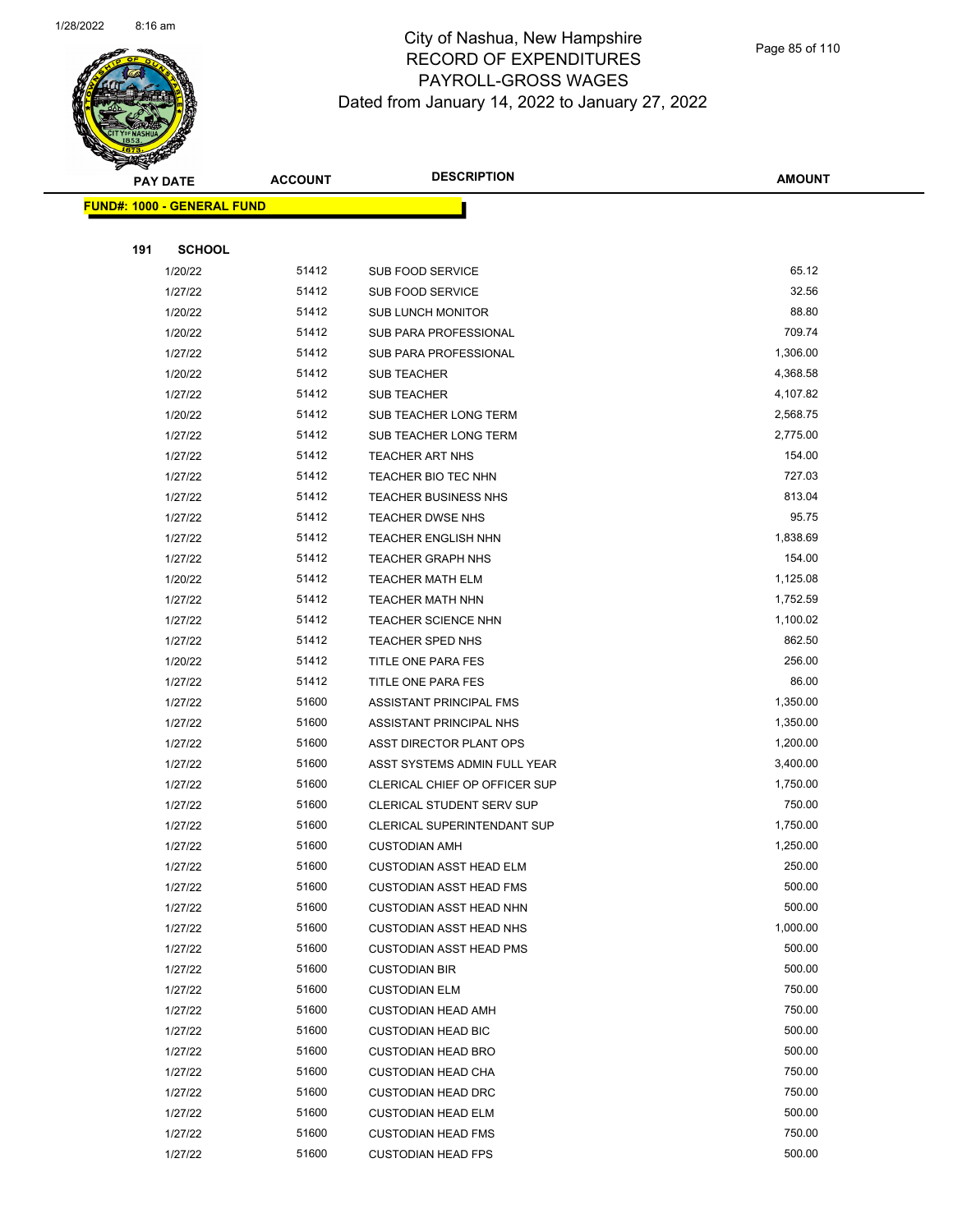

Page 86 of 110

|     | <b>PAY DATE</b>                   | <b>ACCOUNT</b> | <b>DESCRIPTION</b>                                      | <b>AMOUNT</b>      |
|-----|-----------------------------------|----------------|---------------------------------------------------------|--------------------|
|     | <b>FUND#: 1000 - GENERAL FUND</b> |                |                                                         |                    |
|     |                                   |                |                                                         |                    |
| 191 | <b>SCHOOL</b>                     |                |                                                         |                    |
|     | 1/27/22                           | 51600          | <b>CUSTODIAN HEAD LDG</b>                               | 750.00             |
|     | 1/27/22                           | 51600          | <b>CUSTODIAN HEAD MDE</b>                               | 750.00             |
|     | 1/27/22                           | 51600          | <b>CUSTODIAN HEAD MTP</b>                               | 500.00             |
|     | 1/27/22                           | 51600          | <b>CUSTODIAN HEAD NHN</b>                               | 750.00             |
|     | 1/27/22                           | 51600          | <b>CUSTODIAN HEAD NHS</b>                               | 500.00             |
|     | 1/27/22                           | 51600          | <b>CUSTODIAN HEAD NSE</b>                               | 750.00             |
|     | 1/27/22                           | 51600          | <b>CUSTODIAN HEAD PMS</b>                               | 750.00             |
|     | 1/27/22                           | 51600          | <b>CUSTODIAN MDE</b>                                    | 250.00             |
|     | 1/27/22                           | 51600          | <b>CUSTODIAN MTP</b>                                    | 500.00             |
|     | 1/27/22                           | 51600          | <b>CUSTODIAN NHN</b>                                    | 2,500.00           |
|     | 1/27/22                           | 51600          | <b>CUSTODIAN NHS</b>                                    | 500.00             |
|     | 1/27/22                           | 51600          | <b>CUSTODIAN NSE</b>                                    | 250.00             |
|     | 1/27/22                           | 51600          | <b>CUSTODIAN SHE</b>                                    | 1,000.00           |
|     | 1/27/22                           | 51600          | <b>CUSTODIAN SUPERVISOR WPO</b>                         | 1,700.00           |
|     | 1/27/22                           | 51600          | <b>DIRECTOR ATHLETICS</b>                               | 1,200.00           |
|     | 1/27/22                           | 51600          | DIRECTOR COM GRANTS                                     | 1,200.00           |
|     | 1/27/22                           | 51600          | DIRECTOR PLANT OPS                                      | 1,200.00           |
|     | 1/27/22                           | 51600          | DIRECTOR STUDENT SERVICES                               | 1,200.00           |
|     | 1/27/22                           | 51600          | <b>DIRECTOR VOCATIONAL</b>                              | 1,200.00           |
|     | 1/27/22                           | 51600          | <b>GUIDANCE COUNSELOR BIR</b>                           | 1,294.00           |
|     | 1/27/22                           | 51600          | GUIDANCE COUNSELOR CHA                                  | 1,294.00           |
|     | 1/27/22                           | 51600          | <b>GUIDANCE COUNSELOR ELM</b>                           | 1,856.00           |
|     | 1/27/22                           | 51600          | <b>GUIDANCE COUNSELOR LDG</b>                           | 281.00             |
|     | 1/27/22                           | 51600          | GUIDANCE COUNSELOR MDE                                  | 1,294.00           |
|     | 1/27/22                           | 51600          | <b>GUIDANCE COUNSELOR MTP</b>                           | 1,294.00           |
|     | 1/27/22                           | 51600          | GUIDANCE COUNSELOR NHN                                  | 2,137.00           |
|     | 1/27/22                           | 51600          | GUIDANCE COUNSELOR NHS                                  | 2,869.00           |
|     | 1/27/22                           | 51600          | GUIDANCE COUNSELOR NSE<br><b>GUIDANCE COUNSELOR SHE</b> | 1,294.00           |
|     | 1/27/22                           | 51600<br>51600 |                                                         | 1,294.00<br>281.00 |
|     | 1/27/22<br>1/27/22                | 51600          | JOB DEVELOPER SPED NHN<br><b>LIBRARIAN BRO</b>          | 1,688.00           |
|     | 1/27/22                           | 51600          | <b>LIBRARIAN CHA</b>                                    | 1,688.00           |
|     | 1/27/22                           | 51600          | <b>LIBRARIAN ELM</b>                                    | 281.00             |
|     | 1/27/22                           | 51600          | <b>LIBRARIAN FES</b>                                    | 1,294.00           |
|     | 1/27/22                           | 51600          | <b>LIBRARIAN FMS</b>                                    | 1,294.00           |
|     | 1/27/22                           | 51600          | <b>LIBRARIAN MDE</b>                                    | 1,688.00           |
|     | 1/27/22                           | 51600          | <b>LIBRARIAN NHN</b>                                    | 562.00             |
|     | 1/27/22                           | 51600          | <b>LIBRARIAN NHS</b>                                    | 1,294.00           |
|     | 1/27/22                           | 51600          | <b>LIBRARIAN NSE</b>                                    | 281.00             |
|     | 1/27/22                           | 51600          | <b>LIBRARIAN SHE</b>                                    | 281.00             |
|     | 1/27/22                           | 51600          | MAINTENANCE ALARM WPO                                   | 750.00             |
|     | 1/27/22                           | 51600          | MAINTENANCE CARPENTER WPO                               | 750.00             |
|     | 1/27/22                           | 51600          | MAINTENANCE GRDS FORMEN WPO                             | 750.00             |
|     | 1/27/22                           | 51600          | MAINTENANCE GROUNDS WPO                                 | 2,000.00           |
|     |                                   |                |                                                         |                    |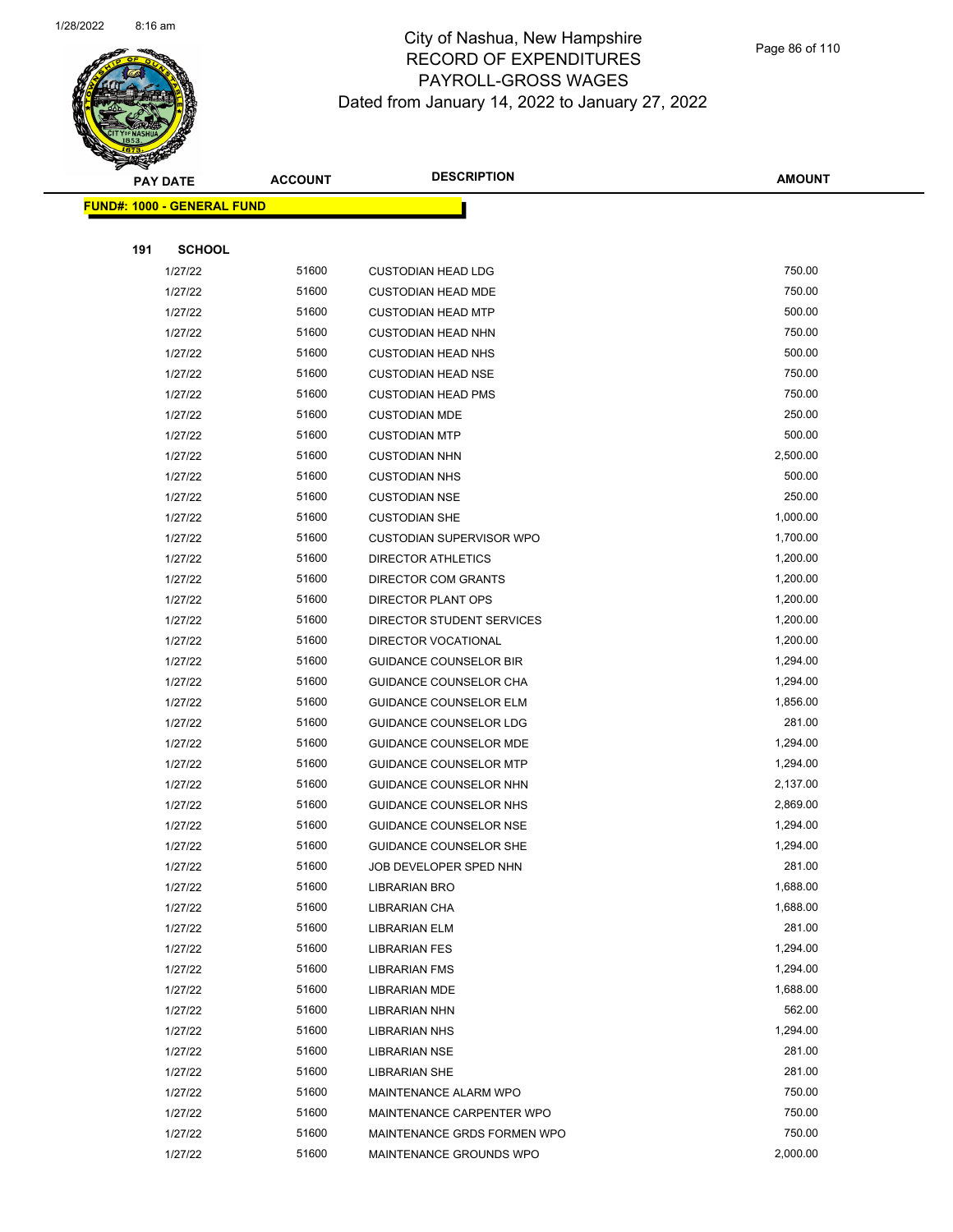

|     | <b>PAY DATE</b>                   | <b>ACCOUNT</b> | <b>DESCRIPTION</b>          | <b>AMOUNT</b> |
|-----|-----------------------------------|----------------|-----------------------------|---------------|
|     | <b>FUND#: 1000 - GENERAL FUND</b> |                |                             |               |
|     |                                   |                |                             |               |
| 191 | <b>SCHOOL</b>                     |                |                             |               |
|     | 1/27/22                           | 51600          | MAINTENANCE HVAC WPO        | 500.00        |
|     | 1/27/22                           | 51600          | MAINTENANCE MESSENGER WPO   | 750.00        |
|     | 1/27/22                           | 51600          | MAINTENANCE PLUMBER WPO     | 250.00        |
|     | 1/27/22                           | 51600          | MAINTENANCE TRADES WPO      | 750.00        |
|     | 1/27/22                           | 51600          | <b>NURSE AMH</b>            | 1,688.00      |
|     | 1/27/22                           | 51600          | <b>NURSE BIR</b>            | 281.00        |
|     | 1/27/22                           | 51600          | <b>NURSE BRO</b>            | 1,294.00      |
|     | 1/27/22                           | 51600          | <b>NURSE ELM</b>            | 1,688.00      |
|     | 1/27/22                           | 51600          | <b>NURSE NSE</b>            | 1,294.00      |
|     | 1/27/22                           | 51600          | PEER COACH                  | 5,345.00      |
|     | 1/27/22                           | 51600          | PRESCHOOL TEACHER FPS       | 281.00        |
|     | 1/27/22                           | 51600          | PRINCIPAL BIC               | 1,800.00      |
|     | 1/27/22                           | 51600          | PRINCIPAL BIR               | 1,350.00      |
|     | 1/27/22                           | 51600          | PRINCIPAL FMS               | 1,800.00      |
|     | 1/27/22                           | 51600          | PRINCIPAL MDE               | 1,800.00      |
|     | 1/27/22                           | 51600          | PRINCIPAL NHN               | 1,350.00      |
|     | 1/27/22                           | 51600          | PRINCIPAL NHS               | 1,350.00      |
|     | 1/27/22                           | 51600          | SCHOOL PSYCHOLOGIST WID     | 5,232.00      |
|     | 1/27/22                           | 51600          | SECURITY MONITOR NHN        | 175.00        |
|     | 1/27/22                           | 51600          | SECURITY MONITOR NHS        | 525.00        |
|     | 1/27/22                           | 51600          | SPEECH LANG PATHOLOGIST WID | 4,387.00      |
|     | 1/27/22                           | 51600          | <b>TEACHER ART AMH</b>      | 1,688.00      |
|     | 1/27/22                           | 51600          | TEACHER ART BIC             | 281.00        |
|     | 1/27/22                           | 51600          | <b>TEACHER ART BIR</b>      | 1,688.00      |
|     | 1/27/22                           | 51600          | <b>TEACHER ART CHA</b>      | 281.00        |
|     | 1/27/22                           | 51600          | <b>TEACHER ART ELM</b>      | 1,294.00      |
|     | 1/27/22                           | 51600          | <b>TEACHER ART LDG</b>      | 281.00        |
|     | 1/27/22                           | 51600          | TEACHER ART NHN             | 843.00        |
|     | 1/27/22                           | 51600          | <b>TEACHER ART NHS</b>      | 3,263.00      |
|     | 1/27/22                           | 51600          | <b>TEACHER ART SHE</b>      | 1,294.00      |
|     | 1/27/22                           | 51600          | TEACHER BEHAVIOR SPEC WID   | 1,688.00      |
|     | 1/27/22                           | 51600          | <b>TEACHER BUSINESS NHN</b> | 562.00        |
|     | 1/27/22                           | 51600          | TEACHER BUSINESS NHS        | 1,575.00      |
|     | 1/27/22                           | 51600          | <b>TEACHER COMPUTER FMS</b> | 1,688.00      |
|     | 1/27/22                           | 51600          | TEACHER COMPUTER NHN        | 281.00        |
|     | 1/27/22                           | 51600          | TEACHER COSMETOLOGY NHN     | 1,294.00      |
|     | 1/27/22                           | 51600          | TEACHER CULINARY NHN        | 1,294.00      |
|     | 1/27/22                           | 51600          | <b>TEACHER DEAF NSE</b>     | 1,688.00      |
|     | 1/27/22                           | 51600          | <b>TEACHER DWSE AMH</b>     | 281.00        |
|     | 1/27/22                           | 51600          | <b>TEACHER DWSE BIR</b>     | 1,294.00      |
|     | 1/27/22                           | 51600          | TEACHER DWSE CHA            | 281.00        |
|     | 1/27/22                           | 51600          | <b>TEACHER DWSE ELM</b>     | 1,856.00      |
|     | 1/27/22                           | 51600          | TEACHER ECE NHS             | 1,969.00      |
|     | 1/27/22                           | 51600          | TEACHER ELECTRICAL NHS      | 1,294.00      |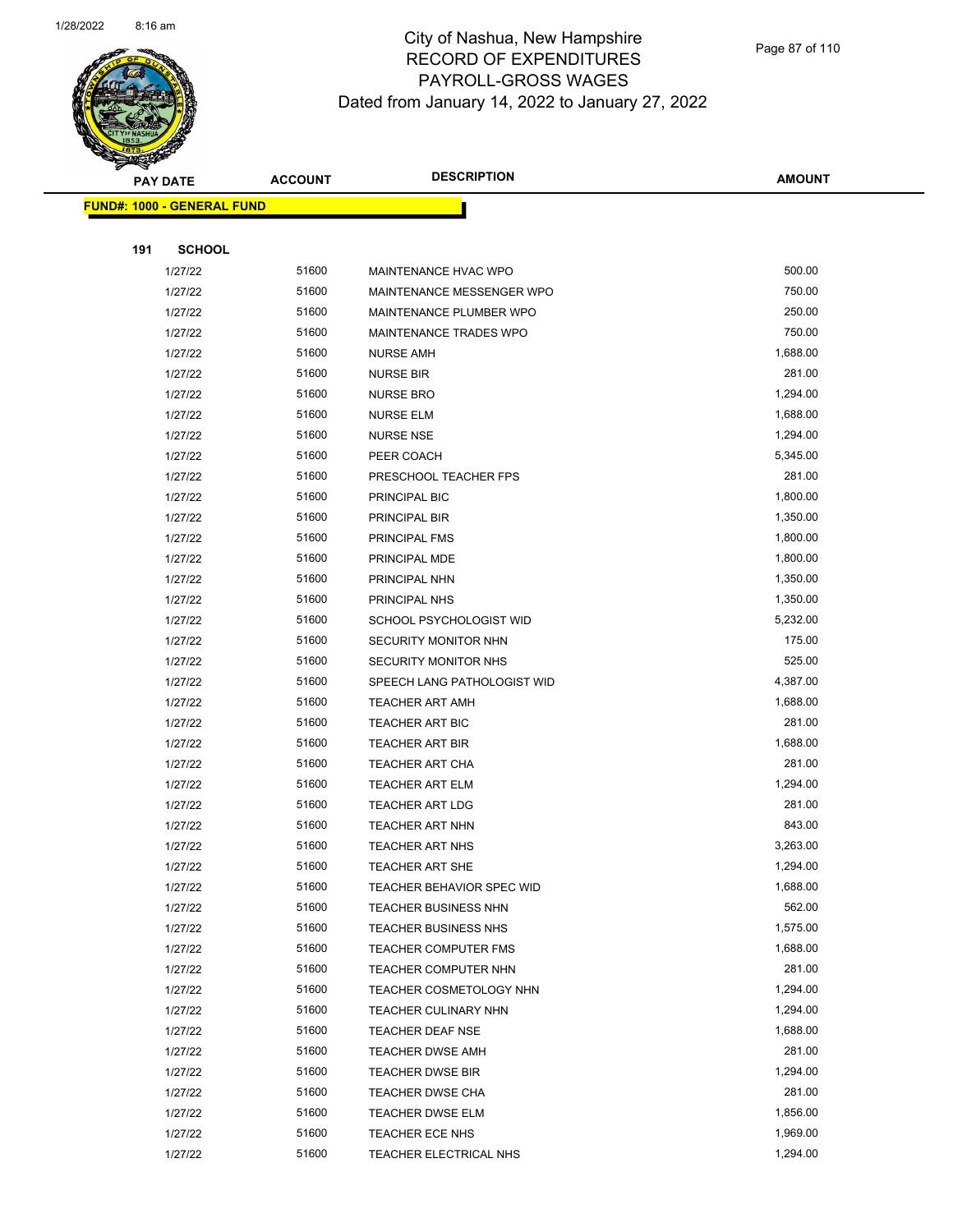

|     | <b>PAY DATE</b>                    | <b>ACCOUNT</b> | <b>DESCRIPTION</b>              | <b>AMOUNT</b> |
|-----|------------------------------------|----------------|---------------------------------|---------------|
|     | <u> FUND#: 1000 - GENERAL FUND</u> |                |                                 |               |
|     |                                    |                |                                 |               |
| 191 | <b>SCHOOL</b>                      |                |                                 |               |
|     | 1/27/22                            | 51600          | TEACHER ELL BIR                 | 281.00        |
|     | 1/27/22                            | 51600          | <b>TEACHER ELL ELM</b>          | 1,575.00      |
|     | 1/27/22                            | 51600          | TEACHER ELL FES                 | 1,688.00      |
|     | 1/27/22                            | 51600          | <b>TEACHER ELL MTP</b>          | 1,688.00      |
|     | 1/27/22                            | 51600          | <b>TEACHER ELL NHN</b>          | 281.00        |
|     | 1/27/22                            | 51600          | <b>TEACHER ELL PMS</b>          | 1,294.00      |
|     | 1/27/22                            | 51600          | <b>TEACHER ELL SHE</b>          | 562.00        |
|     | 1/27/22                            | 51600          | <b>TEACHER ENGLISH ELM</b>      | 3,993.00      |
|     | 1/27/22                            | 51600          | <b>TEACHER ENGLISH FMS</b>      | 2,869.00      |
|     | 1/27/22                            | 51600          | <b>TEACHER ENGLISH NHN</b>      | 8,269.00      |
|     | 1/27/22                            | 51600          | <b>TEACHER ENGLISH NHS</b>      | 12,490.00     |
|     | 1/27/22                            | 51600          | <b>TEACHER ENGLISH PMS</b>      | 3,657.00      |
|     | 1/27/22                            | 51600          | <b>TEACHER FACS FMS</b>         | 281.00        |
|     | 1/27/22                            | 51600          | TEACHER FACS NHN                | 281.00        |
|     | 1/27/22                            | 51600          | <b>TEACHER FOREIGN LANG ELM</b> | 1,294.00      |
|     | 1/27/22                            | 51600          | TEACHER FOREIGN LANG NHN        | 1,575.00      |
|     | 1/27/22                            | 51600          | TEACHER FOREIGN LANG NHS        | 3,825.00      |
|     | 1/27/22                            | 51600          | <b>TEACHER GR1 AMH</b>          | 1,688.00      |
|     | 1/27/22                            | 51600          | <b>TEACHER GR1 BIR</b>          | 1,688.00      |
|     | 1/27/22                            | 51600          | <b>TEACHER GR1 BRO</b>          | 2,588.00      |
|     | 1/27/22                            | 51600          | <b>TEACHER GR1 CHA</b>          | 1,294.00      |
|     | 1/27/22                            | 51600          | <b>TEACHER GR1 MDE</b>          | 562.00        |
|     | 1/27/22                            | 51600          | <b>TEACHER GR1 MTP</b>          | 1,688.00      |
|     | 1/27/22                            | 51600          | <b>TEACHER GR1 NSE</b>          | 1,969.00      |
|     | 1/27/22                            | 51600          | <b>TEACHER GR1 SHE</b>          | 1,294.00      |
|     | 1/27/22                            | 51600          | <b>TEACHER GR2 AMH</b>          | 1,294.00      |
|     | 1/27/22                            | 51600          | <b>TEACHER GR2 BIC</b>          | 1,575.00      |
|     | 1/27/22                            | 51600          | <b>TEACHER GR2 BIR</b>          | 2,982.00      |
|     | 1/27/22                            | 51600          | <b>TEACHER GR2 BRO</b>          | 1,969.00      |
|     | 1/27/22                            | 51600          | TEACHER GR2 CHA                 | 281.00        |
|     | 1/27/22                            | 51600          | <b>TEACHER GR2 FES</b>          | 1,688.00      |
|     | 1/27/22                            | 51600          | TEACHER GR2 LDG                 | 2,982.00      |
|     | 1/27/22                            | 51600          | <b>TEACHER GR2 MDE</b>          | 1,575.00      |
|     | 1/27/22                            | 51600          | <b>TEACHER GR2 MTP</b>          | 1,688.00      |
|     | 1/27/22                            | 51600          | <b>TEACHER GR2 NSE</b>          | 2,982.00      |
|     | 1/27/22                            | 51600          | <b>TEACHER GR2 SHE</b>          | 281.00        |
|     | 1/27/22                            | 51600          | <b>TEACHER GR3 AMH</b>          | 2,982.00      |
|     | 1/27/22                            | 51600          | <b>TEACHER GR3 BIC</b>          | 1,575.00      |
|     | 1/27/22                            | 51600          | <b>TEACHER GR3 BIR</b>          | 2,982.00      |
|     | 1/27/22                            | 51600          | <b>TEACHER GR3 BRO</b>          | 3,376.00      |
|     | 1/27/22                            | 51600          | <b>TEACHER GR3 CHA</b>          | 843.00        |
|     | 1/27/22                            | 51600          | TEACHER GR3 FES                 | 2,588.00      |
|     | 1/27/22                            | 51600          | <b>TEACHER GR3 LDG</b>          | 1,688.00      |
|     | 1/27/22                            | 51600          | <b>TEACHER GR3 MDE</b>          | 3,263.00      |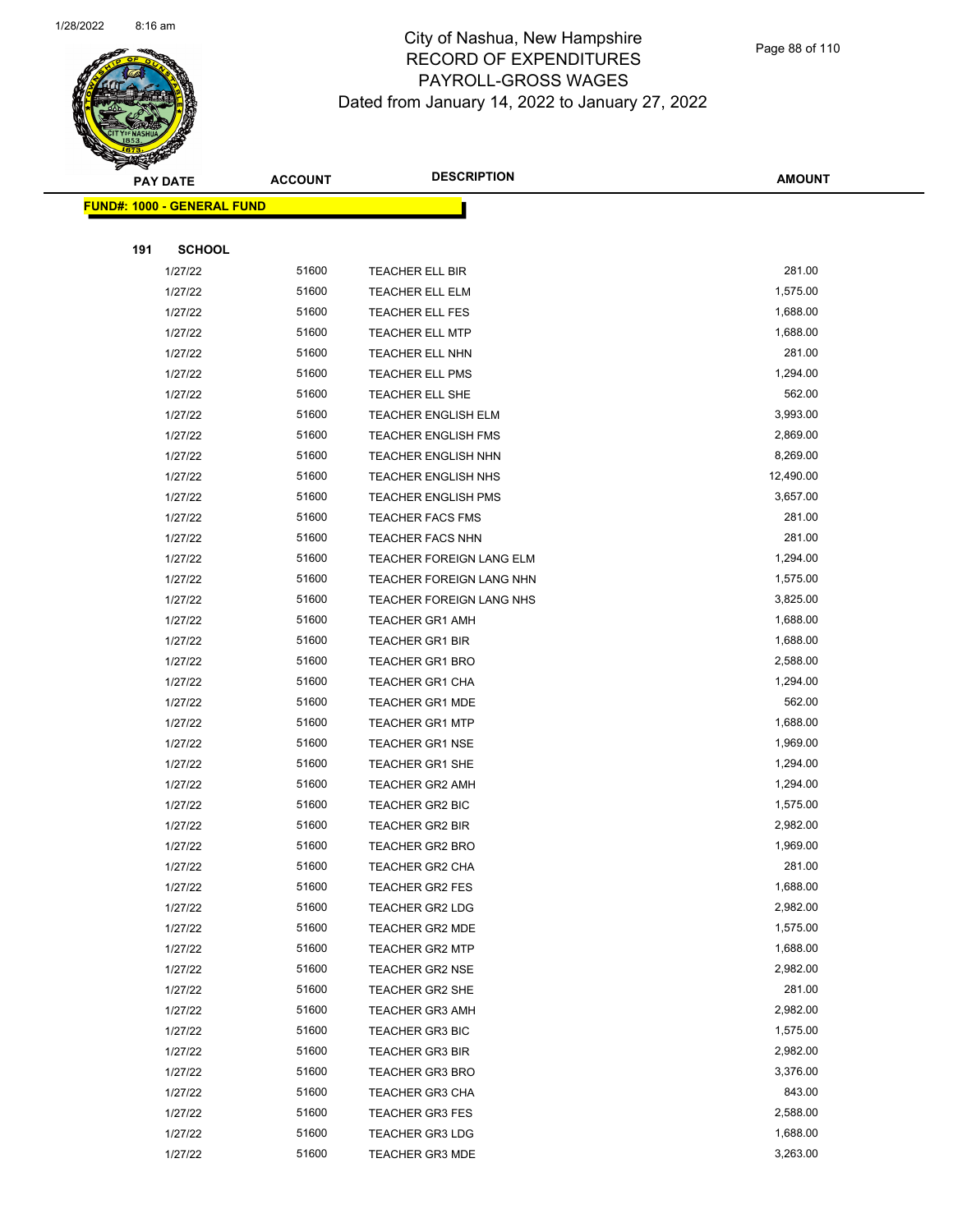

Page 89 of 110

|     | <b>PAY DATE</b>                    | <b>ACCOUNT</b> | <b>DESCRIPTION</b>            | <b>AMOUNT</b> |
|-----|------------------------------------|----------------|-------------------------------|---------------|
|     | <u> FUND#: 1000 - GENERAL FUND</u> |                |                               |               |
|     |                                    |                |                               |               |
| 191 | <b>SCHOOL</b>                      |                |                               |               |
|     | 1/27/22                            | 51600          | <b>TEACHER GR3 MTP</b>        | 1,294.00      |
|     | 1/27/22                            | 51600          | <b>TEACHER GR3 NSE</b>        | 1,575.00      |
|     | 1/27/22                            | 51600          | <b>TEACHER GR3 SHE</b>        | 2,982.00      |
|     | 1/27/22                            | 51600          | <b>TEACHER GR4 BIC</b>        | 1,294.00      |
|     | 1/27/22                            | 51600          | <b>TEACHER GR4 BIR</b>        | 281.00        |
|     | 1/27/22                            | 51600          | <b>TEACHER GR4 BRO</b>        | 281.00        |
|     | 1/27/22                            | 51600          | <b>TEACHER GR4 CHA</b>        | 2,982.00      |
|     | 1/27/22                            | 51600          | <b>TEACHER GR4 LDG</b>        | 1,969.00      |
|     | 1/27/22                            | 51600          | <b>TEACHER GR4 MDE</b>        | 562.00        |
|     | 1/27/22                            | 51600          | <b>TEACHER GR4 NSE</b>        | 1,294.00      |
|     | 1/27/22                            | 51600          | <b>TEACHER GR4 SHE</b>        | 1,294.00      |
|     | 1/27/22                            | 51600          | <b>TEACHER GR5 AMH</b>        | 1,294.00      |
|     | 1/27/22                            | 51600          | <b>TEACHER GR5 BIR</b>        | 1,969.00      |
|     | 1/27/22                            | 51600          | <b>TEACHER GR5 BRO</b>        | 1,688.00      |
|     | 1/27/22                            | 51600          | <b>TEACHER GR5 CHA</b>        | 1,688.00      |
|     | 1/27/22                            | 51600          | <b>TEACHER GR5 LDG</b>        | 3,376.00      |
|     | 1/27/22                            | 51600          | <b>TEACHER GR5 MDE</b>        | 1,294.00      |
|     | 1/27/22                            | 51600          | <b>TEACHER GR5 MTP</b>        | 1,688.00      |
|     | 1/27/22                            | 51600          | <b>TEACHER GR5 NSE</b>        | 3,376.00      |
|     | 1/27/22                            | 51600          | <b>TEACHER GR5 SHE</b>        | 281.00        |
|     | 1/27/22                            | 51600          | <b>TEACHER GR6 ELM</b>        | 5,738.00      |
|     | 1/27/22                            | 51600          | <b>TEACHER GR6 FMS</b>        | 7,426.00      |
|     | 1/27/22                            | 51600          | <b>TEACHER GR6 PMS</b>        | 6,358.00      |
|     | 1/27/22                            | 51600          | <b>TEACHER GRAPH NHS</b>      | 281.00        |
|     | 1/27/22                            | 51600          | <b>TEACHER GRAPHICS NHN</b>   | 1,294.00      |
|     | 1/27/22                            | 51600          | <b>TEACHER HEALTH NHN</b>     | 281.00        |
|     | 1/27/22                            | 51600          | <b>TEACHER HEALTH NHS</b>     | 1,688.00      |
|     | 1/27/22                            | 51600          | TEACHER IN SCH SUSPENSION NHS | 1,688.00      |
|     | 1/27/22                            | 51600          | <b>TEACHER KIND AMH</b>       | 2,588.00      |
|     | 1/27/22                            | 51600          | <b>TEACHER KIND BIC</b>       | 1,294.00      |
|     | 1/27/22                            | 51600          | <b>TEACHER KIND BIR</b>       | 1,294.00      |
|     | 1/27/22                            | 51600          | <b>TEACHER KIND BRO</b>       | 2,982.00      |
|     | 1/27/22                            | 51600          | <b>TEACHER KIND CHA</b>       | 1,688.00      |
|     | 1/27/22                            | 51600          | <b>TEACHER KIND DRC</b>       | 1,294.00      |
|     | 1/27/22                            | 51600          | <b>TEACHER KIND FES</b>       | 2,982.00      |
|     | 1/27/22                            | 51600          | <b>TEACHER KIND LDG</b>       | 1,688.00      |
|     | 1/27/22                            | 51600          | <b>TEACHER KIND MDE</b>       | 2,588.00      |
|     | 1/27/22                            | 51600          | <b>TEACHER KIND MTP</b>       | 281.00        |
|     | 1/27/22                            | 51600          | <b>TEACHER KIND SHE</b>       | 1,294.00      |
|     | 1/27/22                            | 51600          | <b>TEACHER MATH ELM</b>       | 3,544.00      |
|     | 1/27/22                            | 51600          | <b>TEACHER MATH FMS</b>       | 1,856.00      |
|     | 1/27/22                            | 51600          | <b>TEACHER MATH NHN</b>       | 3,544.00      |
|     | 1/27/22                            | 51600          | <b>TEACHER MATH NHS</b>       | 7,033.00      |
|     | 1/27/22                            | 51600          | <b>TEACHER MATH PMS</b>       | 1,294.00      |
|     |                                    |                |                               |               |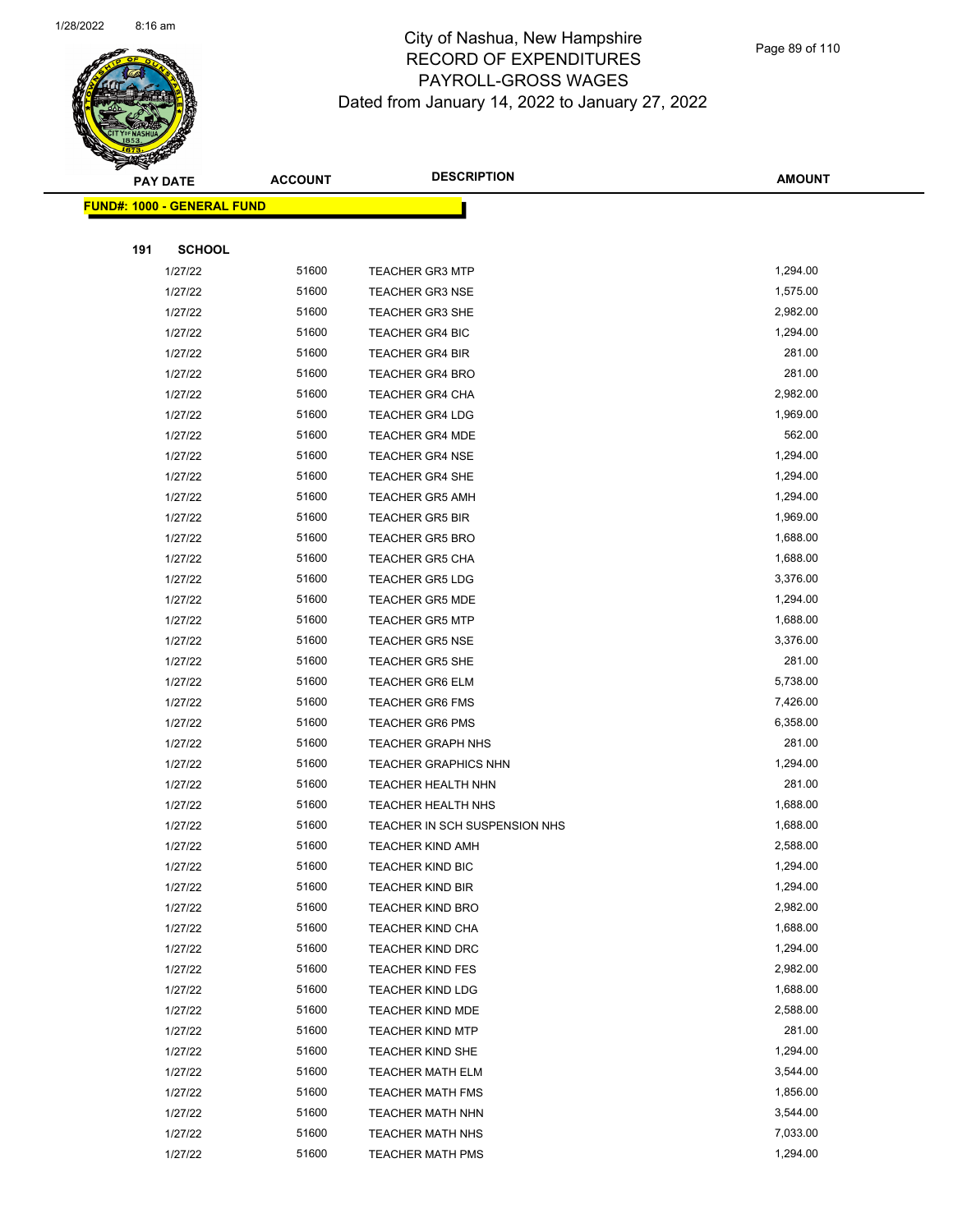

Page 90 of 110

|     | <b>PAY DATE</b>                   | <b>ACCOUNT</b> | <b>DESCRIPTION</b>                                    | <b>AMOUNT</b>      |
|-----|-----------------------------------|----------------|-------------------------------------------------------|--------------------|
|     | <b>FUND#: 1000 - GENERAL FUND</b> |                |                                                       |                    |
|     |                                   |                |                                                       |                    |
| 191 | <b>SCHOOL</b>                     |                |                                                       |                    |
|     | 1/27/22                           | 51600          | <b>TEACHER MUSIC BIC</b>                              | 1,688.00           |
|     | 1/27/22                           | 51600          | <b>TEACHER MUSIC ELM</b>                              | 1,688.00           |
|     | 1/27/22                           | 51600          | <b>TEACHER MUSIC FMS</b>                              | 562.00             |
|     | 1/27/22                           | 51600          | <b>TEACHER MUSIC MDE</b>                              | 281.00             |
|     | 1/27/22                           | 51600          | <b>TEACHER MUSIC MTP</b>                              | 281.00             |
|     | 1/27/22                           | 51600          | <b>TEACHER MUSIC NHN</b>                              | 1,294.00           |
|     | 1/27/22                           | 51600          | <b>TEACHER MUSIC NHS</b>                              | 1,688.00           |
|     | 1/27/22                           | 51600          | <b>TEACHER MUSIC PMS</b>                              | 1,688.00           |
|     | 1/27/22                           | 51600          | TEACHER PE BIC                                        | 281.00             |
|     | 1/27/22                           | 51600          | TEACHER PE BIR                                        | 1,294.00           |
|     | 1/27/22                           | 51600          | TEACHER PE BRO                                        | 281.00             |
|     | 1/27/22                           | 51600          | <b>TEACHER PE DRC</b>                                 | 1,688.00           |
|     | 1/27/22                           | 51600          | TEACHER PE ELM                                        | 1,294.00           |
|     | 1/27/22                           | 51600          | <b>TEACHER PE FMS</b>                                 | 3,376.00           |
|     | 1/27/22                           | 51600          | TEACHER PE LDG                                        | 281.00             |
|     | 1/27/22                           | 51600          | TEACHER PE MDE                                        | 1,294.00           |
|     | 1/27/22                           | 51600          | TEACHER PE NHN                                        | 4,670.00           |
|     | 1/27/22                           | 51600          | TEACHER PE NHS                                        | 1,688.00           |
|     | 1/27/22                           | 51600          | <b>TEACHER PE SHE</b>                                 | 281.00             |
|     | 1/27/22                           | 51600          | TEACHER PRESCHOOL BIC                                 | 2,982.00           |
|     | 1/27/22                           | 51600          | <b>TEACHER PRESCHOOL NHS</b>                          | 1,294.00           |
|     | 1/27/22                           | 51600          | <b>TEACHER PRESCHOOL NSE</b>                          | 281.00             |
|     | 1/27/22                           | 51600          | <b>TEACHER READ AMH</b>                               | 281.00             |
|     | 1/27/22                           | 51600          | <b>TEACHER READ BIC</b>                               | 2,588.00           |
|     | 1/27/22                           | 51600          | TEACHER READ BIR                                      | 1,688.00           |
|     | 1/27/22                           | 51600          | <b>TEACHER READ FES</b>                               | 1,688.00           |
|     | 1/27/22                           | 51600          | <b>TEACHER READ FMS</b>                               | 1,688.00           |
|     | 1/27/22                           | 51600          | <b>TEACHER READ LDG</b>                               | 1,294.00           |
|     | 1/27/22                           | 51600          | <b>TEACHER READ MDE</b>                               | 1,294.00<br>281.00 |
|     | 1/27/22                           | 51600          | TEACHER READ MTP                                      |                    |
|     | 1/27/22<br>1/27/22                | 51600<br>51600 | <b>TEACHER READ PMS</b>                               | 281.00<br>281.00   |
|     | 1/27/22                           | 51600          | <b>TEACHER READ SHE</b><br><b>TEACHER SCIENCE ELM</b> | 6,132.00           |
|     | 1/27/22                           | 51600          | <b>TEACHER SCIENCE FMS</b>                            | 281.00             |
|     | 1/27/22                           | 51600          | <b>TEACHER SCIENCE NHN</b>                            | 3,825.00           |
|     | 1/27/22                           | 51600          | <b>TEACHER SCIENCE NHS</b>                            | 4,163.00           |
|     | 1/27/22                           | 51600          | TEACHER SOCIAL STUDIES ELM                            | 2,869.00           |
|     | 1/27/22                           | 51600          | TEACHER SOCIAL STUDIES FMS                            | 3,657.00           |
|     | 1/27/22                           | 51600          | TEACHER SOCIAL STUDIES NHN                            | 3,542.00           |
|     | 1/27/22                           | 51600          | TEACHER SOCIAL STUDIES NHS                            | 6,300.00           |
|     | 1/27/22                           | 51600          | TEACHER SOCIAL STUDIES PMS                            | 2,982.00           |
|     | 1/27/22                           | 51600          | <b>TEACHER SPED BIC</b>                               | 1,575.00           |
|     | 1/27/22                           | 51600          | <b>TEACHER SPED BIR</b>                               | 1,294.00           |
|     | 1/27/22                           | 51600          | <b>TEACHER SPED BRO</b>                               | 1,688.00           |
|     |                                   |                |                                                       |                    |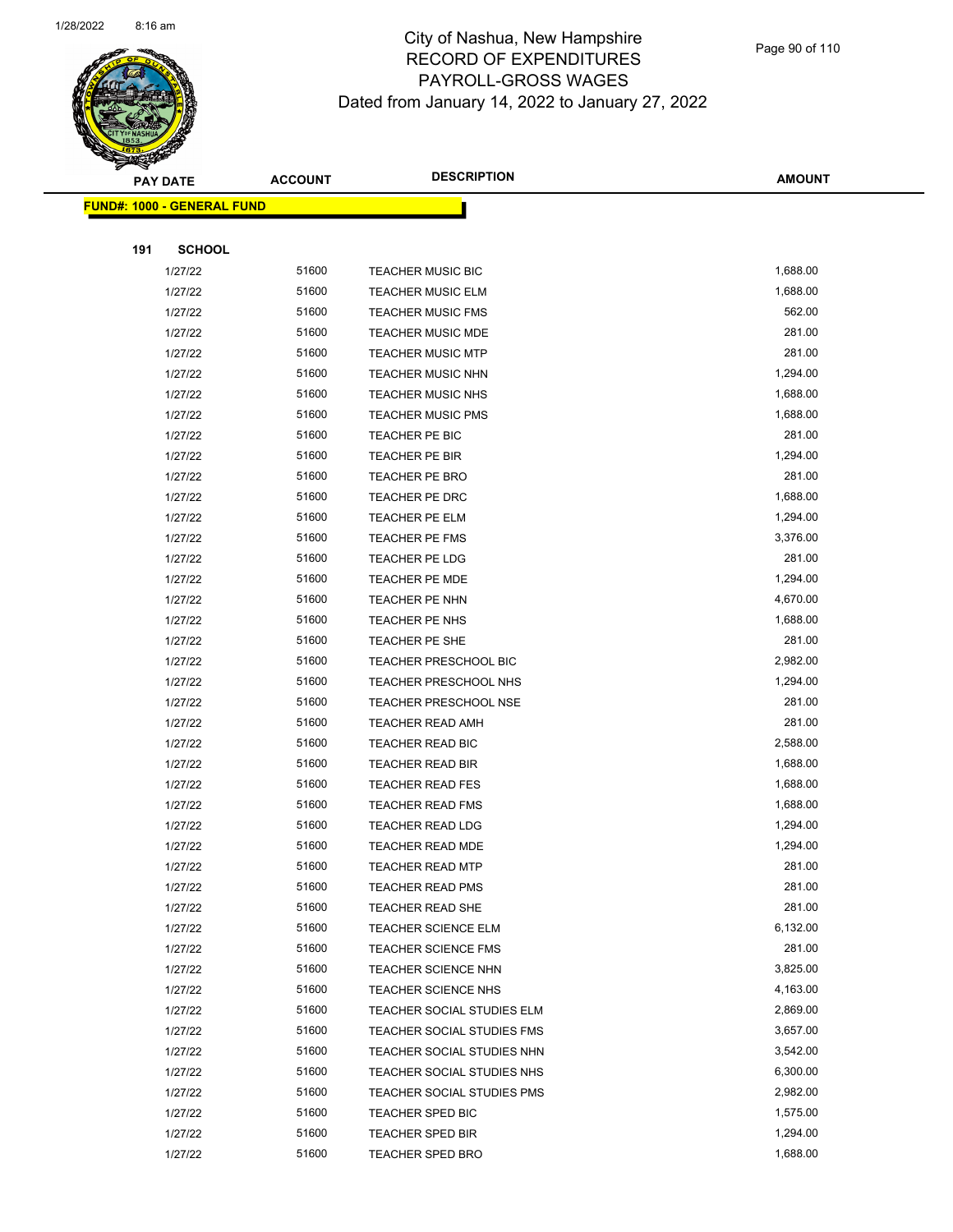

|     | <b>PAY DATE</b>                   | <b>ACCOUNT</b> | <b>DESCRIPTION</b>                                       | <b>AMOUNT</b>  |
|-----|-----------------------------------|----------------|----------------------------------------------------------|----------------|
|     | <b>FUND#: 1000 - GENERAL FUND</b> |                |                                                          |                |
|     |                                   |                |                                                          |                |
| 191 | <b>SCHOOL</b>                     |                |                                                          |                |
|     | 1/27/22                           | 51600          | <b>TEACHER SPED CHA</b>                                  | 3,376.00       |
|     | 1/27/22                           | 51600          | <b>TEACHER SPED FMS</b>                                  | 562.00         |
|     | 1/27/22                           | 51600          | <b>TEACHER SPED MDE</b>                                  | 1,294.00       |
|     | 1/27/22                           | 51600          | <b>TEACHER SPED NHN</b>                                  | 6,469.00       |
|     | 1/27/22                           | 51600          | <b>TEACHER SPED NHS</b>                                  | 1,969.00       |
|     | 1/27/22                           | 51600          | <b>TEACHER SPED NSE</b>                                  | 281.00         |
|     | 1/27/22                           | 51600          | TEACHER SPED PMS                                         | 281.00         |
|     | 1/27/22                           | 51600          | TEACHER SPED SHE                                         | 281.00         |
|     | 1/27/22                           | 51600          | <b>TEACHER TECHED ELM</b>                                | 281.00         |
|     | 1/27/22                           | 51600          | <b>TEACHER TECHED NHN</b>                                | 1,969.00       |
|     | 1/27/22                           | 51600          | <b>TEACHER TECHED NHS</b>                                | 1,575.00       |
|     | 1/20/22                           | 51650          | <b>INSTRUMENTAL MUSIC</b>                                | 2,160.00       |
|     | 1/27/22                           | 51650          | <b>INSTRUMENTAL MUSIC</b>                                | 1,515.00       |
|     | 1/20/22                           | 51650          | <b>INTERPRETER</b>                                       | 375.00         |
|     | 1/27/22                           | 51650          | <b>INTERPRETER</b>                                       | 112.50         |
|     | 1/27/22                           | 51650          | PARA DW SPEC ED BRO                                      | 16.05          |
|     | 1/20/22                           | 51650          | PARA DW SPEC ED NHN                                      | 269.40         |
|     | 1/27/22                           | 51650          | PARA DW SPEC ED NHN                                      | 412.55         |
|     | 1/27/22                           | 51650          | PARA DW SPEC ED NHS                                      | 59.29          |
|     | 1/27/22                           | 51650          | SIGN LANGUAGE INTERPRETER                                | 72.92          |
|     | 1/27/22                           | 51650          | SUB TEACHER                                              | 1,103.96       |
|     | 1/27/22                           | 51650          | TEACHER COSMETOLOGY NHN                                  | 50.00          |
|     | 1/27/22                           | 51650          | <b>TEACHER DWSE NHS</b>                                  | 250.00         |
|     | 1/27/22                           | 51650          | <b>TEACHER FOREIGN LANG NHN</b>                          | 50.00          |
|     | 1/27/22                           | 51650          | <b>TEACHER MUSIC AMH</b>                                 | 300.00         |
|     | 1/27/22                           | 51650          | <b>TEACHER MUSIC DRC</b>                                 | 480.00         |
|     | 1/27/22                           | 51650          | <b>TEACHER MUSIC FES</b>                                 | 105.00         |
|     | 1/27/22                           | 51650          | <b>TEACHER MUSIC LDG</b>                                 | 135.00         |
|     | 1/27/22                           | 51650          | <b>TEACHER SCIENCE NHN</b>                               | 150.00         |
|     | 1/27/22                           | 51650          | TEACHER SOCIAL STUDIES NHN                               | 350.00         |
|     | 1/27/22                           | 51650          | TEACHER SPED PMS                                         | 600.00         |
|     | 12/31/21                          | 51700          | BRENTWOOD COORDINATOR                                    | (5,000.00)     |
|     | 1/27/22                           | 51700          | <b>GUIDANCE COUNSELOR BIR</b>                            | 69.23          |
|     | 1/27/22                           | 51700          | <b>GUIDANCE COUNSELOR ELM</b>                            | 69.23          |
|     | 1/27/22                           | 51700          | <b>GUIDANCE COUNSELOR NHN</b>                            | 950.00         |
|     | 1/27/22                           | 51700<br>51700 | LIBRARIAN NHS                                            | 81.82<br>81.82 |
|     | 1/27/22                           | 51700          | <b>NURSE ELM</b>                                         | (1,000.00)     |
|     | 12/31/21                          |                | PARA KIND BIC                                            | (1,250.00)     |
|     | 12/31/21                          | 51700<br>51700 | PRESCHOOL TEACHER FPS                                    | (14,000.00)    |
|     | 12/31/21                          | 51700          | SCHOOL PSYCHOLOGIST WID                                  | 69.23          |
|     | 1/27/22<br>1/27/22                | 51700          | SCHOOL PSYCHOLOGIST WID                                  | 69.23          |
|     | 12/31/21                          | 51700          | SPEECH LANG PATHOLOGIST WID<br>SUMMER SCHOOL TEACHER EYP | (8,500.00)     |
|     | 1/27/22                           | 51700          | TEACHER ART CHA                                          | 34.62          |
|     |                                   |                |                                                          |                |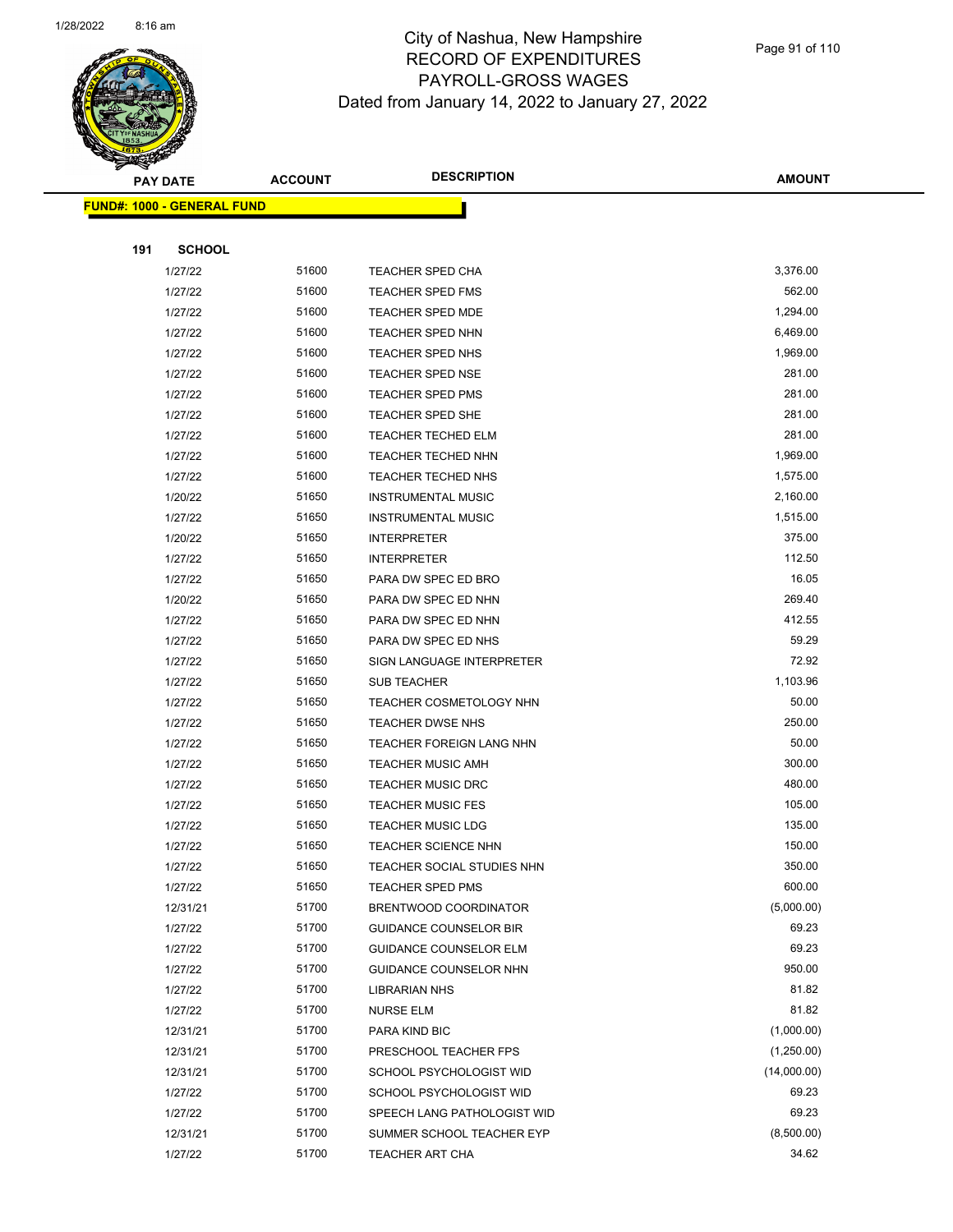

|     | <b>PAY DATE</b>                    | <b>ACCOUNT</b> | <b>DESCRIPTION</b>          | <b>AMOUNT</b> |
|-----|------------------------------------|----------------|-----------------------------|---------------|
|     | <u> FUND#: 1000 - GENERAL FUND</u> |                |                             |               |
|     |                                    |                |                             |               |
| 191 | <b>SCHOOL</b>                      |                |                             |               |
|     | 12/31/21                           | 51700          | TEACHER ART DRC             | (1,000.00)    |
|     | 1/27/22                            | 51700          | <b>TEACHER ART NHN</b>      | 200.00        |
|     | 1/27/22                            | 51700          | <b>TEACHER ART NHS</b>      | 34.62         |
|     | 12/31/21                           | 51700          | TEACHER BEHAVIOR SPEC WID   | (2,000.00)    |
|     | 1/27/22                            | 51700          | TEACHER BIO TEC NHN         | 200.00        |
|     | 1/27/22                            | 51700          | <b>TEACHER BUSINESS NHN</b> | 250.00        |
|     | 1/27/22                            | 51700          | <b>TEACHER BUSINESS NHS</b> | 69.23         |
|     | 1/27/22                            | 51700          | TEACHER COMPUTER NHN        | 500.00        |
|     | 12/31/21                           | 51700          | <b>TEACHER DWSE CHA</b>     | (1,000.00)    |
|     | 1/27/22                            | 51700          | <b>TEACHER DWSE ELM</b>     | 69.23         |
|     | 12/31/21                           | 51700          | TEACHER DWSE FMS            | (1,000.00)    |
|     | 12/31/21                           | 51700          | <b>TEACHER DWSE SHE</b>     | (1,000.00)    |
|     | 1/27/22                            | 51700          | <b>TEACHER ELL NHN</b>      | 850.00        |
|     | 1/27/22                            | 51700          | <b>TEACHER ENGLISH FMS</b>  | 69.23         |
|     | 1/27/22                            | 51700          | <b>TEACHER ENGLISH NHN</b>  | 269.23        |
|     | 12/31/21                           | 51700          | <b>TEACHER ENGLISH NHS</b>  | (1,000.00)    |
|     | 1/27/22                            | 51700          | <b>TEACHER ENGLISH NHS</b>  | 691.60        |
|     | 12/31/21                           | 51700          | <b>TEACHER ENGLISH PMS</b>  | (1,000.00)    |
|     | 12/31/21                           | 51700          | <b>TEACHER FACS NHS</b>     | (1,000.00)    |
|     | 1/27/22                            | 51700          | TEACHER FOREIGN LANG NHN    | 269.23        |
|     | 1/27/22                            | 51700          | TEACHER FOREIGN LANG NHS    | 69.23         |
|     | 12/31/21                           | 51700          | <b>TEACHER GR1 NSE</b>      | (1,000.00)    |
|     | 12/31/21                           | 51700          | <b>TEACHER GR4 DRC</b>      | (1,000.00)    |
|     | 12/31/21                           | 51700          | <b>TEACHER GR4 FES</b>      | (1,000.00)    |
|     | 1/27/22                            | 51700          | <b>TEACHER GR6 ELM</b>      | 69.23         |
|     | 1/27/22                            | 51700          | <b>TEACHER GR6 PMS</b>      | 69.23         |
|     | 12/31/21                           | 51700          | TEACHER INST SPED WID       | (1,000.00)    |
|     | 1/27/22                            | 51700          | <b>TEACHER MATH ELM</b>     | 81.82         |
|     | 1/27/22                            | 51700          | <b>TEACHER MATH FMS</b>     | 69.23         |
|     | 1/27/22                            | 51700          | <b>TEACHER MATH NHN</b>     | 669.23        |
|     | 1/27/22                            | 51700          | <b>TEACHER MATH NHS</b>     | 69.23         |
|     | 1/27/22                            | 51700          | <b>TEACHER MATH PMS</b>     | 69.23         |
|     | 1/27/22                            | 51700          | <b>TEACHER MUSIC FMS</b>    | 69.23         |
|     | 1/27/22                            | 51700          | TEACHER PE MDE              | 34.62         |
|     | 1/27/22                            | 51700          | TEACHER PE NHN              | 684.62        |
|     | 1/27/22                            | 51700          | TEACHER PE NHS              | 473.08        |
|     | 12/31/21                           | 51700          | TEACHER PRE SCHOOL BIR      | (250.00)      |
|     | 1/27/22                            | 51700          | <b>TEACHER READ ELM</b>     | 34.62         |
|     | 1/27/22                            | 51700          | <b>TEACHER READ FMS</b>     | 34.62         |
|     | 1/27/22                            | 51700          | TEACHER READ NHN            | 200.00        |
|     | 1/27/22                            | 51700          | <b>TEACHER SCIENCE ELM</b>  | 69.23         |
|     | 1/27/22                            | 51700          | <b>TEACHER SCIENCE FMS</b>  | 69.23         |
|     | 1/27/22                            | 51700          | <b>TEACHER SCIENCE NHN</b>  | 269.23        |
|     | 1/27/22                            | 51700          | <b>TEACHER SCIENCE NHS</b>  | 100.00        |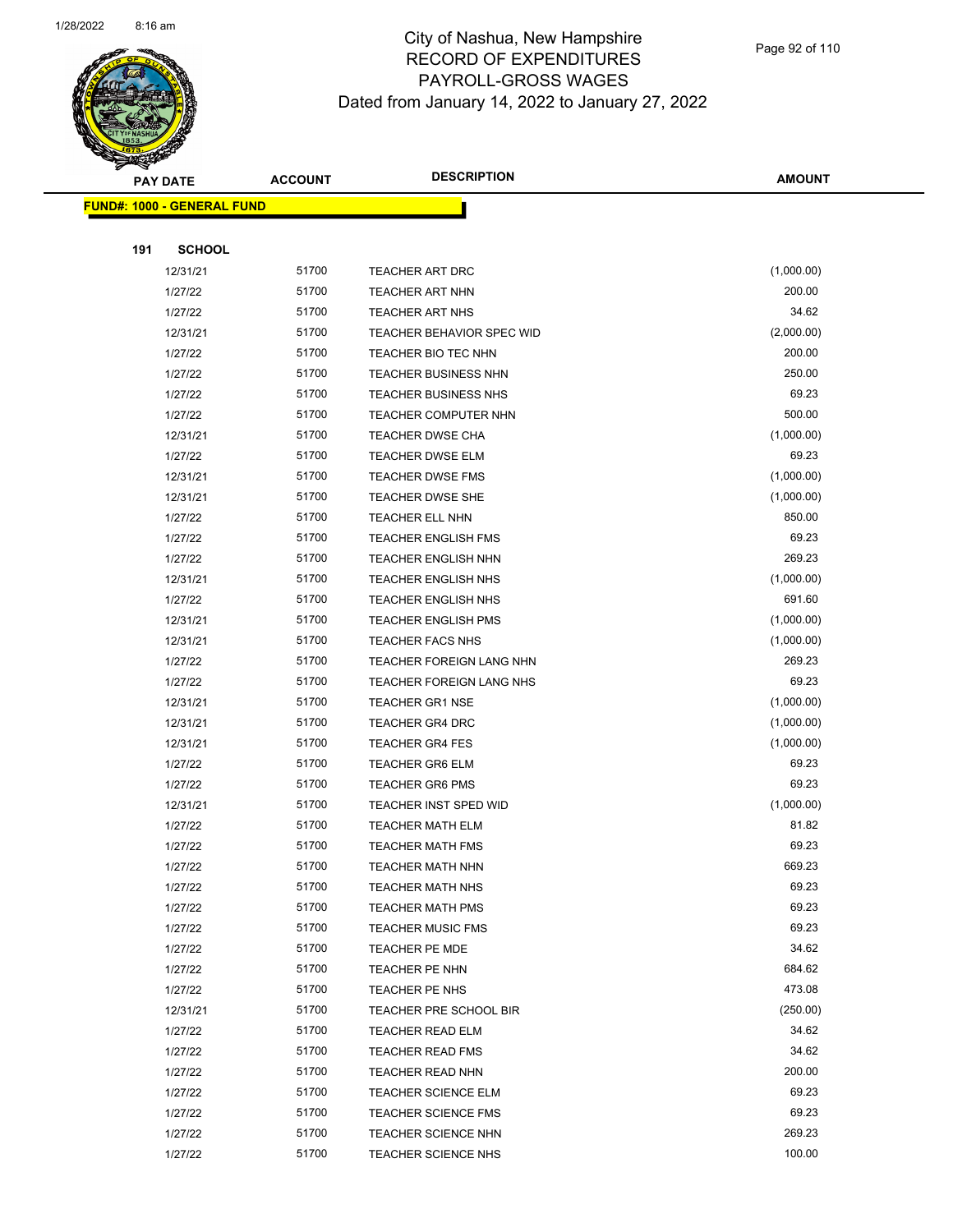

Page 93 of 110

| G<br>$\tilde{\phantom{a}}$<br><b>PAY DATE</b> | <b>ACCOUNT</b>                     | <b>DESCRIPTION</b>                        | <b>AMOUNT</b>  |
|-----------------------------------------------|------------------------------------|-------------------------------------------|----------------|
| <b>FUND#: 1000 - GENERAL FUND</b>             |                                    |                                           |                |
| 191<br><b>SCHOOL</b>                          |                                    |                                           |                |
| 1/27/22                                       | 51700                              | <b>TEACHER SCIENCE PMS</b>                | 69.23          |
| 1/27/22                                       | 51700                              | TEACHER SOCIAL STUDIES ELM                | 69.23          |
| 1/27/22                                       | 51700                              | TEACHER SOCIAL STUDIES FMS                | 69.23          |
| 1/27/22                                       | 51700                              | TEACHER SOCIAL STUDIES NHN                | 669.23         |
| 1/27/22                                       | 51700                              | TEACHER SOCIAL STUDIES NHS                | 100.00         |
| 1/27/22                                       | 51700                              | TEACHER SOCIAL STUDIES PMS                | 69.23          |
| 12/31/21                                      | 51700                              | TEACHER SPED BRO                          | (1,000.00)     |
| 12/31/21                                      | 51700                              | <b>TEACHER SPED ELM</b>                   | (1,000.00)     |
| 12/31/21                                      | 51700                              | <b>TEACHER SPED FES</b>                   | (1,000.00)     |
| 1/27/22                                       | 51700                              | TEACHER SPED FMS                          | 69.23          |
| 12/31/21                                      | 51700                              | <b>TEACHER SPED LDG</b>                   | (1,000.00)     |
| 12/31/21                                      | 51700                              | TEACHER SPED NHN                          | (2,000.00)     |
| 1/27/22                                       | 51700                              | <b>TEACHER SPED NHN</b>                   | 69.23          |
| 12/31/21                                      | 51700                              | TEACHER SPED NHS                          | (1,000.00)     |
| 12/31/21                                      | 51700                              | TEACHER SPED NSE                          | (1,000.00)     |
| 12/31/21                                      | 51700                              | TEACHER SPED PMS                          | (3,000.00)     |
| 12/31/21                                      | 51700                              | TEACHER SPED SHE                          | (1,000.00)     |
| 1/27/22                                       | 51700                              | TEACHER TECHED NHN                        | 69.23          |
| 1/20/22                                       | 51700                              | <b>TEACHER TECHED NHS</b>                 | 4,000.00       |
| 12/31/21                                      | 51700                              | TECH INTERGRATION ASST SHE                | (1,000.00)     |
| 1/20/22                                       | 51750                              | CLERICAL HUMAN RESOURCES                  | 223.56         |
| 1/27/22                                       | 52800                              | EDUCATIONAL ASSISTANCE                    | 27,076.80      |
| 1/27/22                                       | 55118                              | TELEPHONE-CELLULAR                        | 2,500.00       |
| <b>TOTAL 191 - SCHOOL</b>                     |                                    |                                           | \$3,798,228.34 |
| <b>TOTAL FUND 1000 - GENERAL FUND</b>         |                                    |                                           | \$6,036,730.00 |
| <b>FUND#: 1010 - GENERAL FUND PY ESCROWS</b>  |                                    |                                           |                |
| 181                                           | <b>COMMUNITY DEVELOPMENT</b>       |                                           |                |
| 1/27/22                                       | 55118                              | TELEPHONE-CELLULAR                        | 468.00         |
|                                               | TOTAL 181 -  COMMUNITY DEVELOPMENT |                                           | \$468.00       |
|                                               |                                    | TOTAL FUND 1010 - GENERAL FUND PY ESCROWS | \$468.00       |

**FUND#: 2100 - FOOD SERVICES FUND**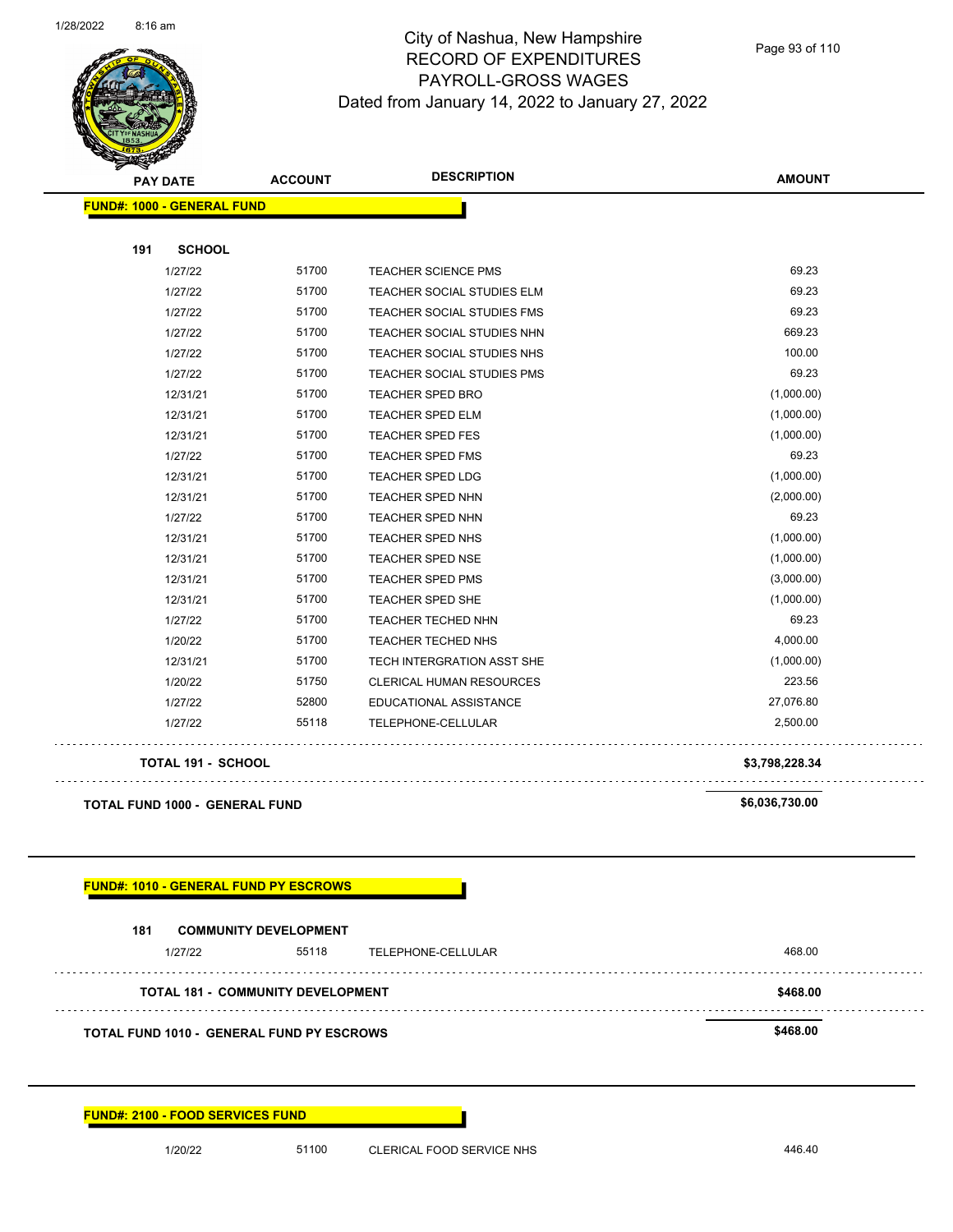

| <b>PAY DATE</b>                          | <b>ACCOUNT</b> | <b>DESCRIPTION</b>                   | <b>AMOUNT</b> |
|------------------------------------------|----------------|--------------------------------------|---------------|
| <u> FUND#: 2100 - FOOD SERVICES FUND</u> |                |                                      |               |
|                                          |                |                                      |               |
| 1/27/22                                  | 51100          | CLERICAL FOOD SERVICE NHS            | 837.00        |
| 1/20/22                                  | 51100          | DELIVERY DRIVER FOOD SERVICE         | 771.59        |
| 1/27/22                                  | 51100          | DELIVERY DRIVER FOOD SERVICE         | 665.50        |
| 1/27/22                                  | 51100          | DIRECTOR FOOD SERVICE                | 3,001.10      |
| 1/27/22                                  | 51100          | <b>FOOD SERVICE BUSINESS MANAGER</b> | 2,309.30      |
| 1/20/22                                  | 51100          | <b>FOOD SERVICE COOK AMH</b>         | 425.04        |
| 1/27/22                                  | 51100          | <b>FOOD SERVICE COOK AMH</b>         | 531.30        |
| 1/20/22                                  | 51100          | FOOD SERVICE COOK BIC                | 326.13        |
| 1/27/22                                  | 51100          | FOOD SERVICE COOK BIC                | 543.56        |
| 1/20/22                                  | 51100          | FOOD SERVICE COOK BIR                | 326.83        |
| 1/27/22                                  | 51100          | FOOD SERVICE COOK BIR                | 497.35        |
| 1/20/22                                  | 51100          | FOOD SERVICE COOK BRO                | 345.54        |
| 1/27/22                                  | 51100          | FOOD SERVICE COOK BRO                | 543.55        |
| 1/20/22                                  | 51100          | FOOD SERVICE COOK CHA                | 376.32        |
| 1/27/22                                  | 51100          | FOOD SERVICE COOK CHA                | 548.80        |
| 1/20/22                                  | 51100          | <b>FOOD SERVICE COOK DRC</b>         | 466.14        |
| 1/27/22                                  | 51100          | FOOD SERVICE COOK DRC                | 479.85        |
| 1/20/22                                  | 51100          | FOOD SERVICE COOK ELM                | 655.00        |
| 1/27/22                                  | 51100          | FOOD SERVICE COOK ELM                | 1,091.65      |
| 1/20/22                                  | 51100          | FOOD SERVICE COOK FES                | 533.12        |
| 1/27/22                                  | 51100          | <b>FOOD SERVICE COOK FES</b>         | 548.80        |
| 1/20/22                                  | 51100          | <b>FOOD SERVICE COOK FMS</b>         | 290.82        |
| 1/27/22                                  | 51100          | <b>FOOD SERVICE COOK FMS</b>         | 496.33        |
| 1/20/22                                  | 51100          | FOOD SERVICE COOK LDG                | 526.06        |
| 1/27/22                                  | 51100          | FOOD SERVICE COOK LDG                | 526.05        |
| 1/20/22                                  | 51100          | FOOD SERVICE COOK MDE                | 459.20        |
| 1/27/22                                  | 51100          | FOOD SERVICE COOK MDE                | 527.51        |
| 1/20/22                                  | 51100          | FOOD SERVICE COOK NHN                | 847.55        |
| 1/27/22                                  | 51100          | FOOD SERVICE COOK NHN                | 1,174.25      |
| 1/20/22                                  | 51100          | FOOD SERVICE COOK NHS                | 573.58        |
| 1/27/22                                  | 51100          | FOOD SERVICE COOK NHS                | 590.45        |
| 1/20/22                                  | 51100          | FOOD SERVICE COOK NSE                | 326.13        |
| 1/27/22                                  | 51100          | FOOD SERVICE COOK NSE                | 539.67        |
| 1/20/22                                  | 51100          | FOOD SERVICE COOK PMS                | 382.49        |
| 1/27/22                                  | 51100          | FOOD SERVICE COOK PMS                | 582.05        |
| 1/20/22                                  | 51100          | <b>FOOD SERVICE COOK SHE</b>         | 389.61        |
| 1/27/22                                  | 51100          | FOOD SERVICE COOK SHE                | 491.40        |
| 1/27/22                                  | 51100          | <b>FOOD SERVICE SITE CORD</b>        | 11,841.59     |
| 1/20/22                                  | 51100          | <b>FOOD SERVICECOOK MTP</b>          | 497.35        |
| 1/27/22                                  | 51100          | <b>FOOD SERVICECOOK MTP</b>          | 497.35        |
| 1/20/22                                  | 51200          | FOOD SERVICE ASST PT AMH             | 362.01        |
| 1/27/22                                  | 51200          | FOOD SERVICE ASST PT AMH             | 610.17        |
| 1/20/22                                  | 51200          | FOOD SERVICE ASST PT BIC             | 247.29        |
| 1/27/22                                  | 51200          | FOOD SERVICE ASST PT BIC             | 579.45        |
| 1/20/22                                  | 51200          | FOOD SERVICE ASST PT BIR             | 226.80        |
|                                          |                |                                      |               |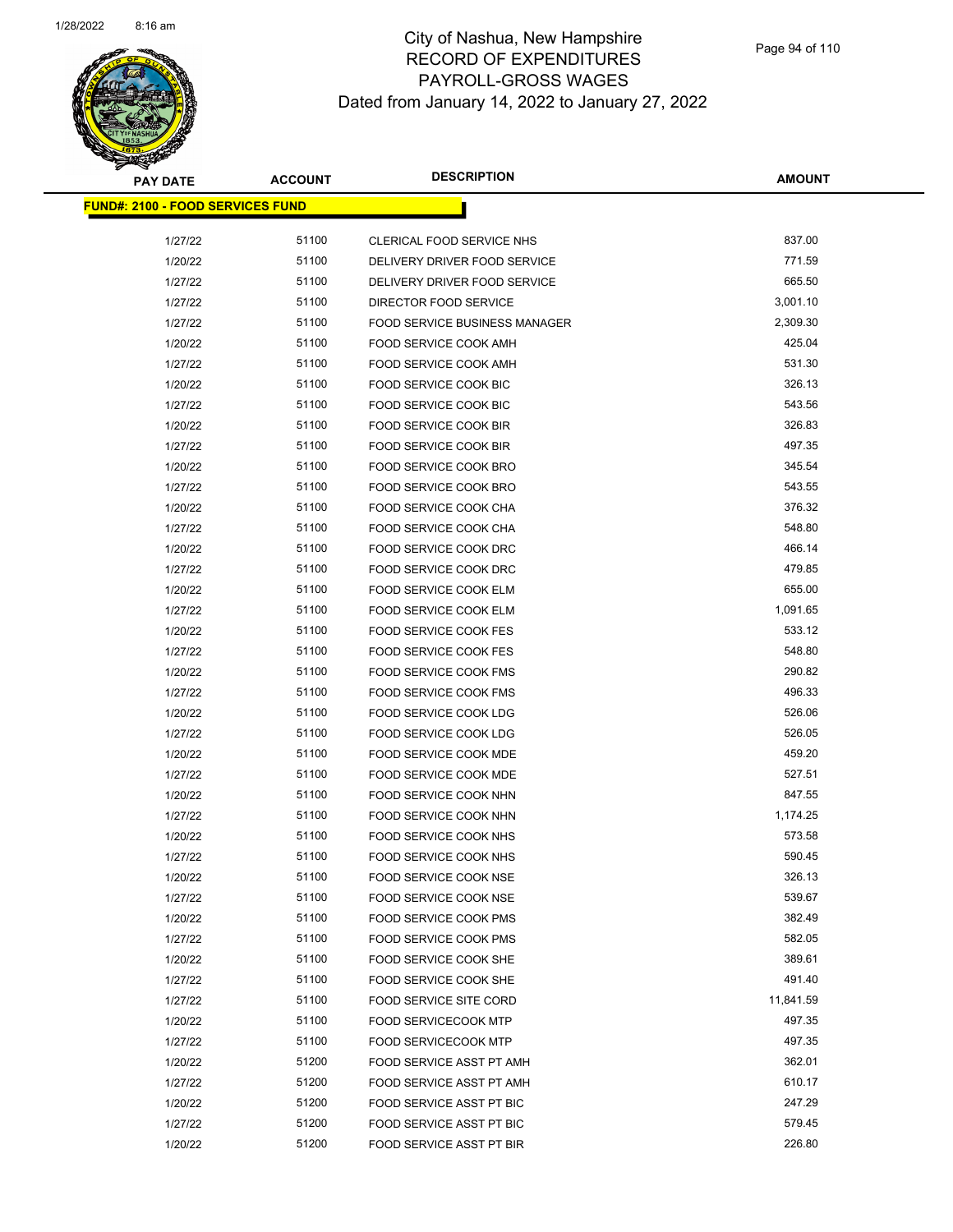

**AMOUNT**

| <u> FUND#: 2100 - FOOD SERVICES FUND</u> |       |                                 |          |
|------------------------------------------|-------|---------------------------------|----------|
| 1/27/22                                  | 51200 | FOOD SERVICE ASST PT BIR        | 378.00   |
| 1/20/22                                  | 51200 | FOOD SERVICE ASST PT BRO        | 225.42   |
| 1/27/22                                  | 51200 | FOOD SERVICE ASST PT BRO        | 397.80   |
| 1/20/22                                  | 51200 | FOOD SERVICE ASST PT CHA        | 279.42   |
| 1/27/22                                  | 51200 | FOOD SERVICE ASST PT CHA        | 211.27   |
| 1/20/22                                  | 51200 | FOOD SERVICE ASST PT DRC        | 800.10   |
| 1/27/22                                  | 51200 | FOOD SERVICE ASST PT DRC        | 926.10   |
| 1/20/22                                  | 51200 | FOOD SERVICE ASST PT ELM        | 861.67   |
| 1/27/22                                  | 51200 | FOOD SERVICE ASST PT ELM        | 1,139.30 |
| 1/20/22                                  | 51200 | <b>FOOD SERVICE ASST PT FES</b> | 456.75   |
| 1/27/22                                  | 51200 | <b>FOOD SERVICE ASST PT FES</b> | 809.34   |
| 1/20/22                                  | 51200 | FOOD SERVICE ASST PT FMS        | 729.72   |
| 1/27/22                                  | 51200 | FOOD SERVICE ASST PT FMS        | 1,328.88 |
| 1/20/22                                  | 51200 | <b>FOOD SERVICE ASST PT LDG</b> | 522.60   |
| 1/27/22                                  | 51200 | <b>FOOD SERVICE ASST PT LDG</b> | 997.79   |
| 1/20/22                                  | 51200 | FOOD SERVICE ASST PT MDE        | 440.10   |
| 1/27/22                                  | 51200 | FOOD SERVICE ASST PT MDE        | 630.78   |
| 1/20/22                                  | 51200 | <b>FOOD SERVICE ASST PT MTP</b> | 289.80   |
| 1/27/22                                  | 51200 | FOOD SERVICE ASST PT MTP        | 371.70   |
| 1/20/22                                  | 51200 | FOOD SERVICE ASST PT NHN        | 1,535.21 |
| 1/27/22                                  | 51200 | FOOD SERVICE ASST PT NHN        | 2,697.98 |
| 1/20/22                                  | 51200 | FOOD SERVICE ASST PT NHS        | 1,588.32 |
| 1/27/22                                  | 51200 | FOOD SERVICE ASST PT NHS        | 2,640.77 |
| 1/20/22                                  | 51200 | FOOD SERVICE ASST PT NSE        | 344.77   |
| 1/27/22                                  | 51200 | FOOD SERVICE ASST PT NSE        | 430.95   |
| 1/20/22                                  | 51200 | FOOD SERVICE ASST PT PMS        | 1,443.56 |
| 1/27/22                                  | 51200 | FOOD SERVICE ASST PT PMS        | 2,508.87 |
| 1/20/22                                  | 51200 | FOOD SERVICE ASST PT SHE        | 204.75   |
| 1/27/22                                  | 51200 | FOOD SERVICE ASST PT SHE        | 138.60   |
| 1/20/22                                  | 51300 | CLERICAL FOOD SERVICE NHS       | 16.74    |
| 1/27/22                                  | 51300 | CLERICAL FOOD SERVICE NHS       | 58.59    |
| 1/27/22                                  | 51300 | <b>FOOD SERVICE ASST PT FES</b> | 42.64    |
| 1/27/22                                  | 51300 | FOOD SERVICE COOK CHA           | 5.88     |
| 1/27/22                                  | 51300 | FOOD SERVICE COOK MDE           | 5.70     |
| 1/20/22                                  | 51300 | FOOD SERVICE COOK NHN           | 25.74    |
| 1/27/22                                  | 51300 | <b>FOOD SERVICE COOK NHN</b>    | 50.90    |
| 1/27/22                                  | 51300 | FOOD SERVICE COOK SHE           | 10.54    |
| 1/20/22                                  | 51300 | FOOD SERVICECOOK MTP            | 15.99    |
| 1/27/22                                  | 51300 | <b>FOOD SERVICECOOK MTP</b>     | 26.65    |
| 1/20/22                                  | 51412 | SUB FOOD SERVICE                | 387.14   |
| 1/27/22                                  | 51412 | SUB FOOD SERVICE                | 377.92   |
| 1/27/22                                  | 51600 | FOOD SERVICE ASST PT AMH        | 550.00   |
| 1/27/22                                  | 51600 | FOOD SERVICE ASST PT BIC        | 300.00   |
| 1/27/22                                  | 51600 | FOOD SERVICE ASST PT BRO        | 300.00   |
| 1/27/22                                  | 51600 | FOOD SERVICE ASST PT CHA        | 250.00   |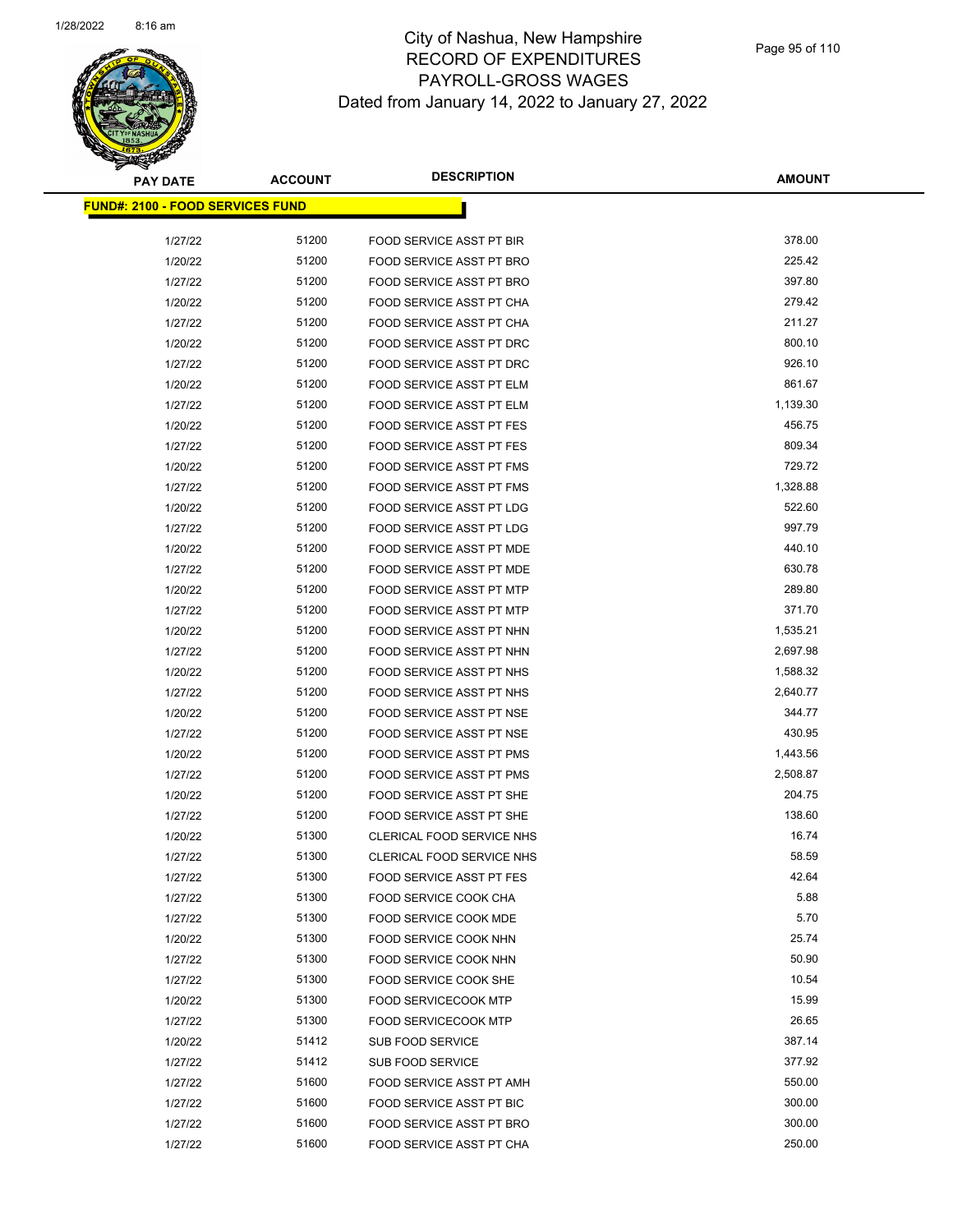

| <b>FUND#: 2100 - FOOD SERVICES FUND</b><br>51600<br>300.00<br>1/27/22<br>FOOD SERVICE ASST PT ELM<br>300.00<br>51600<br>1/27/22<br><b>FOOD SERVICE ASST PT FMS</b><br>51600<br>250.00<br><b>FOOD SERVICE ASST PT LDG</b><br>1/27/22<br>300.00<br>51600<br>1/27/22<br>FOOD SERVICE ASST PT NHN<br>300.00<br>51600<br>1/27/22<br><b>FOOD SERVICE ASST PT NSE</b><br>600.00<br>1/27/22<br>51600<br><b>FOOD SERVICE BUSINESS MANAGER</b><br>750.00<br>51600<br>1/27/22<br><b>FOOD SERVICE COOK AMH</b> |  |
|----------------------------------------------------------------------------------------------------------------------------------------------------------------------------------------------------------------------------------------------------------------------------------------------------------------------------------------------------------------------------------------------------------------------------------------------------------------------------------------------------|--|
|                                                                                                                                                                                                                                                                                                                                                                                                                                                                                                    |  |
|                                                                                                                                                                                                                                                                                                                                                                                                                                                                                                    |  |
|                                                                                                                                                                                                                                                                                                                                                                                                                                                                                                    |  |
|                                                                                                                                                                                                                                                                                                                                                                                                                                                                                                    |  |
|                                                                                                                                                                                                                                                                                                                                                                                                                                                                                                    |  |
|                                                                                                                                                                                                                                                                                                                                                                                                                                                                                                    |  |
|                                                                                                                                                                                                                                                                                                                                                                                                                                                                                                    |  |
|                                                                                                                                                                                                                                                                                                                                                                                                                                                                                                    |  |
|                                                                                                                                                                                                                                                                                                                                                                                                                                                                                                    |  |
| 600.00<br>51600<br>1/27/22<br>FOOD SERVICE COOK BIC                                                                                                                                                                                                                                                                                                                                                                                                                                                |  |
| 600.00<br>51600<br>1/27/22<br>FOOD SERVICE COOK BRO                                                                                                                                                                                                                                                                                                                                                                                                                                                |  |
| 750.00<br>51600<br>1/27/22<br>FOOD SERVICE COOK CHA                                                                                                                                                                                                                                                                                                                                                                                                                                                |  |
| 1,500.00<br>51600<br>1/27/22<br><b>FOOD SERVICE COOK ELM</b>                                                                                                                                                                                                                                                                                                                                                                                                                                       |  |
| 750.00<br>1/27/22<br>51600<br><b>FOOD SERVICE COOK FES</b>                                                                                                                                                                                                                                                                                                                                                                                                                                         |  |
| 600.00<br>51600<br>1/27/22<br><b>FOOD SERVICE COOK FMS</b>                                                                                                                                                                                                                                                                                                                                                                                                                                         |  |
| 600.00<br>51600<br>1/27/22<br>FOOD SERVICE COOK LDG                                                                                                                                                                                                                                                                                                                                                                                                                                                |  |
| 600.00<br>51600<br>1/27/22<br><b>FOOD SERVICE COOK MDE</b>                                                                                                                                                                                                                                                                                                                                                                                                                                         |  |
| 51600<br>1,250.00<br>1/27/22<br>FOOD SERVICE COOK NHN                                                                                                                                                                                                                                                                                                                                                                                                                                              |  |
| 500.00<br>1/27/22<br>51600<br><b>FOOD SERVICE COOK NSE</b>                                                                                                                                                                                                                                                                                                                                                                                                                                         |  |
| 51600<br>1,000.00<br>1/27/22<br><b>FOOD SERVICE COOK PMS</b>                                                                                                                                                                                                                                                                                                                                                                                                                                       |  |
| 6,600.00<br>51600<br>1/27/22<br>FOOD SERVICE SITE CORD                                                                                                                                                                                                                                                                                                                                                                                                                                             |  |
| 80.00<br>55118<br>1/27/22<br>TELEPHONE-CELLULAR                                                                                                                                                                                                                                                                                                                                                                                                                                                    |  |
| \$85,839.78<br><b>TOTAL FUND 2100 - FOOD SERVICES FUND</b>                                                                                                                                                                                                                                                                                                                                                                                                                                         |  |

| <b>FUND#: 2201 - DRIVERS EDUCATION FUND</b>     |       |                    |            |
|-------------------------------------------------|-------|--------------------|------------|
| 1/20/22                                         | 51200 | DRIVER INSTRUCTOR  | 785.00     |
| 1/27/22                                         | 51200 | DRIVER INSTRUCTOR  | 1.120.00   |
| 1/27/22                                         | 51200 | TEACHER ELL FES    | 505.00     |
| 1/27/22                                         | 51200 | TEACHER TECHED ELM | 280.00     |
| <b>TOTAL FUND 2201 - DRIVERS EDUCATION FUND</b> |       |                    | \$2,690.00 |

| 1/20/22 | 51100 | CLERICAL ADULT ED NHN       | 309.69 |
|---------|-------|-----------------------------|--------|
| 1/27/22 | 51100 | CLERICAL ADULT ED NHN       | 396.18 |
| 1/20/22 | 51200 | ADULT ED ENRICHMENT TEACHER | 100.00 |
| 1/27/22 | 51200 | ADULT ED ENRICHMENT TEACHER | 100.00 |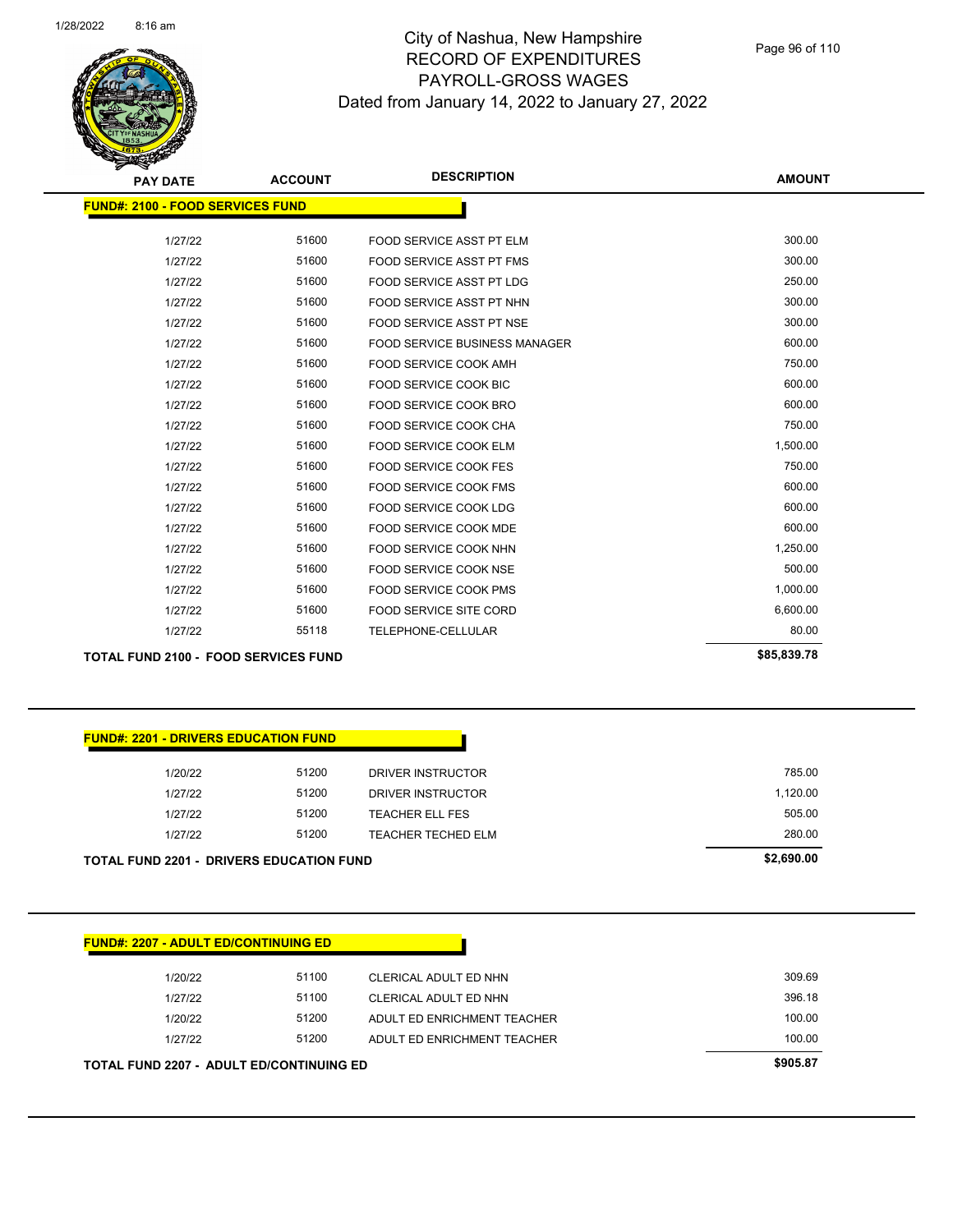

Page 97 of 110

| <b>PAY DATE</b>               | <b>ACCOUNT</b> | <b>DESCRIPTION</b>         | <b>AMOUNT</b> |
|-------------------------------|----------------|----------------------------|---------------|
| <b>FUND#: 2252 - DAY CARE</b> |                |                            |               |
| 1/27/22                       | 51100          | PANTHER PRESCHOOL DIRECTOR | 1,151.61      |
| TOTAL FUND 2252 - DAY CARE    |                |                            | \$1,151.61    |

| <b>TOTAL FUND 2257 - SPECIAL ED LOCAL</b> |       |                        | \$4,168.03 |
|-------------------------------------------|-------|------------------------|------------|
| 1/27/22                                   | 51100 | PARA DW SPEC ED NHS    | 652.80     |
| 1/20/22                                   | 51100 | PARA DW SPEC ED NHS    | 705.03     |
| 1/27/22                                   | 51100 | PARA DW SPEC ED AMH    | 496.60     |
| 1/20/22                                   | 51100 | PARA DW SPEC ED AMH    | 997.02     |
| 1/27/22                                   | 51100 | CLERICAL PRINCIPAL CHA | 723.40     |
| 1/20/22                                   | 51100 | CLERICAL PRINCIPAL CHA | 593.18     |

| 1/20/22 | 51100 | PROGRAM COORDINATOR | 410.80 |
|---------|-------|---------------------|--------|
| 1/27/22 | 51100 | PROGRAM COORDINATOR | 410.80 |

| <b>FUND#: 2505 - PEG ACCESS CHANNELS FUND</b>     |       |                               |            |
|---------------------------------------------------|-------|-------------------------------|------------|
| 1/20/22                                           | 51100 | ECHANNEL ACCESS ADMINISTRATOR | 1.227.05   |
| 1/27/22                                           | 51100 | ECHANNEL ACCESS ADMINISTRATOR | 1.227.05   |
| 1/20/22                                           | 51100 | PEG PROGRAM MANAGER           | 1,329.30   |
| 1/27/22                                           | 51100 | PEG PROGRAM MANAGER           | 1.329.30   |
| 1/20/22                                           | 51200 | <b>VIDEOGRAPHER</b>           | 933.75     |
| 1/27/22                                           | 51200 | <b>VIDEOGRAPHER</b>           | 750.00     |
| 1/27/22                                           | 55118 | TELEPHONE-CELLULAR            | 100.00     |
| <b>TOTAL FUND 2505 - PEG ACCESS CHANNELS FUND</b> |       |                               | \$6,896.45 |

|         | <b>FUND#: 3035 - FEMA DISASTER ASSIST GRANTS</b> |             |
|---------|--------------------------------------------------|-------------|
| 1/21/22 | 51300                                            | MVR CLERK I |
| 1/21/22 | 51400                                            | MVR CLERK I |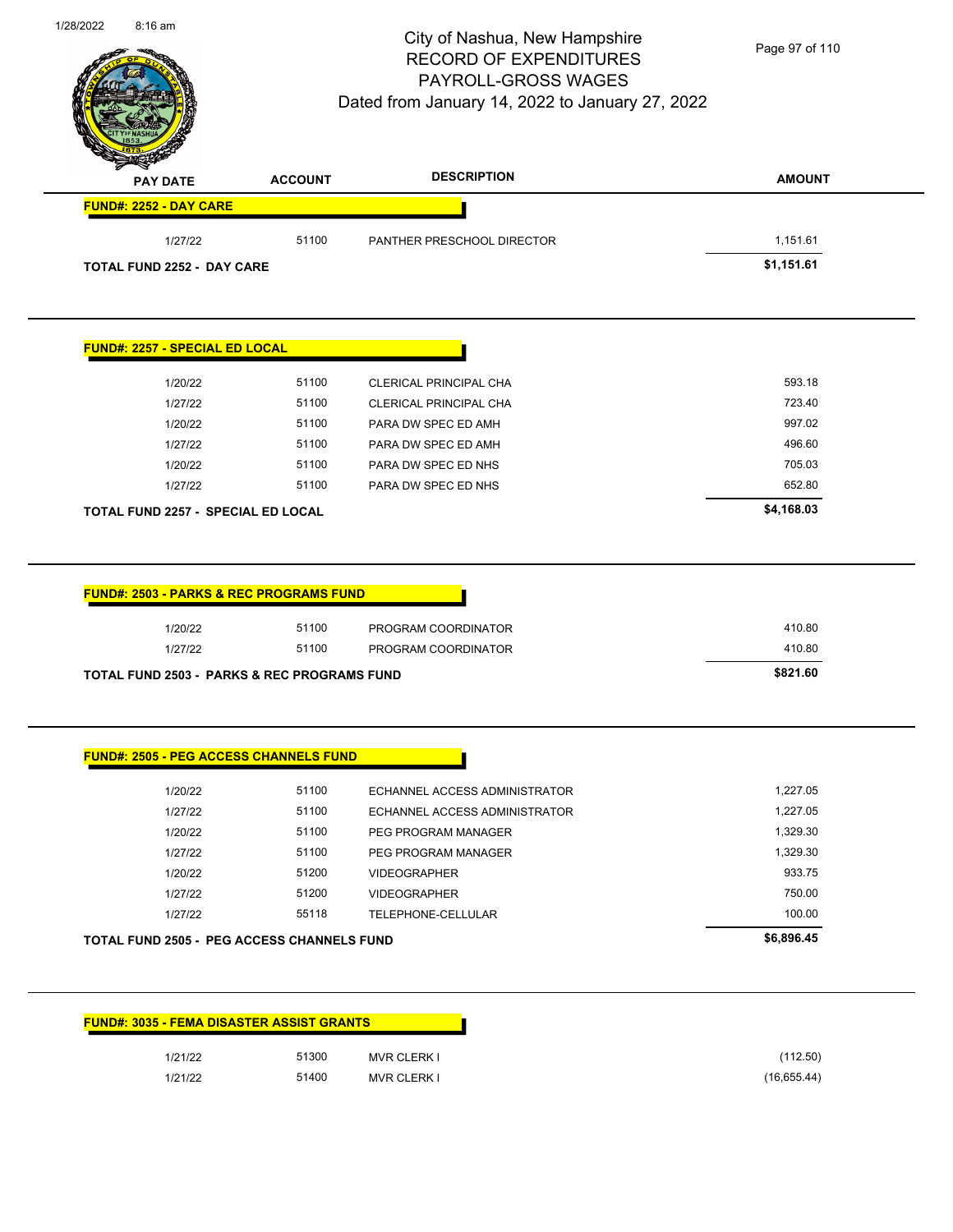

**AMOUNT PAY DATE ACCOUNT DESCRIPTION TOTAL FUND 3035 - FEMA DISASTER ASSIST GRANTS (\$16,767.94) FUND#: 3050 - POLICE GRANTS FUND** 1/20/22 51100 DOMESTIC VIOLENCE ADVOCATE 1,000.00 1/27/22 51100 DOMESTIC VIOLENCE ADVOCATE 1,000.00 1/20/22 51100 PATROLMAN ALL RANKS 1,597.55 1/27/22 51100 PATROLMAN ALL RANKS 1,597.55 1/20/22 51300 DOMESTIC VIOLENCE ADVOCATE 345.60 1/27/22 51300 DOMESTIC VIOLENCE ADVOCATE 591.37 1/20/22 51300 LIEUTENANT 51300 S27.18 1/27/22 51300 LIEUTENANT 327.18 1/20/22 51300 PATROLMAN ALL RANKS 3,665.88 1/27/22 51300 PATROLMAN ALL RANKS 5,036.89

> 1/20/22 51300 SERGEANT 5925.42 1/27/22 51300 SERGEANT 1,405.29

**TOTAL FUND 3050 - POLICE GRANTS FUND \$17,819.91** 

**FUND#: 3068 - COMMUNITY SERVICES GRANTS FUND**

| 1/20/22  | 51100 | BEHAVIORAL HEALTH SPECIALIST                    | 1,165.25 |
|----------|-------|-------------------------------------------------|----------|
| 1/27/22  | 51100 | BEHAVIORAL HEALTH SPECIALIST                    | 1,165.25 |
| 1/20/22  | 51100 | BEHAVIORAL HEALTH STRATEGIST                    | 1,211.90 |
| 1/27/22  | 51100 | BEHAVIORAL HEALTH STRATEGIST                    | 1,211.90 |
| 1/20/22  | 51100 | BILINGUAL BICULTURAL COMMUNITY HEALTH WORKER    | 3,533.37 |
| 1/27/22  | 51100 | BILINGUAL BICULTURAL COMMUNITY HEALTH WORKER    | 3,428.32 |
| 1/20/22  | 51100 | BILINGUAL COMM HEALTH WORKER                    | 546.21   |
| 1/27/22  | 51100 | <b>BILINGUAL COMM HEALTH WORKER</b>             | 546.21   |
| 1/20/22  | 51100 | COMMUNITY SERVICES PROGRAM ADMINISTRATIVE ASSIS | 872.05   |
| 1/27/22  | 51100 | COMMUNITY SERVICES PROGRAM ADMINISTRATIVE ASSIS | 888.72   |
| 1/20/22  | 51100 | <b>EPIDEMIOLOGIST</b>                           | 155.35   |
| 1/27/22  | 51100 | <b>EPIDEMIOLOGIST</b>                           | 155.35   |
| 1/20/22  | 51100 | PHNS PROGRAM ASSISTANT                          | 840.26   |
| 1/27/22  | 51100 | PHNS PROGRAM ASSISTANT                          | 840.25   |
| 1/20/22  | 51100 | PUB HEALTH NET SVS COORD                        | 1,310.90 |
| 1/27/22  | 51100 | PUB HEALTH NET SVS COORD                        | 1,310.90 |
| 1/20/22  | 51100 | PUB HEALTH PREPAREDNESS COORD                   | 1,165.25 |
| 1/27/22  | 51100 | PUB HEALTH PREPAREDNESS COORD                   | 1,165.25 |
| 1/20/22  | 51300 | BILINGUAL BICULTURAL COMMUNITY HEALTH WORKER    | 8.19     |
| 1/27/22  | 51300 | BILINGUAL BICULTURAL COMMUNITY HEALTH WORKER    | 57.03    |
| 1/20/22  | 51300 | PHNS PROGRAM ASSISTANT                          | 7.88     |
| 1/27/22  | 51300 | PHNS PROGRAM ASSISTANT                          | 15.75    |
| 12/31/21 | 51412 | COMMUNITY SERVICES ELC COVID-19 RESPONSE SUPPOF | 244.56   |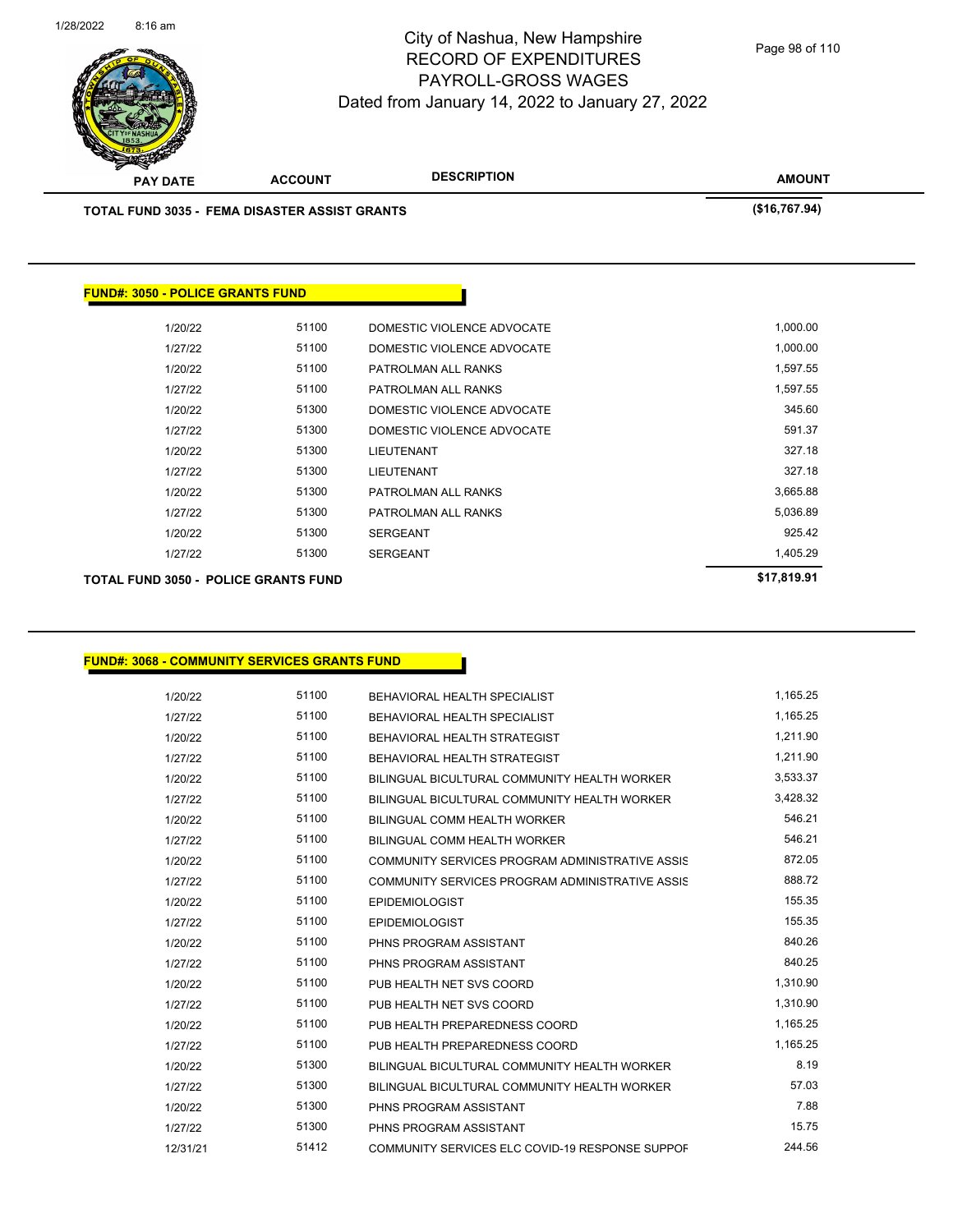

Page 99 of 110

| <b>PAY DATE</b>                                         | <b>ACCOUNT</b> | <b>DESCRIPTION</b>                              | <b>AMOUNT</b> |
|---------------------------------------------------------|----------------|-------------------------------------------------|---------------|
| <b>FUND#: 3068 - COMMUNITY SERVICES GRANTS FUND</b>     |                |                                                 |               |
| 1/20/22                                                 | 51412          | COMMUNITY SERVICES ELC COVID-19 RESPONSE SUPPOF | 978.24        |
| 1/27/22                                                 | 51412          | COMMUNITY SERVICES ELC COVID-19 RESPONSE SUPPOF | 733.68        |
| 1/27/22                                                 | 51412          | <b>NURSE ELM</b>                                | 96.93         |
| 1/20/22                                                 | 51412          | <b>NURSE PER DIEM</b>                           | 647.56        |
| 1/27/22                                                 | 51412          | NURSE PER DIEM                                  | 129.24        |
| 1/27/22                                                 | 55118          | TELEPHONE-CELLULAR                              | 50.00         |
| <b>TOTAL FUND 3068 - COMMUNITY SERVICES GRANTS FUND</b> |                |                                                 | \$24,481.75   |

#### **FUND#: 3070 - COMMUNITY HEALTH GRANTS FUND**

| 1/20/22 | 51100 | BILINGUAL COMM HEALTH WORKER                   | 327.71   |
|---------|-------|------------------------------------------------|----------|
| 1/27/22 | 51100 | BILINGUAL COMM HEALTH WORKER                   | 327.71   |
| 1/20/22 | 51100 | DISEASE INTERVENTION & BEHAVIORAL HEALTH NURSE | 1.211.90 |
| 1/27/22 | 51100 | DISEASE INTERVENTION & BEHAVIORAL HEALTH NURSE | 1.211.90 |
| 1/20/22 | 51100 | PUB HEALTH NURSE                               | 1.310.90 |
| 1/27/22 | 51100 | PUB HEALTH NURSE                               | 1.310.90 |
| 1/20/22 | 51412 | NURSE PER DIEM (PRACTIONER)                    | 167 12   |
| 1/20/22 | 51412 | PUBLIC HEALTH PHYSICIAN PER DIEM               | 133.25   |
| 1/27/22 | 55118 | TELEPHONE-CELLULAR                             | 50.00    |
|         |       |                                                |          |

| <b>TOTAL FUND 3070 - COMMUNITY HEALTH GRANTS FUND</b> | \$6,051.39 |
|-------------------------------------------------------|------------|
|                                                       |            |
| <b>FUND#: 3090 - URBAN PROGRAM GRANTS FUND</b>        |            |
| $-1100$<br>1.12.2.12.2                                | $-1000$    |

| TOTAL FUND 3090 - URBAN PROGRAM GRANTS FUND |       |                                    | \$13,779.80 |
|---------------------------------------------|-------|------------------------------------|-------------|
| 1/27/22                                     | 55118 | TELEPHONE-CELLULAR                 | 208.50      |
| 1/27/22                                     | 51100 | PROJECT SPECIALIST URBAN PROGR     | 1,257.10    |
| 1/20/22                                     | 51100 | PROJECT SPECIALIST URBAN PROGR     | 1,257.10    |
| 1/27/22                                     | 51100 | PROJECT ADMINISTRATOR LP&HH        | 1,321.05    |
| 1/20/22                                     | 51100 | PROJECT ADMINISTRATOR LP&HH        | 1,321.05    |
| 1/27/22                                     | 51100 | PROJECT ADMINISTRATOR              | 1,186.35    |
| 1/20/22                                     | 51100 | PROJECT ADMINISTRATOR              | 1,186.35    |
| 1/27/22                                     | 51100 | PROGRAM COORDINATOR LP&HH          | 1,347.50    |
| 1/20/22                                     | 51100 | PROGRAM COORDINATOR LP&HH          | 1,347.50    |
| 1/27/22                                     | 51100 | <b>GRANT MGMT SPECIALIST</b>       | 1,159.70    |
| 1/20/22                                     | 51100 | <b>GRANT MGMT SPECIALIST</b>       | 1,159.70    |
| 1/27/22                                     | 51100 | <b>CODE ENFORCEMENT OFFICER II</b> | 513.95      |
| 1/20/22                                     | 51100 | CODE ENFORCEMENT OFFICER II        | 513.95      |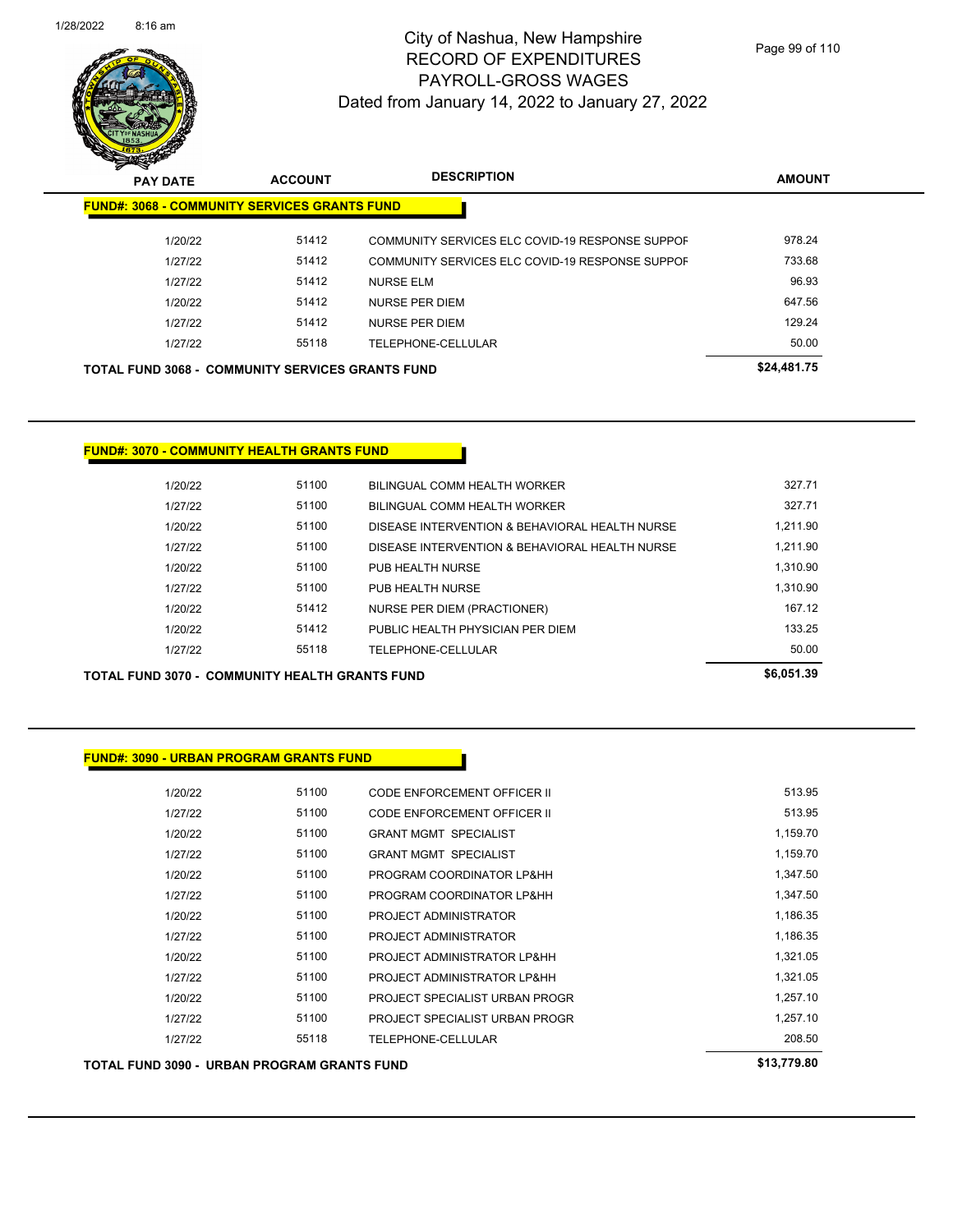

| <b>PAY DATE</b>                          | <b>ACCOUNT</b> | <b>DESCRIPTION</b>                    | <b>AMOUNT</b> |
|------------------------------------------|----------------|---------------------------------------|---------------|
| <b>FUND#: 3120 - TRANSIT GRANTS FUND</b> |                |                                       |               |
| 1/20/22                                  | 51100          | <b>COMMUNICATION SPEC</b>             | 1,092.35      |
| 1/27/22                                  | 51100          | <b>COMMUNICATION SPEC</b>             | 1,092.35      |
| 1/20/22                                  | 51100          | <b>TRANSIT ADMINISTRATOR</b>          | 1,890.60      |
| 1/27/22                                  | 51100          | <b>TRANSIT ADMINISTRATOR</b>          | 1,890.60      |
| 1/20/22                                  | 51100          | <b>TRANSIT FINANCE COORDINATOR</b>    | 1,374.40      |
| 1/27/22                                  | 51100          | <b>TRANSIT FINANCE COORDINATOR</b>    | 1,374.40      |
| 1/20/22                                  | 51100          | <b>TRANSIT FLEET FACILITIES SUPV</b>  | 1,159.70      |
| 1/27/22                                  | 51100          | <b>TRANSIT FLEET FACILITIES SUPV</b>  | 1,159.70      |
| 1/20/22                                  | 51100          | <b>TRANSIT MECHANICS</b>              | 2,123.35      |
| 1/27/22                                  | 51100          | <b>TRANSIT MECHANICS</b>              | 2,140.05      |
| 1/20/22                                  | 51100          | <b>TRANSIT MOBILITY MANAGER</b>       | 1,136.10      |
| 1/27/22                                  | 51100          | <b>TRANSIT MOBILITY MANAGER</b>       | 1,136.10      |
| 1/20/22                                  | 51100          | <b>TRANSIT OPERATIONS COORDINATOR</b> | 1,115.20      |
| 1/27/22                                  | 51100          | <b>TRANSIT OPERATIONS COORDINATOR</b> | 1,115.20      |
| 1/20/22                                  | 51100          | <b>TRANSIT UTILITY SERVICE WORKER</b> | 798.35        |
| 1/27/22                                  | 51100          | <b>TRANSIT UTILITY SERVICE WORKER</b> | 798.35        |
| 1/20/22                                  | 51100          | <b>TRANSPORTATION ANALYST</b>         | 193.50        |
| 1/27/22                                  | 51100          | <b>TRANSPORTATION ANALYST</b>         | 193.50        |
| 1/20/22                                  | 51300          | <b>TRANSIT MECHANICS</b>              | 298.71        |
| 1/27/22                                  | 51300          | <b>TRANSIT MECHANICS</b>              | 1,207.34      |
| 1/27/22                                  | 51300          | <b>TRANSIT OPERATIONS COORDINATOR</b> | 125.46        |
| 1/20/22                                  | 51300          | <b>TRANSIT UTILITY SERVICE WORKER</b> | 82.32         |
| 1/27/22                                  | 55118          | TELEPHONE-CELLULAR                    | 117.00        |
|                                          |                |                                       |               |

**TOTAL FUND 3120 - TRANSIT GRANTS FUND \$23,614.63** 

#### **FUND#: 3800 - SCHOOL GRANTS FUND**

| 1/27/22 | 51100 | 21 CENTURY ASST COORDINATOR    | 1,923.10 |
|---------|-------|--------------------------------|----------|
| 1/27/22 | 51100 | 21 CENTURY ELEM MFAM RES COORD | 7,614.80 |
| 1/27/22 | 51100 | ASSISTANT PRINCIPAL AMH        | 1,293.75 |
| 1/27/22 | 51100 | ASSISTANT PRINCIPAL DR CRSP    | 1,461.59 |
| 1/27/22 | 51100 | ASSISTANT PRINCIPAL MTP        | 1,485.60 |
| 1/27/22 | 51100 | ASST SYSTEMS ADMIN FULL YEAR   | 1,853.10 |
| 1/27/22 | 51100 | ATTENDANCE OFFICER             | 2.387.21 |
| 1/20/22 | 51100 | <b>CLERICAL 21 CENTURY</b>     | 1,037.88 |
| 1/27/22 | 51100 | <b>CLERICAL 21 CENTURY</b>     | 848.16   |
| 1/27/22 | 51100 | <b>DIRECTOR TITLE 1</b>        | 3,379.30 |
| 1/20/22 | 51100 | ELL OUTREACH WORKER HOURLY     | 925.10   |
| 1/27/22 | 51100 | ELL OUTREACH WORKER HOURLY     | 1,460.07 |
| 1/20/22 | 51100 | HOME SCHOOL CORD TTI           | 1,294.56 |
| 1/27/22 | 51100 | HOME SCHOOL CORD TTI           | 2,382.30 |
| 1/20/22 | 51100 | <b>HOMELESS LIASION</b>        | 899.41   |
| 1/27/22 | 51100 | <b>HOMELESS LIASION</b>        | 1,186.04 |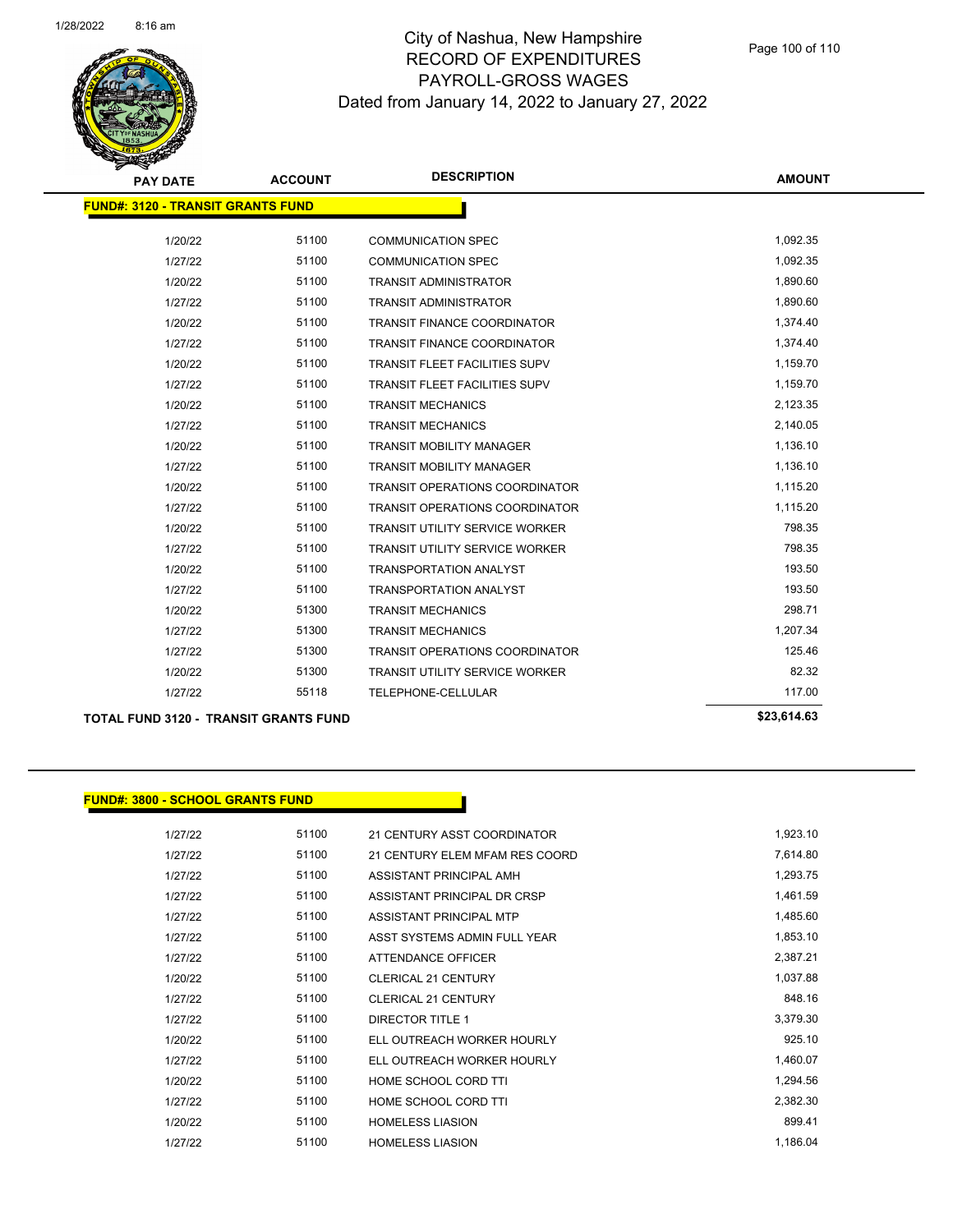

| <b>PAY DATE</b>                         | <b>ACCOUNT</b> | <b>DESCRIPTION</b>                 | <b>AMOUNT</b> |
|-----------------------------------------|----------------|------------------------------------|---------------|
| <b>FUND#: 3800 - SCHOOL GRANTS FUND</b> |                |                                    |               |
|                                         |                |                                    |               |
| 1/27/22                                 | 51100          | INSTRUCTIONAL LEADER-DISTRICT WIDE | 4,002.50      |
| 1/20/22                                 | 51100          | <b>INTERPRETER</b>                 | 600.00        |
| 1/27/22                                 | 51100          | <b>INTERPRETER</b>                 | 100.00        |
| 1/27/22                                 | 51100          | LICENSED PRACTICAL NURSE NHS       | 2,992.21      |
| 1/27/22                                 | 51100          | <b>OFFICE MANAGER TITLE 1</b>      | 1,607.60      |
| 1/20/22                                 | 51100          | PARA DW SPEC ED AMH                | 835.86        |
| 1/27/22                                 | 51100          | PARA DW SPEC ED AMH                | 690.25        |
| 1/20/22                                 | 51100          | PARA DW SPEC ED NSE                | 458.40        |
| 1/27/22                                 | 51100          | PARA DW SPEC ED NSE                | 496.60        |
| 1/20/22                                 | 51100          | PARA INST AMH                      | 259.92        |
| 1/27/22                                 | 51100          | PARA INST AMH                      | 436.81        |
| 1/20/22                                 | 51100          | PARA INST LDG                      | 369.54        |
| 1/27/22                                 | 51100          | <b>PARA INST LDG</b>               | 615.90        |
| 1/20/22                                 | 51100          | PARA INST SHE                      | 296.65        |
| 1/27/22                                 | 51100          | PARA INST SHE                      | 496.99        |
| 1/20/22                                 | 51100          | PARA KIND NSE                      | 511.59        |
| 1/27/22                                 | 51100          | PARA KIND NSE                      | 651.11        |
| 1/20/22                                 | 51100          | PARA TTI AMH                       | 751.57        |
| 1/27/22                                 | 51100          | PARA TTI AMH                       | 937.44        |
| 1/20/22                                 | 51100          | PARA TTI DRC                       | 273.24        |
| 1/27/22                                 | 51100          | PARA TTI DRC                       | 455.40        |
| 1/20/22                                 | 51100          | PARA TTI LDG                       | 1,137.35      |
| 1/27/22                                 | 51100          | PARA TTI LDG                       | 1,985.31      |
| 1/27/22                                 | 51100          | PEER COACH                         | 15,745.67     |
| 1/27/22                                 | 51100          | PRINCIPAL SHE                      | 1,793.30      |
| 1/27/22                                 | 51100          | SEL TITLE 1 - LDG                  | 3,409.60      |
| 1/20/22                                 | 51100          | SIGN LANGUAGE INTERPRETER          | 1,148.00      |
| 1/27/22                                 | 51100          | SIGN LANGUAGE INTERPRETER          | 869.20        |
| 1/27/22                                 | 51100          | SOCIAL WORKER                      | 12,429.90     |
| 1/27/22                                 | 51100          | <b>SUB TEACHER</b>                 | 345.00        |
| 1/27/22                                 | 51100          | SYSTEMS ADMIN FULL YEAR            | 3,793.30      |
| 1/27/22                                 | 51100          | TEACHER BEHAVIOR SPEC WID          | 2,979.49      |
| 1/27/22                                 | 51100          | TEACHER DWSE BRO                   | 1,888.79      |
| 1/27/22                                 | 51100          | TEACHER DWSE CHA                   | 3,932.48      |
| 1/27/22                                 | 51100          | TEACHER DWSE ELM                   | 1,971.59      |
| 1/27/22                                 | 51100          | TEACHER DWSE NHS                   | 5,179.63      |
| 1/27/22                                 | 51100          | TEACHER ELL DRC                    | 2,019.50      |
| 1/27/22                                 | 51100          | TEACHER ELL LDG                    | 2,022.09      |
| 1/27/22                                 | 51100          | TEACHER ELL MTP                    | 2,266.09      |
| 1/27/22                                 | 51100          | TEACHER ELL NHS                    | 749.29        |
| 1/27/22                                 | 51100          | TEACHER PRESCHOOL NHS              | 2,283.59      |
| 1/27/22                                 | 51100          | TEACHER READ CHA                   | 1,764.20      |
| 1/27/22                                 | 51100          | TEACHER READ MDE                   | 1,697.69      |
| 1/27/22                                 | 51100          | <b>TEACHER SPED AMH</b>            | 1,744.91      |
| 1/27/22                                 | 51100          | TEACHER SPED BIC                   | 2,168.59      |
|                                         |                |                                    |               |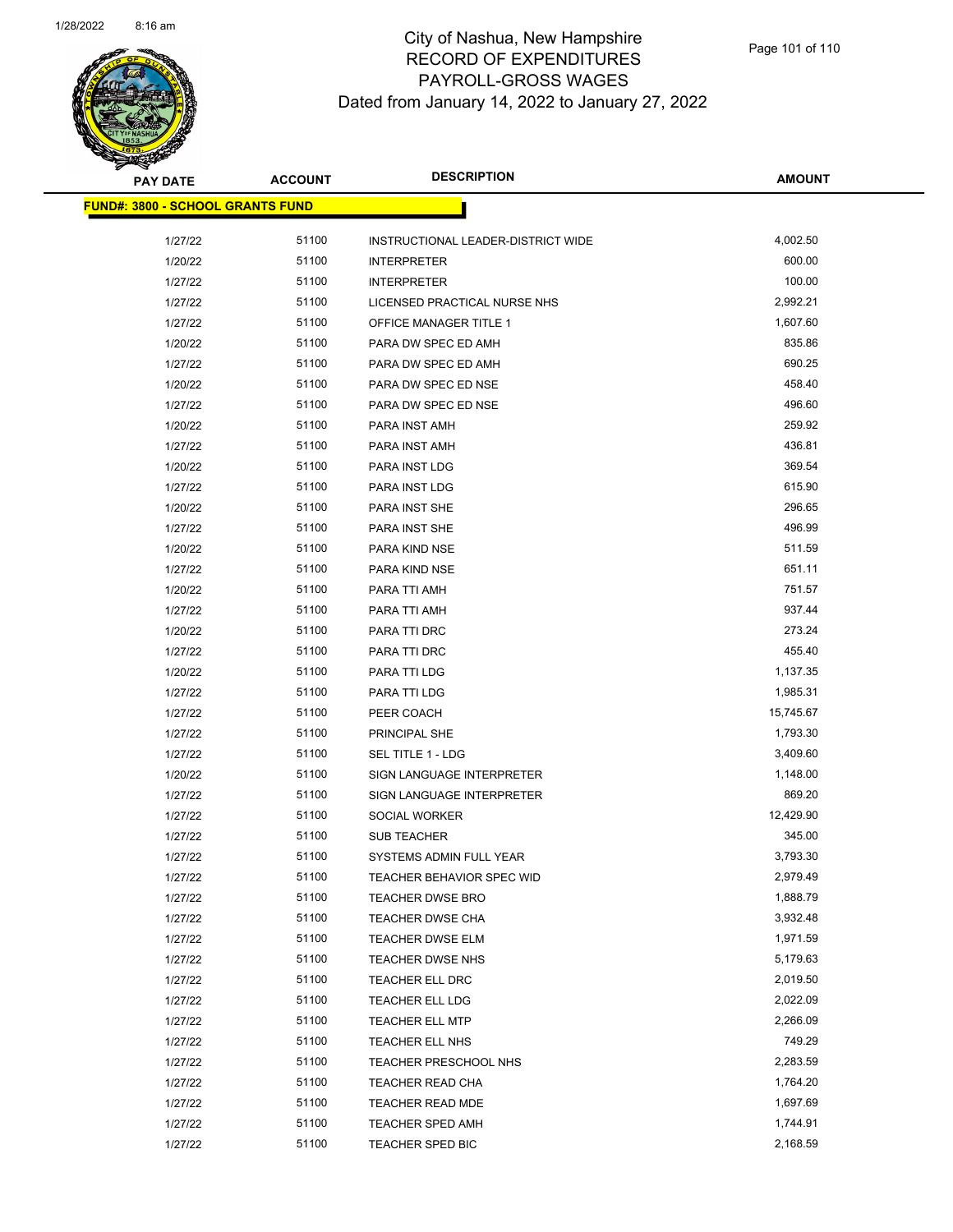

| <b>PAY DATE</b>                          | <b>ACCOUNT</b> | <b>DESCRIPTION</b>           | <b>AMOUNT</b> |
|------------------------------------------|----------------|------------------------------|---------------|
| <u> FUND#: 3800 - SCHOOL GRANTS FUND</u> |                |                              |               |
|                                          |                |                              |               |
| 1/27/22                                  | 51100          | <b>TEACHER SPED BRO</b>      | 1,792.59      |
| 1/27/22                                  | 51100          | <b>TEACHER SPED DRC</b>      | 3,862.42      |
| 1/27/22                                  | 51100          | <b>TEACHER SPED FES</b>      | 3,420.21      |
| 1/27/22                                  | 51100          | TEACHER SPED FMS             | 2,876.80      |
| 1/27/22                                  | 51100          | <b>TEACHER SPED LDG</b>      | 1,605.19      |
| 1/27/22                                  | 51100          | <b>TEACHER SPED MDE</b>      | 2,168.59      |
| 1/27/22                                  | 51100          | <b>TEACHER SPED NHN</b>      | 9,904.46      |
| 1/27/22                                  | 51100          | TEACHER SPED NHS             | 2,091.50      |
| 1/27/22                                  | 51100          | <b>TEACHER SPED NSE</b>      | 6,624.69      |
| 1/27/22                                  | 51100          | <b>TEACHER SPED PMS</b>      | 5,539.83      |
| 1/27/22                                  | 51100          | <b>TEACHER TTI NURSERY</b>   | 2,979.49      |
| 1/20/22                                  | 51100          | TITLE ONE PARA FES           | 1,176.18      |
| 1/27/22                                  | 51100          | TITLE ONE PARA FES           | 1,703.52      |
| 1/20/22                                  | 51200          | 21 CENTURY PROGRAM ASSISTANT | 687.30        |
| 1/27/22                                  | 51200          | 21 CENTURY PROGRAM ASSISTANT | 1,220.90      |
| 1/20/22                                  | 51200          | 21ST CENTURY INSTRUCTOR      | 110.00        |
| 1/27/22                                  | 51200          | 21ST CENTURY INSTRUCTOR      | 630.00        |
| 1/20/22                                  | 51200          | ELL OUTREACH WORKER HOURLY   | 410.15        |
| 1/27/22                                  | 51200          | ELL OUTREACH WORKER HOURLY   | 548.43        |
| 1/20/22                                  | 51200          | HOME SCHOOL CORD TTI         | 1,703.34      |
| 1/27/22                                  | 51200          | HOME SCHOOL CORD TTI         | 2,300.68      |
| 1/27/22                                  | 51200          | <b>LIBRARIAN FES</b>         | 202.50        |
| 1/27/22                                  | 51200          | <b>LIBRARIAN SHE</b>         | 75.00         |
| 1/20/22                                  | 51200          | PARA DW SPEC ED BIR          | 33.74         |
| 1/27/22                                  | 51200          | PARA DW SPEC ED BIR          | 33.74         |
| 1/27/22                                  | 51200          | PARA DW SPEC ED CHA          | 32.36         |
| 1/20/22                                  | 51200          | PARA INST BIR                | 82.54         |
| 1/27/22                                  | 51200          | PARA INST BIR                | 82.54         |
| 1/20/22                                  | 51200          | PARA INST FES                | 129.19        |
| 1/27/22                                  | 51200          | PARA KIND CHA                | 14.81         |
| 1/20/22                                  | 51200          | PARA TTI NURSERY             | 490.96        |
| 1/27/22                                  | 51200          | PARA TTI NURSERY             | 606.48        |
| 1/20/22                                  | 51200          | <b>SUB TEACHER</b>           | 4,600.00      |
| 1/27/22                                  | 51200          | <b>SUB TEACHER</b>           | 6,210.00      |
| 1/20/22                                  | 51200          | SUB TEACHER LONG TERM        | 920.00        |
| 1/27/22                                  | 51200          | SUB TEACHER LONG TERM        | 1,380.00      |
| 1/27/22                                  | 51200          | TEACHER BEHAVIOR SPEC WID    | 419.00        |
| 1/27/22                                  | 51200          | TEACHER ELL BIR              | 25.00         |
| 1/27/22                                  | 51200          | TEACHER ELL DRC              | 281.25        |
| 1/27/22                                  | 51200          | TEACHER FOREIGN LANG PMS     | 2,193.80      |
| 1/27/22                                  | 51200          | <b>TEACHER GR1 FES</b>       | 75.00         |
| 1/27/22                                  | 51200          | <b>TEACHER GR3 DRC</b>       | 156.25        |
| 1/27/22                                  | 51200          | <b>TEACHER GR4 DRC</b>       | 31.25         |
| 1/27/22                                  | 51200          | <b>TEACHER GR4 FES</b>       | 395.00        |
| 1/27/22                                  | 51200          | <b>TEACHER GR5 LDG</b>       | 75.00         |
|                                          |                |                              |               |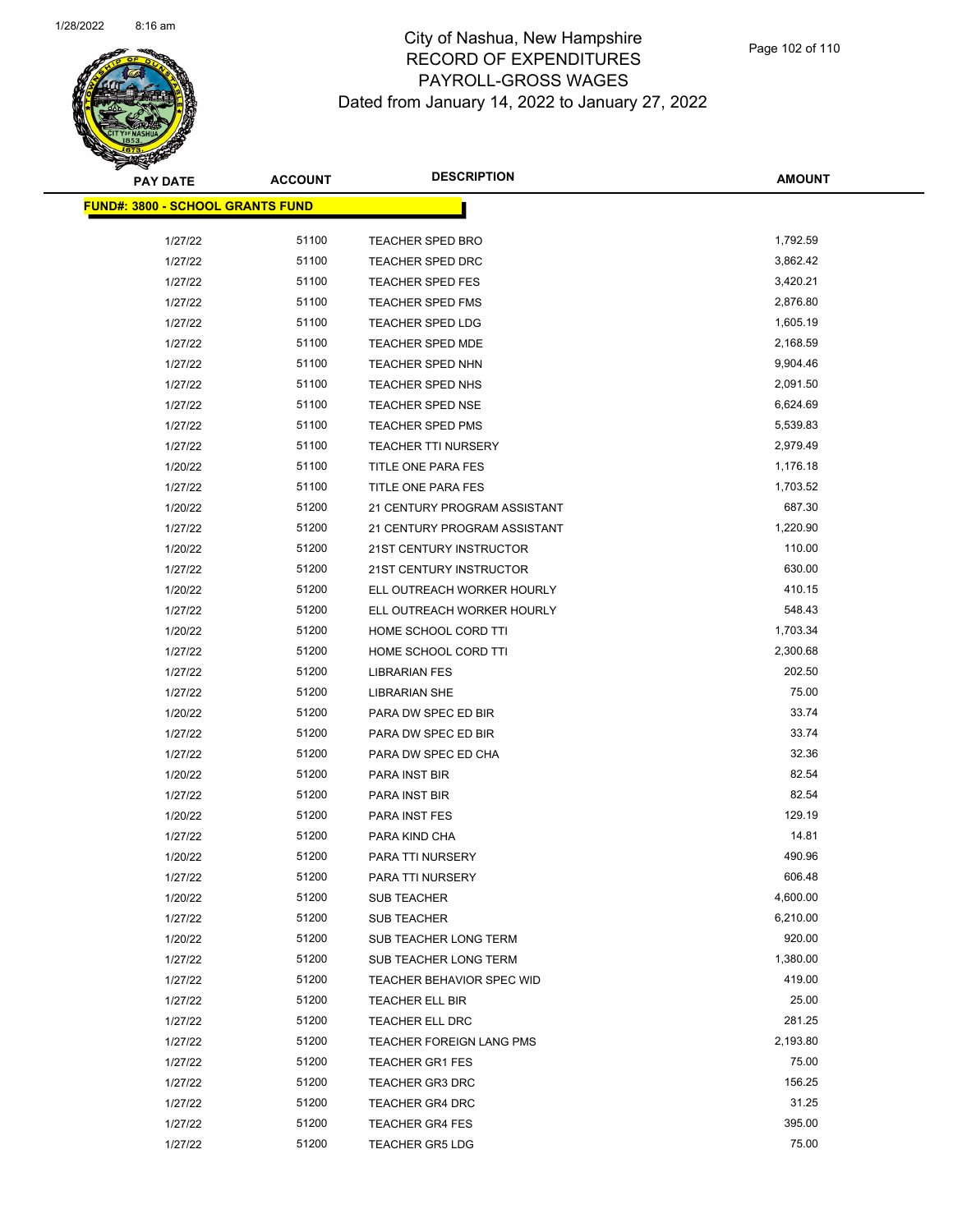

| <b>PAY DATE</b>                         | <b>ACCOUNT</b> | <b>DESCRIPTION</b>            | <b>AMOUNT</b> |
|-----------------------------------------|----------------|-------------------------------|---------------|
| <b>FUND#: 3800 - SCHOOL GRANTS FUND</b> |                |                               |               |
|                                         |                |                               |               |
| 1/27/22                                 | 51200          | <b>TEACHER MUSIC FES</b>      | 150.00        |
| 1/27/22                                 | 51200          | <b>TEACHER MUSIC SHE</b>      | 35.50         |
| 1/27/22                                 | 51200          | <b>TEACHER READ WID</b>       | 1,842.91      |
| 1/27/22                                 | 51200          | <b>TEACHER SPED BIR</b>       | 50.00         |
| 1/27/22                                 | 51200          | <b>TEACHER SPED FES</b>       | 200.00        |
| 1/27/22                                 | 51200          | <b>TEACHER TTI AMH</b>        | 7,248.33      |
| 1/27/22                                 | 51200          | <b>TEACHER TTI FES</b>        | 1,411.61      |
| 1/27/22                                 | 51200          | <b>TEACHER TTI LDG</b>        | 7,367.59      |
| 1/27/22                                 | 51200          | <b>TEACHER TTI MTP</b>        | 5,625.31      |
| 1/27/22                                 | 51200          | <b>TEACHER TTI NURSERY</b>    | 5,877.81      |
| 1/27/22                                 | 51200          | TEACHER TTI SHE               | 2,383.58      |
| 1/27/22                                 | 51200          | <b>TEACHER TTIDRC</b>         | 7,132.20      |
| 1/27/22                                 | 51200          | TECH INTERGRATION ASST SHE    | 25.00         |
| 1/20/22                                 | 51200          | TITLE ONE TUTOR               | 762.50        |
| 1/27/22                                 | 51200          | TITLE ONE TUTOR               | 687.50        |
| 1/20/22                                 | 51650          | ADULT ED DIPOLMA TEACHER      | 200.00        |
| 1/27/22                                 | 51650          | ADULT ED DIPOLMA TEACHER      | 125.00        |
| 1/27/22                                 | 51650          | ADULT ED INSTRUCTOR           | 250.00        |
| 1/27/22                                 | 51650          | ASSISTANT PRINCIPAL NHS       | 500.00        |
| 1/27/22                                 | 51650          | <b>CLERICAL GUIDANCE NHN</b>  | 43.41         |
| 1/27/22                                 | 51650          | DRIVER INSTRUCTOR             | 200.00        |
| 1/27/22                                 | 51650          | <b>GUIDANCE COUNSELOR NHS</b> | 400.00        |
| 1/27/22                                 | 51650          | <b>SUB ADMIN LONG TERM</b>    | 3,805.99      |
| 1/27/22                                 | 51650          | <b>TEACHER BUSINESS NHS</b>   | 140.00        |
| 1/27/22                                 | 51650          | <b>TEACHER COMPUTER NHN</b>   | 300.00        |
| 1/27/22                                 | 51650          | TEACHER ELL NHN               | 112.50        |
| 1/27/22                                 | 51650          | <b>TEACHER ENGLISH NHN</b>    | 490.00        |
| 1/27/22                                 | 51650          | <b>TEACHER ENGLISH NHS</b>    | 380.00        |
| 1/27/22                                 | 51650          | TEACHER GR3 DRC               | 75.00         |
| 1/27/22                                 | 51650          | TEACHER GR4 DRC               | 75.00         |
| 1/27/22                                 | 51650          | <b>TEACHER GR5 DRC</b>        | 75.00         |
| 1/27/22                                 | 51650          | <b>TEACHER MATH NHN</b>       | 450.00        |
| 1/27/22                                 | 51650          | <b>TEACHER MATH NHS</b>       | 845.00        |
| 1/27/22                                 | 51650          | <b>TEACHER READ NHN</b>       | 70.00         |
| 1/27/22                                 | 51650          | <b>TEACHER SCIENCE NHN</b>    | 200.00        |
| 1/27/22                                 | 51650          | <b>TEACHER SCIENCE NHS</b>    | 140.00        |
| 1/27/22                                 | 51650          | TEACHER SOCIAL STUDIES NHN    | 205.00        |
| 1/27/22                                 | 51650          | TEACHER SOCIAL STUDIES NHS    | 450.00        |
| 1/27/22                                 | 51650          | <b>TEACHER SPED NHN</b>       | 350.00        |
| 12/31/21                                | 51700          | BRENTWOOD COORDINATOR         | 5,000.00      |
| 12/31/21                                | 51700          | PARA KIND BIC                 | 1,000.00      |
| 12/31/21                                | 51700          | PRESCHOOL TEACHER FPS         | 1,250.00      |
| 12/31/21                                | 51700          | SCHOOL PSYCHOLOGIST WID       | 14,000.00     |
| 12/31/21                                | 51700          | SUMMER SCHOOL TEACHER EYP     | 8,500.00      |
| 12/31/21                                | 51700          | TEACHER ART DRC               | 1,000.00      |
|                                         |                |                               |               |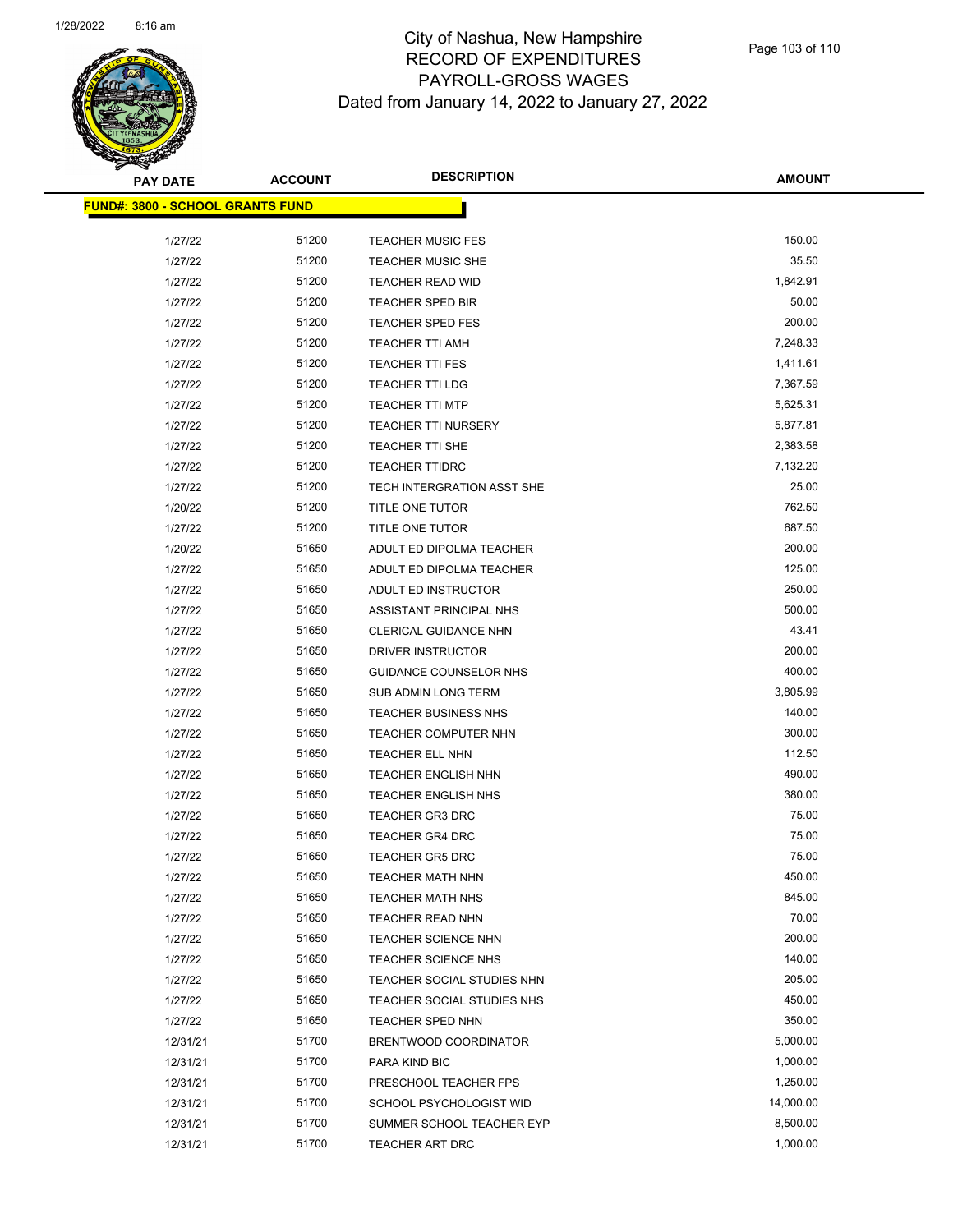

| <b>PAY DATE</b>                             | <b>ACCOUNT</b> | <b>DESCRIPTION</b>         | <b>AMOUNT</b> |
|---------------------------------------------|----------------|----------------------------|---------------|
| <b>FUND#: 3800 - SCHOOL GRANTS FUND</b>     |                |                            |               |
| 12/31/21                                    | 51700          | TEACHER BEHAVIOR SPEC WID  | 2,000.00      |
| 12/31/21                                    | 51700          | TEACHER DWSE CHA           | 1,000.00      |
| 12/31/21                                    | 51700          | <b>TEACHER DWSE FMS</b>    | 1,000.00      |
| 12/31/21                                    | 51700          | <b>TEACHER DWSE SHE</b>    | 1,000.00      |
| 12/31/21                                    | 51700          | TEACHER ENGLISH NHS        | 1,000.00      |
| 12/31/21                                    | 51700          | <b>TEACHER ENGLISH PMS</b> | 1,000.00      |
| 12/31/21                                    | 51700          | TEACHER FACS NHS           | 1,000.00      |
| 12/31/21                                    | 51700          | <b>TEACHER GR1 NSE</b>     | 1,000.00      |
| 12/31/21                                    | 51700          | <b>TEACHER GR4 DRC</b>     | 1,000.00      |
| 12/31/21                                    | 51700          | <b>TEACHER GR4 FES</b>     | 1,000.00      |
| 12/31/21                                    | 51700          | TEACHER INST SPED WID      | 1,000.00      |
| 12/31/21                                    | 51700          | TEACHER PRE SCHOOL BIR     | 250.00        |
| 12/31/21                                    | 51700          | <b>TEACHER SPED BRO</b>    | 1,000.00      |
| 12/31/21                                    | 51700          | TEACHER SPED ELM           | 1,000.00      |
| 12/31/21                                    | 51700          | <b>TEACHER SPED FES</b>    | 1,000.00      |
| 12/31/21                                    | 51700          | TEACHER SPED LDG           | 1,000.00      |
| 12/31/21                                    | 51700          | <b>TEACHER SPED NHN</b>    | 2,000.00      |
| 12/31/21                                    | 51700          | <b>TEACHER SPED NHS</b>    | 1,000.00      |
| 12/31/21                                    | 51700          | <b>TEACHER SPED NSE</b>    | 1,000.00      |
| 12/31/21                                    | 51700          | <b>TEACHER SPED PMS</b>    | 3,000.00      |
| 12/31/21                                    | 51700          | TEACHER SPED SHE           | 1,000.00      |
| 12/31/21                                    | 51700          | TECH INTERGRATION ASST SHE | 1,000.00      |
| <b>TOTAL FUND 3800 - SCHOOL GRANTS FUND</b> |                |                            | \$303,179.53  |

**FUND#: 3810 - FOOD SERVICE GRANTS FUND**

**TOTAL FUND 3810 - FOOD SERVICE GRANTS FUND \$551.95**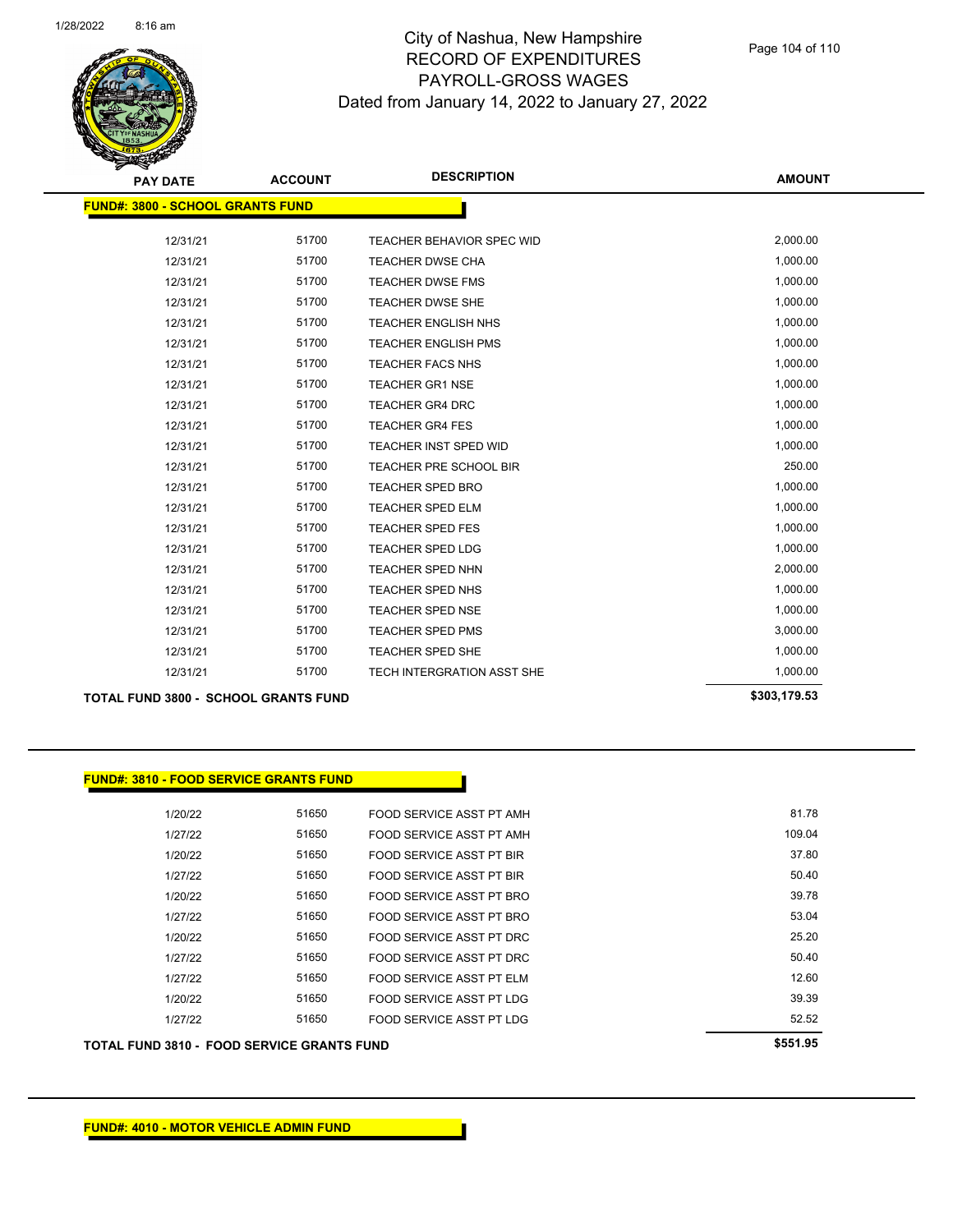

Page 105 of 110

| <b>PAY DATE</b>                                   | <b>ACCOUNT</b> | <b>DESCRIPTION</b>  | <b>AMOUNT</b> |
|---------------------------------------------------|----------------|---------------------|---------------|
| <b>FUND#: 4010 - MOTOR VEHICLE ADMIN FUND</b>     |                |                     |               |
| 1/21/22                                           | 51100          | <b>MVR CLERK I</b>  | 17,434.49     |
| 1/27/22                                           | 51100          | <b>MVR CLERK I</b>  | 666.55        |
| 1/20/22                                           | 51100          | <b>MVR CLERK II</b> | 346.25        |
| 1/27/22                                           | 51100          | <b>MVR CLERK II</b> | 346.25        |
| <b>TOTAL FUND 4010 - MOTOR VEHICLE ADMIN FUND</b> |                |                     | \$18,793.54   |

| <b>FUND#: 4030 - POLICE SPECIAL DETAILS FUND</b> |       |                          |             |
|--------------------------------------------------|-------|--------------------------|-------------|
|                                                  |       |                          |             |
| 1/20/22                                          | 51710 | <b>1ST YEAR OFFICERS</b> | 536.72      |
| 1/27/22                                          | 51710 | <b>1ST YEAR OFFICERS</b> | 603.81      |
| 1/20/22                                          | 51710 | PATROLMAN ALL RANKS      | 5,171.03    |
| 1/27/22                                          | 51710 | PATROLMAN ALL RANKS      | 4,821.01    |
| 1/27/22                                          | 51712 | PATROLMAN ALL RANKS      | 318.66      |
| 1/27/22                                          | 51712 | <b>SERGEANT</b>          | 350.77      |
| TOTAL FUND 4030 - POLICE SPECIAL DETAILS FUND    |       |                          | \$11,802.00 |

| 1/20/22 | 51300 | PATROLMAN ALL RANKS | 1.735.22 |
|---------|-------|---------------------|----------|
| 1/27/22 | 51300 | PATROLMAN ALL RANKS | 3,228.48 |

| 1/20/22 | 51100 | ADMINISTRATIVE ASSISTANT II        | 798.85   |
|---------|-------|------------------------------------|----------|
| 1/27/22 | 51100 | ADMINISTRATIVE ASSISTANT II        | 798.85   |
| 1/20/22 | 51100 | ASSISTANT DIRECTOR OF PUBLIC WORKS | 229.05   |
| 1/27/22 | 51100 | ASSISTANT DIRECTOR OF PUBLIC WORKS | 229.05   |
| 1/27/22 | 51100 | AUTO MECH 1ST CLASS NIGHTS         | 7.28     |
| 1/20/22 | 51100 | AUTOMATED TRASH COLLECTION OPR     | 5,302.00 |
| 1/27/22 | 51100 | AUTOMATED TRASH COLLECTION OPR     | 5,302.00 |
| 1/20/22 | 51100 | <b>CITY ENGINEER</b>               | 392.65   |
| 1/27/22 | 51100 | <b>CITY ENGINEER</b>               | 392.65   |
| 1/20/22 | 51100 | <b>COLLECTION EQUIP OPR</b>        | 8,025.60 |
| 1/27/22 | 51100 | <b>COLLECTION EQUIP OPR</b>        | 8,025.60 |
| 1/20/22 | 51100 | COLLECTION EQUIP OPR LANDFILL      | 2,101.60 |
| 1/27/22 | 51100 | COLLECTION EQUIP OPR LANDFILL      | 2.101.61 |
| 1/20/22 | 51100 | <b>COMPTROLLER</b>                 | 223.55   |
| 1/27/22 | 51100 | <b>COMPTROLLER</b>                 | 223.55   |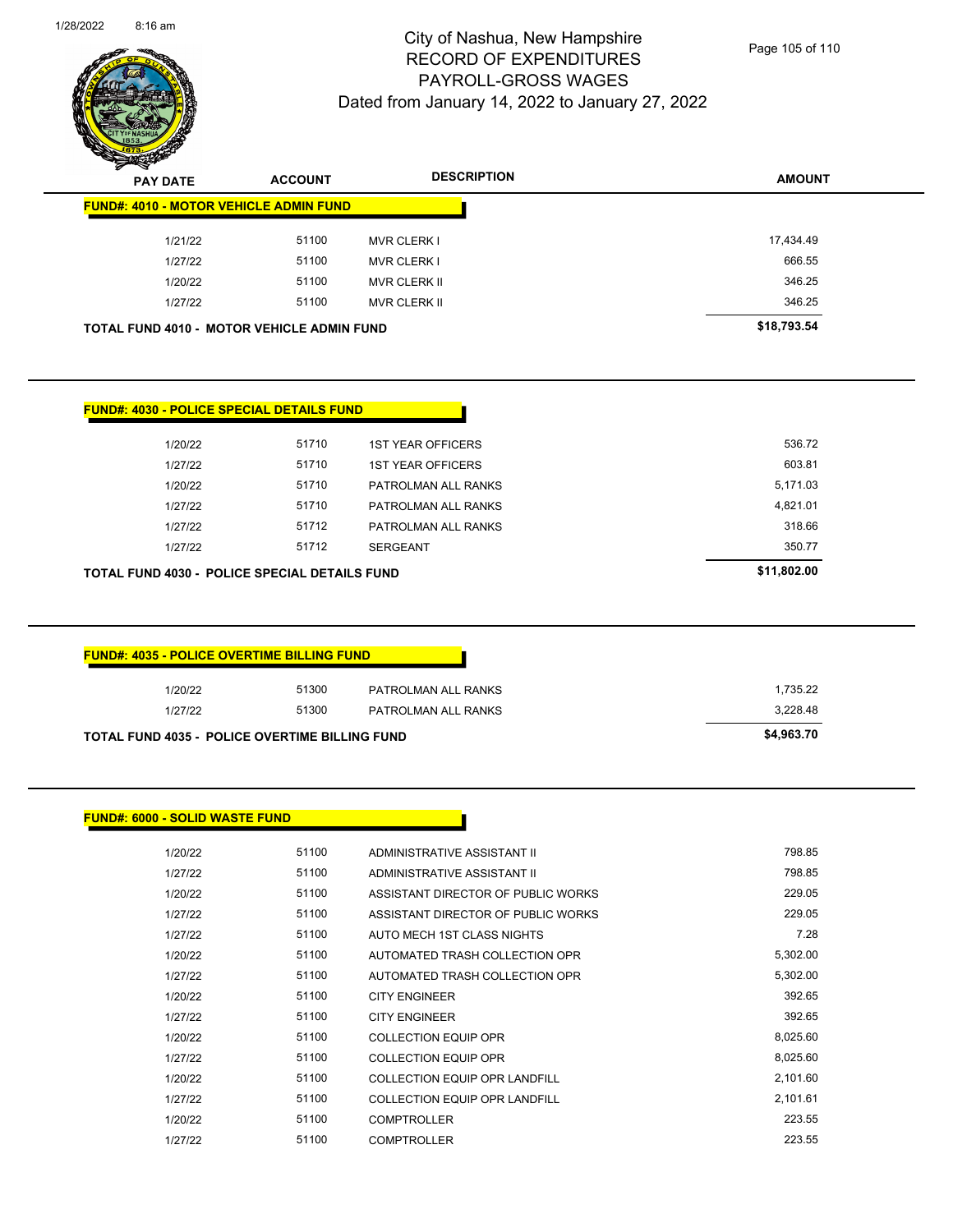

| <b>PAY DATE</b>                        | <b>ACCOUNT</b> | <b>DESCRIPTION</b>                          | <b>AMOUNT</b> |  |
|----------------------------------------|----------------|---------------------------------------------|---------------|--|
| <u> FUND#: 6000 - SOLID WASTE FUND</u> |                |                                             |               |  |
|                                        |                |                                             |               |  |
| 1/20/22                                | 51100          | DEPUTY CITY ENGINEER                        | 92.05         |  |
| 1/27/22                                | 51100          | DEPUTY CITY ENGINEER                        | 92.05         |  |
| 1/20/22                                | 51100          | <b>DIRECTOR PUBLIC WORKS</b>                | 286.30        |  |
| 1/27/22                                | 51100          | <b>DIRECTOR PUBLIC WORKS</b>                | 286.30        |  |
| 1/20/22                                | 51100          | DPW BILLING ACCOUNTANT                      | 535.70        |  |
| 1/27/22                                | 51100          | DPW BILLING ACCOUNTANT                      | 535.71        |  |
| 1/20/22                                | 51100          | DPW COLLECTIONS SPEC III                    | 435.90        |  |
| 1/27/22                                | 51100          | DPW COLLECTIONS SPEC III                    | 435.90        |  |
| 1/20/22                                | 51100          | DPW CONTRACT ADMINISTRATOR                  | 130.57        |  |
| 1/27/22                                | 51100          | DPW CONTRACT ADMINISTRATOR                  | 130.57        |  |
| 1/20/22                                | 51100          | <b>ENVIRONMENTAL ENGINEER</b>               | 3,453.85      |  |
| 1/27/22                                | 51100          | <b>ENVIRONMENTAL ENGINEER</b>               | 2,145.01      |  |
| 1/20/22                                | 51100          | <b>EQUIPMENT OPR LANDFILL</b>               | 4,347.22      |  |
| 1/27/22                                | 51100          | <b>EQUIPMENT OPR LANDFILL</b>               | 4,347.22      |  |
| 1/20/22                                | 51100          | <b>EXECUTIVE ASSISTANT</b>                  | 184.05        |  |
| 1/27/22                                | 51100          | <b>EXECUTIVE ASSISTANT</b>                  | 184.05        |  |
| 1/20/22                                | 51100          | FLEET MANAGER STREET DEPT                   | 365.00        |  |
| 1/27/22                                | 51100          | FLEET MANAGER STREET DEPT                   | 365.00        |  |
| 1/20/22                                | 51100          | LICENSED SCALE OPERATOR                     | 1,864.51      |  |
| 1/27/22                                | 51100          | LICENSED SCALE OPERATOR                     | 1,864.50      |  |
| 1/20/22                                | 51100          | PUBLIC RELATIONS ADMINISTRATOR              | 184.05        |  |
| 1/27/22                                | 51100          | PUBLIC RELATIONS ADMINISTRATOR              | 184.05        |  |
| 1/20/22                                | 51100          | RECYCLING ADMINISTRATOR                     | 1,159.70      |  |
| 1/27/22                                | 51100          | RECYCLING ADMINISTRATOR                     | 1,159.70      |  |
| 1/20/22                                | 51100          | SENIOR MANAGER DPW FINANCE & ADMINISTRATION | 491.60        |  |
| 1/27/22                                | 51100          | SENIOR MANAGER DPW FINANCE & ADMINISTRATION | 491.60        |  |
| 1/20/22                                | 51100          | <b>SENIOR STAFF ENGINEER</b>                | 163.60        |  |
| 1/27/22                                | 51100          | <b>SENIOR STAFF ENGINEER</b>                | 163.60        |  |
| 1/20/22                                | 51100          | <b>SOLID WASTE FOREMAN</b>                  | 2,783.80      |  |
| 1/27/22                                | 51100          | <b>SOLID WASTE FOREMAN</b>                  | 2,783.80      |  |
| 1/20/22                                | 51100          | SOLID WASTE TECHNICIAN                      | 1,227.05      |  |
| 1/27/22                                | 51100          | SOLID WASTE TECHNICIAN                      | 1,227.05      |  |
| 1/20/22                                | 51100          | SUPERINTENDENT OF SOLID WASTE               | 2,045.05      |  |
| 1/27/22                                | 51100          | SUPERINTENDENT OF SOLID WASTE               | 2,045.05      |  |
| 1/27/22                                | 51100          | TRUCK DRIVER STREET REPAIR                  | 200.64        |  |
| 1/27/22                                | 51300          | AUTO MECH 1ST CLASS NIGHTS                  | 338.64        |  |
| 1/27/22                                | 51300          | AUTO MECH 2ND CLASS                         | 325.08        |  |
| 1/20/22                                | 51300          | AUTOMATED TRASH COLLECTION OPR              | 232.88        |  |
| 1/27/22                                | 51300          | AUTOMATED TRASH COLLECTION OPR              | 1,853.56      |  |
| 1/20/22                                | 51300          | <b>COLLECTION EQUIP OPR</b>                 | 874.62        |  |
| 1/27/22                                | 51300          | <b>COLLECTION EQUIP OPR</b>                 | 1,806.51      |  |
| 1/20/22                                | 51300          | COLLECTION EQUIP OPR LANDFILL               | 201.38        |  |
| 1/27/22                                | 51300          | <b>COLLECTION EQUIP OPR LANDFILL</b>        | 322.20        |  |
| 1/20/22                                | 51300          | <b>EQUIPMENT OPR LANDFILL</b>               | 574.43        |  |
| 1/27/22                                | 51300          | <b>EQUIPMENT OPR LANDFILL</b>               | 1,586.88      |  |
|                                        |                |                                             |               |  |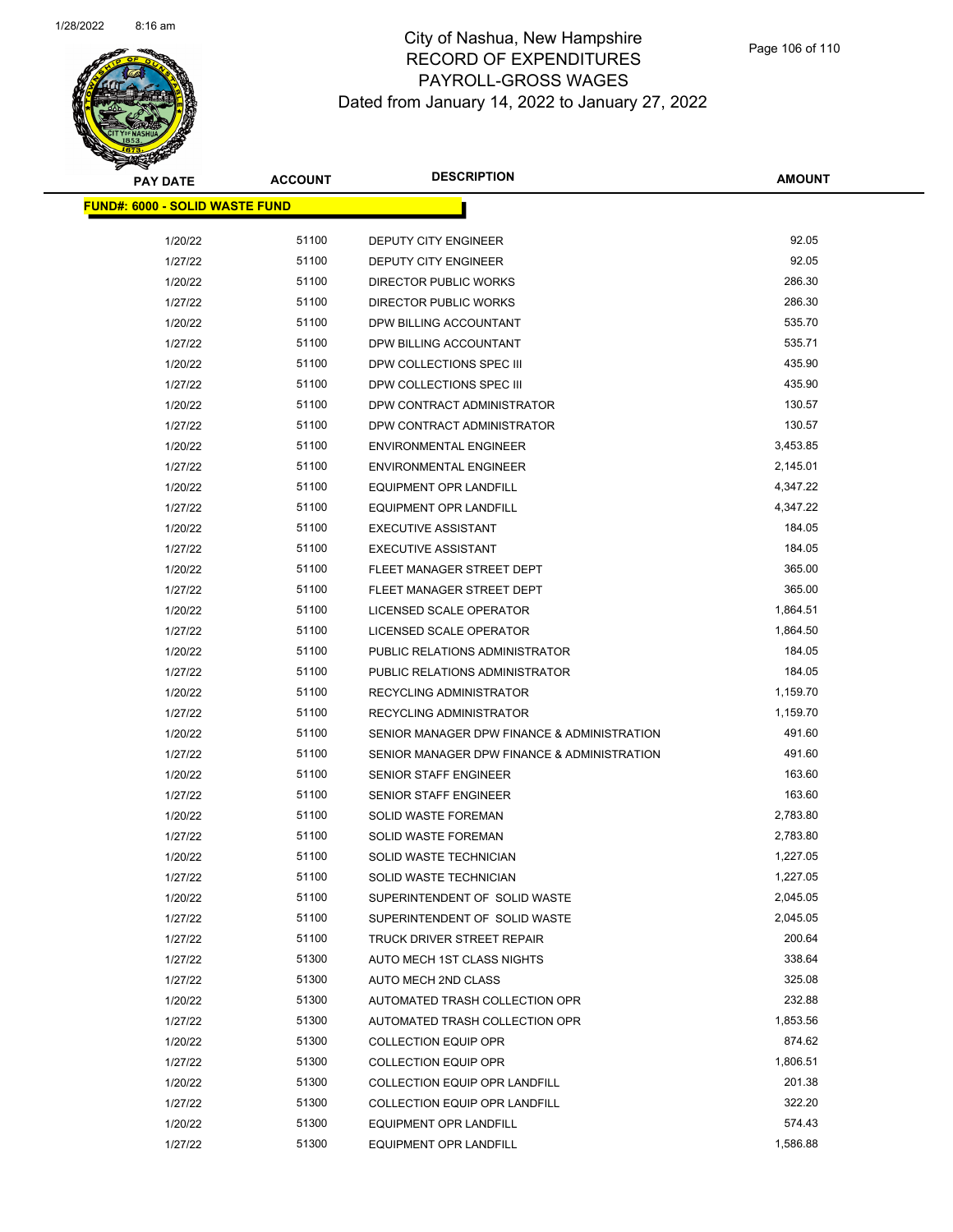

| <b>PAY DATE</b>                           | <b>ACCOUNT</b> | <b>DESCRIPTION</b>            | <b>AMOUNT</b> |  |  |
|-------------------------------------------|----------------|-------------------------------|---------------|--|--|
| <b>FUND#: 6000 - SOLID WASTE FUND</b>     |                |                               |               |  |  |
| 1/20/22                                   | 51300          | FLEET MAINTENANCE FOREMAN     | 54.62         |  |  |
| 1/20/22                                   | 51300          | LICENSED SCALE OPERATOR       | 492.88        |  |  |
| 1/27/22                                   | 51300          | LICENSED SCALE OPERATOR       | 356.49        |  |  |
| 1/27/22                                   | 51300          | <b>SIGN MAINTENANCE</b>       | 306.36        |  |  |
| 1/20/22                                   | 51300          | <b>SOLID WASTE FOREMAN</b>    | 652.47        |  |  |
| 1/27/22                                   | 51300          | <b>SOLID WASTE FOREMAN</b>    | 1,398.89      |  |  |
| 1/27/22                                   | 51300          | TRUCK DRIVER STREET REPAIR    | 601.92        |  |  |
| 1/20/22                                   | 51400          | <b>INTERN</b>                 | 314.50        |  |  |
| 1/27/22                                   | 51750          | <b>ENVIRONMENTAL ENGINEER</b> | 7,558.50      |  |  |
| 1/27/22                                   | 55118          | TELEPHONE-CELLULAR            | 168.50        |  |  |
| <b>TOTAL FUND 6000 - SOLID WASTE FUND</b> |                | \$92,567.00                   |               |  |  |

#### **FUND#: 6200 - WASTEWATER FUND**

| 1/20/22 | 51100 | ADMINISTRATIVE ASSISTANT II                 | 798.83   |
|---------|-------|---------------------------------------------|----------|
| 1/27/22 | 51100 | <b>ADMINISTRATIVE ASSISTANT II</b>          | 798.85   |
| 1/20/22 | 51100 | <b>ANALYTICAL CHEMIST</b>                   | 889.30   |
| 1/27/22 | 51100 | <b>ANALYTICAL CHEMIST</b>                   | 889.30   |
| 1/20/22 | 51100 | ASSISTANT DIRECTOR OF PUBLIC WORKS          | 229.05   |
| 1/27/22 | 51100 | ASSISTANT DIRECTOR OF PUBLIC WORKS          | 229.05   |
| 1/20/22 | 51100 | <b>CITY ENGINEER</b>                        | 916.15   |
| 1/27/22 | 51100 | <b>CITY ENGINEER</b>                        | 916.15   |
| 1/20/22 | 51100 | <b>COLLECTION SYSTEMS OPERATOR</b>          | 4,241.60 |
| 1/27/22 | 51100 | <b>COLLECTION SYSTEMS OPERATOR</b>          | 4,241.60 |
| 1/20/22 | 51100 | COLLECTION SYSTEMS TECHNICIAN               | 2,276.80 |
| 1/27/22 | 51100 | <b>COLLECTION SYSTEMS TECHNICIAN</b>        | 2,276.80 |
| 1/20/22 | 51100 | <b>COLLECTIONS SPEC II</b>                  | 864.69   |
| 1/27/22 | 51100 | <b>COLLECTIONS SPEC II</b>                  | 864.70   |
| 1/20/22 | 51100 | <b>COMPTROLLER</b>                          | 447.20   |
| 1/27/22 | 51100 | <b>COMPTROLLER</b>                          | 447.20   |
| 1/20/22 | 51100 | <b>DEPUTY CITY ENGINEER</b>                 | 920.25   |
| 1/27/22 | 51100 | <b>DEPUTY CITY ENGINEER</b>                 | 920.25   |
| 1/20/22 | 51100 | <b>DIRECTOR PUBLIC WORKS</b>                | 572.60   |
| 1/27/22 | 51100 | <b>DIRECTOR PUBLIC WORKS</b>                | 572.60   |
| 1/20/22 | 51100 | DPW BILLING ACCOUNTANT                      | 535.69   |
| 1/27/22 | 51100 | DPW BILLING ACCOUNTANT                      | 535.69   |
| 1/20/22 | 51100 | DPW COLLECTIONS SPEC III                    | 435.90   |
| 1/27/22 | 51100 | DPW COLLECTIONS SPEC III                    | 435.90   |
| 1/20/22 | 51100 | DPW CONTRACT ADMINISTRATOR                  | 783.62   |
| 1/27/22 | 51100 | DPW CONTRACT ADMINISTRATOR                  | 783.62   |
| 1/20/22 | 51100 | ELECTRICAL DIAGNOSTIC TECH I                | 2,856.01 |
| 1/27/22 | 51100 | ELECTRICAL DIAGNOSTIC TECH I                | 2,856.00 |
| 1/20/22 | 51100 | ENVIRONMENTAL PERMIT & PROGRAMS COORDINATOR | 1,429.91 |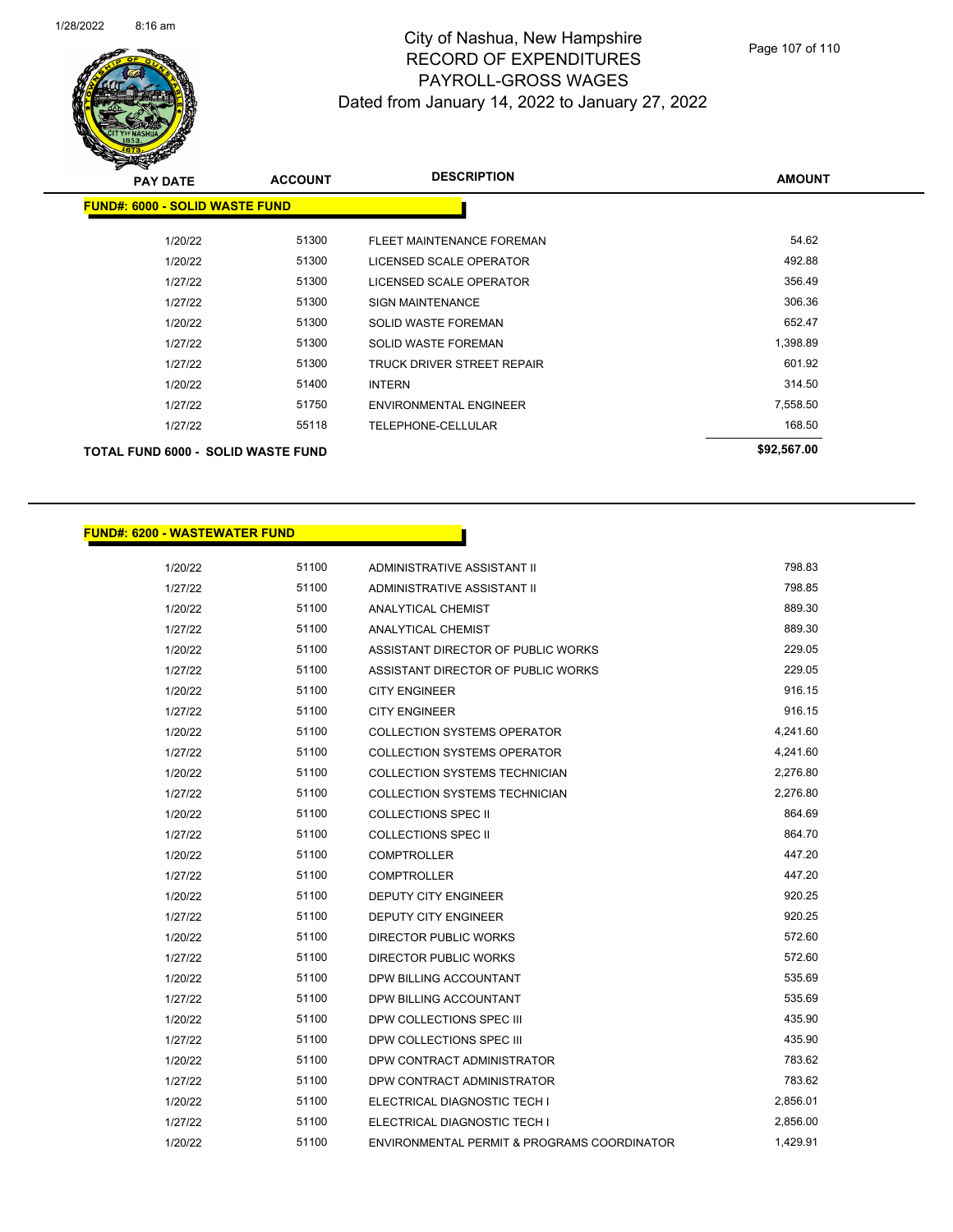

| <b>PAY DATE</b>                       | <b>ACCOUNT</b> | <b>DESCRIPTION</b>                          | <b>AMOUNT</b> |
|---------------------------------------|----------------|---------------------------------------------|---------------|
| <u> FUND#: 6200 - WASTEWATER FUND</u> |                |                                             |               |
|                                       |                |                                             |               |
| 1/27/22                               | 51100          | ENVIRONMENTAL PERMIT & PROGRAMS COORDINATOR | 1,429.90      |
| 1/20/22                               | 51100          | <b>EXECUTIVE ASSISTANT</b>                  | 184.05        |
| 1/27/22                               | 51100          | <b>EXECUTIVE ASSISTANT</b>                  | 184.05        |
| 1/20/22                               | 51100          | FLEET MANAGER STREET DEPT                   | 121.70        |
| 1/27/22                               | 51100          | FLEET MANAGER STREET DEPT                   | 121.70        |
| 1/20/22                               | 51100          | <b>GIS SPECIALIST</b>                       | 806.65        |
| 1/27/22                               | 51100          | <b>GIS SPECIALIST</b>                       | 806.65        |
| 1/20/22                               | 51100          | <b>MECHANIC WWTP 1ST CLASS</b>              | 3,502.80      |
| 1/27/22                               | 51100          | <b>MECHANIC WWTP 1ST CLASS</b>              | 7,005.60      |
| 1/20/22                               | 51100          | OPERATOR II WWTP 1st                        | 5,816.00      |
| 1/27/22                               | 51100          | OPERATOR II WWTP 1st                        | 5,816.00      |
| 1/20/22                               | 51100          | OPERATOR II WWTP 2nd                        | 1,175.20      |
| 1/27/22                               | 51100          | OPERATOR II WWTP 2nd                        | 1,175.20      |
| 1/20/22                               | 51100          | OPERATOR II WWTP 3rd                        | 2,358.40      |
| 1/27/22                               | 51100          | OPERATOR II WWTP 3rd                        | 2,358.40      |
| 1/20/22                               | 51100          | <b>OPERATOR III WWTP 1st</b>                | 2,456.00      |
| 1/27/22                               | 51100          | OPERATOR III WWTP 1st                       | 2,453.60      |
| 1/20/22                               | 51100          | PLANT OPERATIONS SUPERVISOR                 | 1,601.65      |
| 1/27/22                               | 51100          | PLANT OPERATIONS SUPERVISOR                 | 1,601.65      |
| 1/20/22                               | 51100          | PROCESS CHEMIST                             | 1,053.45      |
| 1/27/22                               | 51100          | PROCESS CHEMIST                             | 1,053.45      |
| 1/20/22                               | 51100          | PUBLIC RELATIONS ADMINISTRATOR              | 245.40        |
| 1/27/22                               | 51100          | PUBLIC RELATIONS ADMINISTRATOR              | 245.40        |
| 1/20/22                               | 51100          | SENIOR MANAGER DPW FINANCE & ADMINISTRATION | 491.60        |
| 1/27/22                               | 51100          | SENIOR MANAGER DPW FINANCE & ADMINISTRATION | 491.60        |
| 1/20/22                               | 51100          | SENIOR STAFF ENGINEER                       | 2,631.55      |
| 1/27/22                               | 51100          | SENIOR STAFF ENGINEER                       | 2,631.55      |
| 1/20/22                               | 51100          | <b>STAFF ENGINEER</b>                       | 1,258.80      |
| 1/27/22                               | 51100          | <b>STAFF ENGINEER</b>                       | 1,258.80      |
| 1/20/22                               | 51100          | SUPERINTENDENT OF WASTEWATER                | 2,236.59      |
| 1/27/22                               | 51100          | SUPERINTENDENT OF WASTEWATER                | 2,236.60      |
| 1/20/22                               | 51100          | <b>SUPV LABORATORY</b>                      | 1,300.50      |
| 1/27/22                               | 51100          | <b>SUPV LABORATORY</b>                      | 1,300.50      |
| 1/20/22                               | 51100          | <b>WASTEWATER ASSISTANT</b>                 | 1,940.80      |
| 1/27/22                               | 51100          | <b>WASTEWATER ASSISTANT</b>                 | 1,940.80      |
| 1/20/22                               | 51100          | WASTEWATER ASSISTANT 2ND SHIFT              | 982.40        |
| 1/27/22                               | 51100          | WASTEWATER ASSISTANT 2ND SHIFT              | 982.40        |
| 1/20/22                               | 51100          | <b>WASTEWATER FOREMAN</b>                   | 1,391.89      |
| 1/27/22                               | 51100          | <b>WASTEWATER FOREMAN</b>                   | 1,391.90      |
| 1/20/22                               | 51100          | <b>WASTEWATER PROJECT ENGINEER</b>          | 1,636.05      |
| 1/27/22                               | 51100          | WASTEWATER PROJECT ENGINEER                 | 1,636.05      |
| 1/27/22                               | 51300          | ANALYTICAL CHEMIST                          | 166.74        |
| 1/20/22                               | 51300          | <b>COLLECTION SYSTEMS OPERATOR</b>          | 120.15        |
| 1/27/22                               | 51300          | <b>COLLECTION SYSTEMS OPERATOR</b>          | 1,418.58      |
| 1/27/22                               | 51300          | ELECTRICAL DIAGNOSTIC TECH I                | 255.72        |
|                                       |                |                                             |               |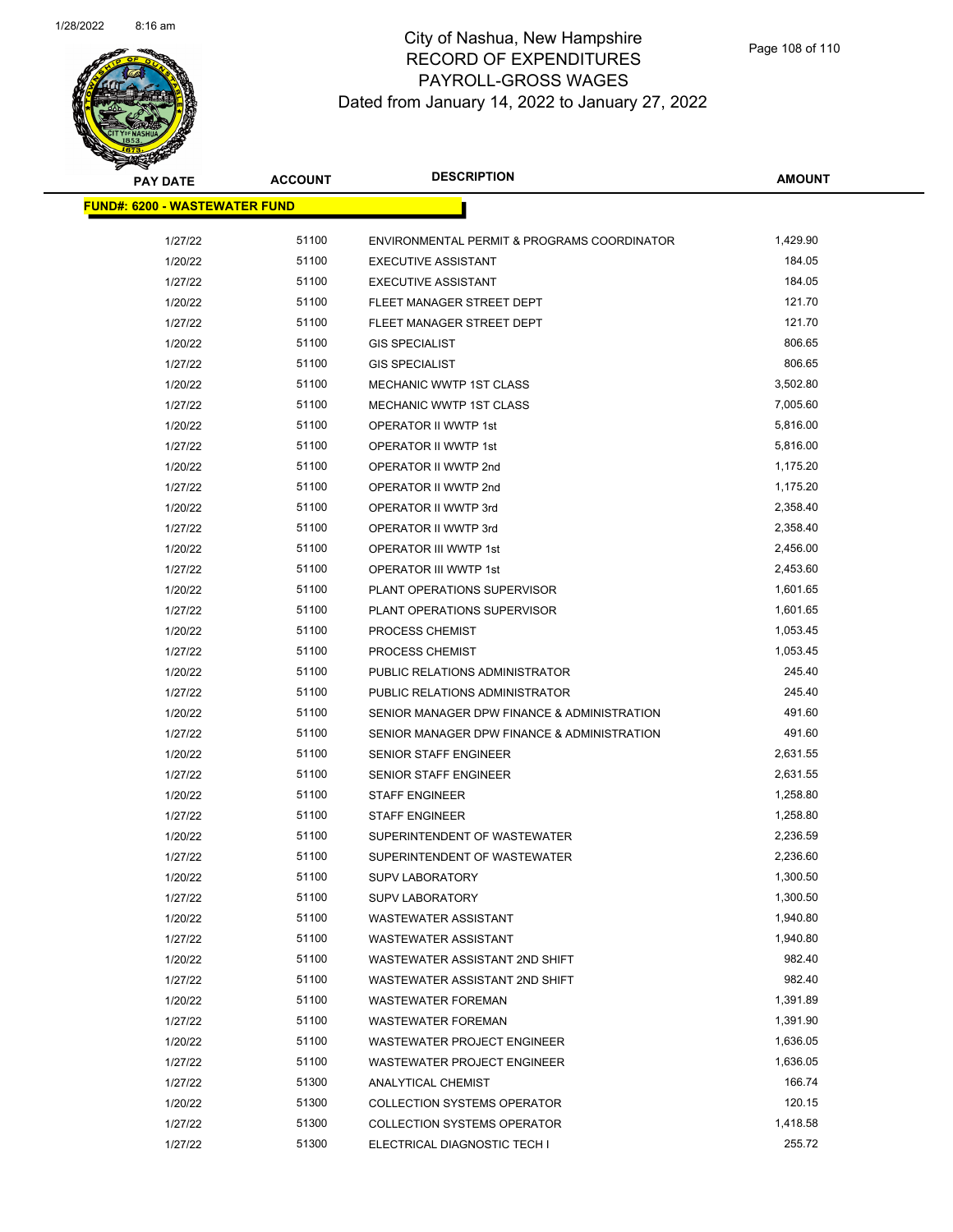

## City of Nashua, New Hampshire RECORD OF EXPENDITURES PAYROLL-GROSS WAGES Dated from January 14, 2022 to January 27, 2022

| <b>PAY DATE</b>                      | <b>ACCOUNT</b> | <b>DESCRIPTION</b>             | <b>AMOUNT</b> |
|--------------------------------------|----------------|--------------------------------|---------------|
| <b>FUND#: 6200 - WASTEWATER FUND</b> |                |                                |               |
| 1/27/22                              | 51300          | <b>MECHANIC WWTP 1ST CLASS</b> | 1,138.42      |
| 1/20/22                              | 51300          | <b>OPERATOR II WWTP 1st</b>    | 699.06        |
| 1/27/22                              | 51300          | <b>OPERATOR II WWTP 1st</b>    | 1,064.70      |
| 1/20/22                              | 51300          | OPERATOR II WWTP 3rd           | 2,695.62      |
| 1/27/22                              | 51300          | OPERATOR II WWTP 3rd           | 669.82        |
| 1/27/22                              | 51300          | <b>OPERATOR III WWTP 1st</b>   | 748.56        |
| 1/20/22                              | 51300          | <b>WASTEWATER ASSISTANT</b>    | 109.17        |
| 1/27/22                              | 51300          | <b>WASTEWATER ASSISTANT</b>    | 664.98        |
| 1/27/22                              | 51300          | WASTEWATER ASSISTANT 2ND SHIFT | 110.52        |
| 1/20/22                              | 51300          | <b>WASTEWATER FOREMAN</b>      | 391.47        |
| 1/27/22                              | 51300          | <b>WASTEWATER FOREMAN</b>      | 365.37        |
| 1/20/22                              | 51400          | <b>INTERN</b>                  | 527.00        |
| 1/27/22                              | 51400          | <b>INTERN</b>                  | 476.00        |
| 1/27/22                              | 55118          | TELEPHONE-CELLULAR             | 293.20        |
| TOTAL FUND 6200 - WASTEWATER FUND    | \$118,193.67   |                                |               |

**FUND#: 6500 - PROPERTY & CASUALTY FUND**

|         |       |                                  | est coc sa |
|---------|-------|----------------------------------|------------|
| 1/27/22 | 59290 | LONG TERM DISABILITY CLAIMS      | 1,202.22   |
| 1/20/22 | 59290 | LONG TERM DISABILITY CLAIMS      | 1.202.22   |
| 1/27/22 | 59207 | WORKERS COMPENSATION CLAIMS      | 9,214.58   |
| 1/20/22 | 59207 | WORKERS COMPENSATION CLAIMS      | 9,062.32   |
| 1/27/22 | 55118 | TELEPHONE-CELLULAR               | 100.00     |
| 1/27/22 | 51100 | <b>RISK MANAGER</b>              | 2,117.50   |
| 1/20/22 | 51100 | <b>RISK MANAGER</b>              | 2,117.50   |
| 1/27/22 | 51100 | <b>RISK COORDINATOR</b>          | 961.30     |
| 1/20/22 | 51100 | <b>RISK COORDINATOR</b>          | 961.30     |
| 1/27/22 | 51100 | PROPERTY AND CASUALTY ADJUSTER   | 1,329.30   |
| 1/20/22 | 51100 | PROPERTY AND CASUALTY ADJUSTER   | 1,329.30   |
| 1/27/22 | 51100 | <b>LOSS &amp; ADA SPECIALIST</b> | 1,442.35   |
| 1/20/22 | 51100 | <b>LOSS &amp; ADA SPECIALIST</b> | 1,442.35   |
| 1/27/22 | 51100 | <b>DEPUTY RISK MANAGER</b>       | 1,607.00   |
| 1/20/22 | 51100 | DEPUTY RISK MANAGER              | 1,607.00   |
|         |       |                                  |            |

**TOTAL FUND 6500 - PROPERTY & CASUALTY FUND \$35,696.24** 

## **FUND#: 6600 - BENEFITS SELF INSURANCE FUND**

| 1/20/22 | 51100 | ADMINISTRATIVE SERVICES DIRECTOR | 340.30   |
|---------|-------|----------------------------------|----------|
| 1/27/22 | 51100 | ADMINISTRATIVE SERVICES DIRECTOR | 340.30   |
| 1/20/22 | 51100 | <b>EMPLOYEE BENEEITS MANAGER</b> | 1.512.50 |
| 1/27/22 | 51100 | <b>EMPLOYEE BENEEITS MANAGER</b> | 1.512.50 |